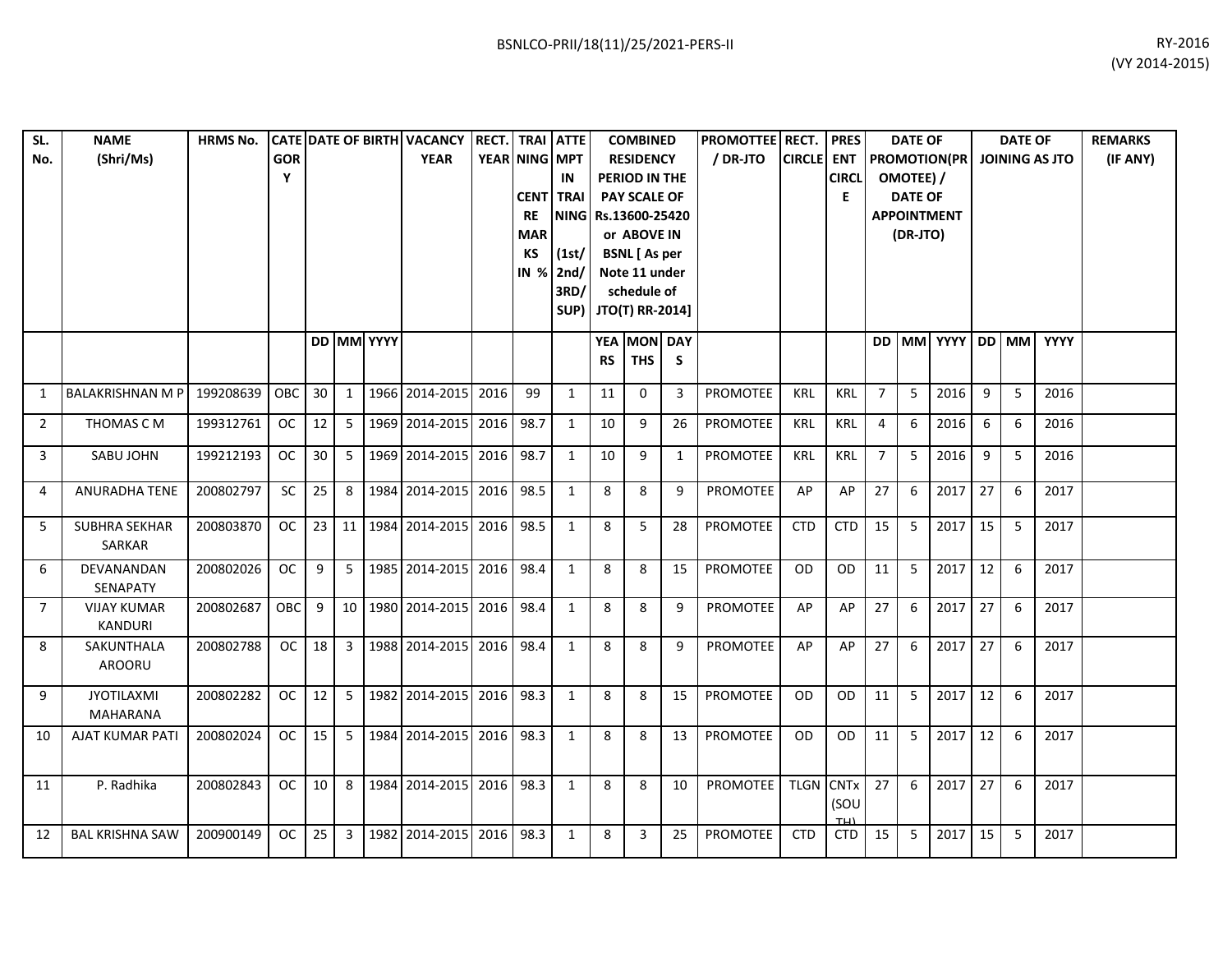| 13 | PUTUL KALAI                                       | 200900175 | OC.        | 11 |                |      | 1   1981   2014-2015 | 2016 | 98.3 | 1            | 8  | $\overline{2}$ | 20             | PROMOTEE        | <b>WB</b>  | <b>WB</b>                             | 12             | 6                | 2017 | 12             | 6              | 2017 |                                                                                   |
|----|---------------------------------------------------|-----------|------------|----|----------------|------|----------------------|------|------|--------------|----|----------------|----------------|-----------------|------------|---------------------------------------|----------------|------------------|------|----------------|----------------|------|-----------------------------------------------------------------------------------|
| 14 | RAJAGOPAL D                                       | 199312752 | <b>OC</b>  | 30 | 5              |      | 1968 2014-2015       | 2016 | 98.2 | $\mathbf{1}$ | 9  | 6              | 3              | PROMOTEE        | <b>KRL</b> | <b>KRL</b>                            | 4              | $\overline{7}$   | 2016 | $\overline{4}$ | $\overline{7}$ | 2016 | <b>BSNLVR</b><br>Scheme-2019                                                      |
| 15 | MOULA HASINA<br><b>BEGUM</b><br><b>KOTHAPALLI</b> | 200803684 | <b>OBC</b> | 30 | 8              |      | 1987 2014-2015       | 2016 | 98.2 | $\mathbf{1}$ | 8  | 8              | 9              | PROMOTEE        |            | TLGN TLGN                             | 27             | 6                | 2017 | 27             | 6              | 2017 |                                                                                   |
| 16 | ANJANEYULU<br><b>POKURI</b>                       | 200804049 | OBC.       | 10 | 8              |      | 1980 2014-2015       | 2016 | 98.2 | 1            | 8  | 8              | $\overline{7}$ | <b>PROMOTEE</b> | AP         | AP                                    | 27             | 6                | 2017 | 27             | 6              | 2017 |                                                                                   |
| 17 | CHANDAN<br>SENAPATI                               | 200803921 | <b>OBC</b> | 30 |                |      | 11 1978 2014-2015    | 2016 | 98.2 | 1            | 8  | 5              | 28             | <b>PROMOTEE</b> | <b>CTD</b> | <b>CTD</b>                            | 15             | -5               | 2017 | 15             | 5              | 2017 |                                                                                   |
| 18 | <b>PRASUN ROY</b><br><b>CHOWDHURI</b>             | 200900190 | <b>OC</b>  | 9  | 6              |      | 1984 2014-2015       | 2016 | 98.2 | $\mathbf{1}$ | 8  | $\overline{3}$ | 6              | PROMOTEE        | <b>CTD</b> | <b>CTD</b>                            | 15             | 5                | 2017 | 15             | 5              | 2017 |                                                                                   |
| 19 | <b>CINIMOL T THOMAS</b>                           | 199313268 | OC.        | 19 | 5 <sub>1</sub> |      | 1970 2014-2015       | 2016 | 98.1 | 1            | 10 | 9              | 14             | <b>PROMOTEE</b> | <b>KRL</b> | <b>KRL</b>                            | 4              | 6                | 2016 | 6              | 6              | 2016 |                                                                                   |
| 20 | <b>BIJU ABRAHAM</b>                               | 199301826 | OC.        | 31 | 5 <sub>1</sub> |      | 1969 2014-2015       | 2016 | 98.1 | $\mathbf{1}$ | 10 | 9              | $\mathbf{1}$   | <b>PROMOTEE</b> | <b>KRL</b> | KRL                                   | 4              | 6                | 2016 | $\overline{4}$ | 6              | 2016 |                                                                                   |
| 21 | <b>PRADIP</b><br><b>CHAKRABORTY</b>               | 200803877 | OC.        | 20 | $\mathbf{1}$   | 1984 | 2014-2015            | 2016 | 98.1 | 1            | 8  | 6              | 25             | <b>PROMOTEE</b> | <b>WB</b>  | <b>WB</b>                             | 12             | 6                | 2017 | 12             | 6              | 2017 |                                                                                   |
| 22 | <b>VINAYA KUMAR A</b>                             | 199213463 | OC.        | 5  | 5 <sup>1</sup> |      | 1970 2014-2015       | 2016 | 98   | 1            | 11 | $\Omega$       | 2              | <b>PROMOTEE</b> | <b>KRL</b> | <b>KRL</b>                            | $\overline{7}$ | 5                | 2016 | 9              | 5              | 2016 | Circle is again<br>requested to<br>verify the<br>Combined<br>Residency<br>Period. |
| 23 | <b>NAGA SATYA</b><br>RAJANI KONDAPALLI            | 200803894 | <b>OBC</b> | 3  | $5-1$          |      | 1978 2014-2015       | 2016 | 98   | $\mathbf{1}$ | 8  | 8              | 9              | <b>PROMOTEE</b> | AP         | <b>CNT<sub>x</sub></b><br>(SOU<br>TH) | 27             | 6                | 2017 | 27             | 6              | 2017 |                                                                                   |
| 24 | ANDE<br>SUBBAIAHSASTRY V                          | 200803371 | OBC        | 3  | 6              |      | 1980 2014-2015       | 2016 | 98   | $\mathbf{1}$ | 8  | 8              | 9              | <b>PROMOTEE</b> | AP         | <b>CNT<sub>x</sub></b><br>(SOU<br>TH) | 27             | $6 \overline{6}$ | 2017 | 27             | 6              | 2017 |                                                                                   |
| 25 | <b>MANI GHOSH</b>                                 | 200803857 | <b>OBC</b> | 16 | 3              |      | 1979 2014-2015       | 2016 | 98   | 1            | 8  | 5              | 20             | <b>PROMOTEE</b> | <b>WB</b>  | <b>WB</b>                             | 12             | 6                | 2017 | 12             | 6              | 2017 |                                                                                   |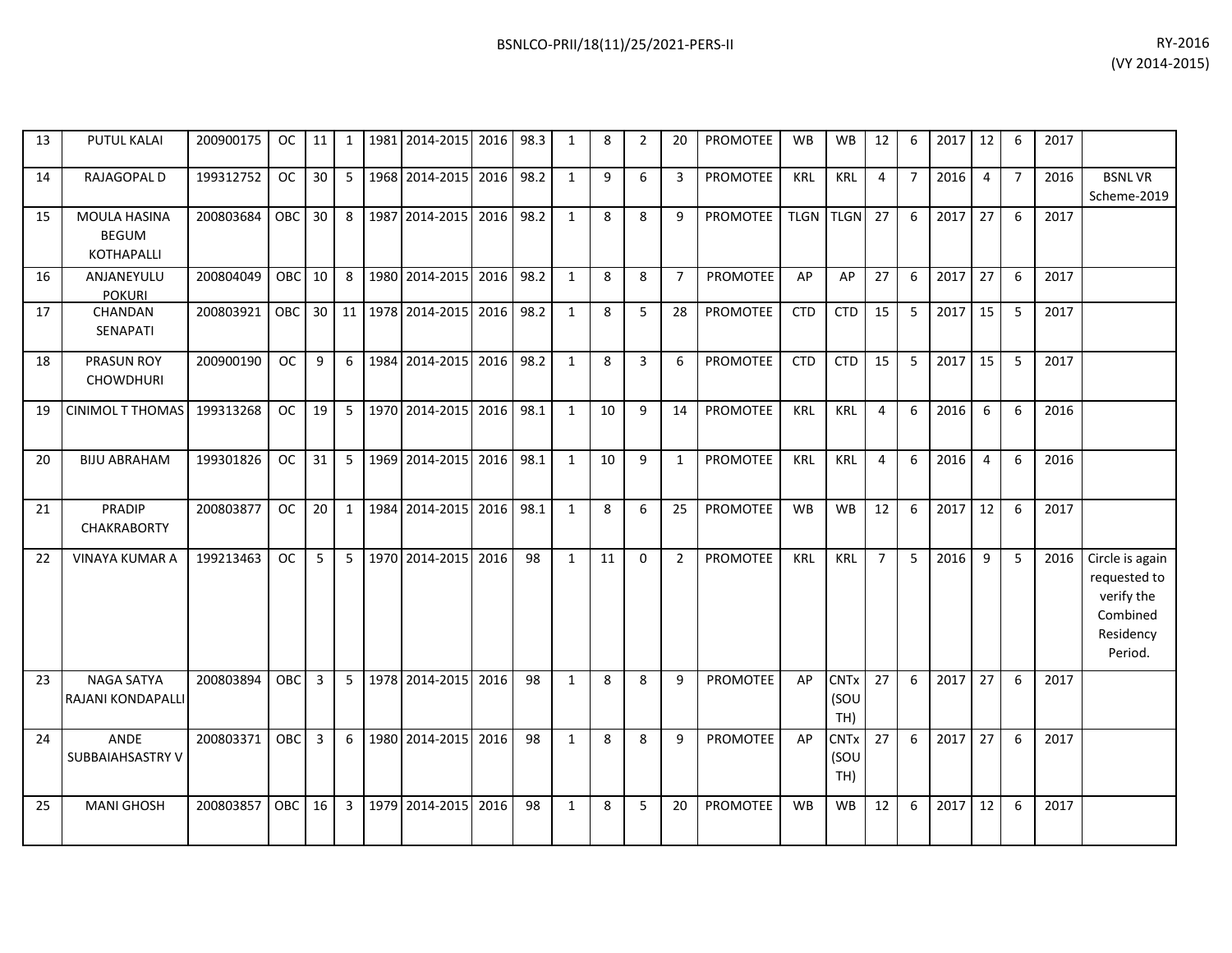| 26 | <b>UDAY KIRAN</b><br><b>KUMARN</b> | 200802526 | <b>SC</b> | $\mathbf{1}$ | 8              | 1987 | 2014-2015         | 2016      | 97.9 | 1            | 8              | 8              | 9              | <b>PROMOTEE</b> | AP                         | AP                         | 27           | 6              | 2017 | 27             | 6              | 2017 |                                                                                   |
|----|------------------------------------|-----------|-----------|--------------|----------------|------|-------------------|-----------|------|--------------|----------------|----------------|----------------|-----------------|----------------------------|----------------------------|--------------|----------------|------|----------------|----------------|------|-----------------------------------------------------------------------------------|
| 27 | <b>RICHA THAKUR</b>                | 200801873 | <b>ST</b> | 5            | $2^{\circ}$    |      | 1987 2014-2015    | 2016      | 97.9 | 1            | 8              | 8              | $\mathbf{0}$   | Promotee        | <b>HP</b>                  | <b>HP</b>                  | 5            | 6              | 2017 | 5              | 6              | 2017 |                                                                                   |
| 28 | SANJU KUMARI                       | 200801734 | <b>SC</b> | 22           |                |      | 10 1982 2014-2015 | 2016      | 97.9 | 1            | 8              | $\overline{7}$ | 21             | PROMOTEE        | <b>UKD</b>                 | <b>UKD</b>                 | 5            | 6              | 2017 | 5              | 6              | 2017 |                                                                                   |
| 29 | <b>VEER SINGH RANA</b>             | 200901876 | <b>OC</b> | 29           | 11             |      | 1984 2014-2015    | 2016      | 97.9 | $\mathbf{1}$ | $\overline{7}$ | 11             | 29             | Promotee        | HP                         | HP                         | 5            | 6              | 2017 | 5              | 6              | 2017 |                                                                                   |
| 30 | <b>SUSANTA GORAIN</b>              | 200902398 | <b>OC</b> | 10           | 5 <sup>1</sup> |      | 1985 2014-2015    | 2016      | 97.9 | 1            | $\overline{7}$ | 10             | $\overline{2}$ | <b>PROMOTEE</b> | <b>WB</b>                  | <b>WB</b>                  | 12           | 6              | 2017 | 12             | 6              | 2017 |                                                                                   |
| 31 | <b>SOURAV SARKAR</b>               | 200905182 | <b>OC</b> | 9            | 3 <sup>7</sup> |      | 1984 2014-2015    | 2016      | 97.9 | 1            | $\overline{7}$ | 6              | 26             | PROMOTEE        | <b>WB</b>                  | <b>WB</b>                  | 12           | 6              | 2017 | 12             | 6              | 2017 |                                                                                   |
| 32 | <b>INDU BALA MODI</b>              | 200802474 | <b>OC</b> | 6            | 9              |      | 1985 2014-2015    | 2016 97.8 |      | 1            | 13             | $\mathbf{1}$   | $\overline{4}$ | PROMOTEE        | <b>CNTX</b><br>(NORT<br>H) | <b>CNTx</b><br>(NOR<br>TH) | 15           | 5              | 2017 | 15             | 5              | 2017 | Circle is again<br>requested to<br>verify the<br>Combined<br>Residency<br>Period. |
| 33 | <b>SUKUMARY ML</b>                 | 198807194 | <b>OC</b> | 27           | 5              |      | 1965 2014-2015    | 2016      | 97.8 | $\mathbf{1}$ | 9              | 6              | 3              | PROMOTEE        | <b>KRL</b>                 | <b>KRL</b>                 | 4            | $\overline{7}$ | 2016 | 4              | $\overline{7}$ | 2016 | <b>BSNLVR</b><br>Scheme-2019                                                      |
| 34 | ASEEMA P A                         | 200802171 | <b>OC</b> | 28           | $\overline{4}$ |      | 1978 2014-2015    | 2016      | 97.8 | 1            | 8              | 11             | 20             | <b>PROMOTEE</b> | <b>KRL</b>                 | <b>KRL</b>                 | $\mathbf{3}$ | 10             | 2017 | $\overline{3}$ | 10             | 2017 |                                                                                   |
| 35 | SAUDAMINI PANDA                    | 200802126 | <b>OC</b> | 15           | 4              |      | 1983 2014-2015    | 2016      | 97.8 | 1            | 8              | 8              | 15             | PROMOTEE        | <b>OD</b>                  | <b>OD</b>                  | 11           | 5              | 2017 | 12             | 6              | 2017 |                                                                                   |
| 36 | MADHAVAIAH K                       | 200802525 | SC        | $\mathbf{1}$ | 1              |      | 1983 2014-2015    | 2016      | 97.8 | 1            | 8              | 8              | 9              | <b>PROMOTEE</b> | AP                         | AP                         | 27           | 6              | 2017 | 27             | 6              | 2017 |                                                                                   |
| 37 | MUPPANABOYINA<br><b>ANAND</b>      | 200803982 | OBC       | 22           | $\overline{4}$ |      | 1986 2014-2015    | 2016      | 97.8 | $\mathbf{1}$ | 8              | 8              | 9              | PROMOTEE        | AP                         | <b>CNTx</b><br>(SOU<br>TH) | 27           | 6              | 2017 | 27             | 6              | 2017 |                                                                                   |
| 38 | <b>ARCHANA SETHY</b>               | 200803613 | SC        | 27           | 9              |      | 1982 2014-2015    | 2016      | 97.8 | $\mathbf{1}$ | 8              | $\overline{7}$ | 24             | <b>PROMOTEE</b> | <b>OD</b>                  | <b>OD</b>                  | 11           | 5              | 2017 | 12             | 6              | 2017 |                                                                                   |
| 39 | <b>SMITA BISWAS</b>                | 200802281 | SC        | 6            | 8              |      | 1981 2014-2015    | 2016      | 97.8 | 1            | 8              | $\overline{7}$ | 18             | <b>PROMOTEE</b> | <b>OD</b>                  | <b>OD</b>                  | 11           | 5              | 2017 | 12             | 6              | 2017 |                                                                                   |
| 40 | <b>RITESH RANJAN</b><br>PRASAD     | 200801970 | OBC       | 17           | 11             |      | 1986 2014-2015    | 2016      | 97.8 | $\mathbf{1}$ | 8              | $\overline{7}$ | 16             | Promotee        | HP                         | HP                         | 5            | 6              | 2017 | 5              | 6              | 2017 |                                                                                   |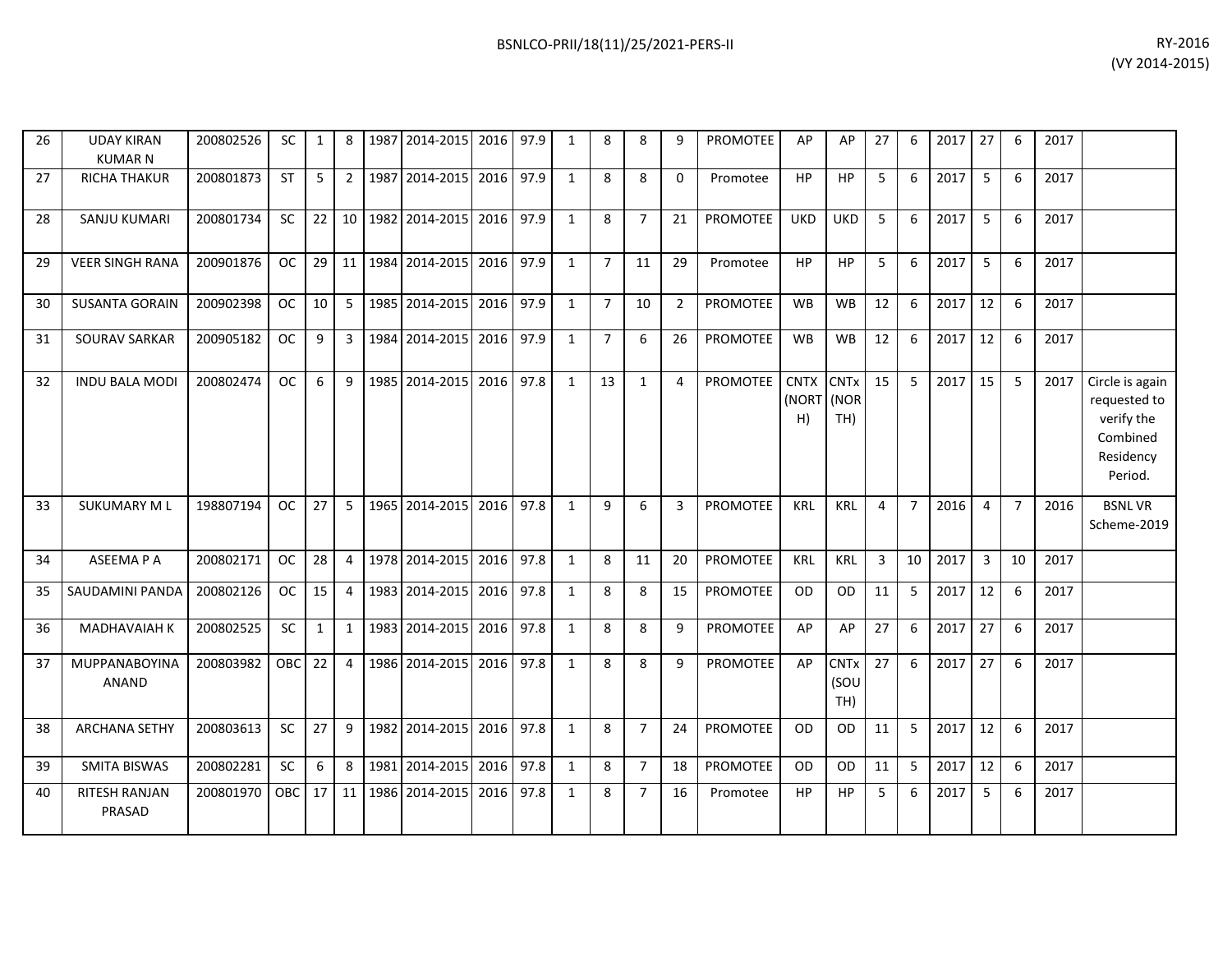| BSNLCO-PRII/18(11)/25/2021-PERS-II | RY-2016        |
|------------------------------------|----------------|
|                                    | (VY 2014-2015) |

| 41 | Rishi Mohan Negi                                | 200803243 | OC.        | 22             | 11              | 1983    | 2014-2015   2016   97.8 |      |      | 1            | 8              | $\overline{7}$ | 9              | <b>PROMOTEE</b> | UKD         | <b>UKD</b>                      | 5  | 6              | 2017 | 5  | 6              | 2017 |                              |
|----|-------------------------------------------------|-----------|------------|----------------|-----------------|---------|-------------------------|------|------|--------------|----------------|----------------|----------------|-----------------|-------------|---------------------------------|----|----------------|------|----|----------------|------|------------------------------|
| 42 | SANDEEP KUMAR-I                                 | 200900803 | OBC        | 15             | 1               | 1988    | 2014-2015 2016          |      | 97.8 | $\mathbf{1}$ | 8              | 3              | 18             | <b>PROMOTEE</b> | <b>CTD</b>  | <b>CTD</b>                      | 15 | 5              | 2017 | 15 | 5              | 2017 |                              |
| 43 | <b>MD AKTAR ALI</b>                             | 200902872 | <b>OBC</b> | $\overline{4}$ | $\overline{4}$  | 1988    | 2014-2015               | 2016 | 97.8 | $\mathbf{1}$ | $\overline{7}$ | 9              | 21             | <b>PROMOTEE</b> | <b>WB</b>   | <b>WB</b>                       | 12 | 6              | 2017 | 12 | 6              | 2017 |                              |
| 44 | <b>SAJEESH R SUNDER</b>                         | 199211508 | <b>OC</b>  | 20             | 5               | 1969    | 2014-2015               | 2016 | 97.7 | $\mathbf{1}$ | 9              | 6              | 3              | <b>PROMOTEE</b> | <b>KRL</b>  | <b>KRL</b>                      | 4  | $\overline{7}$ | 2016 | 4  | $\overline{7}$ | 2016 |                              |
| 45 | <b>SUJATHA</b><br><b>KORUKANTI</b>              | 200801548 | <b>OC</b>  | 20             |                 | 12 1982 | 2014-2015               | 2016 | 97.7 | $\mathbf{1}$ | 8              | 10             | 16             | <b>PROMOTEE</b> | <b>TLGN</b> | <b>TLGN</b>                     | 27 | 6              | 2017 | 27 | 6              | 2017 |                              |
| 46 | <b>HARI PRASAD K</b>                            | 200802670 | <b>SC</b>  | 16             | 5               |         | 1981 2014-2015          | 2016 | 97.7 | $\mathbf{1}$ | 8              | 8              | 9              | <b>PROMOTEE</b> | AP          | <b>CNTx</b><br>(SOU<br>TH)      | 27 | 6              | 2017 | 27 | 6              | 2017 |                              |
| 47 | <b>KRISHANU GHOSH</b>                           | 200803350 | <b>OC</b>  | 25             | $\overline{2}$  | 1983    | 2014-2015               | 2016 | 97.7 | $\mathbf{1}$ | 8              | 6              | 6              | <b>PROMOTEE</b> | <b>WB</b>   | <b>WB</b>                       | 12 | 6              | 2017 | 12 | 6              | 2017 |                              |
| 48 | <b>MUNMUN</b><br><b>CHATTERJEE</b>              | 200803370 | <b>OC</b>  | $\mathbf{1}$   | 11 <sup>1</sup> | 1982    | 2014-2015 2016          |      | 97.7 | $\mathbf{1}$ | 8              | 6              | 4              | <b>PROMOTEE</b> | <b>WB</b>   | <b>WB</b>                       | 12 | 6              | 2017 | 12 | 6              | 2017 |                              |
| 49 | <b>MANAS KARMAKAR</b>                           | 200803759 | <b>OBC</b> | 18             |                 |         | 10 1982 2014-2015 2016  |      | 97.7 | $\mathbf{1}$ | 8              | 5              | 28             | <b>PROMOTEE</b> | <b>CTD</b>  | <b>CTD</b>                      | 15 | 5              | 2017 | 15 | 5              | 2017 |                              |
| 50 | JAYASREE T A                                    | 199313326 | OC.        | 31             | -5              | 1969    | 2014-2015 2016          |      | 97.6 | 1            | 9              | 5              | 5              | <b>PROMOTEE</b> | <b>KRL</b>  | <b>KRL</b>                      | 6  | 6              | 2016 | 6  | 6              | 2016 | <b>BSNLVR</b><br>Scheme-2019 |
| 51 | <b>NAMITA</b><br>PRIYADARSHINI<br><b>BEHERA</b> | 200802280 | SC         | 21             | 6               | 1983    | 2014-2015               | 2016 | 97.6 | $\mathbf{1}$ | 8              | 8              | 15             | <b>PROMOTEE</b> | <b>OD</b>   | <b>OD</b>                       | 11 | 5              | 2017 | 12 | 6              | 2017 |                              |
| 52 | <b>RAJESH KUMAR</b><br><b>PATNAIK</b>           | 200802025 | OC.        | 21             |                 | 12 1980 | 2014-2015               | 2016 | 97.6 | $\mathbf{1}$ | 8              | $\overline{7}$ | 18             | PROMOTEE        | <b>OD</b>   | <b>OD</b>                       | 11 | 5              | 2017 | 12 | 6              | 2017 |                              |
| 53 | <b>ANIL KUMAR</b><br><b>DHIMAN</b>              | 200802109 | OBC        | $\overline{2}$ |                 |         | 10 1980 2014-2015 2016  |      | 97.6 | $\mathbf{1}$ | 8              | $\overline{7}$ | $\overline{7}$ | <b>PROMOTEE</b> | <b>UKD</b>  | UKD                             | 5  | 6              | 2017 | 5  | 6              | 2017 |                              |
| 54 | <b>SWAPAN SINGH</b>                             | 200803352 | <b>SC</b>  | 25             | 9               | 1983    | 2014-2015               | 2016 | 97.6 | $\mathbf{1}$ | 8              | 6              | 6              | <b>PROMOTEE</b> | <b>WB</b>   | <b>CNT<sub>x</sub></b><br>(EAST | 12 | 6              | 2017 | 12 | 6              | 2017 |                              |
| 55 | <b>BANANI TALUKDER</b>                          | 200900082 | <b>SC</b>  | 22             |                 | 11 1981 | 2014-2015               | 2016 | 97.6 | $\mathbf{1}$ | 8              | 3              | 28             | <b>PROMOTEE</b> | <b>WB</b>   | <b>CNT<sub>x</sub></b><br>(EAST | 12 | 6              | 2017 | 12 | 6              | 2017 |                              |
| 56 | <b>JAYANTA MISHRA</b>                           | 200901831 | <b>OC</b>  | 27             | 5               |         | 1986 2014-2015 2016     |      | 97.6 | 1            | $\overline{7}$ | 9              | 19             | PROMOTEE        | <b>WB</b>   | <b>WB</b>                       | 12 | 6              | 2017 | 12 | 6              | 2017 |                              |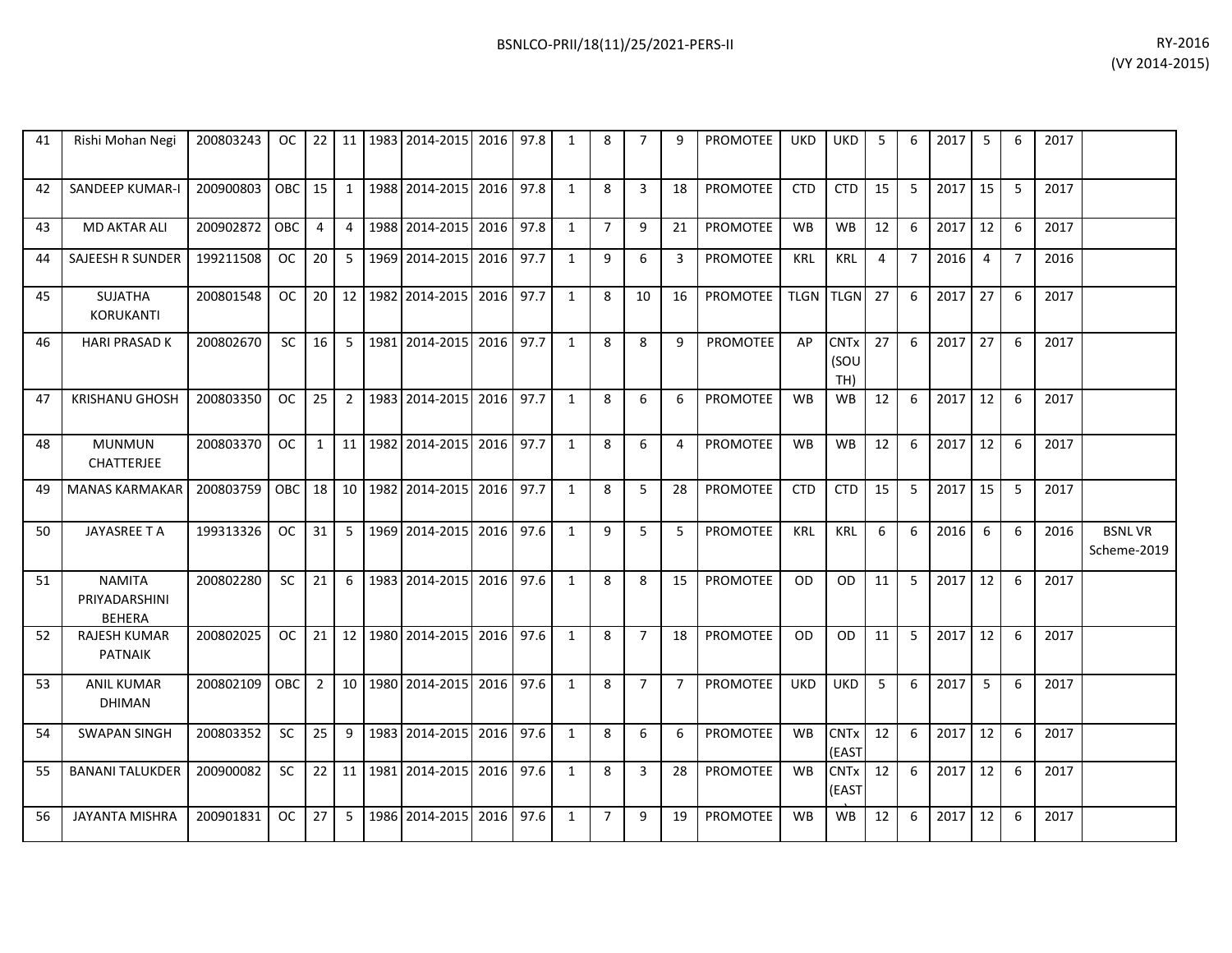| 57 | KOWSALYA C                      | 198600784 | OC.           | $\mathbf{1}$   | 4               | 1962 | 2014-2015      | 2016 | 97.5 | 1            | 9              | 3              | 11       | <b>PROMOTEE</b> | <b>TN</b>   | <b>TN</b>   | 12 | 4            | 2016 | 12 | 4 | 2016 | <b>VRS</b>                   |
|----|---------------------------------|-----------|---------------|----------------|-----------------|------|----------------|------|------|--------------|----------------|----------------|----------|-----------------|-------------|-------------|----|--------------|------|----|---|------|------------------------------|
| 58 | PRAMOD KUMAR<br><b>KATHULA</b>  | 200802711 | <b>SC</b>     | 18             | 8               |      | 1984 2014-2015 | 2016 | 97.5 | $\mathbf{1}$ | 8              | 8              | 9        | <b>PROMOTEE</b> | TLGN        | <b>TLGN</b> | 27 | 6            | 2017 | 27 | 6 | 2017 |                              |
| 59 | <b>SUDHARANIK</b>               | 200803077 | <b>SC</b>     | 30             | 8               |      | 1986 2014-2015 | 2016 | 97.5 | 1            | 8              | 8              | 9        | PROMOTEE        | <b>TLGN</b> | <b>TLGN</b> | 27 | 6            | 2017 | 27 | 6 | 2017 |                              |
| 60 | <b>AVHIRUP DEYASI</b>           | 200803867 | ОВС           | $\overline{2}$ | 10 <sup>1</sup> |      | 1981 2014-2015 | 2016 | 97.5 | 1            | 8              | 5              | 28       | <b>PROMOTEE</b> | <b>CTD</b>  | <b>CTD</b>  | 15 | 5            | 2017 | 15 | 5 | 2017 |                              |
| 61 | <b>SUJAY RAY</b>                | 200803866 | OC.           | 26             | 8               |      | 1983 2014-2015 | 2016 | 97.5 | 1            | 8              | 5              | 28       | <b>PROMOTEE</b> | <b>CTD</b>  | <b>CTD</b>  | 15 | 5            | 2017 | 15 | 5 | 2017 |                              |
| 62 | <b>GOURAB PAL</b>               | 200803783 | OBC           | 9              | 12              |      | 1983 2014-2015 | 2016 | 97.5 | 1            | 8              | 5              | 28       | <b>PROMOTEE</b> | <b>CTD</b>  | <b>CTD</b>  | 15 | 5            | 2017 | 15 | 5 | 2017 |                              |
| 63 | <b>SMITA SINGHA</b>             | 200803396 | <b>OC</b>     | $\overline{2}$ | 1               |      | 1980 2014-2015 | 2016 | 97.5 | $\mathbf{1}$ | 8              | 5              | 22       | <b>PROMOTEE</b> | <b>WB</b>   | WB          | 12 | 6            | 2017 | 12 | 6 | 2017 |                              |
| 64 | <b>SOUMITRA PAUL</b>            | 200900327 | OBC           | 20             | 2               |      | 1980 2014-2015 | 2016 | 97.5 | 1            | 8              | 4              | 28       | <b>PROMOTEE</b> | <b>WB</b>   | <b>WB</b>   | 12 | 6            | 2017 | 12 | 6 | 2017 |                              |
| 65 | SANJIB SAHA                     | 200900213 | OBC           | 26             | 1               |      | 1982 2014-2015 | 2016 | 97.5 | $\mathbf{1}$ | 8              | 4              | 23       | <b>PROMOTEE</b> | <b>CTD</b>  | <b>CTD</b>  | 19 | 6            | 2017 | 19 | 6 | 2017 |                              |
| 66 | <b>UJJAL MONDAL</b>             | 200900085 | <b>SC</b>     | $\overline{7}$ | 1               |      | 1982 2014-2015 | 2016 | 97.5 | 1            | 8              | 3              | 28       | <b>PROMOTEE</b> | <b>WB</b>   | <b>WB</b>   | 12 | 6            | 2017 | 12 | 6 | 2017 |                              |
| 67 | <b>ROSHAN KUMAR</b>             | 200802908 | OBC           | 19             | 10              |      | 1986 2014-2015 | 2016 | 97.5 | 1            | 8              | $\Omega$       | $\Omega$ | <b>PROMOTEE</b> | <b>KTK</b>  | <b>KTK</b>  | 12 | 6            | 2017 | 12 | 6 | 2017 |                              |
| 68 | <b>KOUSTAV KANTI</b><br>PRADHAN | 200902189 | <sub>OC</sub> | 21             | 8               |      | 1983 2014-2015 | 2016 | 97.5 | 1            | $\overline{7}$ | 8              | 27       | <b>PROMOTEE</b> | <b>WB</b>   | WB          | 12 | 6            | 2017 | 12 | 6 | 2017 |                              |
| 69 | NISHA K S                       | 200801777 | <b>OBC</b>    | 5              | 4               |      | 1983 2014-2015 | 2016 | 97.4 | 1            | 9              | 10             | 22       | <b>PROMOTEE</b> | <b>KRL</b>  | <b>KRL</b>  | 3  | $\mathbf{q}$ | 2018 | 3  | 9 | 2018 |                              |
| 70 | <b>PRADEEPS</b>                 | 199301756 | <b>OC</b>     | 31             | 5               |      | 1969 2014-2015 | 2016 | 97.4 | $\mathbf{1}$ | 9              | 5              | 5        | PROMOTEE        | <b>KRL</b>  | <b>KRL</b>  | 6  | 6            | 2016 | 6  | 6 | 2016 | <b>BSNLVR</b><br>Scheme-2019 |
| 71 | SRINU BABU G                    | 200804187 | <b>SC</b>     | $\overline{2}$ | 6               |      | 1983 2014-2015 | 2016 | 97.4 | 1            | 8              | 8              | 9        | PROMOTEE        | AP          | AP          | 27 | 6            | 2017 | 27 | 6 | 2017 |                              |
| 72 | <b>ANUP MUKHERJEE</b>           | 200803998 | <b>OC</b>     | $\mathbf{1}$   | 3               |      | 1982 2014-2015 | 2016 | 97.4 | $\mathbf{1}$ | 8              | 5              | 28       | <b>PROMOTEE</b> | <b>CTD</b>  | <b>CTD</b>  | 15 | 5            | 2017 | 15 | 5 | 2017 |                              |
| 73 | <b>SOUMEN DAS</b>               | 200803905 | OBC           | 20             | $7^{\circ}$     |      | 1982 2014-2015 | 2016 | 97.4 | 1            | 8              | 5              | 28       | <b>PROMOTEE</b> | <b>CTD</b>  | <b>CTD</b>  | 15 | 5            | 2017 | 15 | 5 | 2017 |                              |
| 74 | <b>SAIKAT MAJI</b>              | 200803879 | OC.           | 14             | 12 <sub>1</sub> |      | 1984 2014-2015 | 2016 | 97.4 | 1            | 8              | 5              | 28       | <b>PROMOTEE</b> | <b>CTD</b>  | <b>CTD</b>  | 15 | 5            | 2017 | 15 | 5 | 2017 |                              |
| 75 | <b>SOMA MONDAL</b>              | 200900049 | <b>SC</b>     | $\overline{4}$ | 3               |      | 1982 2014-2015 | 2016 | 97.4 | $\mathbf{1}$ | 8              | $\overline{4}$ | 15       | PROMOTEE        | <b>WB</b>   | <b>WB</b>   | 12 | 6            | 2017 | 12 | 6 | 2017 |                              |
| 76 | RINA BANERJEE                   | 200900056 | <b>OC</b>     | 22             | 6               | 1982 | 2014-2015      | 2016 | 97.4 | 1            | 8              | 4              | 15       | PROMOTEE        | WBTC CNTx   | (EAST       | 12 | 6            | 2017 | 12 | 6 | 2017 |                              |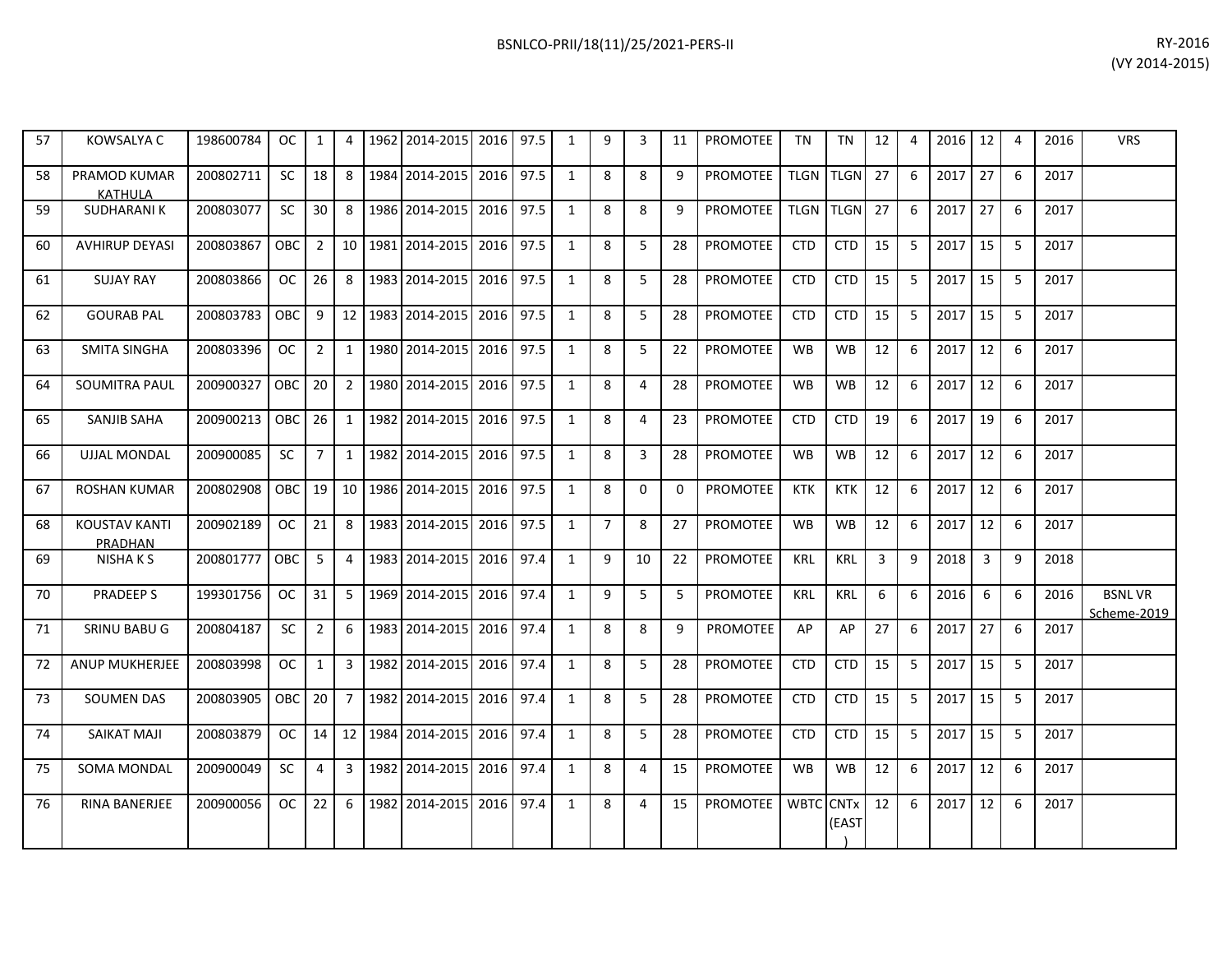| RY-2016        |
|----------------|
| (VY 2014-2015) |
|                |

| 77 | MUKESH KUMAR-I                  | 200900040 | <b>OBC</b> | $\mathbf{1}$    | 2 <sup>1</sup> | 1986 2014-2015 2016 97.4     |      |      | $\mathbf{1}$ | 8  | 4              | 15             | PROMOTEE        | <b>WB</b>        | <b>WB</b>   | 12             | 6 | 2017 | 12 | 6 | 2017 |                                                                                   |
|----|---------------------------------|-----------|------------|-----------------|----------------|------------------------------|------|------|--------------|----|----------------|----------------|-----------------|------------------|-------------|----------------|---|------|----|---|------|-----------------------------------------------------------------------------------|
| 78 | <b>SOMA HAJRA</b>               | 200900088 | <b>OC</b>  | 4               | $1 \;$         | 1981 2014-2015               | 2016 | 97.4 | 1            | 8  | $\overline{3}$ | 28             | <b>PROMOTEE</b> | <b>WB</b>        | <b>WB</b>   | 12             | 6 | 2017 | 12 | 6 | 2017 |                                                                                   |
| 79 | JOYDEEP SINHA                   | 200900193 | <b>OC</b>  | 27              | 4              | 1984 2014-2015 2016          |      | 97.4 | $\mathbf{1}$ | 8  | 3              | 6              | PROMOTEE        | <b>CTD</b>       | <b>CTD</b>  | 15             | 5 | 2017 | 15 | 5 | 2017 |                                                                                   |
| 80 | <b>JOJO SKARIA</b>              | 199209199 | <b>OC</b>  | 22              | 5 <sub>1</sub> | 1969 2014-2015 2016          |      | 97.3 | $\mathbf{1}$ | 10 | 9              | $\mathbf{1}$   | PROMOTEE        | <b>KRL</b>       | <b>KRL</b>  | $\overline{7}$ | 5 | 2016 | 9  | 5 | 2016 |                                                                                   |
| 81 | NIKHIL VASUNIA                  | 200801975 | <b>ST</b>  | 9               |                | 1 1982 2014-2015 2016        |      | 97.3 | $\mathbf{1}$ | 9  | 9              | 4              | <b>PROMOTEE</b> | <b>MP</b>        | <b>MP</b>   | 15             | 5 | 2017 | 15 | 5 | 2017 |                                                                                   |
| 82 | <b>KANAK PRAVA NAIK</b>         | 200802864 | ST         | 14              | 3 <sup>1</sup> | 1982 2014-2015 2016          |      | 97.3 | $\mathbf{1}$ | 8  | 8              | 19             | PROMOTEE        | <b>OD</b>        | OD          | 11             | 5 | 2017 | 12 | 6 | 2017 |                                                                                   |
| 83 | RAJALAKSHMI R                   | 200802615 | <b>OC</b>  | 23              | 6 <sup>1</sup> | 1983 2014-2015               | 2016 | 97.3 | $\mathbf{1}$ | 8  | $\overline{7}$ | 4              | PROMOTEE        | <b>TN</b>        | <b>TN</b>   | 22             | 5 | 2017 | 22 | 5 | 2017 |                                                                                   |
| 84 | YOGENDRA PRATAP<br><b>SINGH</b> | 200802866 | <b>OBC</b> | $\mathbf{1}$    | $\overline{7}$ | 1981 2014-2015               | 2016 | 97.3 | $\mathbf{1}$ | 8  | $\overline{7}$ | $\overline{2}$ | <b>PROMOTEE</b> | <b>UP</b><br>(W) | UP(W        | 15             | 5 | 2017 | 15 | 5 | 2017 |                                                                                   |
| 85 | <b>TAPAS BAG</b>                | 200803353 | <b>OC</b>  | $\overline{2}$  |                | 5 1983 2014-2015 2016        |      | 97.3 | 1            | 8  | 6              | 6              | <b>PROMOTEE</b> | <b>WB</b>        | WB          | 12             | 6 | 2017 | 12 | 6 | 2017 |                                                                                   |
| 86 | PROSENJIT DAS                   | 200804010 | <b>OBC</b> | 12              | $\overline{4}$ | 1986 2014-2015 2016          |      | 97.3 | $\mathbf{1}$ | 8  | 6              | $\overline{2}$ | PROMOTEE        | <b>WB</b>        | <b>WB</b>   | 12             | 6 | 2017 | 12 | 6 | 2017 |                                                                                   |
| 87 | <b>SANDIP PARUI</b>             | 200803919 | <b>SC</b>  | 20 <sup>1</sup> |                | 10   1985   2014-2015   2016 |      | 97.3 | 1            | 8  | 5              | 28             | <b>PROMOTEE</b> | <b>CTD</b>       | <b>CTD</b>  | 15             | 5 | 2017 | 15 | 5 | 2017 |                                                                                   |
| 88 | <b>BIDYUT ROY</b>               | 200803379 | <b>SC</b>  | $7^{\circ}$     | $1 \mid$       | 1981 2014-2015 2016          |      | 97.3 | $\mathbf{1}$ | 8  | 5              | 27             | PROMOTEE        | <b>WB</b>        | <b>WB</b>   | 12             | 6 | 2017 | 12 | 6 | 2017 |                                                                                   |
| 89 | <b>ANUPAM PAL</b>               | 200803635 | OBC        | 10 <sup>°</sup> | 9 <sup>1</sup> | 1978 2014-2015               | 2016 | 97.3 | $\mathbf{1}$ | 8  | 5              | 22             | PROMOTEE        | WB               | WB          | 12             | 6 | 2017 | 12 | 6 | 2017 |                                                                                   |
| 90 | <b>TANMOY BISWAS</b>            | 200803869 | <b>OC</b>  | $\mathbf{1}$    |                | 1 1982 2014-2015             | 2016 | 97.3 | 1            | 8  | 4              | 28             | <b>PROMOTEE</b> | <b>CTD</b>       | <b>CTD</b>  | 15             | 5 | 2017 | 15 | 5 | 2017 |                                                                                   |
| 91 | <b>HEMANT KUMAR</b>             | 200803977 | <b>SC</b>  | 31              | 7              | 1981 2014-2015 2016          |      | 97.3 | $\mathbf{1}$ | 8  | 4              | 26             | PROMOTEE        | <b>UP</b><br>(W) | UP(W        | 15             | 5 | 2017 | 15 | 5 | 2017 |                                                                                   |
| 92 | <b>RAHUL DAS</b>                | 200900075 | SC         | $2^{\circ}$     |                | 12 1979 2014-2015 2016       |      | 97.3 | $\mathbf{1}$ | 8  | 3              | 28             | <b>PROMOTEE</b> | <b>WB</b>        | <b>WB</b>   | 12             | 6 | 2017 | 12 | 6 | 2017 |                                                                                   |
| 93 | NEELAM<br>CHOUKIKAR             | 200303858 | <b>SC</b>  | 22              | 5 <sub>1</sub> | 1977 2014-2015 2016          |      | 97.2 | $\mathbf{1}$ | 14 | $\mathbf{0}$   | 18             | PROMOTEE        | <b>TLGN</b>      | <b>TLGN</b> | 27             | 6 | 2017 | 27 | 6 | 2017 | Circle is again<br>requested to<br>verify the<br>Combined<br>Residency<br>Period. |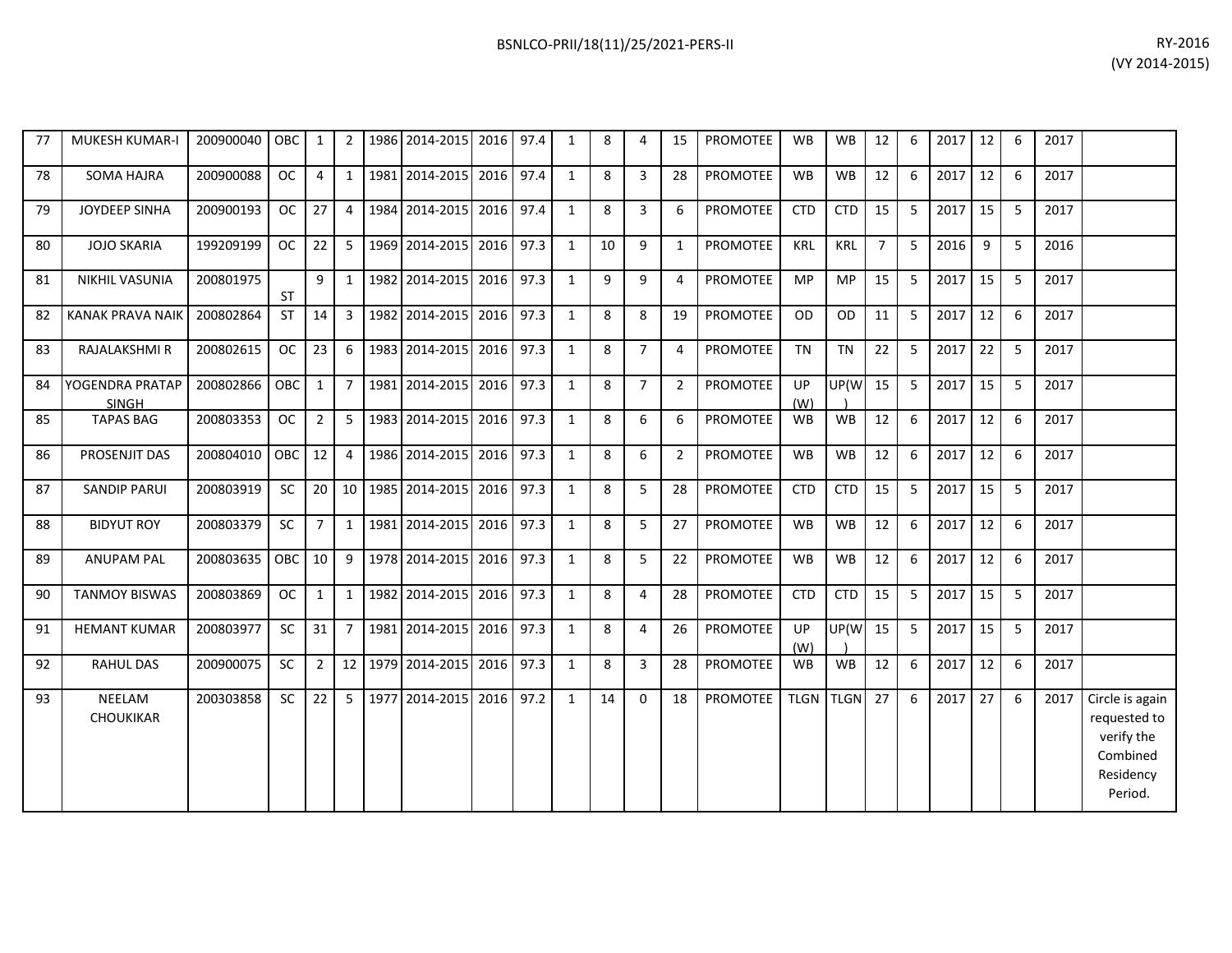| 94<br>95 | <b>SUNIL KUMAR</b><br><b>GAUTAM</b><br><b>AKRITI SINGH</b> | 200802963<br>200900838 | <b>SC</b><br><b>OBC</b> | 20<br>1        | 12<br>$\overline{7}$ |      | 1983 2014-2015<br>1984 2014-2015 | 2016 97.2<br>2016 | 97.2 | 1<br>1       | 13<br>12 | $\Omega$<br>9  | 27<br>2        | <b>PROMOTEE</b><br><b>PROMOTEE</b> | <b>CNTX</b><br>(NORT<br>H)<br><b>HR</b> | <b>CNT<sub>x</sub></b><br>(NOR<br>TH)<br><b>CNTx</b><br>(NOR | 15<br>15 | 5<br>5 | 2017<br>2017 | 15<br>15 | -5<br>5 | 2017<br>2017 | Circle is again<br>requested to<br>verify the<br>Combined<br>Residency<br>Period.<br>Circle is again<br>requested to |
|----------|------------------------------------------------------------|------------------------|-------------------------|----------------|----------------------|------|----------------------------------|-------------------|------|--------------|----------|----------------|----------------|------------------------------------|-----------------------------------------|--------------------------------------------------------------|----------|--------|--------------|----------|---------|--------------|----------------------------------------------------------------------------------------------------------------------|
|          |                                                            |                        |                         |                |                      |      |                                  |                   |      |              |          |                |                |                                    |                                         | TH)                                                          |          |        |              |          |         |              | verify the<br>Combined<br>Residency<br>Period.                                                                       |
| 96       | <b>PARIV</b>                                               | 198600335              | <b>OC</b>               | $\overline{3}$ | 6                    |      | 1963 2014-2015                   | 2016              | 97.2 | $\mathbf{1}$ | 9        | 5              | 19             | <b>PROMOTEE</b>                    | <b>TN</b>                               | <b>TN</b>                                                    | 20       | 6      | 2016         | 20       | 6       | 2016         | <b>VRS</b>                                                                                                           |
| 97       | SAPTARSHI PAL                                              | 200801262              | <b>OC</b>               | 18             | 12                   |      | 1983 2014-2015                   | 2016 97.2         |      | $\mathbf{1}$ | 8        | 9              | 17             | PROMOTEE                           | <b>WB</b>                               | <b>WB</b>                                                    | 12       | 6      | 2017         | 12       | 6       | 2017         |                                                                                                                      |
| 98       | <b>RAM MURTI</b>                                           | 200801980              | <b>OC</b>               | 15             | 4                    |      | 1974 2014-2015                   | 2016 97.2         |      | $\mathbf{1}$ | 8        | 8              | 23             | <b>PROMOTEE</b>                    | J&K                                     | J&K                                                          | 5        | 6      | 2017         | 5        | 6       | 2017         |                                                                                                                      |
| 99       | <b>JUNAID BASHIR</b><br>QADRI                              | 200801877              | <b>OC</b>               | 13             | $\mathbf{3}$         |      | 1978 2014-2015                   | 2016              | 97.2 | $\mathbf{1}$ | 8        | 8              | 6              | <b>PROMOTEE</b>                    | J&K                                     | <b>J&amp;K</b>                                               | 5        | 6      | 2017         | 5        | 6       | 2017         |                                                                                                                      |
| 100      | <b>KAPIL MOHAN</b>                                         | 200801755              | <b>OC</b>               | 25             | 12                   |      | 1980 2014-2015                   | 2016 97.2         |      | 1            | 8        | 8              | 2              | Promotee                           | <b>HP</b>                               | <b>HP</b>                                                    | 5        | 6      | 2017         | 5        | 6       | 2017         |                                                                                                                      |
| 101      | <b>MADAN LAL</b>                                           | 200801848              | <b>SC</b>               | $\mathbf{1}$   | 4                    | 1982 | 2014-2015                        | 2016              | 97.2 | $\mathbf{1}$ | 8        | 8              | $\overline{2}$ | Promotee                           | <b>HP</b>                               | <b>HP</b>                                                    | 5        | 6      | 2017         | 5        | 6       | 2017         |                                                                                                                      |
| 102      | <b>DEV RAJ</b>                                             | 200802537              | OBC                     | 11             | 3                    |      | 1966 2014-2015                   | 2016 97.2         |      | 1            | 8        | $\overline{7}$ | 27             | <b>PROMOTEE</b>                    | J&K                                     | <b>J&amp;K</b>                                               | 5        | 6      | 2017         | 5        | 6       | 2017         |                                                                                                                      |
| 103      | SHALENDRA SINGH<br><b>RAWAT</b>                            | 200801729              | <b>OC</b>               | 15             | $\mathbf{3}$         |      | 1982 2014-2015                   | 2016              | 97.2 | $\mathbf{1}$ | 8        | $\overline{7}$ | 21             | <b>PROMOTEE</b>                    | <b>UKD</b>                              | <b>UKD</b>                                                   | 5        | 6      | 2017         | 5        | 6       | 2017         |                                                                                                                      |
| 104      | <b>PRAVEEN KUMAR K</b>                                     | 200803969              | <b>OC</b>               | 8              | 9                    |      | 1981 2014-2015                   | 2016              | 97.2 | $\mathbf{1}$ | 8        | $\overline{7}$ | 12             | <b>PROMOTEE</b>                    | AP                                      | AP                                                           | 27       | 6      | 2017         | 27       | 6       | 2017         |                                                                                                                      |
| 105      | RAMESHKUMAR M                                              | 200802606              | <b>OC</b>               | 15             | 6                    |      | 1986 2014-2015                   | 2016              | 97.2 | $\mathbf{1}$ | 8        | $\overline{7}$ | $\overline{4}$ | <b>PROMOTEE</b>                    | <b>TN</b>                               | <b>TN</b>                                                    | 22       | 5      | 2017         | 22       | 5       | 2017         |                                                                                                                      |
| 106      | <b>MANOJ KUMAR</b><br>PHADWAS                              | 200802959              | OBC                     | 11             | 11                   |      | 1983 2014-2015                   | 2016              | 97.2 | $\mathbf{1}$ | 8        | $\overline{7}$ | $\overline{2}$ | <b>PROMOTEE</b>                    | UP<br>(W)                               | <b>ALTT</b><br>$\mathsf{C}$                                  | 15       | 5      | 2017         | 15       | 5       | 2017         |                                                                                                                      |
| 107      | <b>ABHISHEK SHARMA</b>                                     | 200803070              | <b>OC</b>               | 30             | $\mathbf{1}$         |      | 1983 2014-2015                   | 2016 97.2         |      | $\mathbf{1}$ | 8        | $\overline{7}$ | $\mathbf{1}$   | <b>PROMOTEE</b>                    | UP<br>(W)                               | UP(W                                                         | 15       | 5      | 2017         | 15       | 5       | 2017         |                                                                                                                      |
| 108      | <b>SAURABH AGARWAI</b>                                     | 200802838              | <b>OC</b>               | 9              | $\mathbf{3}$         | 1984 | 2014-2015                        | 2016              | 97.2 | $\mathbf{1}$ | 8        | $\overline{7}$ | 1              | <b>PROMOTEE</b>                    | UP<br>(W)                               | UP(W                                                         | 15       | 5      | 2017         | 15       | 5       | 2017         |                                                                                                                      |
| 109      | SHIRISH YASHWANT<br>DESHPANDE                              | 200802810              | <b>OC</b>               | 27             | 12                   | 1980 | 2014-2015                        | 2016              | 97.2 | $\mathbf{1}$ | 8        | 6              | 20             | <b>PROMOTEE</b>                    | MH                                      | MH                                                           | 5        | 6      | 2017         | 5        | 6       | 2017         |                                                                                                                      |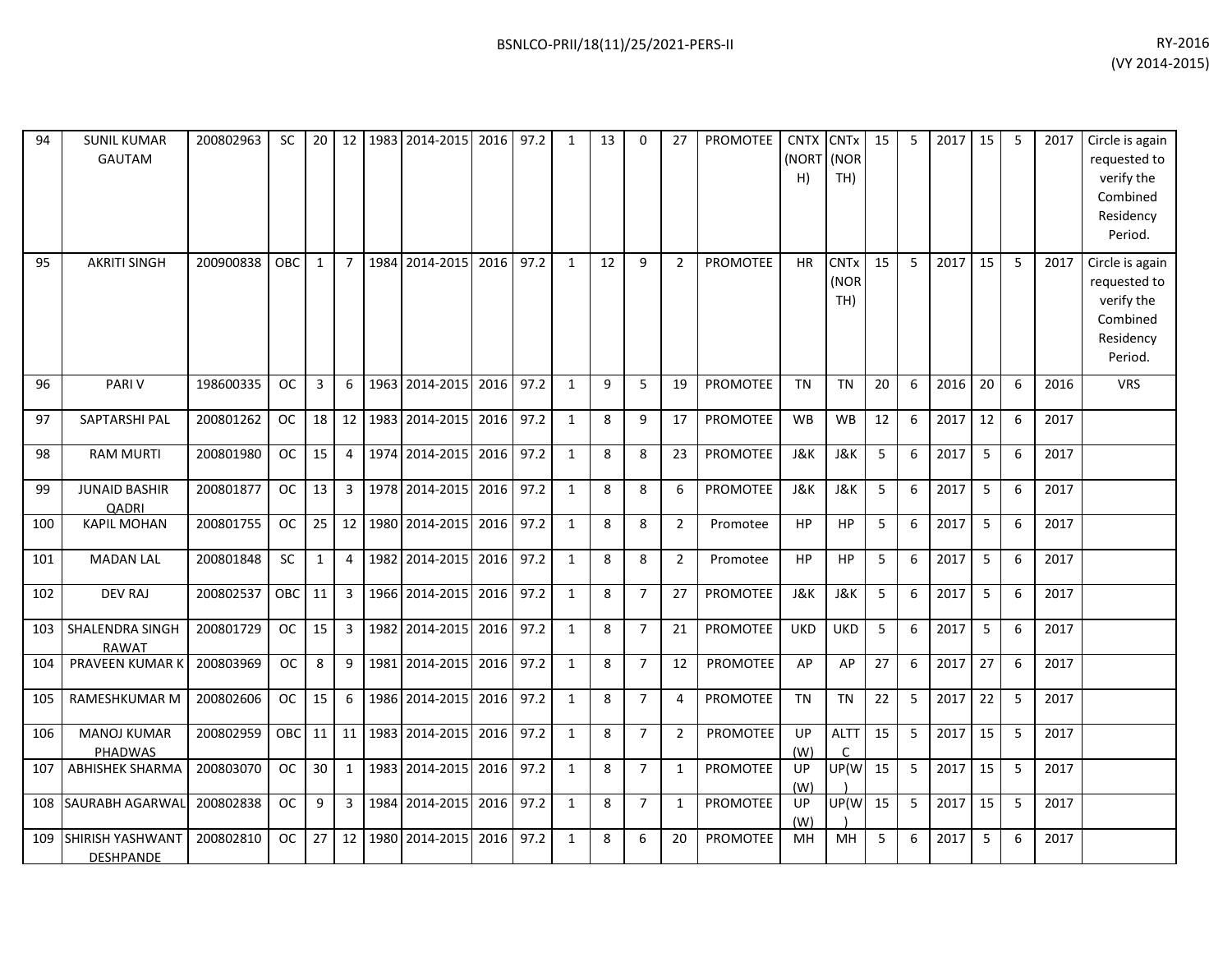| 110 | <b>REWANG JORDAN</b>                | 200804125 | <b>ST</b>  | 11              | $\overline{2}$ | 1982 2014-2015 2016     |      | 97.2 | $\mathbf{1}$ | 8              | 6              | 18             | <b>PROMOTEE</b> | <b>WB</b>  | <b>SIKKI</b><br>м               | 26             | 6  | 2017 | 26             | -6 | 2017 |            |
|-----|-------------------------------------|-----------|------------|-----------------|----------------|-------------------------|------|------|--------------|----------------|----------------|----------------|-----------------|------------|---------------------------------|----------------|----|------|----------------|----|------|------------|
| 111 | <b>SUDHAN KUMAR</b><br><b>KAITY</b> | 200802738 | OBC I      | $\overline{2}$  | 1              | 1978 2014-2015 2016     |      | 97.2 | $\mathbf{1}$ | 8              | 5              | 28             | <b>PROMOTEE</b> | <b>CTD</b> | <b>CTD</b>                      | 15             | -5 | 2017 | 15             | -5 | 2017 |            |
| 112 | SWARAJ SANTRA                       | 200803862 | OC         | 30 <sup>1</sup> | $\overline{3}$ | 1981 2014-2015          | 2016 | 97.2 | $\mathbf{1}$ | 8              | 5              | 28             | <b>PROMOTEE</b> | <b>CTD</b> | <b>CTD</b>                      | 15             | 5  | 2017 | 15             | -5 | 2017 |            |
| 113 | <b>SUPTI SARKAR</b>                 | 200803762 | <b>OBC</b> | 22              |                | 12 1982 2014-2015       | 2016 | 97.2 | 1            | 8              | 5              | 28             | <b>PROMOTEE</b> | <b>CTD</b> | <b>CTD</b>                      | 15             | 5  | 2017 | 15             | -5 | 2017 |            |
| 114 | SANJUKTA PAL                        | 200803944 | OBC 11     |                 | 5              | 1979 2014-2015          | 2016 | 97.2 | $\mathbf{1}$ | 8              | 5              | 20             | <b>PROMOTEE</b> | <b>WB</b>  | <b>WB</b>                       | 12             | 6  | 2017 | 12             | -6 | 2017 |            |
| 115 | SIMANTA RUIDAS                      | 200900080 | <b>SC</b>  | $\overline{2}$  | 1              | 1981   2014-2015   2016 |      | 97.2 | $\mathbf{1}$ | 8              | 3              | 28             | <b>PROMOTEE</b> | <b>WB</b>  | <b>INSP</b><br><b>&amp; QA</b>  | 12             | -6 | 2017 | 12             | -6 | 2017 | <b>NIL</b> |
| 116 | PANKAJ CHANDAN                      | 200900171 | OC         | 23              | 3              | 1986 2014-2015          | 2016 | 97.2 | $\mathbf{1}$ | 8              | 3              | 20             | <b>PROMOTEE</b> | J&K        | J&K                             | $\overline{7}$ | 6  | 2017 | $\overline{7}$ | 6  | 2017 |            |
| 117 | <b>SURESH ADHIKARI</b>              | 200804103 | OC         | 19 <sup>1</sup> |                | 10 1981 2014-2015       | 2016 | 97.2 | $\mathbf{1}$ | $\overline{7}$ | $\Omega$       | 16             | <b>PROMOTEE</b> | <b>WB</b>  | <b>CNT<sub>x</sub></b><br>(EAST | 12             | 6  | 2017 | 12             | -6 | 2017 |            |
| 118 | MUTHURATHINAM                       | 198300428 | OC.        | 29              | 8              | 1959 2014-2015          | 2016 | 97.1 | $\mathbf{1}$ | 9              | 5              | 26             | <b>PROMOTEE</b> | <b>TN</b>  | TN                              | 27             | 6  | 2016 | 27             | 6  | 2016 | RETIREMENT |
| 119 | SRINIVASAN V                        | 199200805 | OC.        | 4               | 5              | 1971   2014-2015   2016 |      | 97.1 | $\mathbf{1}$ | 9              | 5              | 19             | <b>PROMOTEE</b> | TN         | TN                              | 20             | 6  | 2016 | 20             | 6  | 2016 |            |
| 120 | <b>GOPINATH</b><br><b>DASARATHI</b> | 200804149 | SC         | 4               | 4              | 1978 2014-2015 2016     |      | 97.1 | $\mathbf{1}$ | 8              | 8              | 9              | PROMOTEE        | AP         | AP                              | 27             | 6  | 2017 | 27             | 6  | 2017 |            |
| 121 | <b>ZAKI ATHAR HANIF</b><br>KHAN     | 200803848 | OBC I      | 11              | 6              | 1983 2014-2015 2016     |      | 97.1 | $\mathbf{1}$ | 8              | 6              | 20             | <b>PROMOTEE</b> | MН         | MH                              | 5              | 6  | 2017 | -5             | -6 | 2017 |            |
| 122 | <b>MOUMITA MAITRA</b>               | 200803372 | <b>OC</b>  | 16              | 1              | 1984 2014-2015 2016     |      | 97.1 | 1            | 8              | 6              | 4              | <b>PROMOTEE</b> | <b>WB</b>  | <b>WB</b>                       | 12             | 6  | 2017 | 12             | 6  | 2017 |            |
| 123 | <b>CHANDAN SARKAR</b>               | 200804017 | <b>SC</b>  | $\overline{2}$  |                | 10 1979 2014-2015       | 2016 | 97.1 | $\mathbf{1}$ | 8              | 6              | $\overline{2}$ | <b>PROMOTEE</b> | <b>WB</b>  | <b>WB</b>                       | 12             | 6  | 2017 | 12             | -6 | 2017 |            |
| 124 | <b>BISWAJIT DAS</b>                 | 200803920 | <b>SC</b>  | 17              | 9              | 1981 2014-2015 2016     |      | 97.1 | $\mathbf{1}$ | 8              | 5              | 28             | PROMOTEE        | <b>CTD</b> | <b>CTD</b>                      | 15             | -5 | 2017 | 15             | -5 | 2017 |            |
| 125 | <b>BISWARUP</b><br><b>CHOUDHURY</b> | 200803805 | <b>SC</b>  | 19 <sup>1</sup> | 9              | 1980 2014-2015          | 2016 | 97.1 | $\mathbf{1}$ | 8              | 5              | 20             | <b>PROMOTEE</b> | <b>WB</b>  | <b>WB</b>                       | 12             | 6  | 2017 | 12             | -6 | 2017 |            |
| 126 | <b>AMIT KHAN</b>                    | 200900087 | OC         | 4               | 1              | 1978 2014-2015          | 2016 | 97.1 | $\mathbf{1}$ | 8              | $\overline{4}$ | 30             | <b>PROMOTEE</b> | <b>WB</b>  | <b>WB</b>                       | 12             | 6  | 2017 | 12             | -6 | 2017 |            |
| 127 | <b>ACHINTYA NASKAR</b>              | 200900565 | <b>SC</b>  | 9               | 8              | 1983 2014-2015          | 2016 | 97.1 | $\mathbf{1}$ | 8              | $\overline{3}$ | 6              | <b>PROMOTEE</b> | <b>CTD</b> | <b>CTD</b>                      | 15             | 5  | 2017 | 15             | -5 | 2017 |            |
| 128 | Sakshi Malhotra                     | 200900236 | OC.        | -5              |                | 10 1982 2014-2015       | 2016 | 97.1 | 1            | 8              | 2              | 30             | Promotee        | <b>HR</b>  | <b>HR</b>                       | 5              | 6  | 2017 | -5             | -6 | 2017 |            |
| 129 | <b>VIVEK KUMAR</b><br><b>SHARMA</b> | 200901567 | <b>OC</b>  | 2               | 10             | 1986 2014-2015          | 2016 | 97.1 | $\mathbf{1}$ | $\overline{7}$ | 10             | 11             | <b>PROMOTEE</b> | CG         | CG                              | 15             | -5 | 2017 | 15             | -5 | 2017 |            |
| 130 | <b>DEBASHIS MALLICK</b>             | 200803763 | SC         |                 | $10 \mid 11$   | 1982 2014-2015          | 2016 | 97   | $\mathbf{1}$ | 8              | 9              | 11             | <b>PROMOTEE</b> | <b>CTD</b> | <b>CTD</b>                      | 19             | 6  | 2017 | 19             | 6  | 2017 |            |
|     |                                     |           |            |                 |                |                         |      |      |              |                |                |                |                 |            |                                 |                |    |      |                |    |      |            |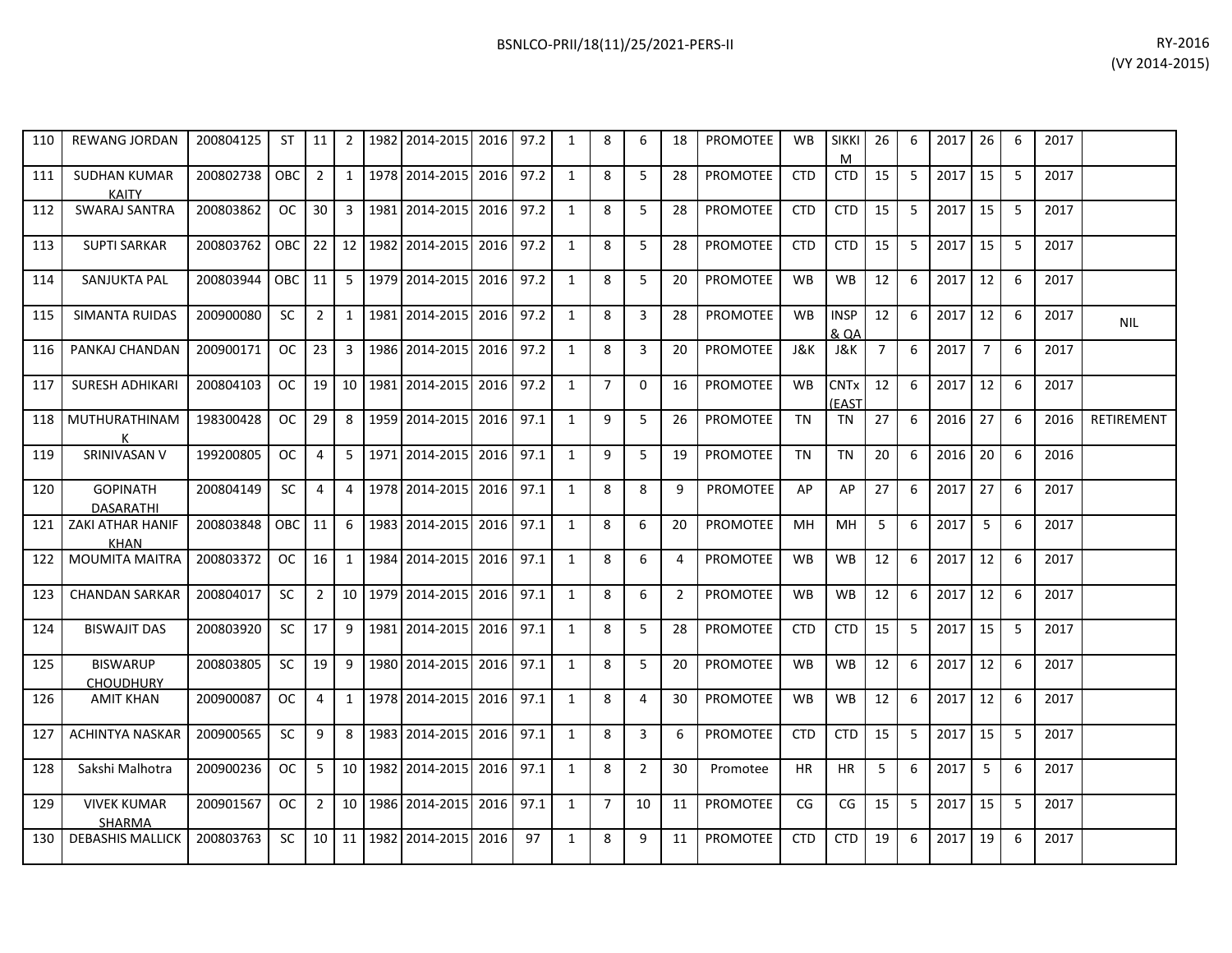| 131 | <b>KOTCHERA</b><br><b>NAGAVALI</b>   | 200803332 | SC.        | 5              |                | 5   1976   2014-2015   2016       | 97   | 1            | 8              | 8              | 9              | <b>PROMOTEE</b> |                  | TLGN TLGN 27                   |    | 6              | $2017$ 27 |                | 6              | 2017 |                     |
|-----|--------------------------------------|-----------|------------|----------------|----------------|-----------------------------------|------|--------------|----------------|----------------|----------------|-----------------|------------------|--------------------------------|----|----------------|-----------|----------------|----------------|------|---------------------|
| 132 | VENKATESWARLU<br>MALAVATH            | 200802403 | <b>ST</b>  | 25             |                | 07 1979 2014-2015 2016            | 97   | 1            | 8              | 8              | 8              | <b>PROMOTEE</b> | <b>TLGN CNTx</b> | (SOU                           | 27 | 06             | 2017      | 27             | 06             | 2017 |                     |
| 133 | <b>SUMANA DUTTA</b>                  | 200803719 | <b>SC</b>  |                |                | 15 12 1977 2014-2015 2016         | 97   | $\mathbf{1}$ | 8              | 8              | $\overline{7}$ | <b>PROMOTEE</b> | <b>CTD</b>       | <b>CTD</b>                     | 15 | -5             | 2017      | 15             | 5              | 2017 |                     |
| 134 | <b>RAJESH KUMAR</b><br><b>PUJARI</b> | 200804052 | <b>OBC</b> | 6              |                | 2   1980   2014-2015   2016       | 97   | 1            | 8              | 8              | 7              | <b>PROMOTEE</b> | AP               | AP                             | 27 | 6              | 2017      | 27             | 6              | 2017 |                     |
| 135 | MD MUSHIR ALAM                       | 200803989 | OC.        | $\overline{7}$ | 1 <sup>1</sup> | 1984 2014-2015 2016               | 97   | $\mathbf{1}$ | 8              | 8              | $\overline{7}$ | PROMOTEE        | <b>CTD</b>       | <b>CTD</b>                     | 15 | 5              | 2017      | 15             | 5              | 2017 |                     |
| 136 | PRIYADHARSHNI J                      | 200801685 | OC.        | 1              | 6 I            | 1984 2014-2015 2016               | 97   | $\mathbf{1}$ | 8              | $\overline{7}$ | 16             | <b>PROMOTEE</b> | <b>TN</b>        | <b>TN</b>                      | 22 | -5             | 2017      | 22             | -5             | 2017 |                     |
| 137 | NIPENDRA KUMAR                       | 200802415 | OC         | 25             |                | 7   1985   2014-2015   2016       | 97   | 1            | 8              | $\overline{7}$ | $\overline{2}$ | <b>PROMOTEE</b> | UP<br>(W)        | UP(W)                          | 15 | -5             | 2017      | 15             | -5             | 2017 |                     |
| 138 | <b>SURENDRA SINGH</b>                | 200803964 | SC         | 15             |                | 6   1986   2014-2015   2016       | 97   | $\mathbf{1}$ | 8              | $\overline{7}$ | $\overline{2}$ | <b>PROMOTEE</b> | UP<br>(W)        | UP(W                           | 15 | 5              | 2017      | 15             | 5              | 2017 |                     |
| 139 | PRADIP MANDI                         | 200803099 | <b>ST</b>  | 8              |                | 3   1977   2014-2015   2016       | 97   | $\mathbf{1}$ | 8              | 6              | 4              | <b>PROMOTEE</b> | WB               | <b>WB</b>                      | 12 | -6             | 2017      | 12             | 6              | 2017 |                     |
| 140 | <b>MANAS KUMAR</b><br><b>GHOSH</b>   | 200803872 | OC.        | 1              |                | 3   1984   2014-2015   2016       | 97   | $\mathbf{1}$ | 8              | 5              | 28             | <b>PROMOTEE</b> | <b>CTD</b>       | <b>CTD</b>                     | 15 | -5             | 2017      | 15             | -5             | 2017 |                     |
| 141 | <b>PROSUN GHOSH</b>                  | 200803761 | OBC        | 20             |                | 6 1986 2014-2015 2016             | 97   | $\mathbf{1}$ | 8              | 5              | 28             | <b>PROMOTEE</b> | <b>CTD</b>       | <b>CTD</b>                     | 15 | 5              | 2017      | 15             | 5              | 2017 |                     |
| 142 | SHYAMAL KUMAR<br><b>MAJHI</b>        | 200804124 | <b>ST</b>  | 20             |                | 1   1982   2014-2015   2016       | 97   | $\mathbf{1}$ | 8              | 5              | 16             | PROMOTEE        | <b>WB</b>        | <b>WB</b>                      | 12 | 6              | 2017      | 12             | 6              | 2017 |                     |
| 143 | <b>BIKASH MALGOPE</b>                | 200804143 | OC         | 8              |                | 1   1981   2014-2015   2016       | 97   | 1            | 8              | 4              | 28             | <b>PROMOTEE</b> | <b>CTD</b>       | <b>CTD</b>                     | 15 | -5             | 2017      | 15             | -5             | 2017 |                     |
| 144 | LAVENDRA KUMAR                       | 200803621 | OC.        | 5              | 7              | 1986 2014-2015 2016               | 97   | 1            | 8              | 4              | 26             | PROMOTEE        | UP<br>(W)        | UP(W                           | 16 | 6              | 2017      | 16             | 6              | 2017 |                     |
| 145 | <b>DEBASHIS SARKAR</b>               | 200900057 | OBC        | 26             |                | 6   1979   2014-2015   2016       | 97   | $\mathbf{1}$ | 8              | 4              | 15             | PROMOTEE        | WB.              | <b>WB</b>                      | 12 | 6              | 2017      | 12             | 6              | 2017 |                     |
| 146 | <b>BISWAJIT KAR</b>                  | 200900542 | OC         |                |                | 26   11   1984   2014-2015   2016 | 97   | 1            | 8              | 3              | 19             | <b>PROMOTEE</b> | <b>CTD</b>       | <b>CTD</b>                     | 15 | -5             | 2017      | 15             | -5             | 2017 |                     |
| 147 | <b>MITHUN DAS</b>                    | 200900563 | <b>SC</b>  | $\overline{3}$ |                | 4   1997   2014-2015   2016       | 97   | $\mathbf{1}$ | 8              | $\overline{3}$ | 10             | <b>PROMOTEE</b> | <b>WB</b>        | <b>WB</b>                      | 12 | 6              | 2017      | 12             | 6              | 2017 |                     |
| 148 | <b>AMIT KR SINGHA</b>                | 200902254 | <b>OBC</b> | 29             | 4              | 1988 2014-2015 2016               | 97   | $\mathbf{1}$ | $\overline{7}$ | 9              | 30             | <b>PROMOTEE</b> | <b>WB</b>        | <b>WB</b>                      | 12 | 6              | 2017      | 12             | 6              | 2017 |                     |
| 149 | MINTU DEBNATH                        | 201001983 | <b>OBC</b> | -6             |                | 12   1983   2014-2015   2016      | 97   | 1            | 6              | 9              | 17             | PROMOTEE        | WB               | WB                             | 12 | -6             | 2017      | 12             | -6             | 2017 |                     |
| 150 | PETER V C                            | 197906751 | OC         | 28             |                | 8   1957   2014-2015   2016       | 96.9 | $\mathbf{1}$ | 9              | 6              | 3              | <b>PROMOTEE</b> | <b>KRL</b>       | <b>KRL</b>                     | 4  | $\overline{7}$ | 2016      | $\overline{4}$ | $\overline{7}$ | 2016 | Superannuatio<br>n. |
| 151 | SUVARNA RATNAM<br>THANTHATI          | 200803650 | SC.        | 17             |                | 9   1979   2014-2015   2016       | 96.9 | 1            | 8              | 8              | 9              | <b>PROMOTEE</b> | AP               | <b>CNT<sub>x</sub></b><br>(SOU | 27 | 6              | 2017      | 27             | 6              | 2017 |                     |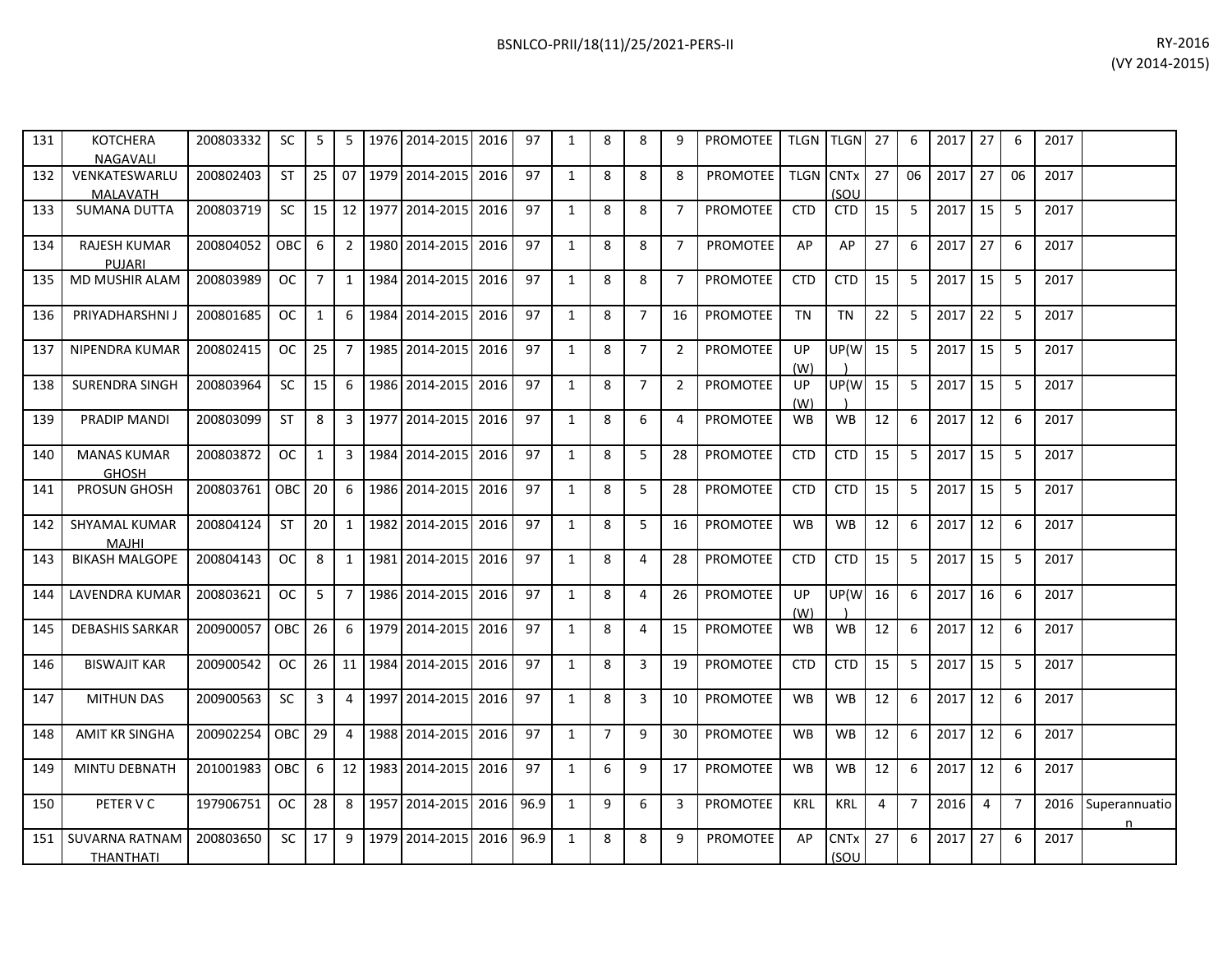| 152 | VISWANADH<br>GIDUTURI                 | 200803665 | <b>OBC</b>    | 26              | -5              | 1980    | 2014-2015         | 2016 | 96.9 | 1            | 8              | 8              | 9              | <b>PROMOTEE</b> | AP                 | AP                     | 27 | 6 | 2017 | 27 | 6 | 2017 |            |
|-----|---------------------------------------|-----------|---------------|-----------------|-----------------|---------|-------------------|------|------|--------------|----------------|----------------|----------------|-----------------|--------------------|------------------------|----|---|------|----|---|------|------------|
| 153 | <b>GUVVADA VIJAYA</b><br><b>KUMAR</b> | 200803916 | <b>SC</b>     | 14              | 7               |         | 1982 2014-2015    | 2016 | 96.9 | $\mathbf{1}$ | 8              | 8              | 9              | <b>PROMOTEE</b> | AP                 | AP                     | 27 | 6 | 2017 | 27 | 6 | 2017 |            |
| 154 | <b>SENTHIL A</b>                      | 200802111 | <b>OBC</b>    | 12 <sup>1</sup> | 6               |         | 1980 2014-2015    | 2016 | 96.9 | $\mathbf{1}$ | 8              | $\overline{7}$ | 18             | <b>PROMOTEE</b> | <b>TN</b>          | <b>TN</b>              | 22 | 5 | 2017 | 22 | 5 | 2017 |            |
| 155 | <b>VISHAL</b><br><b>VISHWAKARMA</b>   | 200801691 | OBC           | 5 <sub>1</sub>  |                 |         | 10 1979 2014-2015 | 2016 | 96.9 | $\mathbf{1}$ | 8              | $\overline{7}$ | 15             | <b>PROMOTEE</b> | <b>MP</b>          | <b>MP</b>              | 15 | 5 | 2017 | 15 | 5 | 2017 |            |
| 156 | <b>MADAN</b><br>PRABHAKAR             | 200802422 | OBC           | 5               | 3               |         | 1979 2014-2015    | 2016 | 96.9 | $\mathbf{1}$ | 8              | $\overline{7}$ | 10             | PROMOTEE        | MH                 | MH                     | 5  | 6 | 2017 | 5  | 6 | 2017 |            |
| 157 | SHRADHA JAIN                          | 200803967 | <b>OC</b>     | 29              | 9               |         | 1984 2014-2015    | 2016 | 96.9 | $\mathbf{1}$ | 8              | $\overline{7}$ | $\overline{2}$ | <b>PROMOTEE</b> | UP<br>(W)          | UP(W                   | 15 | 5 | 2017 | 15 | 5 | 2017 |            |
| 158 | <b>IBISWANATH KUMAR</b>               | 200804123 | <b>OC</b>     | 18 <sup>1</sup> | 12              |         | 1981 2014-2015    | 2016 | 96.9 | $\mathbf{1}$ | 8              | 6              | 4              | <b>PROMOTEE</b> | <b>WB</b>          | WB                     | 12 | 6 | 2017 | 12 | 6 | 2017 |            |
| 159 | <b>RINKU HALDAR</b>                   | 200803744 | <b>SC</b>     | 1               | 1               |         | 1982 2014-2015    | 2016 | 96.9 | $\mathbf{1}$ | 8              | 5              | 28             | <b>PROMOTEE</b> | <b>CTD</b>         | <b>CTD</b>             | 15 | 5 | 2017 | 15 | 5 | 2017 |            |
| 160 | <b>ASHOKE GHOSH</b>                   | 200803375 | <b>OC</b>     | $\overline{2}$  | 8               |         | 1979 2014-2015    | 2016 | 96.9 | $\mathbf{1}$ | 8              | 5              | 27             | PROMOTEE        | <b>WB</b>          | WB                     | 12 | 6 | 2017 | 12 | 6 | 2017 |            |
| 161 | SHIBSANKAR<br><b>MAHATA</b>           | 200803644 | OBC           | 4               | 11              |         | 1977 2014-2015    | 2016 | 96.9 | $\mathbf{1}$ | 8              | 5              | 22             | <b>PROMOTEE</b> | <b>WB</b>          | WB                     | 12 | 6 | 2017 | 12 | 6 | 2017 |            |
| 162 | <b>RAKESH KUMAR</b><br><b>SAHA</b>    | 200803319 | <b>SC</b>     | $\overline{2}$  | 10 <sup>1</sup> | 1982    | 2014-2015         | 2016 | 96.9 | $\mathbf{1}$ | 8              | 5              | 9              | <b>PROMOTEE</b> | <b>WBTC</b>        | <b>CTD</b>             | 15 | 5 | 2017 | 15 | 5 | 2017 |            |
| 163 | <b>BISWAJIT SIL</b>                   | 200804029 | <b>OBC</b>    | 6               | 11              | 1979    | 2014-2015         | 2016 | 96.9 | $\mathbf{1}$ | 8              | 4              | 28             | <b>PROMOTEE</b> | <b>CTD</b>         | <b>CTD</b>             | 15 | 5 | 2017 | 15 | 5 | 2017 |            |
| 164 | PINAKI MISTRI                         | 200900010 | <b>OBC</b>    | 30 <sup>°</sup> | $\overline{7}$  |         | 1978 2014-2015    | 2016 | 96.9 | $\mathbf{1}$ | 8              | 4              | 27             | PROMOTEE        | <b>WB</b>          | WB                     | 12 | 6 | 2017 | 12 | 6 | 2017 |            |
| 165 | <b>ANIL KUMAR-I</b>                   | 200900221 | <b>OBC</b>    | 20 <sup>1</sup> |                 | 12 1982 | 2014-2015         | 2016 | 96.9 | $\mathbf{1}$ | 8              | 3              | 6              | <b>PROMOTEE</b> | <b>CTD</b>         | <b>CTD</b>             | 15 | 5 | 2017 | 15 | 5 | 2017 |            |
| 166 | <b>RAVI KANT</b>                      | 200803647 | <b>OBC</b>    | 6               | 5               |         | 1981 2014-2015    | 2016 | 96.9 | $\mathbf{1}$ | 8              | 0              | $\Omega$       | <b>PROMOTEE</b> | CNTX CNTx<br>(NORT | (NOR                   | 15 | 5 | 2017 | 15 | 5 | 2017 |            |
| 167 | <b>GEETANJALI</b><br>PRASAD           | 200901451 | <sub>OC</sub> | 30 <sup>°</sup> | $\overline{7}$  |         | 1982 2014-2015    | 2016 | 96.9 | 1            | $\overline{7}$ | 10             | 11             | <b>PROMOTEE</b> | C.G.               | <b>CNT<sub>x</sub></b> | 15 | 5 | 2017 | 15 | 5 | 2017 |            |
| 168 | <b>MOHIT KUMAR</b><br>AMILA           | 200902220 | <b>ST</b>     | 18 <sup>1</sup> | 12 <sup>1</sup> |         | 1976 2014-2015    | 2016 | 96.9 | $\mathbf{1}$ | $\overline{7}$ | 10             | 9              | <b>PROMOTEE</b> | CG                 | CG                     | 15 | 5 | 2017 | 15 | 5 | 2017 | (RESIGNED) |
| 169 | PANKAJ DHRUW                          | 200901167 | <b>ST</b>     | 11 <sup>1</sup> | 11 <sup>1</sup> |         | 1982 2014-2015    | 2016 | 96.9 | $\mathbf{1}$ | $\overline{7}$ | 10             | 9              | <b>PROMOTEE</b> | CG                 | CG                     | 15 | 5 | 2017 | 15 | 5 | 2017 |            |
| 170 | <b>CHHABILAL</b><br><b>BANDHE</b>     | 200900861 | <b>SC</b>     | 30              | 4               | 1986    | 2014-2015         | 2016 | 96.9 | $\mathbf{1}$ | $\overline{7}$ | 10             | 9              | <b>PROMOTEE</b> | CG                 | CG                     | 15 | 5 | 2017 | 15 | 5 | 2017 |            |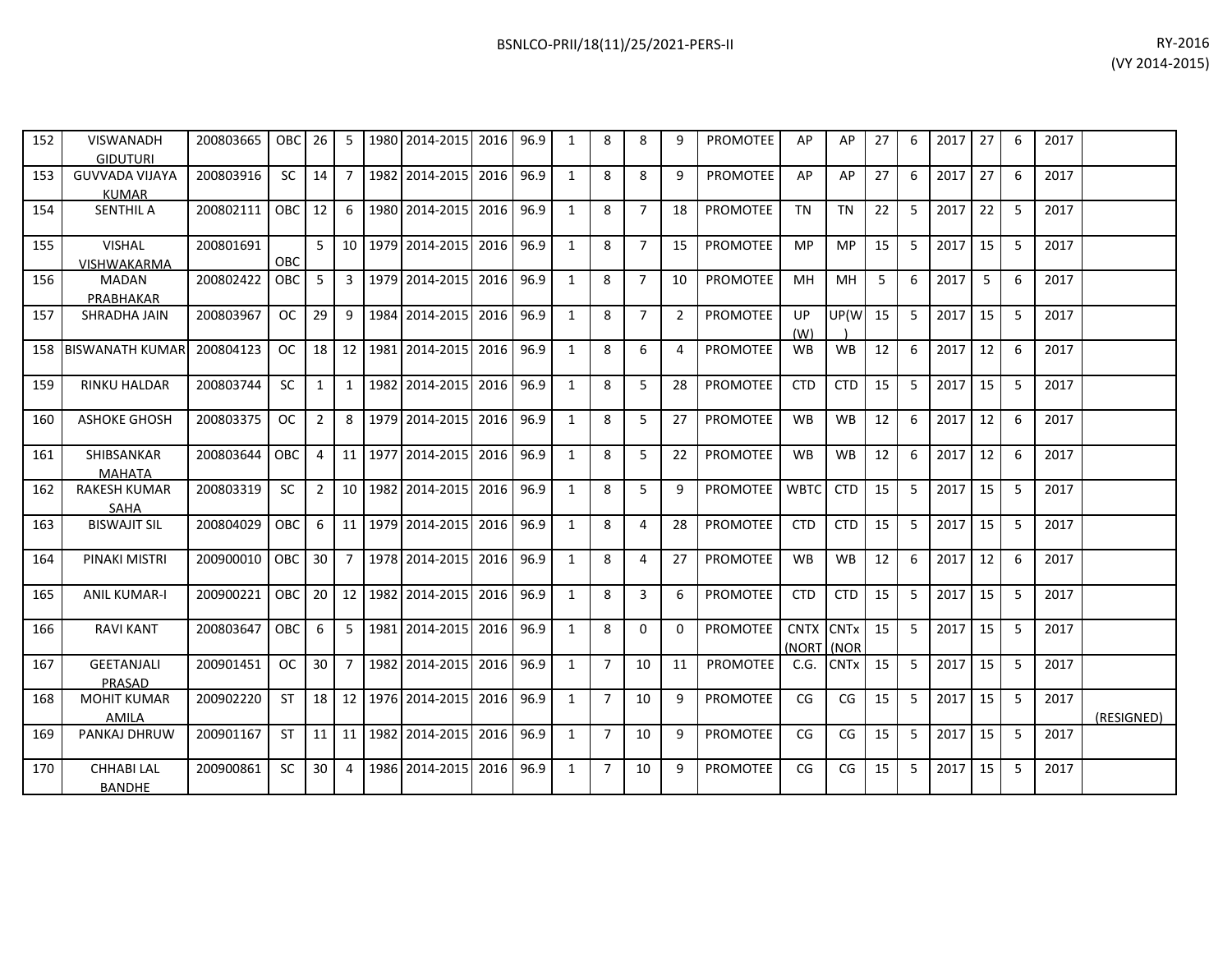| 171 | <b>VINOD B</b>                            | 199207882 | OC.           | 3              |                | 1967 | 2014-2015      | 2016 | 96.8 | $\mathbf{1}$ | 11             | $\Omega$       | 3              | <b>PROMOTEE</b> | <b>KRL</b> | <b>KRL</b> |    | 5  | 2016 | 9  | 5  | 2016 | Circle is again<br>requested to<br>verify the<br>Combined<br>Residency<br>Period. |
|-----|-------------------------------------------|-----------|---------------|----------------|----------------|------|----------------|------|------|--------------|----------------|----------------|----------------|-----------------|------------|------------|----|----|------|----|----|------|-----------------------------------------------------------------------------------|
| 172 | <b>BAIJUPT</b>                            | 199205770 | OBC           | 30             | 5              |      | 1968 2014-2015 | 2016 | 96.8 | 1            | 10             | 9              | 26             | <b>PROMOTEE</b> | <b>KRL</b> | <b>KRL</b> | 6  | 6  | 2016 | 6  | 6  | 2016 |                                                                                   |
| 173 | SANTHOSH KUMAR<br>M                       | 199312363 | <b>OC</b>     | 30             | 11             | 1968 | 2014-2015      | 2016 | 96.8 | $\mathbf{1}$ | 9              | 5              | 5              | PROMOTEE        | <b>KRL</b> | <b>KRL</b> | 6  | 6  | 2016 | 6  | 6  | 2016 | <b>BSNLVR</b><br>Scheme-2019                                                      |
| 174 | PRAKASH CHANDRA<br>SAHOO                  | 200802381 | OBC           | 9              | 6              | 1983 | 2014-2015      | 2016 | 96.8 | 1            | 8              | 8              | 15             | PROMOTEE        | <b>OD</b>  | <b>OD</b>  | 11 | 5  | 2017 | 12 | 6  | 2017 |                                                                                   |
| 175 | <b>GEETHA G K</b>                         | 200802943 | <b>OC</b>     | $\overline{7}$ | $\overline{7}$ |      | 1983 2014-2015 | 2016 | 96.8 | $\mathbf{1}$ | 8              | $\overline{7}$ | 16             | <b>PROMOTEE</b> | <b>TN</b>  | <b>TN</b>  | 22 | 5  | 2017 | 22 | 5  | 2017 |                                                                                   |
| 176 | SHAMPRASAD C A                            | 200802952 | OBC           | 28             | 8              | 1985 | 2014-2015      | 2016 | 96.8 | $\mathbf{1}$ | 8              | $\overline{7}$ | 11             | <b>PROMOTEE</b> | <b>KTK</b> | <b>KTK</b> | 12 | 6  | 2017 | 12 | 6  | 2017 |                                                                                   |
| 177 | <b>RATNADEEP</b><br><b>ANANDRAO DESAI</b> | 200802596 | <sub>OC</sub> | 20             | 10             |      | 1984 2014-2015 | 2016 | 96.8 | $\mathbf{1}$ | 8              | 6              | 19             | <b>PROMOTEE</b> | <b>MH</b>  | MH         | 5  | 6  | 2017 | 5  | 6  | 2017 |                                                                                   |
| 178 | DIPANKAR MANDAI                           | 200803657 | SC            | 9              | $\overline{7}$ |      | 1982 2014-2015 | 2016 | 96.8 | 1            | 8              | 6              | $\mathbf 0$    | <b>PROMOTEE</b> | <b>CTD</b> | <b>CTD</b> | 15 | 5  | 2017 | 15 | 5  | 2017 |                                                                                   |
| 179 | WRITADEEP<br><b>CHAKRABORTY</b>           | 200802784 | <b>OC</b>     | $\mathbf{1}$   | 12             | 1981 | 2014-2015      | 2016 | 96.8 | $\mathbf{1}$ | 8              | 5              | 28             | PROMOTEE        | <b>CTD</b> | <b>CTD</b> | 15 | 5  | 2017 | 15 | 5  | 2017 |                                                                                   |
| 180 | <b>GOURAB RAKSHIT</b>                     | 200803728 | OC.           | 10             | 3              |      | 1984 2014-2015 | 2016 | 96.8 | 1            | 8              | 5              | 28             | PROMOTEE        | <b>CTD</b> | <b>CTD</b> | 15 | 5  | 2017 | 15 | 5  | 2017 |                                                                                   |
| 181 | PRASANTA DUTTA                            | 200803750 | OBC           | 11             | 4              | 1986 | 2014-2015      | 2016 | 96.8 | $\mathbf{1}$ | 8              | 5              | 28             | <b>PROMOTEE</b> | <b>CTD</b> | <b>CTD</b> | 15 | 5  | 2017 | 15 | 5  | 2017 |                                                                                   |
| 182 | <b>SURAJ</b><br>VISHWAKARMA               | 200900084 | SC            | 10             | $\overline{2}$ |      | 1978 2014-2015 | 2016 | 96.8 | 1            | 8              | 3              | 28             | <b>PROMOTEE</b> | <b>WB</b>  | <b>WB</b>  | 12 | 6  | 2017 | 12 | 6  | 2017 |                                                                                   |
| 183 | KUSHALENDU<br><b>BHATTACHARJEE</b>        | 200900074 | <b>OC</b>     | 10             | $2^{\circ}$    |      | 1986 2014-2015 | 2016 | 96.8 | 1            | 8              | 3              | 28             | <b>PROMOTEE</b> | <b>WB</b>  | <b>WB</b>  | 12 | 6  | 2017 | 12 | 6  | 2017 |                                                                                   |
| 184 | <b>PRADIP KUMAR</b><br>MAJEE              | 200903204 | <b>OC</b>     | $\mathbf{1}$   | 4              | 1982 | 2014-2015      | 2016 | 96.8 | $\mathbf{1}$ | $\overline{7}$ | 10             | $\overline{2}$ | <b>PROMOTEE</b> | <b>WB</b>  | <b>WB</b>  | 12 | 6  | 2017 | 12 | 6  | 2017 |                                                                                   |
| 185 | <b>NARAYANAN KM</b>                       | 199304139 | <b>OC</b>     | $\overline{2}$ | 5              |      | 1970 2014-2015 | 2016 | 96.7 | $\mathbf{1}$ | 10             | 9              | 25             | PROMOTEE        | KRL        | <b>KRL</b> | 4  | 6  | 2016 | 6  | 6  | 2016 |                                                                                   |
| 186 | PRAMILA KUSRAM                            | 200303065 | ST            | $\overline{2}$ | 12             |      | 1975 2014-2015 | 2016 | 96.7 | $\mathbf{1}$ | 10             | 4              | 14             | PROMOTEE        | CG         | CG         | 15 | 5  | 2017 | 15 | 5  | 2017 |                                                                                   |
| 187 | <b>VENUGOPAL PS</b>                       | 199211513 | <b>OC</b>     | 25             | 5              | 1969 | 2014-2015      | 2016 | 96.7 | 1            | 9              | 5              | 5              | <b>PROMOTEE</b> | <b>KRL</b> | <b>KRL</b> | 6  | 6  | 2016 | 6  | 6  | 2016 | <b>BSNLVR</b><br>Scheme-2019                                                      |
| 188 | <b>NIKHILA</b><br>PRABHAKARAN             | 200801681 | OBC           | $\overline{2}$ | 5              |      | 1983 2014-2015 | 2016 | 96.7 | $\mathbf{1}$ | 9              | $\mathbf{0}$   | 19             | <b>PROMOTEE</b> | <b>KRL</b> | <b>KRL</b> | 3  | 10 | 2017 | 3  | 10 | 2017 |                                                                                   |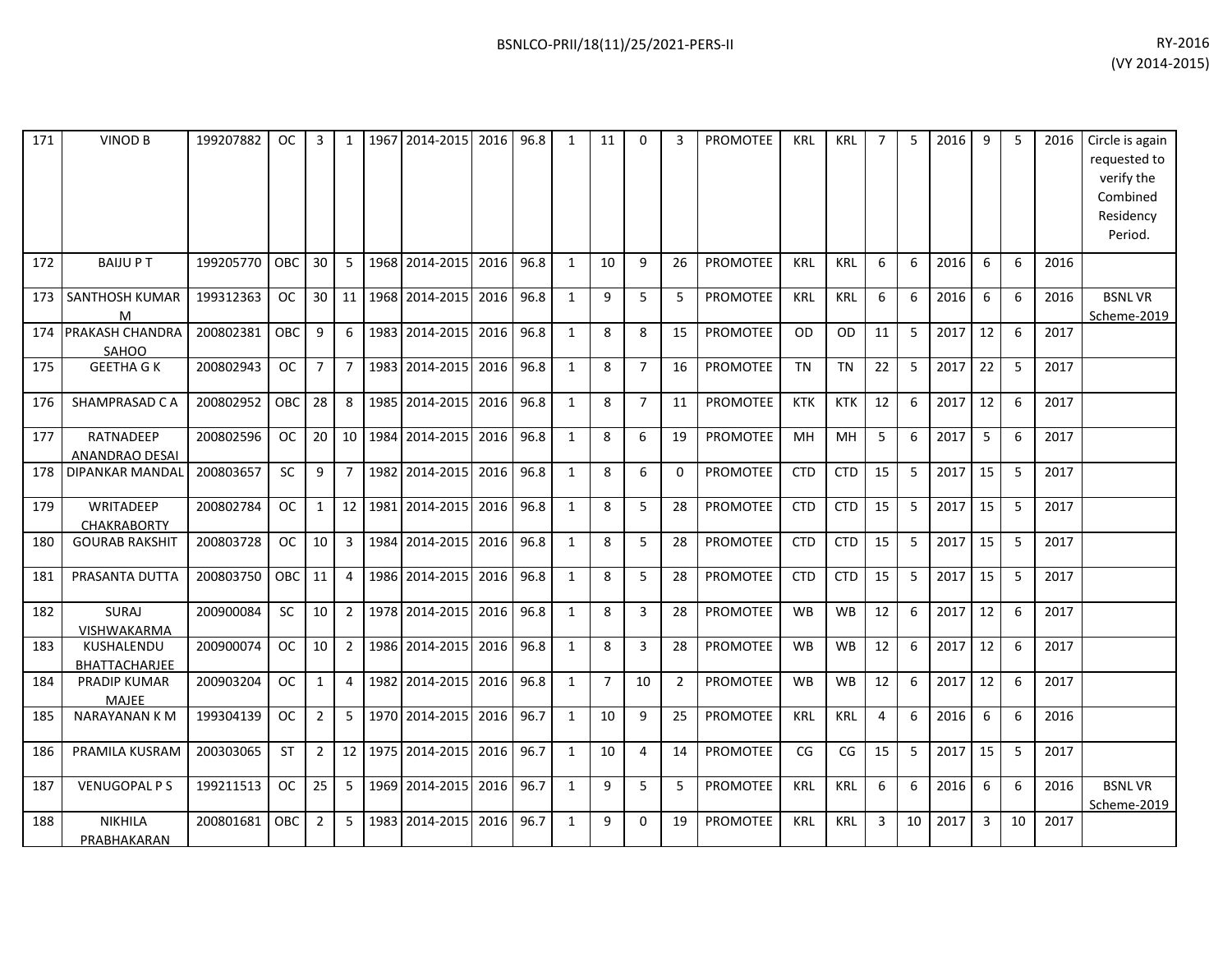| 189 | <b>KAILASH DHIMAN</b>                     | 200800320 | <b>SC</b>  | 8              |                | 12 1976 2014-2015     | 2016 96.7 |      | 1            | 8 | 10             | 23             | Promotee        | <b>HP</b>        | HP          | 5              | 6                | 2017 | 5              | 6 | 2017 |          |
|-----|-------------------------------------------|-----------|------------|----------------|----------------|-----------------------|-----------|------|--------------|---|----------------|----------------|-----------------|------------------|-------------|----------------|------------------|------|----------------|---|------|----------|
| 190 | <b>SUJIT KUMAR BAA</b>                    | 200802172 | ST         | 6              | 6              | 1982 2014-2015        | 2016      | 96.7 | 1            | 8 | 10             | 14             | <b>PROMOTEE</b> | <b>OD</b>        | <b>OD</b>   | 11             | 8                | 2017 | 11             | 8 | 2017 | Resigned |
| 191 | KAYALVIZHI L                              | 200801286 | <b>OBC</b> | 12             | 6              | 1982 2014-2015        | 2016      | 96.7 | 1            | 8 | 9              | 11             | <b>PROMOTEE</b> | <b>TN</b>        | <b>TN</b>   | 22             | 5                | 2017 | 22             | 5 | 2017 |          |
| 192 | <b>BALASWAMY</b><br><b>DUGUTA</b>         | 200802380 | SC         | 6              |                | 12 1977 2014-2015     | 2016      | 96.7 | 1            | 8 | 8              | 9              | PROMOTEE        | <b>TLGN</b>      | <b>TLGN</b> | 27             | 6                | 2017 | 27             | 6 | 2017 |          |
| 193 | <b>GOPI KRISHNA</b><br><b>KOPPISHETTI</b> | 200804119 | OBC        | 28             | $\overline{7}$ | 1981 2014-2015        | 2016      | 96.7 | $\mathbf{1}$ | 8 | 8              | 9              | <b>PROMOTEE</b> | AP               | AP          | 27             | 6                | 2017 | 27             | 6 | 2017 |          |
| 194 | <b>KRISHNA</b><br>SRAVANTHI O P           | 200804045 | OC.        | 19             | 2              | 1984 2014-2015        | 2016 96.7 |      | 1            | 8 | 8              | $\overline{7}$ | <b>PROMOTEE</b> | AP               | AP          | 27             | 6                | 2017 | 27             | 6 | 2017 |          |
| 195 | <b>GULZAR AHMAD</b><br><b>SHAH</b>        | 200801917 | <b>OBC</b> | $\mathbf{1}$   | 5 <sup>1</sup> | 1978 2014-2015        | 2016      | 96.7 | 1            | 8 | 8              | 6              | <b>PROMOTEE</b> | J&K              | J&K         | 5              | 6                | 2017 | 5              | 6 | 2017 |          |
| 196 | <b>TABASUM ALI</b>                        | 200801869 | OC.        | $\overline{4}$ |                | 11   1980   2014-2015 | 2016      | 96.7 | 1            | 8 | 8              | 6              | <b>PROMOTEE</b> | J&K              | J&K         | 5              | 6                | 2017 | 5              | 6 | 2017 |          |
| 197 | <b>RENU BALA</b>                          | 200801768 | OBC        | 30             | 8              | 1980 2014-2015        | 2016      | 96.7 | 1            | 8 | 8              | $\overline{2}$ | Promotee        | <b>HP</b>        | HP          | 5              | 6                | 2017 | 5              | 6 | 2017 |          |
| 198 | <b>HARIOM ASWAL</b>                       | 200801730 | OC.        | $\overline{2}$ | 5 <sup>1</sup> | 1988 2014-2015        | 2016      | 96.7 | $\mathbf{1}$ | 8 | $\overline{7}$ | 21             | <b>PROMOTEE</b> | <b>UKD</b>       | <b>UKD</b>  | 5              | $6 \overline{6}$ | 2017 | 5              | 6 | 2017 |          |
| 199 | <b>DEVENDRA SINGH</b>                     | 200803611 | OC.        | 29             | 3 <sup>1</sup> | 1967 2014-2015        | 2016      | 96.7 | $\mathbf{1}$ | 8 | $\overline{7}$ | 11             | PROMOTEE        | UP<br>(W)        | UP(W        | 15             | 5                | 2017 | 15             | 5 | 2017 |          |
| 200 | <b>VIPIN KUMAR</b><br>PRAJAPATI           | 200803285 | OC.        | 17             | 2 <sup>1</sup> | 1984 2014-2015        | 2016      | 96.7 | 1            | 8 | 6              | 19             | <b>PROMOTEE</b> | <b>UP</b><br>(W) | UP(W        | 20             | 5                | 2017 | 20             | 5 | 2017 |          |
| 201 | <b>SUBODH KUMAR</b><br><b>SHARMA</b>      | 200803820 | <b>OC</b>  | 12             |                | 7   1982   2014-2015  | 2016      | 96.7 | 1            | 8 | 6              | 14             | <b>PROMOTEE</b> | UP<br>(W)        | UP(W        | 15             | 5                | 2017 | 15             | 5 | 2017 |          |
| 202 | <b>SHYAM SUNDAR</b><br><b>SAHA</b>        | 200803354 | SC.        | $\mathbf{1}$   |                | 11   1981   2014-2015 | 2016      | 96.7 | $\mathbf{1}$ | 8 | 6              | 6              | PROMOTEE        | <b>WB</b>        | <b>WB</b>   | 12             | 6                | 2017 | 12             | 6 | 2017 |          |
| 203 | DEBDAYAL MAHATO                           | 200803901 | OC.        | 3              | 7 <sup>1</sup> | 1982 2014-2015        | 2016      | 96.7 | $\mathbf{1}$ | 8 | 5              | 28             | <b>PROMOTEE</b> | <b>CTD</b>       | <b>CTD</b>  | 15             | 5                | 2017 | 15             | 5 | 2017 |          |
| 204 | <b>SOUMIK GHOSH</b>                       | 200803046 | OC.        | 11             | 2 <sup>1</sup> | 1986 2014-2015        | 2016      | 96.7 | $\mathbf{1}$ | 8 | 5              | 28             | <b>PROMOTEE</b> | <b>CTD</b>       | <b>CTD</b>  | 15             | 5                | 2017 | 15             | 5 | 2017 |          |
| 205 | PAVAN KUMAR<br>GOYAL                      | 200803639 | <b>OC</b>  | $\mathbf{1}$   |                | 12 1981 2014-2015     | 2016      | 96.7 | $\mathbf{1}$ | 8 | $\overline{4}$ | 21             | PROMOTEE        | UP<br>(W)        | UP(W        | 15             | 5                | 2017 | 15             | 5 | 2017 |          |
| 206 | PITAM SINGHA                              | 200900061 | OBC        | $\overline{7}$ | 8              | 1984 2014-2015        | 2016      | 96.7 | $\mathbf{1}$ | 8 | 4              | 15             | PROMOTEE        | <b>WB</b>        | WB          | 12             | 6                | 2017 | 12             | 6 | 2017 |          |
| 207 | AKASH KUMAR<br>SHRIVASTAVA                | 200900014 | OC.        | $\mathbf{1}$   | 8              | 1985 2014-2015        | 2016 96.7 |      | 1            | 8 | 4              | 3              | PROMOTEE        | CG               | CG          | 15             | 5                | 2017 | 15             | 5 | 2017 |          |
| 208 | <b>MANISH LAL</b>                         | 200900105 | OC.        | 10             | $\mathbf{1}$   | 1981 2014-2015        | 2016      | 96.7 | 1            | 8 | 3              | 18             | PROMOTEE        | <b>CTD</b>       | <b>CTD</b>  | 15             | 5                | 2017 | 15             | 5 | 2017 |          |
| 209 | <b>RAMESH KUMAR-I</b>                     | 200900806 | <b>SC</b>  | $\overline{7}$ | $\overline{4}$ | 1986 2014-2015        | 2016      | 96.7 | 1            | 8 | $\Omega$       | 2              | Promotee        | HP               | HP          | $\overline{7}$ | 6                | 2017 | $\overline{7}$ | 6 | 2017 |          |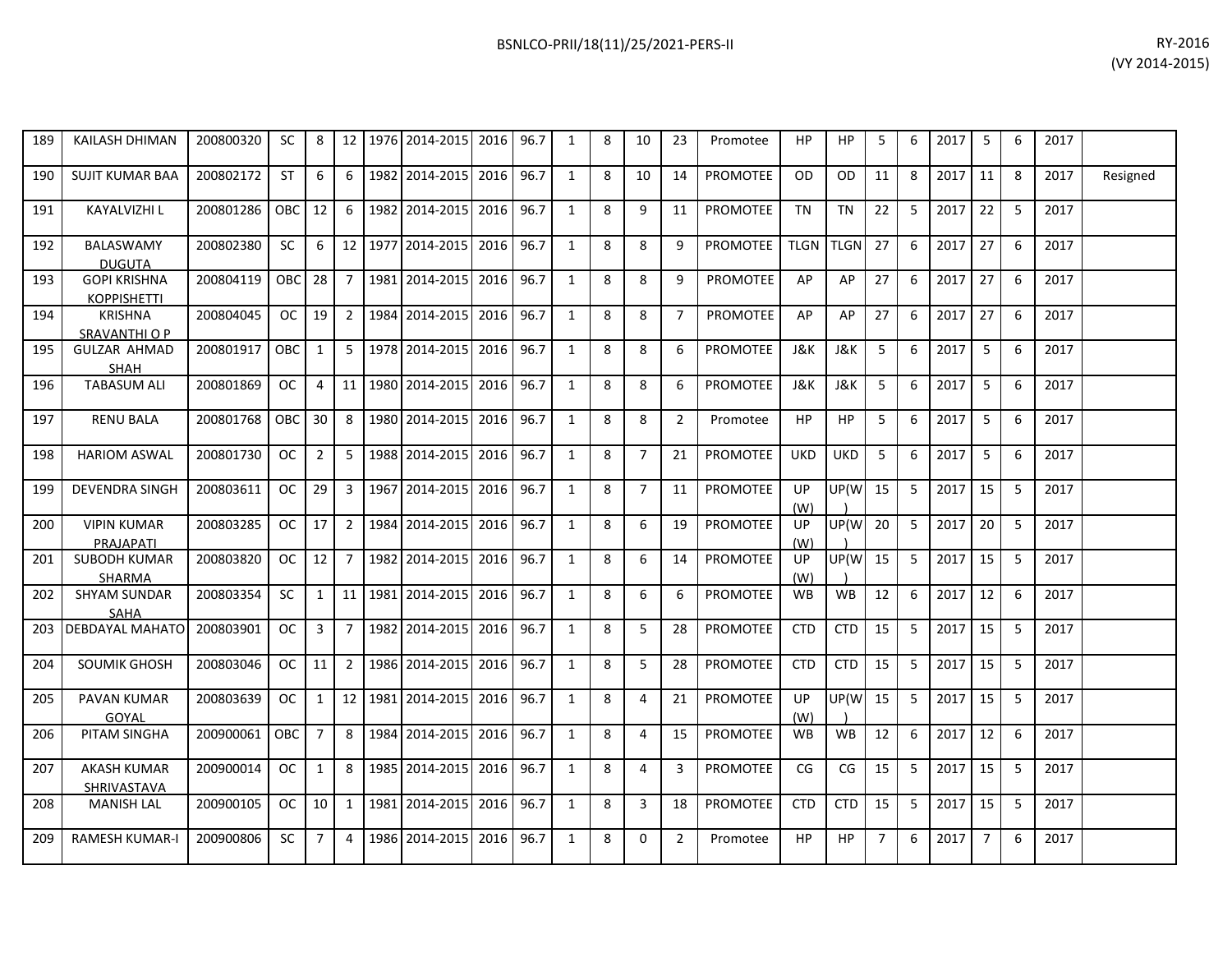| 210 | <b>BHIMSEN HASDA</b>                    | 200901357 | <b>ST</b>  | 16 <sup>1</sup> | 1              |         | 1985 2014-2015      | 2016 | 96.7 | 1            | $\overline{7}$ | 10             | 11             | PROMOTEE        | CG                    | <b>OD</b>           | 15             | 5              | 2017 | 15           | 5              | 2017 | <b>Transferred to</b><br>Odisha          |
|-----|-----------------------------------------|-----------|------------|-----------------|----------------|---------|---------------------|------|------|--------------|----------------|----------------|----------------|-----------------|-----------------------|---------------------|----------------|----------------|------|--------------|----------------|------|------------------------------------------|
| 211 | <b>BASUDEB MONDAL</b>                   | 200901829 | <b>OC</b>  | $\overline{2}$  | 6              |         | 1983 2014-2015      | 2016 | 96.7 | $\mathbf{1}$ | $\overline{7}$ | 9              | 19             | <b>PROMOTEE</b> | <b>WB</b>             | <b>WB</b>           | 12             | 6              | 2017 | 12           | 6              | 2017 |                                          |
| 212 | <b>JAWED AHMED</b>                      | 200302450 | <b>OC</b>  | 1               | 11             |         | 1979 2014-2015      | 2016 | 96.6 | $\mathbf{1}$ | 10             | 4              | 14             | <b>PROMOTEE</b> | <b>UP</b><br>(W)      | <b>ALTT</b>         | 15             | 5              | 2017 | 15           | 5              | 2017 |                                          |
| 213 | <b>RAJEEV C R</b>                       | 199312746 | OC         | 30 <sup>1</sup> | 5              | 1966    | 2014-2015           | 2016 | 96.6 | $\mathbf{1}$ | 9              | 6              | 3              | <b>PROMOTEE</b> | <b>KRL</b>            | <b>KRL</b>          | $\overline{4}$ | $\overline{7}$ | 2016 | 4            | $\overline{7}$ | 2016 | <b>BSNLVR</b><br>Scheme-2019             |
| 214 | <b>PURNIMA</b>                          | 200801910 | <b>SC</b>  | 10 <sup>1</sup> | 5              |         | 1978 2014-2015      | 2016 | 96.6 | $\mathbf{1}$ | 8              | 11             | 24             | <b>PROMOTEE</b> | UP(W)                 | <b>UKD</b>          | $\mathbf{1}$   | 10             | 2017 | $\mathbf{1}$ | 10             | 2017 |                                          |
| 215 | <b>VIRENDER KUMAR</b>                   | 200801868 | <b>SC</b>  | 6               | 8              |         | 1982 2014-2015      | 2016 | 96.6 | $\mathbf{1}$ | 8              | 8              | $\overline{2}$ | Promotee        | <b>HP</b>             | <b>HP</b>           | 5              | 6              | 2017 | 5            | 6              | 2017 |                                          |
| 216 | VISHAL DOGRA                            | 200802357 | SC         | 25              | 12             | 1982    | 2014-2015           | 2016 | 96.6 | $\mathbf{1}$ | 8              | 8              | $\overline{2}$ | Promotee        | <b>HP</b>             | <b>CNTx</b><br>(NOR | 5              | 6              | 2017 | 5            | 6              | 2017 |                                          |
| 217 | <b>VIRENDRA KUMAR-I</b>                 | 200802528 | <b>OBC</b> | 6               | $\overline{7}$ |         | 1983 2014-2015 2016 |      | 96.6 | $\mathbf{1}$ | 8              | $\overline{7}$ | 27             | <b>PROMOTEE</b> | J & K                 | UP(W                | 5              | 6              | 2017 | 5            | 6              | 2017 | Joined under<br>Rule (8) -<br>12.11.2021 |
| 218 | SRINIVAS G                              | 200802801 | <b>ST</b>  | 6               | 3              | 1985    | 2014-2015           | 2016 | 96.6 | $\mathbf{1}$ | 8              | 7              | 26             | <b>PROMOTEE</b> | <b>TLGN</b>           | <b>TLGN</b>         | 27             | 6              | 2017 | 27           | 6              | 2017 |                                          |
| 219 | <b>KAYATHRIC</b>                        | 200801723 | <b>OC</b>  | 21              | 5              |         | 1980 2014-2015      | 2016 | 96.6 | $\mathbf{1}$ | 8              | $\overline{7}$ | 18             | PROMOTEE        | <b>TN</b>             | TN                  | 22             | 5              | 2017 | 22           | 5              | 2017 |                                          |
| 220 | <b>NITHYA S</b>                         | 200802609 | OC.        | 22 <sub>1</sub> | 7              |         | 1983 2014-2015      | 2016 | 96.6 | 1            | 8              | $\overline{7}$ | 18             | <b>PROMOTEE</b> | <b>TN</b>             | <b>TN</b>           | 22             | 5              | 2017 | 22           | 5              | 2017 |                                          |
| 221 | <b>MEENAKSHIP</b>                       | 200802472 | OC.        | 16              | 4              |         | 1983 2014-2015      | 2016 | 96.6 | $\mathbf{1}$ | 8              | $\overline{7}$ | 4              | PROMOTEE        | <b>TN</b>             | <b>CHTD</b>         | 22             | 5              | 2017 | 22           | 5              | 2017 |                                          |
| 222 | SHAHNAWAZ ALAM<br>ANSARI                | 200803961 | OC         | 30 <sup>1</sup> | $\overline{7}$ |         | 1985 2014-2015 2016 |      | 96.6 | $\mathbf{1}$ | 8              | $\overline{7}$ | 2              | <b>PROMOTEE</b> | $_{\text{UP}}$<br>(W) | UP(W                | 15             | 5              | 2017 | 15           | 5              | 2017 |                                          |
| 223 | YADAV SANTOSH<br><b>KUMAR KALPANATH</b> | 200802867 | OBC        | 5               | 9              |         | 1981 2014-2015      | 2016 | 96.6 | $\mathbf{1}$ | 8              | 6              | 15             | PROMOTEE        | UP<br>(W)             | UP(W                | 15             | 5              | 2017 | 15           | 5              | 2017 |                                          |
| 224 | <b>SUMAN NATH</b>                       | 200803257 | OC         | 12 <sup>1</sup> | 1              | 1984    | 2014-2015           | 2016 | 96.6 | $\mathbf{1}$ | 8              | 6              | 4              | <b>PROMOTEE</b> | <b>WB</b>             | <b>WB</b>           | 12             | 6              | 2017 | 12           | 6              | 2017 |                                          |
| 225 | <b>SUBHASIS DAS</b>                     | 200802826 | <b>OC</b>  | 18              |                | 10 1984 | 2014-2015           | 2016 | 96.6 | $\mathbf{1}$ | 8              | 5              | 28             | PROMOTEE        | <b>CTD</b>            | <b>CTD</b>          | 15             | 5              | 2017 | 15           | 5              | 2017 |                                          |
| 226 | <b>SWATI DAS</b>                        | 200803838 | <b>SC</b>  | 21              | $\overline{2}$ |         | 1982 2014-2015      | 2016 | 96.6 | 1            | 8              | 5              | 20             | <b>PROMOTEE</b> | <b>WB</b>             | <b>WB</b>           | 12             | 6              | 2017 | 12           | 6              | 2017 |                                          |
| 227 | <b>TAPATI ROY</b>                       | 200803858 | <b>SC</b>  | 5               | $\overline{2}$ |         | 1983 2014-2015      | 2016 | 96.6 | $\mathbf{1}$ | 8              | 5              | 20             | PROMOTEE        | <b>WB</b>             | <b>WB</b>           | 12             | 6              | 2017 | 12           | 6              | 2017 |                                          |
| 228 | <b>FAIZ ALI ANSARI</b>                  | 200804086 | <b>OBC</b> | 5               | 8              | 1984    | 2014-2015           | 2016 | 96.6 | $\mathbf{1}$ | 8              | 5              | 19             | <b>PROMOTEE</b> | UP<br>(W)             | UP(W                | 15             | 5              | 2017 | 15           | 5              | 2017 |                                          |

229 | SURESH KUMAR |200804028 | ST | 10 | 5 |1981 |2014-2015 |2016 | 96.6 | 1 | 8 | 4 | 23 | PROMOTEE | UP |UP(W| 15 | 5 | 2017 | 15 | 5 | 2017

(W)

)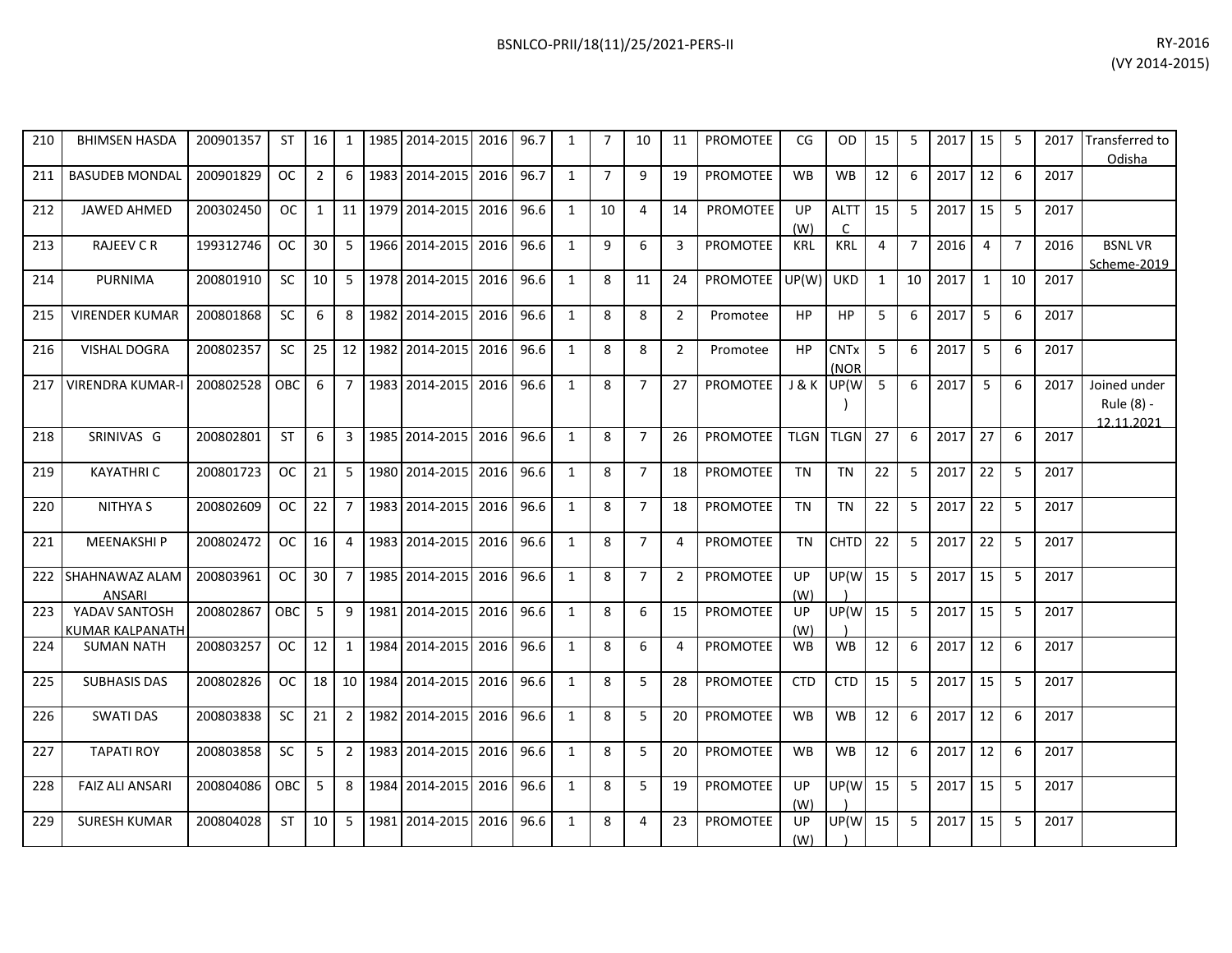| 200903462 | <b>OBC</b>   20 |    | 5 | 1987   2014-2015   2016   96.6 |  | - 8 | 29 | <b>PROMOTEE</b> | UP<br>(W)  | UP(W       | 5. | 6 | 2017 | -6 | 2017 |  |
|-----------|-----------------|----|---|--------------------------------|--|-----|----|-----------------|------------|------------|----|---|------|----|------|--|
| 200803878 | OC.             | 28 |   | 1989   2014-2015   2016   96.6 |  | 8   |    | PROMOTEE        | <b>UKD</b> | <b>UKD</b> |    | 6 | 2017 | b  | 2017 |  |

230 MANEET KUMAR

|     |                                       |           |               |                |                |                     |      |      |              |                |                |                |                 | (W)                  |                                 |    |                |      |    |                |      |                              |
|-----|---------------------------------------|-----------|---------------|----------------|----------------|---------------------|------|------|--------------|----------------|----------------|----------------|-----------------|----------------------|---------------------------------|----|----------------|------|----|----------------|------|------------------------------|
| 231 | <b>EKTA MISHRA</b>                    | 200803878 | OC            | 28             | 1              | 1989 2014-2015      | 2016 | 96.6 | $\mathbf{1}$ | 8              | $\mathbf{1}$   | 5              | <b>PROMOTEE</b> | <b>UKD</b>           | <b>UKD</b>                      | 5  | 6              | 2017 | 5  | 6              | 2017 |                              |
| 232 | <b>FAIMINAK</b>                       | 200801650 | OBC           | 29             | 8              | 1979 2014-2015      | 2016 | 96.6 | $\mathbf{1}$ | 8              | $\Omega$       | 29             | <b>PROMOTEE</b> | <b>KRL</b>           | <b>KRL</b>                      | 3  | 10             | 2017 | 3  | 10             | 2017 |                              |
| 233 | SHWETA SHARMA                         | 200900870 | OC            | 15             | $\overline{1}$ | 1985 2014-2015      | 2016 | 96.6 | $\mathbf{1}$ | 8              | 0              | $\Omega$       | <b>PROMOTEE</b> | <b>CNTX</b><br>(NORT | <b>CNTx</b><br>(NOR             | 5  | -6             | 2017 | 5  | 6              | 2017 |                              |
| 234 | <b>PARDEP KUMAR</b><br><b>PARDHAN</b> | 200901383 | OBC I         | $\overline{7}$ | 11             | 1980 2014-2015 2016 |      | 96.6 | $\mathbf{1}$ | $\overline{7}$ | 10             | $\overline{2}$ | PROMOTEE        | <b>WB</b>            | <b>SIKKI</b><br>M               | 12 | 6              | 2017 | 12 | 6              | 2017 |                              |
| 235 | <b>AVIJIT DAS</b>                     | 200904965 | <b>SC</b>     | 10             | $\overline{4}$ | 1985 2014-2015      | 2016 | 96.6 | $\mathbf{1}$ | $\overline{7}$ | 8              | 12             | <b>PROMOTEE</b> | <b>WB</b>            | <b>CNT<sub>x</sub></b><br>(EAST | 12 | 6              | 2017 | 12 | 6              | 2017 |                              |
| 236 | <b>SUPRITAM PAL</b>                   | 200904776 | <sub>OC</sub> | 27             | 5              | 1985 2014-2015      | 2016 | 96.6 | $\mathbf{1}$ | $\overline{7}$ | $\overline{7}$ | 27             | <b>PROMOTEE</b> | <b>WB</b>            | <b>WB</b>                       | 12 | 6              | 2017 | 12 | 6              | 2017 |                              |
| 237 | <b>DEBAPRASAD</b><br><b>MONDAL</b>    | 200904972 | <b>SC</b>     | 18             | 1              | 1980 2014-2015      | 2016 | 96.6 | $\mathbf{1}$ | $\overline{7}$ | $\overline{7}$ | 15             | <b>PROMOTEE</b> | <b>WB</b>            | <b>WB</b>                       | 12 | 6              | 2017 | 12 | 6              | 2017 |                              |
| 238 | PUSHPARAJAN K                         | 198704250 | OC.           | 25             | -5             | 1964 2014-2015      | 2016 | 96.5 | $\mathbf{1}$ | 9              | 5              | 5              | <b>PROMOTEE</b> | KRL                  | KRL                             | 6  | 6              | 2016 | 6  | 6              | 2016 | <b>BSNLVR</b><br>Scheme-2019 |
| 239 | <b>VETRIVELAN V</b>                   | 198608293 | OC.           | 5              | 6              | 1965 2014-2015      | 2016 | 96.5 | $\mathbf{1}$ | 9              | 3              | 17             | PROMOTEE        | <b>TN</b>            | <b>TN</b>                       | 18 | $\overline{4}$ | 2016 | 18 | $\overline{4}$ | 2016 | <b>VRS</b>                   |
| 240 | Nidhi Aggarwal                        | 200800706 | <sub>OC</sub> | 20             | 6              | 1984 2014-2015      | 2016 | 96.5 | $\mathbf{1}$ | 8              | 9              | 13             | <b>PROMOTEE</b> | <b>UPE</b>           | <b>BSNL</b>                     | 15 | -5             | 2017 | 19 | 5              | 2017 |                              |
| 241 | SANJEEV SINGH<br><b>MOLFA</b>         | 200802480 | <b>ST</b>     | 21             | 8              | 1983 2014-2015      | 2016 | 96.5 | $\mathbf{1}$ | 8              | 9              | $\overline{7}$ | <b>PROMOTEE</b> | <b>UKD</b>           | <b>UKD</b>                      | 5  | 6              | 2017 | 5  | 6              | 2017 |                              |
| 242 | <b>RAVI KANTH</b><br>CHALLAPALLI      | 200802753 | OBC 17        |                | 4              | 1984 2014-2015      | 2016 | 96.5 | $\mathbf{1}$ | 8              | 8              | 12             | <b>PROMOTEE</b> | AP                   | AP                              | 30 | 6              | 2017 | 30 | 6              | 2017 |                              |
| 243 | VENUGOPAL ODURI                       | 200802692 | SC.           | $\overline{a}$ | 2              | 1979 2014-2015      | 2016 | 96.5 | $\mathbf{1}$ | 8              | 8              | 5              | <b>PROMOTEE</b> | AP                   | AP                              | 27 | 6              | 2017 | 27 | 6              | 2017 |                              |
| 244 | <b>KAPIL KUMAR</b>                    | 200802208 | <b>SC</b>     | 6              | 5              | 1976 2014-2015 2016 |      | 96.5 | $\mathbf{1}$ | 8              | 8              | $\overline{2}$ | Promotee        | HP                   | HP                              | 5  | 6              | 2017 | 5  | 6              | 2017 |                              |
| 245 | <b>HANS RAJ BAGARI</b>                | 200802346 | <b>SC</b>     | 3              |                | 12 1977 2014-2015   | 2016 | 96.5 | $\mathbf{1}$ | 8              | 8              | $\overline{2}$ | Promotee        | <b>HP</b>            | <b>HP</b>                       | 5  | 6              | 2017 | 5  | 6              | 2017 |                              |
| 246 | <b>MUKESH NEGI</b>                    | 200801977 | OC            | 10             | $\overline{7}$ | 1981 2014-2015      | 2016 | 96.5 | $\mathbf{1}$ | 8              | 8              | $\Omega$       | <b>PROMOTEE</b> | <b>UKD</b>           | <b>UKD</b>                      | 5  | 6              | 2017 | 5  | 6              | 2017 |                              |
| 247 | <b>KISHOR SINGH</b><br><b>RAWAT</b>   | 200801663 | <b>ST</b>     | 8              | 5              | 1983 2014-2015      | 2016 | 96.5 | $\mathbf{1}$ | 8              | $\overline{7}$ | 21             | <b>PROMOTEE</b> | <b>UKD</b>           | <b>UKD</b>                      | 5  | 6              | 2017 | 5  | 6              | 2017 |                              |
| 248 | <b>RAJEEV PARMAR</b>                  | 200803671 | <b>ST</b>     | 10             | $\overline{2}$ | 1984 2014-2015      | 2016 | 96.5 | $\mathbf{1}$ | 8              | $\overline{7}$ | 21             | <b>PROMOTEE</b> | UKD                  | <b>UKD</b>                      | 5  | 6              | 2017 | 5  | 6              | 2017 |                              |
| 249 | <b>HEMKANT GUPTA</b>                  | 200802653 | OC.           | 10             | $\overline{7}$ | 1982 2014-2015      | 2016 | 96.5 | $\mathbf{1}$ | 8              | $\overline{7}$ | $\mathbf{1}$   | <b>PROMOTEE</b> | UP<br>(W)            | UP(W                            | 15 | 5              | 2017 | 15 | 5              | 2017 |                              |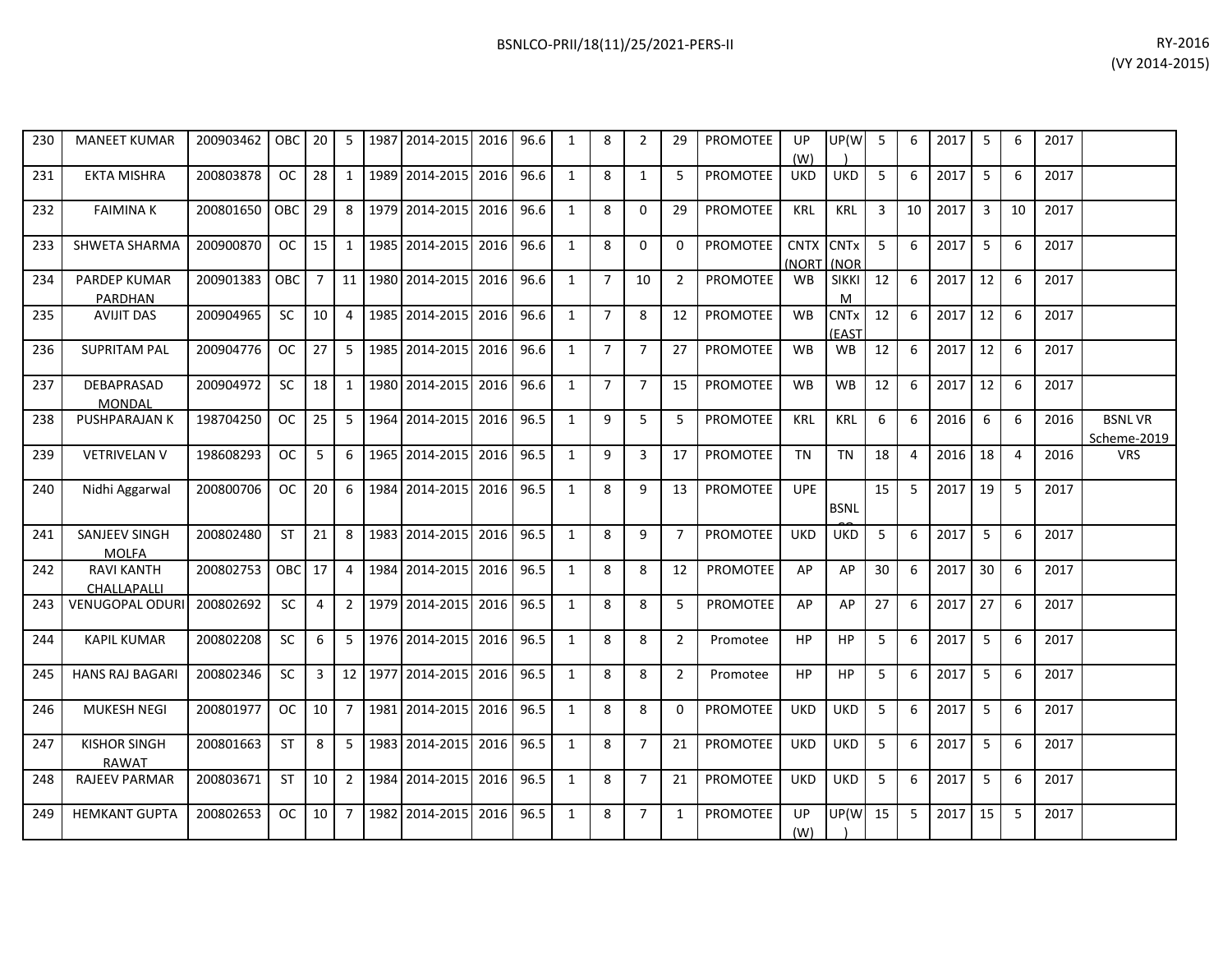| 250 | <b>UMESH KUMAR-I</b>                  | 200803670 | OBC           | 24             | 8 | 1983 2014-2015                 | 2016 96.5 |  | 8 |   |    | <b>PROMOTEE</b> | UP<br>(W)  | UP(W       | 15             | 5  | 2017 | 15 |    | 2017 |  |
|-----|---------------------------------------|-----------|---------------|----------------|---|--------------------------------|-----------|--|---|---|----|-----------------|------------|------------|----------------|----|------|----|----|------|--|
| 251 | BHAGHYASHREE<br>NACHIKET              | 200802808 | <sub>OC</sub> | 14             | 8 | 1981 2014-2015 2016 96.5       |           |  | 8 | 6 | 20 | <b>PROMOTEE</b> | MH         | MH         | 5 <sup>1</sup> | 6  | 2017 | 5  | -6 | 2017 |  |
| 252 | <b>GAIKWAD SHEETAL</b><br>DNYANESHWAR | 200803177 | <b>ST</b>     | 19             |   | 1983 2014-2015 2016 96.5       |           |  | 8 | 6 | 12 | <b>PROMOTEE</b> | MH         | MH         |                | 6  | 2017 | 5  | 6  | 2017 |  |
| 253 | MUKESH NAUTIYAL                       | 200803392 | <sub>OC</sub> | 12             |   | 1983 2014-2015                 | 2016 96.5 |  | 8 | b |    | <b>PROMOTEE</b> | <b>UKD</b> | <b>UKD</b> |                | 6  | 2017 | 5  | 6  | 2017 |  |
| 254 | ABHISHEK JAISWAL                      | 200803937 | OBC           | 25             | 6 | 1986 2014-2015                 | 2016 96.5 |  | 8 | 4 | 25 | <b>PROMOTEE</b> | UP<br>(W)  | UP(W  15   |                | 5. | 2017 | 15 |    | 2017 |  |
| 255 | MANSINGH<br><b>DEOGAM</b>             | 200900185 | <b>ST</b>     | 15             |   | 1981 2014-2015 2016 96.5       |           |  | 8 | 3 | 18 | <b>PROMOTEE</b> | <b>CTD</b> | <b>CTD</b> | 15             | 5. | 2017 | 15 |    | 2017 |  |
| 256 | <b>MANISH ANAND</b>                   | 200900334 | <b>OBC</b>    | $\overline{4}$ |   | 1988   2014-2015   2016   96.5 |           |  | 8 |   | 18 | <b>PROMOTEE</b> | <b>CTD</b> | <b>CTD</b> | 15             |    | 2017 | 15 |    | 2017 |  |

200903515 | OC | 26 | 6 | 1983 | 2014-2015 | 2016 | 96.5 | 1 | 7 | 10 | 9 | PROMOTEE | CG | CG | 15 | 5 | 2017 | 15 | 5 | 2017

200901667 | OC | 19 | 10 | 1985 | 2014-2015 | 2016 | 96.5 | 1 | 7 | 10 | 9 | PROMOTEE | CG | CG | 15 | 5 | 2017 | 15 | 5 | 2017

200903563 | OC | 26 | 12 | 1978 | 2014-2015 | 2016 | 96.5 | 1 | 7 | 10 | 2 | PROMOTEE | WB | WB | 12 | 6 | 2017 | 12 | 6 | 2017

200802113 | OBC | 1 | 2 |1981 | 2014-2015 | 2016 | 96.4 | 1 | 9 | 2 | 8 | PROMOTEE | J&K | J&K | 1 | 1 | 2018 | 1 | 1 | 2018

200802399 | OBC | 10 | 8 | 1978 | 2014-2015 | 2016 | 96.4 | 1 | 8 | 8 | 9 | PROMOTEE | AP | AP | 27 | 6 | 2017 | 27 | 6 | 2017

200803972 | OC | 22 | 5 |1984|2014-2015| 2016 | 96.4 | 1 | 8 | 8 | 9 | PROMOTEE | AP | AP | 27 | 6 | 2017 | 27 | 6 | 2017

200803154 | OC | 19 | 11 | 1980 | 2014-2015 | 2016 | 96.4 | 1 | 8 | 8 | 2 | Promotee | HP | HP | 5 | 6 | 2017 | 5 | 6 | 2017

198704265 | OC | 27 | 5 | 1964 | 2014-2015 | 2016 | 96.4 | 1 | 9 | 6 | 3 | PROMOTEE | KRL | KRL | 4 | 7 | 2016 | 4 | 7 | 2016 | BSNL VR

(W)

(W)

UP(W )

UP(W )

15 5 2017 15 5 2017

15 5 2017 15 5 2017

256 | MANISH ANAND |200900334 |OBC | 4 | 1 |1988|2014-2015|2016|96.5 | 1 | 8 | 3 | 18 |PROMOTEE | CTD | CTD | 15 | 5 |2017 | 15 | 5 | 2017

261 | SWAPAN BARMAN | 200903570 | SC | 5 | 5 | 1982|2014-2015| 2016| 96.5 | 1 | 7 | 9 | 19 | PROMOTEE | WB | WB | 12 | 6 | 2017| 12 | 6 | 2017

268 | NIRAJ KUMAR | 200802353 | OBC | 3 | 2 | 1985 | 2014-2015 | 2016 | 96.4 | 1 | 8 | 8 | 2 | Promotee | HP | HP | 5 | 6 | 2017 | 5 | 6 | 2017

269 | VIDYA SAGAR | 200802269 | OBC | 15 | 2 | 1986 | 2014-2015 | 2016 | 96.4 | 1 | 8 | 8 | 2 | Promotee | HP | HP | 5 | 6 | 2017 | 5 | 6 | 2017

270 | VIKESH ANANDA |200802342 | ST | 15 | 12 |1986|2014-2015|2016|96.4 | 1 | 8 | 8 | 2 | Promotee | HP | HP | 5 | 6 |2017| 5 | 6 |2017

200901293 | OBC | 1 | 6 | 1984 | 2014-2015 | 2016 | 96.5 | 1 | 7 | 10 | 11 | PROMOTEE | UP

266 UDAY PRATAP PAL 200803668 OBC 12 3 1979 2014-2015 2016 96.4 1 8 8 8 3 PROMOTEE UP

257 KUM NUTAN

258 ASHISH KUMAR SAHU

259 BHARAT BHUSHAN DEWANGAN

260 RABINDRA NATH KUNDU

262 BENNY P

264 VENKATA

263 MUSHARIF AYAZ DAR DAR

265 SEETHA RAMAYYA MUMMIDI

267 NEERAJ KUMAR

TEJBAHADUR

VARGEHESE

SUBBARAO

SINGH<br>NIRAJ KUMAR

Scheme-2019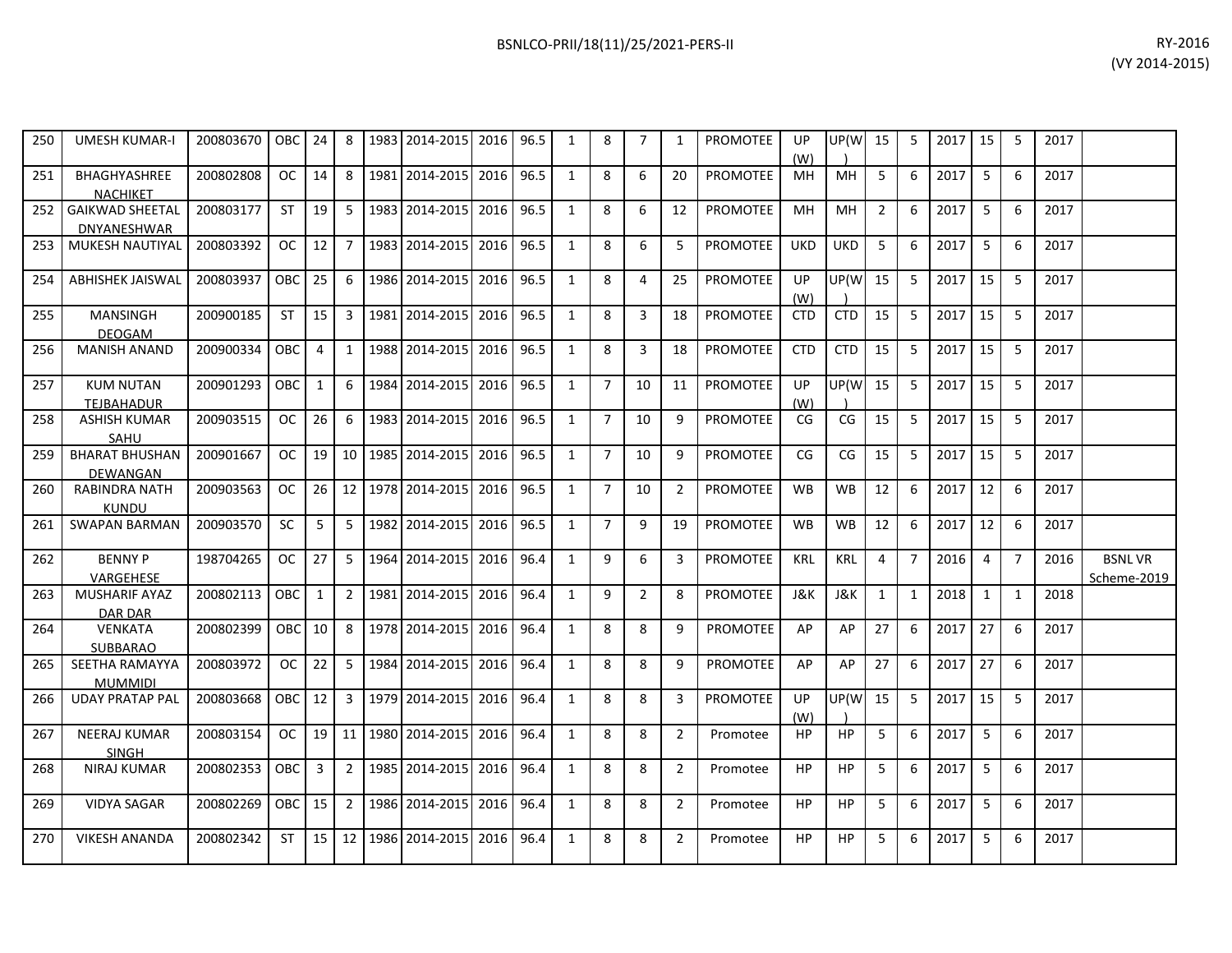| RY-2016        |  |
|----------------|--|
| (VY 2014-2015) |  |

| 271 | <b>RAVI CHANDER</b>                     | 200801732 | ST            | 29           | 6              | 1979    | 2014-2015      | 2016 | 96.4 | 1            | 8              | 8              | $\Omega$       | Promotee        | HP          | HP          | 5  | 6  | 2017 | 5  | 6  | 2017 |  |
|-----|-----------------------------------------|-----------|---------------|--------------|----------------|---------|----------------|------|------|--------------|----------------|----------------|----------------|-----------------|-------------|-------------|----|----|------|----|----|------|--|
| 272 | <b>RAJEEV KAPOOR</b>                    | 200801772 | <b>ST</b>     | 20           | 6              | 1982    | 2014-2015      | 2016 | 96.4 | $\mathbf{1}$ | 8              | 8              | $\Omega$       | Promotee        | HP          | HP          | 5  | 6  | 2017 | 5  | 6  | 2017 |  |
| 273 | <b>ABHAY PANT</b>                       | 200801736 | <b>OC</b>     | 22           | 9              | 1983    | 2014-2015      | 2016 | 96.4 | $\mathbf{1}$ | 8              | $\overline{7}$ | 21             | PROMOTEE        | <b>UKD</b>  | <b>UKD</b>  | 5  | 6  | 2017 | 5  | 6  | 2017 |  |
| 274 | SUHAIL AHMAD<br><b>NAIK</b>             | 200802339 | OBC           | 19           | 5              | 1980    | 2014-2015      | 2016 | 96.4 | $\mathbf{1}$ | 8              | $\overline{7}$ | 17             | <b>PROMOTEE</b> | J&K         | J&K         | 5  | 6  | 2017 | 5  | 6  | 2017 |  |
| 275 | <b>RAJESH KUMAR</b><br><b>SHAKYA</b>    | 200803628 | <b>OBC</b>    | 10           | 6              | 1981    | 2014-2015      | 2016 | 96.4 | $\mathbf{1}$ | 8              | $\overline{7}$ | 3              | PROMOTEE        | UP<br>(W)   | UP(W        | 15 | 5  | 2017 | 15 | 5  | 2017 |  |
| 276 | <b>TANAY GUPTA</b>                      | 200803888 | <b>OC</b>     | 23           | 3              | 1984    | 2014-2015      | 2016 | 96.4 | $\mathbf{1}$ | 8              | $\overline{7}$ | $\overline{2}$ | PROMOTEE        | <b>CTD</b>  | <b>CTD</b>  | 19 | 6  | 2017 | 19 | 6  | 2017 |  |
| 277 | <b>SHAHID AHMED</b>                     | 200802589 | <b>OC</b>     | 15           | $\overline{4}$ | 1984    | 2014-2015      | 2016 | 96.4 | $\mathbf{1}$ | 8              | $\overline{7}$ | 1              | <b>PROMOTEE</b> | UP<br>(W)   | UP(W        | 15 | 5  | 2017 | 15 | 5  | 2017 |  |
| 278 | <b>CHETAN ANANT</b><br><b>DESHMUKH</b>  | 200802593 | <b>SC</b>     | $7^{\circ}$  | 11             | 1984    | 2014-2015      | 2016 | 96.4 | $\mathbf{1}$ | 8              | 6              | 19             | <b>PROMOTEE</b> | MH          | MH          | 5  | 6  | 2017 | 5  | 6  | 2017 |  |
| 279 | <b>VIJAYAKUMARI G</b>                   | 200803239 | OBC           | 18           | 4              | 1984    | 2014-2015      | 2016 | 96.4 | $\mathbf{1}$ | 8              | 6              | 5              | PROMOTEE        | <b>CHTD</b> | <b>CHTD</b> | 15 | 5  | 2017 | 15 | 5  | 2017 |  |
| 280 | <b>ASHUTOSH ASWAL</b>                   | 200803382 | <b>OC</b>     | 14           | 5              | 1985    | 2014-2015      | 2016 | 96.4 | $\mathbf{1}$ | 8              | 6              | 5              | <b>PROMOTEE</b> | <b>UKD</b>  | <b>UKD</b>  | 5  | 6  | 2017 | 5  | 6  | 2017 |  |
| 281 | <b>SANTANU GHOSH</b>                    | 200803881 | <b>OBC</b>    | 29           |                | 10 1978 | 2014-2015      | 2016 | 96.4 | $\mathbf{1}$ | 8              | 5              | 28             | PROMOTEE        | <b>CTD</b>  | <b>CTD</b>  | 15 | 5  | 2017 | 15 | 5  | 2017 |  |
| 282 | <b>MAHUA RAKSHIT</b>                    | 200803988 | <b>OC</b>     | $2^{\circ}$  | 12             | 1980    | 2014-2015      | 2016 | 96.4 | $\mathbf{1}$ | 8              | 5              | 28             | PROMOTEE        | <b>CTD</b>  | <b>CTD</b>  | 15 | 5  | 2017 | 15 | 5  | 2017 |  |
| 283 | <b>SUMIT KUMAR PAL</b>                  | 200802945 | <sub>OC</sub> | $\mathbf{1}$ | 1              | 1981    | 2014-2015      | 2016 | 96.4 | $\mathbf{1}$ | 8              | 5              | 28             | <b>PROMOTEE</b> | <b>CTD</b>  | <b>CTD</b>  | 15 | -5 | 2017 | 15 | -5 | 2017 |  |
| 284 | <b>DEBKANTA DAS</b>                     | 200803552 | SC.           | $\mathbf{1}$ | 6              | 1983    | 2014-2015      | 2016 | 96.4 | $\mathbf{1}$ | 8              | 5              | 12             | <b>PROMOTEE</b> | <b>WB</b>   | <b>WB</b>   | 12 | 6  | 2017 | 12 | 6  | 2017 |  |
| 285 | <b>PUSHPENDRA</b><br><b>KUMAR SINGH</b> | 200901030 | <b>SC</b>     | 18           | 4              | 1986    | 2014-2015      | 2016 | 96.4 | $\mathbf{1}$ | 8              | $\mathbf{1}$   | 12             | <b>PROMOTEE</b> | UP<br>(W)   | UP(W        | 15 | 5  | 2017 | 15 | 5  | 2017 |  |
| 286 | <b>ABHISHEK</b><br><b>RATHORE</b>       | 200902688 | <b>OC</b>     | $2^{\circ}$  | 8              | 1987    | 2014-2015      | 2016 | 96.4 | $\mathbf{1}$ | $\overline{7}$ | 10             | 16             | <b>PROMOTEE</b> | CG          | CG          | 22 | 5  | 2017 | 22 | 5  | 2017 |  |
| 287 | <b>JAI SINGH NAGESH</b>                 | 200901449 | ST            | 16           | 8              | 1983    | 2014-2015      | 2016 | 96.4 | $\mathbf{1}$ | $\overline{7}$ | 10             | 9              | <b>PROMOTEE</b> | C.G.        | <b>CNTx</b> | 15 | 5  | 2017 | 15 | 5  | 2017 |  |
| 288 | <b>HEMANT KUMAR</b><br>AGRAWAL          | 200902524 | OC            | 25           | 1              |         | 1986 2014-2015 | 2016 | 96.4 | $\mathbf{1}$ | $\overline{7}$ | 10             | 9              | <b>PROMOTEE</b> | CG          | CG          | 15 | 5  | 2017 | 15 | 5  | 2017 |  |
| 289 | SUBODH MONDAL                           | 200905032 | SC.           | 4            | 1              | 1978    | 2014-2015      | 2016 | 96.4 | $\mathbf{1}$ | $\overline{7}$ | 8              | 11             | <b>PROMOTEE</b> | <b>WB</b>   | <b>WB</b>   | 12 | 6  | 2017 | 12 | 6  | 2017 |  |
| 290 | ASIT BARAN BAIDYA                       | 201000371 | <b>SC</b>     | 22           | 1              | 1981    | 2014-2015      | 2016 | 96.4 | $\mathbf{1}$ | $\overline{7}$ | 3              | 24             | <b>PROMOTEE</b> | <b>WB</b>   | <b>WB</b>   | 12 | 6  | 2017 | 12 | 6  | 2017 |  |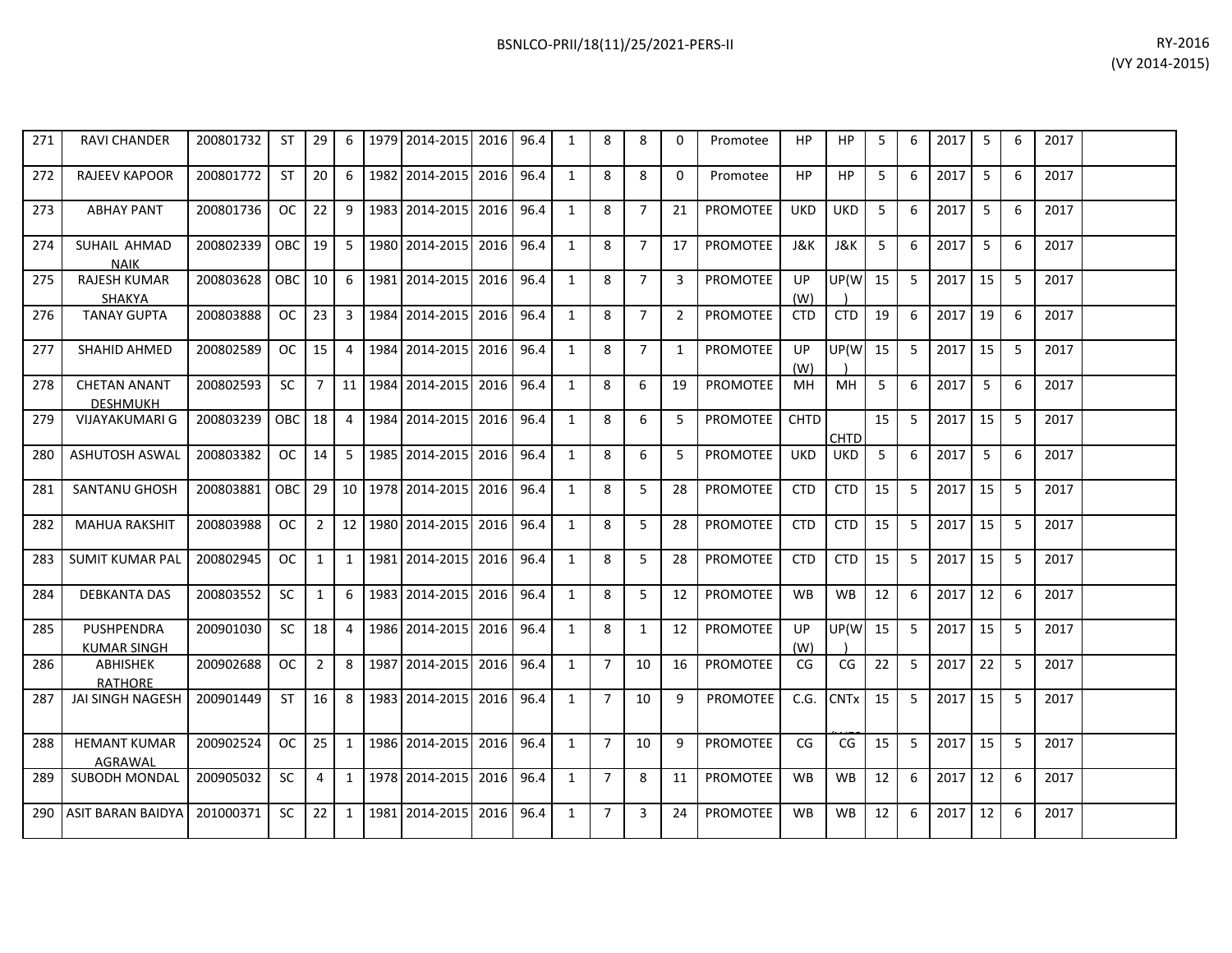| 291 | <b>SURESH BABU A K</b>                | 200200481 | OC.        | 10             | 4              |      | 1974 2014-2015 | 2016 | 96.3 | 1            | 14 | 4              | 28             | <b>PROMOTEE</b> | <b>TN</b>   | <b>CHTD</b> | 23             | $\mathbf{1}$   | 2017 | 23             | 1               | 2017 | Circle is again<br>requested to<br>verify the<br>Combined<br>Residency<br>Period. |
|-----|---------------------------------------|-----------|------------|----------------|----------------|------|----------------|------|------|--------------|----|----------------|----------------|-----------------|-------------|-------------|----------------|----------------|------|----------------|-----------------|------|-----------------------------------------------------------------------------------|
| 292 | <b>ZAINA GEORGE</b>                   | 198606847 | <b>OC</b>  | 10             | 12             |      | 1964 2014-2015 | 2016 | 96.3 | 1            | 9  | 6              | 3              | <b>PROMOTEE</b> | <b>KRL</b>  | <b>KRL</b>  | $\overline{a}$ | $\overline{7}$ | 2016 | $\overline{4}$ | $\overline{7}$  | 2016 | <b>BSNLVR</b><br>Scheme-2019                                                      |
| 293 | <b>SRITHAR R</b>                      | 198600274 | OBC        | 23             | 5              |      | 1963 2014-2015 | 2016 | 96.3 | 1            | 9  | 3              | 17             | <b>PROMOTEE</b> | <b>TN</b>   | <b>TN</b>   | 18             | 4              | 2016 | 18             | $\overline{4}$  | 2016 | <b>VRS</b>                                                                        |
| 294 | JAMEER AHMAD<br><b>SYED</b>           | 200800441 | <b>OC</b>  | 30             | $\mathbf{1}$   |      | 1982 2014-2015 | 2016 | 96.3 | $\mathbf{1}$ | 8  | 10             | 16             | PROMOTEE        | AP          | AP          | 27             | 6              | 2017 | 27             | 6               | 2017 |                                                                                   |
| 295 | <b>SAMMAIAH KURRA</b>                 | 200803175 | <b>ST</b>  | $\overline{2}$ | $\overline{7}$ |      | 1981 2014-2015 | 2016 | 96.3 | $\mathbf{1}$ | 8  | 8              | q              | <b>PROMOTEE</b> | <b>TLGN</b> | <b>TLGN</b> | 27             | 6              | 2017 | 27             | $6\overline{6}$ | 2017 |                                                                                   |
| 296 | <b>JANI SAIDA SHAIK</b>               | 200803706 | <b>OBC</b> | 3              | $\overline{7}$ |      | 1982 2014-2015 | 2016 | 96.3 | 1            | 8  | 8              | q              | <b>PROMOTEE</b> | AP          | AP          | 27             | 6              | 2017 | 27             | 6               | 2017 |                                                                                   |
| 297 | <b>SONU KUMAR</b>                     | 200803774 | <b>SC</b>  | 15             | 5              | 1984 | 2014-2015      | 2016 | 96.3 | $\mathbf{1}$ | 8  | 8              | 3              | <b>PROMOTEE</b> | UP<br>(W)   | UP(W        | 15             | 5              | 2017 | 15             | 5               | 2017 |                                                                                   |
| 298 | <b>ROHIT KUMAR</b>                    | 200802273 | <b>OC</b>  | $\mathbf{1}$   | $\overline{2}$ |      | 1985 2014-2015 | 2016 | 96.3 | $\mathbf{1}$ | 8  | 8              | $\overline{2}$ | Promotee        | <b>HP</b>   | <b>HP</b>   | 5              | 6              | 2017 | 5              | 6               | 2017 |                                                                                   |
| 299 | PARVAIZ AHMAD<br><b>WANI</b>          | 200802336 | <b>OC</b>  | 17             | $\mathbf{1}$   |      | 1982 2014-2015 | 2016 | 96.3 | $\mathbf{1}$ | 8  | $\overline{7}$ | 25             | <b>PROMOTEE</b> | J&K         | J&K         | 5              | 6              | 2017 | 5              | 6               | 2017 |                                                                                   |
| 300 | <b>BHASKAR CHANDRA</b><br><b>DASS</b> | 200801668 | <b>SC</b>  | 21             | $\overline{7}$ | 1984 | 2014-2015      | 2016 | 96.3 | $\mathbf{1}$ | 8  | $\overline{7}$ | 21             | <b>PROMOTEE</b> | <b>UKD</b>  | <b>UKD</b>  | 5              | 6              | 2017 | 5              | 6               | 2017 |                                                                                   |
| 301 | <b>GAURAV</b><br><b>VASHISHTHA</b>    | 200803627 | <b>OC</b>  | 30             | 12             | 1983 | 2014-2015      | 2016 | 96.3 | 1            | 8  | $\overline{7}$ | 3              | <b>PROMOTEE</b> | UP<br>(W)   | UP(W        | 15             | 5              | 2017 | 15             | 5               | 2017 |                                                                                   |
| 302 | MOHD IQBAL                            | 200803203 | <b>OBC</b> | 23             | 4              |      | 1984 2014-2015 | 2016 | 96.3 | $\mathbf{1}$ | 8  | $\overline{7}$ | $\Omega$       | <b>PROMOTEE</b> | UP<br>(W)   | UP(W        | 15             | 5              | 2017 | 15             | 5               | 2017 |                                                                                   |
| 303 | REETENDRA KUMAR                       | 200803899 | SC         | $\mathbf{1}$   | $\overline{2}$ |      | 1985 2014-2015 | 2016 | 96.3 | $\mathbf{1}$ | 8  | 6              | 14             | <b>PROMOTEE</b> | UP<br>(W)   | UP(W        | 15             | 5              | 2017 | 15             | 5               | 2017 |                                                                                   |
| 304 | <b>ВНАВОТОSH</b><br>SARKAR            | 200804011 | SC         | 8              | $\overline{2}$ |      | 1986 2014-2015 | 2016 | 96.3 | $\mathbf{1}$ | 8  | 6              | $\overline{2}$ | <b>PROMOTEE</b> | <b>WB</b>   | WB          | 12             | 6              | 2017 | 12             | 6               | 2017 |                                                                                   |
| 305 | PRAVEEN<br><b>KUSHWAHA</b>            | 200803772 | <b>OBC</b> | 16             | 10             |      | 1984 2014-2015 | 2016 | 96.3 | 1            | 8  | 4              | 26             | <b>PROMOTEE</b> | UP<br>(W)   | UP(W        | 15             | 5              | 2017 | 15             | -5              | 2017 |                                                                                   |
| 306 | JOTENDRA Singh                        | 200900184 | <b>ST</b>  | 9              | $\overline{4}$ |      | 1978 2014-2015 | 2016 | 96.3 | 1            | 8  | 3              | 24             | <b>PROMOTEE</b> | <b>UKD</b>  | <b>UKD</b>  | 5              | 6              | 2017 | 5              | 6               | 2017 |                                                                                   |
| 307 | <b>SMRUTI RANJAN</b><br>SAHOO         | 200900220 | <b>OBC</b> | 15             | $\overline{7}$ |      | 1983 2014-2015 | 2016 | 96.3 | $\mathbf{1}$ | 8  | 3              | 18             | PROMOTEE        | <b>CTD</b>  | <b>CTD</b>  | 15             | 5              | 2017 | 15             | 5               | 2017 |                                                                                   |
| 308 | PINTU BASAK                           | 200900129 | OBC.       | $\overline{2}$ | $\overline{7}$ | 1983 | 2014-2015      | 2016 | 96.3 | 1            | 8  | 3              | 6              | <b>PROMOTEE</b> | <b>CTD</b>  | <b>CTD</b>  | 15             | 5              | 2017 | 15             | 5               | 2017 |                                                                                   |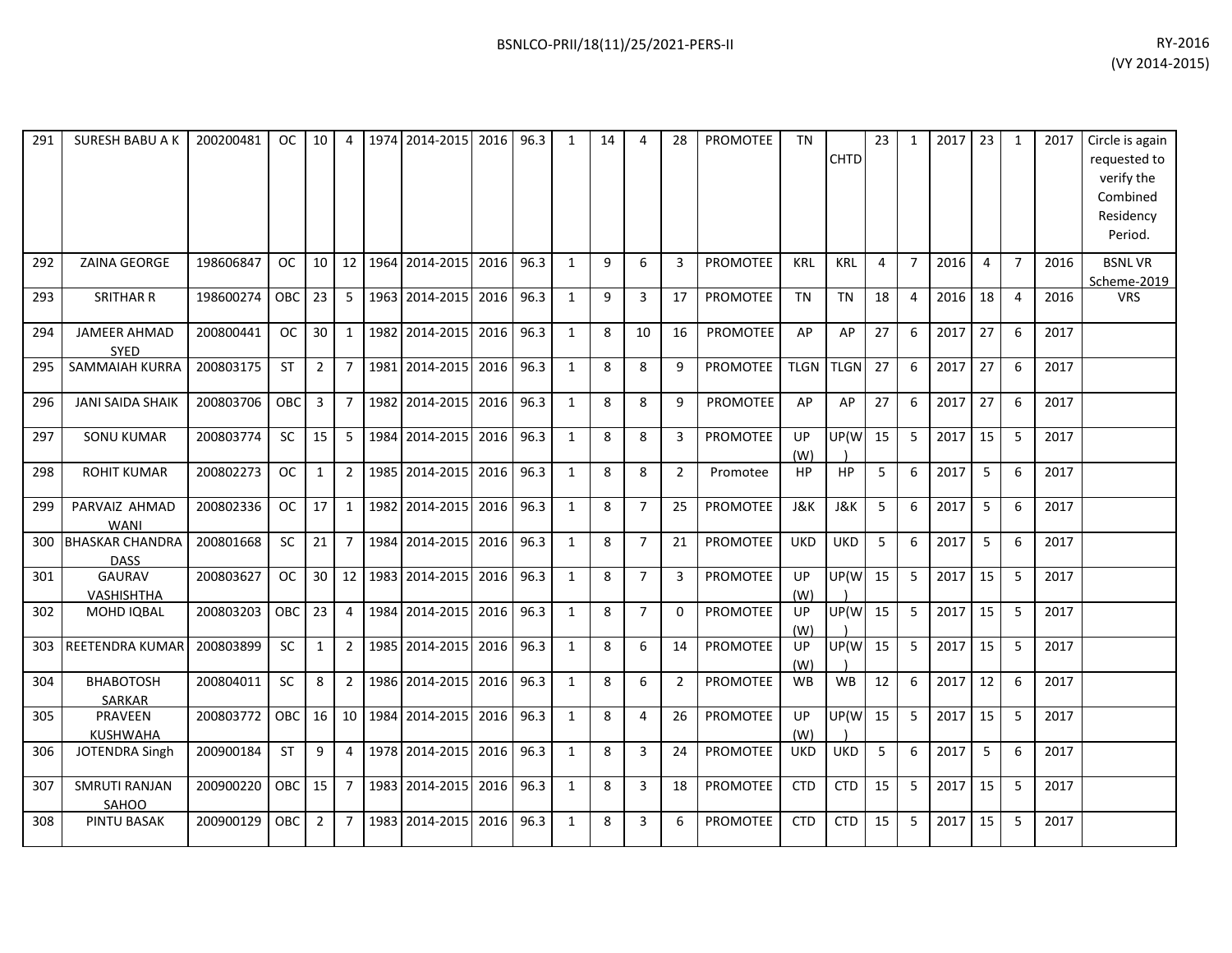| 309 | SATHEESAN K                         | 199211501 | <sub>OC</sub> | 31             | 3              | 1968 2014-2015 | 2016 96.2 |      | 1              | 10             | 9              | 1              | <b>PROMOTEE</b> | KRL              | KRL                                   | 7  | 5                | 2016 | 9              | -5             | 2016 |                              |
|-----|-------------------------------------|-----------|---------------|----------------|----------------|----------------|-----------|------|----------------|----------------|----------------|----------------|-----------------|------------------|---------------------------------------|----|------------------|------|----------------|----------------|------|------------------------------|
| 310 | <b>ESTHER BABY P</b>                | 199312742 | <b>OC</b>     | 6              | 6              | 1969 2014-2015 | 2016      | 96.2 | $\mathbf{1}$   | 9              | 6              | 3              | <b>PROMOTEE</b> | <b>KRL</b>       | <b>KRL</b>                            | 4  | $\overline{7}$   | 2016 | $\overline{4}$ | $\overline{7}$ | 2016 | <b>BSNLVR</b><br>Scheme-2019 |
| 311 | ARUN G C                            | 200803443 | OC.           | 10             | 3              | 1982 2014-2015 | 2016 96.2 |      | 1              | 8              | 10             | $\overline{2}$ | <b>PROMOTEE</b> | <b>KRL</b>       | <b>KRL</b>                            | 3  | 10               | 2017 | $\overline{3}$ | 10             | 2017 |                              |
| 312 | <b>JANARDHANA</b><br><b>REDDY L</b> | 200802523 | <b>OC</b>     | $\overline{2}$ | 6              | 1977 2014-2015 | 2016      | 96.2 | 1              | 8              | 8              | 9              | <b>PROMOTEE</b> | AP               | AP                                    | 27 | 6                | 2017 | 27             | 6              | 2017 |                              |
| 313 | SHAMBHU KUMAR                       | 200803199 | <b>OBC</b>    | $\overline{4}$ | $2^{\circ}$    | 1988 2014-2015 | 2016      | 96.2 | $\mathbf{1}$   | 8              | 8              | $\overline{2}$ | Promotee        | HP.              | <b>CNT<sub>x</sub></b><br>(NOR<br>TH) | 5  | $6 \overline{6}$ | 2017 | 5              | 6              | 2017 |                              |
| 314 | VIRENDRA KUMAR-II                   | 200803675 | <b>OBC</b>    | 30             | $\mathbf{3}$   | 1979 2014-2015 | 2016      | 96.2 | $\mathbf{1}$   | 8              | $\overline{7}$ | 21             | <b>PROMOTEE</b> | <b>UKD</b>       | UKD                                   | 5  | 6                | 2017 | 5              | 6              | 2017 |                              |
| 315 | <b>GAURAV KAPIL</b>                 | 200803672 | OC.           | 10             | $1 \quad$      | 1983 2014-2015 | 2016 96.2 |      | 1              | 8              | $\overline{7}$ | 21             | <b>PROMOTEE</b> | <b>UKD</b>       | <b>UKD</b>                            | 5  | 6                | 2017 | 5              | 6              | 2017 |                              |
| 316 | <b>LOKESH PUROHIT</b>               | 200801737 | <b>OC</b>     | $\overline{2}$ | $7^{\circ}$    | 1985 2014-2015 | 2016      | 96.2 | 1              | 8              | $\overline{7}$ | 21             | PROMOTEE        | <b>UKD</b>       | <b>UKD</b>                            | 5  | 6                | 2017 | 5              | 6              | 2017 |                              |
| 317 | SRIMATHI                            | 200803131 | OC.           | 4              | 8              | 1985 2014-2015 | 2016      | 96.2 | $\mathbf{1}$   | 8              | $\overline{7}$ | 11             | PROMOTEE        | <b>KTK</b>       | <b>KTK</b>                            | 12 | 6                | 2017 | 12             | 6              | 2017 |                              |
| 318 | SHWETHA G                           | 200803108 | <b>OBC</b>    | 16             | $\mathbf{1}$   | 1989 2014-2015 | 2016 96.2 |      | 1              | 8              | $\overline{7}$ | 11             | PROMOTEE        | <b>KTK</b>       | <b>KTK</b>                            | 12 | 6                | 2017 | 12             | 6              | 2017 |                              |
| 319 | <b>BHUPENDRA</b><br><b>KUMAR</b>    | 200801912 | OC.           | 4              | 9              | 1984 2014-2015 | 2016      | 96.2 | 1              | 8              | $\overline{7}$ | $\overline{2}$ | <b>PROMOTEE</b> | UP<br>(W)        | UP(W                                  | 15 | -5               | 2017 | 15             | 5              | 2017 |                              |
| 320 | MS POOJA JOSHI                      | 200802887 | OC.           | $\mathbf{1}$   | 9              | 1985 2014-2015 | 2016 96.2 |      | 1              | 8              | $\overline{7}$ | 1              | PROMOTEE        | <b>UPE</b>       | <b>UPE</b>                            | 15 | -5               | 2017 | 15             | 5              | 2017 |                              |
| 321 | <b>SHARMISTHA PAUL</b>              | 200803912 | OC.           | 10             | $7^{\circ}$    | 1983 2014-2015 | 2016      | 96.2 | 1              | 8              | 5              | 28             | PROMOTEE        | <b>CTD</b>       | <b>CTD</b>                            | 15 | -5               | 2017 | 15             | 5              | 2017 |                              |
| 322 | <b>MITHU KUMAR</b><br><b>GUPTA</b>  | 200803785 | OBC.          | 10             | 2 <sup>1</sup> | 1984 2014-2015 | 2016      | 96.2 | 1              | 8              | 5              | 28             | <b>PROMOTEE</b> | <b>CTD</b>       | <b>CTD</b>                            | 15 | -5               | 2017 | 15             | -5             | 2017 |                              |
| 323 | <b>BIKASH RABIDAS</b>               | 200803314 | <b>SC</b>     | 5              | $\mathbf{3}$   | 1984 2014-2015 | 2016      | 96.2 | $\mathbf{1}$   | 8              | 5              | 28             | <b>PROMOTEE</b> | <b>CTD</b>       | <b>CTD</b>                            | 15 | 5                | 2017 | 15             | 5              | 2017 |                              |
| 324 | Satpal                              | 200900448 | OBC.          | 13             | 9              | 1979 2014-2015 | 2016 96.2 |      | $\overline{1}$ | 8              | 3              | 30             | Promotee        | <b>HR</b>        | <b>HR</b>                             | 5  | 6                | 2017 | 5              | -6             | 2017 |                              |
| 325 | <b>LALIT KUMAR</b>                  | 200900625 | SC            | 3              | 4              | 1982 2014-2015 | 2016 96.2 |      | 1              | 8              | $\overline{2}$ | 8              | PROMOTEE        | <b>UP</b><br>(W) | UP(W                                  | 15 | -5               | 2017 | 15             | 5              | 2017 |                              |
| 326 | <b>MANISH SAMRATH</b>               | 200901447 | OBC           | 9              | $\mathbf{3}$   | 1982 2014-2015 | 2016      | 96.2 | 1              | $\overline{7}$ | 10             | 11             | PROMOTEE        | C.G.             | <b>CNTx</b><br>(WES                   | 15 | 5                | 2017 | 15             | 5              | 2017 |                              |
| 327 | <b>RAMESHWAR</b>                    | 200901169 | OC.           | 19             | $\mathbf{3}$   | 1985 2014-2015 | 2016      | 96.2 | $\mathbf{1}$   | $\overline{7}$ | 10             | 9              | <b>PROMOTEE</b> | CG               | CG                                    | 15 | 5                | 2017 | 15             | 5              | 2017 |                              |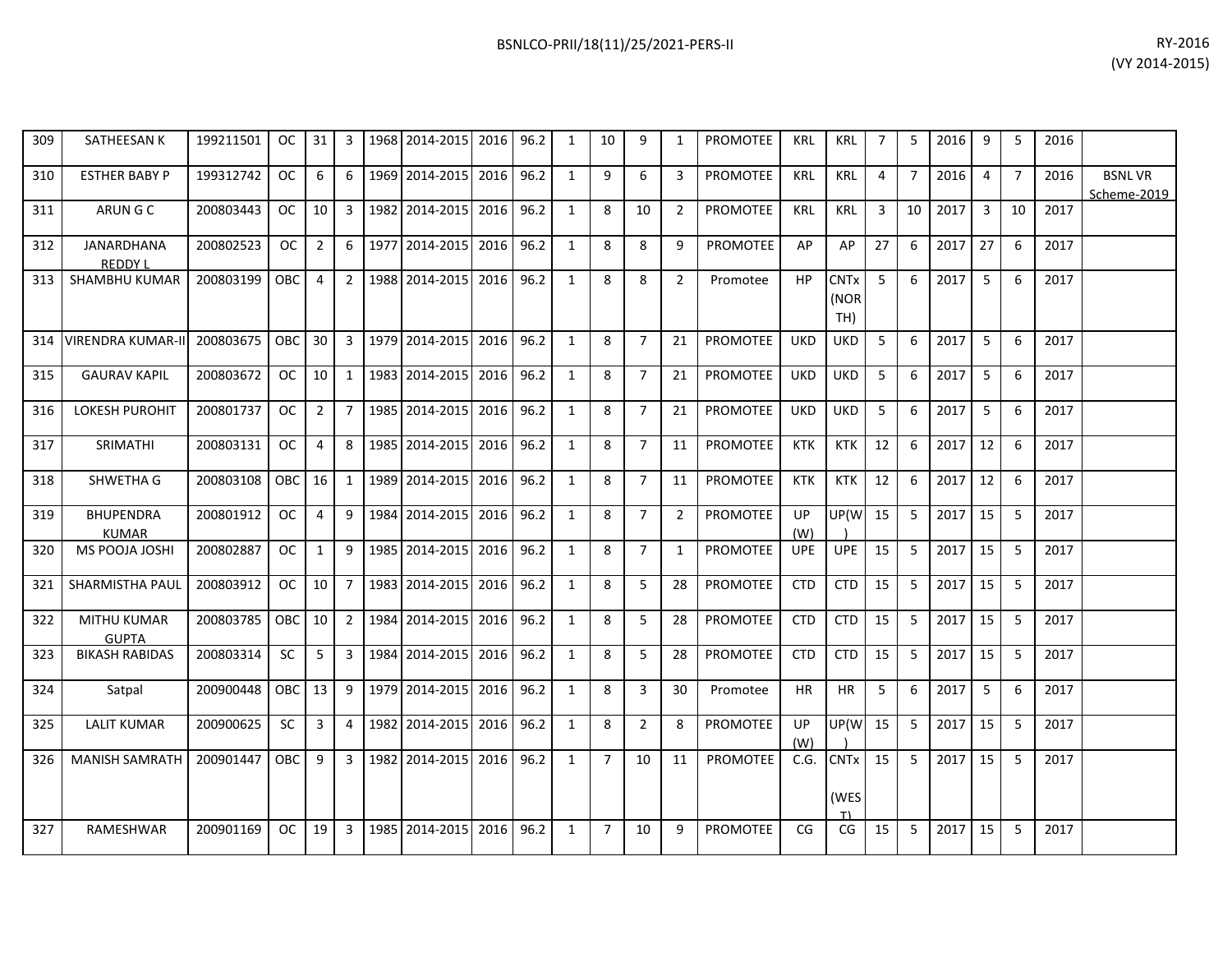| 328 | <b>MANISH KUMAR</b>     | 200901957 | OC.        | 23             | 7               | 1985 2014-2015        | 2016 96.2 |      | 1              | $\overline{7}$ | 9              | 15             | Promotee        | HP         | ΗP          | 5  | 6  | 2017 | -5 | 6              | 2017 |               |
|-----|-------------------------|-----------|------------|----------------|-----------------|-----------------------|-----------|------|----------------|----------------|----------------|----------------|-----------------|------------|-------------|----|----|------|----|----------------|------|---------------|
|     |                         |           |            |                |                 |                       |           |      |                |                |                |                |                 |            |             |    |    |      |    |                |      |               |
| 329 | <b>JAYAKUMARIK</b>      | 198808464 | OC.        | 25             | $\overline{7}$  | 1962 2014-2015        | 2016 96.1 |      | 1              | 9              | 5              | -5             | <b>PROMOTEE</b> | <b>KRL</b> | <b>KRL</b>  | 6  | 6  | 2016 | 6  | 6              | 2016 | <b>BSNLVR</b> |
|     |                         |           |            |                |                 |                       |           |      |                |                |                |                |                 |            |             |    |    |      |    |                |      | Scheme-2019   |
| 330 | <b>JAYA B</b>           | 199312649 | <b>OC</b>  | 15             | 5 <sup>1</sup>  | 1968 2014-2015        | 2016 96.1 |      | $\mathbf{1}$   | 9              | 5              | 5              | <b>PROMOTEE</b> | <b>KRL</b> | <b>KRL</b>  | 6  | 6  | 2016 | 6  | 6              | 2016 | <b>BSNLVR</b> |
|     |                         |           |            |                |                 |                       |           |      |                |                |                |                |                 |            |             |    |    |      |    |                |      | Scheme-2019   |
| 331 | <b>GULZAR AHAMED A</b>  | 198601051 | <b>OC</b>  | 3              | 6               | 1963 2014-2015        | 2016 96.1 |      | $\mathbf{1}$   | 9              | $\overline{3}$ | 24             | <b>PROMOTEE</b> | <b>TN</b>  | <b>TN</b>   | 25 | 4  | 2016 | 25 | $\overline{4}$ | 2016 | <b>VRS</b>    |
|     |                         |           |            |                |                 |                       |           |      |                | 9              |                |                |                 |            |             |    |    |      |    |                |      |               |
| 332 | <b>RAJANI R</b>         | 200802392 | OBC.       | 30             | 5 <sup>1</sup>  | 1985 2014-2015        | 2016 96.1 |      | $\mathbf{1}$   |                | $\overline{3}$ | $\Omega$       | <b>PROMOTEE</b> | <b>KRL</b> | <b>KRL</b>  | 29 | 12 | 2017 | 29 | 12             | 2017 |               |
| 333 | AJAI PAL SINGH          | 200800364 | OC.        | 18             | 8               | 1971 2014-2015        | 2016 96.1 |      | 1              | 8              | 9              | 23             | PROMOTEE        | <b>UP</b>  | UP(W        | 15 | -5 | 2017 | 15 | -5             | 2017 |               |
|     |                         |           |            |                |                 |                       |           |      |                |                |                |                |                 | (W)        |             |    |    |      |    |                |      |               |
| 334 | SMITHA.S                | 200803909 | <b>OC</b>  | 30             | 5 <sup>1</sup>  | 1981 2014-2015        | 2016      | 96.1 | 1              | 8              | 9              | 12             | <b>PROMOTEE</b> | <b>KRL</b> | <b>CNTx</b> | 3  | 10 | 2017 | 3  | 10             | 2017 |               |
|     |                         |           |            |                |                 |                       |           |      |                |                |                |                |                 |            | (SOU        |    |    |      |    |                |      |               |
|     |                         |           |            |                |                 |                       |           |      |                |                |                |                |                 |            | TH)         |    |    |      |    |                |      |               |
|     |                         |           |            |                |                 |                       |           |      |                |                |                |                |                 |            |             |    |    |      |    |                |      |               |
| 335 | PRABAKARAN B            | 200800922 | OC.        | 12             | 5               | 1980 2014-2015        | 2016 96.1 |      | 1              | 8              | 8              | 30             | <b>PROMOTEE</b> | <b>TN</b>  | <b>TN</b>   | 22 | 5  | 2017 | 22 | 5              | 2017 |               |
|     |                         |           |            |                |                 |                       |           |      |                |                |                |                |                 |            |             |    |    |      |    |                |      |               |
| 336 | <b>RAMA KRISHNA</b>     | 200803983 | OBC        | $\mathbf{1}$   | 6               | 1982 2014-2015        | 2016 96.1 |      | $\mathbf{1}$   | 8              | 8              | 9              | <b>PROMOTEE</b> | AP         | AP          | 27 | 6  | 2017 | 27 | 6              | 2017 |               |
|     | <b>NUNCHI</b>           |           |            |                |                 |                       |           |      |                |                |                |                |                 |            |             |    |    |      |    |                |      |               |
| 337 | <b>HARI BABU VEERLA</b> | 200803708 | <b>OBC</b> | $\overline{7}$ | $\mathbf{1}$    | 1987 2014-2015        | 2016      | 96.1 | 1              | 8              | 8              | 9              | PROMOTEE        | AP         | AP          | 27 | 6  | 2017 | 27 | 6              | 2017 |               |
|     |                         |           |            |                |                 |                       |           |      |                |                |                |                |                 |            |             |    |    |      |    |                |      |               |
| 338 | <b>MOHIT KUMAR</b>      | 200803653 | OC.        | 15             | 5               | 1985 2014-2015        | 2016 96.1 |      | 1              | 8              | 8              | 6              | <b>PROMOTEE</b> | UP         | UP(W        | 24 | 6  | 2017 | 24 | 6              | 2017 |               |
|     | <b>CHAUDHARY</b>        |           |            |                |                 |                       |           |      |                |                |                |                |                 | (W)        |             |    |    |      |    |                |      |               |
| 339 | <b>DEEPAK PRASAD-I</b>  | 200802604 | OC.        | 4              | 11 <sup>1</sup> | 1983 2014-2015        | 2016      | 96.1 | 1              | 8              | 8              | 3              | PROMOTEE        | <b>UP</b>  | UP(W        | 15 | -5 | 2017 | 15 | -5             | 2017 |               |
|     |                         |           |            |                |                 |                       |           |      |                |                |                |                |                 | (W)        |             |    |    |      |    |                |      |               |
| 340 | NIRANJAN                | 200802348 | <b>SC</b>  | $\mathbf{1}$   | $\overline{7}$  | 1987 2014-2015        | 2016      | 96.1 | $\overline{1}$ | 8              | 8              | $\Omega$       | Promotee        | HP         | HP          | 5  | 6  | 2017 | 5  | 6              | 2017 |               |
|     |                         |           |            |                |                 |                       |           |      |                |                |                |                |                 |            |             |    |    |      |    |                |      |               |
| 341 | <b>MD MUSTAKIM</b>      | 200803153 | OBC        | 18             | $\overline{2}$  | 1987 2014-2015        | 2016 96.1 |      | $\mathbf{1}$   | 8              | $\overline{7}$ | 29             | Promotee        | <b>HP</b>  | HP          | 5  | 6  | 2017 | 5  | 6              | 2017 |               |
|     |                         |           |            |                |                 |                       |           |      |                |                |                |                |                 |            |             |    |    |      |    |                |      |               |
| 342 | <b>SHIV NARAYAN</b>     | 200803963 | SC         | 20             | 4               | 1982 2014-2015        | 2016      | 96.1 | 1              | 8              | $\overline{7}$ | -5             | <b>PROMOTEE</b> | <b>UKD</b> | <b>UKD</b>  | 5  | 6  | 2017 | 5  | 6              | 2017 |               |
|     | <b>SINGH</b>            |           |            |                |                 |                       |           |      |                |                |                |                |                 |            |             |    |    |      |    |                |      |               |
| 343 | PANKAJKUMAR             | 200803816 | OBC.       | 22             | 12 <sub>1</sub> | 1978 2014-2015        | 2016 96.1 |      | 1              | 8              | $\overline{7}$ | $\overline{4}$ | <b>PROMOTEE</b> | <b>MH</b>  | MН          | 5  | 6  | 2017 | -5 | 6              | 2017 |               |
|     | <b>NARAYAN PATIL</b>    |           |            |                |                 |                       |           |      |                |                |                |                |                 |            |             |    |    |      |    |                |      |               |
| 344 | <b>HARENDRA SINGH</b>   | 200801914 | <b>SC</b>  | 20             |                 | 10   1982   2014-2015 | 2016      | 96.1 | 1              | 8              | $\overline{7}$ | $\overline{2}$ | <b>PROMOTEE</b> | UP         | UP(W        | 15 | -5 | 2017 | 15 | 5              | 2017 |               |
|     |                         |           |            |                |                 |                       |           |      |                |                |                |                |                 | (W)        |             |    |    |      |    |                |      |               |
| 345 | <b>LALTA PRASAD</b>     | 200802645 | <b>OBC</b> | 22             | 5 <sup>7</sup>  | 1984 2014-2015        | 2016 96.1 |      | 1              | 8              | $\overline{7}$ | $\overline{2}$ | <b>PROMOTEE</b> | <b>UP</b>  | UP(W        | 15 | -5 | 2017 | 15 | 5              | 2017 |               |
|     | YADAV                   |           |            |                |                 |                       |           |      |                |                |                |                |                 | (W)        |             |    |    |      |    |                |      |               |
| 346 | <b>SASWATI PAUL</b>     | 200900562 | OBC        | 5              | 7 I             | 1984 2014-2015        | 2016      | 96.1 | 1              | 8              | 4              | 28             | <b>PROMOTEE</b> | <b>WB</b>  | <b>WB</b>   | 12 | 6  | 2017 | 12 | 6              | 2017 |               |
|     |                         |           |            |                |                 |                       |           |      |                |                |                |                |                 |            |             |    |    |      |    |                |      |               |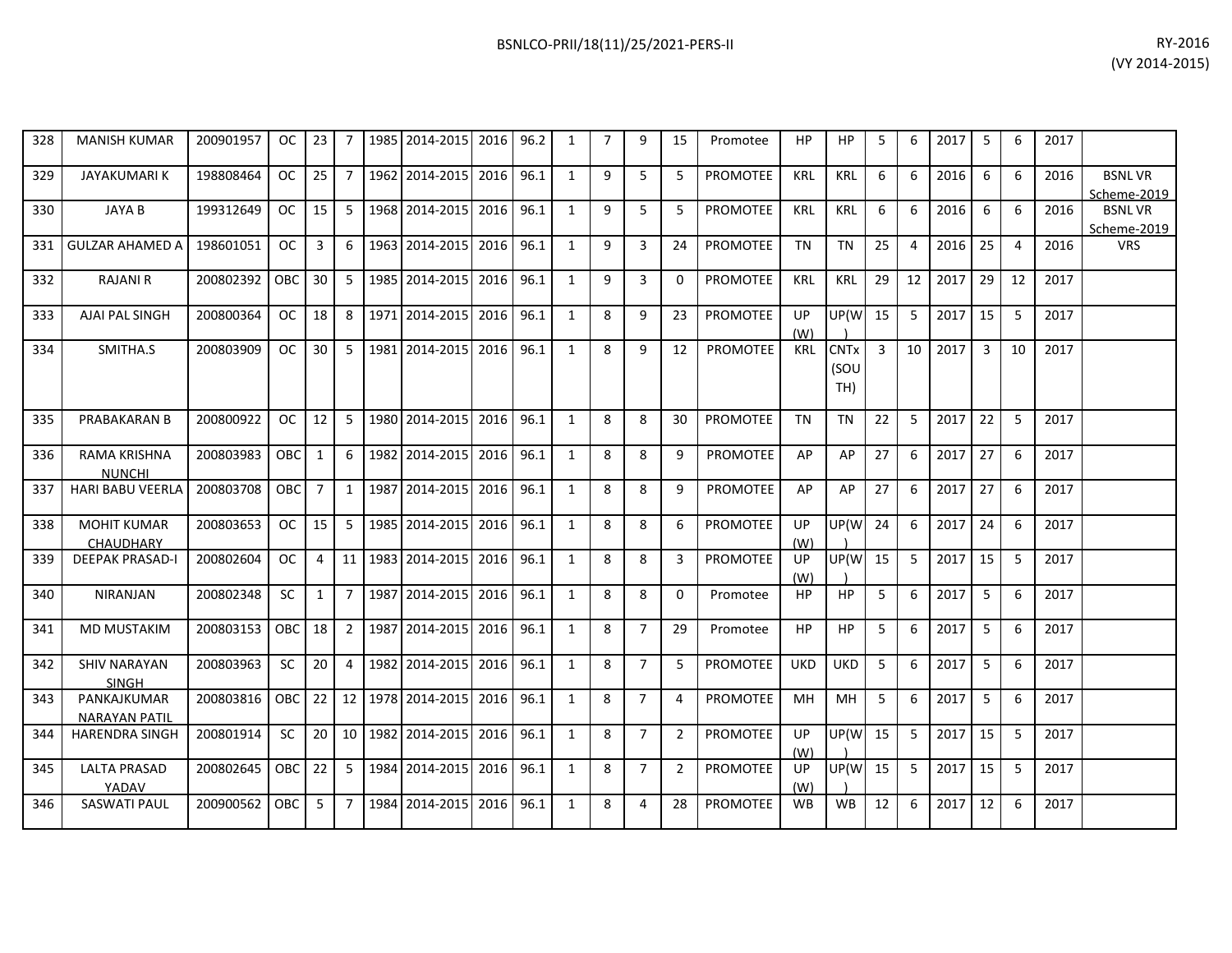| 347 | <b>MD MAHTAB ALAM</b>                | 200900047 | $\overline{O}$ DBC | 5               |                 | 10   1984   2014-2015 | 2016 96.1 |      | 1            | 8              | 4              | 15             | <b>PROMOTEE</b> | <b>WB</b>  | <b>CNT<sub>x</sub></b><br>(EAST | 12 | 6              | 2017 | 12             | 6              | 2017 |                              |
|-----|--------------------------------------|-----------|--------------------|-----------------|-----------------|-----------------------|-----------|------|--------------|----------------|----------------|----------------|-----------------|------------|---------------------------------|----|----------------|------|----------------|----------------|------|------------------------------|
| 348 | <b>SANDEEP KUMAR-II</b>              | 200900114 | <b>OBC</b>         | 12 <sup>2</sup> |                 | 12 1984 2014-2015     | 2016      | 96.1 | $\mathbf{1}$ | 8              | 3              | 6              | <b>PROMOTEE</b> | <b>CTD</b> | <b>CTD</b>                      | 15 | 5              | 2017 | 15             | 5              | 2017 |                              |
| 349 | <b>CHIRANTAN DAS</b>                 | 200900211 | SC                 | 24              | 5 <sup>1</sup>  | 1985 2014-2015        | 2016      | 96.1 | 1            | 8              | $\overline{3}$ | 6              | <b>PROMOTEE</b> | <b>CTD</b> | <b>CTD</b>                      | 15 | 5              | 2017 | 15             | 5              | 2017 |                              |
| 350 | SHIVENDRA SINGH                      | 200901768 | OC.                | 4               | 8               | 1984 2014-2015        | 2016      | 96.1 | $\mathbf{1}$ | $\overline{7}$ | 10             | 19             | PROMOTEE        | CG         | CG                              | 25 | 5              | 2017 | 25             | 5              | 2017 |                              |
| 351 | SAINABA BEEVI N A                    | 198808702 | <b>OC</b>          | 3               | $\mathbf{1}$    | 1961 2014-2015        | 2016      | 96   | $\mathbf{1}$ | 9              | 6              | $\overline{3}$ | PROMOTEE        | <b>KRL</b> | <b>KRL</b>                      | 4  | $\overline{7}$ | 2016 | $\overline{4}$ | $\overline{7}$ | 2016 | <b>BSNLVR</b><br>Scheme-2019 |
| 352 | SURENDRAPRASAD<br>M                  | 198312636 | <b>OC</b>          | 4               | 9               | 1962 2014-2015        | 2016      | 96   | $\mathbf{1}$ | 9              | 6              | 3              | PROMOTEE        | <b>KRL</b> | <b>KRL</b>                      | 4  | $\overline{7}$ | 2016 | 4              | $\overline{7}$ | 2016 | <b>BSNLVR</b><br>Scheme-2019 |
| 353 | PAULSON A                            | 199315726 | <b>OC</b>          | 25              | 5 <sup>1</sup>  | 1967 2014-2015        | 2016      | 96   | 1            | 9              | 6              | 3              | PROMOTEE        | <b>KRL</b> | <b>KRL</b>                      | 4  | $\overline{7}$ | 2016 | 4              | $\overline{7}$ | 2016 | <b>BSNLVR</b><br>Scheme-2019 |
| 354 | <b>JOHNY KUTTY KV</b>                | 199205554 | <b>OC</b>          | 6               | $\overline{2}$  | 1967 2014-2015        | 2016      | 96   | $\mathbf{1}$ | 9              | 5              | -5             | <b>PROMOTEE</b> | <b>KRL</b> | <b>KRL</b>                      | 6  | 6              | 2016 | 6              | 6              | 2016 | <b>BSNLVR</b><br>Scheme-2019 |
| 355 | SHAHULHAMEED C<br>$\mathsf{v}$       | 200801843 | <b>OC</b>          | $\overline{2}$  | 12 <sub>1</sub> | 1979 2014-2015        | 2016      | 96   | $\mathbf{1}$ | 9              | 0              | -5             | PROMOTEE        | <b>KRL</b> | <b>KRL</b>                      | 3  | 10             | 2017 | 3              | 10             | 2017 |                              |
| 356 | SANDHYA P NAIR                       | 200802261 | <b>OC</b>          | 30              | 5               | 1983 2014-2015        | 2016      | 96   | $\mathbf{1}$ | 8              | 11             | 28             | <b>PROMOTEE</b> | <b>KRL</b> | <b>KRL</b>                      | 3  | 10             | 2017 | 3              | 10             | 2017 |                              |
| 357 | <b>DEEPAK KUMAR</b><br><b>SHARMA</b> | 200802093 | OC.                | 6               | 6               | 1982 2014-2015        | 2016      | 96   | $\mathbf{1}$ | 8              | 9              | 23             | PROMOTEE        | CG         | CG                              | 15 | 5              | 2017 | 15             | 5              | 2017 |                              |
| 358 | <b>JAYABABU</b><br>KAVALAKUNTLA      | 200802395 | <b>SC</b>          | 8               | $7^{\circ}$     | 1981 2014-2015        | 2016      | 96   | $\mathbf{1}$ | 8              | 8              | 9              | PROMOTEE        | AP         | AP                              | 27 | 6              | 2017 | 27             | 6              | 2017 |                              |
| 359 | <b>UTTAM SARKAR-I</b>                | 200803656 | <b>SC</b>          | 1               | 9 <sup>1</sup>  | 1978 2014-2015        | 2016      | 96   | $\mathbf{1}$ | 8              | 8              | $\overline{7}$ | <b>PROMOTEE</b> | <b>CTD</b> | <b>CTD</b>                      | 15 | 5              | 2017 | 15             | 5              | 2017 |                              |
| 360 | <b>BIPENDRA KUMAR</b><br><b>RAO</b>  | 200802736 | <b>OC</b>          | $\mathbf{1}$    | $\mathbf{3}$    | 1981 2014-2015        | 2016      | 96   | $\mathbf{1}$ | 8              | 8              | $\overline{7}$ | PROMOTEE        | <b>CTD</b> | <b>CTD</b>                      | 15 | 5              | 2017 | 15             | 5              | 2017 |                              |
| 361 | <b>MADHU SARKAR</b>                  | 200802665 | OC.                | 13              | 1               | 1983 2014-2015        | 2016      | 96   | $\mathbf{1}$ | 8              | 8              | $\overline{7}$ | PROMOTEE        | <b>CTD</b> | <b>CTD</b>                      | 15 | 5              | 2017 | 15             | 5              | 2017 |                              |
| 362 | RAJA<br><b>BHATTACHARYA</b>          | 200802827 | OC                 | 20              | 12              | 1983 2014-2015        | 2016      | 96   | 1            | 8              | 8              | 7              | <b>PROMOTEE</b> | <b>CTD</b> | <b>CTD</b>                      | 15 | 5              | 2017 | 15             | 5              | 2017 |                              |
| 363 | <b>FAROOZ AHMAD</b><br><b>KUMAR</b>  | 200801958 | <b>OBC</b>         | 1               | 3 <sup>1</sup>  | 1981 2014-2015        | 2016      | 96   | $\mathbf{1}$ | 8              | 8              | 6              | <b>PROMOTEE</b> | J&K        | J&K                             | 5  | 6              | 2017 | 5              | 6              | 2017 |                              |
| 364 | <b>PRAVEEN KUMAR</b>                 | 200801948 | <b>SC</b>          | 10              | 3 <sup>1</sup>  | 1985 2014-2015        | 2016      | 96   | $\mathbf{1}$ | 8              | 8              | $\overline{2}$ | Promotee        | <b>HP</b>  | HP                              | 5  | 6              | 2017 | 5              | 6              | 2017 |                              |
| 365 | <b>AJAY KUMAR</b><br><b>DHIMAN</b>   | 200801802 | SC                 | 20              | 4               | 1984 2014-2015        | 2016      | 96   | 1            | 8              | 8              | 0              | Promotee        | HP         | <b>CNTx</b><br>(NOR<br>TH)      | 5  | 6              | 2017 | 5              | 6              | 2017 |                              |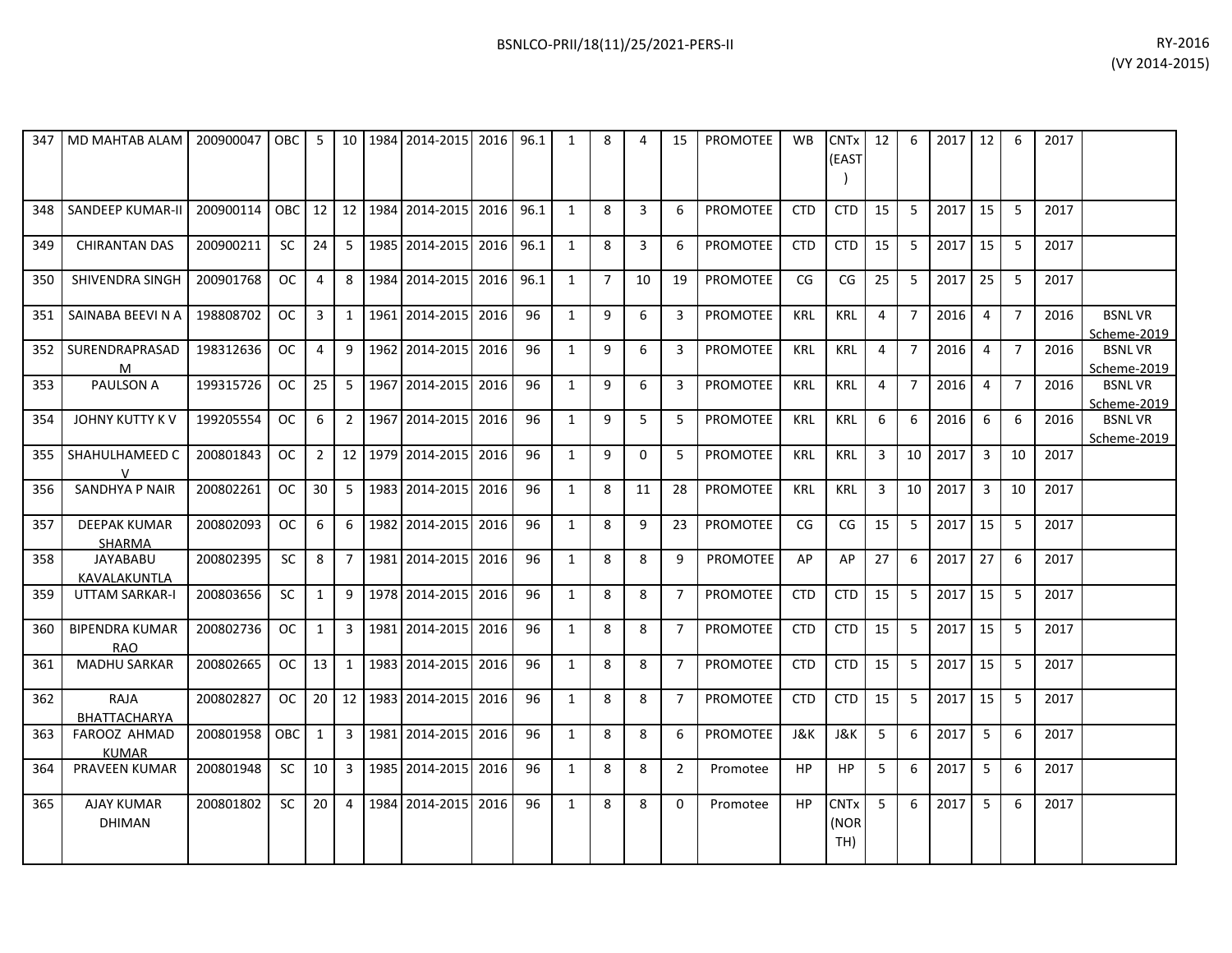| 366 | Sunil Kumar-I                           | 200801672 | SC        | 13             | 6               | 1978 2014-2015       | 2016 | 96   | 1            | 8              | 7              | 21             | <b>PROMOTEE</b> | <b>UKD</b>     | <b>UKD</b>                 | 5              | 6              | 2017 | 5              | 6              | 2017 |                                                                                   |
|-----|-----------------------------------------|-----------|-----------|----------------|-----------------|----------------------|------|------|--------------|----------------|----------------|----------------|-----------------|----------------|----------------------------|----------------|----------------|------|----------------|----------------|------|-----------------------------------------------------------------------------------|
| 367 | Hirawan                                 | 200803677 | SC        | 15             |                 | 7   1979   2014-2015 | 2016 | 96   | $\mathbf{1}$ | 8              | $\overline{7}$ | 21             | <b>PROMOTEE</b> | <b>UKD</b>     | <b>UKD</b>                 | 5              | 6              | 2017 | 5              | 6              | 2017 |                                                                                   |
| 368 | <b>RAJNISH KUMAR</b>                    | 200801913 | <b>OC</b> | 15             | $7^{\circ}$     | 1985 2014-2015       | 2016 | 96   | $\mathbf{1}$ | 8              | $\overline{7}$ | 21             | <b>PROMOTEE</b> | <b>UKD</b>     | <b>UKD</b>                 | 5              | 6              | 2017 | 5              | 6              | 2017 |                                                                                   |
| 369 | PRABHASH KUMAR<br><b>MISHRA</b>         | 200803782 | <b>OC</b> | 5              | $\mathbf{3}$    | 1982 2014-2015       | 2016 | 96   | $\mathbf{1}$ | 8              | $\overline{7}$ | $\overline{7}$ | <b>PROMOTEE</b> | <b>CTD</b>     | <b>CTD</b>                 | 15             | 5              | 2017 | 15             | 5              | 2017 |                                                                                   |
| 370 | <b>KULKARNI VINIT</b><br>SANJY          | 200803840 | <b>OC</b> | 11             | 5 <sup>5</sup>  | 1986 2014-2015       | 2016 | 96   | $\mathbf{1}$ | 8              | $\overline{7}$ | 3              | <b>PROMOTEE</b> | MH             | MH                         | 3              | 6              | 2017 | 5              | 6              | 2017 |                                                                                   |
| 371 | ABHINANDAN<br><b>BHARAT AHERKAR</b>     | 200802968 | <b>OC</b> | 15             | 6               | 1986 2014-2015       | 2016 | 96   | $\mathbf{1}$ | 8              | 6              | 21             | <b>PROMOTEE</b> | MH             | MH                         | 5              | 6              | 2017 | 5              | 6              | 2017 |                                                                                   |
| 372 | <b>PARASHURAM B</b>                     | 200802937 | <b>SC</b> | 10             | 5 <sup>1</sup>  | 1989 2014-2015       | 2016 | 96   | $\mathbf{1}$ | 8              | 6              | 21             | <b>PROMOTEE</b> | <b>KTK</b>     | <b>KTK</b>                 | 12             | 6              | 2017 | 12             | 6              | 2017 |                                                                                   |
| 373 | <b>KISHORE</b>                          | 200803391 | <b>OC</b> | 3              | 5 <sup>1</sup>  | 1981 2014-2015       | 2016 | 96   | $\mathbf{1}$ | 8              | 6              | 5              | <b>PROMOTEE</b> | <b>UKD</b>     | <b>UKD</b>                 | 5              | 6              | 2017 | 5              | 6              | 2017 |                                                                                   |
| 374 | <b>SIMICC</b>                           | 200803436 | <b>SC</b> | 28             | $2^{\circ}$     | 1986 2014-2015       | 2016 | 96   | $\mathbf{1}$ | 8              | 6              | 3              | <b>PROMOTEE</b> | <b>KTK</b>     | <b>KTK</b>                 | 12             | 6              | 2017 | 12             | 6              | 2017 |                                                                                   |
| 375 | SOUMYA ACHARYYA                         | 200804002 | <b>OC</b> | 24             | 10              | 1984 2014-2015       | 2016 | 96   | $\mathbf{1}$ | 8              | 5              | 28             | <b>PROMOTEE</b> | <b>CTD</b>     | <b>CTD</b>                 | 15             | 5              | 2017 | 15             | 5              | 2017 |                                                                                   |
| 376 | <b>MAHMUDUL HASAN</b>                   | 200900044 | <b>OC</b> | $\overline{7}$ | $7\overline{ }$ | 1983 2014-2015       | 2016 | 96   | $\mathbf{1}$ | 8              | $\overline{4}$ | 15             | PROMOTEE        | <b>WB</b>      | <b>WB</b>                  | 12             | 6              | 2017 | 12             | 6              | 2017 |                                                                                   |
| 377 | <b>MANJU KUMARI</b>                     | 200900821 | OBC       | 9              | $7^{\circ}$     | 1981 2014-2015       | 2016 | 96   | $\mathbf{1}$ | 8              | 3              | 18             | <b>PROMOTEE</b> | <b>CTD</b>     | <b>CTD</b>                 | 15             | 5              | 2017 | 15             | 5              | 2017 |                                                                                   |
| 378 | <b>VIVEK SINGH</b><br><b>GAUTAM</b>     | 200900863 | <b>OC</b> | 17             | $\overline{4}$  | 1986 2014-2015       | 2016 | 96   | $\mathbf{1}$ | $\overline{7}$ | 10             | 9              | PROMOTEE        | CG             | CG                         | 15             | 5              | 2017 | 15             | 5              | 2017 |                                                                                   |
| 379 | <b>AJIT KUMAR</b>                       | 200902113 | <b>SC</b> | $\mathbf{1}$   | $2^{\circ}$     | 1981 2014-2015       | 2016 | 96   | $\mathbf{1}$ | $\overline{7}$ | 10             | 8              | <b>PROMOTEE</b> | <b>J&amp;K</b> | <b>CNTx</b><br>(NOR<br>TH) | 5              | 6              | 2017 | 5              | 6              | 2017 |                                                                                   |
| 380 | <b>VIMAL KUMAR</b><br><b>GUPTA</b>      | 200303759 | <b>OC</b> | 26             | 1               | 1975 2014-2015       | 2016 | 95.9 | 1            | 14             | $\overline{2}$ | 21             | <b>PROMOTEE</b> | UP<br>(W)      | UP(W                       | 15             | 5              | 2017 | 15             | 5              | 2017 | Circle is again<br>requested to<br>verify the<br>Combined<br>Residency<br>Period. |
| 381 | <b>MADHUSOODANAN</b><br><b>NAIR S S</b> | 199312918 | <b>OC</b> | 23             | $\mathbf{1}$    | 1967 2014-2015       | 2016 | 95.9 | $\mathbf{1}$ | 9              | 6              | 3              | <b>PROMOTEE</b> | <b>KRL</b>     | <b>KRL</b>                 | $\overline{4}$ | $\overline{7}$ | 2016 | $\overline{4}$ | $\overline{7}$ | 2016 | <b>BSNLVR</b><br>Scheme-2019                                                      |
| 382 | <b>SUSEELAN PILLAI S</b>                | 199212162 | <b>OC</b> | 15             | 3               | 1969 2014-2015       | 2016 | 95.9 | $\mathbf{1}$ | 9              | 5              | 5              | <b>PROMOTEE</b> | <b>KRL</b>     | <b>KRL</b>                 | 6              | 6              | 2016 | 6              | 6              | 2016 | <b>BSNLVR</b><br>Scheme-2019                                                      |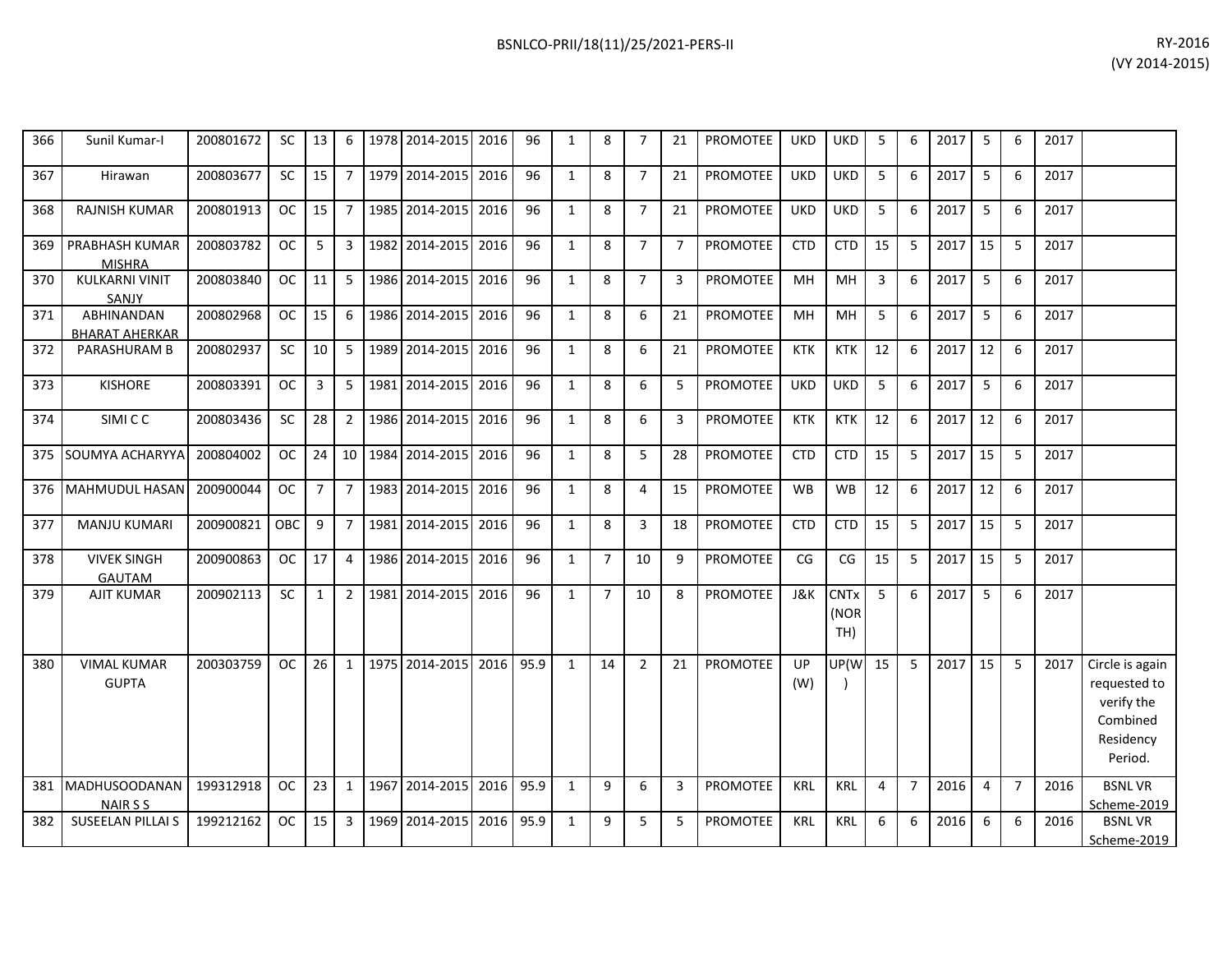| 383 | <b>GUNASEKARAN M</b>                      | 198608294 | OC.           |                | 12 <sup>2</sup> | 1964    | 2014-2015             | 2016 | 95.9 | 1            | 9              | 3              | 17             | <b>PROMOTEE</b> | <b>TN</b>  | <b>TN</b>                       | 18 | $\boldsymbol{\Delta}$ | 2016 | 18             | 4              | 2016 | <b>VRS</b>                   |
|-----|-------------------------------------------|-----------|---------------|----------------|-----------------|---------|-----------------------|------|------|--------------|----------------|----------------|----------------|-----------------|------------|---------------------------------|----|-----------------------|------|----------------|----------------|------|------------------------------|
| 384 | <b>SEEMAKR</b>                            | 200802315 | OBC           | 25             | 3               |         | 1980 2014-2015        | 2016 | 95.9 | $\mathbf{1}$ | 8              | 11             | 27             | <b>PROMOTEE</b> | <b>KRL</b> | <b>KRL</b>                      | 3  | 10                    | 2017 | 3              | 10             | 2017 |                              |
| 385 | <b>RAVI BABU PINIPE</b>                   | 200803973 | <b>SC</b>     | 14             |                 |         | 10 1976 2014-2015     | 2016 | 95.9 | 1            | 8              | 8              | 10             | <b>PROMOTEE</b> | AP         | AP                              | 28 | 6                     | 2017 | 28             | 6              | 2017 |                              |
| 386 | <b>AMOL SHAMRAO</b><br><b>DHALE</b>       | 200802431 | SC            | 5              | 6               |         | 1978 2014-2015        | 2016 | 95.9 | $\mathbf{1}$ | 8              | $\overline{7}$ | 10             | <b>PROMOTEE</b> | <b>MH</b>  | MH                              | 5  | 6                     | 2017 | 5              | 6              | 2017 |                              |
| 387 | <b>GAURAV PRAKASH</b><br><b>CHOUDHARY</b> | 200803935 | OC.           | 14             | 4               |         | 1986 2014-2015        | 2016 | 95.9 | 1            | 8              | $\overline{7}$ | $\overline{2}$ | PROMOTEE        | UP<br>(W)  | UP(W                            | 15 | 5                     | 2017 | 15             | 5              | 2017 |                              |
| 388 | <b>JAI PRAKASH</b>                        | 200802958 | OC.           | 19             | 1               | 1981    | 2014-2015             | 2016 | 95.9 | 1            | 8              | $\overline{7}$ | 1              | <b>PROMOTEE</b> | UP<br>(W)  | UP(W                            | 15 | 5                     | 2017 | 15             | 5              | 2017 |                              |
| 389 | <b>AMIT RATURI</b>                        | 200803393 | OC.           | 13             |                 |         | 7   1985   2014-2015  | 2016 | 95.9 | $\mathbf{1}$ | 8              | 6              | 5              | <b>PROMOTEE</b> | <b>UKD</b> | <b>UKD</b>                      | 5  | 6                     | 2017 | 5              | 6              | 2017 |                              |
| 390 | <b>RUPAM KUMAR</b><br><b>BASAK</b>        | 200804015 | OBC           | 22             | $\overline{7}$  |         | 1979 2014-2015        | 2016 | 95.9 | $\mathbf{1}$ | 8              | 6              | $\overline{2}$ | <b>PROMOTEE</b> | <b>WB</b>  | <b>WB</b>                       | 12 | 6                     | 2017 | 12             | 6              | 2017 |                              |
| 391 | DIGESH RANJAN<br><b>MAHARANA</b>          | 200803784 | OBC           | 15             | 5               | 1980    | 2014-2015             | 2016 | 95.9 | 1            | 8              | 5              | 28             | <b>PROMOTEE</b> | <b>CTD</b> | <b>CTD</b>                      | 15 | 5                     | 2017 | 15             | 5              | 2017 |                              |
| 392 | <b>DEBJYOTI ROY</b>                       | 200803731 | OC.           | $\overline{2}$ | $\overline{7}$  |         | 1982 2014-2015        | 2016 | 95.9 | 1            | 8              | 5              | 28             | <b>PROMOTEE</b> | <b>CTD</b> | <b>CTD</b>                      | 15 | 5                     | 2017 | 15             | 5              | 2017 |                              |
| 393 | ANJAN<br>BHATTACHARYA                     | 200803769 | OC.           | 22             |                 | 10 1982 | 2014-2015             | 2016 | 95.9 | 1            | 8              | 5              | 28             | <b>PROMOTEE</b> | <b>CTD</b> | <b>CTD</b>                      | 15 | 5                     | 2017 | 15             | 5              | 2017 |                              |
| 394 | RENUKA VERMA                              | 200804106 | <b>OBC</b>    | 5              |                 |         | 12   1986   2014-2015 | 2016 | 95.9 | $\mathbf{1}$ | 8              | 5              | 18             | <b>PROMOTEE</b> | <b>WB</b>  | <b>CNT<sub>x</sub></b><br>(EAST | 12 | 6                     | 2017 | 12             | 6              | 2017 | Rule 8 in from<br>WB         |
| 395 | PARVEZ ALAM                               | 200803968 | <b>OBC</b>    | 15             | 9               |         | 1983 2014-2015        | 2016 | 95.9 | 1            | 8              | $\overline{4}$ | 25             | <b>PROMOTEE</b> | UP<br>(W)  | UP(W                            | 15 | 5                     | 2017 | 15             | 5              | 2017 |                              |
| 396 | <b>MANORAMA LAL</b>                       | 200803640 | SC.           | $\overline{2}$ | 1               |         | 1986 2014-2015        | 2016 | 95.9 | 1            | 8              | 4              | 25             | <b>PROMOTEE</b> | UP<br>(W)  | UP(W                            | 15 | 5                     | 2017 | 15             | 5              | 2017 |                              |
| 397 | <b>DHRUBA KUMAR</b><br>PAUL               | 200900086 | <sub>OC</sub> | 25             | 10 <sup>1</sup> | 1981    | 2014-2015             | 2016 | 95.9 | 1            | 8              | 3              | 28             | <b>PROMOTEE</b> | <b>WB</b>  | <b>WB</b>                       | 12 | 6                     | 2017 | 12             | 6              | 2017 |                              |
| 398 | <b>DIPENDU BERA</b>                       | 200900072 | <b>OBC</b>    | 28             | $\mathbf{3}$    |         | 1981 2014-2015        | 2016 | 95.9 | $\mathbf{1}$ | 8              | 3              | 25             | <b>PROMOTEE</b> | <b>WB</b>  | <b>WB</b>                       | 12 | 6                     | 2017 | 12             | 6              | 2017 |                              |
| 399 | <b>ANJAN KUMAR ROY</b>                    | 200901701 | OC.           | 26             | $\overline{4}$  |         | 1985 2014-2015        | 2016 | 95.9 | 1            | 8              | 3              | 18             | PROMOTEE        | <b>CTD</b> | <b>CTD</b>                      | 15 | 5                     | 2017 | 15             | 5              | 2017 |                              |
| 400 | <b>SAMIRAN BISWAS</b>                     | 200902086 | <sub>OC</sub> | 24             | 9               | 1982    | 2014-2015             | 2016 | 95.9 | $\mathbf{1}$ | $\overline{7}$ | 9              | 19             | <b>PROMOTEE</b> | <b>WB</b>  | <b>WB</b>                       | 12 | 6                     | 2017 | 12             | 6              | 2017 |                              |
| 401 | SUDHEER KUMAR L                           | 199313475 | <b>OC</b>     | 28             | 5               | 1966    | 2014-2015             | 2016 | 95.8 | $\mathbf{1}$ | 9              | 6              | 3              | PROMOTEE        | <b>KRL</b> | <b>KRL</b>                      | 4  | $\overline{7}$        | 2016 | $\overline{4}$ | $\overline{7}$ | 2016 | <b>BSNLVR</b><br>Scheme-2019 |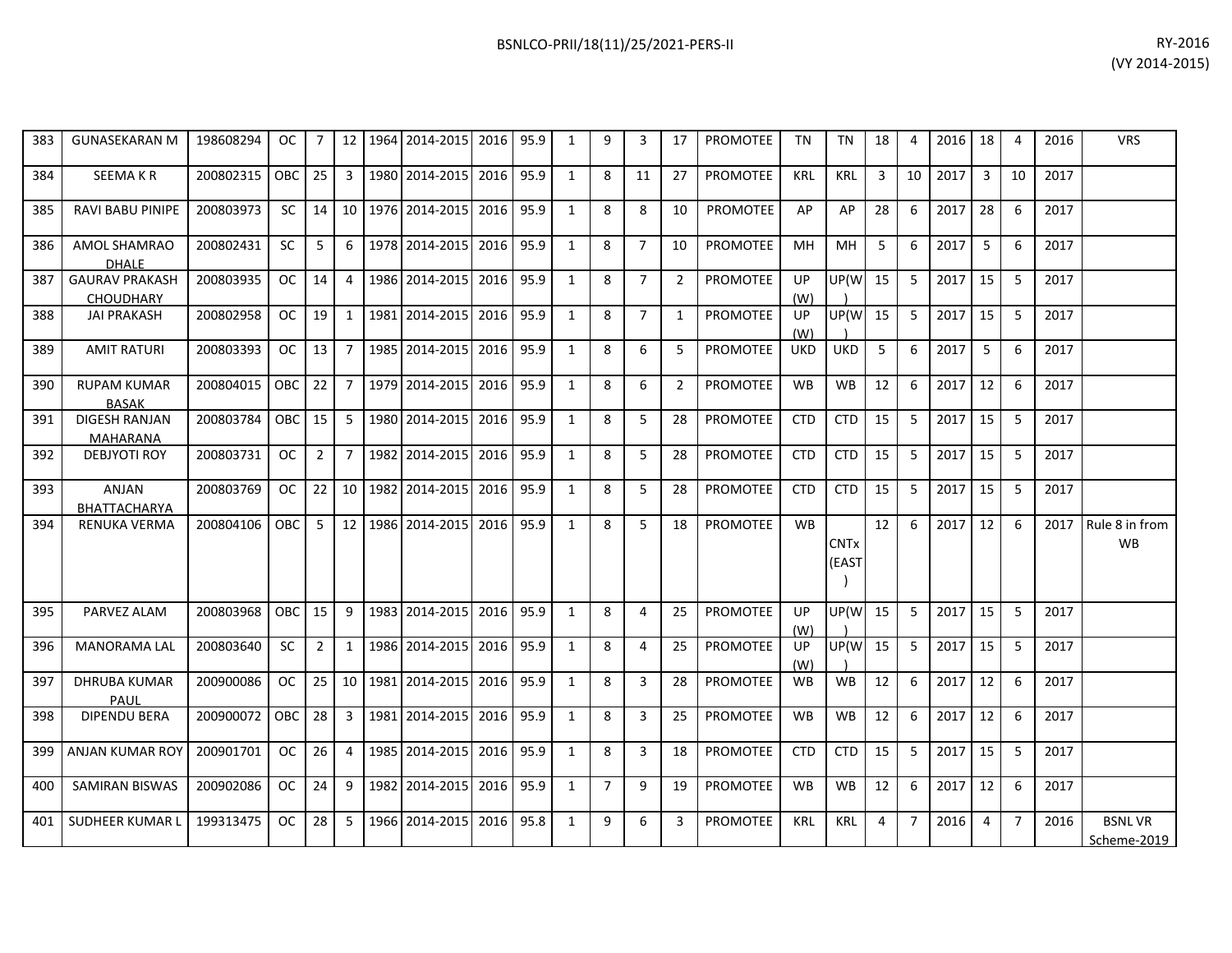| RY-2016        |
|----------------|
| (VY 2014-2015) |

| 402 | <b>SUMAN S</b>                       | 199312901 | OC.           | 25           | 5               | 1968 | 2014-2015           | 2016 | 95.8 | 1            | 9              | 5              | 5              | <b>PROMOTEE</b> | <b>KRL</b> | <b>KRL</b>     | 6              | 6              | 2016 | 6              | 6              | 2016 | <b>BSNLVR</b><br>Scheme-2019 |
|-----|--------------------------------------|-----------|---------------|--------------|-----------------|------|---------------------|------|------|--------------|----------------|----------------|----------------|-----------------|------------|----------------|----------------|----------------|------|----------------|----------------|------|------------------------------|
| 403 | SAJITHA A                            | 200803995 | <b>OBC</b>    | 20           | -5              | 1983 | 2014-2015 2016      |      | 95.8 | 1            | 8              | 11             | 1              | PROMOTEE        | <b>KRL</b> | <b>KRL</b>     | 3              | 10             | 2017 | 3              | 10             | 2017 |                              |
| 404 | SIMI A                               | 200803472 | <b>OBC</b>    | 31           | 5               | 1981 | 2014-2015 2016      |      | 95.8 | $\mathbf{1}$ | 8              | 10             | $\mathbf{1}$   | <b>PROMOTEE</b> | <b>KRL</b> | <b>KRL</b>     | 3              | 10             | 2017 | 3              | 10             | 2017 |                              |
| 405 | NAGAMALLESH<br><b>KUMAR KASINA</b>   | 200802401 | <b>OBC</b>    | 21           | $\overline{2}$  | 1984 | 2014-2015           | 2016 | 95.8 | $\mathbf{1}$ | 8              | 8              | 9              | <b>PROMOTEE</b> | AP         | AP             | 27             | 6              | 2017 | 27             | 6              | 2017 |                              |
| 406 | RAJ KISHOR RAJ                       | 200900113 | OBC           | 20           | 3               | 1981 | 2014-2015 2016      |      | 95.8 | $\mathbf{1}$ | 8              | 3              | 6              | <b>PROMOTEE</b> | <b>CTD</b> | <b>CTD</b>     | 15             | 5              | 2017 | 15             | 5              | 2017 |                              |
| 407 | <b>VINEET POORNA</b>                 | 200902517 | <b>SC</b>     | 18           | 10              | 1984 | 2014-2015           | 2016 | 95.8 | $\mathbf{1}$ | $\overline{7}$ | 10             | 16             | PROMOTEE        | CG         | CG             | 22             | 5              | 2017 | 22             | 5              | 2017 |                              |
| 408 | <b>ANAND KUMAR</b><br><b>XALXO</b>   | 200901339 | ST            | 6            | $\overline{2}$  | 1977 | 2014-2015           | 2016 | 95.8 | $\mathbf{1}$ | $\overline{7}$ | 10             | 11             | <b>PROMOTEE</b> | C.G.       | <b>CNTx</b>    | 15             | 5              | 2017 | 15             | 5              | 2017 |                              |
| 409 | <b>SWAPAN KUMAR</b><br><b>MAHATO</b> | 200903213 | OC.           | 10           | 12              | 1982 | 2014-2015 2016      |      | 95.8 | $\mathbf{1}$ | $\overline{7}$ | 10             | $\overline{2}$ | PROMOTEE        | <b>WB</b>  | <b>WB</b>      | 12             | 6              | 2017 | 12             | 6              | 2017 |                              |
| 410 | <b>MANOJ KUMAR</b><br><b>BOYAL</b>   | 200901827 | <b>OC</b>     | 28           | 8               | 1982 | 2014-2015 2016      |      | 95.8 | $\mathbf{1}$ | $\overline{7}$ | 9              | 19             | <b>PROMOTEE</b> | <b>WB</b>  | <b>WB</b>      | 12             | 6              | 2017 | 12             | 6              | 2017 |                              |
| 411 | <b>JAYANTHI M L</b>                  | 198702692 | <b>OBC</b>    | 23           | 3               | 1960 | 2014-2015 2016      |      | 95.7 | 1            | 9              | 6              | 3              | <b>PROMOTEE</b> | <b>KRL</b> | <b>KRL</b>     | 4              | $\overline{7}$ | 2016 | 4              | $\overline{7}$ | 2016 | Superannuatio<br>n           |
| 412 | SANKARANARAYAN<br>AN G               | 199500483 | <b>OC</b>     | 28           | 5               |      | 1968 2014-2015 2016 |      | 95.7 | 1            | 9              | 6              | 3              | <b>PROMOTEE</b> | <b>TN</b>  | <b>TN</b>      | $\overline{4}$ | $\overline{7}$ | 2016 | $\overline{4}$ | $\overline{7}$ | 2016 | <b>VRS</b>                   |
| 413 | <b>THENMOZHIP</b>                    | 198506373 | <sub>OC</sub> | 17           | $\overline{4}$  | 1965 | 2014-2015           | 2016 | 95.7 | 1            | 9              | 3              | 10             | <b>PROMOTEE</b> | <b>TN</b>  | <b>TN</b>      | 11             | $\overline{4}$ | 2016 | 11             | $\overline{4}$ | 2016 | <b>VRS</b>                   |
| 414 | SHEREENA P H                         | 200801683 | <b>OBC</b>    | 31           | 5               | 1982 | 2014-2015 2016      |      | 95.7 | 1            | 9              | $\Omega$       | 18             | PROMOTEE        | <b>KRL</b> | <b>KRL</b>     | 3              | 10             | 2017 | 3              | 10             | 2017 |                              |
| 415 | <b>SUNIS</b>                         | 200803470 | <b>OBC</b>    | 20           | $\overline{4}$  |      | 1984 2014-2015 2016 |      | 95.7 | $\mathbf{1}$ | 8              | 10             | $\overline{2}$ | PROMOTEE        | <b>KRL</b> | <b>KRL</b>     | 3              | 10             | 2017 | $\overline{3}$ | 10             | 2017 |                              |
| 416 | <b>ROSAIAH ANGATI</b>                | 200803707 | <b>ST</b>     | 10           | 5               | 1984 | 2014-2015           | 2016 | 95.7 | 1            | 8              | 8              | 9              | <b>PROMOTEE</b> | AP         | AP             | 27             | 6              | 2017 | 27             | 6              | 2017 |                              |
| 417 | <b>INTEKHAB ALAM</b>                 | 200801875 | <b>OBC</b>    | 19           | 12              | 1979 | 2014-2015 2016      |      | 95.7 | $\mathbf{1}$ | 8              | 8              | 6              | PROMOTEE        | J&K        | <b>J&amp;K</b> | 5              | 6              | 2017 | 5              | 6              | 2017 |                              |
| 418 | <b>RAJ KUMAR-I</b>                   | 200801851 | <b>SC</b>     | $\mathbf{1}$ | $\overline{2}$  | 1977 | 2014-2015           | 2016 | 95.7 | $\mathbf{1}$ | 8              | 8              | 2              | Promotee        | HP         | <b>HP</b>      | 5              | 6              | 2017 | 5              | 6              | 2017 |                              |
| 419 | <b>AMARJIT SINGH</b>                 | 200801952 | <b>OBC</b>    | 1            | 7               | 1979 | 2014-2015 2016      |      | 95.7 | 1            | 8              | 8              | $\overline{2}$ | Promotee        | HP         | HP.            | 5              | 6              | 2017 | 5              | 6              | 2017 |                              |
| 420 | <b>IOBAL AHMAD</b><br><b>SHIEKH</b>  | 200802340 | <b>OBC</b>    | 11           | 10 <sup>1</sup> |      | 1980 2014-2015 2016 |      | 95.7 | 1            | 8              | $\overline{7}$ | 22             | <b>PROMOTEE</b> | J&K        | J&K            | 5              | 6              | 2017 | 5              | 6              | 2017 |                              |
| 421 | <b>MUKUL KUMAR</b>                   | 200801666 | SC.           | 24           | 8               | 1982 | 2014-2015           | 2016 | 95.7 | $\mathbf{1}$ | 8              | $\overline{7}$ | 21             | <b>PROMOTEE</b> | <b>UKD</b> | <b>UKD</b>     | 5              | 6              | 2017 | 5              | 6              | 2017 |                              |
| 422 | <b>TAHIR DASTAGIR</b><br>JAMADAR     | 200802448 | <sub>OC</sub> | $\mathbf{1}$ | 10              | 1982 | 2014-2015 2016      |      | 95.7 | $\mathbf{1}$ | 8              | $\overline{7}$ | 5              | <b>PROMOTEE</b> | MH         | MН             | 5              | 6              | 2017 | 5              | 6              | 2017 |                              |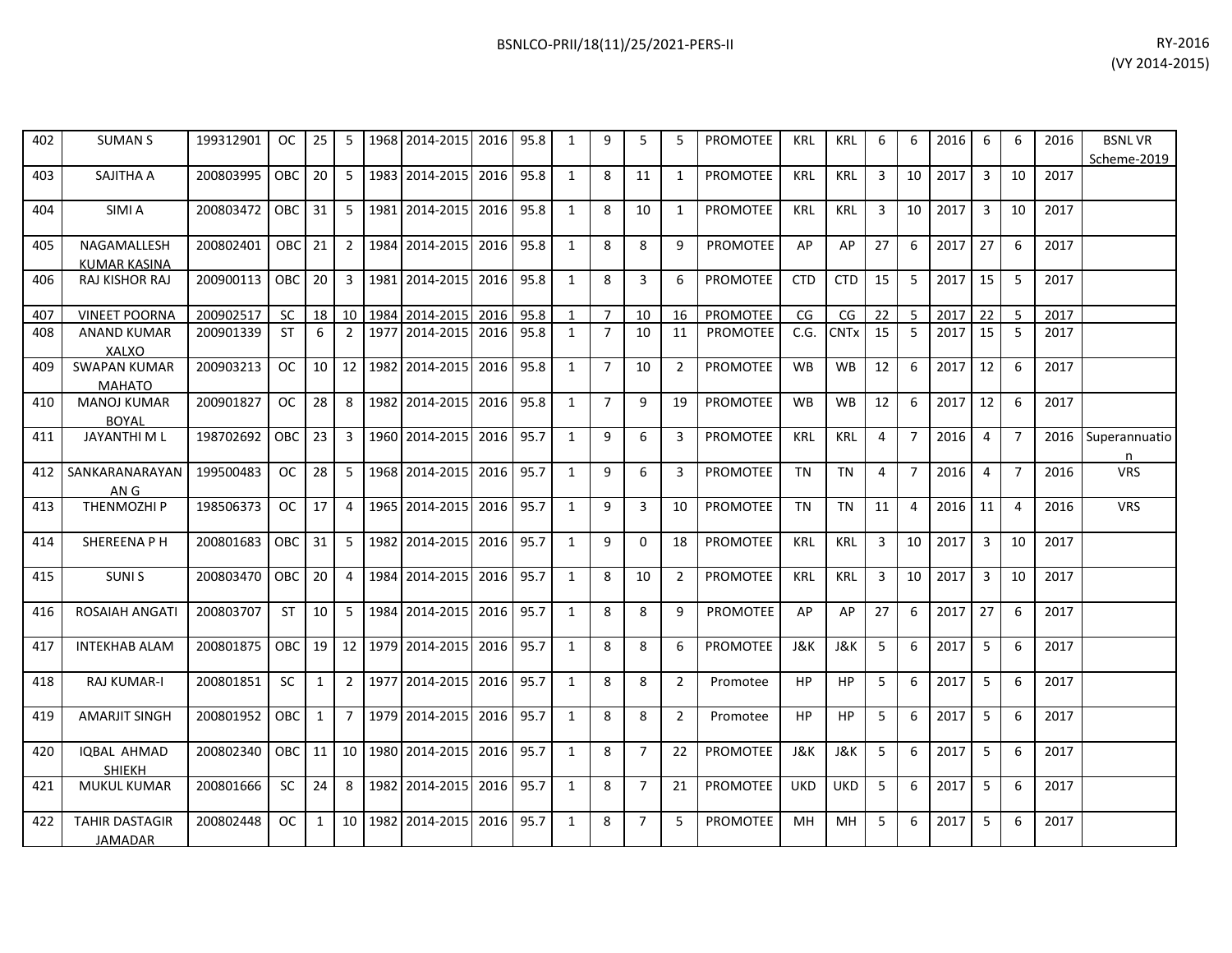|     |                                   |                 |           |              |                |                     |      |      |              |   |    |    |                 |            |                |    |   |      |                 |    |      | (VY 20 |
|-----|-----------------------------------|-----------------|-----------|--------------|----------------|---------------------|------|------|--------------|---|----|----|-----------------|------------|----------------|----|---|------|-----------------|----|------|--------|
|     |                                   |                 |           |              |                |                     |      |      |              |   |    |    |                 |            |                |    |   |      |                 |    |      |        |
| 423 | SOMNATH BISWAS                    | 200803939       | OBC       | 21           | 3              | 1983 2014-2015      | 2016 | 95.7 |              | 8 |    | 2  | <b>PROMOTEE</b> | <b>CTD</b> | <b>CTD</b>     | 19 | 6 | 2017 | 19              | 6  | 2017 |        |
| 424 | SOURAV DAS                        | 200803356       | <b>SC</b> | 10           | 10             | 1980 2014-2015      | 2016 | 95.7 |              | 8 | 6  | 6  | <b>PROMOTEE</b> | <b>WB</b>  | <b>WB</b>      | 12 | 6 | 2017 | 12              | 6  | 2017 |        |
| 425 | <b>BALARAM</b><br><b>CHANDRA</b>  | 200804023       | OC.       | 10           | 11             | 1963 2014-2015 2016 |      | 95.7 |              | 8 | 5. | 28 | PROMOTEE        | <b>CTD</b> | <b>CTD</b>     | 15 | 5 | 2017 | 15 <sup>1</sup> | 5. | 2017 |        |
| 426 | <b>HRIDAY LAHA</b>                | 200804001       | OBC       | 9            | $\overline{2}$ | 1978 2014-2015      | 2016 | 95.7 |              | 8 | 5  | 28 | PROMOTEE        | <b>CTD</b> | <b>CTD</b>     | 15 | 5 | 2017 | 15 <sup>1</sup> | 5  | 2017 |        |
| 427 | <b>KRISHANU</b><br><b>PRADHAN</b> | 200803760       | <b>OC</b> | $\mathbf{1}$ | 12             | 1982 2014-2015 2016 |      | 95.7 |              | 8 |    | 28 | <b>PROMOTEE</b> | <b>CTD</b> | <b>CTD</b>     | 15 | 5 | 2017 | 15 <sup>1</sup> | 5  | 2017 |        |
| 428 | CHANDRADITYA<br>SAGAR SARNAGAR    | 200803947       | <b>SC</b> | 30           | 6              | 1982 2014-2015      | 2016 | 95.7 |              | 8 | 4  | 25 | PROMOTEE        | UP<br>(W)  | <b>UP(W</b> 15 |    | 5 | 2017 | 15 <sup>1</sup> | 5  | 2017 |        |
| 429 | <b>NILESH</b><br>SOMESHWAR        | 200900500       | OC.       | 21           | 6              | 1980 2014-2015      | 2016 | 95.7 |              | 8 | 4  | 24 | <b>PROMOTEE</b> | MH         | MH             | 5  | 6 | 2017 | $5-1$           | 6  | 2017 |        |
| 430 | AJOY BASKEY                       | 200900045       | <b>ST</b> | 18           | 1              | 1984 2014-2015      | 2016 | 95.7 | $\mathbf{1}$ | 8 | 4  | 15 | <b>PROMOTEE</b> | <b>WB</b>  | <b>WB</b>      | 12 | 6 | 2017 | 12              | 6  | 2017 |        |
| 431 | <b>RAKESH KUMAR-I</b>             | 200901324       | OC.       | 5            |                | 1983 2014-2015      | 2016 | 95.7 | $\mathbf{1}$ | 8 | 3  | 6  | <b>PROMOTEE</b> | <b>CTD</b> | <b>CTD</b>     | 15 | 5 | 2017 | 15 <sup>1</sup> | 5  | 2017 |        |
| 432 | <b>AMARDIP KUNDU</b>              | 200901838   OBC |           | 13           | 12             | 1984 2014-2015 2016 |      | 95.7 |              |   | 9  | 18 | PROMOTEE        | <b>WB</b>  | <b>WB</b>      | 12 | 6 | 2017 | 12 <sup>1</sup> | 6  | 2017 |        |

200802397 | OBC | 11 | 7 | 1982 | 2014-2015 | 2016 | 95.6 | 1 | 8 | 8 | 9 | PROMOTEE | AP | AP | 27 | 6 | 2017 | 27 | 6 | 2017

200804041 | SC | 2 | 1 |1983|2014-2015| 2016| 95.6 | 1 | 8 | 5 | 28 | PROMOTEE | CTD | CTD | 15 | 5 | 2017 | 15 | 5 | 2017

200900216 | OBC | 15 | 12 | 1983 | 2014-2015 | 2016 | 95.6 | 1 | 8 | 4 | 2 | PROMOTEE | BH | BH | 29 | 5 | 2017 | 29 | 5 | 2017

200801205 OC 22 1 1984 2014-2015 2016 95.5 1 9 0 18 PROMOTEE KRL KRL 3 10 2017 3 10 2017

441 | T N ASHOK KUMAR | 199315906 | OC | 14 | 6 | 1965 | 2014-2015| 2016 | 95.5 | 1 | 9 | 5 | 5 | PROMOTEE | KRL | KRL | 6 | 6 | 2016 | 6 | 2016 | BSNL VR

198600441 | OC | 6 | 7 |1964|2014-2015| 2016 |95.5 | 1 | 9 | 6 | 3 |PROMOTEE | TN | TN | 4 | 7 |2016 | 4 | 7 |2016 | VRS

(W)

UP(W )

15 5 2017 15 5 2017

433 | NAGA RAJU LOPINTI| 200802754 | SC | 10 | 6 | 1977 | 2014-2015 | 2016 | 95.6 | 1 | 8 | 8 | 9 | PROMOTEE | AP | AP | 27 | 6 | 2017 | 27 | 6 | 2017

435 | SHANKAR G | 200804082 | ST | 21 | 7 | 1985 | 2014-2015 | 2016 | 95.6 | 1 | 8 | 7 | 27 | PROMOTEE | TLGN | TLGN | ZJ | 6 | 2017 | 27 | 6 | 2017

436 | CHITRA S | 200801926 | SC | 2 | 12 |1984 |2014-2015 |2016 |95.6 | 1 | 8 | 7 | 4 | PROMOTEE | TN | TN | 22 | 5 | 2017 | 22 | 5 | 2017

443 | SAMAY MAJHI |200802169 | ST | 5 | 10 |1983 |2014-2015 |2016 |95.5 | 1 | 8 | 8 | 15 |PROMOTEE | OD | OD | 11 | 5 |2017 |12 | 6 | 2017

438 PRASHANT VERMA 200803622 OBC 22 6 1987 2014-2015 2016 95.6 1 1 8 4 25 PROMOTEE UP

434 RAVI KUMAR

437 MRINAL KANTI

439 RAJEEV RANJAN KUMAR

442 KHAMARUNNEESA C P

440 GNANA

**VARADHI**<br>SHANKAR G

BISWAS

**PRINDAMALAR S**<br>T N ASHOK KUMAR

Scheme-2019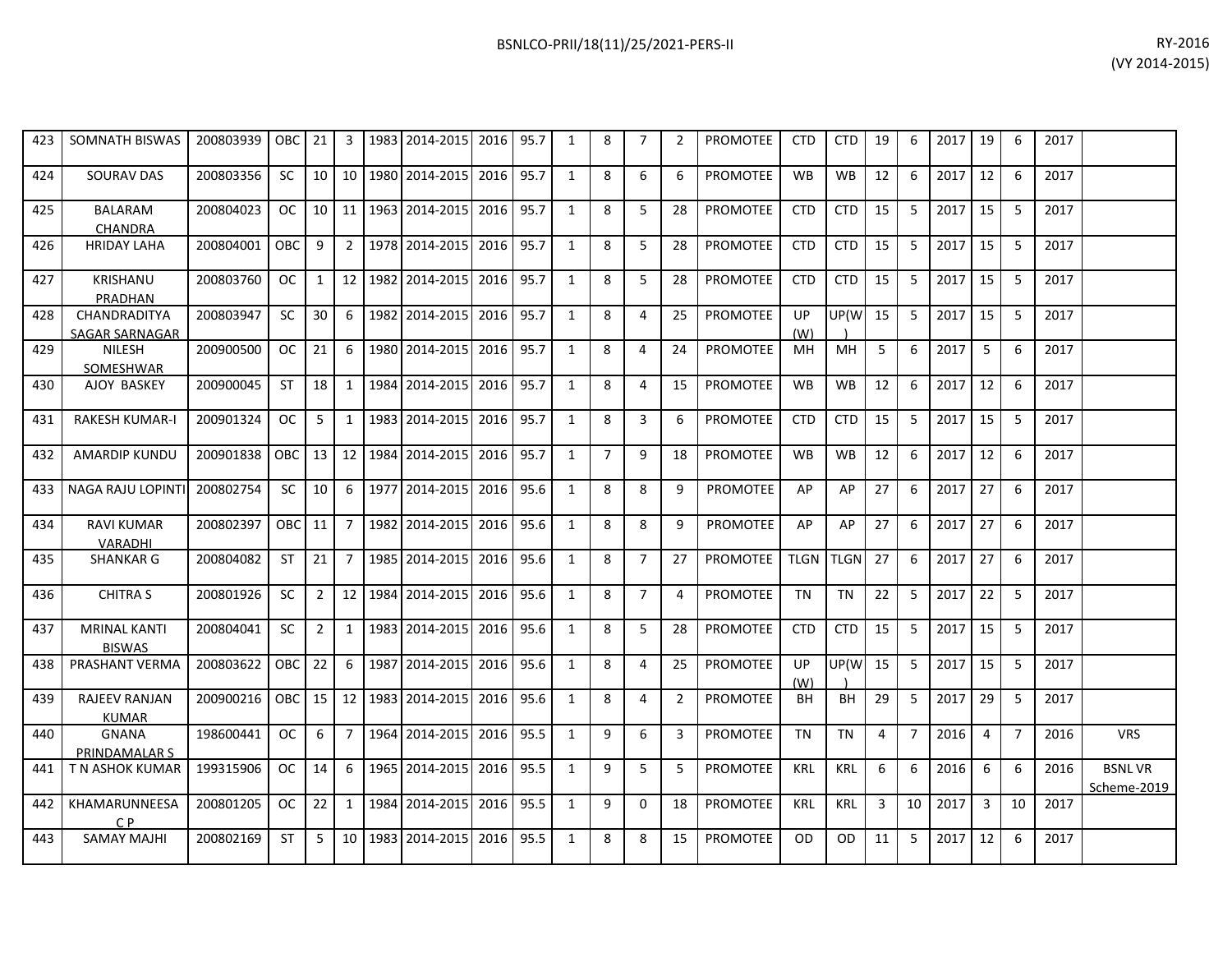| 444 | BALAKRISHNA<br><b>SESHADRI</b>       | 200802802 | OC                  | 5               | 6              |      | 1988 2014-2015 2016 |      | 95.5 | 1            | 8              | 7              | 26 | PROMOTEE        | KTK        | KTK                        | 27             | 6              | 2017 | 27             | 6              | 2017 |                              |
|-----|--------------------------------------|-----------|---------------------|-----------------|----------------|------|---------------------|------|------|--------------|----------------|----------------|----|-----------------|------------|----------------------------|----------------|----------------|------|----------------|----------------|------|------------------------------|
| 445 | <b>KIRAN KUMAR</b><br>SILVERI        | 200802778 | <b>SC</b>           | 1               | 10             | 1981 | 2014-2015           | 2016 | 95.5 | $\mathbf{1}$ | 8              | $\overline{7}$ | 23 | <b>PROMOTEE</b> | <b>TS</b>  | <b>ITPC</b>                | 24             | 6              | 2017 | 24             | 6              | 2017 |                              |
| 446 | <b>JAVED AHMED</b>                   | 200802574 | <b>ST</b>           | 30 <sup>1</sup> | $\overline{4}$ |      | 1978 2014-2015 2016 |      | 95.5 | 1            | 8              | $\overline{7}$ | 22 | <b>PROMOTEE</b> | J&K        | J&K                        | 5              | -6             | 2017 | 5              | -6             | 2017 |                              |
| 447 | SENTHILKUMAR G                       | 200802124 | OC.                 |                 | $19$   12      | 1980 | 2014-2015           | 2016 | 95.5 | $\mathbf{1}$ | 8              | $\overline{7}$ | 20 | <b>PROMOTEE</b> | TN         | <b>TN</b>                  | 8              | 6              | 2017 | 8              | 6              | 2017 |                              |
| 448 | <b>BABUN</b>                         | 200801660 | OC                  | 23              | 12             |      | 1983 2014-2015 2016 |      | 95.5 | 1            | 8              | $\overline{7}$ | 16 | PROMOTEE        | TN         | TN                         | 22             | -5             | 2017 | 22             | 5              | 2017 |                              |
| 449 | <b>TUSHAR</b><br><b>RAMCHANDRA</b>   | 200802804 | $OC$ $\blacksquare$ | 11 <sup>1</sup> | $\overline{7}$ |      | 1984 2014-2015 2016 |      | 95.5 | $\mathbf{1}$ | 8              | $\overline{7}$ | 10 | PROMOTEE        | MН         | MH                         | 5              | 6              | 2017 | 5              | 6              | 2017 |                              |
| 450 | PEEYUSH MISHRA                       | 200804092 | OC                  | 25              | 6              |      | 1982 2014-2015 2016 |      | 95.5 | $\mathbf{1}$ | 8              | $7^{\circ}$    | 1  | PROMOTEE        | <b>UPW</b> | <b>CNTx</b><br>(NOR<br>TH) | 15             | -5             | 2017 | 15             | 5              | 2017 |                              |
| 451 | VIDYASAGAR<br><b>SUPAKAR</b>         | 200804122 | OC.                 | 26              | $\overline{3}$ |      | 1983 2014-2015      | 2016 | 95.5 | 1            | 8              | 6              | 4  | <b>PROMOTEE</b> | <b>WB</b>  | <b>WB</b>                  | 12             | 6              | 2017 | 12             | 6              | 2017 |                              |
| 452 | <b>SHYED KIRMANI</b><br><b>KARIM</b> | 200803742 | OC                  | 4               | 12             |      | 1982 2014-2015 2016 |      | 95.5 | 1            | 8              | 5              | 28 | <b>PROMOTEE</b> | <b>CTD</b> | <b>CTD</b>                 | 15             | 5              | 2017 | 15             | 5              | 2017 |                              |
| 453 | <b>MANOJ SHIRKA</b>                  | 200803253 | ST                  | 17 <sup>1</sup> | $\overline{7}$ | 1983 | 2014-2015           | 2016 | 95.5 | $\mathbf{1}$ | 8              | 5              | 28 | PROMOTEE        | <b>CTD</b> | <b>CTD</b>                 | 15             | -5             | 2017 | 15             | 5              | 2017 |                              |
| 454 | <b>HEMANT KUMAR</b><br>SAHU          | 200900058 | oc I                | 19 <sup>1</sup> | 3              |      | 1979 2014-2015 2016 |      | 95.5 | 1            | 8              | 4              | 3  | PROMOTEE        | CG         | CG                         | 15             | 5              | 2017 | 15             | 5              | 2017 |                              |
| 455 | <b>SOMNATH MONDAL</b>                | 200903698 | OC.                 |                 | $16$ 11        | 1982 | 2014-2015           | 2016 | 95.5 | $\mathbf{1}$ | $\overline{7}$ | $\overline{7}$ | 22 | PROMOTEE        | <b>WB</b>  | <b>WB</b>                  | 12             | 6              | 2017 | 12             | 6              | 2017 |                              |
| 456 | <b>SREELEKHAR</b>                    | 198314378 | OC.                 | 15 <sup>1</sup> | 5              |      | 1960 2014-2015 2016 |      | 95.4 | 1            | 9              | 6              | 3  | PROMOTEE        | <b>KRL</b> | <b>KRL</b>                 | $\overline{4}$ | $\overline{7}$ | 2016 | $\overline{4}$ | $\overline{7}$ | 2016 | Voluntary<br>Retirement      |
| 457 | <b>BEENA A H</b>                     | 199312741 | OC.                 | 31              | 5              | 1969 | 2014-2015           | 2016 | 95.4 | 1            | 9              | 6              | 3  | <b>PROMOTEE</b> | <b>KRL</b> | <b>KRL</b>                 | $\overline{4}$ | $\overline{7}$ | 2016 | $\overline{4}$ | $\overline{7}$ | 2016 | <b>BSNLVR</b><br>Scheme-2019 |
| 458 | ANU LIZ ABRAHAM                      | 200801493 | OC                  | 17 <sup>1</sup> | -5             | 1984 | 2014-2015 2016      |      | 95.4 | 1            | 9              | $\Omega$       | 10 | <b>PROMOTEE</b> | KRL        | KRL                        | $\overline{3}$ | 10             | 2017 | $\overline{3}$ | 10             | 2017 |                              |
| 459 | <b>SUJITHKUMAR G</b>                 | 200802318 | OC.                 | 28              | 5              |      | 1983 2014-2015 2016 |      | 95.4 | $\mathbf{1}$ | 8              | 11             | 28 | PROMOTEE        | <b>KRL</b> | <b>KRL</b>                 | 3              | 10             | 2017 | $\overline{3}$ | 10             | 2017 |                              |
| 460 | SUNITHA.A A                          | 200804032 | OBC 15              |                 | -5             |      | 1979 2014-2015 2016 |      | 95.4 | 1            | 8              | 9              | 26 | <b>PROMOTEE</b> | KRL        | <b>CNTx</b><br>(SOU<br>TH) | 3              | 10             | 2017 | $\overline{3}$ | 10             | 2017 |                              |
| 461 | <b>SHOBHA RAM</b><br>RAJPOOT         | 200803232 | <b>OBC</b>          | 5               | $\overline{2}$ |      | 1984 2014-2015 2016 |      | 95.4 | $\mathbf{1}$ | 8              | 8              | 6  | <b>PROMOTEE</b> | <b>MP</b>  | <b>MP</b>                  | 26             | 6              | 2017 | 26             | 6              | 2017 |                              |
| 462 | <b>JHUMA GHOSH</b>                   | 200803986 | OBC I               | $\overline{2}$  | $\overline{7}$ |      | 1980 2014-2015 2016 |      | 95.4 | 1            | 8              | 5              | 28 | <b>PROMOTEE</b> | UP<br>(W)  | UP(W                       | 15             | 5              | 2017 | 15             | 5              | 2017 |                              |

┑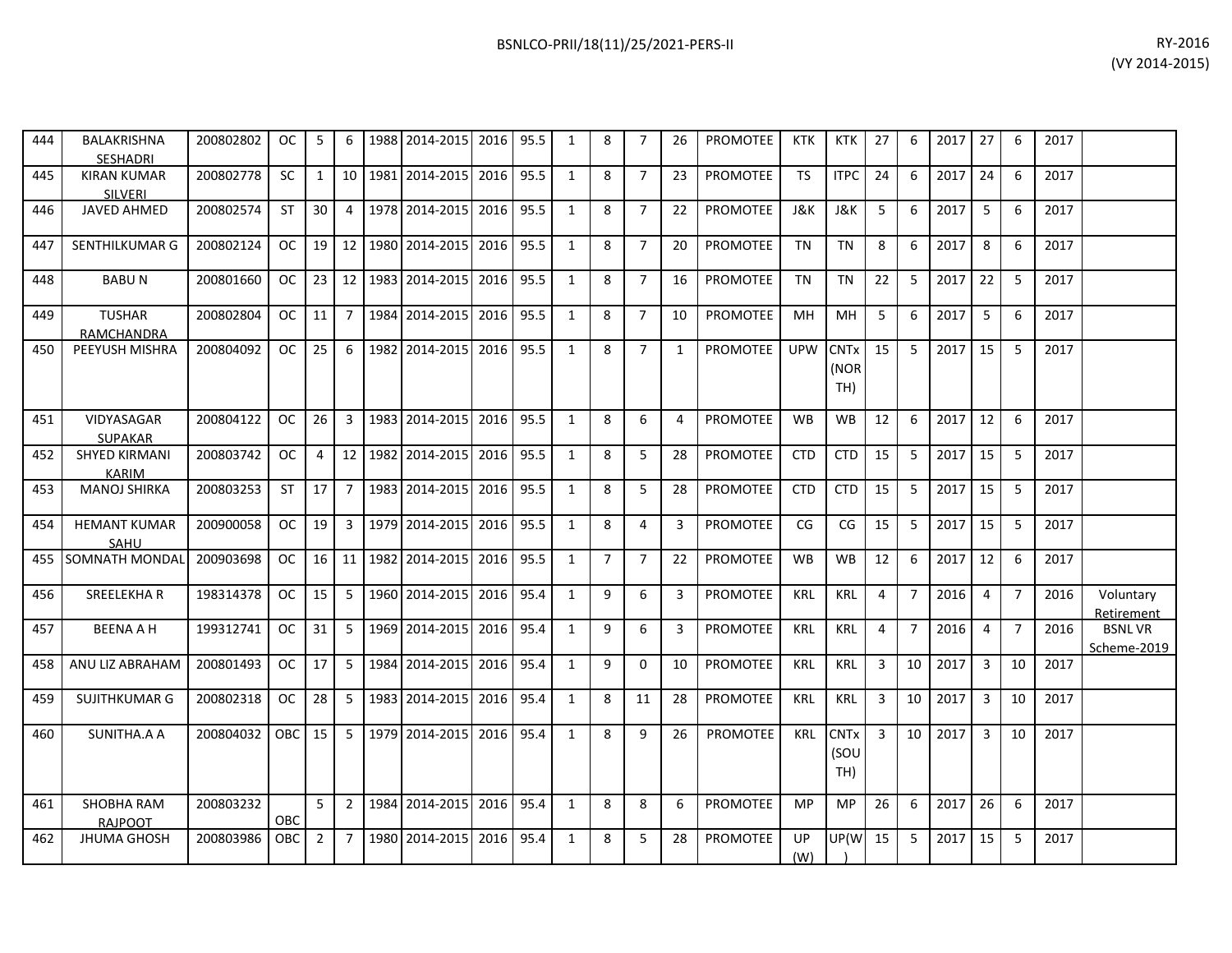| 463 | UJJAL DEY                             | 200803749 |                   | OC 14 9         |                | 1983   2014-2015   2016   95.4 |      |      | 1            | 8              | 5              | 28             | <b>PROMOTEE</b> | CTD        | CTD                  | 15 | 5              | 2017   15 |    | 5              | 2017 |                              |
|-----|---------------------------------------|-----------|-------------------|-----------------|----------------|--------------------------------|------|------|--------------|----------------|----------------|----------------|-----------------|------------|----------------------|----|----------------|-----------|----|----------------|------|------------------------------|
| 464 | <b>HAREKRISHNA</b><br><b>FOUZDAR</b>  | 200803084 | <b>OC</b>         | 21              | $\overline{2}$ | 1984 2014-2015                 | 2016 | 95.4 | 1            | 8              | 5              | 28             | <b>PROMOTEE</b> | <b>CTD</b> | <b>CTD</b>           | 15 | 5              | 2017      | 15 | 5              | 2017 |                              |
| 465 | <b>OM PRAKASH</b><br>SHARMA           | 200901388 | OBC 14            |                 | 8              | 1980 2014-2015                 | 2016 | 95.4 | 1            | $\overline{7}$ | 10             | 2              | <b>PROMOTEE</b> | <b>WB</b>  | <b>SIKKI</b><br>м    | 12 | 6              | 2017      | 12 | 6              | 2017 |                              |
| 466 | <b>KEERTI SAHU</b>                    | 200800779 | OC                | 14              | 2              | 1981   2014-2015               | 2016 | 95.3 | 1            | 8              | 9              | 25             | <b>PROMOTEE</b> | CG         | CG                   | 15 | 5              | 2017      | 15 | -5             | 2017 |                              |
| 467 | <b>BALA VENKATA</b><br>APPALACHARYULU | 200802398 | OBC <sub>25</sub> |                 | 1              | 1979 2014-2015                 | 2016 | 95.3 | 1            | 8              | 8              | 9              | <b>PROMOTEE</b> | AP         | AP                   | 27 | 6              | 2017      | 27 | 6              | 2017 |                              |
| 468 | <b>DINESH</b><br>GANAPAVARPU          | 200802680 | OBCI              | 2               | 8              | 1989 2014-2015                 | 2016 | 95.3 | $\mathbf{1}$ | 8              | 8              | 5              | <b>PROMOTEE</b> | AP         | AP                   | 27 | 6              | 2017      | 27 | 6              | 2017 |                              |
| 469 | <b>PRUTHVIG</b>                       | 200802954 | OBC 27            |                 | 2              | 1986 2014-2015                 | 2016 | 95.3 | $\mathbf{1}$ | 8              | $\overline{7}$ | 17             | <b>PROMOTEE</b> | <b>KTK</b> | <b>KTK</b>           | 12 | 6              | 2017      | 12 | -6             | 2017 |                              |
| 470 | <b>PRADIP KUMAR SEN</b>               | 200803349 | <b>OC</b>         | 8               | 12             | 1980 2014-2015                 | 2016 | 95.3 | 1            | 8              | 6              | 6              | <b>PROMOTEE</b> | <b>WB</b>  | <b>WB</b>            | 12 | 6              | 2017      | 12 | 6              | 2017 |                              |
| 471 | BISWARANJAN<br><b>BANERJEE</b>        | 200900076 | <sub>OC</sub>     | 30 <sub>1</sub> | 1              | 1981 2014-2015                 | 2016 | 95.3 | 1            | 8              | $\overline{3}$ | 28             | <b>PROMOTEE</b> | <b>WB</b>  | <b>CNTx</b><br>(EAST | 12 | 6              | 2017      | 12 | 6              | 2017 |                              |
| 472 | <b>SHAJU M PAUL</b>                   | 198408082 | <b>OC</b>         | 30              | $\overline{4}$ | 1962 2014-2015                 | 2016 | 95.2 | $\mathbf{1}$ | 9              | 6              | 3              | <b>PROMOTEE</b> | <b>KRL</b> | <b>KRL</b>           | 4  | $\overline{7}$ | 2016      | 4  | $\overline{7}$ | 2016 | <b>BSNLVR</b><br>Scheme-2019 |
| 473 | I NARAYANSWAMY V                      | 198401312 | OC.               | $\sqrt{17}$     | 5              | 1964 2014-2015 2016            |      | 95.2 | 1            | 9              | 5              | 19             | PROMOTEE        | <b>TN</b>  | <b>TN</b>            | 20 | 6              | 2016      | 20 | 6              | 2016 | <b>VRS</b>                   |
| 474 | <b>KALEEL RAHMAN P</b>                | 198600371 | OC                | 31              | 1              | 1964 2014-2015                 | 2016 | 95.2 | $\mathbf{1}$ | 9              | 3              | 24             | <b>PROMOTEE</b> | TN         | <b>TN</b>            | 25 | 4              | 2016      | 25 | 4              | 2016 | <b>VRS</b>                   |
| 475 | SIMON D                               | 198700225 | OC.               | 17              | 11             | 1959 2014-2015                 | 2016 | 95.2 | $\mathbf{1}$ | 9              | $\overline{3}$ | 10             | <b>PROMOTEE</b> | <b>TN</b>  | <b>TN</b>            | 11 | $\overline{4}$ | 2016      | 11 | $\overline{a}$ | 2016 | <b>RETIREMENT</b>            |
| 476 | SARANYA A                             | 200801324 | <b>SC</b>         | 3               | 3              | 1985 2014-2015                 | 2016 | 95.2 | $\mathbf{1}$ | 9              | 3              | $\overline{2}$ | PROMOTEE        | TN         | <b>TN</b>            | 27 | 11             | 2017      | 27 | 11             | 2017 |                              |
| 477 | DILEEP K K                            | 200801629 | <sub>OC</sub>     | 1               | -6             | 1985 2014-2015                 | 2016 | 95.2 | 1            | 8              | 8              | 21             | <b>PROMOTEE</b> | <b>KRL</b> | <b>KRL</b>           | 12 | 6              | 2017      | 12 | 6              | 2017 |                              |
| 478 | <b>MADHUP LAMBA</b>                   | 200803068 | OC                | 4               | 9              | 1981 2014-2015                 | 2016 | 95.2 | $\mathbf{1}$ | 8              | $\overline{7}$ | 19             | <b>PROMOTEE</b> | RAJ        | RAJ                  | 15 | 5              | 2017      | 15 | 5              | 2017 |                              |
| 479 | <b>KRISHNAN S</b>                     | 200801585 | OC.               | 15              | 7              | 1984 2014-2015                 | 2016 | 95.2 | 1            | 8              | $\overline{7}$ | 18             | <b>PROMOTEE</b> | TN         | <b>TN</b>            | 22 | 5              | 2017      | 22 | 5              | 2017 |                              |
| 480 | <b>BAJAD VILAS</b><br>SHANKARRAO      | 200802688 | OBC <sub>15</sub> |                 | 2              | 1979 2014-2015 2016            |      | 95.2 | 1            | 8              | $\overline{7}$ | 10             | <b>PROMOTEE</b> | MН         | MH                   | 5  | 6              | 2017      | 5  | 6              | 2017 |                              |
|     | 481 SELVAGANAPATHI P                  | 200802283 | OC.               | 21              | 5              | 1981 2014-2015                 | 2016 | 95.2 | $\mathbf{1}$ | 8              | $\overline{7}$ | 4              | <b>PROMOTEE</b> | <b>TN</b>  | <b>TN</b>            | 22 | 5              | 2017      | 22 | 5              | 2017 |                              |
| 482 | PARTHA CHANDRA<br><b>ROY</b>          | 200803922 | OC.               | 10              | $\overline{2}$ | 1985 2014-2015                 | 2016 | 95.2 | $\mathbf{1}$ | 8              | $\overline{7}$ | $\overline{2}$ | <b>PROMOTEE</b> | <b>CTD</b> | <b>CTD</b>           | 19 | 6              | 2017      | 19 | 6              | 2017 |                              |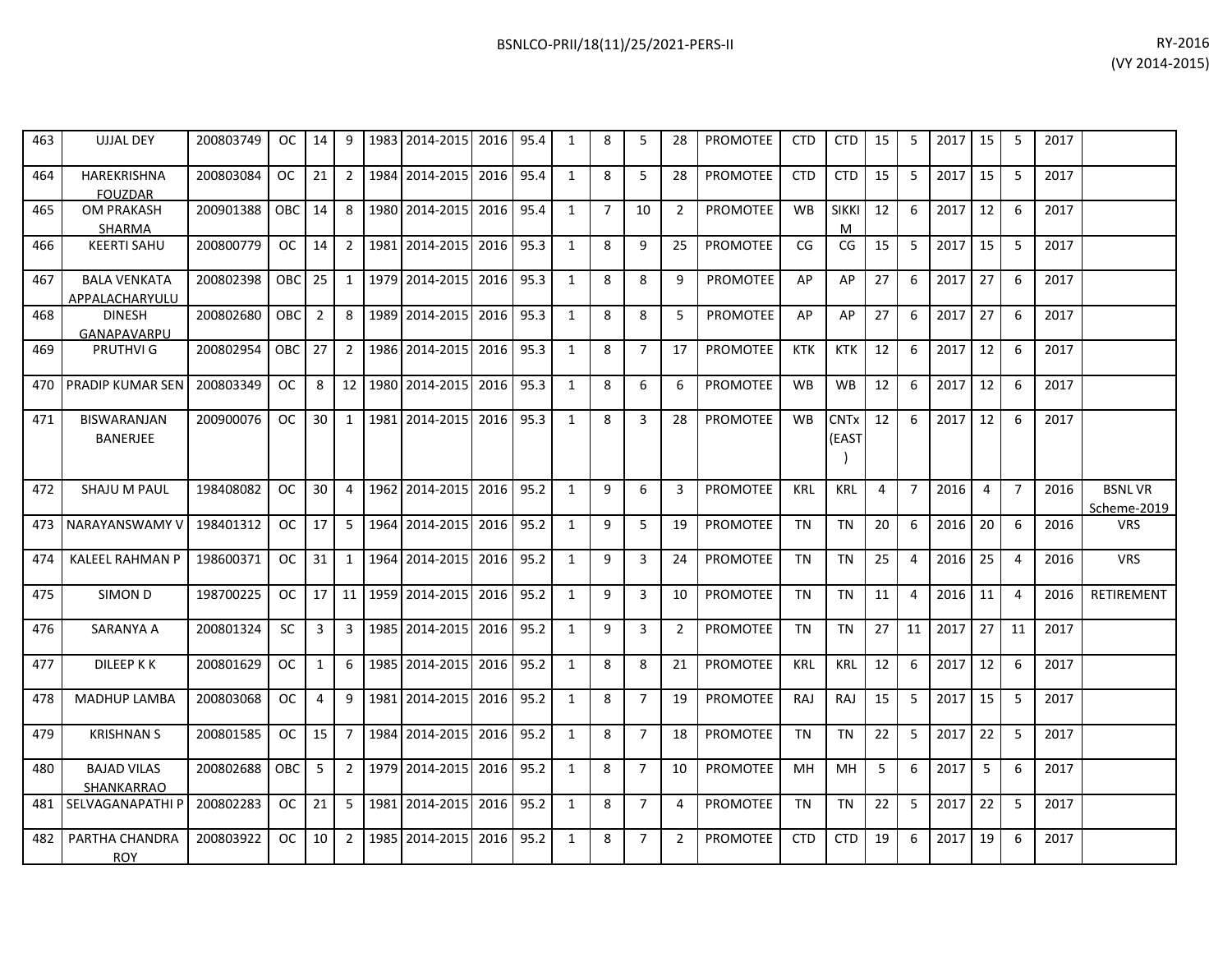| 483 | <b>JALPA TARANG</b><br>CHAUHAN       | 200802879 |           |                 |                 |      | $OC$   13   1   1986   2014-2015   2016   95.2 |      |      | 1            | 8              | 6              | 21             | <b>PROMOTEE</b> | MH.        | <b>BBNW</b>       | - 5            | 6              | 2017 | 5              | 6              | 2017 |                                                                                   |
|-----|--------------------------------------|-----------|-----------|-----------------|-----------------|------|------------------------------------------------|------|------|--------------|----------------|----------------|----------------|-----------------|------------|-------------------|----------------|----------------|------|----------------|----------------|------|-----------------------------------------------------------------------------------|
| 484 | <b>SUMAN UTHASANI</b>                | 200803351 | <b>OC</b> | 6               |                 |      | 12 1982 2014-2015                              | 2016 | 95.2 | $\mathbf{1}$ | 8              | 6              | 6              | PROMOTEE        | <b>WB</b>  | <b>WB</b>         | 12             | 6              | 2017 | 12             | 6              | 2017 |                                                                                   |
| 485 | <b>GIRDHARI PRASAD</b>               | 200804022 | OBC I     | 20 <sup>1</sup> | 10 <sup>1</sup> |      | 1978 2014-2015                                 | 2016 | 95.2 | 1            | 8              | 5              | 28             | PROMOTEE        | <b>CTD</b> | <b>CTD</b>        | 15             | 5              | 2017 | 15             | 5              | 2017 |                                                                                   |
| 486 | <b>JOYDEV PAL</b>                    | 200803748 |           |                 |                 |      | OBC 17 10 1981 2014-2015                       | 2016 | 95.2 | 1            | 8              | 5              | 28             | PROMOTEE        | <b>CTD</b> | <b>CTD</b>        | 15             | 5              | 2017 | 15             | 5              | 2017 |                                                                                   |
| 487 | <b>SUKANTA</b><br><b>KARMAKAR</b>    | 200802949 | OC        | 19              | $\overline{2}$  |      | 1984 2014-2015                                 | 2016 | 95.2 | $\mathbf{1}$ | 8              | 5              | 28             | PROMOTEE        | <b>CTD</b> | <b>CTD</b>        | 15             | 5              | 2017 | 15             | 5              | 2017 |                                                                                   |
| 488 | PRATYUSH KUMAR<br>MANDAL             | 200803398 | <b>SC</b> |                 |                 |      | 30   12   1979   2014-2015                     | 2016 | 95.2 | 1            | 8              | 5              | 22             | PROMOTEE        | <b>WB</b>  | <b>WB</b>         | 12             | 6              | 2017 | 12             | 6              | 2017 |                                                                                   |
| 489 | PANKAJ KUMAR<br>SRIVASTAVA           | 200905050 | OC        | 25 <sub>1</sub> | 8               |      | 1986 2014-2015                                 | 2016 | 95.2 | 1            | 8              | 4              | 23             | <b>PROMOTEE</b> | <b>CTD</b> | <b>CTD</b>        | 19             | 6              | 2017 | 19             | 6              | 2017 |                                                                                   |
| 490 | <b>RAJESH KUMAR-I</b>                | 200900819 | OBC       | 5               | $\overline{2}$  |      | 1983 2014-2015                                 | 2016 | 95.2 | 1            | 8              | $\mathbf{3}$   | 13             | <b>PROMOTEE</b> | BH         | BH                | 29             | 5              | 2017 | 29             | 5              | 2017 |                                                                                   |
| 491 | <b>TEKENDRA SUBEDI</b>               | 200901384 |           |                 |                 |      | OBC 14 10 1983 2014-2015                       | 2016 | 95.2 | 1            | $\overline{7}$ | 10             | $\overline{2}$ | <b>PROMOTEE</b> | <b>WB</b>  | <b>SIKKI</b><br>M | 12             | 6              | 2017 | 12             | 6              | 2017 |                                                                                   |
| 492 | <b>ANIRBAN</b><br><b>CHATTARAJ</b>   | 200901751 | oc I      | 23 <sup>1</sup> | 2               |      | 1985 2014-2015                                 | 2016 | 95.2 | 1            | $\overline{7}$ | 9              | 30             | PROMOTEE        | <b>WB</b>  | <b>WB</b>         | 12             | 6              | 2017 | 12             | 6              | 2017 |                                                                                   |
| 493 | <b>ANIRBAN</b><br><b>CHAKRABORTY</b> | 200902466 | OC        | 15              | 5               |      | 1984 2014-2015 2016                            |      | 95.2 | 1            | $\overline{7}$ | 9              | 16             | PROMOTEE        | <b>WB</b>  | <b>WB</b>         | 12             | 6              | 2017 | 12             | 6              | 2017 |                                                                                   |
| 494 | <b>DILEEP KUMAR</b>                  | 199900960 | OBC       | $15 \mid$       | $\overline{7}$  |      | 1970 2014-2015                                 | 2016 | 95.1 | 1            | 11             | $\overline{7}$ | 5              | PROMOTEE        | UP<br>(W)  | UP(W              | 15             | 5              | 2017 | 15             | -5             | 2017 | Circle is again<br>requested to<br>verify the<br>Combined<br>Residency<br>Period. |
| 495 | TITUS M                              | 198500288 | <b>OC</b> | 8               | 4               | 1964 | 2014-2015                                      | 2016 | 95.1 | $\mathbf{1}$ | 9              | 6              | 3              | PROMOTEE        | <b>TN</b>  | <b>TN</b>         | 4              | $\overline{7}$ | 2016 | 4              | $\overline{7}$ | 2016 | <b>VRS</b>                                                                        |
| 496 | JAYANTHI G S                         | 199312781 | OC .      | 6               | $\overline{3}$  |      | 1966 2014-2015                                 | 2016 | 95.1 | 1            | 9              | 6              | 3              | PROMOTEE        | <b>KRL</b> | <b>KRL</b>        | $\overline{4}$ | $\overline{7}$ | 2016 | $\overline{4}$ | $\overline{7}$ | 2016 | <b>BSNLVR</b><br>Scheme-2019                                                      |
| 497 | <b>DEEPA</b><br><b>THANKAPPAN</b>    | 200803071 | OBC I     |                 |                 |      | 20 12 1982 2014-2015                           | 2016 | 95.1 | 1            | 8              | 10             | 9              | <b>PROMOTEE</b> | <b>KRL</b> | <b>KRL</b>        | $\overline{3}$ | 10             | 2017 | $\overline{3}$ | 10             | 2017 |                                                                                   |
| 498 | <b>VINOD KUMAR</b><br><b>SINGH</b>   | 200802277 | OC        | $2^{\circ}$     | $\overline{7}$  |      | 1982 2014-2015                                 | 2016 | 95.1 | 1            | 8              | 9              | 25             | PROMOTEE        | CG         | CG                | 15             | 5              | 2017 | 15             | 5              | 2017 |                                                                                   |
| 499 | PRASANTH T R                         | 200803401 | OC        | 27              | 1               |      | 1985 2014-2015                                 | 2016 | 95.1 | 1            | 8              | 9              | 24             | PROMOTEE        | KRL        | <b>KRL</b>        | $\overline{3}$ | 10             | 2017 | $\overline{3}$ | 10             | 2017 |                                                                                   |
| 500 | <b>RAJESH V V</b>                    | 200801637 | OC        | 20 <sup>1</sup> | 5               |      | 1982 2014-2015 2016                            |      | 95.1 | $\mathbf{1}$ | 8              | 8              | 21             | PROMOTEE        | <b>KRL</b> | <b>KRL</b>        | 12             | 6              | 2017 | 12             | 6              | 2017 |                                                                                   |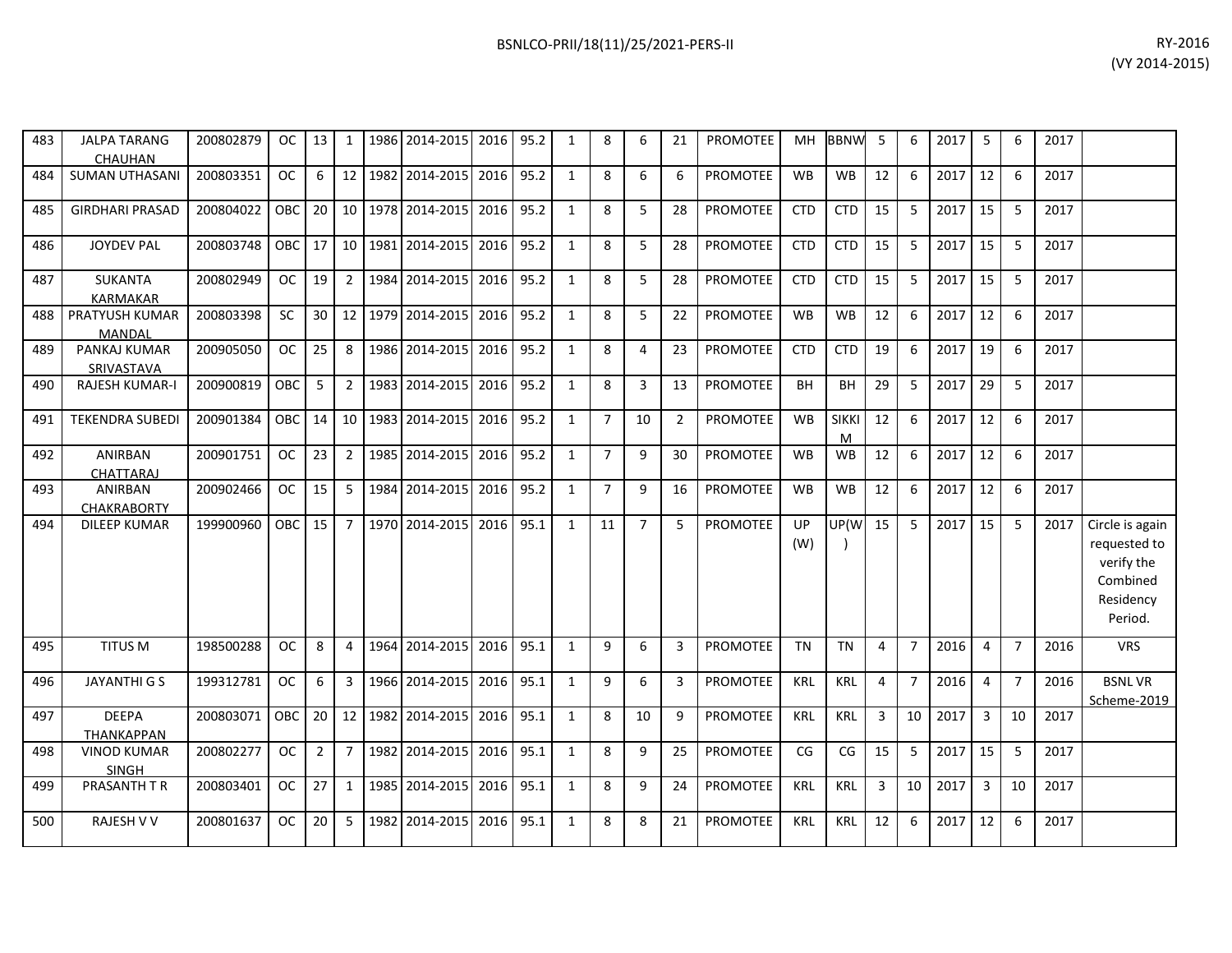| 501 | RAO TAVITIKI V V S<br>S S | 200803946 | SC            | 4  |                | 11   1977   2014-2015   2016   95.1 |      |      | 1            | 8  | 8              | 11 | <b>PROMOTEE</b> | AP          | AP          | 29             | 6              | 2017 | 29             | 6              | 2017 |                 |
|-----|---------------------------|-----------|---------------|----|----------------|-------------------------------------|------|------|--------------|----|----------------|----|-----------------|-------------|-------------|----------------|----------------|------|----------------|----------------|------|-----------------|
| 502 | VENKATESHAM               | 200803321 | OBC           | 16 | - 5            | 1982 2014-2015                      | 2016 | 95.1 | $\mathbf{1}$ | 8  | 8              | 9  | <b>PROMOTEE</b> | <b>TLGN</b> | <b>TLGN</b> | 27             | 6              | 2017 | 27             | 6              | 2017 |                 |
|     | RACHAKONDA                |           |               |    |                |                                     |      |      |              |    |                |    |                 |             |             |                |                |      |                |                |      |                 |
| 503 | <b>VISHWAJIT</b>          | 200802973 | OBC I         | 20 | $\overline{2}$ | 1985 2014-2015                      | 2016 | 95.1 | $\mathbf{1}$ | 8  | $\overline{7}$ | 11 | <b>PROMOTEE</b> | <b>MH</b>   | MH          | 5              | 6              | 2017 | 5              | 6              | 2017 |                 |
|     | PARSHURAM                 |           |               |    |                |                                     |      |      |              |    |                |    |                 |             |             |                |                |      |                |                |      |                 |
| 504 | GANESH                    | 200803006 | <sub>OC</sub> | 15 | 12             | 1984 2014-2015                      | 2016 | 95.1 | $\mathbf{1}$ | 8  | $\overline{7}$ | 9  | PROMOTEE        | <b>MH</b>   | <b>MH</b>   | 5              | 6              | 2017 | 5              | 6              | 2017 |                 |
|     | <b>BALASAHEB BHAD</b>     |           |               |    |                |                                     |      |      |              |    |                |    |                 |             |             |                |                |      |                |                |      |                 |
| 505 | <b>NAVEEN KUMAR K</b>     | 200802933 | <b>OBC</b>    | 27 | $\overline{2}$ | 1988 2014-2015                      | 2016 | 95.1 | $\mathbf{1}$ | 8  | 6              | 26 | <b>PROMOTEE</b> | <b>KTK</b>  | <b>KTK</b>  | 12             | 6              | 2017 | 12             | 6              | 2017 |                 |
| 506 | <b>GOBINATH R</b>         | 200802859 | <b>OC</b>     | 15 | 6              | 1979 2014-2015                      | 2016 | 95.1 | 1            | 8  | 6              | 12 | <b>PROMOTEE</b> | <b>TN</b>   | <b>TN</b>   | 22             | 5              | 2017 | 22             | 5              | 2017 |                 |
| 507 | <b>SANDIP SARKAR</b>      | 200804040 | <b>SC</b>     | 1  | 11             | 1985 2014-2015                      | 2016 | 95.1 | $\mathbf{1}$ | 8  | 5              | 29 | <b>PROMOTEE</b> | <b>CTD</b>  | <b>WB</b>   | 15             | 5              | 2017 | 15             | 5              | 2017 | R-8 vide CTD    |
|     |                           |           |               |    |                |                                     |      |      |              |    |                |    |                 |             |             |                |                |      |                |                |      | revised         |
|     |                           |           |               |    |                |                                     |      |      |              |    |                |    |                 |             |             |                |                |      |                |                |      |                 |
|     |                           |           |               |    |                |                                     |      |      |              |    |                |    |                 |             |             |                |                |      |                |                |      | corrigendum     |
|     |                           |           |               |    |                |                                     |      |      |              |    |                |    |                 |             |             |                |                |      |                |                |      | for RY          |
|     |                           |           |               |    |                |                                     |      |      |              |    |                |    |                 |             |             |                |                |      |                |                |      | dtd.06.05.2022  |
| 508 | <b>RASHMI RANI</b>        | 200803634 | <b>SC</b>     | 12 | 8              | 1986 2014-2015                      | 2016 | 95.1 | $\mathbf{1}$ | 8  | 4              | 25 | <b>PROMOTEE</b> | <b>UPE</b>  | <b>UPE</b>  | 15             | 5              | 2017 | 15             | 5              | 2017 |                 |
| 509 | <b>PUNIT MITTAL</b>       | 200904325 | <b>OC</b>     | 6  | 10             | 1984 2014-2015                      | 2016 | 95.1 | $\mathbf{1}$ | 8  | $\overline{2}$ | 13 | <b>PROMOTEE</b> | UP          | UP(W        | 20             | 5              | 2017 | 20             | 5              | 2017 |                 |
|     |                           |           |               |    |                |                                     |      |      |              |    |                |    |                 | (W)         |             |                |                |      |                |                |      |                 |
| 510 | Ambalika                  | 200100156 | <b>OC</b>     | q  | 9              | 1978 2014-2015                      | 2016 | 95   | $\mathbf{1}$ | 15 | 5              | 20 | Promotee        | <b>HR</b>   | <b>HR</b>   | 22             | 5              | 2017 | 22             | 5              | 2017 | Circle is again |
|     |                           |           |               |    |                |                                     |      |      |              |    |                |    |                 |             |             |                |                |      |                |                |      | requested to    |
|     |                           |           |               |    |                |                                     |      |      |              |    |                |    |                 |             |             |                |                |      |                |                |      | verify the      |
|     |                           |           |               |    |                |                                     |      |      |              |    |                |    |                 |             |             |                |                |      |                |                |      | Combined        |
|     |                           |           |               |    |                |                                     |      |      |              |    |                |    |                 |             |             |                |                |      |                |                |      | Residency       |
|     |                           |           |               |    |                |                                     |      |      |              |    |                |    |                 |             |             |                |                |      |                |                |      | Period.         |
|     |                           |           |               |    |                |                                     |      |      |              |    |                |    |                 |             |             |                |                |      |                |                |      |                 |
| 511 | <b>SANNI MATHEW</b>       | 198806374 | <b>OC</b>     | 15 | 11             | 1963 2014-2015                      | 2016 | 95   | 1            | 10 | 9              | 1  | PROMOTEE        | <b>KRL</b>  | KRL         | $\overline{2}$ | 4              | 2016 | $\overline{4}$ | 4              | 2016 |                 |
| 512 | <b>ASOK KUMAR P K</b>     | 197907867 | <b>OC</b>     | 8  | 8              | 1958 2014-2015                      | 2016 | 95   | $\mathbf{1}$ | 9  | 6              | 3  | <b>PROMOTEE</b> | <b>KRL</b>  | <b>KRL</b>  | $\overline{4}$ | $\overline{7}$ | 2016 | $\overline{4}$ | $\overline{7}$ | 2016 | Superannuatio   |
|     |                           |           |               |    |                |                                     |      |      |              |    |                |    |                 |             |             |                |                |      |                |                |      | n               |
| 513 | <b>MANOJ G VARMA</b>      | 199301834 | <b>OC</b>     | 4  | 5              | 1967 2014-2015                      | 2016 | 95   | $\mathbf{1}$ | 9  | 5              | 5  | <b>PROMOTEE</b> | <b>KRL</b>  | <b>KRL</b>  | 6              | 6              | 2016 | 6              | 6              | 2016 | <b>BSNLVR</b>   |
|     |                           |           |               |    |                |                                     |      |      |              |    |                |    |                 |             |             |                |                |      |                |                |      | Scheme-2019     |
| 514 | SUDHAKARAN M K            | 199202103 | <b>OC</b>     | 10 | -5             | 1967 2014-2015                      | 2016 | 95   | $\mathbf{1}$ | 9  | 5              | 5  | PROMOTEE        | <b>KRL</b>  | <b>KRL</b>  | 6              | 6              | 2016 | 6              | 6              | 2016 | <b>BSNLVR</b>   |
|     |                           |           |               |    |                |                                     |      | 95   |              | 9  | 5              |    |                 |             |             | 6              | 6              |      | 6              | 6              |      | Scheme-2019     |
| 515 | SANTHOSH CS               | 199313444 | <b>OC</b>     | 31 | 5              | 1967 2014-2015                      | 2016 |      | $\mathbf{1}$ |    |                | 5  | PROMOTEE        | <b>KRL</b>  | <b>KRL</b>  |                |                | 2016 |                |                | 2016 | <b>BSNLVR</b>   |
| 516 | <b>FARZANA K</b>          | 200801698 | <b>OBC</b>    | 8  | $\mathbf{1}$   | 1985 2014-2015                      | 2016 | 95   | $\mathbf{1}$ | 8  | 11             | 20 | <b>PROMOTEE</b> | <b>KRL</b>  | <b>KRL</b>  | 28             | 9              | 2017 | $\mathbf{3}$   | 10             | 2017 | Scheme-2019     |
|     |                           |           |               |    |                |                                     |      |      |              |    |                |    |                 |             |             |                |                |      |                |                |      |                 |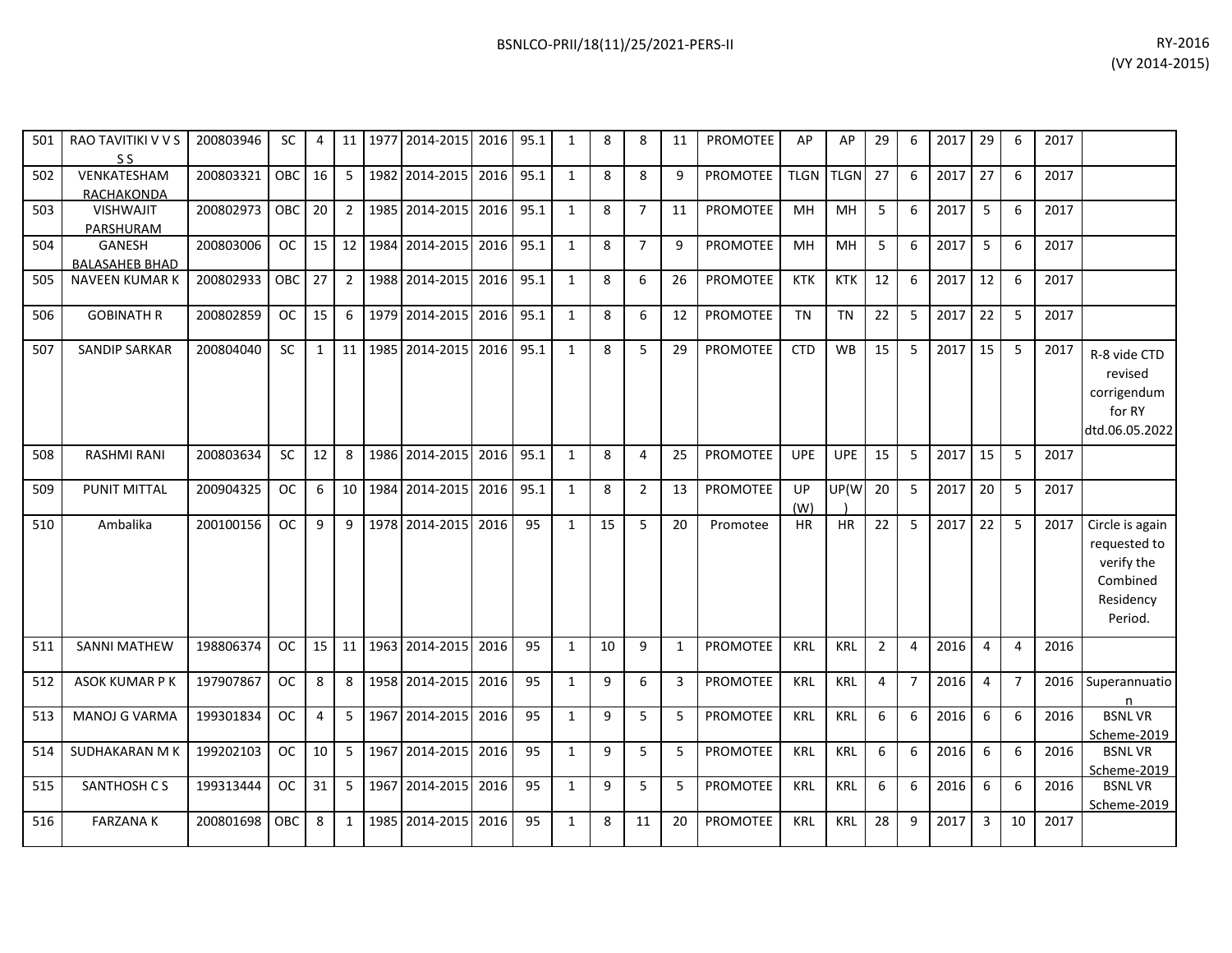| 517 | <b>BABIL PRABHUKP</b>              | 200803981 | OBC           | 3              | 8               | 1984    | 2014-2015             | 2016 | 95   | 1            | 8              | 9              | 12             | <b>PROMOTEE</b> | <b>KL</b>  | <b>RAJ</b> | 3              | 10             | 2017 | 3  | 10             | 2017 | ON DEP FROM<br><b>KL CIRCLE</b> |
|-----|------------------------------------|-----------|---------------|----------------|-----------------|---------|-----------------------|------|------|--------------|----------------|----------------|----------------|-----------------|------------|------------|----------------|----------------|------|----|----------------|------|---------------------------------|
| 518 | <b>GURUMURTHY</b><br><b>GURI</b>   | 200802798 | SC            | 26             | 8               |         | 1981 2014-2015        | 2016 | 95   | $\mathbf{1}$ | 8              | 8              | 9              | PROMOTEE        | AP         | AP         | 27             | 6              | 2017 | 27 | 6              | 2017 |                                 |
| 519 | SIVAPRASADNAIK<br><b>BANAVATHU</b> | 200802693 | <b>ST</b>     | 5              | 6               | 1984    | 2014-2015             | 2016 | 95   | $\mathbf{1}$ | 8              | 8              | 5              | <b>PROMOTEE</b> | AP         | AP         | 27             | 6              | 2017 | 27 | 6              | 2017 |                                 |
| 520 | <b>TORADMAL</b><br>DEEPALI SUBHASH | 200802556 | OC            | 13             |                 |         | 11 1986 2014-2015     | 2016 | 95   | $\mathbf{1}$ | 8              | $\overline{7}$ | 9              | <b>PROMOTEE</b> | MH         | MH         | $\overline{2}$ | 6              | 2017 | 5  | 6              | 2017 |                                 |
| 521 | <b>ASIM KUMAR DAS</b>              | 200900163 | SC            | 17             | 10 <sup>1</sup> |         | 1976 2014-2015        | 2016 | 95   | $\mathbf{1}$ | 8              | $\overline{7}$ | $\overline{2}$ | <b>PROMOTEE</b> | <b>CTD</b> | <b>CTD</b> | 19             | 6              | 2017 | 19 | 6              | 2017 |                                 |
| 522 | SOURAV ADHIKARY                    | 200900182 | <b>SC</b>     | 9              |                 |         | 10   1978   2014-2015 | 2016 | 95   | $\mathbf{1}$ | 8              | $\overline{7}$ | 2              | PROMOTEE        | <b>CTD</b> | <b>CTD</b> | 19             | 6              | 2017 | 19 | 6              | 2017 |                                 |
| 523 | <b>VIJAYKUMAR BURLI</b>            | 200803609 | OBC           | 15             | 6               |         | 1980 2014-2015        | 2016 | 95   | $\mathbf{1}$ | 8              | 6              | 25             | <b>PROMOTEE</b> | <b>KTK</b> | <b>KTK</b> | 12             | 6              | 2017 | 12 | 6              | 2017 |                                 |
| 524 | SANTOSH<br><b>MANOHAR</b>          | 200802580 | OC.           | 24             | $\overline{2}$  |         | 1981 2014-2015        | 2016 | 95   | $\mathbf{1}$ | 8              | 6              | 21             | <b>PROMOTEE</b> | <b>MH</b>  | MH         | 5              | 6              | 2017 | 5  | 6              | 2017 |                                 |
| 525 | <b>NEKI RAM</b>                    | 200802370 | OBC           | $\overline{7}$ | $\overline{2}$  | 1985    | 2014-2015             | 2016 | 95   | $\mathbf{1}$ | 8              | 6              | 15             | PROMOTEE        | RAJ        | RAJ        | 15             | 5              | 2017 | 15 | 5              | 2017 |                                 |
| 526 | <b>RITURAJ KUMAR</b>               | 200900167 | <b>ST</b>     | 3              | $\overline{2}$  | 1984    | 2014-2015             | 2016 | 95   | $\mathbf{1}$ | 8              | 5              | 28             | <b>PROMOTEE</b> | <b>CTD</b> | <b>CTD</b> | 15             | 5              | 2017 | 15 | 5              | 2017 |                                 |
| 527 | SHUBHENDU<br>PRASAD BANERJEE       | 200803991 | <b>OC</b>     | 21             |                 | 12 1984 | 2014-2015             | 2016 | 95   | $\mathbf{1}$ | 8              | 5              | 28             | <b>PROMOTEE</b> | <b>CTD</b> | <b>CTD</b> | 15             | 5              | 2017 | 15 | 5              | 2017 |                                 |
| 528 | AJIT KUMAR KISKU                   | 200901310 | <b>ST</b>     | 15             | 8               | 1984    | 2014-2015             | 2016 | 95   | $\mathbf{1}$ | $\overline{7}$ | 10             | 11             | <b>PROMOTEE</b> | CG         | CG         | 15             | 5              | 2017 | 15 | 5              | 2017 |                                 |
| 529 | <b>SALEENA M S</b>                 | 198408032 | OBC           | 5              | 5               |         | 1977 2014-2015        | 2016 | 94.9 | $\mathbf{1}$ | 9              | 6              | 3              | <b>PROMOTEE</b> | <b>KRL</b> | <b>KRL</b> | 4              | $\overline{7}$ | 2016 | 4  | $\overline{7}$ | 2016 | <b>BSNLVR</b><br>Scheme-2019    |
| 530 | MARISELVA<br><b>AROCKIARANI T</b>  | 198600605 | <b>OC</b>     | 9              | $\overline{3}$  | 1960    | 2014-2015             | 2016 | 94.9 | $\mathbf{1}$ | 9              | 5              | 26             | <b>PROMOTEE</b> | <b>TN</b>  | <b>TN</b>  | 27             | 6              | 2016 | 27 | 6              | 2016 | RETIREMENT-                     |
| 531 | RAJENDRAN III R                    | 198600664 | <b>OC</b>     | 20             | 5               | 1964    | 2014-2015             | 2016 | 94.9 | $\mathbf{1}$ | 9              | 5              | 19             | PROMOTEE        | <b>TN</b>  | <b>TN</b>  | 20             | 6              | 2016 | 20 | 6              | 2016 | <b>VRS</b>                      |
| 532 | VIJAYASREE<br><b>HARIDAS</b>       | 200801840 | OC.           | 30             | 12              | 1983    | 2014-2015             | 2016 | 94.9 | $\mathbf{1}$ | 9              | $\mathbf 0$    | 5              | <b>PROMOTEE</b> | <b>KRL</b> | <b>KRL</b> | 3              | 10             | 2017 | 3  | 10             | 2017 |                                 |
| 533 | MOHAN KUMAR M                      | 200804185 | OBC           | 5              | 9               | 1980    | 2014-2015             | 2016 | 94.9 | $\mathbf{1}$ | 8              | 8              | 12             | <b>PROMOTEE</b> | AP         | AP         | 30             | 6              | 2017 | 30 | 6              | 2017 |                                 |
| 534 | PRASAD THANEERU                    | 200802793 | OBC           | 12             | 6               | 1981    | 2014-2015             | 2016 | 94.9 | $\mathbf{1}$ | 8              | 8              | 9              | PROMOTEE        | AP         | AP         | 27             | 6              | 2017 | 27 | 6              | 2017 |                                 |
| 535 | <b>RAMESH P</b>                    | 200802384 | <sub>OC</sub> | $\overline{7}$ | -5              | 1981    | 2014-2015             | 2016 | 94.9 | $\mathbf{1}$ | 8              | $\overline{7}$ | 4              | PROMOTEE        | <b>TN</b>  | TN         | 22             | 5              | 2017 | 22 | 5              | 2017 |                                 |
| 536 | <b>BISWAJIT SAHA-I</b>             | 200803355 | <b>SC</b>     | 4              | 5               | 1984    | 2014-2015             | 2016 | 94.9 | $\mathbf{1}$ | 8              | 6              | 6              | <b>PROMOTEE</b> | <b>WB</b>  | <b>WB</b>  | 12             | 6              | 2017 | 12 | 6              | 2017 |                                 |
| 537 | <b>HARENDRA KUMAR</b>              | 200803751 | OBC           | 10             | 2               | 1985    | 2014-2015             | 2016 | 94.9 | $\mathbf{1}$ | 8              | 5              | 28             | <b>PROMOTEE</b> | <b>CTD</b> | <b>CTD</b> | 15             | 5              | 2017 | 15 | 5              | 2017 |                                 |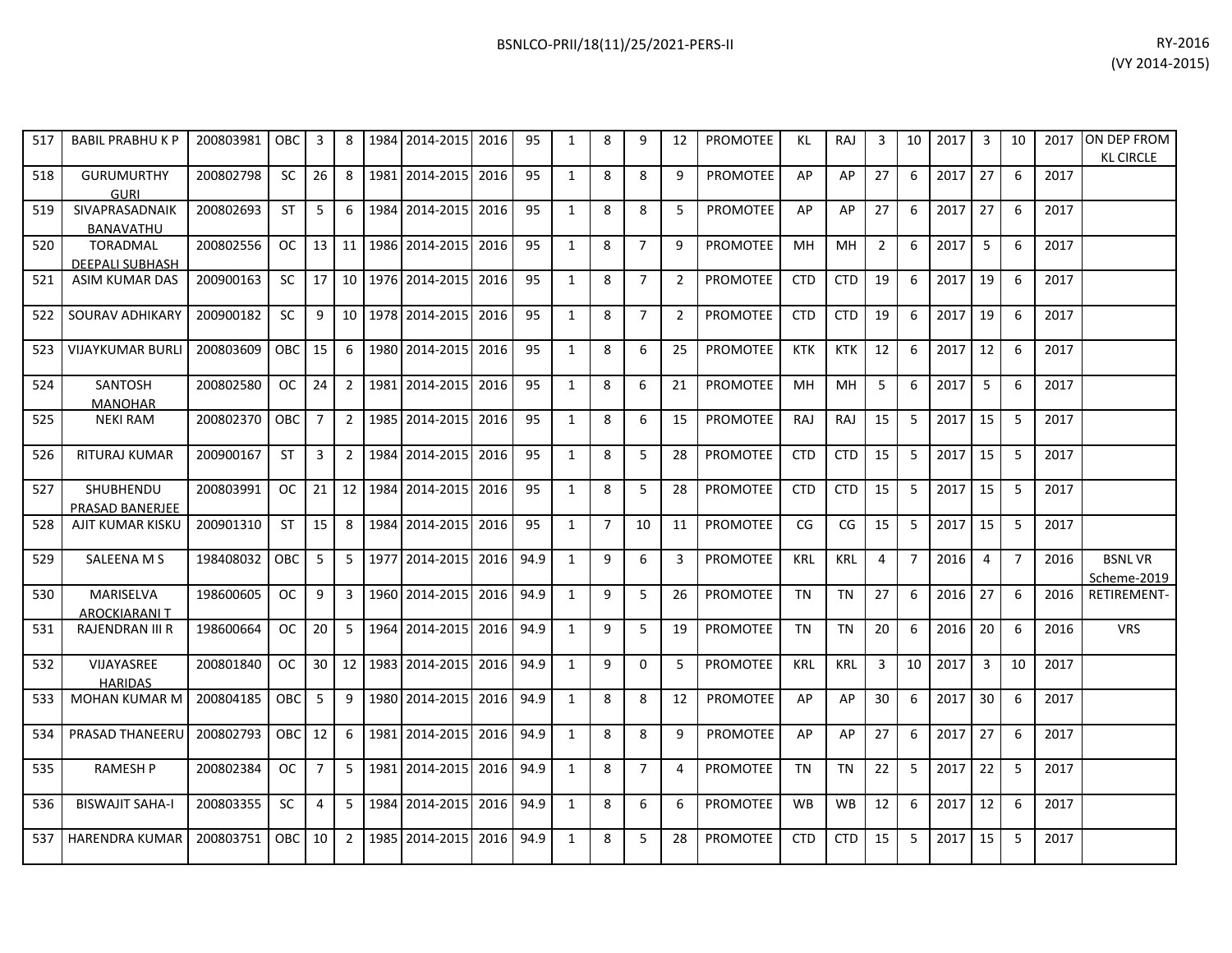| 538   | SIDDHESWAR<br><b>HALDER</b>             | 200804069 OBC                                           |            | 4              | 1              | 1966 2014-2015 2016 94.9           |           |      | 1            | 8 | 4                | 28             | PROMOTEE                  | CTD        | <b>CTD</b>                 | 15             | 5            | 2017    | 15             | -5 | 2017 |                              |
|-------|-----------------------------------------|---------------------------------------------------------|------------|----------------|----------------|------------------------------------|-----------|------|--------------|---|------------------|----------------|---------------------------|------------|----------------------------|----------------|--------------|---------|----------------|----|------|------------------------------|
| 539   | <b>KRISHNA KISHORE</b><br><b>MAHATO</b> | 200803903                                               | <b>OBC</b> | $\mathbf{1}$   |                | 3 1978 2014-2015 2016              |           | 94.9 | 1            | 8 | $\overline{3}$   | 16             | PROMOTEE                  | <b>JKD</b> | <b>JKD</b>                 | 29             | 5            | 2017    | 29             | 5  | 2017 |                              |
| 540   | SHAILENDRA LAMA                         | 200903300                                               | <b>ST</b>  | 28             |                | 7   1985   2014-2015               | 2016      | 94.9 | $\mathbf{1}$ | 8 | $\overline{2}$   | 25             | <b>PROMOTEE</b>           | <b>WB</b>  | <b>SIKKI</b><br>M          | 11             | 12           | 2017    | 11             | 12 | 2017 |                              |
| 541   | JOHN M M                                | 198808222                                               | OC.        | 21             |                | 7 1963 2014-2015                   | 2016      | 94.8 | 1            | 9 | 5                | 5              | <b>PROMOTEE</b>           | <b>KRL</b> | KRL                        | 6              | 6            | 2016    | 6              | 6  | 2016 | <b>BSNLVR</b><br>Scheme-2019 |
| 542   | <b>VIJAYALEKSHMY P R</b>                | 198704171                                               | <b>OC</b>  | 25             |                | 5 1965 2014-2015                   | 2016      | 94.8 | 1            | 9 | 5                | 5              | <b>PROMOTEE</b>           | KRL        | KRL                        | 6              | 6            | 2016    | 6              | 6  | 2016 | <b>BSNLVR</b><br>Scheme-2019 |
| 543   | SIHABUDEEN EK                           | 200801826                                               | <b>OBC</b> | 31             | 1              | 1985 2014-2015                     | 2016      | 94.8 | 1            | 9 | 0                | 5              | <b>PROMOTEE</b>           | KRL        | KRL                        | 3              | 10           | 2017    | $\overline{3}$ | 10 | 2017 |                              |
| 544   | PRIYA M                                 | 200801644                                               | <b>OBC</b> | 25             |                | 9 1981 2014-2015                   | 2016 94.8 |      | 1            | 8 | 11               | 28             | <b>PROMOTEE</b>           | <b>KRL</b> | <b>KRL</b>                 | $\overline{3}$ | 10           | 2017    | $\overline{3}$ | 10 | 2017 |                              |
| 545   | <b>DILEEPAN PY</b>                      | 200802825                                               | OBC        | $\overline{4}$ |                | 3 1985 2014-2015                   | 2016      | 94.8 | 1            | 8 | 11               | 27             | PROMOTEE                  | <b>KRL</b> | KRL                        | 20             | 11           | 2017    | 20             | 11 | 2017 |                              |
| 546   | Y.ESWAR                                 | 200802794                                               | <b>OBC</b> | 20             | $\overline{4}$ | 1986 2014-2015 2016                |           | 94.8 | 1            | 8 | 8                | 13             | <b>PROMOTEE</b>           | <b>TLG</b> | <b>INSP</b><br>& QA        | 29             | 6            | 2017    | 29             | 6  | 2017 |                              |
| 547   | <b>SURAGP</b>                           | 200802322                                               | OC.        | 31             |                | 5 1982 2014-2015                   | 2016      | 94.8 | $\mathbf{1}$ | 8 | 8                | $\overline{7}$ | <b>PROMOTEE</b>           | KRL        | KRL                        | 12             | 6            | 2017    | 12             | 6  | 2017 |                              |
| 548   | <b>DINESH KUMAR</b><br>SAINI            | 200803049                                               | <b>OBC</b> | 27             | $\overline{4}$ | 1982 2014-2015                     | 2016      | 94.8 | $\mathbf{1}$ | 8 | $\overline{7}$   | 24             | <b>PROMOTEE</b>           | RAJ        | RAJ                        | 15             | 5            | 2017    | 15             | -5 | 2017 |                              |
| 549   | SANTHANALAKSHMI<br>C                    | 200802513                                               | SC.        | 12             |                | 5 1979 2014-2015                   | 2016      | 94.8 | 1            | 8 | $\overline{7}$   | 4              | PROMOTEE                  | <b>TN</b>  | <b>TN</b>                  | 22             | 5            | 2017    | 22             | -5 | 2017 |                              |
| 550   | <b>SURESH N</b>                         | 200801859                                               | <b>OC</b>  | 6              | 6              | 1984 2014-2015                     | 2016      | 94.8 | $\mathbf{1}$ | 8 | $\overline{7}$   | 4              | PROMOTEE                  | <b>TN</b>  | <b>TN</b>                  | 22             | 5            | 2017    | 22             | 5  | 2017 |                              |
| 551   | SARVESH SINGH                           | 200803962                                               | OBC        | 24             |                | 3   1981   2014-2015   2016   94.8 |           |      | 1            | 8 | $\overline{7}$   | 1              | PROMOTEE                  | <b>UPE</b> | <b>UPE</b>                 | 15             | 5            | 2017    | 15             | -5 | 2017 |                              |
| 552   | <b>GAJENDRA JANGIR</b>                  | 200802258 OBC                                           |            | $\overline{4}$ |                | 10 1985 2014-2015                  | 2016      | 94.8 | 1            | 8 | $6 \overline{6}$ | 27             | <b>PROMOTEE</b>           | RAJ        | <b>CNTx</b><br>(NOR<br>TH) | 15             | 5            | 2017    | 15             | -5 | 2017 |                              |
| 553   | <b>RUPAM KARMAKAR</b>                   | 200803469                                               | <b>OBC</b> | 15             | 5              | 1982 2014-2015                     | 2016      | 94.8 | 1            | 8 | 5                | 22             | <b>PROMOTEE</b>           | <b>WB</b>  | WB.                        | 12             | 6            | 2017    | 12             | 6  | 2017 |                              |
| 554   | DEEPU S<br>KARUNAKARAN                  | 200803420                                               | OC.        | 26             |                | 5 1984 2014-2015                   | 2016      | 94.8 | 1            | 8 | 5                | 21             | <b>PROMOTEE</b>           | <b>KRL</b> | KRL                        | 12             | 6            | 2017    | 12             | 6  | 2017 |                              |
| 555   | PRAKASH BISTA<br><b>CHHETRI</b>         | 200801350 OBC                                           |            |                |                | 11   10   1980   2014-2015         | 2016      | 94.8 | 1            | 8 | 5                | 5              | PROMOTEE                  | <b>WB</b>  | <b>SIKKI</b><br>M          | 30             | $\mathbf{1}$ | 2017    | 30             | 1  | 2017 |                              |
| 556 l | <b>NURUL HASAN</b>                      | 200900008   OC   3   1   1983   2014-2015   2016   94.8 |            |                |                |                                    |           |      | 1            | 8 | $\overline{4}$   | 28             | PROMOTEE   WBTC CNTx   12 |            |                            |                | 6            | 2017 12 |                | 6  | 2017 |                              |

200902156 OBC 2 3 1983 2014-2015 2016 94.8 1 7 9 10 PROMOTEE WB WB 12 6 2017 12 6 2017

(EAST

6 2017 12 6 2017

GALIB

 NIRMAL KUMAR PAUL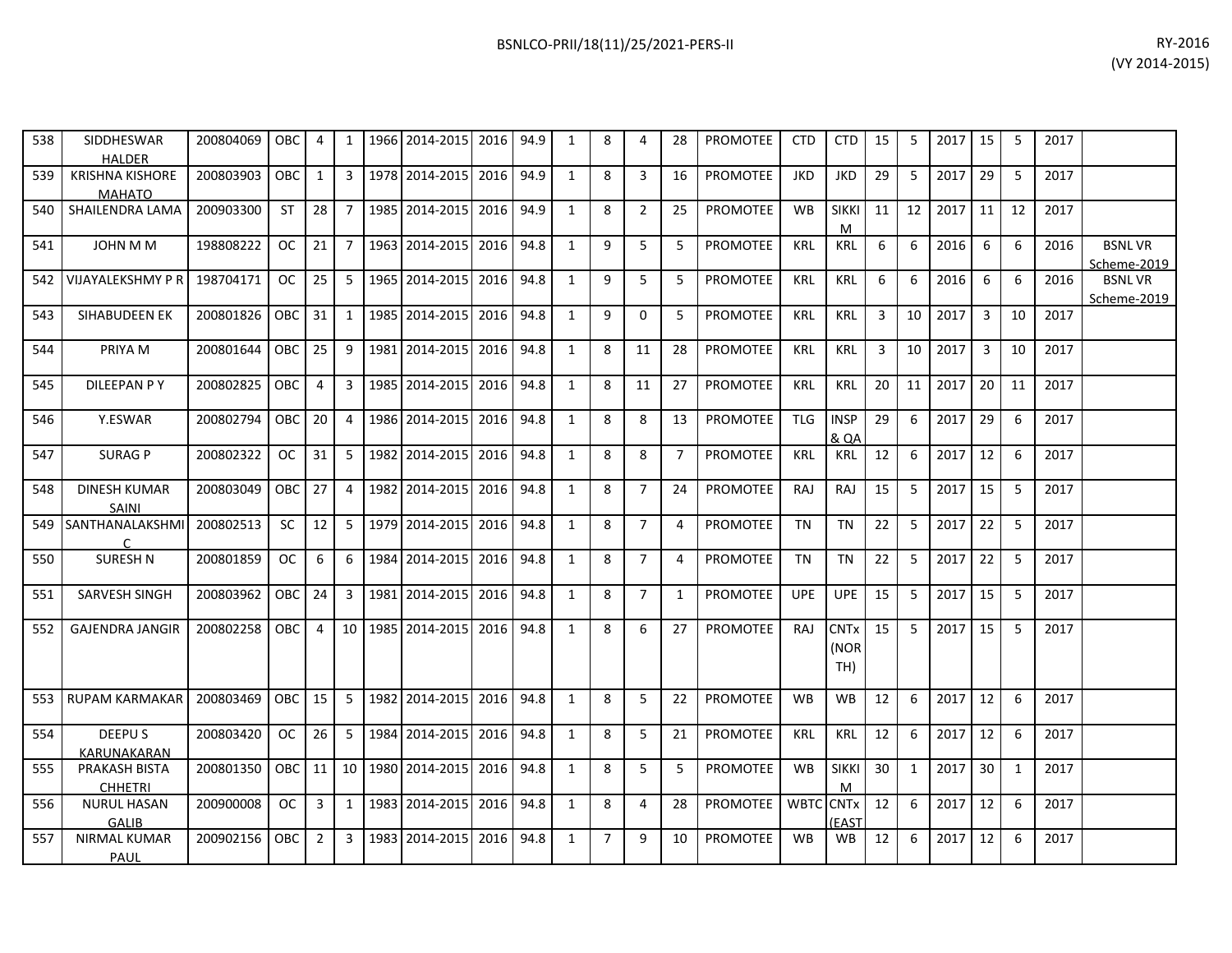|                     |  |   |    |    |    | $1.11$ $1.11$ $1.11$ $1.11$ $1.11$ $1.11$ $1.11$ $1.11$ $1.11$ |            |     |    |   |      |    |      | .<br>(VY 2014-20 |  |
|---------------------|--|---|----|----|----|----------------------------------------------------------------|------------|-----|----|---|------|----|------|------------------|--|
| 2014-2015 2016 94.7 |  |   | 10 | 11 | 23 | PROMOTEE                                                       | <b>KRL</b> | KRL | 9  | 5 | 2016 | 9  | 2016 |                  |  |
| 2014-2015 2016 94.7 |  | 1 | q  |    |    | PROMOTEE                                                       | <b>KRL</b> | KRL | 28 | 9 | 2017 | 14 | 2018 |                  |  |

| 558 | <b>JESSON K A</b>                       | 199302052 | <sub>OC</sub> | 25              | 3              | 1971    | 2014-2015 2016               |      | 94.7 | $\mathbf{1}$ | 10 | 11       | 23           | <b>PROMOTEE</b> | <b>KRL</b> | <b>KRL</b> | 9              | 5              | 2016 | 9              | 5              | 2016 |                              |
|-----|-----------------------------------------|-----------|---------------|-----------------|----------------|---------|------------------------------|------|------|--------------|----|----------|--------------|-----------------|------------|------------|----------------|----------------|------|----------------|----------------|------|------------------------------|
| 559 | MINU P                                  | 200802181 | OC.           | 13              | 5              | 1986    | 2014-2015                    | 2016 | 94.7 | $\mathbf{1}$ | 9  | 5        | $\mathbf{1}$ | <b>PROMOTEE</b> | <b>KRL</b> | <b>KRL</b> | 28             | 9              | 2017 | 14             | $\overline{3}$ | 2018 |                              |
| 560 | <b>TITTU FRANCIS</b>                    | 200801489 | <sub>OC</sub> | $\overline{2}$  | $\overline{3}$ | 1985    | 2014-2015                    | 2016 | 94.7 | $\mathbf{1}$ | 9  | $\Omega$ | 11           | <b>PROMOTEE</b> | <b>KRL</b> | <b>KRL</b> | 3              | 10             | 2017 | $\overline{3}$ | 10             | 2017 |                              |
| 561 | <b>VENUGOPAL V V</b>                    | 200802319 | OC            | 25              | 5              | 1982    | 2014-2015 2016               |      | 94.7 | 1            | 8  | 11       | 28           | <b>PROMOTEE</b> | <b>KRL</b> | <b>KRL</b> | 3              | 10             | 2017 | $\overline{3}$ | 10             | 2017 |                              |
| 562 | SRIDHARAN B                             | 200801164 | OC.           | 29              | 9              | 1985    | 2014-2015                    | 2016 | 94.7 | 1            | 8  | 8        | 23           | PROMOTEE        | TN         | TN         | 22             | 5              | 2017 | 22             | 5              | 2017 |                              |
| 563 | PANDU<br><b>ISUKAPATLA</b>              | 200802505 | SC.           | 12              | 8              | 1983    | 2014-2015                    | 2016 | 94.7 | $\mathbf{1}$ | 8  | 8        | 9            | PROMOTEE        | AP         | AP         | 27             | 6              | 2017 | 27             | 6              | 2017 |                              |
| 564 | <b>VISHAL GUPTA</b>                     | 200803317 | OC.           | 15              | 6              | 1982    | 2014-2015                    | 2016 | 94.7 | 1            | 8  | 6        | 28           | <b>PROMOTEE</b> | <b>RAJ</b> | <b>RAJ</b> | 15             | 5              | 2017 | 15             | 5              | 2017 |                              |
| 565 | <b>MAHESH KUMAR-I</b>                   | 200802255 | OC            | 29              |                |         | 12   1982   2014-2015   2016 |      | 94.7 | 1            | 8  | 6        | 28           | <b>PROMOTEE</b> | <b>RAJ</b> | <b>RAJ</b> | 15             | 5              | 2017 | 15             | 5              | 2017 |                              |
| 566 | PARATHAN M                              | 200802886 | SC.           | 20              | 5              | 1985    | 2014-2015                    | 2016 | 94.7 | $\mathbf{1}$ | 8  | 6        | 28           | <b>PROMOTEE</b> | <b>TN</b>  | TN         | 22             | 5              | 2017 | 22             | 5              | 2017 |                              |
| 567 | <b>DINANATH DILIP</b><br><b>BONGALE</b> | 200802587 | OBC           | 22              | 3              | 1984    | 2014-2015 2016               |      | 94.7 | 1            | 8  | 6        | 19           | <b>PROMOTEE</b> | <b>MH</b>  | MН         | 5              | 6              | 2017 | 5              | 6              | 2017 |                              |
| 568 | <b>AFZAL SHAH</b>                       | 200803806 | <b>OBC</b>    | 8               | 3              | 1987    | 2014-2015 2016               |      | 94.7 | $\mathbf{1}$ | 8  | 6        | 11           | PROMOTEE        | <b>KRL</b> | <b>KTK</b> | 12             | 6              | 2017 | 12             | 6              | 2017 |                              |
| 569 | MANABENDRA<br><b>DHAR</b>               | 200803764 | OC.           | 26              | $\mathbf{1}$   | 1984    | 2014-2015 2016               |      | 94.7 | 1            | 8  | 5        | 28           | <b>PROMOTEE</b> | <b>CTD</b> | <b>CTD</b> | 15             | 5              | 2017 | 15             | 5              | 2017 |                              |
| 570 | SAYAN GOSWAMI                           | 200900115 | OC.           | 12              | 8              | 1982    | 2014-2015                    | 2016 | 94.7 | 1            | 8  | 3        | 29           | <b>PROMOTEE</b> | <b>WB</b>  | <b>WB</b>  | 12             | 6              | 2017 | 12             | 6              | 2017 |                              |
| 571 | <b>MD MOMTAZ RAIS</b>                   | 200900219 | OBC           | 1               | $\mathbf{1}$   | 1984    | 2014-2015                    | 2016 | 94.7 | 1            | 8  | 3        | 18           | <b>PROMOTEE</b> | <b>CTD</b> | <b>CTD</b> | 15             | 5              | 2017 | 15             | 5              | 2017 |                              |
| 572 | <b>JOHN MATHEW</b>                      | 198215086 | <sub>OC</sub> | $\overline{7}$  | $\mathbf{1}$   | 1962    | 2014-2015                    | 2016 | 94.6 | 1            | 9  | 6        | 3            | <b>PROMOTEE</b> | <b>KRL</b> | <b>KRL</b> | $\overline{4}$ | $\overline{7}$ | 2016 | 4              | $\overline{7}$ | 2016 | <b>BSNLVR</b>                |
| 573 | SAJAN J                                 | 198705686 | OC.           | 31              |                | 5 1964  | 2014-2015                    | 2016 | 94.6 | $\mathbf{1}$ | 9  | 6        | 3            | <b>PROMOTEE</b> | <b>KRL</b> | <b>KRL</b> | $\overline{4}$ | $\overline{7}$ | 2016 | 4              | $\overline{7}$ | 2016 | <b>BSNLVR</b><br>Scheme-2019 |
| 574 | <b>RENUKA K R</b>                       | 199312743 | <b>OC</b>     | $\overline{2}$  | 6              | 1968    | 2014-2015                    | 2016 | 94.6 | 1            | 9  | 5        | 5            | <b>PROMOTEE</b> | <b>KRL</b> | <b>KRL</b> | 6              | 6              | 2016 | 6              | 6              | 2016 | <b>BSNLVR</b><br>Scheme-2019 |
| 575 | <b>BALUR</b>                            | 198608296 | OC.           | 26              | 5 <sub>1</sub> | 1961    | 2014-2015                    | 2016 | 94.6 | 1            | 9  | 3        | 24           | <b>PROMOTEE</b> | <b>TN</b>  | <b>TN</b>  | 25             | 4              | 2016 | 25             | $\overline{4}$ | 2016 | <b>VRS</b>                   |
| 576 | <b>NATARAJAN K II</b>                   | 198601050 | OC.           | 11              | 2 <sup>1</sup> |         | 1962 2014-2015               | 2016 | 94.6 | 1            | 9  | 3        | 24           | <b>PROMOTEE</b> | <b>TN</b>  | <b>TN</b>  | 25             | $\overline{4}$ | 2016 | 25             | $\overline{4}$ | 2016 | <b>VRS</b>                   |
| 577 | SAJEELA S                               | 200803471 | OBC           | 28 <sup>1</sup> |                | 11 1985 | 2014-2015                    | 2016 | 94.6 | 1            | 8  | 10       | 1            | <b>PROMOTEE</b> | <b>KRL</b> | <b>KRL</b> | 3              | 10             | 2017 | 3              | 10             | 2017 |                              |
| 578 | PARDHASARADHI<br><b>MANTI</b>           | 200803913 | SC.           | 12              |                | 12 1979 | 2014-2015                    | 2016 | 94.6 | 1            | 8  | 8        | 10           | <b>PROMOTEE</b> | AP         | АP         | 28             | 6              | 2017 | 28             | 6              | 2017 |                              |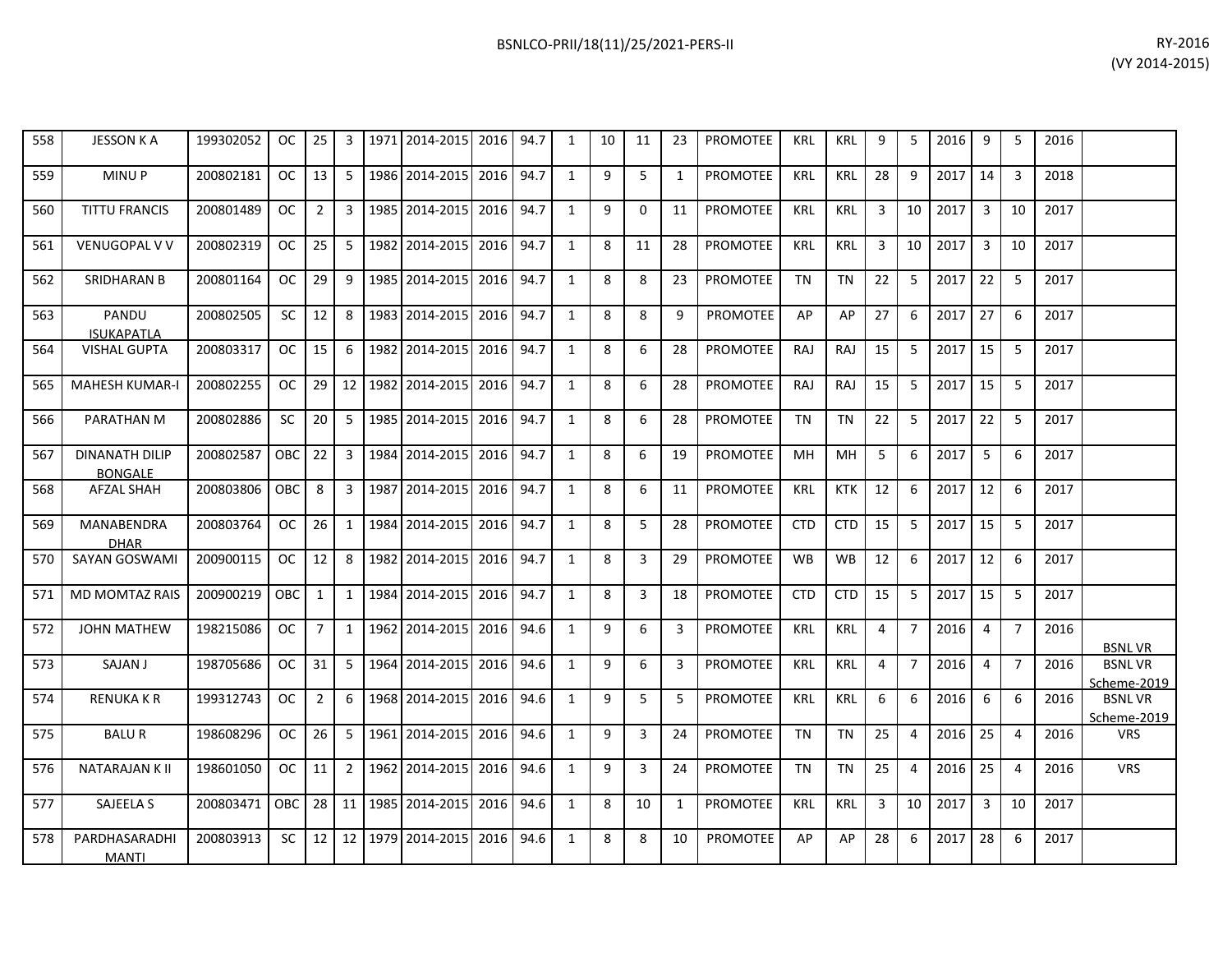| 579 | SREEHARI<br><b>GURUGUBELLI</b>               | 200803517 | <b>OBC</b> | 10             | 8              |      | 1979 2014-2015 | 2016 94.6 |      | $\mathbf{1}$   | 8              | 8              | 9        | <b>PROMOTEE</b> | AP               | AP                              | 27             | 6              | 2017 | 27             | 6              | 2017 |            |
|-----|----------------------------------------------|-----------|------------|----------------|----------------|------|----------------|-----------|------|----------------|----------------|----------------|----------|-----------------|------------------|---------------------------------|----------------|----------------|------|----------------|----------------|------|------------|
| 580 | <b>THOTA SRINIVAS</b>                        | 200802456 | OBC        | 15             | 6              |      | 1978 2014-2015 | 2016 94.6 |      | $\mathbf{1}$   | 8              | 8              | 8        | PROMOTEE        | <b>TLGN CNTx</b> | (SOU<br>TH)                     | 26             | 6              | 2017 | 26             | 6              | 2017 |            |
| 581 | MUTHUKRISHNAMO<br><b>ORTHYK</b>              | 200802158 | <b>OC</b>  | $\overline{2}$ | $\overline{4}$ |      | 1988 2014-2015 | 2016      | 94.6 | $\mathbf{1}$   | 8              | $\overline{7}$ | 8        | <b>PROMOTEE</b> | <b>TN</b>        | <b>TN</b>                       | 26             | 5              | 2017 | 26             | 5              | 2017 |            |
| 582 | SATHYA I                                     | 200802379 | <b>OC</b>  | 8              | 6              |      | 1984 2014-2015 | 2016      | 94.6 | $\mathbf{1}$   | 8              | $\overline{7}$ | 5        | <b>PROMOTEE</b> | <b>TN</b>        | <b>CNTx</b><br>(SOU<br>TH)      | 22             | 5              | 2017 | 22             | 5              | 2017 |            |
| 583 | <b>SHASHIKUMAR M</b>                         | 200803381 | <b>SC</b>  | 15             | 3              | 1988 | 2014-2015      | 2016      | 94.6 | $\mathbf{1}$   | 8              | 6              | 14       | <b>PROMOTEE</b> | <b>KTK</b>       | <b>KTK</b>                      | 12             | 6              | 2017 | 12             | 6              | 2017 |            |
| 584 | Amit Rohilla                                 | 200900681 | OBC        | 8              | 4              |      | 1987 2014-2015 | 2016      | 94.6 | $\mathbf{1}$   | 8              | 3              | 16       | Promotee        | <b>HR</b>        | <b>HR</b>                       | 22             | 5              | 2017 | 22             | 5              | 2017 |            |
| 585 | PRABHAT MANDAL                               | 200904226 | OBC        | $\overline{2}$ | $\mathbf{3}$   |      | 1987 2014-2015 | 2016      | 94.6 | 1              | $\overline{7}$ | $\Omega$       | 16       | <b>PROMOTEE</b> | <b>WB</b>        | <b>CNT<sub>x</sub></b><br>(EAST | 12             | 6              | 2017 | 12             | 6              | 2017 |            |
| 586 | SREEJITH CV                                  | 199201588 | <b>OC</b>  | 22             | 6              |      | 1970 2014-2015 | 2016      | 94.5 | $\mathbf{1}$   | 10             | 9              | $\Omega$ | <b>PROMOTEE</b> | <b>KRL</b>       | <b>KRL</b>                      | $\overline{7}$ | 5              | 2016 | 9              | 5              | 2016 |            |
| 587 | <b>INDUMATHIN</b>                            | 198309923 | <b>OC</b>  | 19             | $\overline{4}$ |      | 1963 2014-2015 | 2016 94.5 |      | $\mathbf{1}$   | 9              | 3              | 17       | <b>PROMOTEE</b> | <b>TN</b>        | <b>TN</b>                       | 18             | $\overline{a}$ | 2016 | 18             | $\overline{a}$ | 2016 | <b>VRS</b> |
| 588 | PRASANTH V B                                 | 200801808 | OBC        | 26             | 5 <sup>5</sup> |      | 1981 2014-2015 | 2016 94.5 |      | $\overline{1}$ | 9              | $\Omega$       | 18       | PROMOTEE        | <b>KRL</b>       | <b>KRL</b>                      | 3              | 10             | 2017 | $\overline{3}$ | 10             | 2017 |            |
| 589 | AJITHA T G                                   | 200801480 | <b>OBC</b> | 25             | $\overline{4}$ |      | 1984 2014-2015 | 2016      | 94.5 | $\mathbf{1}$   | 9              | $\mathbf{0}$   | 11       | <b>PROMOTEE</b> | <b>KRL</b>       | KRL                             | 3              | 10             | 2017 | $\overline{3}$ | 10             | 2017 |            |
| 590 | <b>DNYANESHWAR</b><br><b>TRIMBAK SONVANE</b> | 200802805 | <b>OC</b>  | $\mathbf{1}$   | 5              |      | 1981 2014-2015 | 2016      | 94.5 | 1              | 8              | $\overline{7}$ | 10       | <b>PROMOTEE</b> | MH               | MH                              | 5              | 6              | 2017 | 5              | 6              | 2017 |            |
| 591 | <b>MANOJ KUMAR-I</b>                         | 200803799 | <b>OBC</b> | 11             | $\overline{7}$ |      | 1984 2014-2015 | 2016      | 94.5 | 1              | 8              | 6              | 19       | <b>PROMOTEE</b> | <b>BH</b>        | <b>BH</b>                       | 29             | 5              | 2017 | 29             | -5             | 2017 |            |
| 592 | <b>VINAY KUMAR-I</b>                         | 200803542 | OBC        | 20             | 3 <sup>1</sup> |      | 1979 2014-2015 | 2016      | 94.5 | 1              | 8              | 6              | 4        | <b>PROMOTEE</b> | <b>WB</b>        | <b>WB</b>                       | 12             | 6              | 2017 | 12             | 6              | 2017 |            |
| 593 | <b>NAR BAHADUR</b><br><b>CHETTRI</b>         | 200804128 | OBC        | 23             | 12             |      | 1981 2014-2015 | 2016      | 94.5 | $\mathbf{1}$   | 8              | 6              | 4        | <b>PROMOTEE</b> | <b>WB</b>        | <b>SIKKI</b><br>M               | 12             | 6              | 2017 | 12             | 6              | 2017 |            |
| 594 | Pankaj Arora                                 | 200900230 | <b>OC</b>  | 24             | 12             |      | 1987 2014-2015 | 2016      | 94.5 | $\mathbf{1}$   | 8              | 2              | 16       | Promotee        | <b>HR</b>        | <b>HR</b>                       | 22             | 5              | 2017 | 22             | 5              | 2017 |            |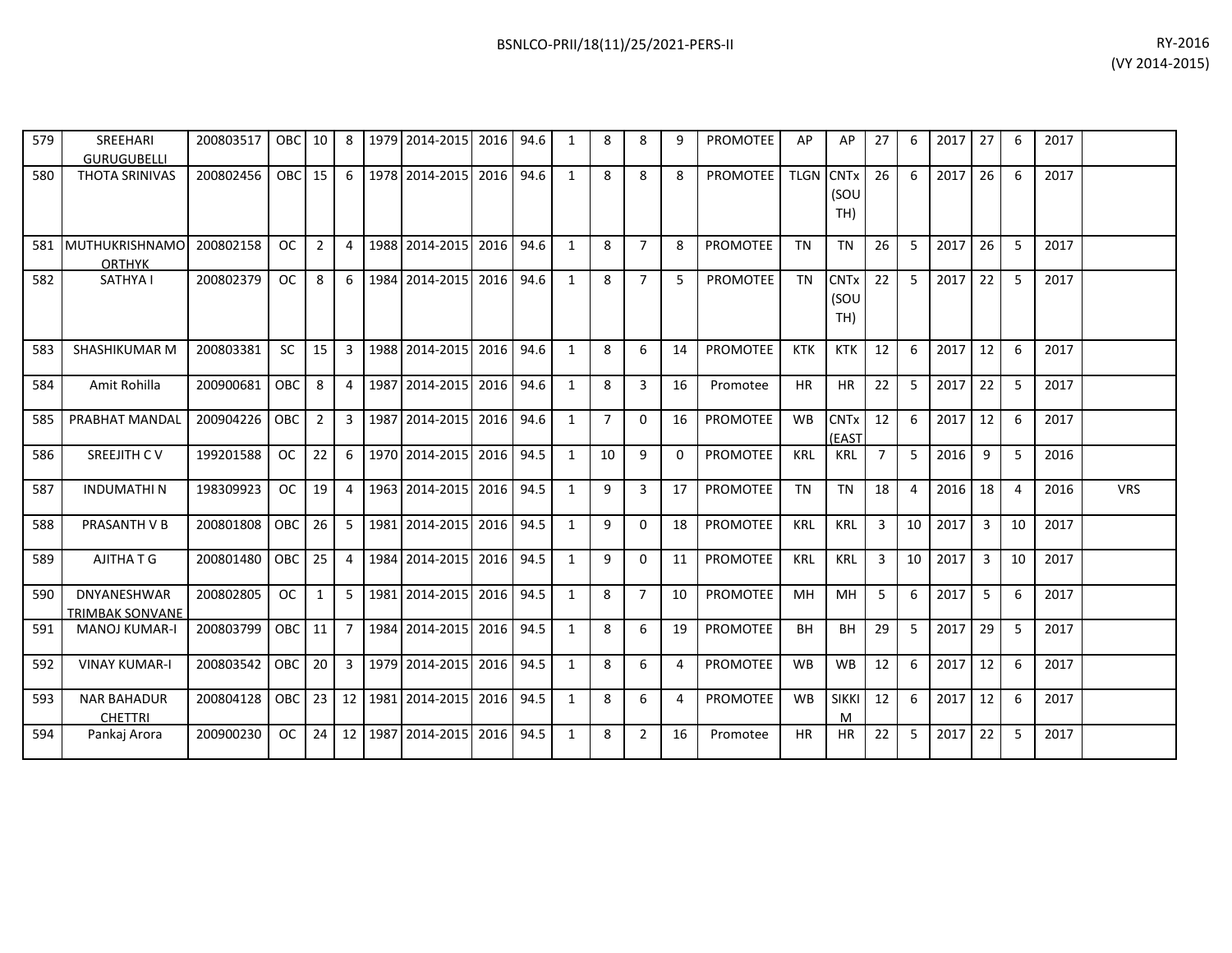| 595 | <b>ROSHAN CHANDRA</b><br>M    | 200803844 | OBC.       | 9  | 12 <sup>1</sup> | 1985 2014-2015 | 2016 | 94.4 | $\mathbf{1}$ | 12 | 14             | 17             | PROMOTEE        | <b>KTK</b>  | <b>KTK</b>  | 12             | 6              | 2017 | 12             | -6             | 2017 | Circle is again<br>requested to<br>verify the<br>Combined<br>Residency<br>Period. |
|-----|-------------------------------|-----------|------------|----|-----------------|----------------|------|------|--------------|----|----------------|----------------|-----------------|-------------|-------------|----------------|----------------|------|----------------|----------------|------|-----------------------------------------------------------------------------------|
| 596 | M G VATSALA                   | 197908356 | <b>OC</b>  | 3  | 3               | 1958 2014-2015 | 2016 | 94.4 | $\mathbf{1}$ | 10 | 10             | $\overline{4}$ | <b>PROMOTEE</b> | <b>KTK</b>  | <b>KTK</b>  | 4              | 4              | 2016 | $\overline{4}$ | $\overline{4}$ | 2016 | Retired on<br>31/03/2018.                                                         |
| 597 | <b>SUDHEER KUMAR A</b><br>P   | 199309233 | ОC         | 20 | 5               | 1967 2014-2015 | 2016 | 94.4 | $\mathbf{1}$ | 10 | 9              | 30             | <b>PROMOTEE</b> | <b>KRL</b>  | KRL         | $\overline{2}$ | $\overline{7}$ | 2016 | $\overline{4}$ | $\overline{7}$ | 2016 |                                                                                   |
| 598 | <b>VINOD KUMAR M</b>          | 199302638 | <b>OC</b>  | 30 | 5               | 1970 2014-2015 | 2016 | 94.4 | 1            | 10 | 9              | 27             | <b>PROMOTEE</b> | <b>KRL</b>  | <b>KRL</b>  | 2              | $\overline{7}$ | 2016 | $\overline{4}$ | $\overline{7}$ | 2016 |                                                                                   |
| 599 | RACHEL K E                    | 199311011 | <b>OC</b>  | 22 | 12 <sup>1</sup> | 1970 2014-2015 | 2016 | 94.4 | 1            | 10 | 5              | 26             | <b>PROMOTEE</b> | <b>KRL</b>  | KRL         | 4              | $\overline{7}$ | 2016 | 4              | $\overline{7}$ | 2016 |                                                                                   |
| 600 | <b>AUGUSTY M P</b>            | 198408086 | <b>OC</b>  | 10 | 11              | 1960 2014-2015 | 2016 | 94.4 | $\mathbf{1}$ | 9  | 6              | 3              | <b>PROMOTEE</b> | <b>KRL</b>  | KRL         | 4              | $\overline{7}$ | 2016 | $\overline{4}$ | $\overline{7}$ | 2016 | <b>BSNLVR</b><br>Scheme-2019                                                      |
| 601 | MOHIDEEN PITCHAI              | 198300923 | <b>OBC</b> | 26 | 6               | 1962 2014-2015 | 2016 | 94.4 | $\mathbf{1}$ | 9  | 5              | 26             | <b>PROMOTEE</b> | <b>TN</b>   | <b>TN</b>   | 27             | 6              | 2016 | 27             | 6              | 2016 | <b>VRS</b>                                                                        |
| 602 | M GANJYA                      | 200804094 | <b>ST</b>  | 25 | $\overline{4}$  | 1977 2014-2015 | 2016 | 94.4 | $\mathbf{1}$ | 8  | 8              | 10             | <b>PROMOTEE</b> | <b>TLGN</b> | <b>TLGN</b> | 28             | 6              | 2017 | 28             | 6              | 2017 |                                                                                   |
| 603 | HITESH AKHAND                 | 200802253 | SC         | 14 | 8               | 1985 2014-2015 | 2016 | 94.4 | 1            | 8  | $\overline{7}$ | 19             | <b>PROMOTEE</b> | <b>MP</b>   | <b>MP</b>   | 15             | 5              | 2017 | 15             | 5              | 2017 |                                                                                   |
| 604 | <b>KARTHIKAL</b>              | 200802863 | <b>OC</b>  | 20 | 11              | 1983 2014-2015 | 2016 | 94.4 | $\mathbf{1}$ | 8  | $\overline{7}$ | 18             | PROMOTEE        | <b>TN</b>   | <b>TN</b>   | 22             | 5              | 2017 | 22             | 5              | 2017 |                                                                                   |
| 605 | <b>RAM BABU</b><br>AVANIGADDA | 200803521 | OBC        | 31 | 8               | 1978 2014-2015 | 2016 | 94.4 | $\mathbf{1}$ | 8  | $\overline{7}$ | 5              | <b>PROMOTEE</b> | AP          | AP          | 27             | 6              | 2017 | 27             | 6              | 2017 |                                                                                   |
| 606 | <b>DEBASHIS NANDY</b>         | 200803985 | OC.        | 26 | 12              | 1981 2014-2015 | 2016 | 94.4 | 1            | 8  | 5              | 28             | <b>PROMOTEE</b> | <b>CTD</b>  | <b>CTD</b>  | 15             | 5              | 2017 | 15             | 5              | 2017 |                                                                                   |
| 607 | <b>SREENU RAMAVATH</b>        | 200803368 | <b>ST</b>  | 4  | 8               | 1982 2014-2015 | 2016 | 94.4 | $\mathbf{1}$ | 8  | 5              | 26             | <b>PROMOTEE</b> | <b>TLGN</b> | <b>TLGN</b> | 27             | 6              | 2017 | 27             | -6             | 2017 |                                                                                   |
| 608 | <b>RAVINDRA KUMAR</b>         | 200803918 | SC         | 15 | 10 <sup>1</sup> | 1987 2014-2015 | 2016 | 94.4 | $\mathbf{1}$ | 8  | 4              | 28             | <b>PROMOTEE</b> | <b>CTD</b>  | <b>CTD</b>  | 15             | 5              | 2017 | 15             | -5             | 2017 |                                                                                   |
| 609 | VISHALAXSHI G                 | 198600567 | <b>OC</b>  | 28 | $\overline{4}$  | 1964 2014-2015 | 2016 | 94.3 | $\mathbf{1}$ | 9  | 5              | 26             | <b>PROMOTEE</b> | <b>TN</b>   | <b>TN</b>   | 27             | 6              | 2016 | 27             | 6              | 2016 | <b>VRS</b>                                                                        |
| 610 | <b>SUMATHIM</b>               | 198801128 | <b>OC</b>  | 5  | $\overline{2}$  | 1962 2014-2015 | 2016 | 94.3 | $\mathbf{1}$ | 9  | 5              | 19             | <b>PROMOTEE</b> | <b>TN</b>   | <b>TN</b>   | 20             | 6              | 2016 | 20             | 6              | 2016 | <b>VRS</b>                                                                        |
| 611 | <b>ILANGO P</b>               | 198800269 | <b>OC</b>  | 4  | 12              | 1964 2014-2015 | 2016 | 94.3 | 1            | 9  | 3              | 24             | <b>PROMOTEE</b> | <b>TN</b>   | <b>TN</b>   | 25             | 4              | 2016 | 25             | $\overline{4}$ | 2016 | <b>VRS</b>                                                                        |
| 612 | MUTHULAKSHMI A                | 198401330 | <b>OC</b>  | 25 | 5               | 1964 2014-2015 | 2016 | 94.3 | $\mathbf{1}$ | 9  | $\overline{3}$ | 17             | <b>PROMOTEE</b> | <b>TN</b>   | <b>TN</b>   | 18             | 4              | 2016 | 18             | $\overline{4}$ | 2016 | <b>VRS</b>                                                                        |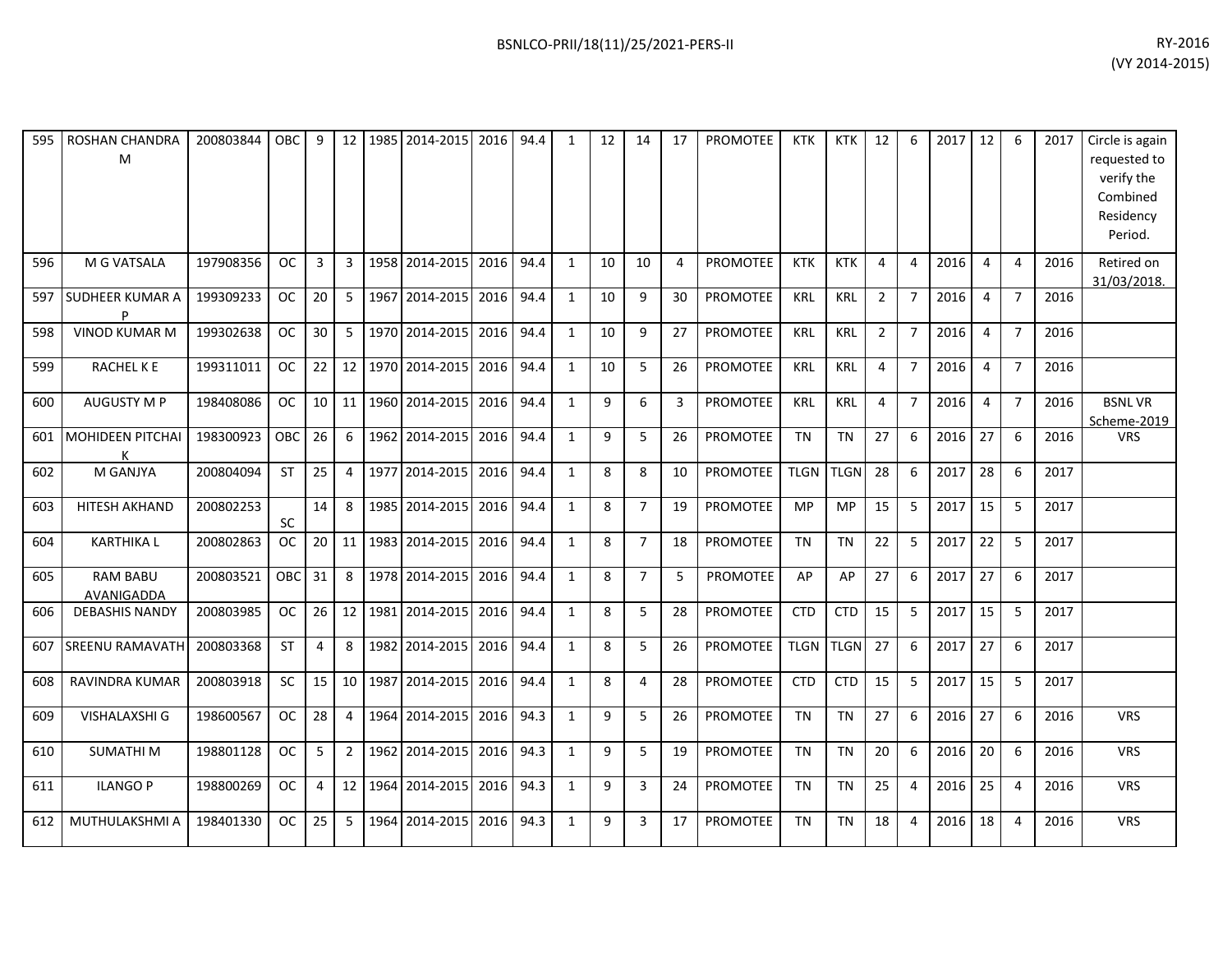| RY-2016        |
|----------------|
| (VY 2014-2015) |

| 613 | <b>SYED RAMESH</b><br><b>THEEN A</b> | 198207307 | OC.       | 5              | 5              |         | 1960 2014-2015    | 2016 | 94.3 | $\mathbf{1}$ | 9              | 3              | 11             | <b>PROMOTEE</b> | <b>TN</b>   | <b>TN</b>                      | 12             | $\overline{4}$ | 2016 | 12             | $\overline{4}$ | 2016 | <b>VRS</b> |
|-----|--------------------------------------|-----------|-----------|----------------|----------------|---------|-------------------|------|------|--------------|----------------|----------------|----------------|-----------------|-------------|--------------------------------|----------------|----------------|------|----------------|----------------|------|------------|
| 614 | JEENA<br><b>JANARDHANAN</b>          | 200801207 | <b>OC</b> | 29             | 12             |         | 1980 2014-2015    | 2016 | 94.3 | $\mathbf{1}$ | 9              | $\Omega$       | 18             | <b>PROMOTEE</b> | <b>KRL</b>  | <b>KRL</b>                     | $\mathbf{3}$   | 10             | 2017 | $\overline{3}$ | 10             | 2017 | RETIREMENT |
| 615 | <b>REMYAS</b>                        | 200801991 | OBC       | 16             |                |         | 3 1985 2014-2015  | 2016 | 94.3 | $\mathbf{1}$ | $\mathsf{q}$   | $\mathbf{0}$   | $\overline{4}$ | <b>PROMOTEE</b> | <b>KRL</b>  | KRL                            | $\overline{3}$ | 10             | 2017 | $\overline{3}$ | 10             | 2017 |            |
| 616 | <b>ATHIRA S</b>                      | 200803210 | OBC       | 17             |                |         | 10 1984 2014-2015 | 2016 | 94.3 | $\mathbf{1}$ | 8              | 10             | 9              | PROMOTEE        | <b>KRL</b>  | KRL                            | $\overline{3}$ | 10             | 2017 | $\overline{3}$ | 10             | 2017 |            |
| 617 | ANBAZHAGAN A                         | 200801904 | OC.       | 9              |                |         | 11 1981 2014-2015 | 2016 | 94.3 | $\mathbf{1}$ | 8              | 8              | 12             | PROMOTEE        | <b>TN</b>   | <b>TN</b>                      | 16             | 6              | 2017 | 16             | 6              | 2017 |            |
| 618 | MADHAVA DHARA                        | 200803717 | SC        | $\overline{2}$ | 6              |         | 1978 2014-2015    | 2016 | 94.3 | $\mathbf{1}$ | 8              | 8              | 10             | PROMOTEE        | AP          | AP                             | 27             | 6              | 2017 | 27             | 6              | 2017 |            |
| 619 | MR PUGAZHENDI R                      | 200802215 | <b>SC</b> | 24             | 4              | 1986    | 2014-2015         | 2016 | 94.3 | $\mathbf{1}$ | 8              | $\overline{7}$ | $\overline{4}$ | PROMOTEE        | <b>TN</b>   | <b>TN</b>                      | 22             | 5              | 2017 | 22             | 5              | 2017 |            |
| 620 | PRASANTH E K                         | 200803032 | <b>SC</b> | 9              | 8              |         | 1983 2014-2015    | 2016 | 94.3 | $\mathbf{1}$ | 8              | 6              | 12             | <b>PROMOTEE</b> | <b>KRL</b>  | <b>KRL</b>                     | 12             | 6              | 2017 | $\overline{3}$ | 10             | 2017 |            |
| 621 | <b>SAUMYA KANTI</b><br>PAUL          | 200804013 | <b>OC</b> | $\overline{4}$ |                | 10 1984 | 2014-2015         | 2016 | 94.3 | $\mathbf{1}$ | 8              | 6              | $\overline{2}$ | <b>PROMOTEE</b> | <b>WB</b>   | <b>WB</b>                      | 12             | 6              | 2017 | 12             | 6              | 2017 |            |
| 622 | RAGHUNATH BEJ                        | 200803873 | <b>SC</b> | 12             |                |         | 12 1976 2014-2015 | 2016 | 94.3 | $\mathbf{1}$ | 8              | 5              | 28             | PROMOTEE        | <b>CTD</b>  | <b>CTD</b>                     | 15             | 5              | 2017 | 15             | -5             | 2017 |            |
| 623 | <b>SANJOY KAIBARTYA</b>              | 200902193 | SC        | 11             |                |         | 10 1986 2014-2015 | 2016 | 94.3 | $\mathbf{1}$ | $\overline{7}$ | 9              | 5              | <b>PROMOTEE</b> | WB          | <b>WB</b>                      | 12             | 6              | 2017 | 12             | 6              | 2017 |            |
| 624 | JOHN BOSCO L                         | 198600402 | <b>OC</b> | 18             | 9 <sup>1</sup> |         | 1963 2014-2015    | 2016 | 94.2 | $\mathbf{1}$ | $\mathsf{q}$   | $\overline{3}$ | 24             | <b>PROMOTEE</b> | <b>TN</b>   | <b>TN</b>                      | 25             | $\overline{4}$ | 2016 | 25             | $\overline{4}$ | 2016 | <b>VRS</b> |
| 625 | ELDHO PAUL A                         | 200801794 | OC        | $\overline{7}$ | 3 <sup>1</sup> |         | 1981 2014-2015    | 2016 | 94.2 | $\mathbf{1}$ | 9              | $\mathbf 0$    | 18             | PROMOTEE        | <b>KRL</b>  | KRL                            | $\overline{3}$ | 10             | 2017 | $\overline{3}$ | 10             | 2017 |            |
| 626 | NAZNEEN                              | 200804178 | OC.       | 16             | 3 <sup>1</sup> |         | 1979 2014-2015    | 2016 | 94.2 | $\mathbf{1}$ | 8              | $\overline{7}$ | 18             | PROMOTEE        | A&N         | <b>A&amp;N</b>                 | 15             | 5              | 2017 | 15             | 5              | 2017 |            |
| 627 | R PRAVEENKUMAR                       | 200803519 | SC        | 24             | 4              |         | 1983 2014-2015    | 2016 | 94.2 | $\mathbf{1}$ | 8              | $\overline{7}$ | 13             | PROMOTEE        | <b>TLG</b>  | <b>INSP</b><br><b>&amp; QA</b> | 27             | 6              | 2017 | 27             | 6              | 2017 |            |
| 628 | SUGAPRIYA G                          | 200802409 | SC        | 6              | 6              |         | 1979 2014-2015    | 2016 | 94.2 | $\mathbf{1}$ | 8              | $\overline{7}$ | $\overline{4}$ | PROMOTEE        | <b>TN</b>   | <b>TN</b>                      | 22             | 5              | 2017 | 22             | 5              | 2017 |            |
| 629 | <b>BHAWANA KANT</b>                  | 200803148 | OBC       | $\mathbf{1}$   | $\overline{3}$ | 1988    | 2014-2015         | 2016 | 94.2 | $\mathbf{1}$ | 8              | 5              | 28             | PROMOTEE        | <b>CTD</b>  | <b>CTD</b>                     | 15             | 5              | 2017 | 15             | 5              | 2017 |            |
| 630 | PIJUSH PRADHAN                       | 200901321 | <b>OC</b> | 15             | $\overline{3}$ | 1980    | 2014-2015         | 2016 | 94.2 | $\mathbf{1}$ | 8              | $\overline{3}$ | 18             | PROMOTEE        | <b>CTD</b>  | <b>CTD</b>                     | 15             | 5              | 2017 | 15             | 5              | 2017 |            |
| 631 | <b>AMBILY KS</b>                     | 200801680 | OBC       | 31             | 3 <sup>1</sup> | 1982    | 2014-2015         | 2016 | 94.2 | $\mathbf{1}$ | 8              | $\overline{3}$ | 18             | PROMOTEE        | <b>KRL</b>  | KRL                            | $\mathbf{3}$   | 10             | 2017 | $\overline{3}$ | 10             | 2017 |            |
| 632 | <b>SANJOY DAS</b>                    | 200900133 | <b>SC</b> | 20             | 5              |         | 1983 2014-2015    | 2016 | 94.2 | $\mathbf{1}$ | 8              | $\overline{2}$ | 21             | <b>PROMOTEE</b> | <b>WBTC</b> | <b>CTD</b>                     | 15             | 5              | 2017 | 15             | 5              | 2017 |            |
| 633 | Vijay Sharma                         | 200900237 | OC.       | 9              | 11             | 1986    | 2014-2015         | 2016 | 94.2 | $\mathbf{1}$ | 8              | $\overline{2}$ | 16             | Promotee        | HR          | HR                             | 22             | 5              | 2017 | 22             | 5              | 2017 |            |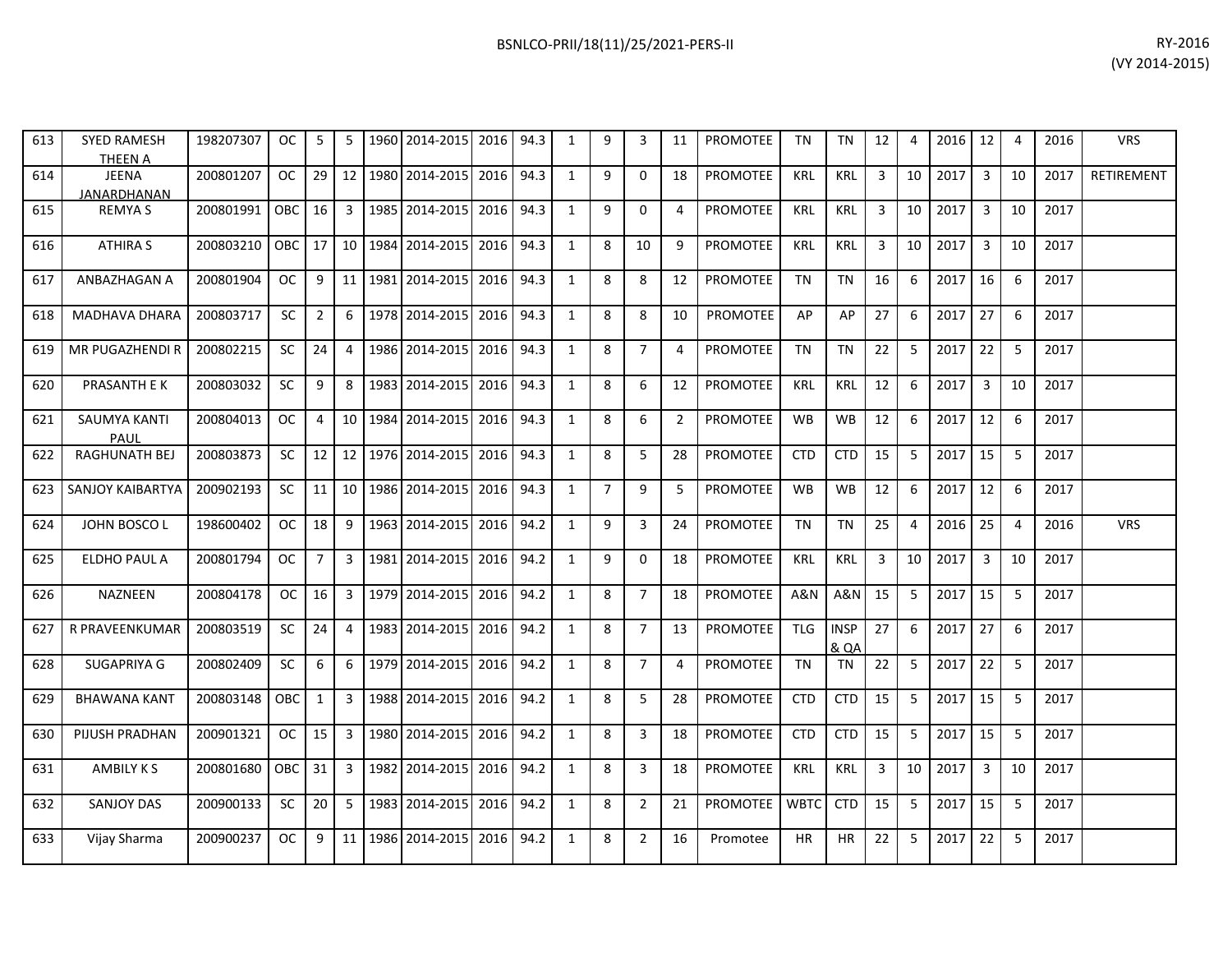| RY-2016        |
|----------------|
| (VY 2014-2015) |

| 634 | SAJESH P K-I                            | 200801580 | <b>OBC</b> | 28             | 5               | 1988 2014-2015 | 2016 | 94.2 | $\mathbf{1}$ | 8              | $\Omega$       | 29             | <b>PROMOTEE</b> | <b>KRL</b> | <b>KRL</b> | 3              | 10             | 2017 | 12             | $\overline{2}$ | 2018 |                                     |
|-----|-----------------------------------------|-----------|------------|----------------|-----------------|----------------|------|------|--------------|----------------|----------------|----------------|-----------------|------------|------------|----------------|----------------|------|----------------|----------------|------|-------------------------------------|
| 635 | PRADIP KUMAR<br><b>JANA</b>             | 200901830 | OC.        | 3              | 6               | 1984 2014-2015 | 2016 | 94.2 | $\mathbf{1}$ | $\overline{7}$ | 9              | 19             | <b>PROMOTEE</b> | <b>WB</b>  | <b>WB</b>  | 12             | 6              | 2017 | 12             | 6              | 2017 |                                     |
| 636 | CHANDRASEKHARA<br><b>NMK</b>            | 198408074 | OC.        | 15             | 11 <sup>1</sup> | 1957 2014-2015 | 2016 | 94.1 | $\mathbf{1}$ | 9              | 6              | 3              | <b>PROMOTEE</b> | <b>KRL</b> | <b>KRL</b> | $\overline{4}$ | $\overline{7}$ | 2016 | 4              | $\overline{7}$ | 2016 | Superannuatio<br>n                  |
| 637 | <b>RAGHUPATHY J</b>                     | 199312780 | <b>OC</b>  | 15             | 5               | 1971 2014-2015 | 2016 | 94.1 | $\mathbf{1}$ | 9              | 5              | 5              | PROMOTEE        | <b>KRL</b> | <b>TN</b>  | 6              | 6              | 2016 | 6              | 6              | 2016 |                                     |
| 638 | SABEESH K K                             | 200801645 | OBC        | $\overline{2}$ | 12              | 1978 2014-2015 | 2016 | 94.1 | 1            | 8              | 11             | 27             | <b>PROMOTEE</b> | <b>KRL</b> | <b>KRL</b> | 3              | 10             | 2017 | $\overline{3}$ | 10             | 2017 | <b>RESIGNED</b><br><b>FROM BSNL</b> |
| 639 | AJAYAKUMAR A                            | 200803532 | <b>OBC</b> | 14             | $\overline{7}$  | 1981 2014-2015 | 2016 | 94.1 | 1            | 8              | 9              | 11             | <b>PROMOTEE</b> | <b>KRL</b> | <b>KRL</b> | 3              | 10             | 2017 | $\overline{3}$ | 10             | 2017 |                                     |
| 640 | <b>SUNIL KUMAR</b><br><b>MANDRU</b>     | 200802759 | <b>SC</b>  | 23             | 5               | 1981 2014-2015 | 2016 | 94.1 | $\mathbf{1}$ | 8              | 8              | 12             | PROMOTEE        | AP         | AP         | 30             | 6              | 2017 | 30             | 6              | 2017 |                                     |
| 641 | <b>GOMATHIV</b>                         | 200801924 | OC.        | 24             | 11              | 1983 2014-2015 | 2016 | 94.1 | $\mathbf{1}$ | 8              | 8              | 5              | <b>PROMOTEE</b> | TN         | <b>TN</b>  | 23             | 6              | 2017 | 23             | 6              | 2017 |                                     |
| 642 | <b>PUNEET SHANGARI</b>                  | 200801524 | <b>OC</b>  | 31             | 12              | 1978 2014-2015 | 2016 | 94.1 | $\mathbf{1}$ | 8              | $\overline{7}$ | 17             | PROMOTEE        | RAJ        | RAJ        | 15             | 5              | 2017 | 15             | 5              | 2017 |                                     |
| 643 | <b>BIPLAB MONDAL</b>                    | 200803262 | SC.        | 15             | 11 <sup>1</sup> | 1981 2014-2015 | 2016 | 94.1 | $\mathbf{1}$ | 8              | 5              | 28             | <b>PROMOTEE</b> | <b>CTD</b> | <b>CTD</b> | 15             | 5              | 2017 | 15             | 5              | 2017 |                                     |
| 644 | SOMNATH MAJEE                           | 200803746 | <b>OBC</b> | 18             | 4               | 1983 2014-2015 | 2016 | 94.1 | $\mathbf{1}$ | 8              | 5              | 28             | <b>PROMOTEE</b> | <b>CTD</b> | <b>CTD</b> | 15             | 5              | 2017 | 15             | 5              | 2017 |                                     |
| 645 | <b>SHYJU KV</b>                         | 200803093 | <b>SC</b>  | 31             | 5               | 1983 2014-2015 | 2016 | 94.1 | $\mathbf{1}$ | 8              | 5              | 28             | <b>PROMOTEE</b> | <b>KRL</b> | <b>KRL</b> | 12             | 6              | 2017 | 12             | 6              | 2017 |                                     |
| 646 | <b>SANDEEP KUMAR-III</b>                | 200803955 | OC         | $\mathbf{3}$   | 11 <sup>1</sup> | 1983 2014-2015 | 2016 | 94.1 | $\mathbf{1}$ | 8              | 5              | 28             | <b>PROMOTEE</b> | <b>CTD</b> | <b>CTD</b> | 15             | 5              | 2017 | 15             | 5              | 2017 |                                     |
| 647 | <b>CHANDRA SHEKHAR</b><br><b>PRASAD</b> | 200900162 | OBC        | 15             | 12              | 1982 2014-2015 | 2016 | 94.1 | $\mathbf{1}$ | 8              | 4              | 10             | <b>PROMOTEE</b> | <b>CTD</b> | <b>CTD</b> | 19             | 6              | 2017 | 19             | 6              | 2017 |                                     |
| 648 | DHANANJAYA V K                          | 200802752 | OBC        | 6              | 8               | 1985 2014-2015 | 2016 | 94.1 | $\mathbf{1}$ | 8              | 0              | 0              | PROMOTEE        | <b>KTK</b> | <b>KTK</b> | 12             | 6              | 2017 | 12             | 6              | 2017 |                                     |
| 649 | <b>MALLIKA P M</b>                      | 198111106 | OC.        | 17             | $\overline{7}$  | 1959 2014-2015 | 2016 | 94   | $\mathbf{1}$ | 9              | 6              | 3              | <b>PROMOTEE</b> | <b>KRL</b> | <b>KRL</b> | 4              | $\overline{7}$ | 2016 | $\overline{4}$ | $\overline{7}$ | 2016 | Superannuatio<br>n                  |
| 650 | <b>SURESH BABU K</b>                    | 198806376 | OC.        | 25             | 5               | 1965 2014-2015 | 2016 | 94   | $\mathbf{1}$ | 9              | 3              | 3              | PROMOTEE        | <b>KRL</b> | <b>KRL</b> | $\overline{4}$ | 4              | 2016 | $\overline{a}$ | $\overline{4}$ | 2016 | <b>BSNLVR</b><br>Scheme-2019        |
| 651 | <b>SIVASANKAR P</b>                     | 200801634 | OC.        | 23             | 5               | 1984 2014-2015 | 2016 | 94   | $\mathbf{1}$ | 9              | $\Omega$       | 11             | <b>PROMOTEE</b> | <b>KRL</b> | <b>KRL</b> | 3              | 10             | 2017 | $\overline{3}$ | 10             | 2017 |                                     |
| 652 | <b>JISSA MARY JOSE</b>                  | 200801509 | <b>OC</b>  | $\overline{2}$ | 5               | 1983 2014-2015 | 2016 | 94   | $\mathbf{1}$ | 8              | 8              | 19             | <b>PROMOTEE</b> | <b>KRL</b> | <b>KRL</b> | 12             | 6              | 2017 | 12             | 6              | 2017 |                                     |
| 653 | PRAKRITI RANJAN<br><b>HALDAR</b>        | 200802737 | <b>SC</b>  | 24             | 11              | 1977 2014-2015 | 2016 | 94   | $\mathbf{1}$ | 8              | 8              | $\overline{7}$ | <b>PROMOTEE</b> | <b>CTD</b> | <b>CTD</b> | 15             | 5              | 2017 | 15             | 5              | 2017 |                                     |
| 654 | <b>AKSHAY BAT ANAND</b>                 | 200802744 | OC.        | 18             | 7               | 1980 2014-2015 | 2016 | 94   | 1            | 8              | 8              | $\overline{7}$ | <b>PROMOTEE</b> | <b>CTD</b> | <b>CTD</b> | 15             | 5              | 2017 | 15             | 5              | 2017 |                                     |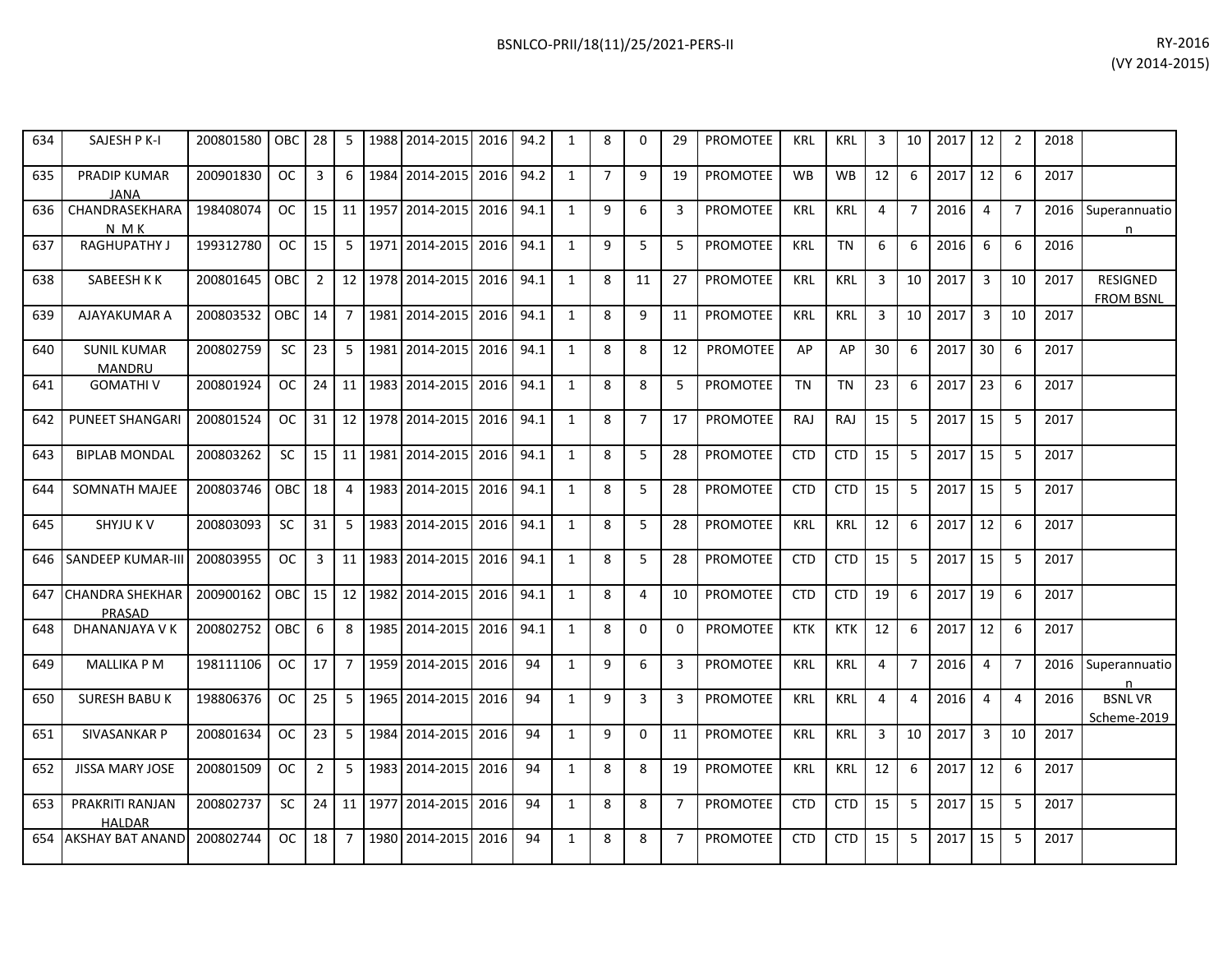| 655 | <b>ANKUR JAISWAL</b>                       | 200803795 | OC.        | $\overline{2}$ | 5               |      | 1982 2014-2015 | 2016 | 94   | 1            | 8  | 8              | $\overline{7}$ | <b>PROMOTEE</b> | <b>CTD</b> | <b>CTD</b>                 | 15             | 5  | 2017 | 15 | -5             | 2017 |                          |
|-----|--------------------------------------------|-----------|------------|----------------|-----------------|------|----------------|------|------|--------------|----|----------------|----------------|-----------------|------------|----------------------------|----------------|----|------|----|----------------|------|--------------------------|
| 656 | <b>DEEPAK KUMAR</b><br>JHA                 | 200802250 | <b>OC</b>  | $\overline{3}$ | 8               |      | 1983 2014-2015 | 2016 | 94   | 1            | 8  | 8              | $\overline{2}$ | <b>PROMOTEE</b> | <b>BH</b>  | <b>BH</b>                  | 29             | 5  | 2017 | 29 | 5              | 2017 |                          |
| 657 | SARAVANAKUMAR S                            | 200802194 | OC.        | $\overline{4}$ | $\overline{2}$  |      | 1988 2014-2015 | 2016 | 94   | 1            | 8  | $\overline{7}$ | 29             | <b>PROMOTEE</b> | <b>TN</b>  | <b>TN</b>                  | 17             | 6  | 2017 | 17 | 6              | 2017 |                          |
| 658 | <b>KARTHIKEYAN V-I</b>                     | 200802337 | <b>OBC</b> | 24             | 4               |      | 1985 2014-2015 | 2016 | 94   | 1            | 8  | $\overline{7}$ | 18             | PROMOTEE        | <b>TN</b>  | <b>TN</b>                  | 22             | 5  | 2017 | 22 | 5              | 2017 |                          |
| 659 | <b>DATAR ROHIT</b><br><b>NILKANTH</b>      | 200803115 | OC.        | 8              | 1               | 1983 | 2014-2015      | 2016 | 94   | $\mathbf{1}$ | 8  | $\overline{7}$ | 15             | <b>PROMOTEE</b> | MH.        | MH                         | 5              | 6  | 2017 | 5  | 6              | 2017 |                          |
| 660 | <b>BENDALE NIKHIL</b><br><b>VISHWANATH</b> | 200803813 | OBC        | 6              | 6               |      | 1982 2014-2015 | 2016 | 94   | $\mathbf{1}$ | 8  | $\overline{7}$ | 3              | <b>PROMOTEE</b> | MH         | <b>MH</b>                  | $\overline{3}$ | 6  | 2017 | 5  | 6              | 2017 |                          |
| 661 | APURBA MALLICK                             | 200803987 | SC         | 20             | 3               | 1983 | 2014-2015      | 2016 | 94   | $\mathbf{1}$ | 8  | $\overline{7}$ | $\overline{2}$ | PROMOTEE        | <b>CTD</b> | <b>CTD</b>                 | 19             | 6  | 2017 | 19 | -6             | 2017 |                          |
| 662 | DHEERAJ KUMAR                              | 200804183 | <b>SC</b>  | 25             | 11              |      | 1985 2014-2015 | 2016 | 94   | $\mathbf{1}$ | 8  | $\overline{7}$ | $\overline{2}$ | PROMOTEE        | <b>CTD</b> | <b>CTD</b>                 | 19             | 6  | 2017 | 19 | 6              | 2017 |                          |
| 663 | <b>SURENDRA KR</b><br><b>SHARMA</b>        | 200804164 | <b>OBC</b> | 17             | 9               | 1986 | 2014-2015      | 2016 | 94   | $\mathbf{1}$ | 8  | $\overline{7}$ | $\overline{2}$ | PROMOTEE        | <b>CTD</b> | <b>CTD</b>                 | 19             | 6  | 2017 | 19 | 6              | 2017 |                          |
| 664 | JAYASHREE<br><b>VISHWANATH</b>             | 200803603 | OBC.       | $\mathbf{1}$   | $\overline{7}$  |      | 1984 2014-2015 | 2016 | 94   | $\mathbf{1}$ | 8  | 6              | 20             | <b>PROMOTEE</b> | <b>KTK</b> | <b>KTK</b>                 | 12             | 6  | 2017 | 12 | 6              | 2017 |                          |
| 665 | <b>HENDRE</b><br>SHUBHANGI                 | 200803140 | OBC        | 9              | 12              |      | 1985 2014-2015 | 2016 | 94   | 1            | 8  | 6              | 19             | <b>PROMOTEE</b> | MH         | MH                         | $\overline{2}$ | 6  | 2017 | 5  | 6              | 2017 |                          |
| 666 | <b>VIBHASH KUMAR</b><br>PANDEY             | 200802833 | OC.        | 10             | 12              |      | 1985 2014-2015 | 2016 | 94   | $\mathbf{1}$ | 8  | 6              | $\overline{4}$ | PROMOTEE        | <b>UPE</b> | <b>CNTx</b><br>(NOR<br>TH) | 15             | 5  | 2017 | 15 | 5              | 2017 |                          |
| 667 | <b>SUSANTA</b><br><b>HEMBRAM</b>           | 200804145 | <b>ST</b>  | 5              | 4               |      | 1983 2014-2015 | 2016 | 94   | 1            | 8  | 5              | 28             | <b>PROMOTEE</b> | <b>CTD</b> | <b>CTD</b>                 | 15             | 5  | 2017 | 15 | 5              | 2017 |                          |
| 668 | <b>RAKESH RANJAN</b>                       | 200900215 | <b>OBC</b> | 30             | 6               |      | 1984 2014-2015 | 2016 | 94   | 1            | 8  | 5              | 28             | <b>PROMOTEE</b> | <b>CTD</b> | <b>CTD</b>                 | 15             | 5  | 2017 | 15 | 5              | 2017 |                          |
| 669 | <b>SHYAMAL MURMU</b>                       | 200804006 | <b>ST</b>  | 25             | 4               |      | 1985 2014-2015 | 2016 | 94   | 1            | 8  | 5              | 28             | <b>PROMOTEE</b> | <b>CTD</b> | <b>CTD</b>                 | 15             | 5  | 2017 | 15 | 5              | 2017 |                          |
| 670 | <b>MD ANZAR</b>                            | 200905184 | <b>OBC</b> | 20             | $\mathbf{1}$    |      | 1982 2014-2015 | 2016 | 94   | 1            | 8  | 5              | 14             | <b>PROMOTEE</b> | <b>CTD</b> | <b>CTD</b>                 | 15             | 5  | 2017 | 15 | 5              | 2017 |                          |
| 671 | <b>SUSANTA MANDAL</b>                      | 200900531 | <b>SC</b>  | $\mathbf{1}$   | $\mathbf{1}$    | 1977 | 2014-2015      | 2016 | 94   | $\mathbf{1}$ | 8  | 4              | 22             | <b>PROMOTEE</b> | <b>CTD</b> | <b>CTD</b>                 | 19             | 6  | 2017 | 19 | 6              | 2017 |                          |
| 672 | <b>ARIJIT GHOSH</b>                        | 200900078 | OBC.       | 5              | 10 <sup>1</sup> |      | 1983 2014-2015 | 2016 | 94   | 1            | 8  | 3              | 30             | <b>PROMOTEE</b> | <b>CTD</b> | <b>CTD</b>                 | 12             | 6  | 2017 | 12 | -6             | 2017 |                          |
| 673 | Keerti Gupta                               | 200900401 | OC.        | 10             | $\overline{7}$  | 1981 | 2014-2015      | 2016 | 94   | 1            | 8  | 3              | 16             | Promotee        | ΗR         | HR                         | 22             | -5 | 2017 | 22 | 5              | 2017 |                          |
| 674 | VASANTHKUMAR G                             | 198114600 | OC.        | 28             | 10              | 1958 | 2014-2015      | 2016 | 93.9 | 1            | 10 | 10             | 8              | <b>PROMOTEE</b> | <b>KTK</b> | <b>KTK</b>                 | 4              | 4  | 2016 | 4  | $\overline{4}$ | 2016 | Retired on<br>31.10.2018 |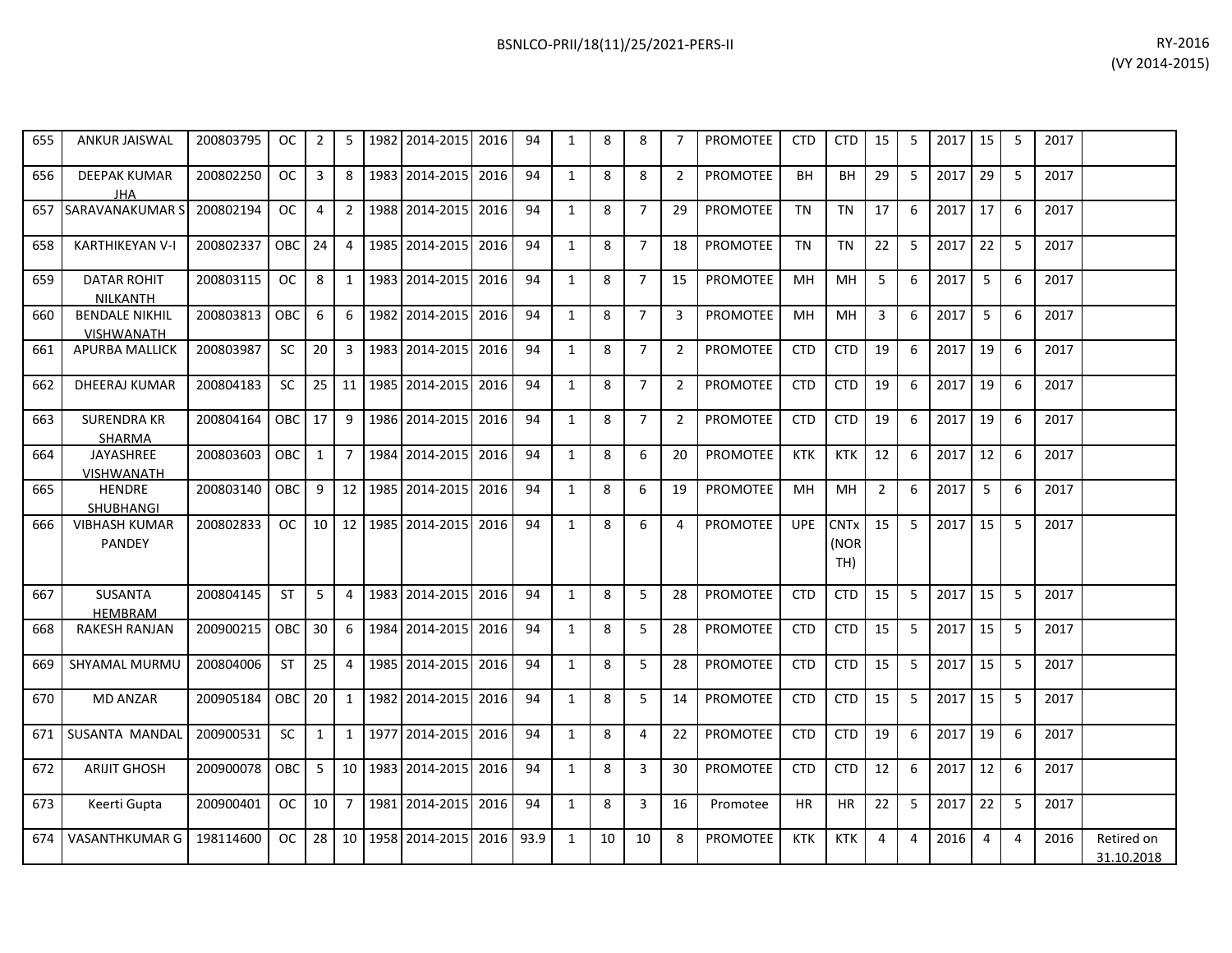| 675 | <b>VASUMATHIN</b>                    | 198300551 | <b>OC</b>  | 20           | 1              | 1961 | 2014-2015 | 2016 | 93.9 | $\mathbf{1}$ | 9              | 5              | 26             | <b>PROMOTEE</b> | <b>TN</b>  | <b>TN</b>   | 27             | 6              | 2016 | 27             | 6              | 2016 | <b>VRS</b>                   |
|-----|--------------------------------------|-----------|------------|--------------|----------------|------|-----------|------|------|--------------|----------------|----------------|----------------|-----------------|------------|-------------|----------------|----------------|------|----------------|----------------|------|------------------------------|
| 676 | SANTHOSH JOSEPH                      | 199206198 | <b>OC</b>  | 31           | 5              | 1969 | 2014-2015 | 2016 | 93.9 | $\mathbf{1}$ | 9              | 5              | 5              | <b>PROMOTEE</b> | <b>KRL</b> | <b>KRL</b>  | 6              | 6              | 2016 | 6              | 6              | 2016 | <b>BSNLVR</b><br>Scheme-2019 |
| 677 | <b>BINCY S KATTADY</b>               | 200801495 | <b>OC</b>  | 28           | 5              | 1983 | 2014-2015 | 2016 | 93.9 | $\mathbf{1}$ | 9              | $\Omega$       | 10             | <b>PROMOTEE</b> | KRL        | <b>KRL</b>  | 3              | 10             | 2017 | 3              | 10             | 2017 |                              |
| 678 | <b>FEBINCY LAWRENCE</b>              | 200803508 | OBC        | 6            | 11             | 1982 | 2014-2015 | 2016 | 93.9 | $\mathbf{1}$ | 8              | 10             | 18             | <b>PROMOTEE</b> | <b>KRL</b> | <b>KRL</b>  | 3              | 10             | 2017 | 3              | 10             | 2017 |                              |
| 679 | SHARVARI SHRIPAD<br><b>JOSHI</b>     | 200803847 | <b>OC</b>  | 12           | 6              | 1986 | 2014-2015 | 2016 | 93.9 | $\mathbf{1}$ | 8              | $\overline{7}$ | 9              | <b>PROMOTEE</b> | MH         | MH          | $\overline{2}$ | 6              | 2017 | 5              | 6              | 2017 |                              |
| 680 | <b>RUPAK DEBNATH</b>                 | 200803863 | <b>OBC</b> | 28           | 8              | 1980 | 2014-2015 | 2016 | 93.9 | $\mathbf{1}$ | 8              | $\overline{7}$ | $\overline{2}$ | <b>PROMOTEE</b> | <b>CTD</b> | <b>CTD</b>  | 19             | 6              | 2017 | 19             | 6              | 2017 |                              |
| 681 | <b>LOKESH KUMAR</b><br><b>SHARMA</b> | 200803040 | <b>OC</b>  | 16           | 6              | 1983 | 2014-2015 | 2016 | 93.9 | $\mathbf{1}$ | 8              | 6              | 21             | <b>PROMOTEE</b> | <b>RAJ</b> | <b>RAJ</b>  | 15             | 5              | 2017 | 15             | 5              | 2017 |                              |
| 682 | CHANDRA<br><b>BHUSHAN</b>            | 200900150 | <b>SC</b>  | 26           | $\overline{2}$ | 1986 | 2014-2015 | 2016 | 93.9 | $\mathbf{1}$ | 8              | 4              | 12             | <b>PROMOTEE</b> | BH         | BH          | 29             | 5              | 2017 | 29             | 5              | 2017 |                              |
| 683 | Sunil Kumar-II                       | 200902592 | <b>OBC</b> | $\mathbf{1}$ | 8              | 1979 | 2014-2015 | 2016 | 93.9 | $\mathbf{1}$ | 8              | $\mathbf{1}$   | 8              | Promotee        | <b>HR</b>  | <b>HR</b>   | 22             | 5              | 2017 | 22             | 5              | 2017 |                              |
| 684 | <b>BIJNAN RANJAN</b><br><b>MAITY</b> | 200901822 | OC.        | 1            | 1              | 1982 | 2014-2015 | 2016 | 93.9 | $\mathbf{1}$ | $\overline{7}$ | 9              | 19             | <b>PROMOTEE</b> | <b>WB</b>  | <b>WB</b>   | 12             | 6              | 2017 | 12             | 6              | 2017 |                              |
| 685 | <b>RAJEEVAN P</b>                    | 199208831 | <b>OC</b>  | 30           | 5              | 1966 | 2014-2015 | 2016 | 93.8 | $\mathbf{1}$ | 10             | 8              | 29             | <b>PROMOTEE</b> | <b>KRL</b> | <b>KRL</b>  | $\overline{7}$ | 5              | 2016 | 9              | 5              | 2016 |                              |
| 686 | <b>MATHEWS PAUL</b>                  | 198408115 | OC.        | $\mathbf{3}$ | 11             | 1957 | 2014-2015 | 2016 | 93.8 | $\mathbf{1}$ | 9              | 6              | 3              | <b>PROMOTEE</b> | <b>KRL</b> | <b>KRL</b>  | $\overline{4}$ | $\overline{7}$ | 2016 | 4              | $\overline{7}$ | 2016 | Superannuatio<br>n           |
| 687 | <b>SURESHBABUN</b>                   | 198312461 | <b>OC</b>  | 20           | 11             | 1959 | 2014-2015 | 2016 | 93.8 | $\mathbf{1}$ | 9              | 6              | 3              | <b>PROMOTEE</b> | KRL        | <b>KRL</b>  | 4              | $\overline{7}$ | 2016 | $\overline{4}$ | $\overline{7}$ | 2016 | superanuation                |
| 688 | VENKATARAMAN V                       | 198400749 | <b>OC</b>  | 15           | $\overline{5}$ | 1964 | 2014-2015 | 2016 | 93.8 | $\mathbf{1}$ | 9              | $\overline{3}$ | 24             | <b>PROMOTEE</b> | <b>TN</b>  | <b>TN</b>   | 25             | 4              | 2016 | 25             | $\overline{4}$ | 2016 | <b>VRS</b>                   |
| 689 | PRAJEESH P                           | 200803405 | <b>OC</b>  | 31           | $\overline{7}$ | 1981 | 2014-2015 | 2016 | 93.8 | $\mathbf{1}$ | 8              | 9              | 24             | <b>PROMOTEE</b> | KRL        | <b>KRL</b>  | 3              | 10             | 2017 | $\mathbf{3}$   | 10             | 2017 |                              |
| 690 | <b>MANOJ MALVIYA</b>                 | 200801997 | <b>OC</b>  | 4            | 11             | 1977 | 2014-2015 | 2016 | 93.8 | $\mathbf{1}$ | 8              | $\overline{7}$ | 27             | <b>PROMOTEE</b> | M.P.       | <b>CNTx</b> | 15             | 5              | 2017 | 15             | 5              | 2017 |                              |
|     |                                      |           |            |              |                |      |           |      |      |              |                |                |                |                 |            | (WES<br>T)  |                |                |      |                |                |      |                              |
| 691 | CHARUSHEELA<br>SATYAWAN FADATE       | 200802995 | <b>OC</b>  | 6            | 11             | 1984 | 2014-2015 | 2016 | 93.8 | $\mathbf{1}$ | 8              | $\overline{7}$ | 20             | <b>PROMOTEE</b> | MH         | MH          | 5              | 6              | 2017 | 5              | 6              | 2017 |                              |
| 692 | <b>SUKUMAR CHANDA</b>                | 200804014 | <b>OC</b>  | 29           | 11             | 1981 | 2014-2015 | 2016 | 93.8 | $\mathbf{1}$ | 8              | 6              | 2              | <b>PROMOTEE</b> | <b>WB</b>  | <b>WB</b>   | 12             | 6              | 2017 | 12             | 6              | 2017 |                              |
| 693 | <b>MD AASIF KHAN</b>                 | 200900009 | <b>OC</b>  | 16           | $\overline{7}$ | 1982 | 2014-2015 | 2016 | 93.8 | $\mathbf{1}$ | 8              | 4              | 27             | <b>PROMOTEE</b> | <b>WB</b>  | <b>WB</b>   | 12             | 6              | 2017 | 12             | 6              | 2017 |                              |
| 694 | <b>BIBHAS TIKADAR</b>                | 201000322 | SC.        | 5            | 10             | 1984 | 2014-2015 | 2016 | 93.8 | 1            | 7              | 4              | 20             | <b>PROMOTEE</b> | <b>WB</b>  | WB          | 12             | 6              | 2017 | 12             | 6              | 2017 |                              |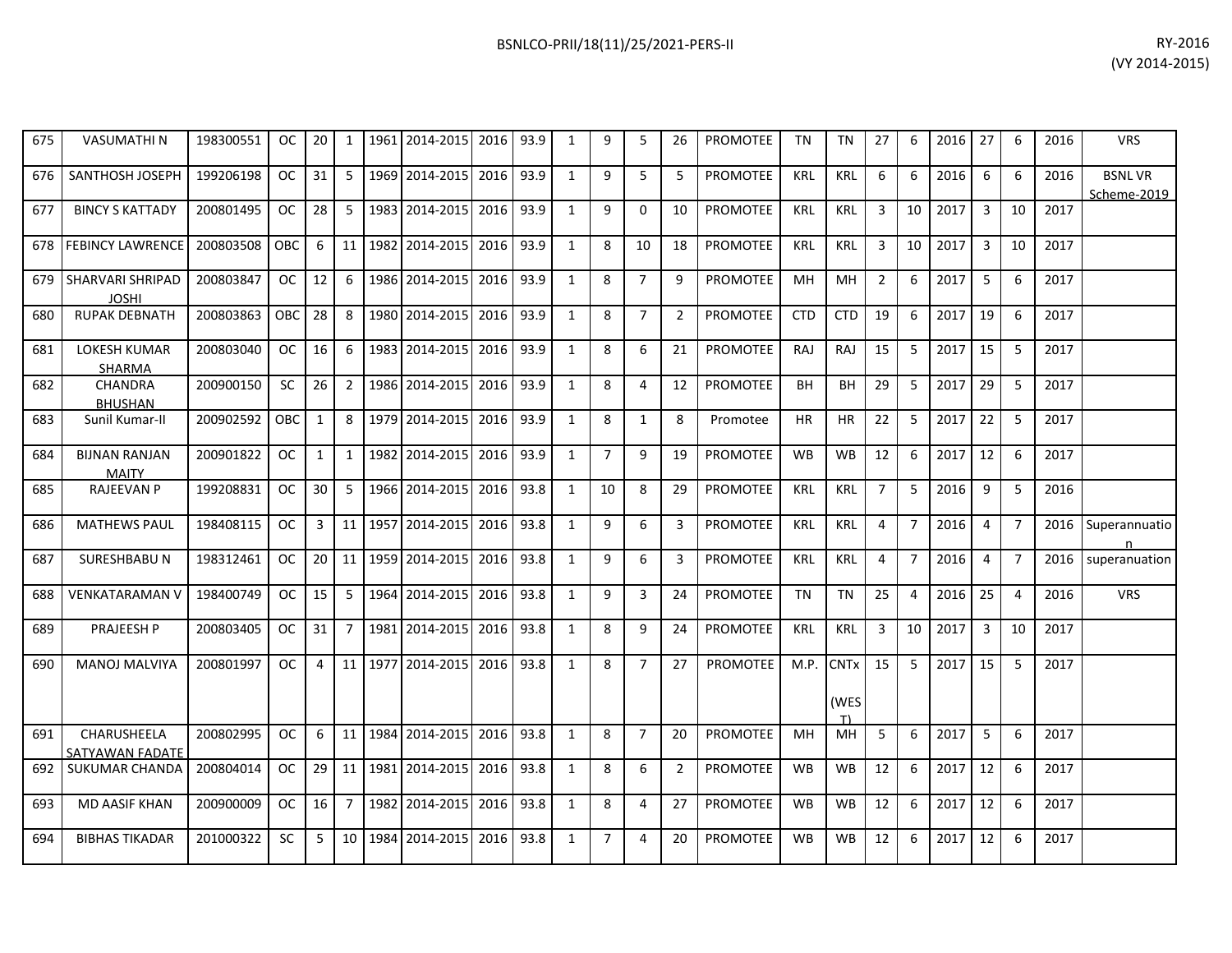| 695 | BHUVANACHANDRA<br>N NAIR B             | 198703743 | OC.           | 5            | 5              |      | 1960 2014-2015 | 2016 93.7 |      | $\mathbf{1}$ | 9              | 6              | 3              | <b>PROMOTEE</b> | <b>KRL</b>  | <b>KRL</b>  | 4              | $\overline{7}$ | 2016 | $\overline{4}$ | $\overline{7}$   | 2016 | <b>BSNLVR</b><br>Scheme-2019 |
|-----|----------------------------------------|-----------|---------------|--------------|----------------|------|----------------|-----------|------|--------------|----------------|----------------|----------------|-----------------|-------------|-------------|----------------|----------------|------|----------------|------------------|------|------------------------------|
| 696 | SHAJI G                                | 198804601 | <b>OC</b>     | 20           | 4              |      | 1960 2014-2015 | 2016 93.7 |      | 1            | 9              | 5              | 5              | PROMOTEE        | <b>KRL</b>  | KRL         | 6              | 6              | 2016 | 6              | $6 \overline{6}$ | 2016 | Superannuatio<br>n           |
| 697 | RATHAKRISHNAN S<br>N                   | 198400887 | OC.           | 22           | 12             |      | 1963 2014-2015 | 2016 93.7 |      | 1            | 9              | 3              | 17             | <b>PROMOTEE</b> | <b>TN</b>   | <b>TN</b>   | 18             | $\overline{4}$ | 2016 | 18             | $\overline{4}$   | 2016 | <b>VRS</b>                   |
| 698 | <b>NEHRU A</b>                         | 198600036 | <b>OC</b>     | 13           | $\overline{2}$ |      | 1964 2014-2015 | 2016 93.7 |      | 1            | 9              | 3              | 10             | <b>PROMOTEE</b> | <b>TN</b>   | <b>TN</b>   | 11             | $\overline{a}$ | 2016 | 11             | $\overline{4}$   | 2016 | <b>VRS</b>                   |
| 699 | <b>RAJ KUMAR</b><br><b>MARUPAKA</b>    | 200802294 | <b>SC</b>     | 6            | 6              | 1978 | 2014-2015      | 2016 93.7 |      | $\mathbf{1}$ | 8              | 10             | 15             | PROMOTEE        | <b>TLGN</b> | <b>TLGN</b> | $\overline{2}$ | 8              | 2017 | $\overline{2}$ | 8                | 2017 |                              |
| 700 | MALLIKARJUNA<br>PASAM                  | 200802789 | <b>OC</b>     | 17           | $5^{\circ}$    |      | 1985 2014-2015 | 2016 93.7 |      | 1            | 8              | 8              | 9              | <b>PROMOTEE</b> | AP          | AP          | 27             | 6              | 2017 | 27             | 6                | 2017 |                              |
| 701 | <b>MAINODDIN KHAN</b>                  | 200802889 | OC.           | 12           | $\overline{3}$ |      | 1986 2014-2015 | 2016      | 93.7 | 1            | 8              | 8              | 8              | <b>PROMOTEE</b> | <b>MH</b>   | <b>MH</b>   | 5              | 6              | 2017 | 5              | 6                | 2017 |                              |
| 702 | RAVINDRA SINGH<br>GOUR                 | 200802249 | <b>OC</b>     | 23           | 5 <sup>5</sup> |      | 1982 2014-2015 | 2016 93.7 |      | 1            | 8              | 6              | 25             | PROMOTEE        | <b>MP</b>   | <b>MP</b>   | 15             | 5              | 2017 | 15             | 5                | 2017 |                              |
| 703 | <b>RAJAT KANTI NATH</b>                | 200803917 | OBC           | 9            | 9              |      | 1978 2014-2015 | 2016      | 93.7 | 1            | 8              | 5              | 28             | PROMOTEE        | <b>CTD</b>  | <b>CTD</b>  | 15             | 5              | 2017 | 15             | 5                | 2017 |                              |
| 704 | <b>RITU KUMARI</b>                     | 200803271 | OBC           | 3            | $\overline{2}$ |      | 1982 2014-2015 | 2016 93.7 |      | 1            | 8              | 4              | 28             | <b>PROMOTEE</b> | <b>CTD</b>  | <b>CTD</b>  | 15             | 5              | 2017 | 15             | 5                | 2017 |                              |
| 705 | <b>SNEHASHIS</b><br>CHANDRA            | 200902669 | <b>OC</b>     | $\mathbf{1}$ | $\overline{2}$ |      | 1982 2014-2015 | 2016      | 93.7 | 1            | $\overline{7}$ | $\overline{7}$ | 29             | PROMOTEE        | <b>WB</b>   | <b>WB</b>   | 12             | 6              | 2017 | 12             | 6                | 2017 |                              |
| 706 | SATEESH S<br>GANGEMANE                 | 198309768 | <sub>OC</sub> | 3            | $7^{\circ}$    |      | 1958 2014-2015 | 2016      | 93.6 | 1            | 10             | $\overline{7}$ | 25             | PROMOTEE        | <b>KTK</b>  | <b>KTK</b>  | 4              | $\overline{a}$ | 2016 | $\overline{4}$ | 4                | 2016 | Retired on<br>31/07/2018     |
| 707 | <b>JOHNY B A</b>                       | 198806677 | OC.           | 20           | 4              |      | 1965 2014-2015 | 2016      | 93.6 | $\mathbf{1}$ | 9              | 6              | 3              | <b>PROMOTEE</b> | <b>KRL</b>  | <b>KRL</b>  | 4              | $\overline{7}$ | 2016 | $\overline{4}$ | $\overline{7}$   | 2016 | <b>VRS</b>                   |
| 708 | VISWESWARAPRASA<br>D K                 | 198407874 | OC.           | 21           | $\overline{7}$ |      | 1962 2014-2015 | 2016 93.6 |      | $\mathbf{1}$ | 9              | 5              | 19             | PROMOTEE        | <b>TN</b>   | <b>TN</b>   | 20             | 6              | 2016 | 20             | 6                | 2016 | <b>VRS</b>                   |
| 709 | SATHEESAN NAIR N                       | 198808204 | <b>OC</b>     | 30           | $\overline{7}$ |      | 1962 2014-2015 | 2016 93.6 |      | $\mathbf{1}$ | 9              | 5              | 5              | PROMOTEE        | <b>KRL</b>  | <b>KRL</b>  | 6              | 6              | 2016 | 6              | 6                | 2016 | <b>VRS</b>                   |
| 710 | <b>ASHOKA KUMAR K G</b>                | 199312910 | OC.           | 20           | 4              |      | 1968 2014-2015 | 2016      | 93.6 | $\mathbf{1}$ | 9              | 5              | 5              | <b>PROMOTEE</b> | <b>KRL</b>  | <b>KRL</b>  | 6              | 6              | 2016 | 6              | 6                | 2016 | <b>VRS</b>                   |
| 711 | Vijay Bahadur Singh                    | 200801415 | <b>SC</b>     | 5            | 3              | 1987 | 2014-2015      | 2016 93.6 |      | 1            | 9              | 0              | 15             | PROMOTEE        | <b>PB</b>   | <b>UKD</b>  | 4              | 9              | 2017 | $\overline{4}$ | 9                | 2017 |                              |
| 712 | <b>SESUA SAYEE</b><br><b>BOMMULURI</b> | 200802148 | OC.           | 3            | 9              |      | 1971 2014-2015 | 2016 93.6 |      | 1            | 8              | 8              | 9              | PROMOTEE        | AP          | <b>TLGN</b> | 27             | 6              | 2017 | 27             | 6                | 2017 |                              |
| 713 | <b>KRISHNA RAO</b><br>SAMARDHI         | 200802755 | <b>ST</b>     | 10           | 9              |      | 1979 2014-2015 | 2016 93.6 |      | 1            | 8              | 8              | 9              | <b>PROMOTEE</b> | AP          | AP          | 27             | 6              | 2017 | 27             | 6                | 2017 |                              |
| 714 | YADAV SWATI<br>RAMCHANDRA              | 200802451 | <b>OC</b>     | 6            | 9              | 1984 | 2014-2015      | 2016      | 93.6 | $\mathbf{1}$ | 8              | $\overline{7}$ | $\overline{4}$ | <b>PROMOTEE</b> | <b>MH</b>   | <b>MH</b>   | $\overline{2}$ | 6              | 2017 | 5              | 6                | 2017 |                              |
| 715 | AVINASH<br>CHITRANGAD                  | 200900026 | OBC           | 29           | 4              | 1986 | 2014-2015      | 2016      | 93.6 | 1            | 8              | 6              | 24             | <b>PROMOTEE</b> | MН          | MH          | 5              | 6              | 2017 | 5              | 6                | 2017 |                              |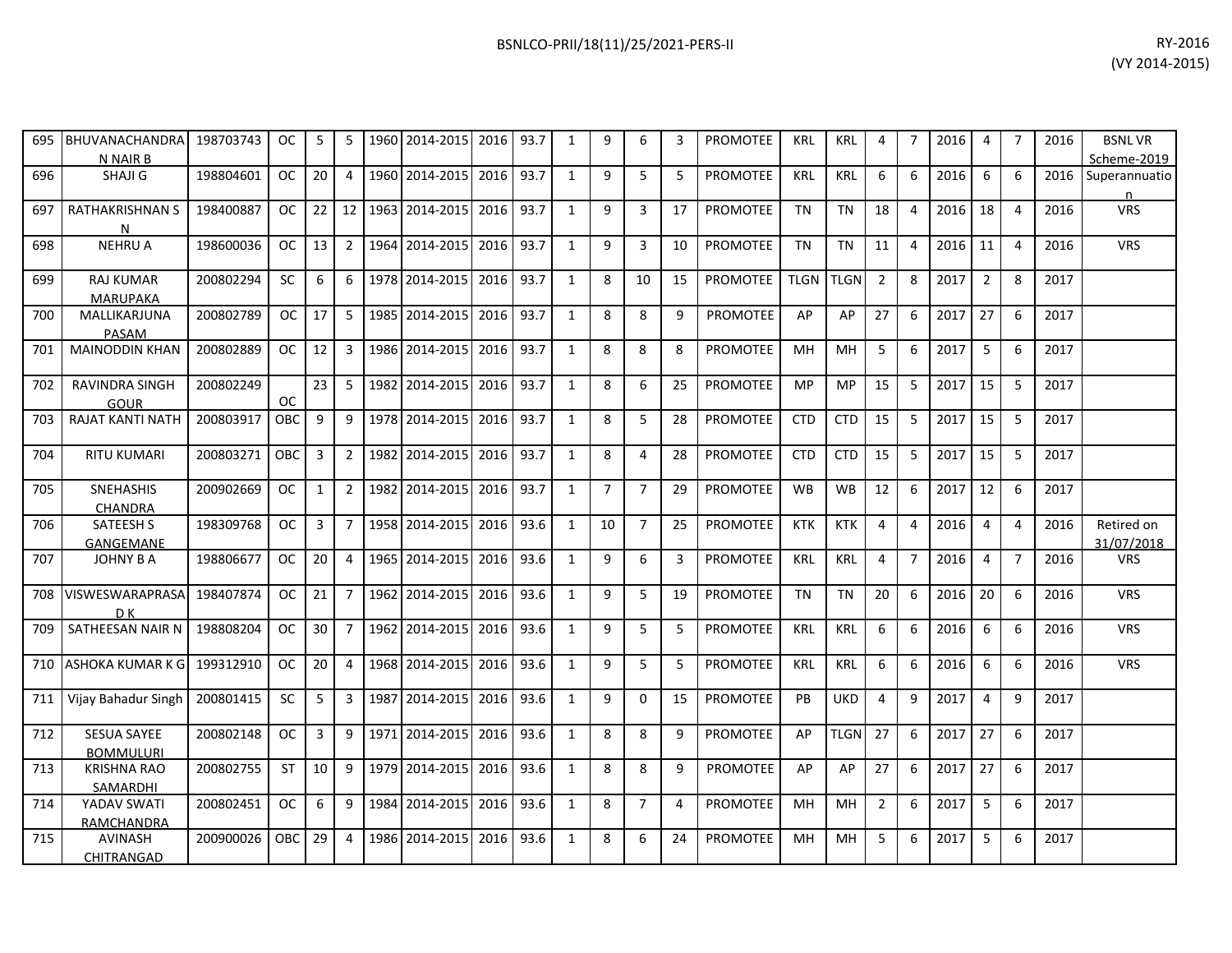| 716 | SARAFARAJ<br><b>SHAMSHUDDIN</b>        | 200802972 | OBC        | 5              | 4               | 1982 | 2014-2015      | 2016      | 93.6 | 1            | 8              | 6              | 21 | <b>PROMOTEE</b> | <b>MH</b>  | MH         | 5            | 6              | 2017 | 5              | 6                       | 2017 |                    |
|-----|----------------------------------------|-----------|------------|----------------|-----------------|------|----------------|-----------|------|--------------|----------------|----------------|----|-----------------|------------|------------|--------------|----------------|------|----------------|-------------------------|------|--------------------|
| 717 | <b>RAVINDRA KUMAR</b><br><b>SINGH</b>  | 200804127 | OBC.       | 4              | 5 <sup>1</sup>  |      | 1980 2014-2015 | 2016      | 93.6 | $\mathbf{1}$ | 8              | 6              | 19 | <b>PROMOTEE</b> | <b>BH</b>  | <b>BH</b>  | 29           | 5              | 2017 | 29             | 5                       | 2017 |                    |
| 718 | <b>BISWAJIT BISWAS</b>                 | 200900118 | OBC.       | $\mathbf{1}$   | 12 <sup>1</sup> | 1984 | 2014-2015      | 2016      | 93.6 | 1            | 8              | $\overline{3}$ | 6  | <b>PROMOTEE</b> | <b>CTD</b> | <b>CTD</b> | 15           | 5              | 2017 | 15             | 5                       | 2017 |                    |
| 719 | Alok Pratap                            | 200904323 | <b>SC</b>  | $\mathbf{1}$   | $\overline{7}$  |      | 1980 2014-2015 | 2016      | 93.6 | $\mathbf{1}$ | 8              | $\overline{2}$ | 16 | Promotee        | <b>HR</b>  | <b>HR</b>  | 22           | 5              | 2017 | 22             | 5                       | 2017 |                    |
| 720 | <b>VINOD A</b>                         | 198401689 | OC.        | 27             | 4               |      | 1960 2014-2015 | 2016      | 93.5 | 1            | 9              | 6              | 3  | <b>PROMOTEE</b> | <b>KRL</b> | <b>KRL</b> | 4            | $\overline{7}$ | 2016 | 4              | $\overline{7}$          | 2016 | superanuation      |
| 721 | <b>MARY KRISHNA</b><br>LEKHA K         | 198600282 | <b>OC</b>  | 26             | $\overline{4}$  |      | 1965 2014-2015 | 2016 93.5 |      | 1            | 9              | 5              | 19 | <b>PROMOTEE</b> | <b>TN</b>  | <b>TN</b>  | 20           | 6              | 2016 | 20             | 6                       | 2016 | <b>VRS</b>         |
| 722 | <b>VIJAYARAJAN V</b>                   | 198704071 | OC.        | 20             | $\overline{3}$  |      | 1960 2014-2015 | 2016      | 93.5 | 1            | 9              | 5              | 5  | <b>PROMOTEE</b> | <b>KRL</b> | <b>KRL</b> | 6            | 6              | 2016 | 6              | 6                       | 2016 | Superannuatio<br>n |
| 723 | YUVARAJA K                             | 198700661 | OC.        | 4              | 6               | 1957 | 2014-2015      | 2016      | 93.5 | 1            | 9              | 3              | 24 | <b>PROMOTEE</b> | <b>TN</b>  | <b>TN</b>  | 25           | 4              | 2016 | 25             | $\overline{\mathbf{A}}$ | 2016 | <b>VRS</b>         |
| 724 | <b>LEEMA ISABEL M</b>                  | 198800454 | OC.        | 29             | $\overline{4}$  |      | 1961 2014-2015 | 2016      | 93.5 | $\mathbf{1}$ | 9              | $\mathbf{3}$   | 24 | <b>PROMOTEE</b> | <b>TN</b>  | <b>TN</b>  | 25           | 4              | 2016 | 25             | $\overline{4}$          | 2016 | <b>VRS</b>         |
| 725 | <b>REMYA M</b>                         | 200802009 | <b>OBC</b> | 23             | 10 <sup>1</sup> | 1984 | 2014-2015      | 2016      | 93.5 | $\mathbf{1}$ | 9              | $\Omega$       | 3  | <b>PROMOTEE</b> | <b>KRL</b> | <b>KRL</b> | 3            | 10             | 2017 | 3              | 10                      | 2017 |                    |
| 726 | ANEESHKUMAR T A                        | 200803207 | OBC        | $\overline{7}$ | $\overline{2}$  |      | 1983 2014-2015 | 2016      | 93.5 | 1            | 8              | 10             | 8  | <b>PROMOTEE</b> | KRL        | <b>KRL</b> | $\mathbf{3}$ | 10             | 2017 | $\overline{3}$ | 10                      | 2017 |                    |
| 727 | AJAY KUMAR I                           | 200804034 | OBC.       | 26             | $\mathbf{1}$    |      | 1986 2014-2015 | 2016      | 93.5 | 1            | 8              | 6              | 19 | <b>PROMOTEE</b> | <b>BH</b>  | <b>BH</b>  | 29           | 5              | 2017 | 29             | .5                      | 2017 |                    |
| 728 | NIRAJAKSHA MATI                        | 200803237 | <b>OBC</b> | 20             | 10 <sup>1</sup> |      | 1977 2014-2015 | 2016      | 93.5 | 1            | 8              | 5              | 27 | <b>PROMOTEE</b> | <b>CTD</b> | <b>WB</b>  | 15           | 5              | 2017 | 15             | 5                       | 2017 | $R - 8$            |
| 729 | Jitender Kumar                         | 200900297 | <b>OBC</b> | 4              | 5 <sup>1</sup>  | 1983 | 2014-2015      | 2016      | 93.5 | 1            | 8              | $\overline{2}$ | 16 | Promotee        | <b>HR</b>  | <b>HR</b>  | 22           | 5              | 2017 | 22             | 5                       | 2017 |                    |
| 730 | SASWATA BERA                           | 200903523 | OC.        | 5              | 12 <sup>1</sup> | 1982 | 2014-2015      | 2016      | 93.5 | $\mathbf{1}$ | $\overline{7}$ | 9              | 19 | PROMOTEE        | <b>WB</b>  | <b>WB</b>  | 12           | 6              | 2017 | 12             | 6                       | 2017 |                    |
| 731 | <b>VEENA</b>                           | 199105581 | OC.        | 19             | 11              | 1969 | 2014-2015      | 2016      | 93.4 | 1            | 10             | 10             | 0  | <b>PROMOTEE</b> | <b>KTK</b> | <b>KTK</b> | 4            | 4              | 2016 | 4              | 4                       | 2016 | <b>VRS</b>         |
| 732 | SANJEEV M R                            | 198312443 | OC.        | 28             | $\overline{7}$  |      | 1962 2014-2015 | 2016 93.4 |      | 1            | 9              | 6              | 3  | <b>PROMOTEE</b> | KRL        | <b>KRL</b> | 4            | $\overline{7}$ | 2016 | 4              | $\overline{7}$          | 2016 | superanuation      |
| 733 | <b>BALASUNDARAM M</b>                  | 198601204 | OC.        | 15             | 6               | 1964 | 2014-2015      | 2016      | 93.4 | $\mathbf{1}$ | 9              | 5              | 19 | <b>PROMOTEE</b> | <b>TN</b>  | <b>TN</b>  | 20           | 6              | 2016 | 20             | 6                       | 2016 |                    |
| 734 | <b>JACOB K KOSHY</b>                   | 200802812 | OC.        | 28             | 5               |      | 1985 2014-2015 | 2016      | 93.4 | 1            | 8              | 10             | 10 | <b>PROMOTEE</b> | <b>KRL</b> | <b>KRL</b> | 3            | 10             | 2017 | $\overline{3}$ | 10                      | 2017 |                    |
| 735 | SIVASANKAR                             | 200802823 | OBC.       | 29             | 3 <sup>1</sup>  | 1982 | 2014-2015      | 2016      | 93.4 | $\mathbf{1}$ | 8              | $\overline{7}$ | 6  | PROMOTEE        | TN         | TN         | 16           | 6              | 2017 | 16             | 6                       | 2017 |                    |
| 736 | <b>ABDUL MASJEED</b><br><b>KOTHALI</b> | 200803605 | <b>OBC</b> | 20             | $\overline{7}$  | 1983 | 2014-2015      | 2016      | 93.4 | 1            | 8              | 6              | 25 | <b>PROMOTEE</b> | <b>KTK</b> | <b>KTK</b> | 12           | 6              | 2017 | 12             | 6                       | 2017 |                    |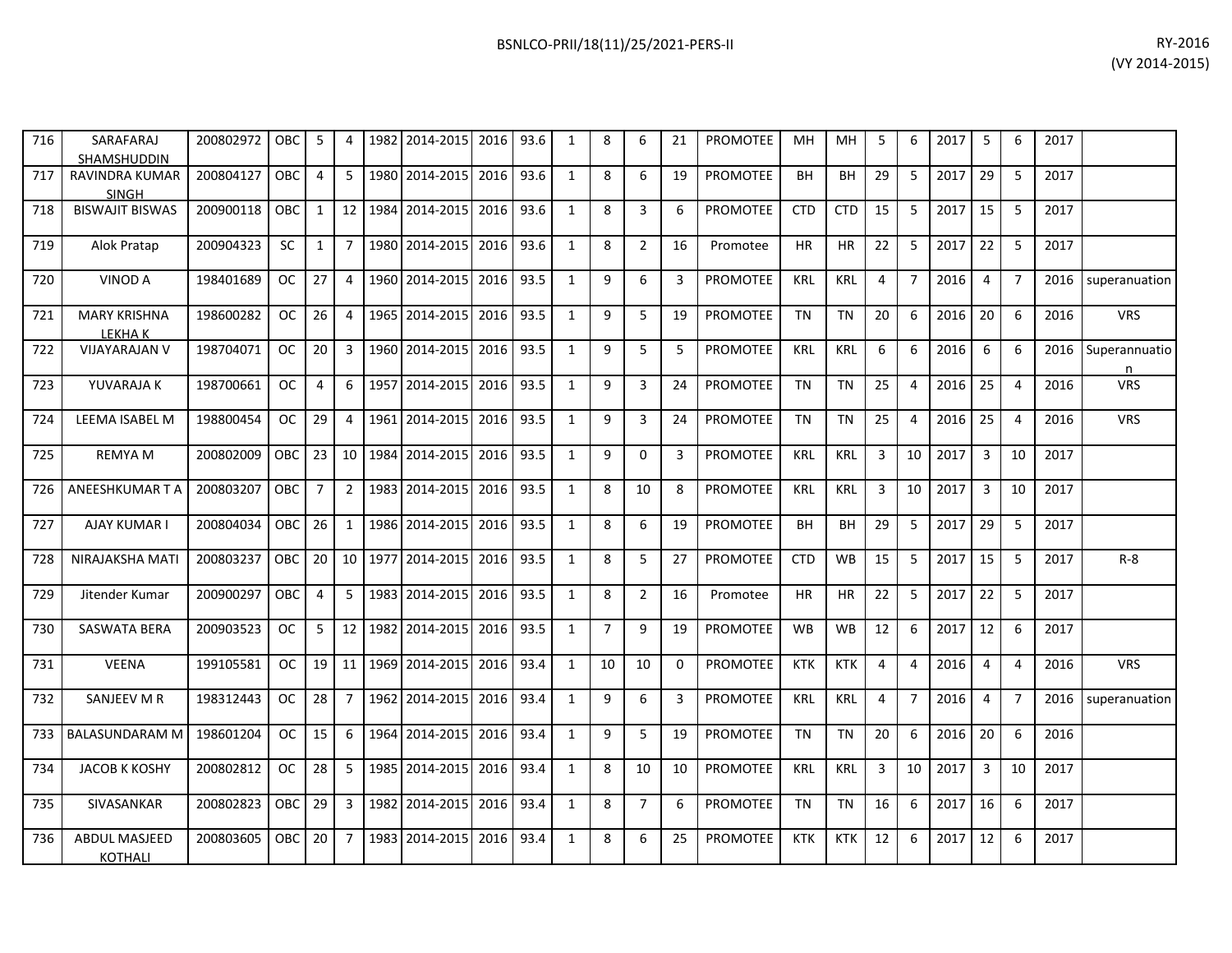| 737   | <b>VIKASH KUMAR</b><br><b>SONKAR</b>    | 200803195 |           |                 |                         | SC   13   3   1984   2014-2015   2016   93.4   |           |      | 1            | 8              | 6              | 25       | <b>PROMOTEE</b> | <b>UPE</b>  | $CNTx$ 15<br>(NOR<br>TH) |                | -5             | 2017   15 |                | 5              | 2017 |                              |
|-------|-----------------------------------------|-----------|-----------|-----------------|-------------------------|------------------------------------------------|-----------|------|--------------|----------------|----------------|----------|-----------------|-------------|--------------------------|----------------|----------------|-----------|----------------|----------------|------|------------------------------|
| 738   | <b>SUMIT KUMAR</b>                      | 200804142 | OBC 10    |                 |                         | 12   1986   2014-2015                          | 2016      | 93.4 | 1            | 8              | 6              | 18       | <b>PROMOTEE</b> | <b>JKD</b>  | <b>JKD</b>               | 29             | -5             | 2017      | 29             | -5             | 2017 |                              |
| 739   | <b>VIVEK KUMAR</b><br>SHRIVASTAVA       | 200801741 | <b>OC</b> | $\overline{7}$  | 6                       | 1984 2014-2015                                 | 2016      | 93.4 | $\mathbf{1}$ | 8              | 5              | 25       | PROMOTEE        | <b>MP</b>   | MP                       | 15             | -5             | 2017      | 15             | 5              | 2017 |                              |
| 740   | <b>BHAWNA KUMARI</b>                    | 200803598 | OC .      | $\overline{2}$  | 7                       | 1981 2014-2015 2016                            |           | 93.4 | 1            | 8              | 4              | 25       | PROMOTEE        | <b>UPE</b>  | <b>UPE</b>               | 15             | 5              | 2017      | 15             | -5             | 2017 |                              |
| 741   | RAMA DAL VERMA                          | 200803933 | OBC I     | 10 I            | 2                       | 1982 2014-2015                                 | 2016      | 93.4 | $\mathbf{1}$ | 8              | 4              | 25       | <b>PROMOTEE</b> | <b>UPE</b>  | <b>UPE</b>               | 15             | -5             | 2017      | 15             | 5              | 2017 |                              |
| 742   | ANITA UMESH KALE                        | 200900021 | OBC 14    |                 | $\overline{2}$          | 1986 2014-2015 2016                            |           | 93.4 | 1            | 8              | 4              | 24       | PROMOTEE        | MН          | MH                       | 5              | 6              | 2017      | 5              | 6              | 2017 |                              |
| 743   | <b>AMAN KUMAR</b><br><b>SHARMA</b>      | 200900251 | OC.       | 26              | 1                       | 1985 2014-2015                                 | 2016      | 93.4 | $\mathbf{1}$ | 8              | 4              | 12       | <b>PROMOTEE</b> | <b>BH</b>   | <b>BH</b>                | 29             | -5             | 2017      | 29             | 5              | 2017 |                              |
| 744   | Puneet Kamboi                           | 200900241 | OBC 24    |                 | 8                       | 1985 2014-2015                                 | 2016      | 93.4 | 1            | 8              | $\overline{2}$ | 16       | Promotee        | ΗR          | HR                       | 22             | -5             | 2017      | 22             | -5             | 2017 |                              |
| 745   | <b>DINESH PANCHAL</b>                   | 200901754 | OC.       | 6               |                         | 11   1983   2014-2015   2016                   |           | 93.4 | $\mathbf{1}$ | $\overline{7}$ | 8              | 16       | <b>PROMOTEE</b> | <b>RAJ</b>  | <b>RAJ</b>               | 15             | -5             | 2017      | 15             | - 5            | 2017 |                              |
| 746   | <b>BIJUPK</b>                           | 199205650 | OC.       | 2               | -5                      | 1971 2014-2015                                 | 2016      | 93.3 | 1            | 10             | 9              | 4        | <b>PROMOTEE</b> | <b>KRL</b>  | <b>KRL</b>               | $\overline{7}$ | 5              | 2016      | 9              | -5             | 2016 |                              |
| 747   | <b>RAMESH BABU</b><br><b>SETTY N</b>    | 198312016 | OC.       | 7               | -5                      | 1963 2014-2015 2016                            |           | 93.3 | 1            | 10             | 8              | $\Omega$ | <b>PROMOTEE</b> | <b>KTK</b>  | KTK                      | $\overline{4}$ | $\overline{a}$ | 2016      | $\overline{4}$ | $\overline{4}$ | 2016 | <b>VRS</b>                   |
| 748   | <b>SUSY K P</b>                         | 198214961 | OC.       | 9               | 3 <sup>1</sup>          | 1959 2014-2015 2016                            |           | 93.3 | $\mathbf{1}$ | 9              | 6              | 3        | <b>PROMOTEE</b> | <b>KRL</b>  | <b>KRL</b>               | 4              | $\overline{7}$ | 2016      | $\overline{4}$ | $\overline{7}$ | 2016 | Superannuatio<br>n           |
| 749   | LATHA R-I                               | 198408047 | OC .      | 12 <sub>1</sub> |                         | 3 1959 2014-2015 2016                          |           | 93.3 | $\mathbf{1}$ | 9              | 6              | 3        | PROMOTEE        | <b>KRL</b>  | <b>KRL</b>               | 4              | $\overline{7}$ | 2016      | $\overline{4}$ | $\overline{7}$ | 2016 | <b>BSNLVR</b><br>Scheme-2019 |
| 750   | <b>VIPIN K CHANDRAN</b>                 | 200802411 |           |                 |                         | OBC   17   11   1983   2014-2015   2016   93.3 |           |      | $\mathbf{1}$ | 8              | 11             | 28       | PROMOTEE        | <b>KRL</b>  | <b>KRL</b>               | 3              | 10             | 2017      | $\overline{3}$ | 10             | 2017 |                              |
| 751   | P VEDA LAKSHMI                          | 200803376 | OBC 16    |                 | - 6                     | 1978 2014-2015                                 | 2016      | 93.3 | $\mathbf{1}$ | 8              | 10             | 16       | PROMOTEE        |             | <b>TLGN BBNW</b>         | 27             | 6              | 2017      | 27             | 6              | 2017 |                              |
| 752   | PADMAJA SIRRA                           | 200803522 | SC.       | 18 l            | $\overline{\mathbf{3}}$ | 1983 2014-2015 2016                            |           | 93.3 | $\mathbf{1}$ | 8              | $\overline{7}$ | 27       | PROMOTEE        | AP          | AP                       | 30             | -6             | 2017      | 30             | 6              | 2017 |                              |
| 753   | <b>BRIJENDRA</b><br><b>BHADUR SINGH</b> | 200803619 | <b>OC</b> | $\mathbf{1}$    | $\overline{7}$          | 1984 2014-2015 2016                            |           | 93.3 | $\mathbf{1}$ | 8              | $\overline{7}$ | 18       | <b>PROMOTEE</b> | <b>MP</b>   | <b>MP</b>                | 15             | -5             | 2017      | 15             | 5              | 2017 |                              |
| 754   | M N DHANDAPANI                          | 200803047 | OBC I     | $\overline{3}$  | 7                       | 1984 2014-2015 2016                            |           | 93.3 | $\mathbf{1}$ | -8             | 6              | 14       | <b>PROMOTEE</b> | <b>CHTD</b> | CHTD                     | 15             | -5             | 2017      | 15             | -5             | 2017 |                              |
| 755   | <b>BINDUKB</b>                          | 200803079 | OC .      | -6              | -5                      | 1985   2014-2015   2016   93.3                 |           |      | 1            | 8              | 6              | 11       | PROMOTEE        | <b>KRL</b>  | KRL                      | 12             | -6             | 2017      | 12             | -6             | 2017 |                              |
| 756 I | SANDHYA KUMARI                          | 200804039 | OBC I     | 8               | $\mathbf{3}$            | 1987 2014-2015                                 | 2016 93.3 |      | 1            | 8              | 5              | 28       | PROMOTEE        | <b>CTD</b>  | <b>CTD</b>               | 15             | -5             | 2017      | 15             | 5              | 2017 |                              |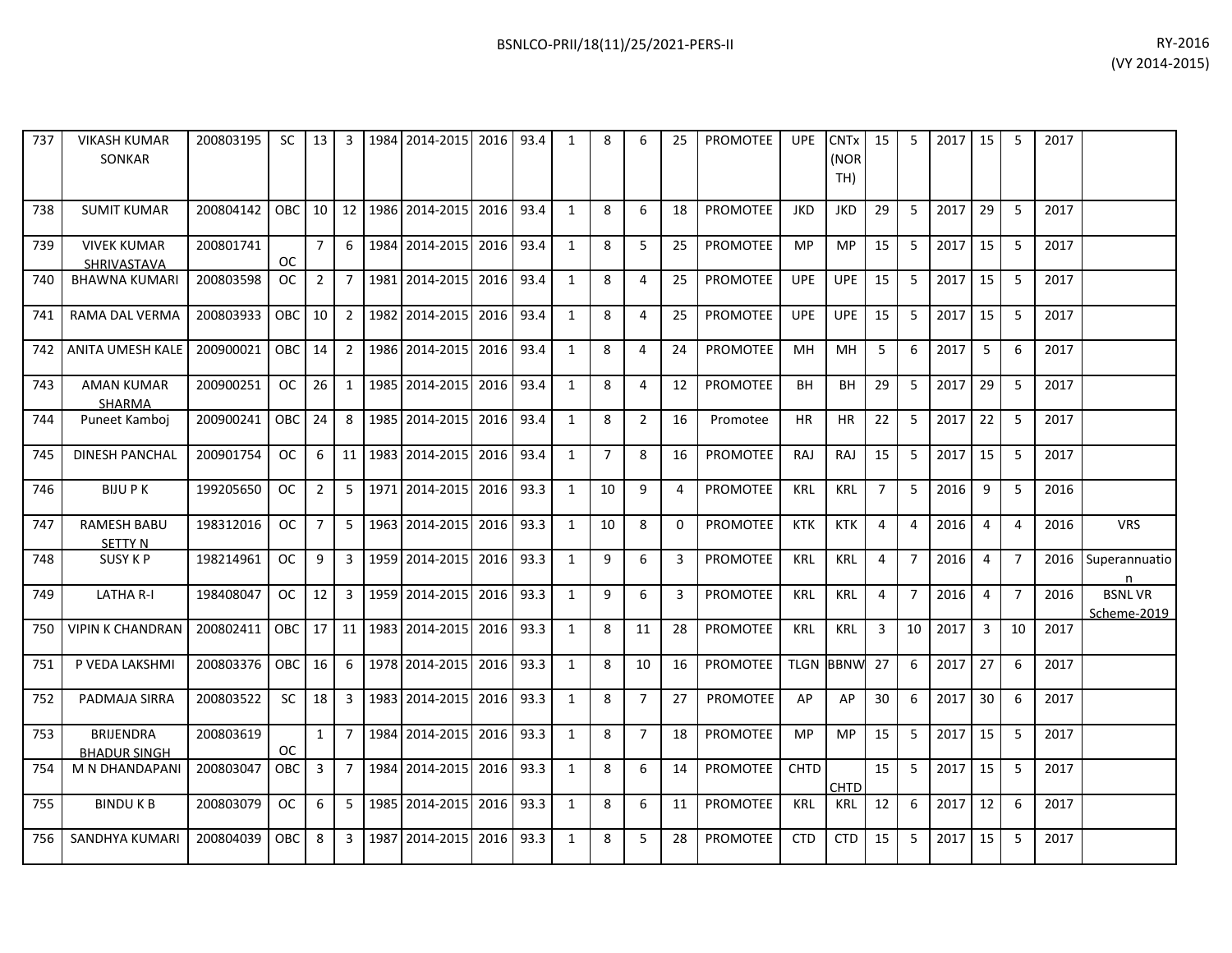| 757 | <b>ABHISHEK KUMAR</b>               | 200900181 | <b>OC</b> | 20             | 3              | 1984 | 2014-2015         | 2016 | 93.3 | $\mathbf{1}$ | 8  | 3              | 19             | <b>PROMOTEE</b> | <b>CTD</b>       | <b>CNT<sub>x</sub></b><br>(EAST | 15             | 5              | 2017 | 15             | 5              | 2017 | Rule 8 in from<br><b>CTD</b> |
|-----|-------------------------------------|-----------|-----------|----------------|----------------|------|-------------------|------|------|--------------|----|----------------|----------------|-----------------|------------------|---------------------------------|----------------|----------------|------|----------------|----------------|------|------------------------------|
| 758 | Seema Verma                         | 200900530 | OBC       | 5              | $\overline{3}$ | 1987 | 2014-2015         | 2016 | 93.3 | $\mathbf{1}$ | 8  | 3              | 16             | Promotee        | <b>HR</b>        | HR                              | 22             | 5              | 2017 | 22             | 5              | 2017 |                              |
| 759 | Sarla Devi                          | 200900420 | OBC       | 8              | 6              | 1985 | 2014-2015         | 2016 | 93.3 | $\mathbf{1}$ | 8  | $\mathbf{1}$   | 25             | Promotee        | HR.              | <b>HR</b>                       | 22             | 5              | 2017 | 22             | 5              | 2017 |                              |
| 760 | GURUVAYURKANNA<br>N <sub>V</sub>    | 200200260 | <b>OC</b> | 8              | 9              |      | 1972 2014-2015    | 2016 | 93.2 | $\mathbf{1}$ | 10 | $\overline{4}$ | 21             | PROMOTEE        | <b>TN</b>        | <b>TN</b>                       | 22             | 5              | 2017 | 22             | 5              | 2017 |                              |
| 761 | <b>BALAKRISHNAN R</b>               | 198400266 | OC.       | 30             | 5              | 1961 | 2014-2015         | 2016 | 93.2 | 1            | 9  | 5              | 26             | PROMOTEE        | TN               | <b>TN</b>                       | 27             | 6              | 2016 | 27             | 6              | 2016 | <b>VRS</b>                   |
| 762 | <b>ROY KURUVILLA</b>                | 199312952 | <b>OC</b> | 30             | -5             |      | 1966 2014-2015    | 2016 | 93.2 | $\mathbf{1}$ | 9  | 5              | 5              | PROMOTEE        | <b>KRL</b>       | <b>KRL</b>                      | 6              | 6              | 2016 | 6              | 6              | 2016 | <b>BSNLVR</b><br>Scheme-2019 |
| 763 | <b>MUTHUPRIYA S</b>                 | 200802861 | <b>OC</b> | $\overline{2}$ | 6              | 1987 | 2014-2015         | 2016 | 93.2 | $\mathbf{1}$ | 8  | 11             | 23             | <b>PROMOTEE</b> | <b>KRL</b>       | <b>KRL</b>                      | 3              | 10             | 2017 | 3              | 10             | 2017 |                              |
| 764 | RAHYANATH<br><b>KANAKKASSERI</b>    | 200802175 | <b>OC</b> | 1              | 5              | 1979 | 2014-2015         | 2016 | 93.2 | $\mathbf{1}$ | 8  | 11             | 20             | <b>PROMOTEE</b> | <b>KRL</b>       | KRL                             | $\overline{3}$ | 10             | 2017 | $\overline{3}$ | 10             | 2017 |                              |
| 765 | DHARMENDRA<br>PATEL                 | 200802248 | <b>OC</b> | 18             | $\overline{4}$ | 1983 | 2014-2015         | 2016 | 93.2 | 1            | 8  | 10             | 1              | <b>PROMOTEE</b> | MP               | <b>MP</b>                       | 15             | 5              | 2017 | 15             | 5              | 2017 |                              |
| 766 | <b>HARIBABU</b><br><b>MORATHOTI</b> | 200802441 | <b>SC</b> | $\overline{7}$ | 6              |      | 1976 2014-2015    | 2016 | 93.2 | $\mathbf{1}$ | 8  | 8              | 9              | PROMOTEE        | AP               | AP                              | 27             | 6              | 2017 | 27             | 6              | 2017 |                              |
| 767 | <b>MALOTH</b><br><b>BOUGHSINGH</b>  | 200802458 | ST        | 12             | 1              |      | 1982 2014-2015    | 2016 | 93.2 | $\mathbf{1}$ | 8  | 8              | 8              | <b>PROMOTEE</b> | <b>TLGN CNTx</b> | (SOU<br>TH)                     | 26             | 6              | 2017 | 19             | $\overline{7}$ | 2017 |                              |
| 768 | SANKARANANTH A                      | 200802386 | <b>OC</b> | 17             | 6              |      | 1980 2014-2015    | 2016 | 93.2 | $\mathbf{1}$ | 8  | $\overline{7}$ | 28             | <b>PROMOTEE</b> | <b>TN</b>        | <b>TN</b>                       | 16             | 6              | 2017 | 16             | 6              | 2017 |                              |
| 769 | SRINIVASA RAO<br>SEELAM             | 200804055 | <b>SC</b> | 12             | $\overline{7}$ |      | 1982 2014-2015    | 2016 | 93.2 | $\mathbf{1}$ | 8  | $\overline{7}$ | 9              | <b>PROMOTEE</b> | AP               | AP                              | 27             | 6              | 2017 | 27             | 6              | 2017 |                              |
| 770 | ANANDHARAMAN                        | 200802117 | <b>SC</b> | $\overline{3}$ | 6              |      | 1986 2014-2015    | 2016 | 93.2 | 1            | 8  | $\overline{7}$ | $\overline{4}$ | <b>PROMOTEE</b> | <b>TN</b>        | <b>TN</b>                       | 22             | 5              | 2017 | 22             | 5              | 2017 |                              |
| 771 | <b>BIKASH CHANDRA</b>               | 200803743 | <b>OC</b> | 9              | $\overline{3}$ |      | 1980 2014-2015    | 2016 | 93.2 | $\mathbf{1}$ | 8  | 5              | 28             | <b>PROMOTEE</b> | <b>CTD</b>       | <b>CTD</b>                      | 15             | 5              | 2017 | 15             | 5              | 2017 |                              |
| 772 | DHEERAJ<br><b>VISHWAKARMA</b>       | 200802240 | <b>OC</b> | 5 <sup>1</sup> |                |      | 10 1981 2014-2015 | 2016 | 93.2 | $\mathbf{1}$ | 8  | 5              | 23             | <b>PROMOTEE</b> | <b>MP</b>        | <b>MP</b>                       | 15             | 5              | 2017 | 15             | 5              | 2017 |                              |
| 773 | <b>MD MOKHTAR</b>                   | 200900103 | OBC       | 18             | 6              | 1980 | 2014-2015         | 2016 | 93.2 | $\mathbf{1}$ | 8  | 4              | $\overline{2}$ | <b>PROMOTEE</b> | BH               | <b>BH</b>                       | 29             | 5              | 2017 | 29             | 5              | 2017 |                              |
| 774 | <b>TAPAN KUMAR</b><br><b>GAYEN</b>  | 200900335 | <b>OC</b> | 15             | 6              | 1968 | 2014-2015         | 2016 | 93.2 | $\mathbf{1}$ | 8  | 3              | 18             | PROMOTEE        | <b>CTD</b>       | <b>CTD</b>                      | 15             | 5              | 2017 | 15             | 5              | 2017 |                              |
| 775 | SARASWATHI<br>AMMA I                | 198407071 | <b>OC</b> | 23             | 5              | 1961 | 2014-2015         | 2016 | 93.1 | $\mathbf{1}$ | 9  | 6              | 3              | PROMOTEE        | <b>KRL</b>       | <b>KRL</b>                      | 4              | $\overline{7}$ | 2016 | 4              | $\overline{7}$ | 2016 | <b>BSNLVR</b><br>Scheme-2019 |
| 776 | SATHIARAJ C                         | 198312916 | <b>OC</b> | 4              | 6              | 1961 | 2014-2015         | 2016 | 93.1 | $\mathbf{1}$ | 9  | 6              | 3              | <b>PROMOTEE</b> | <b>KRL</b>       | <b>KRL</b>                      | 4              | $\overline{7}$ | 2016 | $\overline{4}$ | $\overline{7}$ | 2016 | <b>BSNLVR</b><br>Scheme-2019 |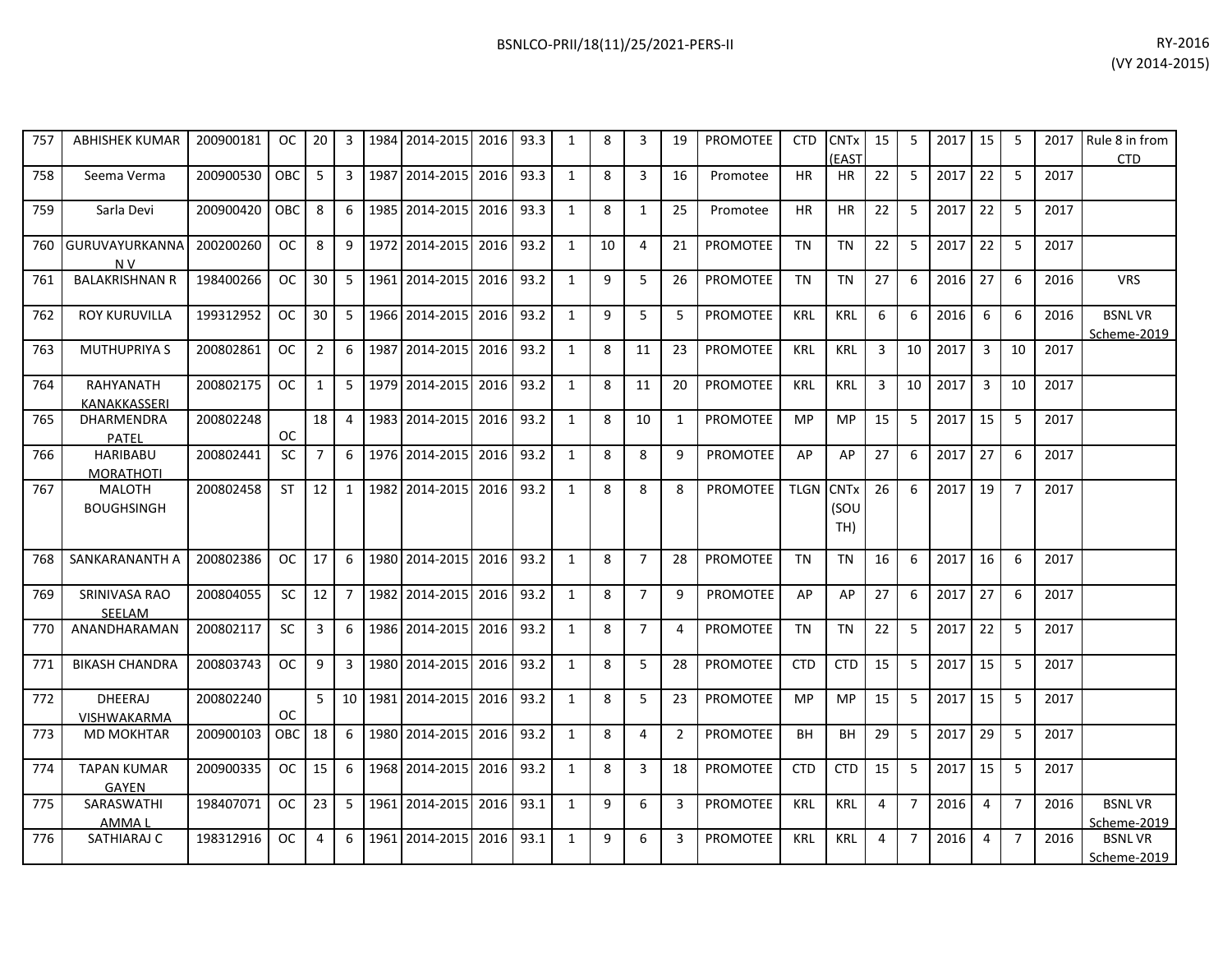| 777 | <b>KUMARESAN A</b>                        | 198808488 | OC.       | 17 | 4               | 1963 | 2014-2015      | 2016      | 93.1 | 1            | 9 | 5              | 5              | <b>PROMOTEE</b> | <b>KRL</b> | <b>KRL</b> | 6  | 6              | 2016 | 6              | 6              | 2016 | <b>BSNLVR</b><br>Scheme-2019 |
|-----|-------------------------------------------|-----------|-----------|----|-----------------|------|----------------|-----------|------|--------------|---|----------------|----------------|-----------------|------------|------------|----|----------------|------|----------------|----------------|------|------------------------------|
| 778 | <b>JOBIN AUGUSTINE</b>                    | 200801812 | <b>OC</b> | 21 | 12              |      | 1981 2014-2015 | 2016 93.1 |      | $\mathbf{1}$ | 9 | $\mathbf 0$    | 18             | PROMOTEE        | KRL        | KRL        | 3  | 10             | 2017 | $\overline{3}$ | 10             | 2017 |                              |
| 779 | <b>PRASAD S R</b>                         | 200802499 | <b>OC</b> | 21 | 4               | 1983 | 2014-2015      | 2016      | 93.1 | 1            | 8 | 11             | 26             | <b>PROMOTEE</b> | KRL        | <b>KRL</b> | 3  | 10             | 2017 | 3              | 10             | 2017 |                              |
| 780 | PRABHALEKSHMI P L                         | 200802545 | OBC       | 3  | 5               |      | 1983 2014-2015 | 2016      | 93.1 | $\mathbf{1}$ | 8 | 11             | 26             | PROMOTEE        | <b>KRL</b> | <b>KRL</b> | 3  | 10             | 2017 | 3              | 10             | 2017 |                              |
| 781 | BHALCHANDRA<br><b>ARUN DESHPANDE</b>      | 200803438 | <b>OC</b> | 5  | 6               |      | 1982 2014-2015 | 2016      | 93.1 | $\mathbf{1}$ | 8 | $\overline{7}$ | $\overline{4}$ | <b>PROMOTEE</b> | MH         | MH         | 5  | 6              | 2017 | 5              | 6              | 2017 |                              |
| 782 | <b>BABY P</b>                             | 200802321 | <b>OC</b> | 25 | 3               |      | 1985 2014-2015 | 2016      | 93.1 | $\mathbf{1}$ | 8 | $\overline{7}$ | 4              | <b>PROMOTEE</b> | <b>TN</b>  | <b>TN</b>  | 22 | 5              | 2017 | 22             | 5              | 2017 |                              |
| 783 | PRATHEEBHA P                              | 200802914 | ОВС       | 28 | 4               |      | 1987 2014-2015 | 2016      | 93.1 | 1            | 8 | 6              | 28             | <b>PROMOTEE</b> | <b>KTK</b> | <b>KTK</b> | 12 | 6              | 2017 | 12             | 6              | 2017 |                              |
| 784 | SUDHAKARRAJ G B                           | 200802383 | <b>SC</b> | 23 | $\overline{7}$  |      | 1985 2014-2015 | 2016      | 93.1 | $\mathbf{1}$ | 8 | 6              | 12             | <b>PROMOTEE</b> | <b>TN</b>  | <b>TN</b>  | 22 | 5              | 2017 | 22             | 5              | 2017 |                              |
| 785 | <b>RANJITH K</b>                          | 200803090 | SC        | 20 | 4               |      | 1982 2014-2015 | 2016      | 93.1 | $\mathbf{1}$ | 8 | 5              | 28             | <b>PROMOTEE</b> | KRL        | <b>KRL</b> | 12 | 6              | 2017 | 12             | 6              | 2017 |                              |
| 786 | <b>NARENDRA KUMAR</b><br><b>RAVI</b>      | 200900161 | <b>SC</b> | 13 | 8               |      | 1983 2014-2015 | 2016      | 93.1 | $\mathbf{1}$ | 8 | 4              | $\overline{2}$ | PROMOTEE        | <b>JKD</b> | <b>JKD</b> | 29 | 5              | 2017 | 29             | 5              | 2017 |                              |
| 787 | Ravinder Kumar-I                          | 200900976 | <b>OC</b> | 8  | 8               |      | 1987 2014-2015 | 2016      | 93.1 | $\mathbf{1}$ | 8 | $\overline{3}$ | 16             | Promotee        | <b>HR</b>  | <b>HR</b>  | 22 | 5              | 2017 | 22             | 5              | 2017 |                              |
| 788 | Sushil Kumar                              | 200900421 | OC.       | 29 | 10 <sup>1</sup> |      | 1985 2014-2015 | 2016      | 93.1 | $\mathbf{1}$ | 8 | $\mathbf{1}$   | 25             | Promotee        | <b>HR</b>  | <b>HR</b>  | 22 | 5              | 2017 | 22             | 5              | 2017 |                              |
| 789 | Ajay Kumar                                | 200902594 | <b>OC</b> | 15 | 9               |      | 1982 2014-2015 | 2016      | 93.1 | $\mathbf{1}$ | 8 | $\mathbf{1}$   | 8              | Promotee        | <b>HR</b>  | <b>HR</b>  | 22 | 5              | 2017 | 22             | 5              | 2017 |                              |
| 790 | Vinay Gautam                              | 200901444 | <b>SC</b> | 9  | 11              |      | 1987 2014-2015 | 2016      | 93.1 | $\mathbf{1}$ | 8 | 0              | 29             | Promotee        | <b>HR</b>  | HR         | 22 | 5              | 2017 | 22             | 5              | 2017 |                              |
| 791 | <b>MURUGADOSS A</b>                       | 198200491 | ОВС       | 13 | 10              |      | 1957 2014-2015 | 2016      | 93   | $\mathbf{1}$ | 9 | 5              | 26             | <b>PROMOTEE</b> | <b>TN</b>  | <b>TN</b>  | 27 | 6              | 2016 | 27             | 6              | 2016 | <b>RETIREMENT</b>            |
| 792 | <b>NAZEER A</b>                           | 198603337 | <b>OC</b> | 8  | 6               |      | 1963 2014-2015 | 2016      | 93   | $\mathbf{1}$ | 9 | 3              | 24             | PROMOTEE        | <b>TN</b>  | <b>TN</b>  | 25 | $\overline{4}$ | 2016 | 25             | $\overline{4}$ | 2016 |                              |
| 793 | SATHYABAMA CA                             | 198403245 | <b>OC</b> | 15 | 11              |      | 1963 2014-2015 | 2016      | 93   | $\mathbf{1}$ | 9 | 3              | 10             | <b>PROMOTEE</b> | <b>TN</b>  | <b>TN</b>  | 11 | $\overline{4}$ | 2016 | 11             | $\overline{4}$ | 2016 | <b>VRS</b>                   |
| 794 | <b>SHAMLA S</b>                           | 200802407 | OBC       | 28 | $\mathbf{3}$    | 1983 | 2014-2015      | 2016      | 93   | $\mathbf{1}$ | 9 | $\mathbf 0$    | 5              | <b>PROMOTEE</b> | <b>KRL</b> | KRL        | 3  | 10             | 2017 | $\overline{3}$ | 10             | 2017 |                              |
| 795 | <b>ASHIYA S</b>                           | 200803431 | OBC       | 25 | 9               |      | 1982 2014-2015 | 2016      | 93   | $\mathbf{1}$ | 8 | 9              | 25             | <b>PROMOTEE</b> | <b>KRL</b> | <b>KRL</b> | 3  | 10             | 2017 | 3              | 10             | 2017 |                              |
| 796 | <b>JISHA C</b>                            | 200801627 | ОВС       | 31 | 5               | 1981 | 2014-2015      | 2016      | 93   | 1            | 8 | 8              | 21             | PROMOTEE        | <b>KTK</b> | <b>KTK</b> | 12 | 6              | 2017 | 12             | 6              | 2017 |                              |
| 797 | <b>KAMLAKSH</b><br><b>KASHINATH CHARI</b> | 200802893 | <b>OC</b> | 21 | 6               | 1982 | 2014-2015      | 2016      | 93   | $\mathbf{1}$ | 8 | 8              | 8              | <b>PROMOTEE</b> | MH         | MH         | 5  | 6              | 2017 | 5              | 6              | 2017 |                              |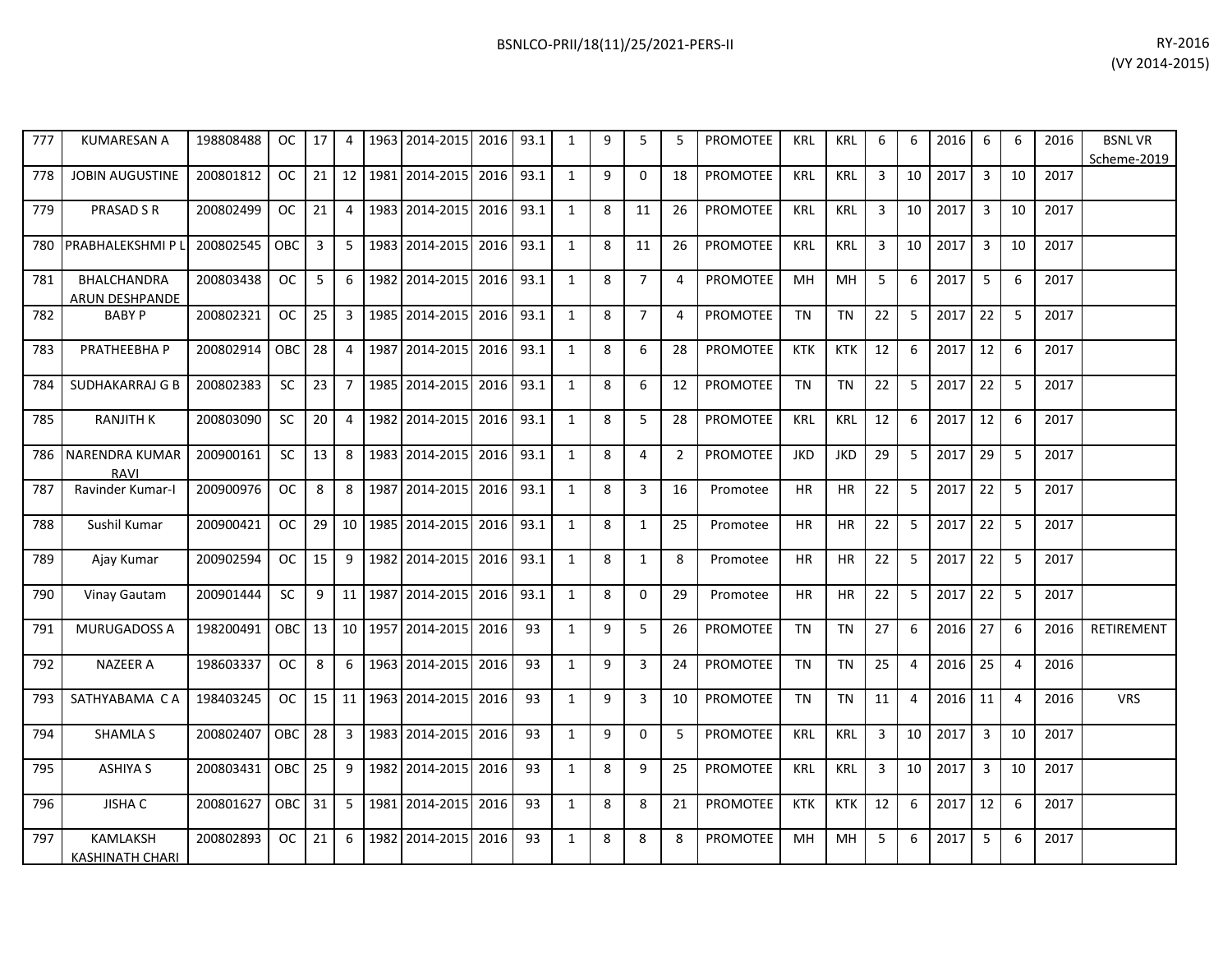| 798 | <b>RAJU KUMAR</b>                      | 200803780 | OBC 15     |                  | 6                | 1986   2014-2015   2016 |      | 93   | 1            | 8 | 8              | 7              | PROMOTEE        | CTD        | <b>CTD</b>               | 15             | 5 | 2017 15 |                | 5                | 2017 |                                   |
|-----|----------------------------------------|-----------|------------|------------------|------------------|-------------------------|------|------|--------------|---|----------------|----------------|-----------------|------------|--------------------------|----------------|---|---------|----------------|------------------|------|-----------------------------------|
| 799 | <b>MADHURI</b><br><b>SHANKAR HAWAL</b> | 200802433 | OBC 13     |                  | $\overline{2}$   | 1980 2014-2015          | 2016 | 93   | $\mathbf{1}$ | 8 | 8              | 3              | PROMOTEE        | MH         | MH                       | 5              | 6 | 2017    | 5              | 6                | 2017 |                                   |
| 800 | MEHULKUMAR<br>MAKWANA                  | 200802624 | <b>SC</b>  | 21               | 4                | 1986 2014-2015          | 2016 | 93   | $\mathbf{1}$ | 8 | $\overline{7}$ | 11             | <b>PROMOTEE</b> | GUJ        | <b>CNTx</b><br>(WES<br>T | -5             | 6 | 2017    | 5              | 6                | 2017 |                                   |
| 801 | <b>MAGAR VISHAKHA</b><br>CHANDRAKANT   | 200802705 | <b>SC</b>  | 1                | 5                | 1984 2014-2015          | 2016 | 93   | $\mathbf{1}$ | 8 | $\overline{7}$ | 10             | <b>PROMOTEE</b> | MH         | MH                       | 5              | 6 | 2017    | 5              | 6                | 2017 |                                   |
| 802 | <b>KARTHIKEYAN V-II</b>                | 200802119 | <b>OC</b>  | 16               | -5               | 1980 2014-2015 2016     |      | 93   | $\mathbf{1}$ | 8 | $\overline{7}$ | 4              | PROMOTEE        | <b>TN</b>  | <b>TN</b>                | 22             | 5 | 2017    | 22             | 5                | 2017 |                                   |
| 803 | SUBHENDU<br>MANDAL                     | 200900166 | SC         | 28               | $\overline{4}$   | 1980 2014-2015          | 2016 | 93   | $\mathbf{1}$ | 8 | $\overline{7}$ | $\overline{2}$ | <b>PROMOTEE</b> | <b>CTD</b> | <b>CTD</b>               | 19             | 6 | 2017    | 19             | 6                | 2017 |                                   |
| 804 | <b>TK RAMESH</b>                       | 198605902 | OC         | 18               | $\overline{3}$   | 1962 2014-2015          | 2016 | 93   | $\mathbf{1}$ | 8 | $\overline{7}$ | $\mathbf{1}$   | <b>PROMOTEE</b> | <b>KTK</b> | <b>KTK</b>               | $\overline{2}$ | 5 | 2016    | $\overline{2}$ | 5                | 2016 | VRS-under<br><b>BSNL VRS-2019</b> |
| 805 | PRATIKSHA RANE                         | 200803144 | <b>OBC</b> | $6 \overline{6}$ | $6 \overline{6}$ | 1986 2014-2015          | 2016 | 93   | $\mathbf{1}$ | 8 | 6              | 21             | <b>PROMOTEE</b> | MH         | <b>MH</b>                | $\overline{2}$ | 6 | 2017    | 5              | $6 \overline{6}$ | 2017 |                                   |
| 806 | ARJUN MONDAL                           | 200900169 | <b>SC</b>  | $\overline{2}$   | $\overline{7}$   | 1985 2014-2015          | 2016 | 93   | $\mathbf{1}$ | 8 | 6              | 18             | <b>PROMOTEE</b> | <b>CTD</b> | <b>CTD</b>               | 19             | 6 | 2017    | 19             | 6                | 2017 |                                   |
| 807 | PRABHANJAN<br><b>MAHATA</b>            | 200803360 | OC.        | 1                | 1                | 1978 2014-2015          | 2016 | 93   | $\mathbf{1}$ | 8 | 6              | 6              | <b>PROMOTEE</b> | <b>WB</b>  | <b>WB</b>                | 12             | 6 | 2017    | 12             | 6                | 2017 |                                   |
| 808 | ALI ASLAM ANSARI                       | 200900222 | OBC 12     |                  | 1                | 1984 2014-2015 2016     |      | 93   | $\mathbf{1}$ | 8 | 5              | 28             | PROMOTEE        | <b>CTD</b> | <b>CTD</b>               | 15             | 5 | 2017    | 15             | -5               | 2017 |                                   |
| 809 | SOUMITRA<br><b>CHOUDHURY</b>           | 200803865 | <b>SC</b>  | 25               | $\overline{2}$   | 1984 2014-2015          | 2016 | 93   | $\mathbf{1}$ | 8 | 5              | 18             | PROMOTEE        | <b>WB</b>  | WB                       | 12             | 6 | 2017    | 12             | 6                | 2017 |                                   |
| 810 | <b>RAJEEV SINGH</b>                    | 200904355 | <b>OC</b>  | 5                | $\overline{3}$   | 1983 2014-2015          | 2016 | 93   | $\mathbf{1}$ | 8 | $\overline{3}$ | 6              | <b>PROMOTEE</b> | <b>CTD</b> | <b>CTD</b>               | 15             | 5 | 2017    | 15             | 5                | 2017 |                                   |
| 811 | Sandeep Rawal                          | 200900462 | OBC 20     |                  | -8               | 1983 2014-2015 2016     |      | 93   | $\mathbf{1}$ | 8 | $\overline{2}$ | 16             | Promotee        | <b>HR</b>  | <b>HR</b>                | 22             | 5 | 2017    | 22             | -5               | 2017 |                                   |
| 812 | Sanjeev Kumar-I                        | 200900433 | <b>SC</b>  | 13               |                  | 12 1977 2014-2015 2016  |      | 93   | $\mathbf{1}$ | 8 | $\mathbf{1}$   | 25             | Promotee        | <b>HR</b>  | <b>HR</b>                | 22             | 5 | 2017    | 22             | 5                | 2017 |                                   |
| 813 | <b>ROMI KOSTA</b>                      | 200900591 | <b>ST</b>  | 11               | 9                | 1981 2014-2015          | 2016 | 93   | $\mathbf{1}$ | 8 | $\mathbf{0}$   | 4              | PROMOTEE        | MP         | <b>MP</b>                | 15             | 5 | 2017    | 15             | 5                | 2017 |                                   |
| 814 | ANBUPALAMNEE R                         | 198803524 | OBC 18     |                  | $\overline{7}$   | 1962 2014-2015          | 2016 | 92.9 | $\mathbf{1}$ | 9 | 5              | 19             | PROMOTEE        | <b>TN</b>  | <b>TN</b>                | 20             | 6 | 2016    | 20             | 6                | 2016 | <b>VRS</b>                        |
| 815 | MARIA JAYASEELI V                      | 198500315 | <b>OC</b>  | 18               | $\overline{1}$   | 1963 2014-2015          | 2016 | 92.9 | $\mathbf{1}$ | 9 | $\overline{3}$ | 10             | <b>PROMOTEE</b> | <b>TN</b>  | <b>TN</b>                | 11             | 4 | 2016    | 11             | $\overline{4}$   | 2016 | <b>VRS</b>                        |
|     | 816 SURESH KUMAR P K                   | 198407898 | <b>OC</b>  | 3                | 5                | 1960 2014-2015 2016     |      | 92.9 | $\mathbf{1}$ | 9 | 3              | 3              | <b>PROMOTEE</b> | <b>KRL</b> | <b>KRL</b>               | $\overline{4}$ | 4 | 2016    | $\overline{4}$ | 4                | 2016 | Superannuatio                     |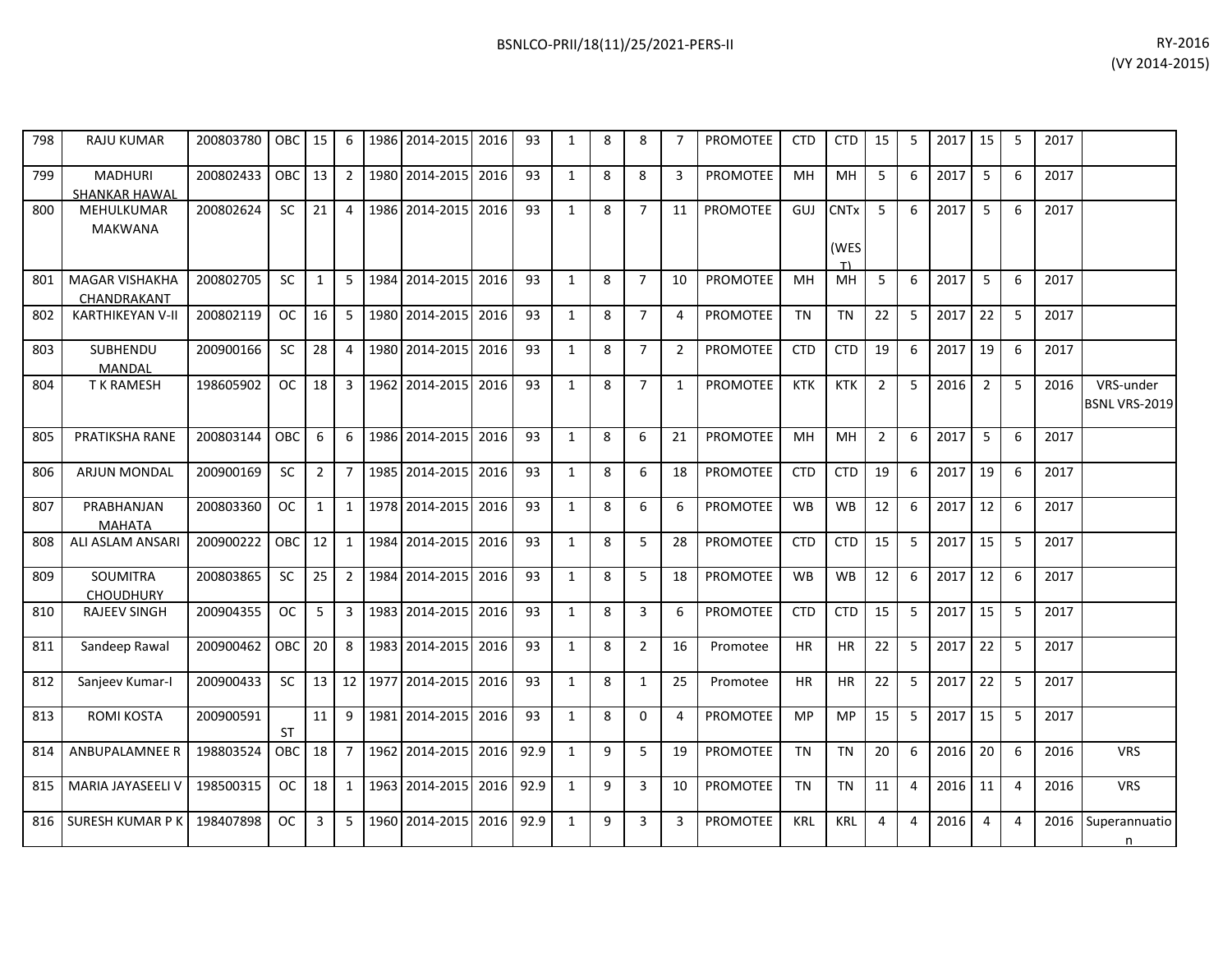| 817 | SANUJ S                                | 200802489 | OBC I         | 8               |                |      | 5   1983   2014-2015   2016   92.9 |      |      | 1            | 8 | 11             | 28           | PROMOTEE        | KRL        | KRL                                   | 3              | 10             | 2017   | 3              | 10             | 2017 |                              |
|-----|----------------------------------------|-----------|---------------|-----------------|----------------|------|------------------------------------|------|------|--------------|---|----------------|--------------|-----------------|------------|---------------------------------------|----------------|----------------|--------|----------------|----------------|------|------------------------------|
| 818 | <b>BAHNA A H</b>                       | 200803098 | <b>OBC</b>    | 28              | 5              |      | 1980 2014-2015 2016                |      | 92.9 | $\mathbf{1}$ | 8 | 9              | 18           | <b>PROMOTEE</b> | <b>KRL</b> | KRL                                   | 3              | 10             | 2017   | 3              | 10             | 2017 |                              |
| 819 | <b>BRIJESH KUMAR</b><br><b>PANDEY</b>  | 200804177 | OC .          | 16              | $\overline{a}$ |      | 1986 2014-2015 2016                |      | 92.9 | $\mathbf{1}$ | 8 | $\overline{7}$ | 18           | <b>PROMOTEE</b> | A&N        | <b>A&amp;N</b>                        | 15             | 5              | 2017   | 15             | -5             | 2017 |                              |
| 820 | <b>SURESH KADARLA</b>                  | 200803258 | <b>OBC</b>    | 15              | $1\,$          |      | 1978 2014-2015                     | 2016 | 92.9 | $\mathbf{1}$ | 8 | $\overline{7}$ | 10           | <b>PROMOTEE</b> | AP         | AP                                    | 27             | 6              | 2017   | 27             | -6             | 2017 |                              |
| 821 | PRAKASAM A                             | 200802619 | SC.           | 25              |                |      | 5 1979 2014-2015 2016              |      | 92.9 | 1            | 8 | 6              | 28           | <b>PROMOTEE</b> | <b>TN</b>  | <b>CNT<sub>x</sub></b><br>(SOU<br>TH) | 22             | 5              | 2017   | 22             | 5              | 2017 |                              |
| 822 | <b>KAUSHIK RAI</b><br><b>CHOUDHURI</b> | 200804018 | <b>SC</b>     | 9               | q              | 1981 | 2014-2015                          | 2016 | 92.9 | $\mathbf{1}$ | 8 | 6              | 1            | <b>PROMOTEE</b> | <b>WB</b>  | <b>WB</b>                             | 12             | 6              | 2017   | 12             | 6              | 2017 |                              |
| 823 | <b>NIHARIKA</b>                        | 200901635 | OC            | 30 <sup>1</sup> | $\overline{7}$ |      | 1986 2014-2015 2016                |      | 92.9 | $\mathbf{1}$ | 8 | 4              | 9            | <b>PROMOTEE</b> | GUJ        | GUJ                                   | 4              | 12             | 2017   | 4              | 12             | 2017 |                              |
| 824 | PREM DUTT<br><b>SUDHAKAR</b>           | 200901654 | <b>OBC</b>    | 15              |                |      | 10   1984   2014-2015   2016       |      | 92.9 | $\mathbf{1}$ | 8 | $\overline{3}$ | 13           | <b>PROMOTEE</b> | <b>JKD</b> | <b>JKD</b>                            | 29             | 5              | 2017   | 29             | 5              | 2017 |                              |
| 825 | SATHI K V                              | 198408029 | <b>OC</b>     | $\mathbf{1}$    | 5              |      | 1960 2014-2015 2016                |      | 92.8 | $\mathbf{1}$ | 9 | 6              | 3            | PROMOTEE        | <b>KRL</b> | <b>KRL</b>                            | 4              | $\overline{7}$ | 2016   | $\overline{4}$ | $\overline{7}$ | 2016 | Superannuatio<br>n           |
| 826 | <b>FRANCIS DEVASIA</b>                 | 198315205 | <sub>OC</sub> | 15              | 4              |      | 1961 2014-2015 2016                |      | 92.8 | $\mathbf{1}$ | 9 | 6              | 3            | <b>PROMOTEE</b> | <b>KRL</b> | <b>KRL</b>                            | 4              | $\overline{7}$ | 2016   | $\overline{4}$ | $\overline{7}$ | 2016 | <b>BSNLVR</b><br>Scheme-2019 |
| 827 | <b>VELLAIAMMAL V</b>                   | 198000736 | <b>OC</b>     | 4               | 6              |      | 1957 2014-2015 2016                |      | 92.8 | $\mathbf{1}$ | 9 | 3              | 24           | <b>PROMOTEE</b> | <b>TN</b>  | <b>TN</b>                             | 25             | $\overline{4}$ | 2016   | 25             | $\overline{4}$ | 2016 | RETIREMENT                   |
| 828 | <b>RAJALAKSHMI S</b>                   | 198400509 | <b>OC</b>     | 20              | 4              |      | 1962 2014-2015 2016                |      | 92.8 | $\mathbf{1}$ | 9 | 3              | 17           | <b>PROMOTEE</b> | <b>TN</b>  | <b>TN</b>                             | 18             | $\overline{4}$ | 2016   | 18             | $\overline{4}$ | 2016 | <b>VRS</b>                   |
| 829 | PRADEEP KUMAR<br>YADAV                 | 200801788 | OBC           | 24              | $\overline{7}$ |      | 1981 2014-2015                     | 2016 | 92.8 | 1            | 8 | $\overline{7}$ | 16           | <b>PROMOTEE</b> | MP         | <b>MP</b>                             | 15             | 5              | 2017   | 15             | 5              | 2017 |                              |
| 830 | <b>SHASHI KANT</b>                     | 200802272 | <b>OBC</b>    | 25              |                |      | 12   1986   2014-2015   2016       |      | 92.8 | 1            | 8 | $\overline{7}$ | 15           | <b>PROMOTEE</b> | BH         | <b>BH</b>                             | 29             | 5              | 2017   | 29             | 5              | 2017 |                              |
| 831 | <b>KAUSHALKUMAR D</b><br>PANCHOLI      | 200802254 | <b>OC</b>     | 20              | 8              |      | 1985 2014-2015 2016                |      | 92.8 | $\mathbf{1}$ | 8 | $\overline{7}$ | 11           | <b>PROMOTEE</b> | GUJ        | GUJ                                   | 5              | 6              | 2017   | 5              | 6              | 2017 |                              |
| 832 | <b>K PREMA</b>                         | 200802373 | SC.           | 23              | 7              |      | 1983 2014-2015                     | 2016 | 92.8 | $\mathbf{1}$ | 8 | $\overline{7}$ | 4            | <b>PROMOTEE</b> | TN         | TN                                    | 22             | 5              | 2017   | 22             | 5              | 2017 |                              |
| 833 | <b>ASHOK SINGH</b>                     | 200802718 | OBC           | 25              | 6              |      | 1988 2014-2015 2016                |      | 92.8 | $\mathbf{1}$ | 8 | $\overline{7}$ | $\mathbf{1}$ | <b>PROMOTEE</b> | <b>UPE</b> | <b>UPE</b>                            | 15             | 5              | 2017   | 15             | 5              | 2017 |                              |
| 834 | <b>GUNJAN KHARE</b>                    | 200802844 | <b>OC</b>     | 20 <sup>1</sup> |                |      | 12 1983 2014-2015 2016             |      | 92.8 | 1            | 8 | 6              | 28           | <b>PROMOTEE</b> | <b>MP</b>  | <b>MP</b>                             | 31             | 5              | 2017   | 31             | 5              | 2017 |                              |
| 835 | SAJITH V P                             | 200803407 | <b>SC</b>     | 20              | 5              |      | 1984 2014-2015                     | 2016 | 92.8 | $\mathbf{1}$ | 8 | 6              | 3            | <b>PROMOTEE</b> | <b>KRL</b> | <b>KRL</b>                            | 12             | 6              | 2017   | 12             | 6              | 2017 |                              |
| 836 | PADMASANAN V                           | 198215303 | OC            | 8 <sup>1</sup>  |                |      | 11 1956 2014-2015 2016 92.7        |      |      | $\mathbf{1}$ | 9 | 6              | 3            | <b>PROMOTEE</b> | <b>KRL</b> | <b>KRL</b>                            | $\overline{4}$ | $\overline{7}$ | 2016 4 |                | $\overline{7}$ |      | 2016   Superannuatio         |

n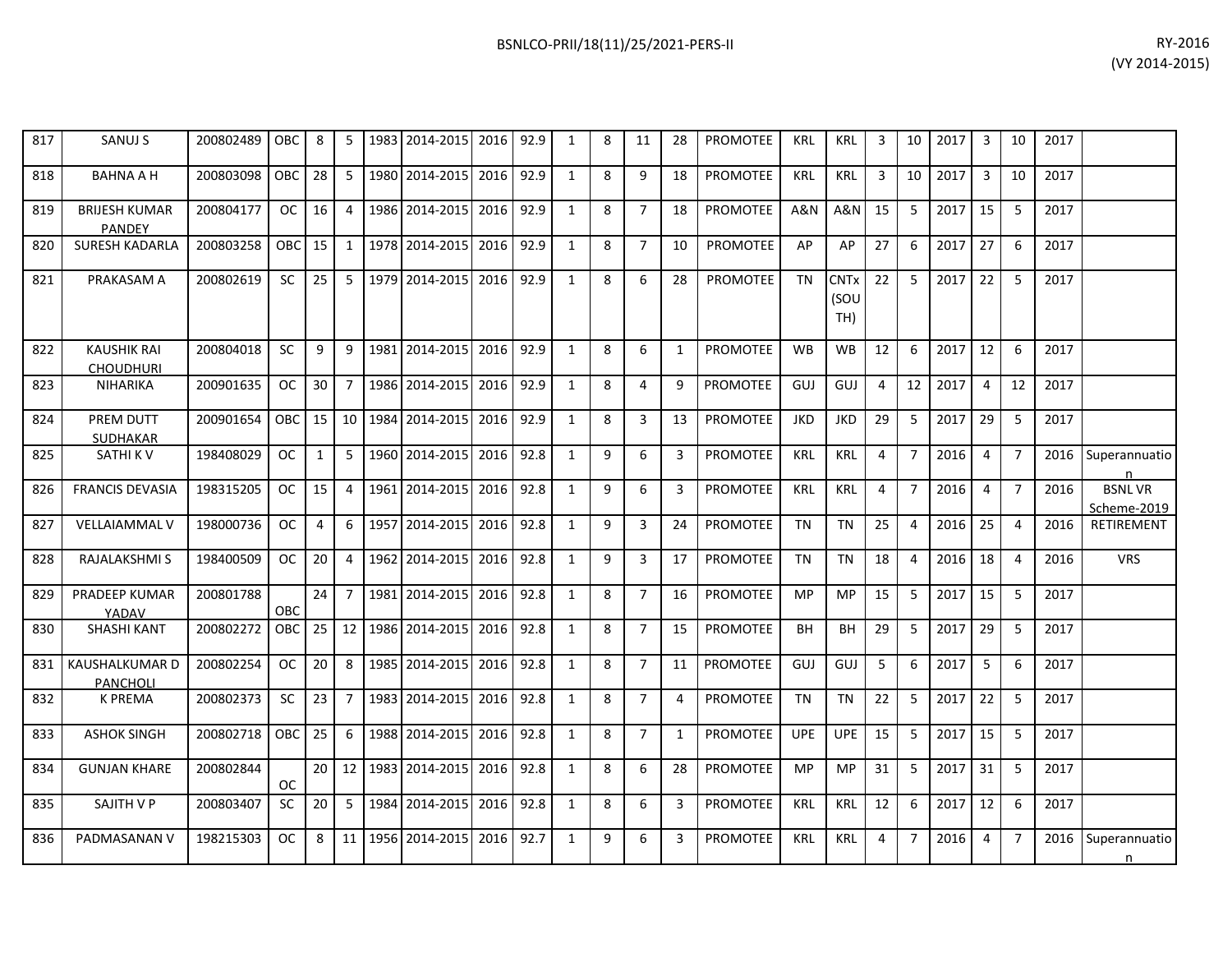| 837 | <b>SURESHKUMAR N</b>               | 198608274 | OC.           | 13             | 6              | 1964 | 2014-2015      | 2016      | 92.7 | 1            | 9              | 6              | 3              | <b>PROMOTEE</b> | <b>KRL</b> | KRL                        | 4        | 7              | 2016 | $\overline{4}$ | $\overline{7}$ | 2016 | <b>BSNLVR</b><br>Scheme-2019      |
|-----|------------------------------------|-----------|---------------|----------------|----------------|------|----------------|-----------|------|--------------|----------------|----------------|----------------|-----------------|------------|----------------------------|----------|----------------|------|----------------|----------------|------|-----------------------------------|
| 838 | <b>GOPALAKRISHNAN P</b>            | 198300824 | OC.           | 14             | 5              |      | 1962 2014-2015 | 2016      | 92.7 | $\mathbf{1}$ | 9              | 5              | 26             | <b>PROMOTEE</b> | <b>TN</b>  | <b>TN</b>                  | 27       | 6              | 2016 | 27             | 6              | 2016 | <b>DEMISE</b>                     |
| 839 | <b>KALAN</b>                       | 198601086 | <b>OC</b>     | 12             | 4              | 1963 | 2014-2015      | 2016      | 92.7 | $\mathbf{1}$ | 9              | 3              | 10             | PROMOTEE        | <b>TN</b>  | <b>TN</b>                  | 11       | $\overline{4}$ | 2016 | 11             | $\overline{4}$ | 2016 | <b>VRS</b>                        |
| 840 | PALGHAT VENKATA<br><b>RAGHU</b>    | 200801824 | <b>OC</b>     | 10             | 11             |      | 1984 2014-2015 | 2016      | 92.7 | 1            | 9              | 1              | 5              | <b>PROMOTEE</b> | <b>KRL</b> | <b>CNTx</b><br>(SOU<br>TH) | 3        | 10             | 2017 | 3              | 10             | 2017 |                                   |
| 841 | ARUNKUMAR K R                      | 200801623 | <sub>OC</sub> | 31             | 5              |      | 1983 2014-2015 | 2016      | 92.7 | 1            | 9              | $\Omega$       | 11             | <b>PROMOTEE</b> | KRL        | KRL                        | 28       | q              | 2017 | 3              | 10             | 2017 |                                   |
| 842 | <b>SUBI ELIZEBETH</b><br>ABRAHAM   | 200801498 | <b>OC</b>     | 24             | 5              |      | 1985 2014-2015 | 2016      | 92.7 | $\mathbf{1}$ | 9              | $\Omega$       | 10             | <b>PROMOTEE</b> | KRL        | KRL                        | 3        | 10             | 2017 | 3              | 10             | 2017 |                                   |
| 843 | <b>RAJESH T RAMANAN</b>            | 200802704 | OBC           | 28             | 5              |      | 1987 2014-2015 | 2016      | 92.7 | 1            | 8              | 10             | 8              | <b>PROMOTEE</b> | <b>KRL</b> | <b>KRL</b>                 | 3        | 10             | 2017 | 3              | 10             | 2017 |                                   |
| 844 | <b>MUKESH KUMAR-II</b>             | 200803048 | <b>ST</b>     | 5              | 7              |      | 1984 2014-2015 | 2016      | 92.7 | 1            | 8              | $\overline{7}$ | 24             | <b>PROMOTEE</b> | <b>RAJ</b> | <b>RAJ</b>                 | 15       | 5              | 2017 | 15             | 5              | 2017 |                                   |
| 845 | <b>AMUTHA S</b>                    | 200802564 | <b>SC</b>     | $\overline{7}$ | 10             |      | 1985 2014-2015 | 2016      | 92.7 | 1            | 8              | 6              | 12             | <b>PROMOTEE</b> | <b>TN</b>  | <b>TN</b>                  | 22       | 5              | 2017 | 22             | 5              | 2017 |                                   |
| 846 | <b>BHAJAN ROY</b>                  | 200803876 | <b>SC</b>     | 5              | 10             |      | 1982 2014-2015 | 2016      | 92.7 | 1            | 8              | 5              | 28             | PROMOTEE        | <b>CTD</b> | <b>CTD</b>                 | 15       | 5              | 2017 | 15             | 5              | 2017 |                                   |
| 847 | PARAMESWARAN S                     | 200803734 | <b>SC</b>     | 12             | 5.             |      | 1977 2014-2015 | 2016      | 92.7 | $\mathbf{1}$ | 8              | 5              | 24             | <b>PROMOTEE</b> | <b>TN</b>  | <b>TN</b>                  | 22       | 5              | 2017 | 22             | 5              | 2017 |                                   |
| 848 | <b>MANISHA</b>                     | 200900218 | <b>OBC</b>    | 21             | $\overline{7}$ |      | 1986 2014-2015 | 2016      | 92.7 | $\mathbf{1}$ | 8              | 4              | $\overline{2}$ | <b>PROMOTEE</b> | <b>BH</b>  | BH                         | 29       | 5              | 2017 | 29             | 5              | 2017 |                                   |
| 849 | <b>SHASHI KANT</b><br><b>KUMAR</b> | 200901522 | <b>OC</b>     | 11             | $\overline{2}$ |      | 1984 2014-2015 | 2016      | 92.7 | 1            | 8              | $\mathbf{1}$   | 25             | <b>PROMOTEE</b> | <b>BH</b>  | <b>BH</b>                  | 29       | 5              | 2017 | 29             | 5              | 2017 |                                   |
| 850 | <b>ANIRUDDHA</b><br><b>MAHATO</b>  | 200903155 | <b>OC</b>     | 16             | 6              |      | 1981 2014-2015 | 2016      | 92.7 | 1            | $\overline{7}$ | 9              | 26             | <b>PROMOTEE</b> | <b>WB</b>  | <b>WB</b>                  | 12       | 6              | 2017 | 12             | 6              | 2017 |                                   |
| 851 | <b>BUNGMAY MANDAI</b>              | 200902663 | <sub>OC</sub> | 28             | 12             |      | 1979 2014-2015 | 2016      | 92.7 | 1            | $\overline{7}$ | $\overline{7}$ | 29             | <b>PROMOTEE</b> | <b>WB</b>  | WB                         | 12       | 6              | 2017 | 12             | 6              | 2017 |                                   |
| 852 | <b>JAYESH KUMAR</b>                | 200901758 | <b>OC</b>     | 21             | 4              |      | 1987 2014-2015 | 2016 92.7 |      | 1            | $\overline{7}$ | 8              | 15             | <b>PROMOTEE</b> | RAJ        | <b>RAJ</b>                 | 15       | 5              | 2017 | 15             | 5              | 2017 |                                   |
| 853 | JALAJAKSHI .B.A.                   | 199101016 | <b>OC</b>     | 22             | $\overline{7}$ |      | 1967 2014-2015 | 2016      | 92.6 | 1            | 10             | 9              | 29             | <b>PROMOTEE</b> | <b>KTK</b> | <b>KTK</b>                 | 4        | $\overline{4}$ | 2016 | $\overline{4}$ | $\overline{4}$ | 2016 | VRS-under<br><b>BSNL VRS-2019</b> |
| 854 | MAHADESHWARA.<br>R                 | 198502522 | OC.           | 12             | 5              |      | 1960 2014-2015 | 2016      | 92.6 | $\mathbf{1}$ | 10             | $\overline{7}$ | 19             | PROMOTEE        | <b>KTK</b> | <b>KTK</b>                 | $\Delta$ | $\overline{4}$ | 2016 | $\overline{4}$ | $\overline{4}$ | 2016 | VRS-under<br>BSNL VRS-2019        |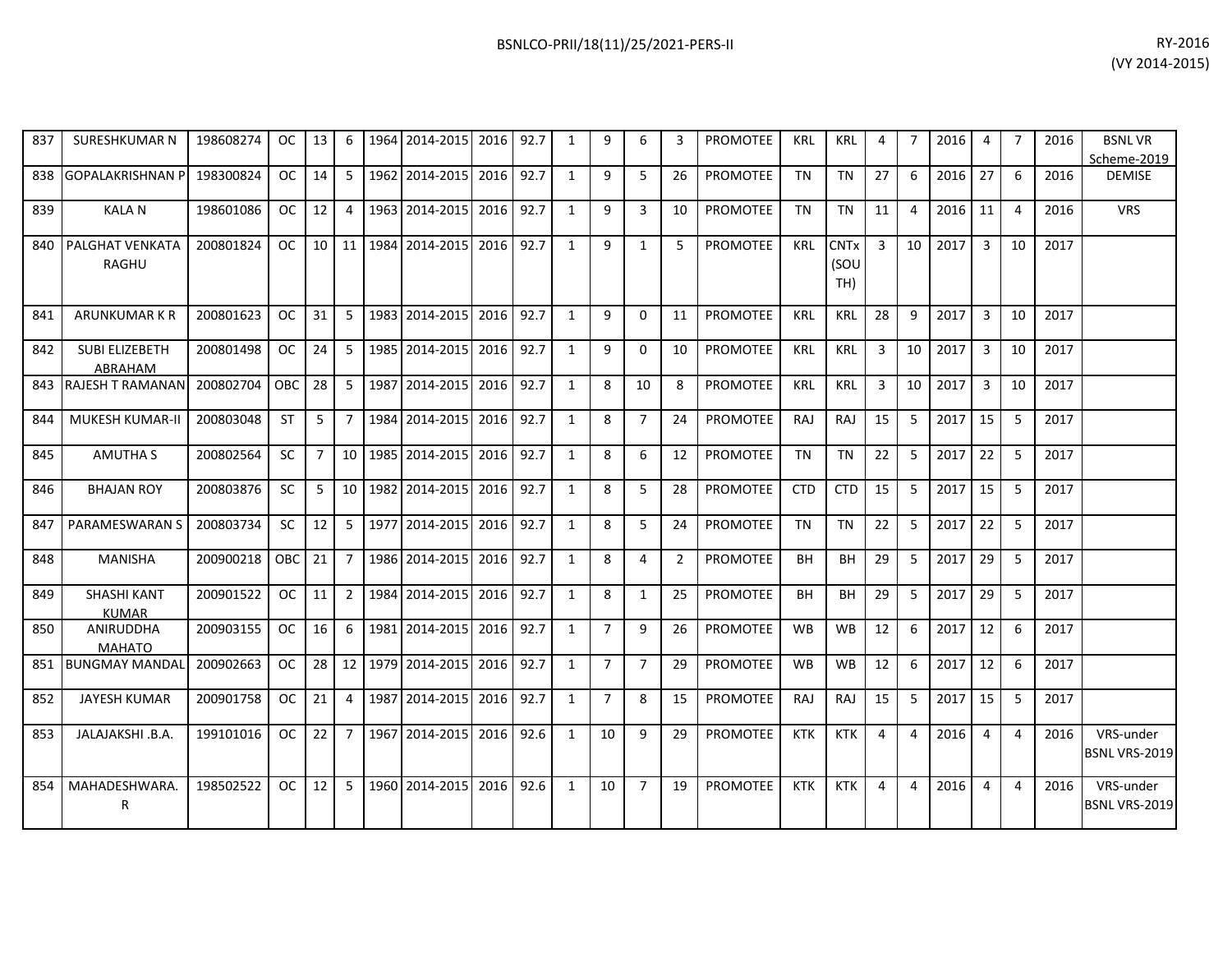| 855 | <b>SAGAR SATYAVIJAY</b><br><b>KOKANE</b> | 200009873 | <b>OBC</b> | 14           |                 |      | 12 1979 2014-2015 | 2016 92.6 |      | 1            | 10             | 5              | 5              | <b>PROMOTEE</b> | MH.        | <b>CNT<sub>x</sub></b><br>(WES<br>T) | 5              | 6              | 2017 | -5             | 6              | 2017 |                              |
|-----|------------------------------------------|-----------|------------|--------------|-----------------|------|-------------------|-----------|------|--------------|----------------|----------------|----------------|-----------------|------------|--------------------------------------|----------------|----------------|------|----------------|----------------|------|------------------------------|
| 856 | <b>CHANDRAN K B</b>                      | 198218320 | OC.        | 11           | 6               |      | 1958 2014-2015    | 2016      | 92.6 | 1            | 9              | 6              | 3              | <b>PROMOTEE</b> | <b>KRL</b> | <b>KRL</b>                           | 4              | $\overline{7}$ | 2016 | $\overline{4}$ | $\overline{7}$ | 2016 | superanuation                |
| 857 | SAIMY CS                                 | 199211704 | <b>OC</b>  | 31           | 5               |      | 1969 2014-2015    | 2016      | 92.6 | 1            | 9              | 5              | 5              | <b>PROMOTEE</b> | <b>KRL</b> | <b>KRL</b>                           | 6              | 6              | 2016 | 6              | 6              | 2016 | <b>BSNLVR</b><br>Scheme-2019 |
| 858 | SUBBULAKSHMI A                           | 198202421 | <b>OC</b>  | 3            | $\overline{2}$  | 1961 | 2014-2015         | 2016      | 92.6 | 1            | 9              | 3              | 17             | PROMOTEE        | <b>TN</b>  | <b>TN</b>                            | 18             | 4              | 2016 | 18             | $\overline{4}$ | 2016 | RETIREMENT                   |
| 859 | <b>ARUN MS</b>                           | 200801483 | OBC        | 25           | 9               |      | 1983 2014-2015    | 2016      | 92.6 | 1            | 9              | $\Omega$       | 11             | <b>PROMOTEE</b> | <b>KRL</b> | <b>KRL</b>                           | 3              | 10             | 2017 | $\overline{3}$ | 10             | 2017 |                              |
| 860 | POOJA PRITESH<br><b>NAIK</b>             | 200802994 | ОC         | 22           | 5 <sup>1</sup>  |      | 1986 2014-2015    | 2016      | 92.6 | $\mathbf{1}$ | 8              | $\overline{7}$ | 20             | PROMOTEE        | MH         | MH                                   | 5              | 6              | 2017 | 5              | 6              | 2017 |                              |
| 861 | CHETANA SHET M                           | 200803227 | <b>OC</b>  | 16           | 12              |      | 1988 2014-2015    | 2016 92.6 |      | 1            | 8              | $\overline{7}$ | 18             | <b>PROMOTEE</b> | <b>KTK</b> | <b>KTK</b>                           | 12             | 6              | 2017 | 12             | 6              | 2017 |                              |
| 862 | <b>RAMESH KUMAR S</b>                    | 200802210 | OBC        | 14           | 6               | 1986 | 2014-2015         | 2016      | 92.6 | $\mathbf{1}$ | 8              | $\overline{7}$ | 13             | <b>PROMOTEE</b> | <b>TN</b>  | <b>CHTD</b>                          | 31             | 5              | 2017 | 31             | 5              | 2017 |                              |
| 863 | <b>BHAMARE SWATI</b><br><b>BHASKARAO</b> | 200803397 | OBC        | 13           | $5\overline{)}$ |      | 1981 2014-2015    | 2016 92.6 |      | 1            | 8              | $\overline{7}$ | 5              | PROMOTEE        | MH         | <b>CNTx</b><br>(WES<br>T)            | 5              | 6              | 2017 | 5              | 6              | 2017 |                              |
| 864 | <b>MANOJ KUMAR</b><br><b>VERMA</b>       | 200802271 | OBC        | $\mathbf{1}$ | 8               |      | 1978 2014-2015    | 2016 92.6 |      | 1            | 8              | $\overline{7}$ | $\overline{2}$ | PROMOTEE        | UP<br>(W)  | UP(W                                 | 15             | -5             | 2017 | 15             | -5             | 2017 |                              |
| 865 | <b>MANJUNATH</b><br>SHIVANAND            | 200803328 | <b>OBC</b> | 13           | 12              | 1982 | 2014-2015         | 2016      | 92.6 | 1            | 8              | 6              | 28             | <b>PROMOTEE</b> | <b>KTK</b> | <b>KTK</b>                           | 12             | 6              | 2017 | 12             | 6              | 2017 |                              |
| 866 | <b>DINESH CHANDRA</b><br><b>SEN</b>      | 200803884 | OBC        | 19           | 11              |      | 1980 2014-2015    | 2016      | 92.6 | 1            | 8              | 6              | 25             | PROMOTEE        | <b>WB</b>  | <b>WB</b>                            | 12             | 6              | 2017 | 12             | 6              | 2017 |                              |
| 867 | <b>GAIKWAD ASHWINI</b><br><b>SATISH</b>  | 200803150 | OBC        | 17           | 10 <sup>1</sup> |      | 1980 2014-2015    | 2016      | 92.6 | 1            | 8              | 6              | 21             | <b>PROMOTEE</b> | MH         | MH                                   | $\overline{2}$ | 6              | 2017 | 5              | 6              | 2017 |                              |
| 868 | <b>KAVADE VANITA</b><br>SANDEEP          | 200802865 | <b>OBC</b> | $\mathbf{1}$ | 9               | 1984 | 2014-2015         | 2016      | 92.6 | 1            | 8              | 6              | 19             | PROMOTEE        | <b>MH</b>  | MH                                   | $\overline{2}$ | 6              | 2017 | 5              | 6              | 2017 |                              |
| 869 | Sulender Kumar                           | 200900538 | OBC        | 30           | 6               |      | 1983 2014-2015    | 2016      | 92.6 | 1            | 8              | $\overline{3}$ | 16             | Promotee        | <b>HR</b>  | HR                                   | 22             | 5              | 2017 | 22             | 5              | 2017 |                              |
| 870 | Sunita                                   | 200900299 | OBC        | 12           | 3 <sup>1</sup>  |      | 1981 2014-2015    | 2016      | 92.6 | 1            | 8              | $\overline{2}$ | 11             | Promotee        | <b>HR</b>  | <b>HR</b>                            | 22             | 5              | 2017 | 22             | 5              | 2017 |                              |
| 871 | Rajesh Kumar-II                          | 200900368 | OBC        | 3            | 6               |      | 1986 2014-2015    | 2016      | 92.6 | 1            | 8              | $\overline{2}$ | $\overline{7}$ | Promotee        | <b>HR</b>  | <b>HR</b>                            | 22             | 5              | 2017 | 22             | 5              | 2017 |                              |
| 872 | Manjit Singh                             | 200905274 | OBC        | 18           | $7^{\circ}$     | 1987 | 2014-2015         | 2016      | 92.6 | 1            | 8              | $\mathbf{1}$   | 8              | Promotee        | HR.        | <b>HR</b>                            | 22             | 5              | 2017 | 22             | 5              | 2017 |                              |
| 873 | <b>SUNIL KUMAR</b><br><b>BANJARA</b>     | 200901418 | <b>SC</b>  | $\mathbf{1}$ | 4               |      | 1987 2014-2015    | 2016      | 92.6 | 1            | $\overline{7}$ | 9              | 5              | <b>PROMOTEE</b> | RAJ        | RAJ                                  | 15             | 5              | 2017 | 15             | 5              | 2017 |                              |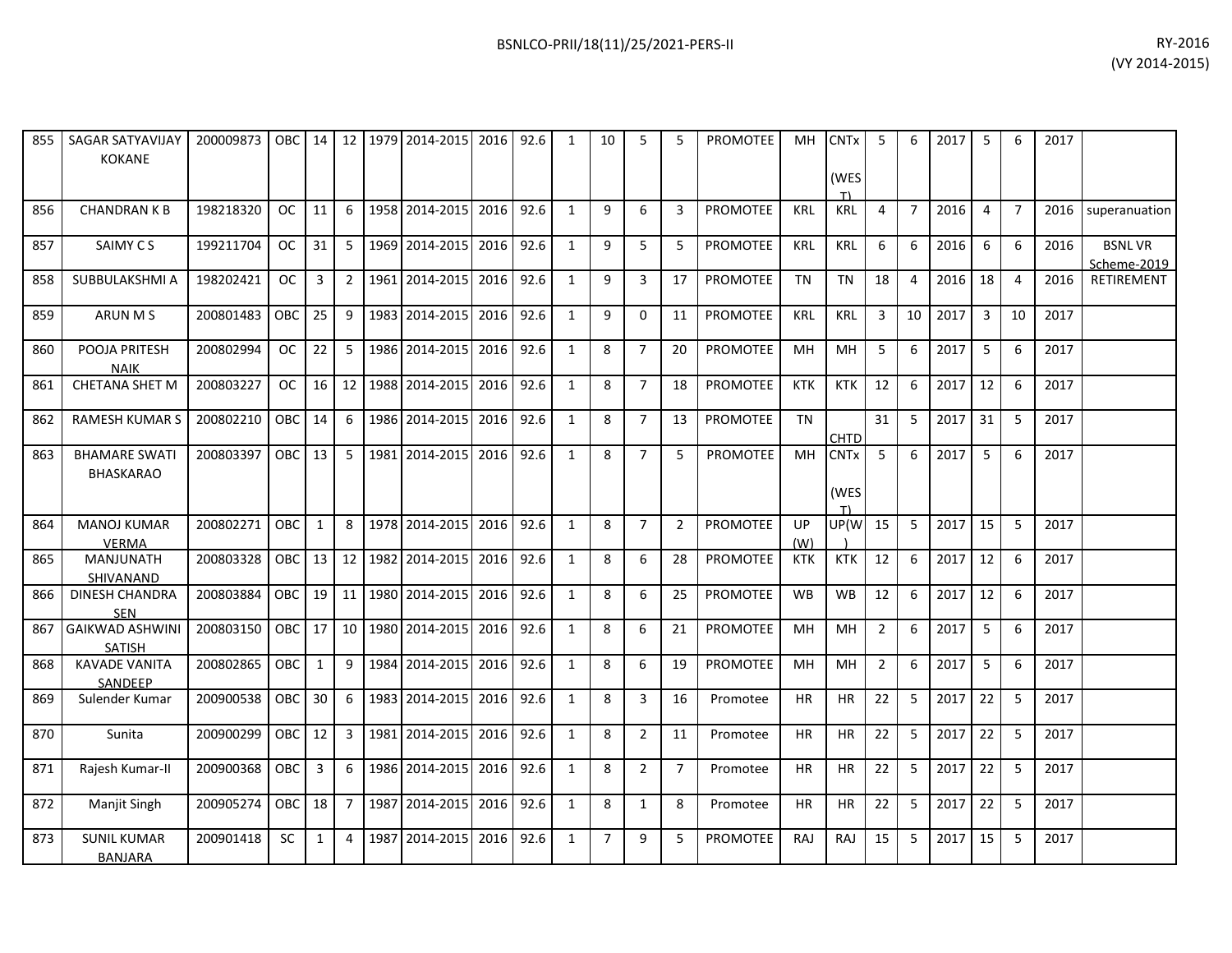| 874 | MARSOOQUE K P                      | 200803457 | OBC        | 11             | 4              | 1981 2014-2015 | 2016      | 92.5 | 1            | 12 | 14             | 38             | PROMOTEE        | <b>KTK</b> | <b>KTK</b> | 12             | 6              | 2017 | 12             | 6              | 2017 | Circle is again<br>requested to<br>verify the<br>Combined<br>Residency<br>Period. |
|-----|------------------------------------|-----------|------------|----------------|----------------|----------------|-----------|------|--------------|----|----------------|----------------|-----------------|------------|------------|----------------|----------------|------|----------------|----------------|------|-----------------------------------------------------------------------------------|
| 875 | <b>SRINIVASA MURTHY</b><br>H.N.    | 198215982 | OC.        | 24             | 6              | 1959 2014-2015 | 2016      | 92.5 | 1            | 10 | 8              | 6              | <b>PROMOTEE</b> | <b>KTK</b> | <b>KTK</b> | 18             | $\overline{a}$ | 2016 | 18             | $\overline{4}$ | 2016 | Retired on<br>30.06.2019                                                          |
| 876 | MINU MOHAN                         | 200802815 | <b>OC</b>  | 13             | 11             | 1985 2014-2015 | 2016      | 92.5 | 1            | 8  | 10             | 9              | <b>PROMOTEE</b> | <b>KRL</b> | KRL        | 3              | 10             | 2017 | $\overline{3}$ | 10             | 2017 |                                                                                   |
| 877 | JOTHEESWARI D                      | 200800303 | <b>OC</b>  | 16             | 6              | 1978 2014-2015 | 2016      | 92.5 | $\mathbf{1}$ | 8  | 9              | 11             | <b>PROMOTEE</b> | <b>TN</b>  | <b>TN</b>  | 22             | 5              | 2017 | 22             | 5              | 2017 |                                                                                   |
| 878 | <b>KANIMOZHI L</b>                 | 200800712 | SC         | 17             | $\overline{2}$ | 1977 2014-2015 | 2016      | 92.5 | $\mathbf{1}$ | 8  | 9              | 6              | PROMOTEE        | <b>TN</b>  | <b>TN</b>  | 22             | 5              | 2017 | 22             | 5              | 2017 |                                                                                   |
| 879 | RAMA CHANDRA<br>SANDRAMANU         | 200802792 | OBC        | 13             | 8              | 1978 2014-2015 | 2016      | 92.5 | $\mathbf{1}$ | 8  | 8              | 25             | <b>PROMOTEE</b> | AP         | AP         | 13             | $\overline{7}$ | 2017 | 13             | $\overline{7}$ | 2017 |                                                                                   |
| 880 | PANKKAJ PATEL                      | 200802234 | OBC        | 13             | $\overline{7}$ | 1985 2014-2015 | 2016      | 92.5 | $\mathbf{1}$ | 8  | $\overline{7}$ | 24             | PROMOTEE        | <b>MP</b>  | <b>MP</b>  | 15             | 5              | 2017 | 15             | 5              | 2017 |                                                                                   |
| 881 | SANDEEP SUBHASH<br><b>CHOUGULE</b> | 200802999 | <b>OC</b>  | 16             | $\overline{7}$ | 1981 2014-2015 | 2016      | 92.5 | $\mathbf{1}$ | 8  | $\overline{7}$ | 20             | <b>PROMOTEE</b> | MH         | MH         | 5              | 6              | 2017 | 5              | 6              | 2017 |                                                                                   |
| 882 | <b>SENTHAMIL V</b>                 | 200802437 | <b>SC</b>  | 15             | 5              | 1981 2014-2015 | 2016      | 92.5 | $\mathbf{1}$ | 8  | $\overline{7}$ | $\overline{4}$ | <b>PROMOTEE</b> | <b>TN</b>  | <b>TN</b>  | 22             | 5              | 2017 | 22             | 5              | 2017 |                                                                                   |
| 883 | <b>SHELMA KURIAKOSE</b>            | 200801929 | OC.        | 4              | $\overline{7}$ | 1982 2014-2015 | 2016 92.5 |      | $\mathbf{1}$ | 8  | $\overline{7}$ | $\overline{4}$ | <b>PROMOTEE</b> | <b>TN</b>  | <b>KRL</b> | 22             | -5             | 2017 | 22             | 5              | 2017 | $R - 8(O/G)$                                                                      |
| 884 | RAJESH KUMAR T                     | 200802138 | <b>OC</b>  | $\overline{2}$ | $\overline{2}$ | 1984 2014-2015 | 2016      | 92.5 | $\mathbf{1}$ | 8  | 6              | 28             | <b>PROMOTEE</b> | <b>TN</b>  | <b>TN</b>  | 22             | 5              | 2017 | 22             | 5              | 2017 |                                                                                   |
| 885 | SHIVAKUMAR HJ                      | 200802951 | OBC        | $\mathbf{1}$   | $\overline{4}$ | 1984 2014-2015 | 2016      | 92.5 | $\mathbf{1}$ | 8  | 6              | 26             | <b>PROMOTEE</b> | <b>KTK</b> | <b>KTK</b> | 12             | 6              | 2017 | 12             | 6              | 2017 |                                                                                   |
| 886 | SUJAYA                             | 198210142 | <b>OC</b>  | 28             | 8              | 1959 2014-2015 | 2016      | 92.5 | $\mathbf{1}$ | 8  | 6              | 6              | <b>PROMOTEE</b> | <b>KTK</b> | <b>KTK</b> | $\overline{4}$ | $\overline{4}$ | 2016 | $\overline{4}$ | $\overline{4}$ | 2016 | Retired on<br>31.08.2019                                                          |
| 887 | NITESH GUPTA                       | 200802471 | <b>OC</b>  | 29             | 9              | 1984 2014-2015 | 2016      | 92.5 | $\mathbf{1}$ | 8  | 6              | 3              | PROMOTEE        | RAJ        | <b>RAJ</b> | 15             | 5              | 2017 | 15             | 5              | 2017 |                                                                                   |
| 888 | <b>BIPIN CHANDRA PAL</b>           | 200900111 | <b>OBC</b> | 15             | 10             | 1986 2014-2015 | 2016      | 92.5 | $\mathbf{1}$ | 8  | 3              | 6              | PROMOTEE        | <b>CTD</b> | <b>CTD</b> | 15             | 5              | 2017 | 15             | 5              | 2017 |                                                                                   |
| 889 | Abhishek Kumar<br>Verma            | 200901460 | <b>OBC</b> | 15             | 6              | 1983 2014-2015 | 2016      | 92.5 | $\mathbf{1}$ | 8  | $\overline{2}$ | 16             | Promotee        | <b>HR</b>  | <b>HR</b>  | 22             | 5              | 2017 | 22             | 5              | 2017 |                                                                                   |
| 890 | Tarun Kumar Dodeial                | 200900234 | <b>OC</b>  | 30             | $\overline{7}$ | 1982 2014-2015 | 2016      | 92.5 | $\mathbf{1}$ | 8  | $\overline{2}$ | 5              | Promotee        | <b>HR</b>  | <b>HR</b>  | 22             | 5              | 2017 | 22             | 5              | 2017 |                                                                                   |
| 891 | <b>SOBHANA N P</b>                 | 198302200 | OC.        | 29             | 10             | 1961 2014-2015 | 2016      | 92.4 | $\mathbf{1}$ | 9  | 5              | 5              | <b>PROMOTEE</b> | <b>KRL</b> | <b>KRL</b> | 6              | 6              | 2016 | 6              | 6              | 2016 | <b>BSNLVR</b><br>Scheme-2019                                                      |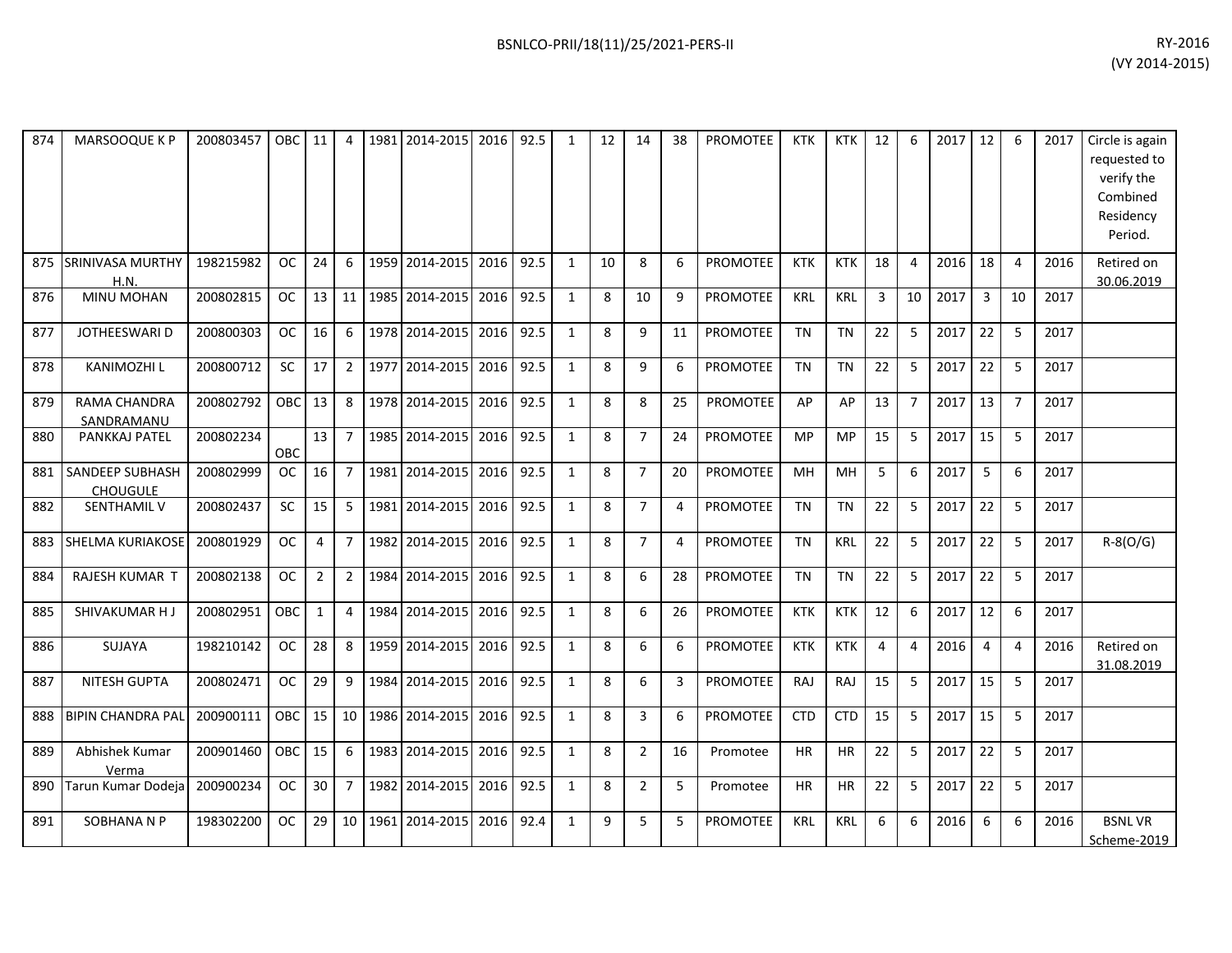| 892 | RATHI K V                           | 200801485   OBC   12   5   1980   2014-2015   2016   92.4 |                  |                 |                |                                               |      | 1            | 9              | $\Omega$       | 11             | PROMOTEE        | <b>KRL</b> | KRL        | 3              |    | 10 2017 | 3              | 10 | 2017 |            |
|-----|-------------------------------------|-----------------------------------------------------------|------------------|-----------------|----------------|-----------------------------------------------|------|--------------|----------------|----------------|----------------|-----------------|------------|------------|----------------|----|---------|----------------|----|------|------------|
| 893 | RAMA RAO NAIDU                      | 200803520                                                 |                  |                 |                | ST   12   11   1977   2014-2015   2016   92.4 |      | $\mathbf{1}$ | 8              | $\overline{7}$ | 24             | <b>PROMOTEE</b> | AP         | AP         | 27             | -6 | 2017    | 27             | -6 | 2017 |            |
| 894 | <b>ANAND KUMAR-I</b>                | 200803230                                                 | <b>OC</b>        | 21 <sup>1</sup> | $\overline{7}$ | 1985 2014-2015   2016                         | 92.4 | $\mathbf{1}$ | 8              | $\overline{7}$ | 24             | <b>PROMOTEE</b> | <b>MP</b>  | <b>MP</b>  | 15             | -5 | 2017    | 15             | -5 | 2017 |            |
| 895 | PRIYADARSHANI<br>GAJRE              | 200803156                                                 |                  |                 |                | OBC   19   11   1984   2014-2015   2016       | 92.4 | 1            | 8              | 6              | 21             | <b>PROMOTEE</b> | MH         | MH         | $\overline{2}$ | 6  | 2017    | 5              | -6 | 2017 |            |
| 896 | <b>HEMANT JAIN</b>                  | 200901639                                                 | oc I             | 9               | 1              | 1985 2014-2015 2016                           | 92.4 | $\mathbf{1}$ | $\overline{7}$ | 9              | 5              | <b>PROMOTEE</b> | RAJ        | <b>RAJ</b> | 15             | -5 | 2017    | 15             | -5 | 2017 |            |
| 897 | ANUPAM<br>SADHUKHAN                 | 200905023                                                 | OBC I            | $\overline{7}$  |                | 1 1979 2014-2015 2016                         | 92.4 | 1            | $\overline{7}$ | $\overline{7}$ | 13             | <b>PROMOTEE</b> | <b>WB</b>  | <b>WB</b>  | 19             | -6 | 2017    | 19             | 6  | 2017 |            |
|     | 898 MANJUNATH KANNI                 | 200803259                                                 | OBC <sub>8</sub> |                 | $\overline{1}$ | 1986 2014-2015 2016 92.3                      |      | $\mathbf{1}$ | 9              | 5              | 10             | <b>PROMOTEE</b> | <b>KTK</b> | <b>KTK</b> | 12             | 6  | 2017    | 12             | -6 | 2017 |            |
| 899 | <b>ARUN SASI</b>                    | 200802809                                                 | OBC 27           |                 | 5              | 1984 2014-2015 2016                           | 92.3 | $\mathbf{1}$ | 8              | 10             | 9              | <b>PROMOTEE</b> | <b>KRL</b> | <b>KRL</b> | 3              | 10 | 2017    | $\overline{3}$ | 10 | 2017 |            |
| 900 | <b>BHASKAR</b><br>MALLEPOGU         | 200802870                                                 | <b>SC</b>        | 1               |                | 11   1977   2014-2015   2016   92.3           |      | 1            | 8              | 8              | 12             | PROMOTEE        | AP         | AP         | 30             | 6  | 2017    | 30             | 6  | 2017 |            |
| 901 | AMUDHAVALLI C                       | 200802114                                                 | OC   17          |                 |                | 3   1985   2014-2015   2016                   | 92.3 | $\mathbf{1}$ | 8              | $\overline{7}$ | 12             | <b>PROMOTEE</b> | A&N        | A&N        | 15             | -5 | 2017    | 15             | -5 | 2017 |            |
| 902 | <b>THENNARASI A D</b>               | 200802438                                                 |                  |                 |                | OC   15   2   1981   2014-2015   2016         | 92.3 | 1            | 8              | $7^{\circ}$    | $\overline{4}$ | <b>PROMOTEE</b> | TN         | <b>TN</b>  | 22             | -5 | 2017    | 22             | -5 | 2017 |            |
| 903 | <b>SAGAR BABARAO</b><br><b>MATE</b> | 200803839                                                 |                  |                 |                | OBC 21 11 1985 2014-2015 2016                 | 92.3 | 1            | 8              | $\overline{7}$ | 4              | PROMOTEE        | MН         | <b>MH</b>  | 5              | -6 | 2017    | 5              | 6  | 2017 |            |
| 904 | <b>SURESH S</b>                     | 200801907                                                 | <b>SC</b>        | 1               |                | 1 1987 2014-2015 2016                         | 92.3 | 1            | 8              | $\overline{7}$ | 4              | <b>PROMOTEE</b> | TN         | <b>TN</b>  | 22             | -5 | 2017    | 22             | -5 | 2017 |            |
| 905 | <b>ARUNA</b><br>SENTHURKANI K       | 200803002                                                 | SC.              | 16 7            |                | 1981 2014-2015 2016 92.3                      |      | $\mathbf{1}$ | 8              | 6              | 12             | PROMOTEE        | <b>TN</b>  | <b>TN</b>  | 22             | -5 | 2017    | 22             | -5 | 2017 |            |
| 906 | <b>HEMANT DEO</b>                   | 200803060                                                 | OC               | $13 \mid 7$     |                | 1986 2014-2015 2016                           | 92.3 | $\mathbf{1}$ | 8              | 6              | 5              | PROMOTEE        | <b>RAJ</b> | <b>RAJ</b> | 15             | -5 | 2017    | 15             | -5 | 2017 |            |
| 907 | UTTAM SARKAR-II                     | 200804012                                                 | <b>SC</b>        | 16 I            | $\overline{2}$ | 1980 2014-2015 2016                           | 92.3 | 1            | 8              | 6              | $\overline{2}$ | PROMOTEE        | <b>WB</b>  | <b>WB</b>  | 12             | 6  | 2017    | 12             | -6 | 2017 | Expired    |
| 908 | SHINE V K                           | 200803430                                                 | <b>SC</b>        | 17              |                | 3   1977   2014-2015   2016                   | 92.3 | $\mathbf{1}$ | 8              | 5.             | 20             | <b>PROMOTEE</b> | <b>KRL</b> | <b>KRL</b> | 12             | 6  | 2017    | 12             | -6 | 2017 |            |
| 909 | <b>JAI PRAKASH</b><br>MITTAL        | 200803022                                                 | $OC$ 31          |                 |                | 8 1985 2014-2015 2016                         | 92.3 | 1            | 8              | 5              | 14             | <b>PROMOTEE</b> | RAJ        | RAJ        | 15             | -5 | 2017    | 15             | -5 | 2017 |            |
| 910 | RAHUL CHAUHAN                       | 200802927                                                 | SC               | 21              | 8              | 1985 2014-2015 2016                           | 92.3 | 1            | 8              | 5              | 13             | PROMOTEE        | RAJ        | RAJ        | 15             | 5  | 2017    | 15             | -5 | 2017 |            |
| 911 | <b>ILANGOVAN R</b>                  | 199301045                                                 | OBC 25 7         |                 |                | 1964 2014-2015 2016                           | 92.2 | 1            | 9              | 5              | 26             | <b>PROMOTEE</b> | <b>TN</b>  | <b>TN</b>  | 27             | -6 | 2016    | 27             | 6  | 2016 | <b>VRS</b> |
| 912 | YADAGIRI<br><b>MUSTYALA</b>         | 200803331                                                 | SC I             | $15$ 1          |                | 1978   2014-2015   2016   92.2                |      | $\mathbf{1}$ | 8              | 10             | 17             | <b>PROMOTEE</b> | TLGN TLGN  |            | $\overline{4}$ | 8  | 2017    | $\overline{4}$ | 8  | 2017 |            |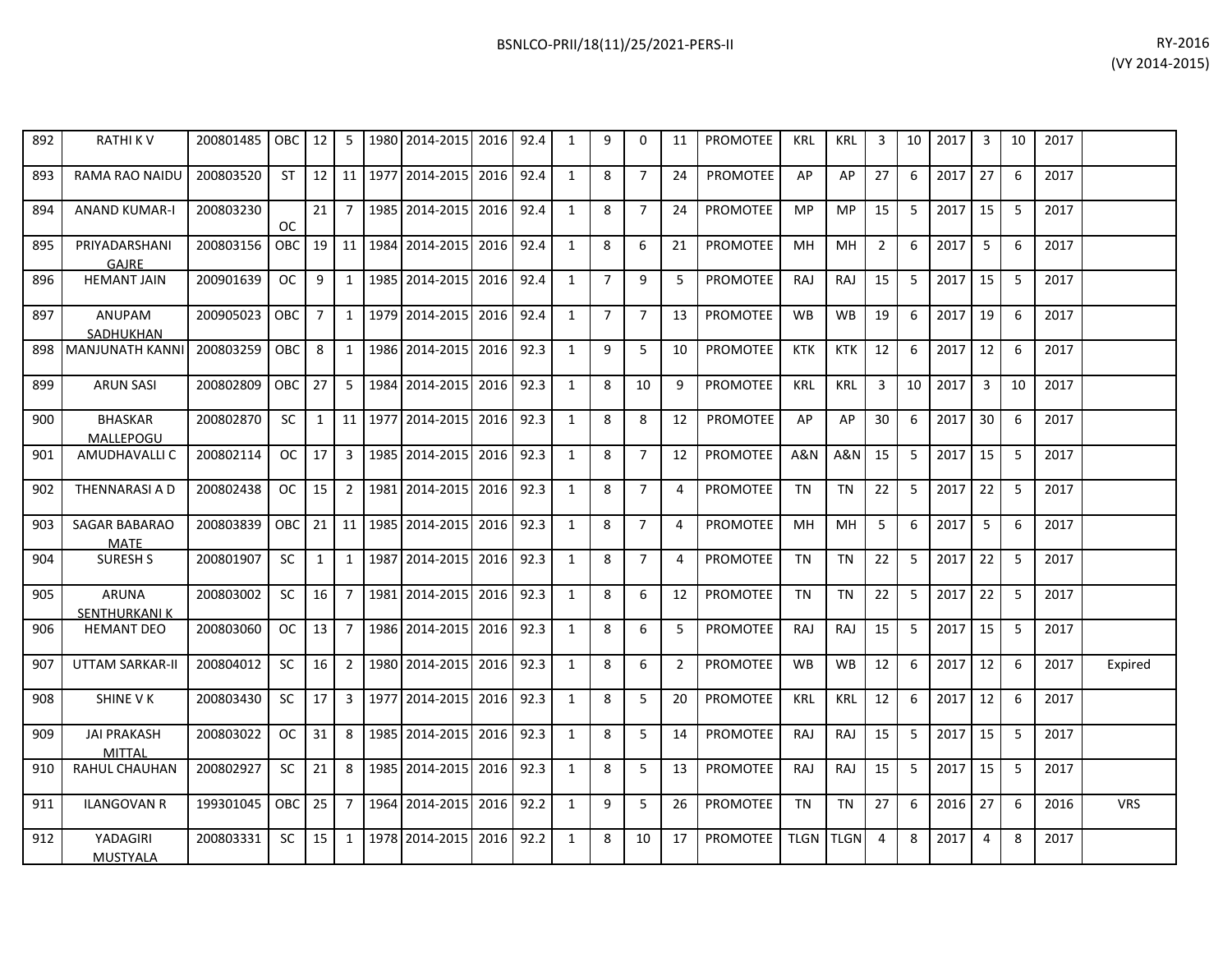| 913 | <b>BELA VAIDYA</b>                    | 200802632     | <sub>OC</sub> | 4              | 1              | 1985 2014-2015             | 2016      | 92.2 | 1            | 8 | 7              | 11             | <b>PROMOTEE</b> | GUJ              | GUJ         | 5  | 6 | 2017 | 5  | 6 | 2017 |  |
|-----|---------------------------------------|---------------|---------------|----------------|----------------|----------------------------|-----------|------|--------------|---|----------------|----------------|-----------------|------------------|-------------|----|---|------|----|---|------|--|
| 914 | <b>SARAVANAN S</b>                    | 200802581     | <b>SC</b>     | 3              | $5-1$          | 1978 2014-2015             | 2016 92.2 |      | 1            | 8 | $\overline{7}$ | $\overline{4}$ | <b>PROMOTEE</b> | <b>TN</b>        | <b>TN</b>   | 22 | 5 | 2017 | 22 | 5 | 2017 |  |
| 915 | VIJI C                                | 200803437     | <b>OC</b>     | 27             | 5 <sup>1</sup> | 1976 2014-2015             | 2016      | 92.2 | 1            | 8 | 6              | 3              | <b>PROMOTEE</b> | <b>KRL</b>       | <b>KRL</b>  | 12 | 6 | 2017 | 12 | 6 | 2017 |  |
| 916 | <b>RAJENDRA KUMAR</b><br><b>VERMA</b> | 200803460     | <b>SC</b>     | 13             | $\mathbf{3}$   | 1983 2014-2015             | 2016      | 92.2 | 1            | 8 | 4              | 27             | <b>PROMOTEE</b> | <b>RAJ</b>       | RAJ         | 15 | 5 | 2017 | 15 | 5 | 2017 |  |
| 917 | <b>Balwan Singh</b>                   | 200900413     | <b>OC</b>     | 6              | $\mathbf{3}$   | 1982 2014-2015             | 2016      | 92.2 | $\mathbf{1}$ | 8 | $\overline{2}$ | 16             | Promotee        | <b>HR</b>        | <b>HR</b>   | 22 | 5 | 2017 | 22 | 5 | 2017 |  |
| 918 | <b>G.ANILA KUMARI</b>                 | 200802375     | <b>OBC</b>    | 10             | 8              | 1985 2014-2015             | 2016      | 92.1 | $\mathbf{1}$ | 8 | 8              | 25             | <b>PROMOTEE</b> | <b>TLGN CNTx</b> | (SOU<br>TH) | 17 | 5 | 2017 | 17 | 5 | 2017 |  |
| 919 | PRAKASH<br>RAMKRISHNA PATIL           | 200802179     | <b>SC</b>     | 22             | $\mathbf{3}$   | 1983 2014-2015             | 2016      | 92.1 | 1            | 8 | 8              | 16             | <b>PROMOTEE</b> | MH               | MH          | 5  | 6 | 2017 | 5  | 6 | 2017 |  |
| 920 | <b>RAMBABU SALLURI</b>                | 200803714     | <b>SC</b>     | 10             | 6              | 1981 2014-2015             | 2016      | 92.1 | 1            | 8 | 8              | q              | <b>PROMOTEE</b> | AP               | AP          | 27 | 6 | 2017 | 27 | 6 | 2017 |  |
| 921 | <b>SUNITA</b><br><b>RAMESHWAR</b>     | 200802542     | OBC           | 27             | 9              | 1985 2014-2015             | 2016      | 92.1 | 1            | 8 | $\overline{7}$ | 19             | <b>PROMOTEE</b> | GJ               | MP          | 15 | 5 | 2017 | 15 | 5 | 2017 |  |
| 922 | <b>VIRENDRA</b><br>SHRIVASTAVA        | 200802077     | <b>OC</b>     | 10             | 6              | 1984 2014-2015             | 2016      | 92.1 | $\mathbf{1}$ | 8 | $\overline{7}$ | 18             | <b>PROMOTEE</b> | <b>MP</b>        | MP          | 15 | 5 | 2017 | 15 | 5 | 2017 |  |
| 923 | RAJESH DAGADU<br>SANGALE              | 200803445     | OBC           | 19             | 8              | 1981 2014-2015             | 2016      | 92.1 | $\mathbf{1}$ | 8 | $\overline{7}$ | 5              | <b>PROMOTEE</b> | MH               | <b>CNTx</b> | 5  | 6 | 2017 | 5  | 6 | 2017 |  |
| 924 | AMUTHA PACKIAM                        | 200802511     | <b>OC</b>     | 22             | $\overline{7}$ | 1986 2014-2015             | 2016      | 92.1 | $\mathbf{1}$ | 8 | $\overline{7}$ | 4              | <b>PROMOTEE</b> | <b>TN</b>        | <b>TN</b>   | 22 | 5 | 2017 | 22 | 5 | 2017 |  |
| 925 | VARSHARANI<br><b>DHARASHIVKAR</b>     | 200802966     | <b>OC</b>     | $\overline{2}$ | $7^{\circ}$    | 1983 2014-2015             | 2016 92.1 |      | $\mathbf{1}$ | 8 | 6              | 21             | <b>PROMOTEE</b> | MH               | MH          | 5  | 6 | 2017 | 5  | 6 | 2017 |  |
| 926 | PANKAJ KUMAR<br><b>RAIKWAR</b>        | 200900033     | OC            | 20             | 8              | 1981 2014-2015             | 2016      | 92.1 | 1            | 8 | 6              | 12             | <b>PROMOTEE</b> | <b>MP</b>        | <b>MP</b>   | 15 | 5 | 2017 | 15 | 5 | 2017 |  |
| 927 | <b>MS SUSHMA</b><br><b>MAURYA</b>     | 200803658     | OBC           | 3              | $7^{\circ}$    | 1984 2014-2015             | 2016      | 92.1 | 1            | 8 | 5              | 30             | <b>PROMOTEE</b> | <b>UPE</b>       | <b>UPE</b>  | 15 | 5 | 2017 | 15 | 5 | 2017 |  |
| 928 | Dharmpal                              | 200900680     | <b>SC</b>     | 4              | 8              | 1977 2014-2015             | 2016      | 92.1 | $\mathbf{1}$ | 8 | 3              | 16             | Promotee        | <b>HR</b>        | <b>HR</b>   | 22 | 5 | 2017 | 22 | 5 | 2017 |  |
| 929 | Lila Wati                             | 200900706 OBC |               | 5 <sup>1</sup> |                | 2 1987 2014-2015 2016 92.1 |           |      | $\mathbf{1}$ | 8 | $\overline{3}$ | 16             | Promotee        | <b>HR</b>        | <b>HR</b>   | 22 | 5 | 2017 | 22 | 5 | 2017 |  |

& QA

(SOU TH)

15 5 2017 15 5 2017 NIL

12 6 2017 12 6 2017

930 NITIN SHARMA 200900877 OC 11 10 1983 2014-2015 2016 92.1 1 8 0 6 PROMOTEE MP INSP

931 SEEMA.A.M. 200803907 SC 31 3 1978 2014-2015 2016 92.1 1 6 5 22 PROMOTEE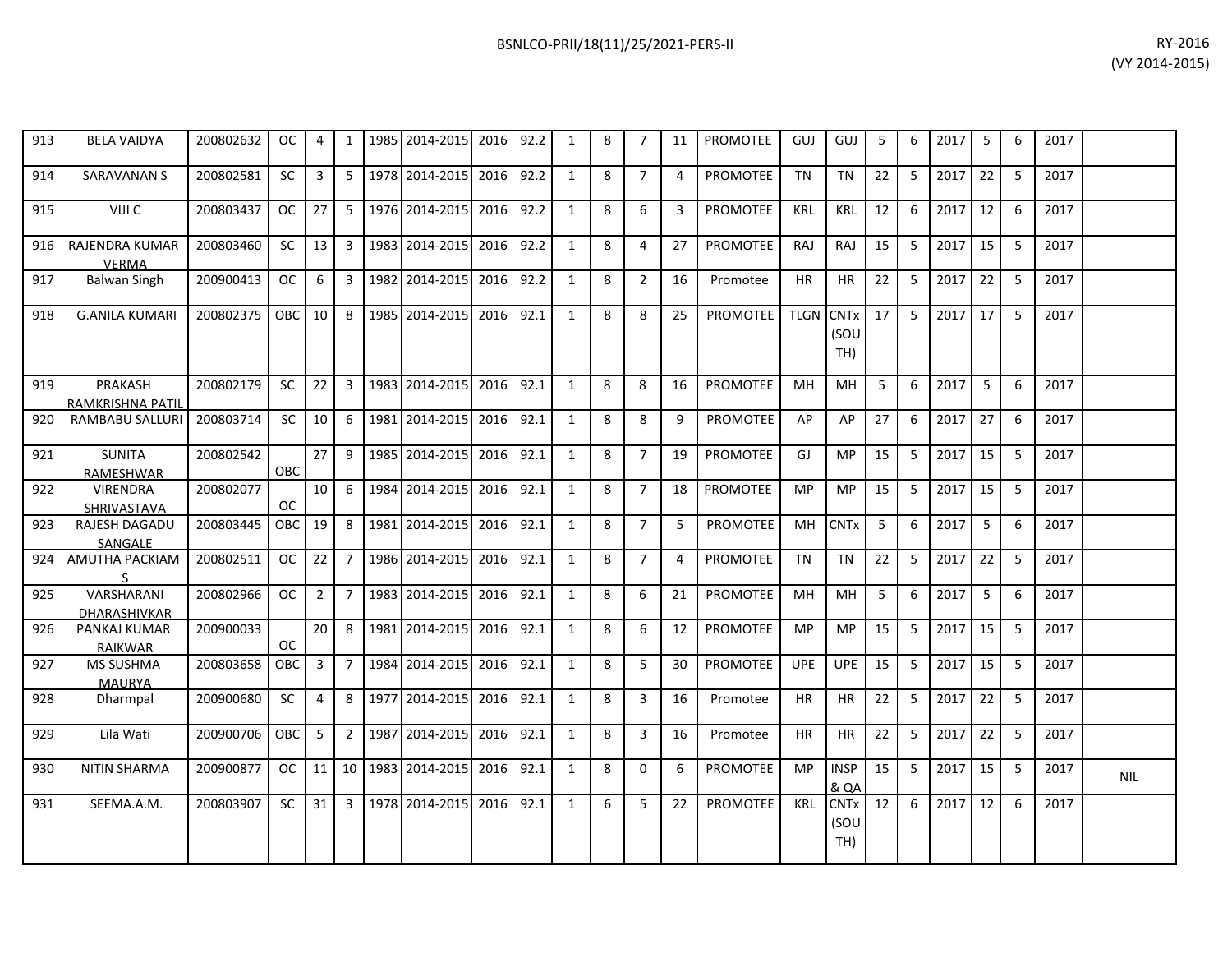| 932 | <b>RAVISHANKAR G B</b>               | 200803574 | OBC       | 1              | $\overline{7}$ | 1979 | 2014-2015      | 2016 | 92   | 1            | 12 | 14             | $\overline{2}$ | <b>PROMOTEE</b> | <b>KTK</b> | <b>KTK</b> | 12             | 6                | 2017 | 12             | 6              | 2017 | Circle is again<br>requested to<br>verify the<br>Combined<br>Residency<br>Period. |
|-----|--------------------------------------|-----------|-----------|----------------|----------------|------|----------------|------|------|--------------|----|----------------|----------------|-----------------|------------|------------|----------------|------------------|------|----------------|----------------|------|-----------------------------------------------------------------------------------|
| 933 | PRABHAKARAN<br><b>NAMBIAR M</b>      | 199207876 | OC.       | 18             | 3              |      | 1967 2014-2015 | 2016 | 92   | $\mathbf{1}$ | 10 | 9              | $\Omega$       | <b>PROMOTEE</b> | KRL        | <b>KRL</b> | $\overline{7}$ | -5               | 2016 | 9              | -5             | 2016 |                                                                                   |
| 934 | S. S. TANODI                         | 198007881 | <b>OC</b> | 23             | 11             |      | 1956 2014-2015 | 2016 | 92   | $\mathbf{1}$ | 9  | 6              | 13             | <b>PROMOTEE</b> | <b>KTK</b> | <b>KTK</b> | $\overline{4}$ | $\overline{4}$   | 2016 | $\overline{4}$ | $\overline{4}$ | 2016 | Retired on<br>30/11/2016                                                          |
| 935 | <b>VELUMANI V</b>                    | 198102140 | <b>OC</b> | 20             | $\overline{7}$ |      | 1958 2014-2015 | 2016 | 92   | $\mathbf{1}$ | 9  | 5              | 19             | <b>PROMOTEE</b> | <b>TN</b>  | <b>TN</b>  | 20             | 6                | 2016 | 20             | 6              | 2016 | RETIREMENT                                                                        |
| 936 | <b>SURESH KUMAR V</b>                | 198808465 | <b>OC</b> | 13             | 11             | 1964 | 2014-2015      | 2016 | 92   | $\mathbf{1}$ | 9  | 5              | 5              | <b>PROMOTEE</b> | <b>KRL</b> | <b>KRL</b> | 6              | 6                | 2016 | 6              | 6              | 2016 | <b>BSNLVR</b><br>Scheme-2019                                                      |
| 937 | <b>KARUTHAPPANDI G</b>               | 200801704 | <b>OC</b> | $\mathbf{1}$   | 6              | 1987 | 2014-2015      | 2016 | 92   | $\mathbf{1}$ | 8  | $\overline{7}$ | 18             | <b>PROMOTEE</b> | <b>TN</b>  | <b>TN</b>  | 22             | 5                | 2017 | 22             | 5              | 2017 |                                                                                   |
| 938 | <b>JAMIR AKRAM</b><br><b>GAVANDI</b> | 200802445 | OBC       | $\overline{7}$ | 5              | 1987 | 2014-2015      | 2016 | 92   | $\mathbf{1}$ | 8  | $\overline{7}$ | -5             | <b>PROMOTEE</b> | MH         | MH         | 5              | $6 \overline{6}$ | 2017 | 5              | 6              | 2017 |                                                                                   |
| 939 | <b>GAWALI VIKRAM</b><br>SADASHIV RAO | 200803139 | OBC       | 26             | 7 <sup>1</sup> |      | 1979 2014-2015 | 2016 | 92   | $\mathbf{1}$ | 8  | 6              | 21             | <b>PROMOTEE</b> | <b>MH</b>  | MH         | $\overline{2}$ | 6                | 2017 | 5              | 6              | 2017 | Resigned                                                                          |
| 940 | <b>RENIL RAJ P N</b>                 | 200803417 | SC        | 3              | $5-1$          | 1979 | 2014-2015      | 2016 | 92   | $\mathbf{1}$ | 8  | 5              | 22             | <b>PROMOTEE</b> | <b>KRL</b> | <b>KRL</b> | 12             | 6                | 2017 | 12             | 6              | 2017 |                                                                                   |
| 941 | <b>JUNOOL BODRA</b>                  | 200803362 | <b>ST</b> | $\mathbf{1}$   | $\mathbf{1}$   | 1984 | 2014-2015      | 2016 | 92   | $\mathbf{1}$ | 8  | 5              | 9              | <b>PROMOTEE</b> | <b>JKD</b> | <b>JKD</b> | 29             | 5                | 2017 | 29             | 5              | 2017 |                                                                                   |
| 942 | <b>KAMLESH KUMAR</b>                 | 200900098 | OBC       | 5              | $\mathbf{1}$   | 1982 | 2014-2015      | 2016 | 92   | 1            | 8  | $\overline{4}$ | 3              | <b>PROMOTEE</b> | MP         | <b>MP</b>  | 15             | 5                | 2017 | 15             | 5              | 2017 |                                                                                   |
| 943 | RAVI RANJAN                          | 200900820 | <b>SC</b> | 14             | 12             | 1988 | 2014-2015      | 2016 | 92   | $\mathbf{1}$ | 8  | $\overline{3}$ | 12             | <b>PROMOTEE</b> | <b>JKD</b> | <b>JKD</b> | 29             | 5                | 2017 | 29             | 5              | 2017 |                                                                                   |
| 944 | Ritu Singh                           | 200900242 | SC        | 24             | 3 <sup>7</sup> |      | 1985 2014-2015 | 2016 | 92   | $\mathbf{1}$ | 8  | $\overline{2}$ | 30             | Promotee        | <b>HR</b>  | <b>HR</b>  | 5              | 6                | 2017 | 5              | 6              | 2017 | Resigned on<br>02-04-2020                                                         |
| 945 | Sandeep Kumar<br>Gokhale             | 200900246 | SC        | 24             | 8              |      | 1980 2014-2015 | 2016 | 92   | $\mathbf{1}$ | 8  | $\overline{2}$ | 16             | Promotee        | <b>HR</b>  | <b>HR</b>  | 22             | 5                | 2017 | 22             | 5              | 2017 |                                                                                   |
| 946 | SAMIR<br><b>CHAKRABORTY</b>          | 200900532 | <b>OC</b> | 20             | $\overline{7}$ |      | 1963 2014-2015 | 2016 | 92   | $\mathbf{1}$ | 8  | $\overline{2}$ | 15             | PROMOTEE        | <b>CTD</b> | <b>CTD</b> | 15             | 5                | 2017 | 15             | 5              | 2017 |                                                                                   |
| 947 | Varun Bhardwai                       | 200900293 | <b>OC</b> | 11             | $\mathbf{1}$   | 1984 | 2014-2015      | 2016 | 92   | $\mathbf{1}$ | 8  | $\mathbf{1}$   | 25             | Promotee        | <b>HR</b>  | <b>HR</b>  | 22             | 5                | 2017 | 22             | 5              | 2017 |                                                                                   |
| 948 | RAMILA.K.G                           | 198301208 | <b>OC</b> | 11             | $\mathbf{3}$   | 1962 | 2014-2015      | 2016 | 91.9 | 1            | 10 | $\Omega$       | 22             | <b>PROMOTEE</b> | <b>TN</b>  | <b>TN</b>  | 23             | 1                | 2017 | 23             | $\mathbf{1}$   | 2017 | <b>VRS</b>                                                                        |
| 949 | MADHUSUDANA<br><b>BHATT T</b>        | 199309124 | OC.       | 24             | 5              | 1966 | 2014-2015      | 2016 | 91.9 | $\mathbf{1}$ | 9  | 6              | 3              | <b>PROMOTEE</b> | <b>KRL</b> | <b>KRL</b> | 4              | $\overline{7}$   | 2016 | $\overline{4}$ | $\overline{7}$ | 2016 | <b>BSNLVR</b><br>Scheme-2019                                                      |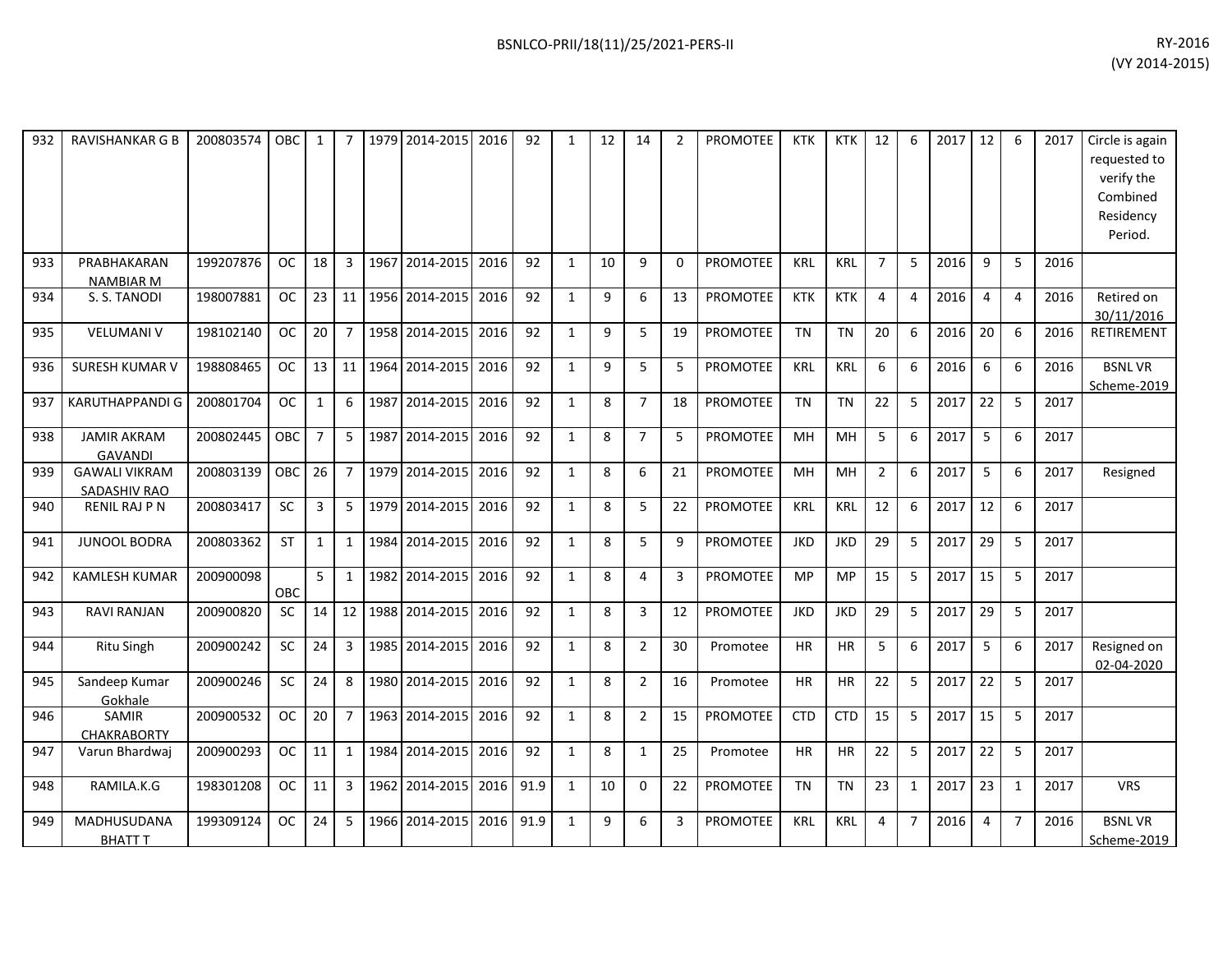| 950 | <b>RAJENDRAN P-II</b>                   | 198601326 | OC.        | 16             | $\overline{2}$  |      | 1962 2014-2015 | 2016 91.9 |      | $\mathbf{1}$   | 9              | 5              | 19           | <b>PROMOTEE</b> | <b>TN</b>   | <b>TN</b>           | 20 | 6                       | 2016 | 20             | 6              | 2016 | <b>VRS</b>                |
|-----|-----------------------------------------|-----------|------------|----------------|-----------------|------|----------------|-----------|------|----------------|----------------|----------------|--------------|-----------------|-------------|---------------------|----|-------------------------|------|----------------|----------------|------|---------------------------|
| 951 | <b>AJOYKUMAR R</b>                      | 198700482 | <b>OC</b>  | 23             | 7 <sup>1</sup>  |      | 1961 2014-2015 | 2016      | 91.9 | $\mathbf{1}$   | 9              | $\overline{3}$ | 17           | <b>PROMOTEE</b> | <b>TN</b>   | <b>TN</b>           | 18 | $\overline{a}$          | 2016 | 18             | $\overline{4}$ | 2016 | <b>VRS</b>                |
| 952 | <b>KUMARI PALLVEE</b><br><b>PARIHAR</b> | 200801845 | <b>OC</b>  | 9              | 6               |      | 1986 2014-2015 | 2016      | 91.9 | $\overline{1}$ | 8              | $\overline{7}$ | 24           | <b>PROMOTEE</b> | <b>RAJ</b>  | <b>RAJ</b>          | 15 | 5                       | 2017 | 15             | 5              | 2017 |                           |
| 953 | PRADEEP P PAWAR                         | 200802988 | <b>SC</b>  | 4              | 9               |      | 1981 2014-2015 | 2016      | 91.9 | $\overline{1}$ | 8              | $\overline{7}$ | 18           | <b>PROMOTEE</b> | <b>KTK</b>  | <b>KTK</b>          | 12 | 6                       | 2017 | 12             | 6              | 2017 |                           |
| 954 | <b>VARUN KUMAR</b><br><b>BHATT</b>      | 200801908 | <b>OC</b>  | $\mathbf{1}$   | 8               |      | 1983 2014-2015 | 2016      | 91.9 | $\mathbf{1}$   | 8              | $\overline{7}$ | 18           | <b>PROMOTEE</b> | MP.         | <b>MP</b>           | 15 | 5                       | 2017 | 15             | -5             | 2017 |                           |
| 955 | <b>VIVEK TANAJI</b><br><b>KAMBLE</b>    | 200802424 | <b>SC</b>  | 28             | 5 <sup>1</sup>  |      | 1986 2014-2015 | 2016      | 91.9 | $\overline{1}$ | 8              | $\overline{7}$ | 10           | <b>PROMOTEE</b> | <b>MH</b>   | <b>MH</b>           | 5  | 6                       | 2017 | 5              | 6              | 2017 |                           |
| 956 | <b>LEENA SAGAR</b><br><b>URANKAR</b>    | 200803608 | OBC        | 31             | $7^{\circ}$     |      | 1978 2014-2015 | 2016      | 91.9 | $\overline{1}$ | 8              | 6              | 30           | <b>PROMOTEE</b> | <b>KTK</b>  | <b>KTK</b>          | 12 | 6                       | 2017 | 12             | 6              | 2017 |                           |
| 957 | SABYASACHI<br><b>BISWAS</b>             | 200900795 | <b>SC</b>  | 12             | 8               |      | 1963 2014-2015 | 2016      | 91.9 | $\mathbf{1}$   | 8              | 4              | 23           | <b>PROMOTEE</b> | <b>CTD</b>  | <b>CTD</b>          | 19 | 6                       | 2017 | 19             | 6              | 2017 |                           |
| 958 | Ravi Prasad Khattri                     | 200900243 | OC.        | 10             | $\overline{7}$  |      | 1983 2014-2015 | 2016 91.9 |      | 1              | 8              | $\overline{2}$ | 16           | Promotee        | <b>HR</b>   | <b>HR</b>           | 22 | 5                       | 2017 | 22             | 5              | 2017 |                           |
| 959 | <b>AMITKUMAR RANA</b>                   | 200900981 | OBC        | 8              | 5 <sub>1</sub>  |      | 1986 2014-2015 | 2016      | 91.9 | $\mathbf{1}$   | $\overline{7}$ | 11             | $\mathbf{1}$ | <b>PROMOTEE</b> | GUJ         | GUJ                 | 5  | 6                       | 2017 | 5              | 6              | 2017 |                           |
| 960 | <b>BIJUKC</b>                           | 199101478 | <b>OC</b>  | $\overline{5}$ | 3 <sup>1</sup>  |      | 1971 2014-2015 | 2016      | 91.8 | $\overline{1}$ | 10             | 9              | 27           | PROMOTEE        | <b>KRL</b>  | <b>KRL</b>          | 4  | 6                       | 2016 | 6              | 6              | 2016 |                           |
| 961 | <b>SURYAKANTH RAO V</b>                 | 198004513 | <b>OC</b>  | 6              | 8               |      | 1956 2014-2015 | 2016      | 91.8 | $\mathbf{1}$   | 10             | $\overline{7}$ | 10           | <b>PROMOTEE</b> | <b>INSP</b> | <b>INSP</b><br>& QA | 4  | 4                       | 2016 | $\overline{4}$ | $\overline{4}$ | 2016 | Retired on<br>31/08/2016. |
| 962 | <b>KRISHNAN R</b>                       | 198600400 | <b>OC</b>  | 3              | $\overline{4}$  |      | 1965 2014-2015 | 2016      | 91.8 | $\overline{1}$ | 9              | $\overline{3}$ | 24           | <b>PROMOTEE</b> | <b>TN</b>   | TN                  | 25 | $\overline{\mathbf{A}}$ | 2016 | 25             | $\overline{4}$ | 2016 | <b>VRS</b>                |
| 963 | <b>JOBBY MATHEW</b><br><b>GEORGE</b>    | 200802016 | <b>OC</b>  | 5              | 8               |      | 1982 2014-2015 | 2016      | 91.8 | $\mathbf{1}$   | 9              | $\Omega$       | 3            | <b>PROMOTEE</b> | <b>KRL</b>  | <b>KRL</b>          | 3  | 10                      | 2017 | $\overline{3}$ | 10             | 2017 |                           |
| 964 | <b>SUNIL M</b><br><b>MUNDEWADI</b>      | 200803569 | <b>SC</b>  | 24             | 12 <sup>1</sup> |      | 1985 2014-2015 | 2016      | 91.8 | $\mathbf{1}$   | 8              | 11             | 16           | <b>PROMOTEE</b> | <b>KTK</b>  | <b>KTK</b>          | 12 | 6                       | 2017 | 12             | 6              | 2017 |                           |
| 965 | <b>RAHAMATH UNNISA</b>                  | 200803845 | <b>OBC</b> | 10             | $\overline{7}$  |      | 1980 2014-2015 | 2016      | 91.8 | 1              | 8              | $\overline{7}$ | 17           | <b>PROMOTEE</b> | <b>KTK</b>  | <b>KTK</b>          | 12 | 6                       | 2017 | 12             | 6              | 2017 |                           |
| 966 | <b>RAVI KANT KUMAR</b>                  | 200803890 | <b>OBC</b> | 15             | $\mathbf{1}$    |      | 1986 2014-2015 | 2016 91.8 |      | 1              | 8              | 6              | 17           | PROMOTEE        | <b>BH</b>   | <b>BH</b>           | 29 | 5                       | 2017 | 29             | -5             | 2017 |                           |
| 967 | <b>JAYAN R</b>                          | 200802435 | <b>OC</b>  | 4              | 10 <sup>1</sup> |      | 1966 2014-2015 | 2016      | 91.8 | 1              | 8              | 6              | 12           | <b>PROMOTEE</b> | <b>TN</b>   | <b>TN</b>           | 22 | 5                       | 2017 | 22             | -5             | 2017 | <b>VRS</b>                |
| 968 | AWANISH KUAMAR<br><b>SINGH</b>          | 200900003 | OBC        | $\overline{2}$ | 5               |      | 1983 2014-2015 | 2016      | 91.8 | 1              | 8              | 4              | 2            | <b>PROMOTEE</b> | <b>UPE</b>  | <b>UPE</b>          | 15 | 5                       | 2017 | 15             | 5              | 2017 |                           |
| 969 | Ravinder Yadav                          | 200902602 | OBC        | 16             | 4               | 1983 | 2014-2015      | 2016      | 91.8 | 1              | 8              | $\mathbf{1}$   | 8            | Promotee        | HR.         | <b>HR</b>           | 22 | 5                       | 2017 | 22             | 5              | 2017 |                           |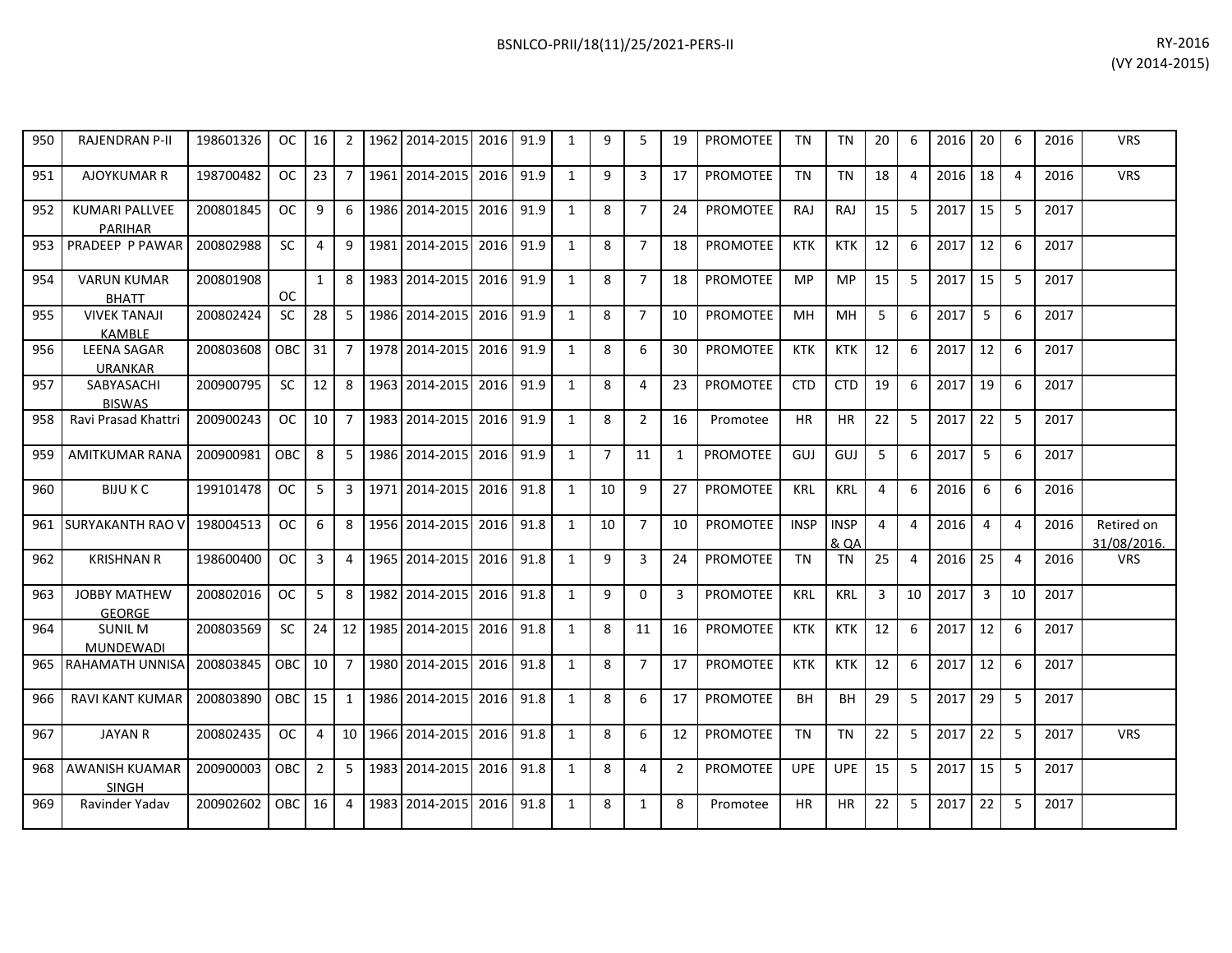| RY-2016        |
|----------------|
| (VY 2014-2015) |

| 970 | <b>SAHANVAZ LAKHANI</b>             | 200900962 | OC.        | $7^{\circ}$     |                 |      | 12   1986   2014-2015   2016   91.8 |      |      | $\mathbf{1}$ | $\overline{7}$ | 11             | $\mathbf{1}$ | <b>PROMOTEE</b> | GUJ        | <b>CNT<sub>x</sub></b><br>(WES<br>T) | 5              | 6              | 2017 | 5              | 6              | 2017 |                          |
|-----|-------------------------------------|-----------|------------|-----------------|-----------------|------|-------------------------------------|------|------|--------------|----------------|----------------|--------------|-----------------|------------|--------------------------------------|----------------|----------------|------|----------------|----------------|------|--------------------------|
| 971 | <b>VINOD S VAJANTRI</b>             | 198300804 | OC.        | $\mathbf{1}$    |                 |      | 12   1959   2014-2015   2016        |      | 91.7 | 1            | 10             | $\overline{7}$ | 25           | <b>PROMOTEE</b> | <b>KTK</b> | <b>KTK</b>                           | 4              | $\overline{4}$ | 2016 | $\overline{4}$ | $\overline{4}$ | 2016 | Retired on<br>30.11.2019 |
| 972 | <b>RAJAPPAN C</b>                   | 198600651 | <b>OC</b>  | 31              | 3               |      | 1960 2014-2015 2016                 |      | 91.7 | $\mathbf{1}$ | 9              | 5              | 26           | <b>PROMOTEE</b> | <b>TN</b>  | <b>TN</b>                            | 27             | 6              | 2016 | 27             | 6              | 2016 | RETIREMENT               |
| 973 | AJAYA KUMAR N                       | 198309408 | <b>OC</b>  | 29              | 5               |      | 1960 2014-2015                      | 2016 | 91.7 | $\mathbf{1}$ | 9              | 5              | 5            | <b>PROMOTEE</b> | <b>KRL</b> | <b>KRL</b>                           | 6              | 6              | 2016 | 6              | 6              | 2016 | Superannuatio<br>n       |
| 974 | <b>VICTOR KOIL KANI V</b>           | 198600719 | <b>OC</b>  | 30              | 4               |      | 1961 2014-2015                      | 2016 | 91.7 | $\mathbf{1}$ | $\mathbf{q}$   | $\overline{3}$ | 24           | <b>PROMOTEE</b> | <b>TN</b>  | <b>TN</b>                            | 25             | $\overline{4}$ | 2016 | 25             | $\overline{4}$ | 2016 | <b>VRS</b>               |
| 975 | <b>UMAMAHESWARI A</b><br>C          | 198302263 | <b>OC</b>  | 17              | 9               | 1962 | 2014-2015                           | 2016 | 91.7 | $\mathbf{1}$ | 9              | 3              | 17           | PROMOTEE        | <b>TN</b>  | <b>TN</b>                            | 18             | $\overline{4}$ | 2016 | 18             | $\overline{4}$ | 2016 | <b>VRS</b>               |
| 976 | <b>NELSON PJ</b>                    | 198406648 | OC.        | 13              | $\overline{2}$  |      | 1962 2014-2015 2016                 |      | 91.7 | $\mathbf{1}$ | 9              | 3              | 3            | <b>PROMOTEE</b> | <b>KRL</b> | <b>KRL</b>                           | $\overline{4}$ | $\overline{4}$ | 2016 | $\overline{4}$ | $\overline{a}$ | 2016 | <b>VRS</b>               |
| 977 | <b>ANJALI VIJAYAN</b>               | 200801838 | <b>OC</b>  | 4               | 5               | 1984 | 2014-2015                           | 2016 | 91.7 | $\mathbf{1}$ | 9              | $\Omega$       | 3            | <b>PROMOTEE</b> | <b>KRL</b> | <b>KRL</b>                           | $\overline{3}$ | 10             | 2017 | $\overline{3}$ | 10             | 2017 |                          |
| 978 | SAJESH P K-II                       | 200802436 | OC         | $\mathbf{1}$    | 8               |      | 1983 2014-2015 2016                 |      | 91.7 | 1            | 8              | 11             | 15           | <b>PROMOTEE</b> | <b>KRL</b> | <b>KRL</b>                           | 28             | 9              | 2017 | $\overline{3}$ | 10             | 2017 |                          |
| 979 | <b>RAVI KUMAR</b><br><b>KARANAM</b> | 200802400 | <b>OBC</b> | 24              | 10 <sup>1</sup> | 1980 | 2014-2015                           | 2016 | 91.7 | $\mathbf{1}$ | 8              | 8              | 9            | <b>PROMOTEE</b> | AP         | AP                                   | 27             | 6              | 2017 | 27             | 6              | 2017 |                          |
| 980 | <b>DEEPAK</b><br><b>GURDASANI</b>   | 200802259 | <b>OC</b>  | 27              | 8               |      | 1983 2014-2015 2016                 |      | 91.7 | $\mathbf{1}$ | 8              | $\overline{7}$ | 25           | PROMOTEE        | M.P.       | <b>CNTx</b><br>(WES<br>T             | 15             | 5              | 2017 | 15             | 5              | 2017 |                          |
| 981 | <b>SANDEEP KUMAR</b><br>PALIWAL     | 200802035 | OC.        | 10              | 9               |      | 1985 2014-2015                      | 2016 | 91.7 | $\mathbf{1}$ | 8              | $\overline{7}$ | 17           | <b>PROMOTEE</b> | RAJ        | RAJ                                  | 15             | 5              | 2017 | 15             | 5              | 2017 |                          |
| 982 | WANJOL VINOD<br>PRALHAD             | 200802683 | OBC        | 30 <sup>1</sup> | 12              |      | 1981 2014-2015 2016                 |      | 91.7 | $\mathbf{1}$ | 8              | $\overline{7}$ | 10           | PROMOTEE        | MH         | MH                                   | 5              | 6              | 2017 | 5              | 6              | 2017 |                          |
| 983 | DHARM JIT SINGH                     | 200802723 | OC.        | 12              | $\mathbf{1}$    |      | 1981 2014-2015                      | 2016 | 91.7 | $\mathbf{1}$ | 8              | $7^{\circ}$    | $\mathbf{1}$ | <b>PROMOTEE</b> | <b>UPE</b> | <b>UPE</b>                           | 15             | 5              | 2017 | 15             | 5              | 2017 |                          |
| 984 | <b>SANJEEV KUMAR</b>                | 200903502 | <b>SC</b>  | 15              | 4               |      | 1984 2014-2015 2016                 |      | 91.7 | $\mathbf{1}$ | $\overline{7}$ | 8              | 21           | <b>PROMOTEE</b> | <b>CTD</b> | <b>CTD</b>                           | 15             | 5              | 2017 | 15             | 5              | 2017 |                          |
| 985 | <b>ASHISH AGARWAL</b>               | 200901912 | OC.        | $\mathbf{1}$    | 8               | 1985 | 2014-2015                           | 2016 | 91.7 | 1            | $\overline{7}$ | 8              | 17           | PROMOTEE        | RAJ        | RAJ                                  | 15             | 5              | 2017 | 15             | -5             | 2017 |                          |
| 986 | RADHAKRISHNAN P                     | 199211995 | <b>OC</b>  | 22              | 5               |      | 1969 2014-2015                      | 2016 | 91.6 | $\mathbf{1}$ | 10             | 10             | $\mathbf{0}$ | <b>PROMOTEE</b> | <b>KRL</b> | <b>KRL</b>                           | $\overline{4}$ | 6              | 2016 | 6              | 6              | 2016 |                          |
| 987 | <b>MANOHARAN A</b>                  | 198401191 | <b>OC</b>  | $\overline{7}$  | 5               |      | 1964 2014-2015                      | 2016 | 91.6 | $\mathbf{1}$ | 9              | 6              | 3            | <b>PROMOTEE</b> | <b>TN</b>  | <b>TN</b>                            | $\overline{4}$ | $\overline{7}$ | 2016 | $\overline{4}$ | $\overline{7}$ | 2016 | <b>VRS</b>               |
| 988 | <b>RAJARAM S</b>                    | 198406481 | <b>OC</b>  | 27              | 8               | 1958 | 2014-2015                           | 2016 | 91.6 | $\mathbf{1}$ | 9              | 5              | 26           | <b>PROMOTEE</b> | <b>TN</b>  | <b>TN</b>                            | 27             | 6              | 2016 | 27             | 6              | 2016 | RETIREMENT               |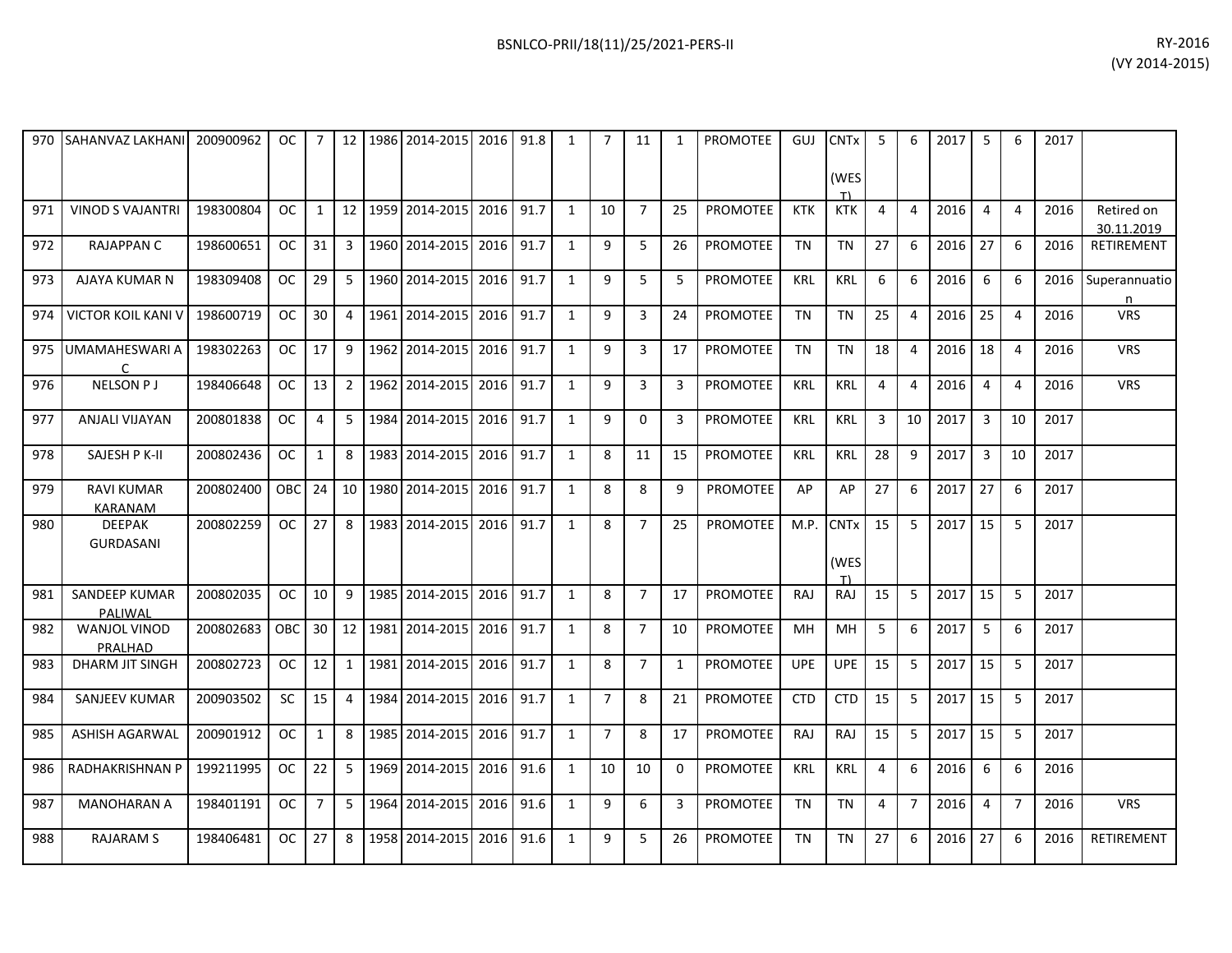| RY-2016        |
|----------------|
| (VY 2014-2015) |

| 989  | <b>NARAYANANJ</b>                      | 199301566 | <b>OC</b> | $\overline{2}$ | 5               | 1968 | 2014-2015 | 2016 | 91.6 | $\mathbf{1}$ | 9 | 5              | 26             | <b>PROMOTEE</b> | <b>TN</b>  | <b>TN</b>                | 27             | 6              | 2016 | 27             | 6              | 2016 |                              |
|------|----------------------------------------|-----------|-----------|----------------|-----------------|------|-----------|------|------|--------------|---|----------------|----------------|-----------------|------------|--------------------------|----------------|----------------|------|----------------|----------------|------|------------------------------|
| 990  | SAJITHA K                              | 200801842 | OC.       | 19             | 12              | 1984 | 2014-2015 | 2016 | 91.6 | $\mathbf{1}$ | 9 | $\mathbf 0$    | 5              | <b>PROMOTEE</b> | <b>KRL</b> | <b>KRL</b>               | 3              | 10             | 2017 | $\overline{3}$ | 10             | 2017 |                              |
| 991  | PRASANTH P<br><b>MOHAN</b>             | 200803269 | <b>OC</b> | 28             | -5              | 1985 | 2014-2015 | 2016 | 91.6 | $\mathbf{1}$ | 8 | 10             | 12             | <b>PROMOTEE</b> | <b>KRL</b> | <b>KRL</b>               | 3              | 10             | 2017 | $\overline{3}$ | 10             | 2017 |                              |
| 992  | NANDANWAR<br>PAWANKUMAR                | 200803551 | <b>OC</b> | 4              | 6               | 1983 | 2014-2015 | 2016 | 91.6 | $\mathbf{1}$ | 8 | 8              | 15             | PROMOTEE        | MH         | MH                       | 5              | 6              | 2017 | 5              | 6              | 2017 |                              |
| 993  | <b>ARYA PRABHAT JEE</b>                | 200802351 | OBC       | 20             | 1               | 1986 | 2014-2015 | 2016 | 91.6 | $\mathbf{1}$ | 8 | $\overline{7}$ | 25             | <b>PROMOTEE</b> | <b>BH</b>  | <b>BH</b>                | 29             | 5              | 2017 | 29             | 5              | 2017 |                              |
| 994  | <b>RAVINDRA</b><br>MIHOLIYA            | 200802241 | <b>SC</b> | 19             | 1               | 1981 | 2014-2015 | 2016 | 91.6 | 1            | 8 | $\overline{7}$ | 16             | PROMOTEE        | MP         | <b>MP</b>                | 15             | 5              | 2017 | 15             | 5              | 2017 |                              |
| 995  | <b>AMIT KUMAR</b>                      | 200802205 | OBC       | $2^{\circ}$    | 5               | 1983 | 2014-2015 | 2016 | 91.6 | $\mathbf{1}$ | 8 | $\overline{7}$ | 16             | <b>PROMOTEE</b> | <b>BH</b>  | <b>BH</b>                | 29             | 5              | 2017 | 29             | 5              | 2017 |                              |
| 996  | <b>DHIRAJ KUMAR</b><br><b>CHOURIHA</b> | 200900024 | <b>OC</b> | $\mathbf{1}$   | 5               | 1982 | 2014-2015 | 2016 | 91.6 | $\mathbf{1}$ | 8 | 6              | 11             | PROMOTEE        | M.P.       | <b>CNTx</b><br>(WES<br>T | 15             | 5              | 2017 | 15             | 5              | 2017 |                              |
| 997  | <b>ASHOK CHANDRA</b><br><b>KORA</b>    | 200803999 | <b>ST</b> | 15             | 1               | 1980 | 2014-2015 | 2016 | 91.6 | $\mathbf{1}$ | 8 | 5              | 12             | <b>PROMOTEE</b> | <b>WB</b>  | <b>CNTx</b><br>(EAST     | 12             | 6              | 2017 | 12             | 6              | 2017 |                              |
| 998  | Priyanka Arora                         | 200900357 | <b>OC</b> | 6              | 10 <sup>1</sup> | 1983 | 2014-2015 | 2016 | 91.6 | $\mathbf{1}$ | 8 | $\overline{2}$ | 16             | Promotee        | <b>HR</b>  | <b>HR</b>                | 22             | 5              | 2017 | 22             | 5              | 2017 |                              |
| 999  | <b>RAKESH G NAIR</b>                   | 200801648 | <b>OC</b> | 25             | 5               | 1984 | 2014-2015 | 2016 | 91.6 | $\mathbf{1}$ | 8 | $\Omega$       | 29             | <b>PROMOTEE</b> | <b>KRL</b> | KRL                      | $\overline{3}$ | 10             | 2017 | $\overline{3}$ | 10             | 2017 |                              |
| 1000 | NIVEDITA G V                           | 200802890 | <b>SC</b> | $\mathbf{1}$   | 6               | 1984 | 2014-2015 | 2016 | 91.6 | $\mathbf{1}$ | 8 | 0              | 0              | <b>PROMOTEE</b> | <b>KTK</b> | <b>KTK</b>               | 12             | 6              | 2017 | 12             | 6              | 2017 |                              |
| 1001 | PERUMALSAMY T                          | 198400536 | <b>OC</b> | 20             | $\overline{7}$  | 1961 | 2014-2015 | 2016 | 91.5 | $\mathbf{1}$ | 9 | $\overline{7}$ | $\overline{2}$ | <b>PROMOTEE</b> | <b>TN</b>  | <b>TN</b>                | 3              | 8              | 2016 | 3              | 8              | 2016 | <b>VRS</b>                   |
| 1002 | SASIKALA A G                           | 198408044 | OC.       | 30             | $\overline{3}$  | 1959 | 2014-2015 | 2016 | 91.5 | $\mathbf{1}$ | 9 | 6              | 3              | <b>PROMOTEE</b> | <b>KRL</b> | <b>KRL</b>               | $\overline{4}$ | $\overline{7}$ | 2016 | 4              | $\overline{7}$ | 2016 | Superannuatio<br>n           |
| 1003 | <b>RAJEEVAN K</b>                      | 198806650 | <b>OC</b> | 27             | $\overline{7}$  | 1963 | 2014-2015 | 2016 | 91.5 | $\mathbf{1}$ | 9 | 3              | 3              | <b>PROMOTEE</b> | <b>KRL</b> | <b>KRL</b>               | $\overline{4}$ | $\overline{4}$ | 2016 | $\overline{4}$ | $\overline{4}$ | 2016 | <b>BSNLVR</b><br>Scheme-2019 |
| 1004 | <b>SUMESH P</b>                        | 200801626 | OBC       | 30             | 4               | 1983 | 2014-2015 | 2016 | 91.5 | $\mathbf{1}$ | 9 | $\mathbf 0$    | 11             | <b>PROMOTEE</b> | <b>KRL</b> | <b>KRL</b>               | 28             | 9              | 2017 | $\overline{3}$ | 10             | 2017 |                              |
| 1005 | <b>MANJU GUPTA</b>                     | 200800267 | OC.       | 15             | $\overline{7}$  | 1986 | 2014-2015 | 2016 | 91.5 | $\mathbf{1}$ | 8 | 10             | $\mathbf{0}$   | <b>PROMOTEE</b> | <b>UPE</b> | <b>UPE</b>               | 15             | 5              | 2017 | 15             | 5              | 2017 |                              |
| 1006 | <b>MURUGAN G</b>                       | 200802233 | OBC       | 21             | $\overline{7}$  | 1964 | 2014-2015 | 2016 | 91.5 | $\mathbf{1}$ | 8 | $\overline{7}$ | 4              | PROMOTEE        | <b>TN</b>  | <b>TN</b>                | 22             | 5              | 2017 | 22             | 5              | 2017 |                              |
| 1007 | <b>HIMANGSU DAS</b>                    | 200803037 | <b>SC</b> | 19             | 2               | 1985 | 2014-2015 | 2016 | 91.5 | 1            | 8 | $\overline{7}$ | 2              | <b>PROMOTEE</b> | <b>CTD</b> | <b>CTD</b>               | 19             | 6              | 2017 | 19             | 6              | 2017 |                              |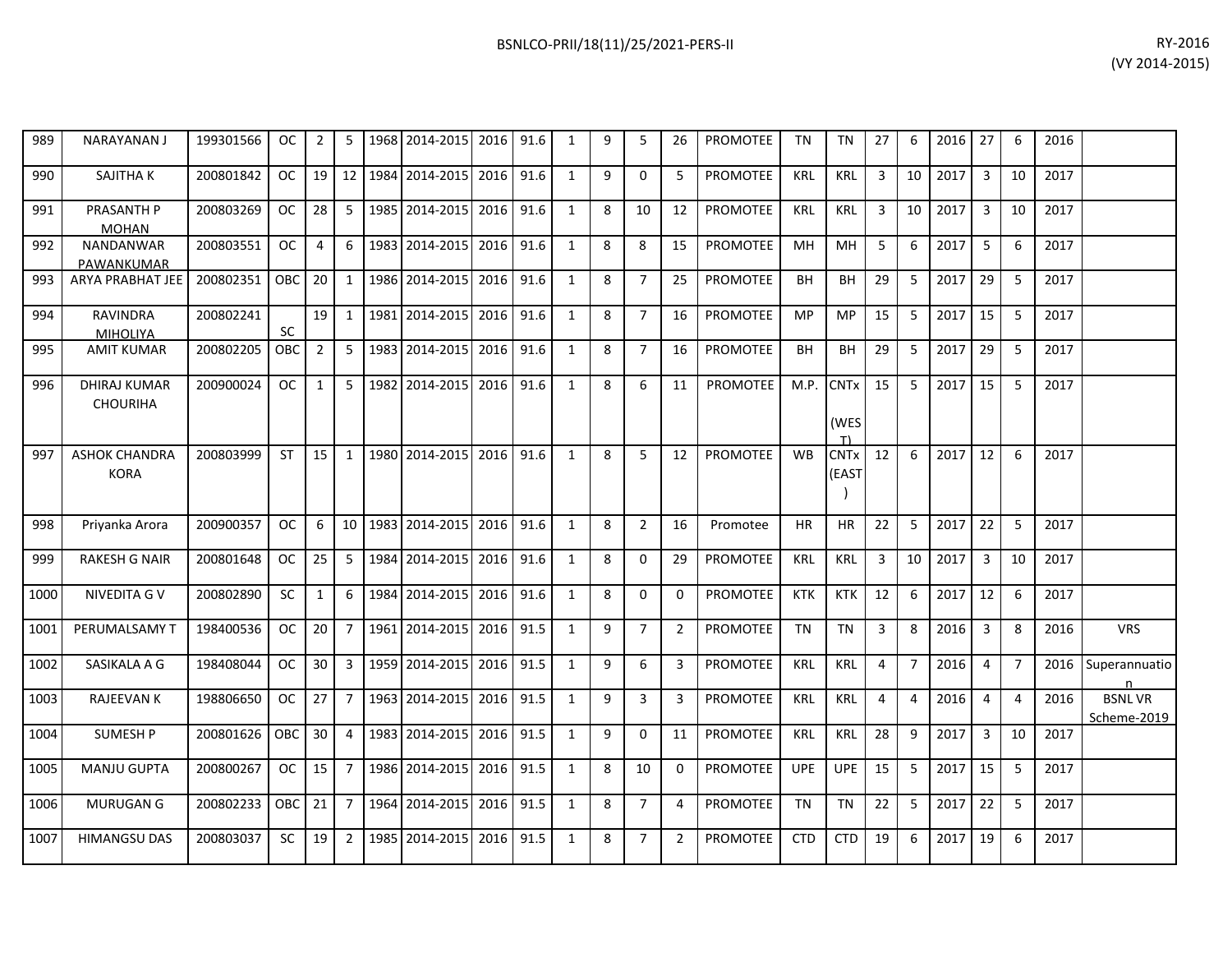|      | 1008 VIJAYAKUMAR M R                | 200802828 | SC.                 | 5               | 6              |      | 1978 2014-2015 2016 91.5 |      |      | 1            | 8              | 6              | 12           | <b>PROMOTEE</b> | TN         | TN                         | 22             | 5              | $2017$ 22 |                | 5              | 2017 |                                                                                                                |
|------|-------------------------------------|-----------|---------------------|-----------------|----------------|------|--------------------------|------|------|--------------|----------------|----------------|--------------|-----------------|------------|----------------------------|----------------|----------------|-----------|----------------|----------------|------|----------------------------------------------------------------------------------------------------------------|
| 1009 | <b>BIJESH V C</b>                   | 200801209 | OC                  | 13              | 6              |      | 1978 2014-2015           | 2016 | 91.5 | $\mathbf{1}$ | 8              | 4              | 28           | <b>PROMOTEE</b> | <b>KRL</b> | <b>KRL</b>                 | 12             | 6              | 2017      | 3              | 10             | 2017 |                                                                                                                |
| 1010 | Rakesh Saini                        | 200900372 | oc I                | 24              | 12             |      | 1982 2014-2015 2016      |      | 91.5 | $\mathbf{1}$ | 8              | $\overline{2}$ | 16           | Promotee        | <b>HR</b>  | <b>CNTx</b><br>(NOR<br>TH) | 22             | 5              | 2017      | 22             | 5              | 2017 |                                                                                                                |
| 1011 | Dinesh Kumar-I                      | 200900362 | OC                  | 20              | 3              | 1983 | 2014-2015                | 2016 | 91.5 | 1            | 8              | $\overline{2}$ | 16           | Promotee        | <b>HR</b>  | <b>HR</b>                  | 22             | 5              | 2017      | 22             | 5              | 2017 |                                                                                                                |
| 1012 | S.R. KULKARNI                       | 197906705 | oc <sub>1</sub>     | 20 <sup>1</sup> | $\overline{7}$ |      | 1958 2014-2015 2016      |      | 91.4 | $\mathbf{1}$ | 11             | $\mathbf{1}$   | 17           | PROMOTEE        | <b>KTK</b> | <b>KTK</b>                 | 4              | $\overline{4}$ | 2016      | $\overline{4}$ | $\overline{4}$ | 2016 | Retired on<br>31/07/2018.<br>Circle is again<br>requested to<br>verify the<br>Combined<br>Residency<br>Period. |
| 1013 | <b>RAMESH B N</b>                   | 198608303 | OC                  | 27              | 3              | 1962 | 2014-2015 2016           |      | 91.4 | $\mathbf{1}$ | 10             | 5              | 25           | PROMOTEE        | <b>KTK</b> | <b>KTK</b>                 | $\overline{2}$ | 5              | 2016      | $\overline{2}$ | 5              | 2016 | VRS-under<br>BSNL VRS-2019                                                                                     |
| 1014 | <b>JEYAPRAKASH R</b>                | 198600619 | OC                  | 28              | $\overline{4}$ | 1962 | 2014-2015 2016           |      | 91.4 | $\mathbf{1}$ | 9              | 6              | 3            | PROMOTEE        | <b>TN</b>  | <b>TN</b>                  | 4              | $\overline{7}$ | 2016      | $\overline{4}$ | $\overline{7}$ | 2016 | <b>VRS</b>                                                                                                     |
| 1015 | <b>AYYAPPAN A</b>                   | 199312977 | OC.                 | 30 <sup>1</sup> | -5             |      | 1968 2014-2015           | 2016 | 91.4 | $\mathbf{1}$ | 9              | 5              | 5            | <b>PROMOTEE</b> | <b>KRL</b> | <b>KRL</b>                 | 6              | 6              | 2016      | 6              | 6              | 2016 | <b>BSNLVR</b><br>Scheme-2019                                                                                   |
|      | 1016 UMAMAHESWARI R                 | 198704050 | OC                  | 19              | $\overline{7}$ | 1963 | 2014-2015                | 2016 | 91.4 | $\mathbf{1}$ | 9              | 3              | 24           | PROMOTEE        | TN         | <b>TN</b>                  | 25             | 4              | 2016      | 25             | 4              | 2016 | <b>VRS</b>                                                                                                     |
| 1017 | SRINATH PERUMAL                     | 200801511 | <b>SC</b>           | 5               | $\overline{3}$ |      | 1983 2014-2015 2016      |      | 91.4 | $\mathbf{1}$ | 9              | $\mathbf{1}$   | 23           | <b>PROMOTEE</b> | <b>TN</b>  | <b>TN</b>                  | 27             | 11             | 2017      | 27             | 11             | 2017 |                                                                                                                |
| 1018 | LOKESH JAIN                         | 200802721 | OC.                 | 30 <sup>1</sup> | $\overline{4}$ |      | 1984 2014-2015 2016      |      | 91.4 | $\mathbf{1}$ | 8              | 6              | 24           | <b>PROMOTEE</b> | <b>RAJ</b> | RAJ                        | 15             | 5              | 2017      | 15             | 5              | 2017 |                                                                                                                |
| 1019 | Ravinder Kumar-II                   | 200900373 | <b>SC</b>           | 26              | $\mathbf{1}$   |      | 1980 2014-2015 2016      |      | 91.4 | $\mathbf{1}$ | 8              | $\overline{2}$ | 16           | Promotee        | <b>HR</b>  | <b>HR</b>                  | 22             | 5              | 2017      | 22             | 5              | 2017 |                                                                                                                |
|      | 1020 CHANDNI ABHINAV<br><b>DAVE</b> | 200901005 | $OC$ $\blacksquare$ | 31              | 10             | 1982 | 2014-2015 2016           |      | 91.4 | $\mathbf{1}$ | $\overline{7}$ | 11             | $\mathbf{1}$ | PROMOTEE        | GUJ        | GUJ                        | 5              | 6              | 2017      | 5              | 6              | 2017 |                                                                                                                |
| 1021 | SHESADRI BISWAS                     | 200902668 | <b>OC</b>           | 30 <sup>1</sup> | $\overline{4}$ |      | 1982 2014-2015 2016      |      | 91.4 | $\mathbf{1}$ | $\overline{7}$ | $\overline{7}$ | 29           | PROMOTEE        | <b>WB</b>  | <b>WB</b>                  | 12             | 6              | 2017      | 12             | 6              | 2017 |                                                                                                                |
| 1022 | <b>JAGADESH R</b>                   | 198605048 | OC                  | 2               | 4              | 1959 | 2014-2015 2016           |      | 91.3 | $\mathbf{1}$ | 10             | 9              | 18           | PROMOTEE        | <b>KTK</b> | <b>KTK</b>                 | 4              | 4              | 2016      | 4              | 4              | 2016 | Retired on<br>30/04/2019                                                                                       |
| 1023 | PARAMESWARAN<br><b>NAIR V</b>       | 198504534 | OC                  | 23              | 5              |      | 1963 2014-2015 2016      |      | 91.3 | $\mathbf{1}$ | 9              | 6              | 3            | PROMOTEE        | <b>KRL</b> | <b>KRL</b>                 | $\overline{4}$ | $\overline{7}$ | 2016      | 4              | $\overline{7}$ | 2016 | <b>BSNLVR</b><br>Scheme-2019                                                                                   |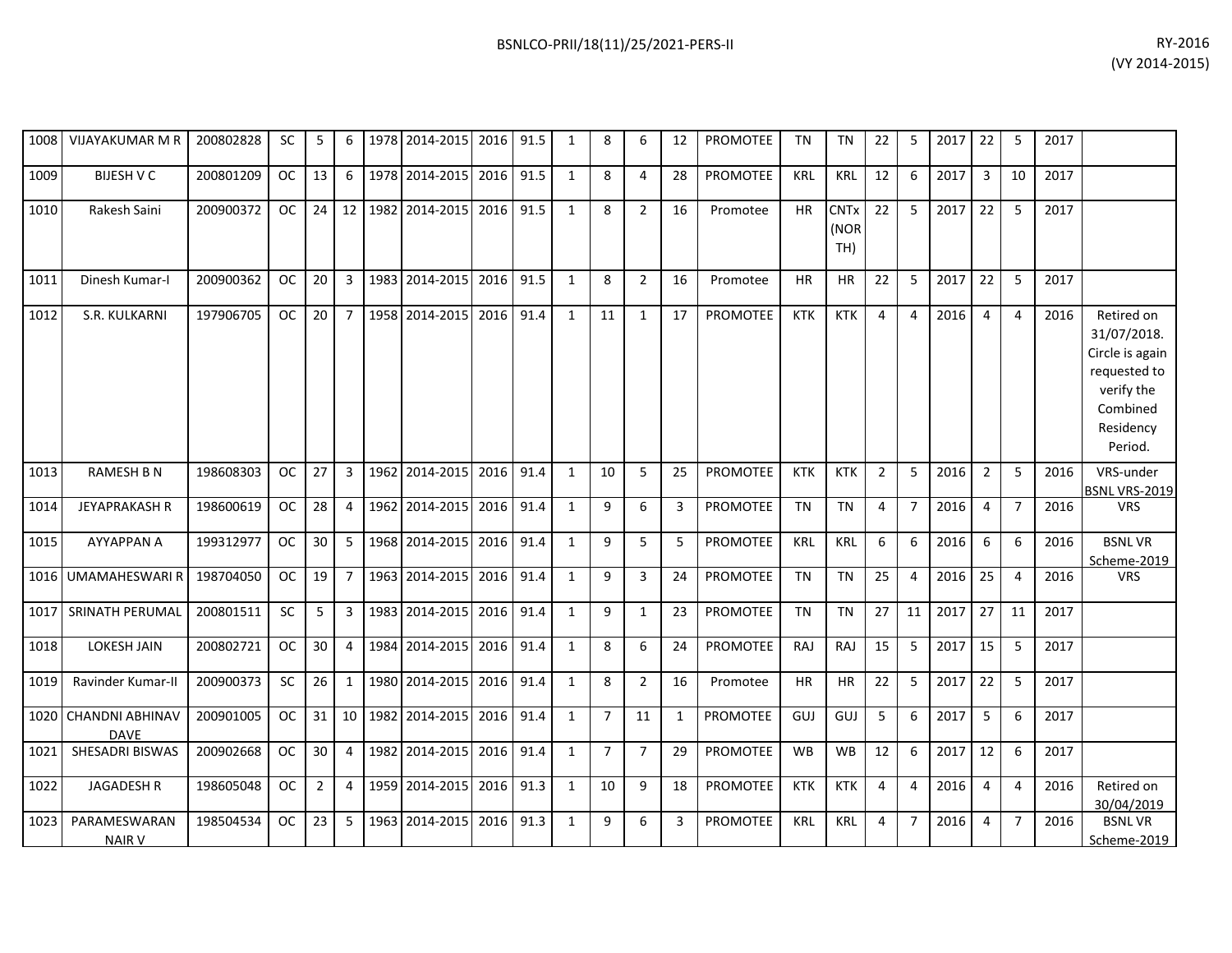| 1024 | <b>SMITHA THOMAS</b>            | 200802166 | OC .          | 11              | 5 <sub>1</sub>  | 1984 2014-2015 2016 |      | 91.3 | 9 | $\Omega$       |    | <b>PROMOTEE</b> | <b>KRL</b> | <b>KRL</b> | 3  | 10 | 2017 | 3  | 10 | 2017 |  |
|------|---------------------------------|-----------|---------------|-----------------|-----------------|---------------------|------|------|---|----------------|----|-----------------|------------|------------|----|----|------|----|----|------|--|
| 1025 | <b>ANURITHA</b><br>SUKUMARAN    | 200802324 | OC.           | 19              | 9               | 1983 2014-2015      | 2016 | 91.3 | 8 | 11             | 28 | <b>PROMOTEE</b> | <b>KRL</b> | KRL        | 3  | 10 | 2017 |    | 10 | 2017 |  |
| 1026 | <b>SRINIVASARAO</b><br>SALADI   | 200803837 | <b>OC</b>     | 9               | 8               | 1984 2014-2015      | 2016 | 91.3 | 8 | 8              | q  | <b>PROMOTEE</b> | AP         | AP         | 27 | 6  | 2017 | 27 | 6  | 2017 |  |
| 1027 | DATTA ASHOKRAO<br><b>DUBILE</b> | 200802806 | <b>OC</b>     | 23              | $\overline{7}$  | 1984 2014-2015      | 2016 | 91.3 | 8 | $\overline{7}$ | 10 | <b>PROMOTEE</b> | MH         | MH         | 5  | 6  | 2017 |    | 6  | 2017 |  |
| 1028 | SANJAY VERMA                    | 200801669 | OBC           | 12              | $\overline{2}$  | 1978 2014-2015      | 2016 | 91.3 | 8 |                |    | <b>PROMOTEE</b> | <b>UPE</b> | <b>UPE</b> | 15 |    | 2017 | 15 |    | 2017 |  |
| 1029 | <b>BIPIN KUMAR</b>              | 200804044 | <sub>OC</sub> |                 | 2               | 1986 2014-2015      | 2016 | 91.3 | 8 | 6              | 18 | <b>PROMOTEE</b> | <b>JKD</b> | <b>JKD</b> | 29 | 5  | 2017 | 29 |    | 2017 |  |
| 1030 | <b>VIJAY KUMAR-I</b>            | 200803260 | OBC           | 11              | $\overline{7}$  | 1988 2014-2015      | 2016 | 91.3 | 8 | 6              | 14 | <b>PROMOTEE</b> | <b>KTK</b> | <b>KTK</b> | 12 | 6  | 2017 | 12 | 6  | 2017 |  |
| 1031 | <b>AMITABH KUMAR</b>            | 200900948 | OBC           | 10 <sup>1</sup> | 12 <sup>2</sup> | 1986 2014-2015      | 2016 | 91.3 | 8 | 4              | 12 | <b>PROMOTEE</b> | <b>BH</b>  | <b>BH</b>  | 29 |    | 2017 | 29 |    | 2017 |  |
| 1032 | SURYAMANI                       | 200901645 | OBC           | 10 <sup>1</sup> | 12 <sub>1</sub> | 1983 2014-2015      | 2016 | 91.3 |   | 9              | 19 | <b>PROMOTEE</b> | <b>BH</b>  | <b>BH</b>  | 29 |    | 2017 | 29 |    | 2017 |  |

1033 A KESHAVAMURTHY 198407272 OC 2 12 12959 2014-2015 2016 91.2 1 10 10 3 PROMOTEE KTK KTK 4 7 2016 4 7 2016 Retired on

1034 SURENDRAN P | 198314938 | OC | 2 | 2 | 1959 2014-2015 | 2016 | 91.2 | 1 | 9 | 6 | 3 | PROMOTEE | KRL | KRL | 4 | 7 | 2016 | 4 | 7 | 2016 | superanuation

200802084 | OC | 29 | 6 | 1981 | 2014-2015 | 2016 | 91.2 | 1 | 8 | 7 | 4 | PROMOTEE | TN | TN | 22 | 5 | 2017 | 22 | 5 | 2017

15 3 1981 2014-2015 2016 91.2 1 8 7 24 PROMOTEE MP MP 15 5 2017 15 5 2017

198008890 | OC | 3 | 6 |1957|2014-2015|2016|91.1 | 1 | 10 | 10 | 8 |PROMOTEE | KTK | KTK | 4 | 4 | 2016 | 4 | 4 | 2016 | Retired on

1035| JAYA KUMAR S |198808472 | OC | 13 | 4 |1964|2014-2015|2016|91.2 | 1 | 9 | 5 | 5 | PROMOTEE | KRL | KRL | KRL | 6 | 6 | 2016 | 6 | 6 | 2016 | BSNL VR

1036 BHANUMATHI M V 200801707 OBC 26 5 1978 2014-2015 2016 91.2 1 8 11 20 PROMOTEE KRL KRL 28 9 2017 3 10 2017

1038| RIJUL M R | 200802962 | OBC | 22 | 12 | 1983|2014-2015| 2016 | 91.2 | 1 | 8 | 7 | 18 | PROMOTEE | KTK | KRL | 12 | 6 | 2017 | 12 | 6 | 2017

1040| RAJU BISWAS |200803765|SC |18|6 |1983|2014-2015|2016|91.2| 1 | 8 | 5 | 28 |PROMOTEE | CTD | CTD | 15 | 5 |2017|15| 5 |2017

1041 Ankit Sachdeva | 200900534 | OC | 2 | 6 | 1986 | 2014-2015 | 2016 | 91.2 | 1 | 8 | 3 | 16 | Promotee | HR | HR | 22 | 5 | 2017 | 22 | 5 | 2017

1042 VIJAY KUMAR-II 200904822 SC 1 12 1983 2014-2015 2016 91.2 1 8 3 6 PROMOTEE CTD BBNW 15 5 2017 15 5 2017

1043 | Kuldeep Singh | 200900226 | OC | 10 | 7 | 1984 | 2014-2015 | 2016 | 91.2 | 11 | 8 | 2 | 16 | Promotee | HR | HR | 22 | 5 | 2017 | 22 | 5 | 2017

PRASAD

1037 KULDEEP KAIN 200802570

1039 SHANMUGAKUMAR

1044 H R

A<br>RAJU BISWAS

ANANTHAPADMAN

SC

31.12.2019

Scheme-2019

30/06/2017.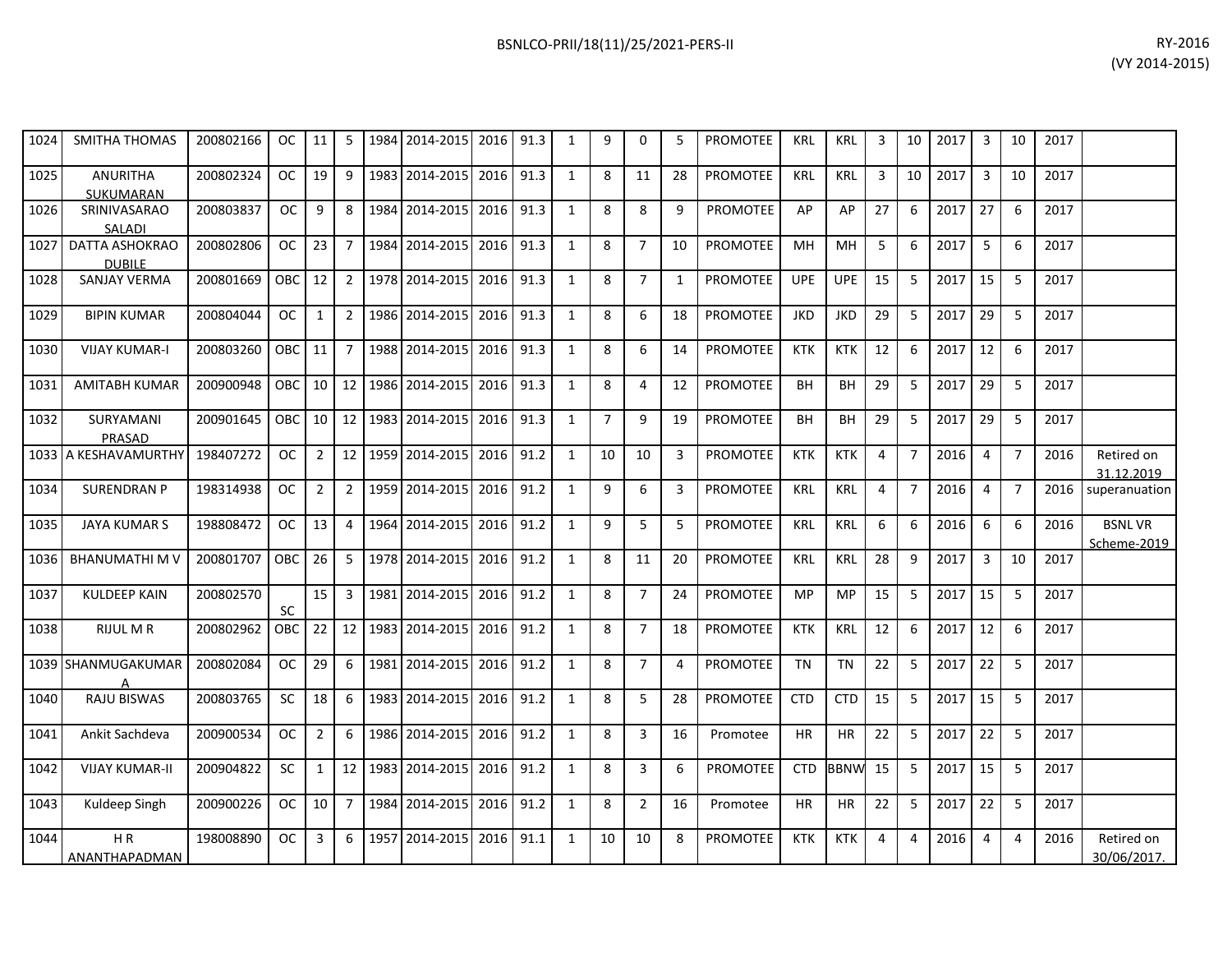## 1045 JAINULABDEEN A 198001607 OC 4 10 1957 2014-2015 2016 91.1 1 9 3 11 PROMOTEE TN TN 12 4 2016 12 4 2016 RETIREMENT 1046| JIMMY JOSE | 200802102 | OC | 21 | 11 | 1982| 2014-2015| 2016 | 91.1 | 1 | 9 | 0 | PROMOTEE | KRL | KRL | 3 | 10 | 2017 | 3 | 10 | 2017 1047 SUNIL KUMAR KARAN<br>MUKESH PRAKASH 200803618 OBC 10 4 1983 2014-2015 2016 91.1 1 8 7 22 PROMOTEE MP MP 15 5 2017 15 5 2017 1048 MUKESH PRAKASH 200803591 OBC 10 6 1978 2014-2015 2016 91.1 1 8 7 1 PROMOTEE UPE UPE 15 5 2017 15 5 2017 1049 RANJAY KUMAR 200900107 OC 30 1 1987 2014-2015 2016 91.1 1 8 4 12 PROMOTEE BH BH 29 5 2017 29 5 2017 1050| PADMANABHA P. | 198205875 | OC | 4 | 9 |1959|2014-2015| 2016| 91 | 1 | 10 | 7 | 25 |PROMOTEE | STR |CNTx (SOU TH) 4 4 2016 4 4 2016 Retired on 30.09.2019 1051 SASIKUAMAR V 198505349 OC 7 5 1959 2014-2015 2016 91 1 9 6 3 PROMOTEE KRL KRL 4 7 2016 4 7 2016 superanuation 1052 | AJITHAN K R | 198506267 | OC | 21 | 5 | 1962 | 2014-2015 | 2016 | 91 | 1 | 9 | 6 | 3 | PROMOTEE | KRL | KRL | 4 | 7 | 2016 | 4 | 7 | 2016 | BSNL VR Scheme-2019 1053 | DIVYA K M | 200803091 | OC | 10 | 1 |1986 |2014-2015 | 2016 | 91 | 1 | 9 | 5 | 0 | PROMOTEE | KTK |CNTx (SOU TH) 12 6 2017 12 6 2017 1054|SANTOSH KUMAR G|200803525|OBC|10| 4 |1985|2014-2015|2016| 91 | 1 | 8 | 6 | 21 |PROMOTEE | KTK | KTK | 12 | 6 |2017|12| 6 |2017 1055 ALOK KUMAR 200802356 OBC 17 8 1982 2014-2015 2016 91 1 8 6 5 PROMOTEE RAJ RAJ 15 5 2017 15 5 2017 1056 SAJAL KUMAR KARMAKAR<br>UJJAWAL KR INDU 200803467 | OBC | 1 | 12 | 1978 | 2014-2015 | 2016 | 91 | 1 | 8 | 5 | 22 | PROMOTEE | WB | WB | 12 | 6 | 2017 | 12 | 6 | 2017 1057 UJJAWAL KR INDU 200905282 OBC 10 8 1985 2014-2015 2016 91 1 8 4 22 PROMOTEE CTD CTD 19 6 2017 19 6 2017 1058 DEEPAK KUMAR-I 200900541 OBC 23 2 1980 2014-2015 2016 91 1 8 3 19 PROMOTEE CTD CTD 15 5 2017 15 5 2017 1059 SOHAG CHANDAN SAREN 200900106 | ST | 20 | 6 | 1979 | 2014-2015 | 2016 | 91 | 1 | 8 | 3 | 18 | PROMOTEE | CTD | CTD | 15 | 5 | 2017 | 15 | 5 | 2017 1060 AKHILESH KUMAR 200901454 OBC 15 5 1986 2014-2015 2016 91 1 1 8 2 14 PROMOTEE Harva UPE 22 5 2017 22 5 2017

1061| SUDHIR KUMAR K | 200802658 | OBC | 30 | 11 | 1980 | 2014-2015| 2016 | 91 | 1 | 8 | 0 | 0 | PROMOTEE | KTK | KTK | 12 | 6 | 2017 | 12 | 6 | 2017

1063| JISHA JOHNY | 200803205 | OC | 25 | 12 | 1983| 2014-2015| 2016 | 90.9 | 1 | 9 | 9 | PROMOTEE | KRL | KRL | 3 | 9 | 2018 | 3 | 9 | 2018

na

198010829 | OC | 23 | 3 | 1957 | 2014-2015 | 2016 | 90.9 | 1 | 10 | 10 | 2 | PROMOTEE | KTK | KTK | 4 | 4 | 2016 | 4 | 4 | 2016 | Retired on

MAURYA<br>SUDHIR KUMAR K

KARANTHA K

1062 SUBRAYA

31/03/2017.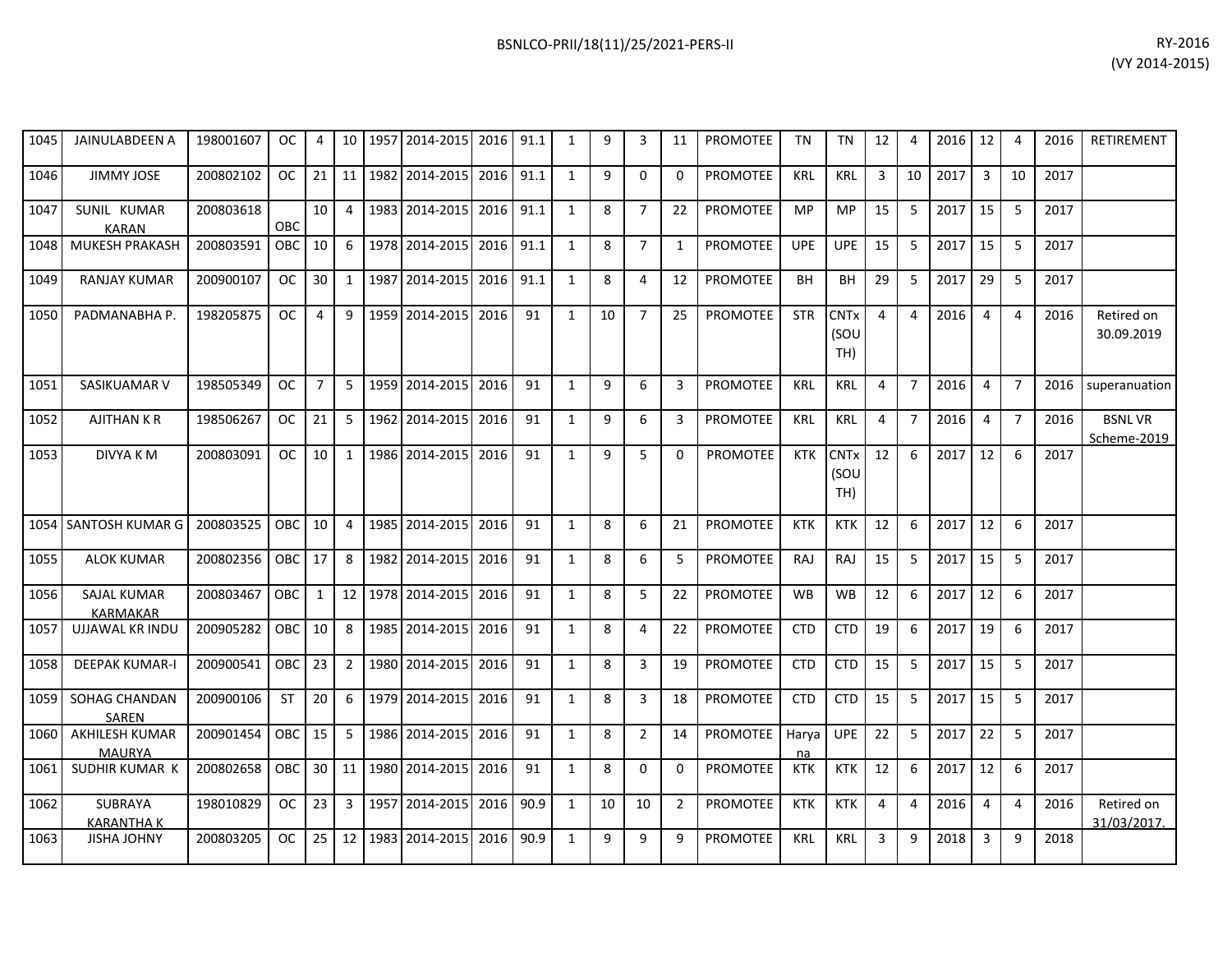| 1064 | LAILA ELIZABETH<br>KOSHY            | 197908909 l   | OC. | 8               |   | 1958 2014-2015 2016 90.9 |  |   | 6             |     | <b>PROMOTEE</b> | KRL        | KRL        |      |    | 2016    | 4    |     | 2016 | Superannuatio |
|------|-------------------------------------|---------------|-----|-----------------|---|--------------------------|--|---|---------------|-----|-----------------|------------|------------|------|----|---------|------|-----|------|---------------|
| 1065 | <b>SOBIN T GEORGE</b>               | 200802807     | OC. | 19 I            |   | 1983 2014-2015 2016 90.9 |  | 8 | 11            | -26 | PROMOTEE        | KRL        | KRL        | -20  |    | 11 2017 | 20 I | -11 | 2017 |               |
| 1066 | SARITHA V V                         | 200803051 OBC |     | 8               |   | 1984 2014-2015 2016 90.9 |  | 8 | 10            |     | <b>PROMOTEE</b> | KRL        | KRL        | 28 I | -9 | 2017    |      | 10  | 2017 |               |
|      | 1067   SIDDHARTH TIWARI   200802729 |               | OC. | 26 <sup>1</sup> | 8 | 1983 2014-2015 2016 90.9 |  | 8 | $\mathcal{L}$ |     | PROMOTEE        | <b>UPE</b> | <b>UPE</b> | 15   |    | 2017    | 15   |     | 2017 |               |

|      | <b>KOSHY</b>                           |           |            |                 |                |      |                     |      |      |              |                |                |                |                 |            |                                       |    |                          |      |                |                |      | n                            |
|------|----------------------------------------|-----------|------------|-----------------|----------------|------|---------------------|------|------|--------------|----------------|----------------|----------------|-----------------|------------|---------------------------------------|----|--------------------------|------|----------------|----------------|------|------------------------------|
| 1065 | <b>SOBIN T GEORGE</b>                  | 200802807 | <b>OC</b>  | 19 <sup>1</sup> | $\overline{2}$ |      | 1983 2014-2015 2016 |      | 90.9 | $\mathbf{1}$ | 8              | 11             | 26             | <b>PROMOTEE</b> | <b>KRL</b> | <b>KRL</b>                            | 20 | 11                       | 2017 | 20             | 11             | 2017 |                              |
| 1066 | SARITHA V V                            | 200803051 | <b>OBC</b> | 8               | $\overline{4}$ | 1984 | 2014-2015 2016      |      | 90.9 | $\mathbf{1}$ | 8              | 10             | $\overline{2}$ | <b>PROMOTEE</b> | <b>KRL</b> | <b>KRL</b>                            | 28 | $\mathbf{q}$             | 2017 | $\overline{3}$ | 10             | 2017 |                              |
|      | 1067 I SIDDHARTH TIWARI                | 200802729 | OC .       | 26              | 8              |      | 1983 2014-2015 2016 |      | 90.9 | 1            | 8              | $\overline{7}$ | 1              | <b>PROMOTEE</b> | <b>UPE</b> | <b>UPE</b>                            | 15 | -5                       | 2017 | 15             | -5             | 2017 |                              |
| 1068 | Neha Saini                             | 200900461 | OC.        | $24$ 11         |                | 1981 | 2014-2015 2016      |      | 90.9 | $\mathbf{1}$ | 8              | $\overline{2}$ | 16             | Promotee        | ΗR         | <b>HR</b>                             | 22 | 5                        | 2017 | 22             | 5              | 2017 |                              |
| 1069 | ANUPAMA GHOSH<br><b>ROY</b>            | 200903507 | <b>OC</b>  | $12$   11       |                | 1984 | 2014-2015           | 2016 | 90.9 | $\mathbf{1}$ | $\overline{7}$ | 9              | 19             | <b>PROMOTEE</b> | <b>WB</b>  | <b>WB</b>                             | 12 | 6                        | 2017 | 12             | -6             | 2017 |                              |
| 1070 | <b>SHAILENDRA</b><br><b>KUMAR VYAS</b> | 200902145 | OC.        | 15              | 4              |      | 1984 2014-2015 2016 |      | 90.9 | $\mathbf{1}$ | $\overline{7}$ | 8              | 18             | PROMOTEE        | RAJ        | <b>RAJ</b>                            | 15 | 5                        | 2017 | 15             | 5              | 2017 |                              |
| 1071 | JANARDHANA<br>GOWDA                    | 198205871 | OC         | $\mathbf{1}$    | 6              | 1959 | 2014-2015 2016      |      | 90.8 | $\mathbf{1}$ | 10             | $\overline{7}$ | 25             | <b>PROMOTEE</b> | <b>STR</b> | <b>CNT<sub>x</sub></b><br>(SOU<br>TH) | 4  | 4                        | 2016 | $\overline{4}$ | $\overline{4}$ | 2016 | Retired on<br>31/05/2019     |
| 1072 | JOHN THOMAS C                          | 198505268 | <b>OC</b>  | 18 <sup>1</sup> | 8              |      | 1960 2014-2015 2016 |      | 90.8 | $\mathbf{1}$ | 9              | 6              | $\overline{3}$ | <b>PROMOTEE</b> | <b>KRL</b> | <b>KRL</b>                            | 4  | $\overline{7}$           | 2016 | $\overline{4}$ | $\overline{7}$ | 2016 | <b>BSNLVR</b><br>Scheme-2019 |
| 1073 | <b>VINEETH P</b>                       | 198502652 | <b>OC</b>  | 30 <sub>1</sub> | 3              |      | 1963 2014-2015 2016 |      | 90.8 | $\mathbf{1}$ | 9              | 6              | 3              | <b>PROMOTEE</b> | <b>KRL</b> | <b>KRL</b>                            | 4  | $\overline{7}$           | 2016 | $\overline{4}$ | $\overline{7}$ | 2016 | <b>BSNLVR</b><br>Scheme-2019 |
| 1074 | SARAVANAKUMAR<br>G S                   | 198601716 | <b>OC</b>  | 9               | 6              | 1964 | 2014-2015 2016      |      | 90.8 | 1            | 9              | 3              | -24            | <b>PROMOTEE</b> | TN         | TN                                    | 25 | $\boldsymbol{\varDelta}$ | 2016 | 25             | 4              | 2016 | <b>VRS</b>                   |
| 1075 | <b>JAKIR HUSSAIN S</b>                 | 198600471 | OC.        | 15 <sup>1</sup> | 5              |      | 1965 2014-2015 2016 |      | 90.8 | $\mathbf{1}$ | 9              | 3              | 10             | <b>PROMOTEE</b> | <b>TN</b>  | <b>TN</b>                             | 11 | 4                        | 2016 | 11             | $\overline{4}$ | 2016 | <b>VRS</b>                   |
| 1076 | PRASANTH T                             | 200802500 | OBC        | 8               | 5              | 1984 | 2014-2015 2016      |      | 90.8 | $\mathbf{1}$ | 8              | 11             | 28             | PROMOTEE        | <b>KRL</b> | <b>KRL</b>                            | 3  | 10                       | 2017 | 3              | 10             | 2017 |                              |
| 1077 | <b>SALVI SWARUPA</b><br>NILESH         | 200803509 | OC .       | 18 <sup>1</sup> | 8              |      | 1985 2014-2015 2016 |      | 90.8 | $\mathbf{1}$ | 8              | 11             | 13             | <b>PROMOTEE</b> | MН         | MН                                    | 6  | 11                       | 2017 | 6              | 11             | 2017 |                              |
| 1078 | <b>SUBHA</b><br>PADMANABHAN            | 200803440 | <b>OBC</b> | 26              | $\overline{2}$ |      | 1978 2014-2015 2016 |      | 90.8 | $\mathbf{1}$ | 8              | 9              | 12             | PROMOTEE        | <b>KRL</b> | <b>KRL</b>                            | 3  | 10                       | 2017 | 3              | 10             | 2017 |                              |
| 1079 | <b>SUNIL KUMAR</b><br><b>GUPTA</b>     | 200803226 | OC         | 14 <sup>1</sup> | .5             |      | 1982 2014-2015 2016 |      | 90.8 | $\mathbf{1}$ | 8              | $\overline{7}$ | 24             | <b>PROMOTEE</b> | M.P.       | <b>CNT<sub>x</sub></b><br>(WES<br>T)  | 15 | 5                        | 2017 | 15             | -5             | 2017 |                              |
| 1080 | CHANDRAKANT<br><b>KUMAR</b>            | 200803753 | OBC        | 18 <sup>1</sup> | 12             | 1985 | 2014-2015 2016      |      | 90.8 | 1            | 8              | $\overline{7}$ | 16             | <b>PROMOTEE</b> | <b>BH</b>  | BH                                    | 29 | -5                       | 2017 | 29             | -5             | 2017 |                              |
| 1081 | <b>GOPI DANDAGAL</b>                   | 200803590 | <b>SC</b>  | 14              | 9              |      | 1985 2014-2015 2016 |      | 90.8 | $\mathbf{1}$ | 8              | $7^{\circ}$    | $\Omega$       | <b>PROMOTEE</b> | <b>KTK</b> | <b>KTK</b>                            | 12 | 6                        | 2017 | 12             | -6             | 2017 |                              |
| 1082 | PATIL JYOTI<br>PANDURANG               | 200802811 | OC         | 13              | 6              |      | 1986 2014-2015 2016 |      | 90.8 | $\mathbf{1}$ | 8              | 6              | 21             | <b>PROMOTEE</b> | <b>MH</b>  | MH                                    | 5  | $6 \overline{6}$         | 2017 | 5              | 6              | 2017 |                              |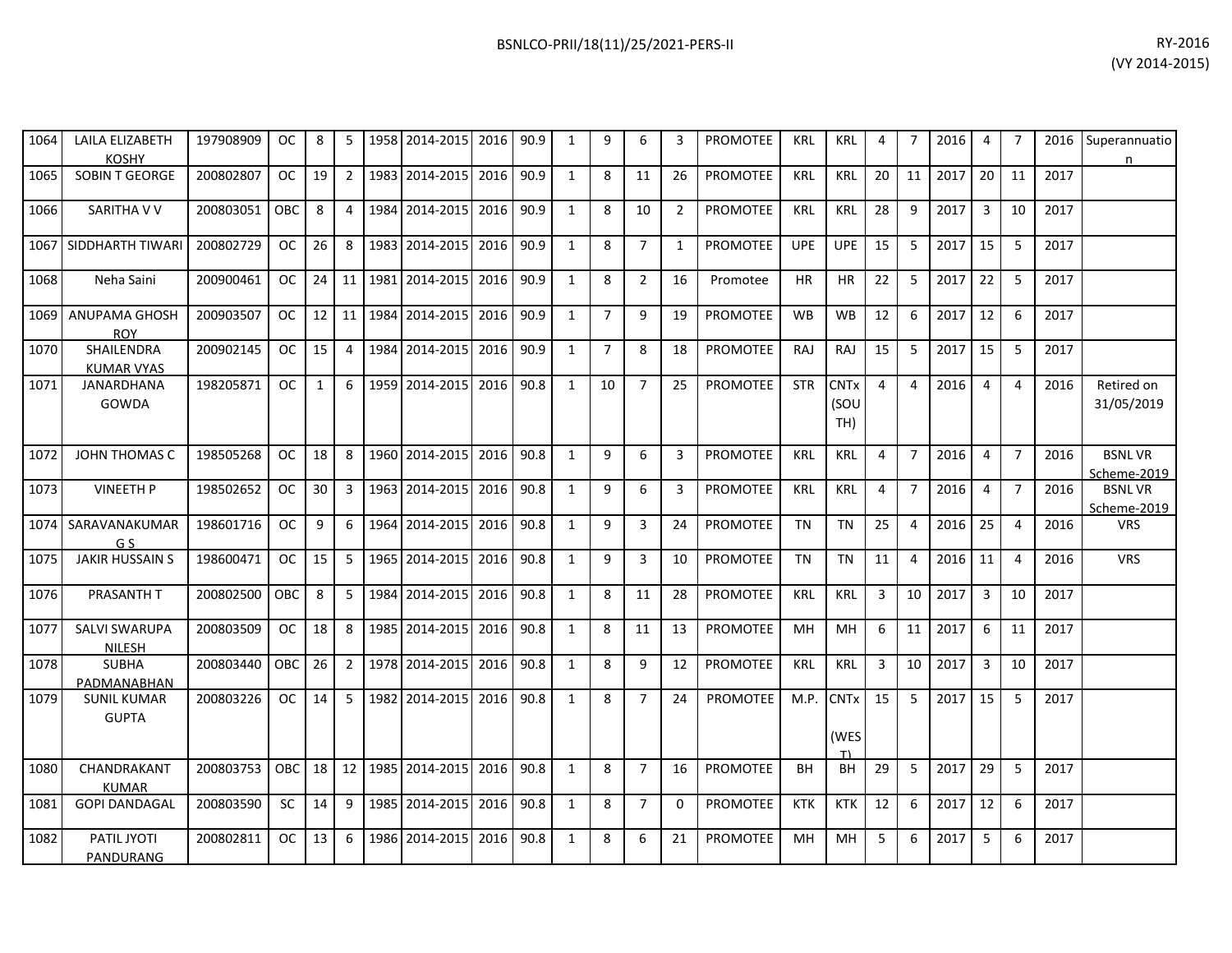| 1083 | <b>MANOJ</b><br><b>MADHUKAR MAID</b> | 200802817   OBC   17   8 |            |                 |                | 1980   2014-2015   2016   90.8 |           |      | 1 | 8              | 6              | 20             | <b>PROMOTEE</b> | MН         | MН                             | 5              | 6              | 2017 | 5              | 6              | 2017 |                          |
|------|--------------------------------------|--------------------------|------------|-----------------|----------------|--------------------------------|-----------|------|---|----------------|----------------|----------------|-----------------|------------|--------------------------------|----------------|----------------|------|----------------|----------------|------|--------------------------|
| 1084 | <b>PAWAN SINGH</b>                   | 200802501                | OC         | 3               | 3              | 1985 2014-2015                 | 2016      | 90.8 | 1 | 8              | 6              | 16             | <b>PROMOTEE</b> | <b>RAJ</b> | RAJ                            | 15             | -5             | 2017 | 15             | 5              | 2017 |                          |
| 1085 | <b>VIJESH K</b>                      | 200803085                | <b>SC</b>  | 8               | 8              | 1979 2014-2015                 | 2016      | 90.8 | 1 | 8              | 6              | 12             | <b>PROMOTEE</b> | <b>KRL</b> | <b>KRL</b>                     | 12             | 6              | 2017 | 12             | 6              | 2017 |                          |
| 1086 | <b>UPENDRA PAL</b>                   | 200901017                | OC .       | 6               | 9              | 1982 2014-2015                 | 2016 90.8 |      | 1 | $\overline{7}$ | 11             | $\mathbf{1}$   | PROMOTEE        | GUJ        | GUJ                            | 5              | 6              | 2017 | 5              | 6              | 2017 |                          |
| 1087 | KIRTI OZA                            | 200900916                | OC         | 14 I            | -5             | 1986 2014-2015                 | 2016      | 90.8 | 1 | $\overline{7}$ | 11             | $\mathbf{1}$   | <b>PROMOTEE</b> | GUJ        | GUJ                            | 5              | 6              | 2017 | -5             | 6              | 2017 |                          |
| 1088 | <b>JAGANNATH</b><br>SARKAR           | 200903506                | <b>SC</b>  | 11 <sup>1</sup> | $\overline{7}$ | 1985 2014-2015 2016 90.8       |           |      | 1 | $\overline{7}$ | 9              | 19             | <b>PROMOTEE</b> | <b>WB</b>  | <b>CNTx</b><br>(EAST           | 12             | -6             | 2017 | 12             | 6              | 2017 |                          |
| 1089 | <b>DEEPAK KUMAR-II</b>               | 200802485                | <b>SC</b>  | 12 <sup>1</sup> | -5             | 1984 2014-2015                 | 2016      | 90.8 | 1 | 8              | 5              | 28             | <b>PROMOTEE</b> | <b>RAJ</b> | RAJ                            | 15             | -5             | 2017 | 15             | 5              | 2017 |                          |
| 1090 | RAMA DEVADIGA                        | 198505727                | <b>OC</b>  | $29$ 11         |                | 1960 2014-2015                 | 2016 90.7 |      | 1 | 10             | $\overline{7}$ | 24             | <b>PROMOTEE</b> | KTK        | KTK                            | 4              | 7              | 2016 | $\overline{4}$ | $\overline{7}$ | 2016 | <b>VRS</b>               |
| 1091 | JYOTHI M P                           | 200803039                | OC         | 4               | $\overline{4}$ | 1984 2014-2015                 | 2016      | 90.7 | 1 | 9              | 1              | $\overline{2}$ | <b>PROMOTEE</b> | KRL        | KRL                            | 26             | 12             | 2017 | 26             | 12             | 2017 |                          |
| 1092 | DORAI B S                            | 198111734                | <b>OC</b>  | 8               |                | 12 1957 2014-2015              | 2016      | 90.7 | 1 | 9              | $\Omega$       | 14             | <b>PROMOTEE</b> | <b>KTK</b> | <b>KTK</b>                     | 4              | $\overline{a}$ | 2016 | $\overline{4}$ | $\overline{a}$ | 2016 | Retired on<br>31.12.2017 |
|      | 1093 CHANDRASEKAR M                  | 200801901                | <b>SC</b>  | 17              | -5             | 1978 2014-2015                 | 2016      | 90.7 | 1 | 8              | $\overline{7}$ | 18             | <b>PROMOTEE</b> | TN         | <b>TN</b>                      | 22             | 5              | 2017 | 22             | 5              | 2017 |                          |
| 1094 | <b>SUREKHA ATNURE</b>                | 200803142                | <b>OBC</b> | 13 <sup>1</sup> | $\overline{4}$ | 1979 2014-2015                 | 2016      | 90.7 | 1 | 8              | 6              | 21             | <b>PROMOTEE</b> | MH         | MH                             | 5              | 6              | 2017 | 5              | 6              | 2017 |                          |
| 1095 | CHAVAN<br><b>DATTATRAY</b>           | 200803181                | <b>SC</b>  | 6               | $\overline{7}$ | 1982 2014-2015                 | 2016      | 90.7 | 1 | 8              | 6              | 14             | PROMOTEE        | MH         | MH                             | $\overline{2}$ | 6              | 2017 | -5             | 6              | 2017 |                          |
| 1096 | SOUMYA<br><b>CHATTERJEE</b>          | 200804016                | OC         | 3 <sup>1</sup>  | 1              | 1985 2014-2015                 | 2016 90.7 |      | 1 | 8              | 6              | $\overline{2}$ | <b>PROMOTEE</b> | <b>WB</b>  | <b>WB</b>                      | 12             | -6             | 2017 | 12             | 6              | 2017 |                          |
| 1097 | <b>BHAGWATI LAL</b><br>PALIWAL       | 200902657                | OC         | $5-1$           | $\overline{7}$ | 1986 2014-2015                 | 2016 90.7 |      | 1 | $\overline{7}$ | 9              | 5              | <b>PROMOTEE</b> | RAJ        | <b>CNT<sub>x</sub></b><br>(NOR | 15             | -5             | 2017 | 15             | -5             | 2017 |                          |
| 1098 | <b>RAVIDAS</b>                       | 200901776                | <b>SC</b>  | 13 <sup>1</sup> | $\overline{2}$ | 1984 2014-2015                 | 2016      | 90.7 | 1 | $\overline{7}$ | 8              | 15             | <b>PROMOTEE</b> | <b>RAJ</b> | RAJ                            | 15             | -5             | 2017 | 15             | 5              | 2017 |                          |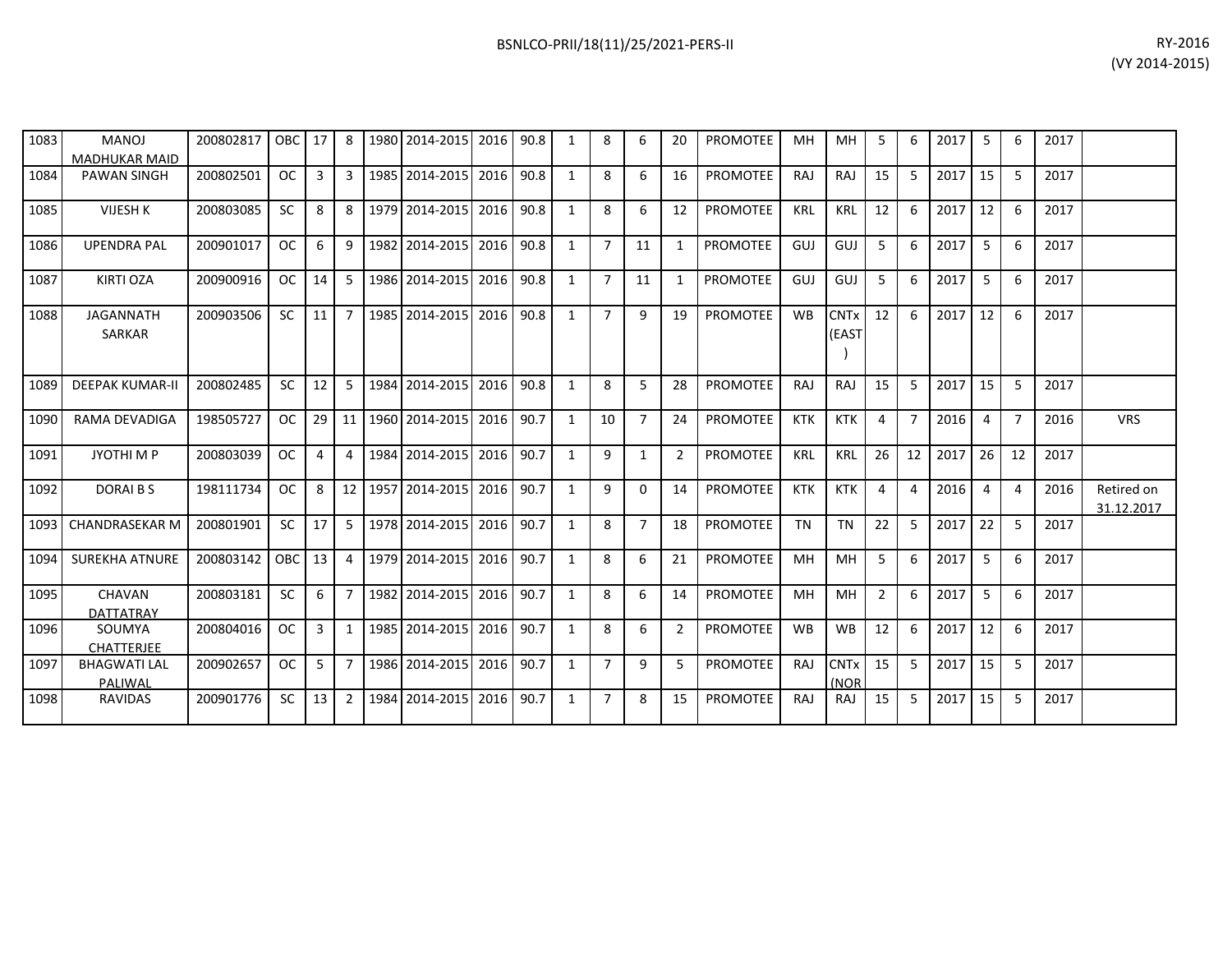| 1099 | A L NATARAJ                              | 198113769 | OC I       |                 |              |         | 15   8   1956   2014-2015   2016   90.6 |      |      | 1            | 11             | 1              | 14             | PROMOTEE        | <b>KTK</b> | KTK                        | 4  | 4              | 2016 | 4              | 4              | 2016 | Retired on<br>31/08/2016.<br>Circle is again<br>requested to<br>verify the<br>Combined<br>Residency<br>Period. |
|------|------------------------------------------|-----------|------------|-----------------|--------------|---------|-----------------------------------------|------|------|--------------|----------------|----------------|----------------|-----------------|------------|----------------------------|----|----------------|------|----------------|----------------|------|----------------------------------------------------------------------------------------------------------------|
| 1100 | VISHALAKSHI                              | 199105580 | <b>OC</b>  | 14 <sup>1</sup> | -6           |         | 1969 2014-2015 2016                     |      | 90.6 | $\mathbf{1}$ | 10             | 10             | $\overline{2}$ | <b>PROMOTEE</b> | <b>KTK</b> | <b>KTK</b>                 | 4  | 4              | 2016 | $\overline{a}$ | $\overline{4}$ | 2016 | VRS-under<br><b>BSNL VRS-2019</b>                                                                              |
| 1101 | ANITHAKUMARI P                           | 198407903 | <b>OC</b>  | 29              | 5            |         | 1960 2014-2015 2016                     |      | 90.6 | $\mathbf{1}$ | 9              | 6              | 3              | <b>PROMOTEE</b> | KRL        | <b>KRL</b>                 | 4  | $\overline{7}$ | 2016 | $\overline{4}$ | $\overline{7}$ | 2016 | superanuation                                                                                                  |
| 1102 | <b>VINEETHARS</b>                        | 200803473 | <b>OC</b>  | 25              | 5            |         | 1982 2014-2015 2016                     |      | 90.6 | $\mathbf{1}$ | 8              | 10             | $\mathbf{1}$   | <b>PROMOTEE</b> | <b>KRL</b> | <b>KRL</b>                 | 3  | 10             | 2017 | $\overline{3}$ | 10             | 2017 |                                                                                                                |
| 1103 | <b>SHALINIKS</b>                         | 200803403 | <b>OC</b>  | 15 <sup>1</sup> | -5           |         | 1980 2014-2015 2016                     |      | 90.6 | $\mathbf{1}$ | 8              | 9              | 24             | PROMOTEE        | <b>KRL</b> | <b>KRL</b>                 | 3  | 10             | 2017 | $\overline{3}$ | 10             | 2017 |                                                                                                                |
| 1104 | PREMKUMAR M                              | 200801724 | <b>OC</b>  | 24              | 1            |         | 1984 2014-2015 2016                     |      | 90.6 | $\mathbf{1}$ | 8              | 8              | 27             | PROMOTEE        | TN         | <b>CNTx</b><br>(SOU<br>TH) | 30 | 6              | 2017 | 30             | -6             | 2017 |                                                                                                                |
| 1105 | <b>DAYANAND</b><br><b>ANANDRAO PATIL</b> | 200803007 | OBC        | 24              | 8            | 1982    | 2014-2015 2016                          |      | 90.6 | $\mathbf{1}$ | 8              | $\overline{7}$ | 11             | <b>PROMOTEE</b> | MН         | MH                         | 5  | 6              | 2017 | 5              | 6              | 2017 |                                                                                                                |
| 1106 | MANIKANNAN D                             | 200802216 | <b>OBC</b> | 3 <sup>1</sup>  | $\mathbf{1}$ |         | 1982 2014-2015 2016                     |      | 90.6 | $\mathbf{1}$ | 8              | $\overline{7}$ | $\overline{4}$ | <b>PROMOTEE</b> | <b>TN</b>  | <b>TN</b>                  | 22 | 5              | 2017 | 22             | 5              | 2017 |                                                                                                                |
| 1107 | SHAMBHU SINGH                            | 200803527 | OBC        | 10 <sup>1</sup> | 1            |         | 1980 2014-2015                          | 2016 | 90.6 | $\mathbf{1}$ | 8              | 6              | 21             | PROMOTEE        | <b>KTK</b> | <b>KTK</b>                 | 12 | 6              | 2017 | 12             | 6              | 2017 |                                                                                                                |
| 1108 | <b>RAKESH KUMAR-II</b>                   | 200803797 | OC         | 1               | 3            |         | 1981 2014-2015 2016                     |      | 90.6 | $\mathbf{1}$ | 8              | 6              | 19             | <b>PROMOTEE</b> | <b>BH</b>  | <b>BH</b>                  | 29 | 5              | 2017 | 29             | 5              | 2017 |                                                                                                                |
| 1109 | <b>RITA KISHOR</b><br>MARWADE            | 200802901 | <b>OBC</b> | 2 <sub>1</sub>  |              |         | 12 1977 2014-2015 2016                  |      | 90.6 | $\mathbf{1}$ | 8              | 6              | 13             | <b>PROMOTEE</b> | <b>MH</b>  | <b>MH</b>                  | 5  | 6              | 2017 | -5             | -6             | 2017 |                                                                                                                |
| 1110 | PANKAJ KUMAR-I                           | 200804003 | <b>SC</b>  | 8               | 3            | 1983    | 2014-2015                               | 2016 | 90.6 | $\mathbf{1}$ | 8              | 5              | 28             | <b>PROMOTEE</b> | <b>CTD</b> | <b>CTD</b>                 | 15 | 5              | 2017 | 15             | 5              | 2017 |                                                                                                                |
| 1111 | Gaurav Kumar                             | 200900292 | OC         | 12              | 9            |         | 1981 2014-2015 2016                     |      | 90.6 | $\mathbf{1}$ | 8              | $\overline{2}$ | 16             | Promotee        | <b>HR</b>  | <b>HR</b>                  | 22 | 5              | 2017 | 22             | 5              | 2017 |                                                                                                                |
| 1112 | <b>VINAY KUMAR-II</b>                    | 200902521 | OBC        | 5 <sub>1</sub>  |              | 11 1983 | 2014-2015 2016                          |      | 90.6 | $\mathbf{1}$ | $\overline{7}$ | 9              | 12             | PROMOTEE        | <b>BH</b>  | BH                         | 29 | 5              | 2017 | 29             | 5              | 2017 |                                                                                                                |
|      | 1113 MOHANAN PANKAN                      | 199309129 | <b>OC</b>  | 10 <sup>1</sup> | -5           |         | 1966 2014-2015 2016                     |      | 90.5 | $\mathbf{1}$ | 10             | 10             | $\Omega$       | <b>PROMOTEE</b> | <b>KRL</b> | <b>KRL</b>                 | 4  | 6              | 2016 | 6              | 6              | 2016 |                                                                                                                |
|      | 1114 MALATHIMURUGAN                      | 198201063 | OC         | 20 <sup>1</sup> | 6            |         | 1958 2014-2015 2016                     |      | 90.5 | $\mathbf{1}$ | 9              | 5              | 26             | <b>PROMOTEE</b> | TN         | <b>TN</b>                  | 27 | 6              | 2016 | 27             | 6              | 2016 | RETIREMENT                                                                                                     |
| 1115 | USHA S                                   | 198600586 | OC         | 10 <sup>1</sup> | 7            |         | 1961 2014-2015 2016                     |      | 90.5 | $\mathbf{1}$ | 9              | 5              | 19             | <b>PROMOTEE</b> | <b>TN</b>  | <b>TN</b>                  | 20 | 6              | 2016 | 20             | 6              | 2016 | <b>VRS</b>                                                                                                     |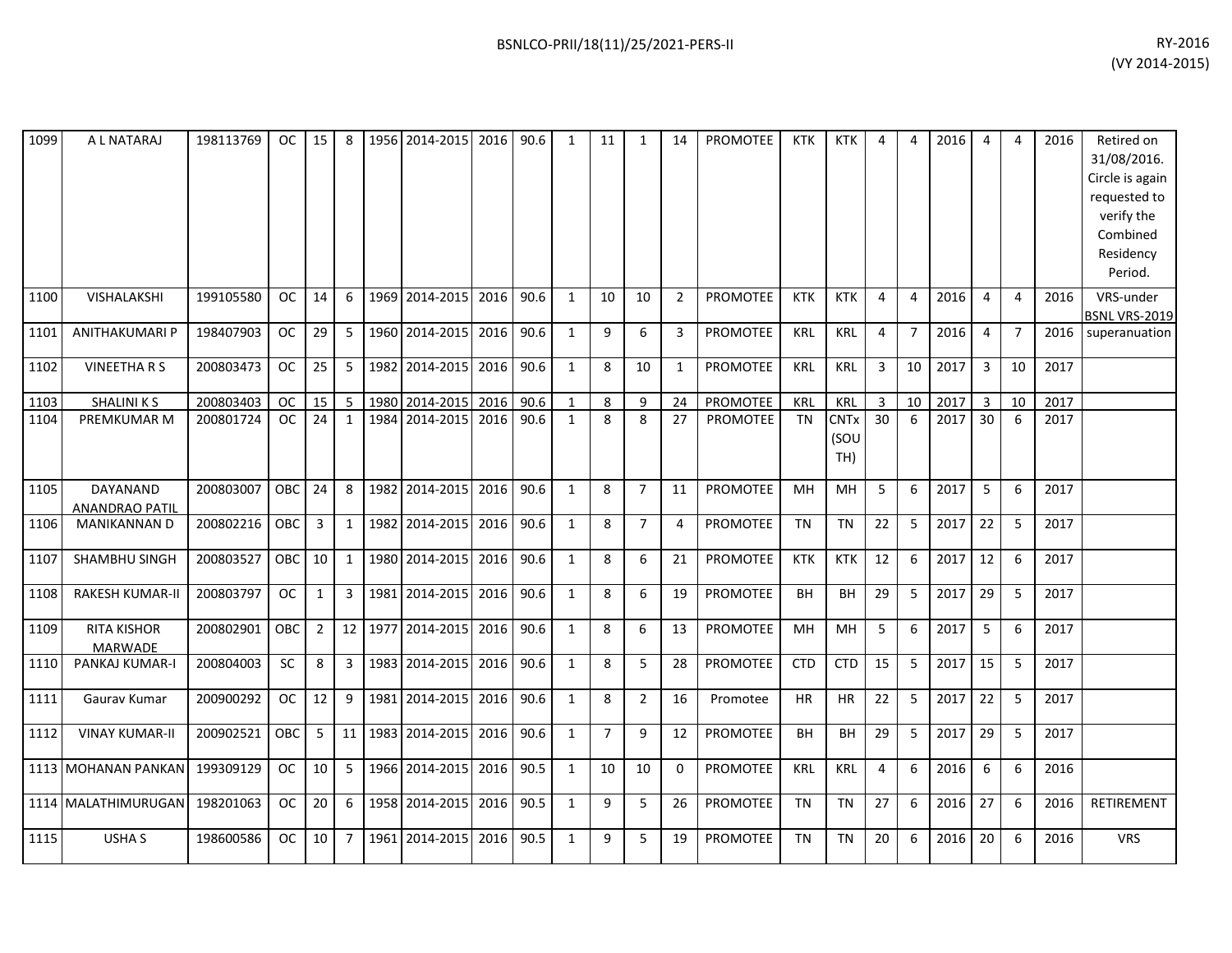| 1116 | KOTESWARARAO<br><b>VUYYALA</b>            | 200804107 | ST         | 25             | 7              | 1979 2014-2015 2016 90.5        |           | 1              | 9 | 2              | 8              | <b>PROMOTEE</b> | TLGN TLGN  |            | 26             | 12             | 2017    | 26                      | 12             | 2017 |                              |
|------|-------------------------------------------|-----------|------------|----------------|----------------|---------------------------------|-----------|----------------|---|----------------|----------------|-----------------|------------|------------|----------------|----------------|---------|-------------------------|----------------|------|------------------------------|
| 1117 | <b>SHANAVAS K K</b>                       | 200801488 | <b>OBC</b> | 21             | 5 <sub>1</sub> | 1982 2014-2015                  | 2016 90.5 | 1              | 9 | $\mathbf 0$    | 11             | PROMOTEE        | KRL        | <b>KRL</b> | $\overline{3}$ | 10             | 2017    | $\overline{3}$          | 10             | 2017 |                              |
| 1118 | ANOOP KJ                                  | 200802888 | OBC.       | 10             | 5 <sub>1</sub> | 1986 2014-2015                  | 2016 90.5 | 1              | 8 | 11             | 9              | <b>PROMOTEE</b> | <b>KRL</b> | <b>KRL</b> | 3              | 10             | 2017    | $\overline{\mathbf{3}}$ | 10             | 2017 |                              |
| 1119 | <b>ASHOK KUMAR</b>                        | 200802464 | <b>SC</b>  | 11             |                | 11 1985 2014-2015               | 2016 90.5 | 1              | 8 | $\overline{7}$ | 24             | PROMOTEE        | RAJ        | RAJ        | 15             | 5              | 2017    | 15                      | 5              | 2017 |                              |
| 1120 | <b>LANKESH KUMAR</b><br><b>JHA</b>        | 200803691 | OBC        | $\mathbf{1}$   | 1              | 1982 2014-2015                  | 2016 90.5 | 1              | 8 | $\overline{7}$ | 16             | PROMOTEE        | <b>BH</b>  | <b>BH</b>  | 29             | -5             | 2017    | 29                      | -5             | 2017 |                              |
| 1121 | <b>AMIRTHAVALLIT</b>                      | 200802206 | SC.        | 20             |                | 12 1984 2014-2015               | 2016 90.5 | 1              | 8 | $\overline{7}$ | $\overline{a}$ | <b>PROMOTEE</b> | <b>TN</b>  | <b>TN</b>  | 22             | -5             | 2017    | 22                      | - 5            | 2017 |                              |
| 1122 | <b>SHYAM LAL</b>                          | 200803303 | <b>SC</b>  | $\overline{7}$ | $7^{\circ}$    | 1981 2014-2015                  | 2016 90.5 | 1              | 8 | 6              | 28             | PROMOTEE        | RAJ        | <b>RAJ</b> | 15             | 5              | 2017    | 15                      | -5             | 2017 |                              |
| 1123 | <b>NIKESH GANESH</b><br><b>KANOJE</b>     | 200802913 | SC.        | 10             | $7^{\circ}$    | 1985 2014-2015                  | 2016 90.5 | 1              | 8 | 6              | 14             | PROMOTEE        | MH         | MH         | 5              | 6              | 2017    | -5                      | 6              | 2017 |                              |
| 1124 | <b>MOHIT GUPTA</b>                        | 200803685 | OC.        | 24             |                | 11 1986 2014-2015               | 2016 90.5 | 1              | 8 | 4              | 30             | PROMOTEE        | RAJ        | RAJ        | 15             | 5              | 2017    | 15                      | 5              | 2017 |                              |
| 1125 | Sonia Mahalwal                            | 200900837 | OC         | 14             |                | 12 1980 2014-2015               | 2016 90.5 | 1              | 8 | $\overline{2}$ | 16             | Promotee        | HR.        | <b>HR</b>  | 22             | -5             | 2017    | 22                      | -5             | 2017 |                              |
| 1126 | <b>Bhupesh</b>                            | 200900228 | <b>SC</b>  | 8              | 8              | 1982 2014-2015                  | 2016 90.5 | 1              | 8 | $\overline{2}$ | 16             | Promotee        | <b>HR</b>  | <b>HR</b>  | 22             | 5              | 2017    | 22                      | - 5            | 2017 |                              |
| 1127 | Sandeep                                   | 200900282 | OC.        | 9              | 1              | 1986 2014-2015                  | 2016 90.5 | 1              | 8 | 1              | 25             | Promotee        | HR         | HR.        | 22             | -5             | 2017    | 22                      | -5             | 2017 |                              |
|      | 1128 SATHEESHKUMAR D                      | 198211422 | OC.        | 14             | 4              | 1960 2014-2015 2016 90.4        |           | $\mathbf{1}$   | 9 | 6              | 3              | PROMOTEE        | <b>KRL</b> | KRL        | 4              | $\overline{7}$ | 2016    | $\overline{4}$          | $\overline{7}$ | 2016 | <b>BSNLVR</b><br>Scheme-2019 |
| 1129 | SULOCHANA<br>VENKATRAMAN                  | 198400260 | OC.        | 15             | $7^{\circ}$    | 1960 2014-2015                  | 2016 90.4 | 1              | 9 | 5              | 26             | <b>PROMOTEE</b> | TN         | <b>TN</b>  | 27             | 6              | 2016    | 27                      | 6              | 2016 | <b>VRS</b>                   |
|      | 1130 RAMASUNDARAM R                       | 199000059 | SC.        | 10             | 5 <sub>1</sub> | 1971 2014-2015                  | 2016 90.4 | 1              | 9 | 3              | 24             | PROMOTEE        | TN         | <b>TN</b>  | 25             | $\overline{4}$ | 2016    | 25                      | $\overline{4}$ | 2016 |                              |
| 1131 | SMIJA B                                   | 200803220 | OBC        | 8              | 3 <sup>1</sup> | 1982 2014-2015                  | 2016 90.4 | 1              | 9 | $\Omega$       | 18             | PROMOTEE        | <b>KRL</b> | <b>KRL</b> | 26             | 12             | 2017    | 26                      | 12             | 2017 |                              |
| 1132 | MANOJ O                                   | 200802201 | <b>OC</b>  | $\mathbf{1}$   | $\mathbf{3}$   | 1983 2014-2015                  | 2016 90.4 | 1              | 8 | 11             | 20             | PROMOTEE        | KRL        | KRL        | 3              | 10             | 2017    | $\overline{\mathbf{3}}$ | 10             | 2017 |                              |
| 1133 | <b>VIVEK KUMAR</b><br><b>GUPTA</b>        | 200802508 | OC.        | 21             | $\mathbf{1}$   | 1984 2014-2015 2016 90.4        |           | 1              | 8 | 10             | 20             | PROMOTEE        | <b>UPE</b> | <b>UPE</b> | 4              | 9              | 2017    | $\overline{4}$          | 9              | 2017 |                              |
| 1134 | <b>CHARLES MUTHU</b><br><b>NARAYANANK</b> | 200800753 | <b>OC</b>  | 5              | $\overline{4}$ | 1984 2014-2015                  | 2016 90.4 | 1              | 8 | 9              | 6              | <b>PROMOTEE</b> | <b>TN</b>  | <b>TN</b>  | 22             | -5             | 2017    | 22                      | -5             | 2017 |                              |
| 1135 | <b>HEMANT KUMAR</b><br><b>MALAV</b>       | 200802245 | <b>OBC</b> | 8              | $5 -$          | 1984 2014-2015                  | 2016 90.4 | 1              | 8 | $\overline{7}$ | 17             | PROMOTEE        | RAJ        | RAJ        | 15             | 5              | 2017    | 15                      | 5              | 2017 |                              |
| 1136 | SURESH V P                                | 200803485 |            |                |                | SC 31 5 382 2014-2015 2016 90.4 |           | $\overline{1}$ | 8 | 5 <sup>5</sup> |                | 21 PROMOTEE     | KRL        | $KRL$ 12 6 |                |                | 2017 12 |                         | -6             | 2017 |                              |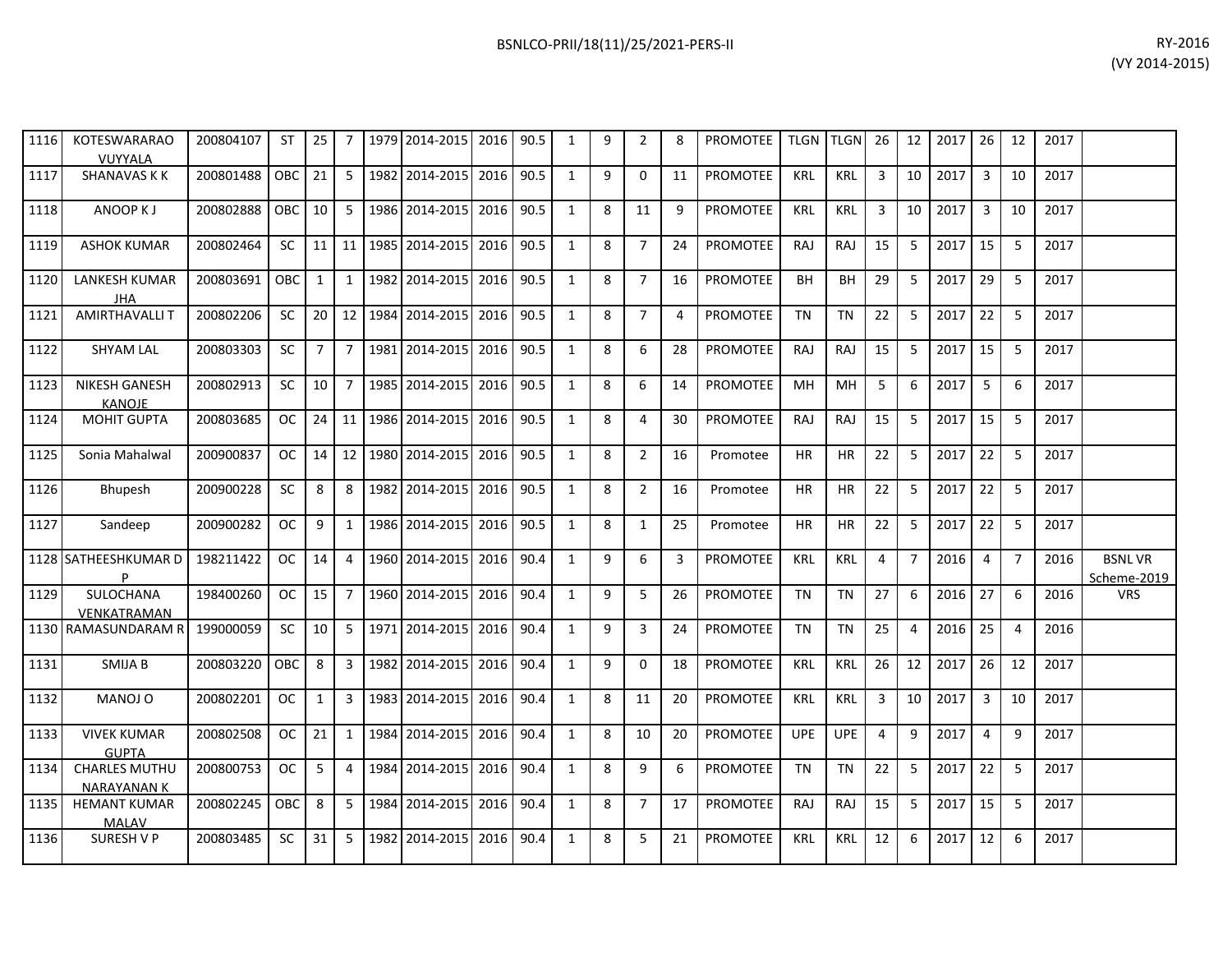| 1137 | <b>ANJALI KUJUR</b>                  | 200900695 | ST         | 31             | 5               | 1985 2014-2015 | 2016 90.4 |      | $\mathbf{1}$   | 8              | 4              | 2              | <b>PROMOTEE</b> | <b>JKD</b> | JKD                                   | 29             | 5              | 2017 | 29             | -5             | 2017 |                                   |
|------|--------------------------------------|-----------|------------|----------------|-----------------|----------------|-----------|------|----------------|----------------|----------------|----------------|-----------------|------------|---------------------------------------|----------------|----------------|------|----------------|----------------|------|-----------------------------------|
| 1138 | <b>TARUN GOYAL</b>                   | 200902279 | <b>OC</b>  | 21             | $7^{\circ}$     | 1985 2014-2015 | 2016 90.4 |      | $\mathbf{1}$   | $\overline{7}$ | 8              | 11             | <b>PROMOTEE</b> | <b>RAJ</b> | RAJ                                   | 15             | 5              | 2017 | 15             | 5              | 2017 |                                   |
| 1139 | <b>KOTRAPPA</b><br><b>CHANNAPPA</b>  | 198306243 | <b>OC</b>  | 15             | 10 <sup>1</sup> | 1962 2014-2015 | 2016 90.3 |      | 1              | 10             | $\overline{7}$ | 30             | <b>PROMOTEE</b> | <b>KTK</b> | KTK                                   | $\overline{4}$ | $\overline{a}$ | 2016 | $\overline{4}$ | $\overline{4}$ | 2016 | VRS-under<br><b>BSNL VRS-2019</b> |
| 1140 | MURUGABOOPATH<br>Y S                 | 198401326 | OBC        | $\mathbf{1}$   | $\overline{4}$  | 1963 2014-2015 | 2016      | 90.3 | $\mathbf{1}$   | 9              | 5              | 19             | <b>PROMOTEE</b> | <b>TN</b>  | <b>TN</b>                             | 20             | 6              | 2016 | 20             | 6              | 2016 | <b>VRS</b>                        |
| 1141 | <b>RAMANAND U</b>                    | 199311012 | <b>OC</b>  | 23             | 5               | 1970 2014-2015 | 2016      | 90.3 | $\mathbf{1}$   | 9              | $\mathbf{3}$   | 3              | <b>PROMOTEE</b> | <b>KRL</b> | <b>KRL</b>                            | 4              | 4              | 2016 | $\overline{4}$ | $\overline{4}$ | 2016 |                                   |
|      | 1142 K P SOMALINGAIAH                | 198606636 | <b>OC</b>  | 4              | $\mathbf{3}$    | 1962 2014-2015 | 2016      | 90.3 | 1              | 9              | $\mathbf{1}$   | 11             | PROMOTEE        | <b>KTK</b> | <b>KTK</b>                            | 2              | 5              | 2016 | $\overline{2}$ | -5             | 2016 | VRS-under<br>BSNL VRS-2019        |
| 1143 | <b>GEETHAT</b>                       | 200802925 | OBC        | 25             | 5 <sup>1</sup>  | 1983 2014-2015 | 2016      | 90.3 | $\mathbf{1}$   | 8              | $\overline{7}$ | 18             | <b>PROMOTEE</b> | <b>KTK</b> | <b>KTK</b>                            | 12             | 6              | 2017 | 12             | 6              | 2017 |                                   |
| 1144 | <b>RAVIS</b>                         | 200802612 | OC.        | 10             | 5 <sup>1</sup>  | 1979 2014-2015 | 2016 90.3 |      | 1              | 8              | $\overline{7}$ | 5              | <b>PROMOTEE</b> | <b>TN</b>  | <b>CNT<sub>x</sub></b><br>(SOU<br>TH) | 22             | 5              | 2017 | 22             | -5             | 2017 |                                   |
| 1145 | <b>BANDU SURYABA</b><br>VHANMANE     | 200802763 | OBC        | $\mathbf{1}$   | 6               | 1978 2014-2015 | 2016      | 90.3 | $\mathbf{1}$   | 8              | $\overline{7}$ | $\overline{4}$ | <b>PROMOTEE</b> | <b>MH</b>  | MH                                    | 5              | 6              | 2017 | 5              | 6              | 2017 |                                   |
| 1146 | <b>NESANRAJ</b>                      | 200801862 | <b>SC</b>  | 16             | $\overline{2}$  | 1982 2014-2015 | 2016      | 90.3 | 1              | 8              | $\overline{7}$ | $\overline{4}$ | <b>PROMOTEE</b> | TN         | <b>TN</b>                             | 22             | 5              | 2017 | 22             | -5             | 2017 |                                   |
| 1147 | <b>TARAK MAJUMDAR</b>                | 200803984 | OC.        | 21             | $\mathbf{1}$    | 1982 2014-2015 | 2016      | 90.3 | $\mathbf{1}$   | 8              | $\overline{7}$ | $\overline{2}$ | <b>PROMOTEE</b> | <b>CTD</b> | <b>CTD</b>                            | 19             | 6              | 2017 | 19             | 6              | 2017 |                                   |
| 1148 | <b>JYOTI KUMARI JHA</b>              | 200803126 | <b>OC</b>  | 15             | 8               | 1984 2014-2015 | 2016 90.3 |      | $\overline{1}$ | 8              | $\overline{7}$ | $\Omega$       | <b>PROMOTEE</b> | <b>MH</b>  | MH                                    | $\overline{2}$ | 6              | 2017 | 5              | 6              | 2017 |                                   |
| 1149 | <b>NIRAJ KUMAR</b><br>PASWAN         | 200804065 | <b>SC</b>  | 26             | 10              | 1987 2014-2015 | 2016      | 90.3 | $\mathbf{1}$   | 8              | 6              | 18             | <b>PROMOTEE</b> | <b>JKD</b> | <b>JKD</b>                            | 29             | 5              | 2017 | 29             | -5             | 2017 |                                   |
| 1150 | <b>ANUP KUMAR</b><br><b>PANDEY</b>   | 200804152 | OC.        | 15             | $\mathbf{1}$    | 1982 2014-2015 | 2016 90.3 |      | $\mathbf{1}$   | 8              | 5              | 13             | <b>PROMOTEE</b> | <b>UPE</b> | <b>CNT<sub>x</sub></b><br>(NOR<br>TH) | 15             | 5              | 2017 | 15             | 5              | 2017 |                                   |
| 1151 | <b>SUBHASH</b><br><b>CHANDRA PAL</b> | 200803434 | <b>OBC</b> | 15             | 8               | 1982 2014-2015 | 2016      | 90.3 | $\mathbf{1}$   | 8              | 5              | $\overline{4}$ | <b>PROMOTEE</b> | <b>UPE</b> | <b>UPE</b>                            | 15             | 5              | 2017 | 15             | -5             | 2017 |                                   |
| 1152 | SATYA NARAYAN                        | 200900023 | <b>OC</b>  | $\overline{2}$ | $\overline{7}$  | 1986 2014-2015 | 2016 90.3 |      | $\mathbf{1}$   | 8              | $\overline{4}$ | 3              | <b>PROMOTEE</b> | RAJ        | RAJ                                   | 15             | 5              | 2017 | 15             | 5              | 2017 |                                   |
| 1153 | <b>SUNIL LOHERA</b>                  | 200900233 | <b>SC</b>  | 18             | 9               | 1985 2014-2015 | 2016      | 90.3 | $\mathbf{1}$   | 8              | $\overline{2}$ | 15             | PROMOTEE        | <b>HR</b>  | PB                                    | 22             | 5              | 2017 | 22             | 5              | 2017 | Transfer from<br><b>HR Circle</b> |
| 1154 | DASAN P P                            | 199104143 | <b>OC</b>  | 3              | $2^{\circ}$     | 1971 2014-2015 | 2016      | 90.2 | $\mathbf{1}$   | 10             | 10             | $\overline{4}$ | PROMOTEE        | <b>KRL</b> | <b>KRL</b>                            | 6              | 6              | 2016 | 6              | 6              | 2016 |                                   |
| 1155 | <b>VIJAYAKUMAR D</b>                 | 198506526 | <b>OC</b>  | 21             | 5               | 1961 2014-2015 | 2016      | 90.2 | $\mathbf{1}$   | 9              | 6              | 3              | <b>PROMOTEE</b> | <b>KRL</b> | <b>KRL</b>                            | 4              | $\overline{7}$ | 2016 | $\overline{4}$ | $\overline{7}$ | 2016 | superanuation                     |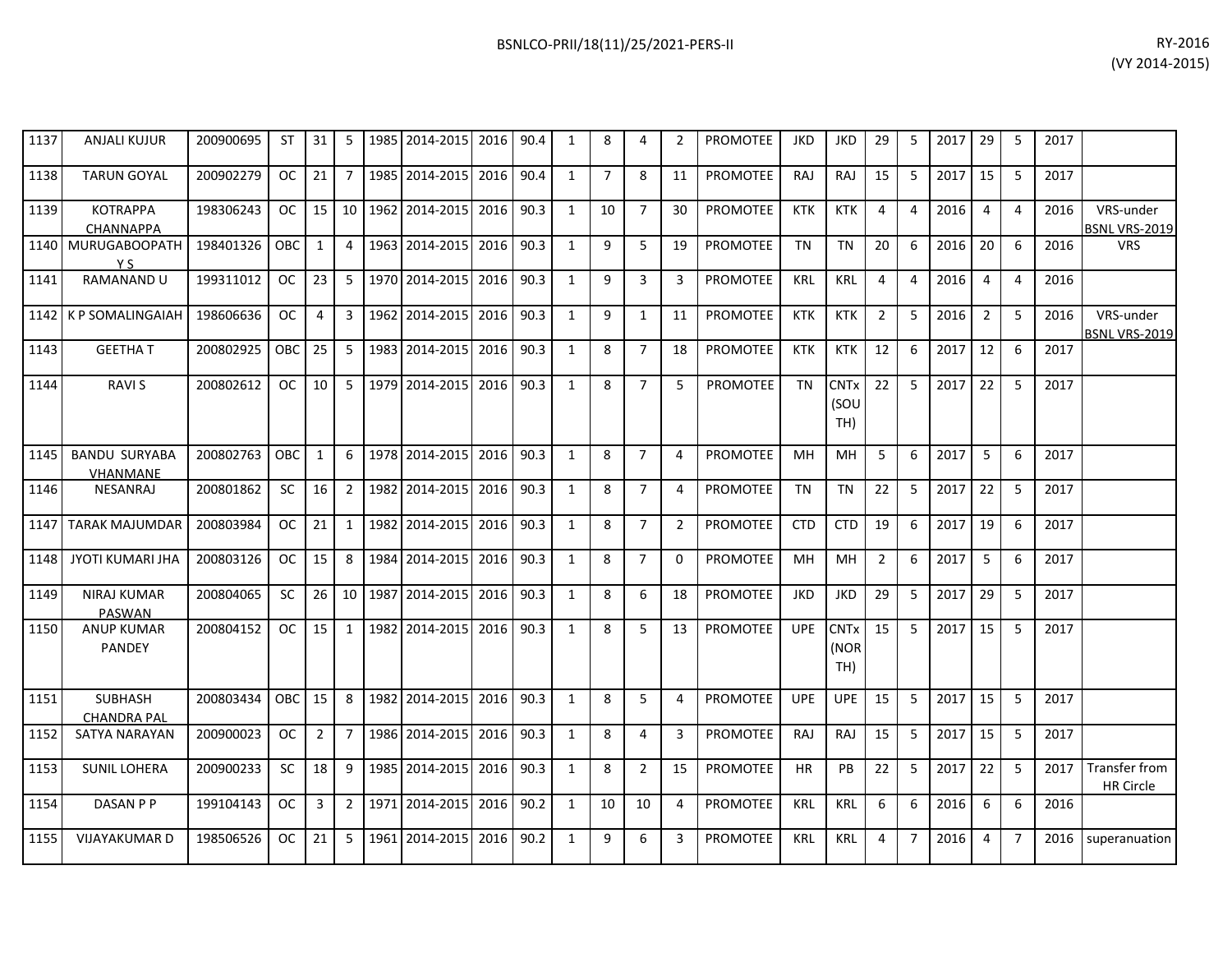| 1156 | SASIDHARAN D                             | 198003926 | OC         | 27              | 4              |      | 1958 2014-2015 2016 90.2 |      |      | 1            | 9  | 3              | 3  | PROMOTEE        | KRL        | KRL                       | 4              | 4              | 2016 | -4             | 4              |      | 2016 Superannuatio<br>n      |
|------|------------------------------------------|-----------|------------|-----------------|----------------|------|--------------------------|------|------|--------------|----|----------------|----|-----------------|------------|---------------------------|----------------|----------------|------|----------------|----------------|------|------------------------------|
| 1157 | SARITHA CK                               | 200803075 | <b>SC</b>  | 23              | $\overline{2}$ | 1980 | 2014-2015                | 2016 | 90.2 | 1            | 8  | 9              | 12 | <b>PROMOTEE</b> | <b>KRL</b> | <b>KRL</b>                | 12             | 6              | 2017 | 12             | 6              | 2017 |                              |
| 1158 | SARATHLAL K                              | 200803087 | OBC        | 30 <sup>1</sup> | $\overline{4}$ |      | 1982 2014-2015 2016      |      | 90.2 | 1            | 8  | 9              | 3  | <b>PROMOTEE</b> | <b>KRL</b> | <b>KRL</b>                | 3              | 10             | 2017 | $\overline{2}$ | $\overline{a}$ | 2018 |                              |
| 1159 | <b>RAJESH BALIRAM</b><br><b>BHURLE</b>   | 200802173 | <b>OBC</b> | 26              |                |      | 10 1982 2014-2015        | 2016 | 90.2 | $\mathbf{1}$ | 8  | 8              | 15 | <b>PROMOTEE</b> | MН         | <b>MH</b>                 | 5              | 6              | 2017 | 5              | 6              | 2017 |                              |
| 1160 | <b>ARIHANT</b><br><b>RUPCHAND NERKAR</b> | 200801954 | <b>SC</b>  | 6               | 6              | 1983 | 2014-2015                | 2016 | 90.2 | 1            | 8  | 8              | 8  | <b>PROMOTEE</b> | <b>MH</b>  | MH                        | 5              | 6              | 2017 | 5              | 6              | 2017 |                              |
| 1161 | RAHUL<br>GANGADHAR                       | 200802713 | SC         | 18              | 6              |      | 1979 2014-2015 2016      |      | 90.2 | 1            | 8  | $\overline{7}$ | 10 | PROMOTEE        | <b>MH</b>  | MH                        | 5              | 6              | 2017 | 5              | 6              | 2017 |                              |
| 1162 | YOGESH KUMAR                             | 200802099 | <b>SC</b>  | 10 <sup>1</sup> |                |      | 10 1981 2014-2015        | 2016 | 90.2 | 1            | 8  | $\overline{7}$ | 1  | PROMOTEE        | <b>UPE</b> | <b>UPE</b>                | 15             | 5              | 2017 | 15             | 5              | 2017 |                              |
| 1163 | SNEHAL AMOL<br><b>MORE</b>               | 200803958 | OBC        | 22              | 1              |      | 1988 2014-2015           | 2016 | 90.2 | 1            | 8  | 6              | 22 | <b>PROMOTEE</b> | <b>MH</b>  | <b>CNTx</b><br>(WES<br>T١ | - 5            | 6              | 2017 | 5              | 6              | 2017 |                              |
| 1164 | <b>AMRISH KUMAR</b>                      | 200803693 | OBC        | 15              | $\overline{7}$ |      | 1983 2014-2015 2016      |      | 90.2 | $\mathbf{1}$ | 8  | 6              | 13 | <b>PROMOTEE</b> | <b>UPE</b> | <b>UPE</b>                | 15             | 5              | 2017 | 15             | -5             | 2017 |                              |
| 1165 | MITHILESH KUMAR                          | 200900248 | <b>OC</b>  | 6               | 1              | 1982 | 2014-2015                | 2016 | 90.2 | $\mathbf{1}$ | 8  | 4              | 12 | <b>PROMOTEE</b> | <b>BH</b>  | <b>CNTx</b><br>(EAST      | 29             | 5              | 2017 | 29             | -5             | 2017 |                              |
| 1166 | <b>SHARDA</b><br>PALSINGANKAR            | 200904477 | <b>ST</b>  | 18              | $\overline{2}$ | 1985 | 2014-2015                | 2016 | 90.2 | 1            | 8  | 3              | 20 | <b>PROMOTEE</b> | MH         | <b>MH</b>                 | 5              | 6              | 2017 | 5              | 6              | 2017 |                              |
| 1167 | <b>VAISHALI ARIHANT</b><br><b>NERKAR</b> | 200900852 | <b>SC</b>  | 20              | 5              |      | 1985 2014-2015 2016      |      | 90.2 | 1            | 8  | $\mathbf 0$    | 25 | PROMOTEE        | MН         | MH                        | -5             | 6              | 2017 | 5              | 6              | 2017 |                              |
| 1168 | <b>HEMANT SAINI</b>                      | 200204949 | <b>OBC</b> | 9               |                |      | 5 1973 2014-2015         | 2016 | 90.2 | $\mathbf{1}$ | 10 | $\overline{4}$ | 14 | <b>PROMOTEE</b> | RAJ        | RAJ                       | 15             | 5              | 2017 | 15             | -5             | 2017 |                              |
| 1169 | <b>PEEYUSH</b><br><b>SHRIVASTAVA</b>     | 200801711 | 0C         | 9               | 2 <sup>1</sup> | 1981 | 2014-2015                | 2016 | 90.1 | 1            | 9  | 6              | 27 | <b>PROMOTEE</b> | <b>MP</b>  | <b>MP</b>                 | 16             | 4              | 2018 | 16             | $\overline{a}$ | 2018 |                              |
| 1170 | <b>MOHAN KUMAR K</b><br>M                | 198806737 | OC.        | $\mathbf{1}$    | 6              | 1963 | 2014-2015 2016           |      | 90.1 | 1            | 9  | 3              | 3  | <b>PROMOTEE</b> | <b>KRL</b> | <b>KRL</b>                | $\overline{4}$ | $\overline{4}$ | 2016 | $\overline{4}$ | $\overline{a}$ | 2016 | <b>BSNLVR</b><br>Scheme-2019 |
| 1171 | <b>RAJUK</b>                             | 200803072 | <b>OC</b>  | 25              | 2 <sup>1</sup> | 1967 | 2014-2015                | 2016 | 90.1 | 1            | 8  | 9              | 3  | <b>PROMOTEE</b> | <b>KRL</b> | <b>KRL</b>                | 3              | 10             | 2017 | $\overline{3}$ | 10             | 2017 |                              |
| 1172 | <b>JEEVA ARUN Y</b>                      | 200802634 | OC.        | $7^{\circ}$     | 4              | 1985 | 2014-2015                | 2016 | 90.1 | 1            | 8  | $\overline{7}$ | 28 | <b>PROMOTEE</b> | <b>TN</b>  | <b>TN</b>                 | 23             | 6              | 2017 | 23             | -6             | 2017 |                              |
| 1173 | <b>SHWETA PATEL</b>                      | 200802349 | <b>SC</b>  | 11              | 2              | 1986 | 2014-2015                | 2016 | 90.1 | 1            | 8  | 6              | 21 | <b>PROMOTEE</b> | <b>RAJ</b> | RAJ                       | 15             | 5              | 2017 | 15             | 5              | 2017 |                              |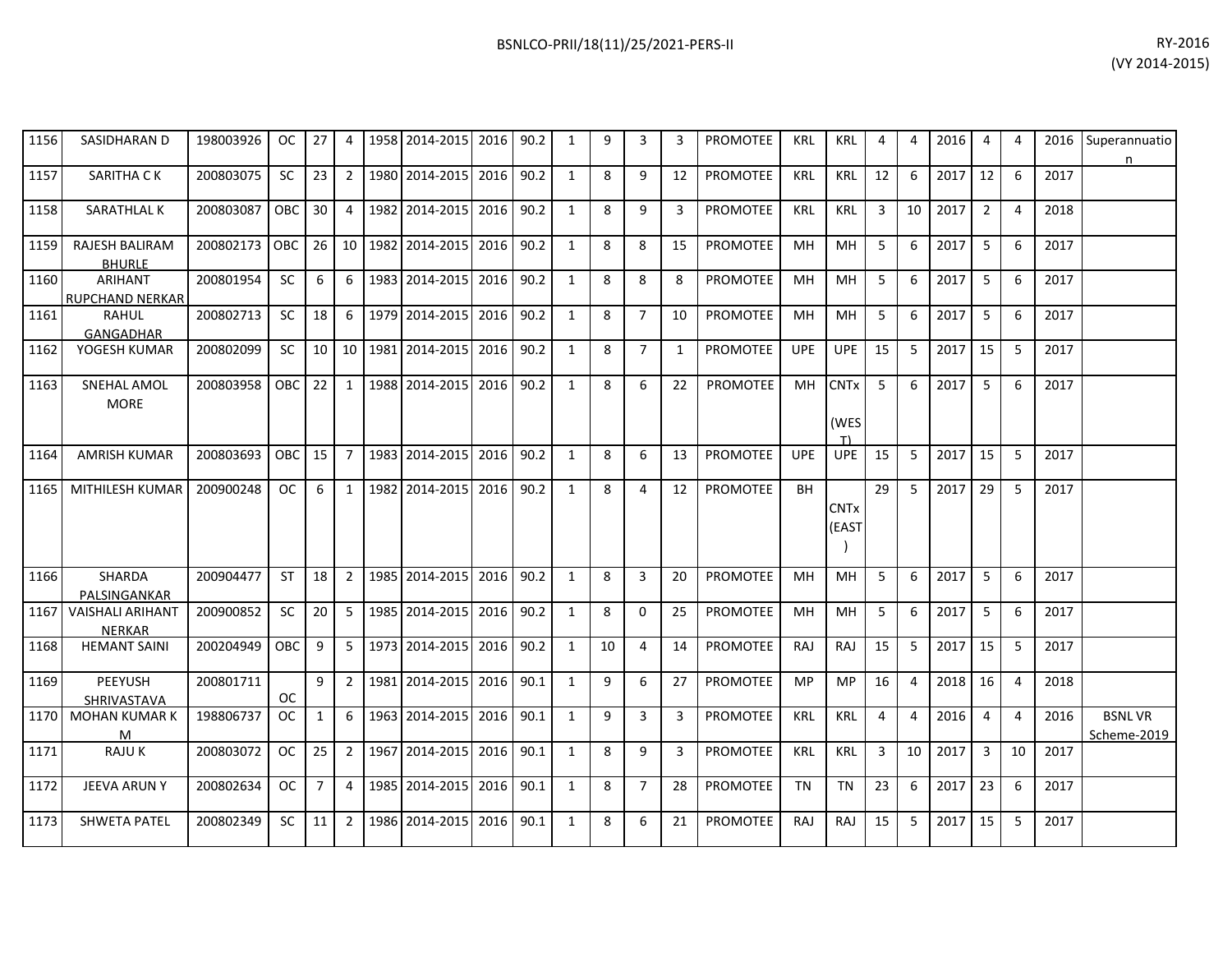| 1174 | <b>SWATI BHUSHAN</b><br><b>GHORPADE</b> | 200803585 | SC         | 11 | 5               | 1988 2014-2015 | 2016 90.1 |      | 1            | 8              | 6              | 19 | <b>PROMOTEE</b> | MH         | MH                         | 5              | 6              | 2017 | 5              | 6              | 2017 |                                                                                   |
|------|-----------------------------------------|-----------|------------|----|-----------------|----------------|-----------|------|--------------|----------------|----------------|----|-----------------|------------|----------------------------|----------------|----------------|------|----------------|----------------|------|-----------------------------------------------------------------------------------|
| 1175 | <b>GLADSON DAVIS P</b>                  | 200803016 | <b>OC</b>  | 21 | $\overline{7}$  | 1983 2014-2015 | 2016 90.1 |      | $\mathbf{1}$ | 8              | 6              | 15 | PROMOTEE        | TN         | <b>CNTx</b><br>(SOU<br>TH) | 24             | 5              | 2017 | 24             | 5              | 2017 |                                                                                   |
| 1176 | <b>ROBINSON RAJ</b><br>MONE L           | 200803001 | OC.        | 28 | 5               | 1982 2014-2015 | 2016      | 90.1 | 1            | 8              | 6              | 12 | PROMOTEE        | TN         | TN                         | 22             | 5              | 2017 | 22             | 5              | 2017 |                                                                                   |
| 1177 | DHRUBA ROY                              | 200804008 | SC         | 15 | $5-1$           | 1984 2014-2015 | 2016      | 90.1 | 1            | 8              | 5              | 28 | <b>PROMOTEE</b> | <b>CTD</b> | <b>CTD</b>                 | 15             | 5              | 2017 | 15             | 5              | 2017 |                                                                                   |
| 1178 | Himanshu Dua                            | 200900227 | <b>OC</b>  | 15 | 8               | 1985 2014-2015 | 2016      | 90.1 | 1            | 8              | $\overline{2}$ | 16 | Promotee        | HR         | HR                         | 22             | 5              | 2017 | 22             | 5              | 2017 |                                                                                   |
| 1179 | <b>HARISH CHANDER</b><br>SWAMI          | 200901497 | <b>OBC</b> | 5  | 10 <sup>1</sup> | 1986 2014-2015 | 2016 90.1 |      | 1            | $\overline{7}$ | 9              | -5 | PROMOTEE        | <b>RAJ</b> | <b>RAJ</b>                 | 15             | 5              | 2017 | 15             | 5              | 2017 |                                                                                   |
| 1180 | SAM JOSEPH                              | 198212356 | <b>OC</b>  | 18 | 6               | 1958 2014-2015 | 2016      | 90   | $\mathbf{1}$ | 10             | 8              | 1  | PROMOTEE        | <b>KTK</b> | <b>KTK</b>                 | $\overline{4}$ | 4              | 2016 | $\overline{4}$ | $\overline{4}$ | 2016 | Retired on<br>30/06/2018                                                          |
| 1181 | <b>ANDAL SUNDAR</b>                     | 198400274 | OC.        | 26 | 5 <sub>1</sub>  | 1964 2014-2015 | 2016      | 90   | $\mathbf{1}$ | 9              | 5              | 19 | <b>PROMOTEE</b> | <b>TN</b>  | TN                         | 20             | 6              | 2016 | 20             | 6              | 2016 | <b>VRS</b>                                                                        |
| 1182 | <b>MANIMEGALAI M</b>                    | 198700147 | <b>OC</b>  | 6  | 5               | 1962 2014-2015 | 2016      | 90   | $\mathbf{1}$ | 9              | 3              | 24 | <b>PROMOTEE</b> | <b>TN</b>  | <b>TN</b>                  | 25             | $\overline{4}$ | 2016 | 25             | $\overline{a}$ | 2016 | <b>VRS</b>                                                                        |
| 1183 | <b>BEBIN MATHEW</b><br><b>JOHN</b>      | 200801504 | <b>OC</b>  | 28 | 5               | 1982 2014-2015 | 2016      | 90   | $\mathbf{1}$ | 9              | $\Omega$       | 10 | <b>PROMOTEE</b> | <b>KRL</b> | <b>KRL</b>                 | 3              | 10             | 2017 | $\overline{3}$ | 10             | 2017 |                                                                                   |
| 1184 | <b>ROHINI AMIT</b><br><b>RAKTATE</b>    | 200802560 | OC.        | 20 | 11 I            | 1982 2014-2015 | 2016      | 90   | $\mathbf{1}$ | 8              | $\overline{7}$ | 9  | <b>PROMOTEE</b> | <b>MH</b>  | MH                         | $\overline{2}$ | 6              | 2017 | 5              | 6              | 2017 |                                                                                   |
| 1185 | PAWAR MILIND<br>SHIVAJI                 | 200803831 | <b>ST</b>  | 22 | $\overline{4}$  | 1978 2014-2015 | 2016      | 90   | $\mathbf{1}$ | 8              | 6              | 20 | <b>PROMOTEE</b> | MН         | MH                         | 3              | 6              | 2017 | 5              | 6              | 2017 |                                                                                   |
| 1186 | ANITHA MOL N                            | 200803439 | <b>SC</b>  | 19 | 3               | 1984 2014-2015 | 2016      | 90   | $\mathbf{1}$ | 8              | 5              | 23 | PROMOTEE        | <b>KRL</b> | <b>KRL</b>                 | 13             | 6              | 2017 | 13             | 6              | 2017 |                                                                                   |
| 1187 | Vijay Kumar                             | 200900371 | <b>OBC</b> | 31 | 5               | 1981 2014-2015 | 2016      | 90   | 1            | 8              | $\overline{2}$ | 16 | PROMOTEE        | <b>HR</b>  | <b>HR</b>                  | 22             | 5              | 2017 | 22             | -5             | 2017 |                                                                                   |
| 1188 | Dhiraj Ranga                            | 200900289 | <b>SC</b>  | 29 | 7 <sup>1</sup>  | 1981 2014-2015 | 2016      | 90   | 1            | 8              | $\mathbf{1}$   | 25 | <b>PROMOTEE</b> | <b>HR</b>  | <b>HR</b>                  | 22             | 5              | 2017 | 22             | -5             | 2017 | Expired on 14-<br>10-2021                                                         |
| 1189 | <b>SIMRANJIT KAUR</b>                   | 200901283 | SC.        | 13 | 8               | 1984 2014-2015 | 2016      | 90   | $\mathbf{1}$ | $\overline{7}$ | 11             | 16 | PROMOTEE        | <b>HR</b>  | PB                         | 22             | 5              | 2017 | 22             | -5             | 2017 | Transfer from<br>HR Circle                                                        |
| 1190 | Arun Kumar<br>Dhoolwal                  | 200204203 | SC         | 21 | 9               | 1975 2014-2015 | 2016      | 89.9 | 1            | 14             | 5              | 28 | PROMOTEE        | <b>HR</b>  | <b>HR</b>                  | 22             | 5              | 2017 | 22             | -5             | 2017 | Circle is again<br>requested to<br>verify the<br>Combined<br>Residency<br>Period. |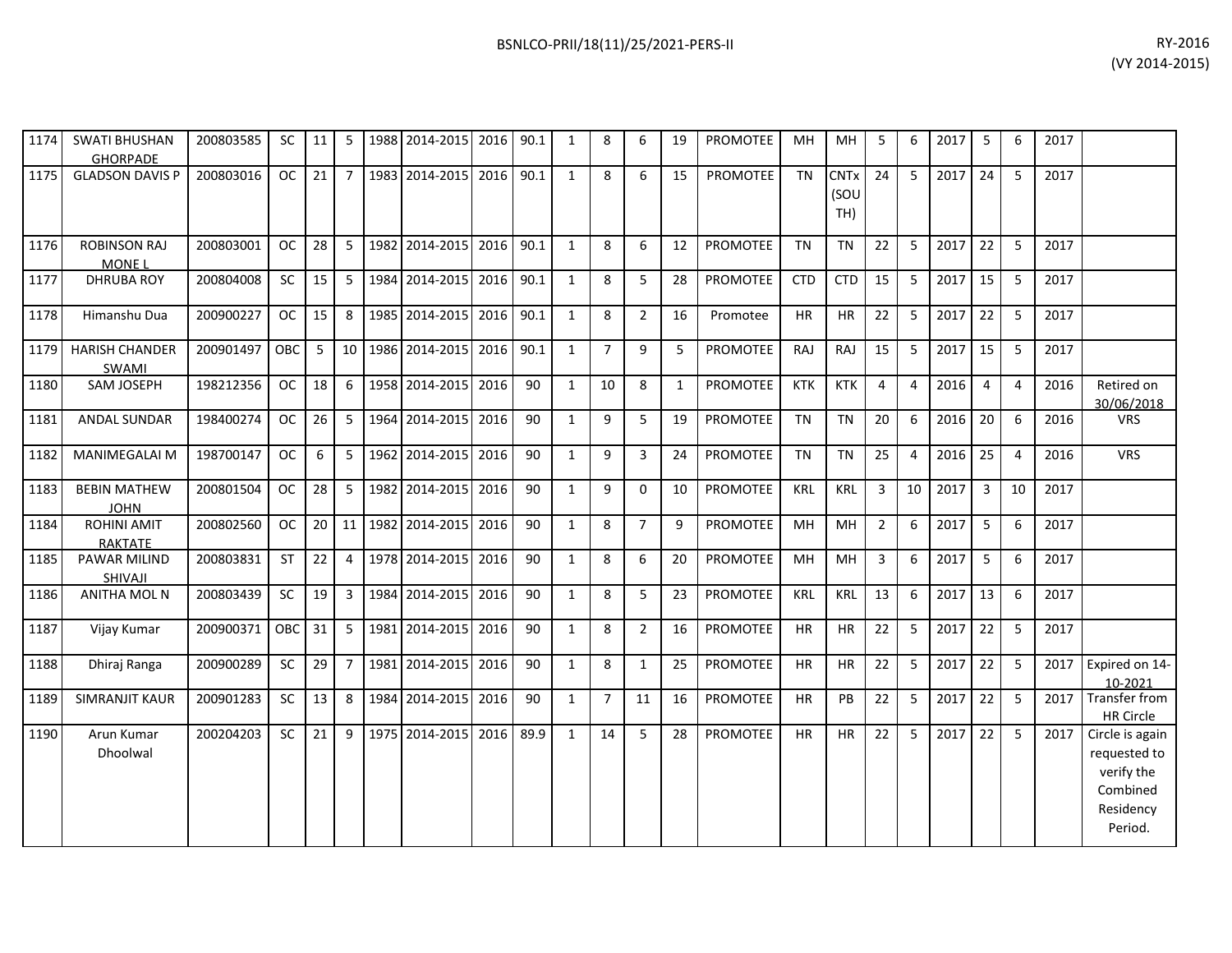|      | 1191 SANTHOSHKUMAR S                   | 198606955 | <b>OC</b>     | 23   | 5              |      | 1963 2014-2015 | 2016 | 89.9 | $\mathbf{1}$ | 9              | 6              | 3  | <b>PROMOTEE</b> | <b>KRL</b>     | <b>KRL</b>                | 4              | $\overline{7}$ | 2016 | $\boldsymbol{\Delta}$ |    | 2016 | <b>BSNL VRS</b><br>SCHEME 2019 |
|------|----------------------------------------|-----------|---------------|------|----------------|------|----------------|------|------|--------------|----------------|----------------|----|-----------------|----------------|---------------------------|----------------|----------------|------|-----------------------|----|------|--------------------------------|
| 1192 | <b>RAGHUNATHAN R</b>                   | 198600750 | <sub>OC</sub> | 19   | 6              | 1962 | 2014-2015      | 2016 | 89.9 | 1            | 9              | 3              | 24 | <b>PROMOTEE</b> | <b>TN</b>      | <b>TN</b>                 | 25             | 4              | 2016 | 25                    | 4  | 2016 | <b>VRS</b>                     |
| 1193 | <b>RAJASEKAR M S</b>                   | 198606703 | <b>OC</b>     | 16   | 7              |      | 1962 2014-2015 | 2016 | 89.9 | 1            | 9              | 3              | 24 | <b>PROMOTEE</b> | <b>TN</b>      | <b>TN</b>                 | 25             | 4              | 2016 | 25                    | 4  | 2016 | <b>VRS</b>                     |
| 1194 | <b>SHIBU S</b>                         | 200801482 | <b>OBC</b>    | 28   | 5              | 1981 | 2014-2015      | 2016 | 89.9 | 1            | 9              | $\Omega$       | 12 | <b>PROMOTEE</b> | <b>KRL</b>     | KRL                       | 3              | 10             | 2017 | $\overline{3}$        | 10 | 2017 |                                |
| 1195 | <b>RAJESH K</b>                        | 200803698 | OBC           | 4    | 5              |      | 1980 2014-2015 | 2016 | 89.9 | 1            | 8              | 9              | 24 | <b>PROMOTEE</b> | KRL            | <b>KRL</b>                | 3              | 10             | 2017 | 3                     | 10 | 2017 |                                |
| 1196 | <b>SHAKUNTALA B</b>                    | 199105966 | OC .          | 10   | 10             |      | 1970 2014-2015 | 2016 | 89.9 | 1            | 8              | $\overline{7}$ | 1  | <b>PROMOTEE</b> | <b>KTK</b>     | <b>KTK</b>                | $\overline{2}$ | 5              | 2016 | 2                     | 5  | 2016 |                                |
| 1197 | <b>RITESH YASHWANT</b><br><b>PATIL</b> | 200802758 | OBC           | 11   | $\overline{2}$ | 1984 | 2014-2015      | 2016 | 89.9 | $\mathbf{1}$ | 8              | 6              | 22 | <b>PROMOTEE</b> | MH             | <b>CNTx</b><br>(WES<br>T) | 5              | 6              | 2017 | 5                     | 6  | 2017 |                                |
| 1198 | <b>ANAND KUMAR</b><br><b>VERMA</b>     | 200803700 | OBC.          | 17   | 8              | 1983 | 2014-2015      | 2016 | 89.9 | 1            | 8              | 5              | 30 | <b>PROMOTEE</b> | <b>UPE</b>     | <b>UPE</b>                | 15             | 5              | 2017 | 15                    | 5  | 2017 |                                |
| 1199 | <b>PRAVEEN DAS P</b>                   | 200801583 | <b>OBC</b>    | 6    | $\overline{4}$ |      | 1979 2014-2015 | 2016 | 89.9 | 1            | 8              | 0              | 29 | <b>PROMOTEE</b> | KRL            | <b>KRL</b>                | 3              | 10             | 2017 | 1                     | 1  | 2018 |                                |
| 1200 | SWATI<br>PAWANKUMAR<br><b>PUSHPAK</b>  | 200902812 | OBC.          | 4    | 12             |      | 1983 2014-2015 | 2016 | 89.9 | 1            | 8              | 0              | 26 | <b>PROMOTEE</b> | MH             | <b>CNTx</b><br>(WES       | 5              | 6              | 2017 | 5                     | 6  | 2017 |                                |
| 1201 | <b>SUMITHA EV</b>                      | 200801765 | <b>OBC</b>    | 17   | 3              | 1980 | 2014-2015      | 2016 | 89.9 | 1            | 8              | $\Omega$       | 22 | <b>PROMOTEE</b> | <b>KRL</b>     | <b>KRL</b>                | 3              | 10             | 2017 | 3                     | 10 | 2017 |                                |
| 1202 | DENISHKUMAR<br><b>BHUTWALA</b>         | 200900982 | OBC           | 12   | $\overline{2}$ |      | 1987 2014-2015 | 2016 | 89.9 | 1            | $\overline{7}$ | 11             | 1  | <b>PROMOTEE</b> | GUJ            | GUJ                       | 5              | 6              | 2017 | 5                     | 6  | 2017 |                                |
| 1203 | RATIKA SHARMA                          | 200901762 | <sub>OC</sub> | 27   | 9              |      | 1983 2014-2015 | 2016 | 89.9 | 1            | $\overline{7}$ | 8              | 15 | <b>PROMOTEE</b> | RAJ            | <b>RAJ</b>                | 15             | 5              | 2017 | 15                    | 5  | 2017 |                                |
| 1204 | <b>TONY LOUIS V</b>                    | 200801491 | <b>OC</b>     | 21   | 11             |      | 1980 2014-2015 | 2016 | 89.8 | 1            | 9              | $\mathbf 0$    | 11 | PROMOTEE        | <b>KRL</b>     | <b>KRL</b>                | 3              | 10             | 2017 | 3                     | 10 | 2017 |                                |
| 1205 | <b>AMRIT JIWAN</b><br><b>SURIN</b>     | 200804175 | <b>ST</b>     | 26   | 1              | 1982 | 2014-2015      | 2016 | 89.8 | 1            | 8              | $\overline{7}$ | 18 | <b>PROMOTEE</b> | <b>A&amp;N</b> | <b>A&amp;N</b>            | 15             | 5              | 2017 | 15                    | 5  | 2017 |                                |
| 1206 | <b>ANCHU</b>                           | 200802325 | OBC I         | 24 I | 1              |      | 1984 2014-2015 | 2016 | 89.8 | 1            | 8              | $\overline{7}$ | 11 | PROMOTEE        | <b>KTK</b>     | KTK I                     | 12             | 6              | 2017 | 12                    | 6  | 2017 |                                |

1207 DILEEP S 200803415 OBC 2 10 1980 2014-2015 2016 89.8 1 8 6 13 PROMOTEE KTK KRL 12 6 2017 12 6 2017 R8 Mutual

197910891 OC 13 6 1957 2014-2015 2016 89.7 1 10 9 20 PROMOTEE KTK KTK 4 4 2016 4 4 2016

PRABHAKARAN

GOPALAKRISHNA

1208 TV

Transfer r to KRL circle<br>Retired on

30/06/2017.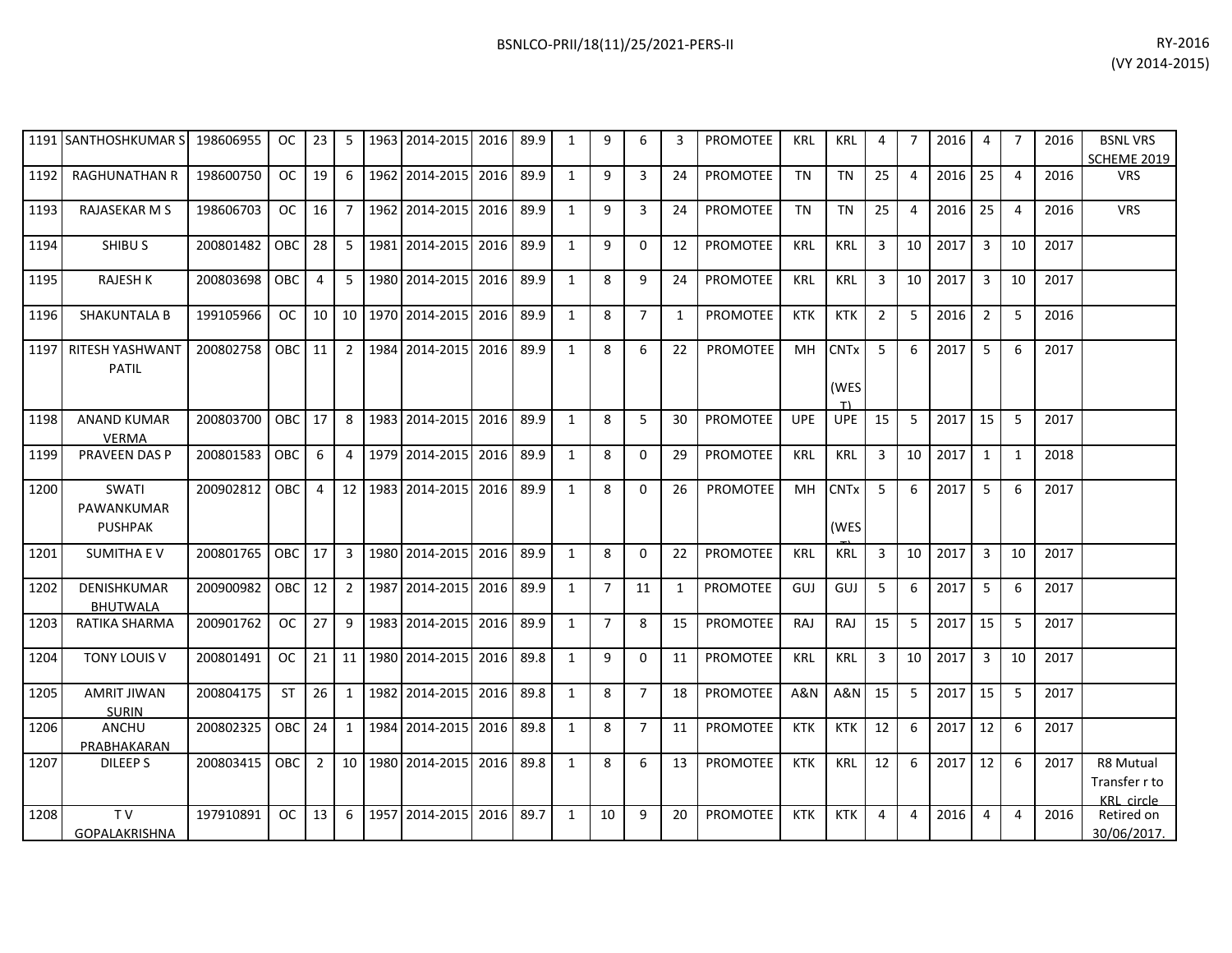| 1209 | <b>INDIRA U ADIGA</b>                | 198504924 | OC.        | 20             | 6              | 1963 | 2014-2015      | 2016 | 89.7 | $\mathbf{1}$ | 10             | 6              | 18 | PROMOTEE        | <b>KTK</b> | <b>KTK</b> | 9              | 5                     | 2016 | 9              | -5             | 2016 | VRS-under<br>BSNL VRS-2019        |
|------|--------------------------------------|-----------|------------|----------------|----------------|------|----------------|------|------|--------------|----------------|----------------|----|-----------------|------------|------------|----------------|-----------------------|------|----------------|----------------|------|-----------------------------------|
| 1210 | SOMAN CV                             | 198312491 | OC.        | 25             | 5              |      | 1960 2014-2015 | 2016 | 89.7 | $\mathbf{1}$ | 9              | 6              | 3  | <b>PROMOTEE</b> | <b>KRL</b> | <b>KRL</b> | 4              | $\overline{7}$        | 2016 | $\overline{4}$ | $\overline{7}$ | 2016 | superanuation                     |
| 1211 | <b>CHITRAP</b>                       | 198600238 | <b>OC</b>  | 23             | 3              |      | 1965 2014-2015 | 2016 | 89.7 | $\mathbf{1}$ | 9              | 5              | 26 | <b>PROMOTEE</b> | <b>TN</b>  | <b>TN</b>  | 27             | 6                     | 2016 | 27             | 6              | 2016 | <b>VRS</b>                        |
| 1212 | <b>SEKART</b>                        | 198700546 | OC.        | 29             | 5              |      | 1964 2014-2015 | 2016 | 89.7 | $\mathbf{1}$ | 9              | $\overline{3}$ | 24 | <b>PROMOTEE</b> | <b>TN</b>  | <b>TN</b>  | 25             | $\boldsymbol{\Delta}$ | 2016 | 25             | $\overline{4}$ | 2016 | <b>DEMISE</b>                     |
| 1213 | NAGARAJAN K                          | 198301916 | <b>OC</b>  | 29             | 8              |      | 1956 2014-2015 | 2016 | 89.7 | $\mathbf{1}$ | 9              | $\overline{3}$ | 17 | <b>PROMOTEE</b> | <b>TN</b>  | TN         | 18             | $\overline{4}$        | 2016 | 18             | $\overline{4}$ | 2016 | superanuation                     |
| 1214 | Mukesh Kumar-III                     | 200802655 | <b>SC</b>  | 26             | 12             | 1984 | 2014-2015      | 2016 | 89.7 | $\mathbf{1}$ | 8              | 8              | 22 | Promotee        | <b>HR</b>  | <b>HR</b>  | 22             | 5                     | 2017 | 22             | 5              | 2017 |                                   |
| 1215 | NAGESWARA RAO<br><b>GARIKAPATI</b>   | 200802800 | <b>OC</b>  | 25             | 3              |      | 1965 2014-2015 | 2016 | 89.7 | $\mathbf{1}$ | 8              | $\overline{7}$ | 26 | PROMOTEE        | AP         | AP         | 27             | 6                     | 2017 | 27             | 6              | 2017 |                                   |
| 1216 | <b>SATHU SUNDAR</b><br><b>SINGH</b>  | 200802161 | <b>SC</b>  | 9              | 5              |      | 1983 2014-2015 | 2016 | 89.7 | $\mathbf{1}$ | 8              | $\overline{7}$ | 4  | <b>PROMOTEE</b> | <b>TN</b>  | <b>TN</b>  | 22             | 5                     | 2017 | 22             | 5              | 2017 |                                   |
| 1217 | <b>GAURAV PAREEK</b>                 | 200803061 | <b>OC</b>  | 3              | $\overline{2}$ |      | 1984 2014-2015 | 2016 | 89.7 | $\mathbf{1}$ | 8              | 6              | 5  | <b>PROMOTEE</b> | <b>RAJ</b> | RAJ        | 15             | 5                     | 2017 | 15             | 5              | 2017 |                                   |
| 1218 | <b>ALOK KUMAR</b><br>YADAV           | 200901413 | <b>OBC</b> | 12             | 9              |      | 1984 2014-2015 | 2016 | 89.7 | $\mathbf{1}$ | $\overline{7}$ | 9              | 5  | <b>PROMOTEE</b> | <b>RAJ</b> | RAJ        | 15             | 5                     | 2017 | 15             | 5              | 2017 |                                   |
| 1219 | <b>DEEPAK SARASWAT</b>               | 200901498 | <b>OC</b>  | 5              | $2^{\circ}$    | 1987 | 2014-2015      | 2016 | 89.7 | $\mathbf{1}$ | $\overline{7}$ | 9              | 5  | <b>PROMOTEE</b> | <b>RAJ</b> | <b>RAJ</b> | 15             | 5                     | 2017 | 15             | 5              | 2017 |                                   |
| 1220 | <b>USHA KUMARI P</b>                 | 198407562 | <b>OC</b>  | 30             | 5              | 1964 | 2014-2015      | 2016 | 89.6 | $\mathbf{1}$ | 10             | 8              | 27 | PROMOTEE        | <b>KTK</b> | <b>KTK</b> | $\overline{2}$ | 5                     | 2016 | $\overline{2}$ | 5              | 2016 | VRS-under<br><b>BSNL VRS-2019</b> |
| 1221 | <b>INDRANI</b><br><b>CHAKRABORTY</b> | 199700795 | <b>OC</b>  | 31             | 5              |      | 1972 2014-2015 | 2016 | 89.6 | $\mathbf{1}$ | 9              | 9              | 30 | PROMOTEE        | <b>CTD</b> | <b>CTD</b> | 31             | 10                    | 2016 | 31             | 10             | 2016 |                                   |
| 1222 | <b>NAGARAJ K</b>                     | 198504621 | <b>OC</b>  | 6              | 4              |      | 1962 2014-2015 | 2016 | 89.6 | $\mathbf{1}$ | 9              | $\overline{7}$ | 27 | <b>PROMOTEE</b> | <b>KTK</b> | <b>KTK</b> | 18             | 4                     | 2016 | 18             | $\overline{4}$ | 2016 | <b>BSNLVR</b><br>Scheme-2019      |
| 1223 | NIRMALA S E                          | 198200550 | <b>OC</b>  | $\overline{7}$ | $\mathbf{3}$   |      | 1960 2014-2015 | 2016 | 89.6 | $\mathbf{1}$ | 9              | 5              | 26 | PROMOTEE        | <b>TN</b>  | <b>TN</b>  | 27             | 6                     | 2016 | 27             | 6              | 2016 | <b>VRS</b>                        |
| 1224 | <b>SEKAR N II</b>                    | 198404052 | <b>OC</b>  | $\overline{7}$ | 10             |      | 1960 2014-2015 | 2016 | 89.6 | $\mathbf{1}$ | 9              | 5              | 22 | PROMOTEE        | <b>TN</b>  | <b>TN</b>  | 23             | 6                     | 2016 | 23             | 6              | 2016 | <b>VRS</b>                        |
| 1225 | <b>CHEDDE JAYARAM</b>                | 200802396 | <b>OBC</b> | 14             | 11             |      | 1981 2014-2015 | 2016 | 89.6 | $\mathbf{1}$ | 9              | 4              | 6  | <b>PROMOTEE</b> | <b>KTK</b> | <b>KTK</b> | 12             | 6                     | 2017 | 12             | 6              | 2017 |                                   |
| 1226 | <b>VISWAMBHARAN P</b>                | 198101530 | <b>OC</b>  | 28             | 11             |      | 1957 2014-2015 | 2016 | 89.6 | $\mathbf{1}$ | 9              | 3              | 3  | <b>PROMOTEE</b> | <b>KRL</b> | <b>KRL</b> | 4              | $\overline{4}$        | 2016 | $\overline{4}$ | $\overline{4}$ | 2016 | Superannuatio<br>n                |
| 1227 | <b>SELVA ANITHA P</b>                | 200801304 | OC.        | 29             | 12             | 1984 | 2014-2015      | 2016 | 89.6 | $\mathbf{1}$ | 8              | 9              | 4  | <b>PROMOTEE</b> | <b>TN</b>  | <b>TN</b>  | 22             | 5                     | 2017 | 22             | -5             | 2017 |                                   |
| 1228 | <b>BINDUKA</b>                       | 200803042 | OBC        | 1              | 5              | 1978 | 2014-2015      | 2016 | 89.6 | $\mathbf{1}$ | 8              | $\mathbf{1}$   | 11 | <b>PROMOTEE</b> | <b>KRL</b> | <b>KRL</b> | 3              | 10                    | 2017 | 3              | 10             | 2017 |                                   |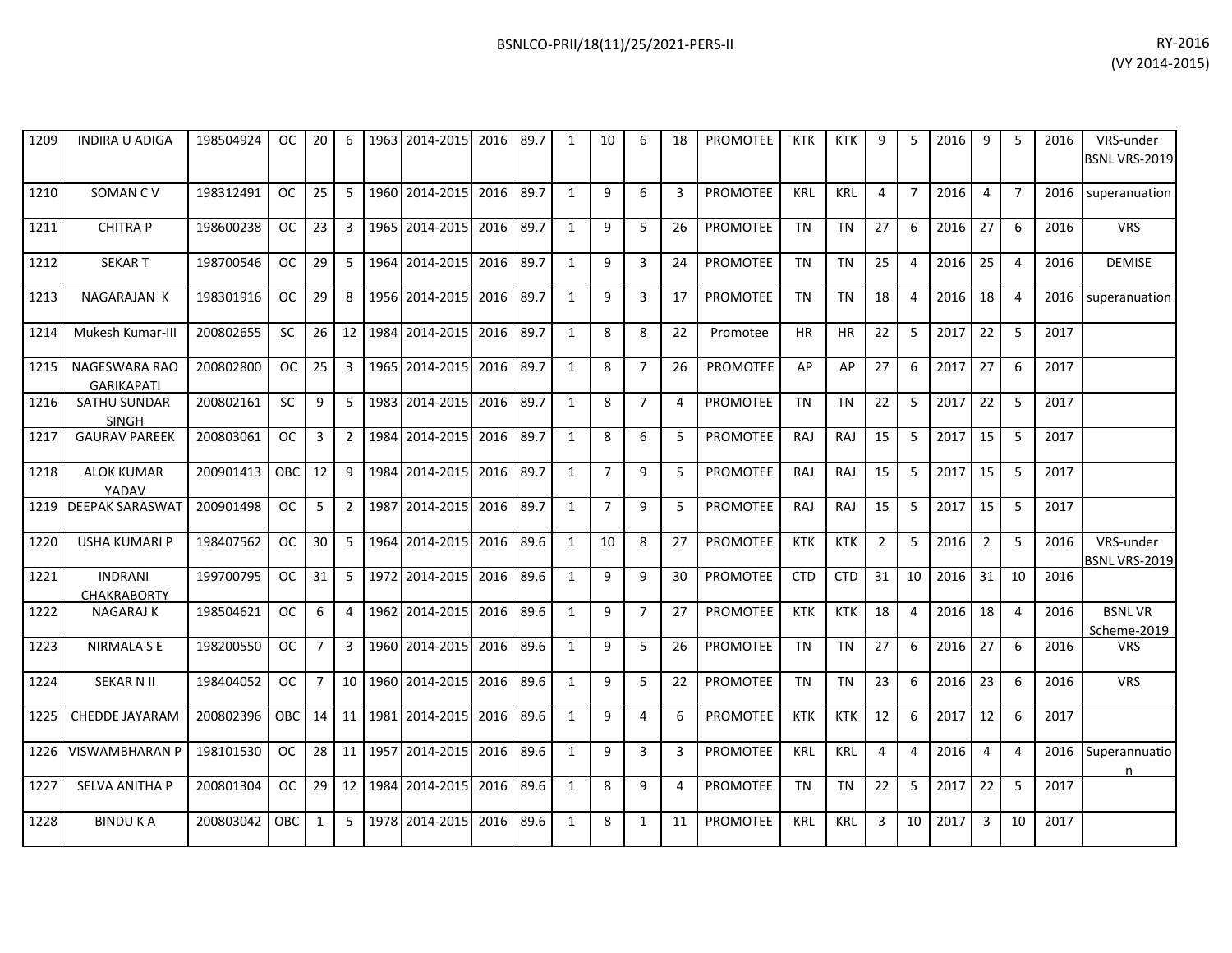| BSNLCO-PRII/18(11)/25/2021-PERS-II | RY-2016        |
|------------------------------------|----------------|
|                                    | (VY 2014-2015) |
|                                    |                |

| 1229 | <b>KUNDAN LAL LOHAR</b>                | 200901709 | <b>OBC</b> | 3              | 2              |      | 1985 2014-2015 2016 |      | 89.6 | $\mathbf{1}$ | $\overline{7}$ | 9              | 5              | PROMOTEE        | RAJ        | RAJ                             | 15             | 5              | 2017 | 15             | 5              | 2017 |                                                                                   |
|------|----------------------------------------|-----------|------------|----------------|----------------|------|---------------------|------|------|--------------|----------------|----------------|----------------|-----------------|------------|---------------------------------|----------------|----------------|------|----------------|----------------|------|-----------------------------------------------------------------------------------|
| 1230 | DAXESHKUMAR<br><b>SURESHBHAI PATEL</b> | 200206286 | OC         | 25             | $\overline{7}$ |      | 1978 2014-2015 2016 |      | 89.5 | $\mathbf{1}$ | 10             | 5              | 4              | <b>PROMOTEE</b> | GUJ        | GUJ                             | 5              | 6              | 2017 | 5              | 6              | 2017 |                                                                                   |
| 1231 | <b>MARAGATHAM C</b>                    | 198407594 | <b>OC</b>  | 15             | 3              | 1961 | 2014-2015           | 2016 | 89.5 | $\mathbf{1}$ | 9              | 3              | 17             | PROMOTEE        | <b>TN</b>  | <b>TN</b>                       | 18             | $\overline{4}$ | 2016 | 18             | $\overline{4}$ | 2016 | <b>VRS</b>                                                                        |
| 1232 | <b>BABURAJ P V</b>                     | 200801211 | OBC        | 19             | 1              | 1983 | 2014-2015 2016      |      | 89.5 | $\mathbf{1}$ | 9              | $\mathbf 0$    | 18             | PROMOTEE        | <b>KRL</b> | <b>KRL</b>                      | 3              | 10             | 2017 | $\mathbf{3}$   | 10             | 2017 |                                                                                   |
|      | 1233 SARAVANAKUMAR K                   | 200800967 | <b>OC</b>  | 20             | $\overline{2}$ |      | 1986 2014-2015 2016 |      | 89.5 | $\mathbf{1}$ | 8              | 9              | 8              | PROMOTEE        | <b>TN</b>  | <b>TN</b>                       | 24             | 5              | 2017 | 24             | 5              | 2017 |                                                                                   |
|      | 1234 PRADHUMN KALANI                   | 200802004 | OC         | 15             | 6              | 1985 | 2014-2015           | 2016 | 89.5 | $\mathbf{1}$ | 8              | $\overline{7}$ | 23             | <b>PROMOTEE</b> | RAJ        | GUJ                             | 15             | 5              | 2017 | 15             | 5              | 2017 |                                                                                   |
|      | 1235 RATHEESH KUMAR K                  | 200802748 | <b>OC</b>  | 24             | 6              | 1981 | 2014-2015 2016      |      | 89.5 | $\mathbf{1}$ | 8              | $\overline{7}$ | 18             | <b>PROMOTEE</b> | <b>KTK</b> | KRL                             | 12             | 6              | 2017 | 12             | 6              | 2017 |                                                                                   |
| 1236 | <b>RAMLEE S M</b>                      | 200802620 | <b>OC</b>  | 27             | 5              | 1978 | 2014-2015 2016      |      | 89.5 | $\mathbf{1}$ | 8              | $\overline{7}$ | 4              | <b>PROMOTEE</b> | <b>TN</b>  | <b>TN</b>                       | 22             | 5              | 2017 | 22             | 5              | 2017 |                                                                                   |
| 1237 | <b>HARSH SHARMA</b>                    | 200803125 | <b>OC</b>  | $\overline{4}$ | 9              | 1984 | 2014-2015 2016      |      | 89.5 | $\mathbf{1}$ | 8              | $\overline{7}$ | $\overline{4}$ | <b>PROMOTEE</b> | MH         | MH                              | $\overline{2}$ | 6              | 2017 | 5              | 6              | 2017 |                                                                                   |
| 1238 | <b>SUJOY SAHA</b>                      | 200802740 | SC         | 12             | 6              |      | 1976 2014-2015 2016 |      | 89.5 | $\mathbf{1}$ | 8              | 5              | 28             | <b>PROMOTEE</b> | <b>CTD</b> | <b>CTD</b>                      | 15             | 5              | 2017 | 15             | 5              | 2017 |                                                                                   |
| 1239 | <b>MURUGESAN K</b>                     | 200803669 | OBC        | 16             | 12             | 1983 | 2014-2015           | 2016 | 89.5 | $\mathbf{1}$ | 8              | 5              | 23             | <b>PROMOTEE</b> | <b>KTK</b> | KTK                             | 12             | 6              | 2017 | 12             | 6              | 2017 |                                                                                   |
| 1240 | <b>ARINDAM DAS</b>                     | 200804038 | <b>SC</b>  | 25             | $\mathbf{3}$   |      | 1985 2014-2015 2016 |      | 89.5 | $\mathbf{1}$ | 8              | 5              | 18             | PROMOTEE        | <b>WB</b>  | <b>CNT<sub>x</sub></b><br>(EAST | 12             | 6              | 2017 | 12             | 6              | 2017 |                                                                                   |
| 1241 | <b>JITHESH</b><br>VARIKKOLITHAZHAK     | 200802313 | OBC        | 28             | 5              | 1980 | 2014-2015           | 2016 | 89.5 | $\mathbf{1}$ | 8              | $\Omega$       | 19             | <b>PROMOTEE</b> | <b>KRL</b> | <b>KRL</b>                      | 3              | 10             | 2017 | 3              | 10             | 2017 |                                                                                   |
| 1242 | <b>HARISH KUMAR</b>                    | 200401494 | OC         | $\overline{2}$ | 5              | 1977 | 2014-2015 2016      |      | 89.4 | $\mathbf{1}$ | 13             | $\mathbf{3}$   | 18             | PROMOTEE        | <b>UPE</b> | <b>CNTx</b><br>(NOR<br>TH)      | 15             | 5              | 2017 | 15             | 5              | 2017 | Circle is again<br>requested to<br>verify the<br>Combined<br>Residency<br>Period. |
| 1243 | <b>REMAB</b>                           | 198808657 | <b>OC</b>  | 15             | 4              | 1965 | 2014-2015           | 2016 | 89.4 | $\mathbf{1}$ | 9              | 6              | 3              | PROMOTEE        | KRL        | KRL                             | $\overline{4}$ | $\overline{7}$ | 2016 | $\overline{4}$ | $\overline{7}$ | 2016 | <b>BSNLVR</b><br>Scheme-2019                                                      |
| 1244 | <b>JAGADEESA</b><br>PRABHUN            | 199209335 | <b>OC</b>  | 30             | 5              | 1969 | 2014-2015 2016      |      | 89.4 | $\mathbf{1}$ | 9              | 5              | 5              | <b>PROMOTEE</b> | <b>KRL</b> | <b>KRL</b>                      | 6              | 6              | 2016 | 6              | 6              | 2016 | <b>BSNLVR</b><br>Scheme-2019                                                      |
| 1245 | <b>RESMI S MOHAN</b>                   | 200802541 | OBC        | $\overline{7}$ | 5              | 1985 | 2014-2015           | 2016 | 89.4 | $\mathbf{1}$ | 8              | 11             | 26             | <b>PROMOTEE</b> | <b>KRL</b> | <b>KRL</b>                      | 3              | 10             | 2017 | 3              | 10             | 2017 |                                                                                   |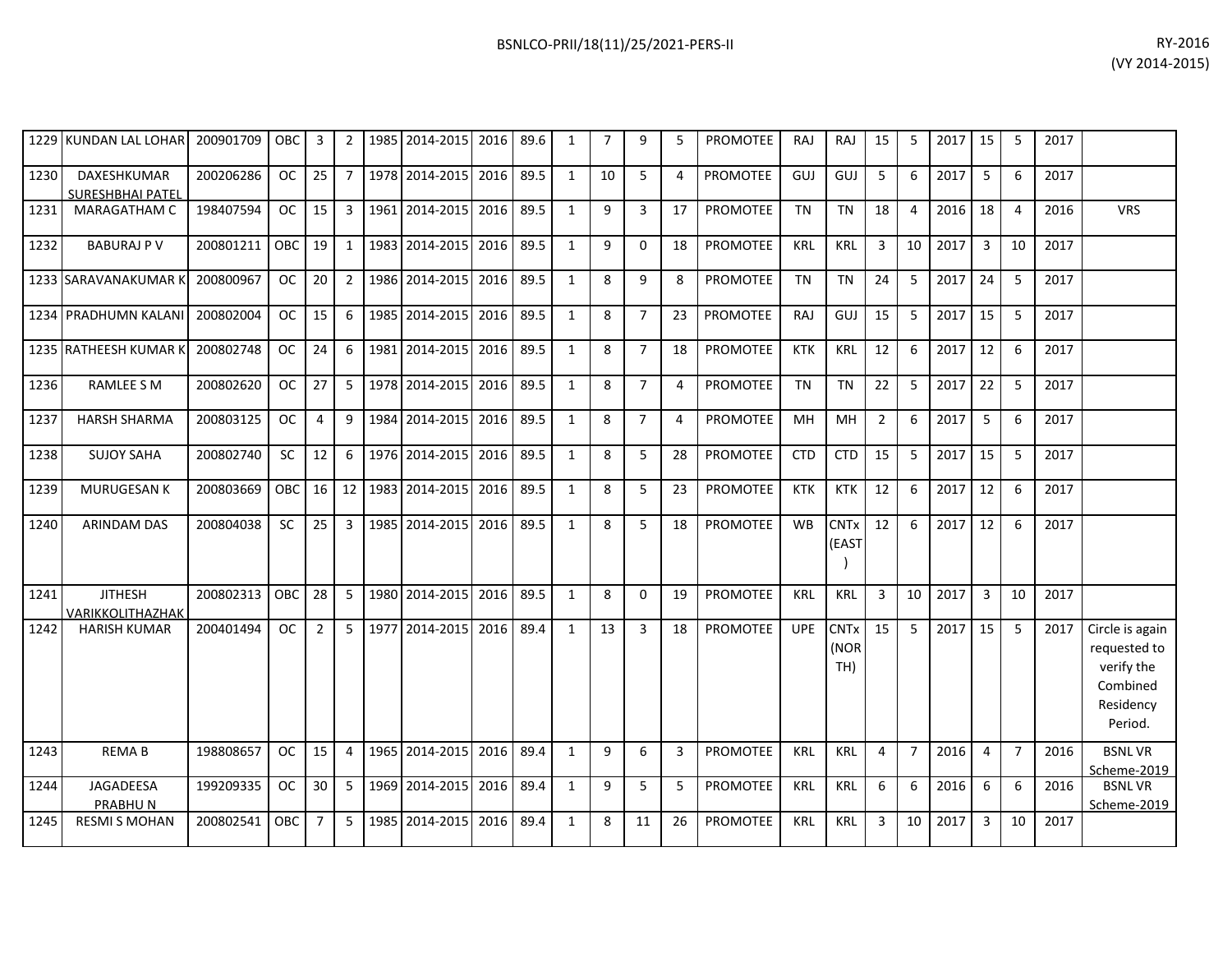| 1246 | DIVVYA A T                              | 200801714   OBC |            | 3               |                 |         | 5   1979   2014-2015   2016   89.4 |      |      | 1            | 8              | 11             | 20             | PROMOTEE        | KRL         | KRL                            | 28             | 9                     | 2017 | 3              | 10             | 2017 |                                   |
|------|-----------------------------------------|-----------------|------------|-----------------|-----------------|---------|------------------------------------|------|------|--------------|----------------|----------------|----------------|-----------------|-------------|--------------------------------|----------------|-----------------------|------|----------------|----------------|------|-----------------------------------|
| 1247 | <b>KOKILA S</b>                         | 200801641       | OC         | 28 l            | 12 <sup>1</sup> | 1978    | 2014-2015                          | 2016 | 89.4 | 1            | 8              | 8              | 30             | <b>PROMOTEE</b> | <b>TN</b>   | TN                             | 22             | 5                     | 2017 | 22             | 5              | 2017 |                                   |
| 1248 | PARVATI SINGH                           | 200801819       | <b>OBC</b> | 16              |                 | 2 1985  | 2014-2015                          | 2016 | 89.4 | $\mathbf{1}$ | 8              | $\overline{7}$ | 25             | <b>PROMOTEE</b> | BH          | <b>BH</b>                      | 29             | 5                     | 2017 | 29             | 5              | 2017 |                                   |
| 1249 | <b>DURAIMURUGAN P</b>                   | 200802608       | <b>SC</b>  | 6               | 4               | 1986    | 2014-2015 2016                     |      | 89.4 | $\mathbf{1}$ | 8              | 6              | 28             | <b>PROMOTEE</b> | TN          | <b>CNT<sub>x</sub></b><br>(SOU | 22             | 5                     | 2017 | 22             | 5              | 2017 |                                   |
| 1250 | <b>TEJMAN RAI</b><br><b>MATHUR</b>      | 200803624       | OC         | 15 <sup>1</sup> | 2               |         | 1983 2014-2015 2016                |      | 89.4 | $\mathbf{1}$ | 8              | 6              | 5              | <b>PROMOTEE</b> | <b>RAJ</b>  | <b>RAJ</b>                     | 15             | 5                     | 2017 | 15             | 5              | 2017 |                                   |
| 1251 | PRATIBHA DEVI                           | 200900244       | OC.        | 3               | 3               | 1987    | 2014-2015                          | 2016 | 89.4 | $\mathbf{1}$ | 8              | $\mathbf{1}$   | 10             | <b>PROMOTEE</b> | <b>UPE</b>  | <b>UPE</b>                     | 15             | 5                     | 2017 | 15             | 5              | 2017 |                                   |
| 1252 | ANAND C                                 | 200900603       | SC.        | 17              | 2 <sub>1</sub>  |         | 1988 2014-2015 2016                |      | 89.4 | $\mathbf{1}$ | 8              | $\Omega$       | 4              | <b>PROMOTEE</b> | <b>CHTD</b> | CHTD                           | 15             | 5                     | 2017 | 15             | 5              | 2017 |                                   |
| 1253 | PANDURANGA<br><b>BENGRE</b>             | 198407119       | OC         | 4               | 9               | 1959    | 2014-2015                          | 2016 | 89.3 | $\mathbf{1}$ | 9              | 6              | 13             | <b>PROMOTEE</b> | <b>KTK</b>  | <b>KTK</b>                     | 4              | 4                     | 2016 | $\overline{4}$ | $\overline{4}$ | 2016 | Retired on<br>30.09.2019          |
| 1254 | ANURADHA T                              | 198800799       | OC.        | 5               | 6               | 1965    | 2014-2015                          | 2016 | 89.3 | $\mathbf{1}$ | 9              | 3              | 24             | <b>PROMOTEE</b> | TN          | <b>TN</b>                      | 25             | $\overline{4}$        | 2016 | 25             | $\overline{4}$ | 2016 | <b>VRS</b>                        |
| 1255 | RADHARUKMANI T                          | 198800419       | OC.        | 1               | $\overline{7}$  |         | 1964 2014-2015 2016                |      | 89.3 | $\mathbf{1}$ | 9              | 3              | 10             | <b>PROMOTEE</b> | <b>TN</b>   | <b>TN</b>                      | 11             | $\overline{4}$        | 2016 | 11             | $\overline{4}$ | 2016 | <b>VRS</b>                        |
| 1256 | <b>ANANTH CK</b>                        | 198604721       | OC         | 11              | 1               | 1964    | 2014-2015                          | 2016 | 89.3 | $\mathbf{1}$ | 8              | $\overline{7}$ | 8              | <b>PROMOTEE</b> | <b>KTK</b>  | <b>KTK</b>                     | 9              | 5                     | 2016 | 9              | 5              | 2016 | <b>VRS</b>                        |
| 1257 | <b>DEEPAK PRASAD-II</b>                 | 200803069       | OC         | 15 <sup>1</sup> |                 | 11 1983 | 2014-2015                          | 2016 | 89.3 | $\mathbf{1}$ | 8              | 6              | 19             | <b>PROMOTEE</b> | <b>BH</b>   | <b>BH</b>                      | 29             | 5                     | 2017 | 29             | 5              | 2017 |                                   |
| 1258 | SARITA FAUJDAR                          | 200900017       | OBC        | 14 <sup>1</sup> | 7               |         | 1986 2014-2015                     | 2016 | 89.3 | 1            | 8              | 4              | $\overline{2}$ | PROMOTEE        | RAJ         | <b>RAJ</b>                     | 15             | 5                     | 2017 | 15             | -5             | 2017 |                                   |
| 1259 | JIGNESHKUMAR<br><b>SAVAJIBHAI PATEL</b> | 200900938       | OC.        | 8               | $\overline{2}$  |         | 1986 2014-2015                     | 2016 | 89.3 | $\mathbf{1}$ | $\overline{7}$ | 11             | $\mathbf{1}$   | PROMOTEE        | GUJ         | GUJ                            | 5              | 6                     | 2017 | 5              | 6              | 2017 |                                   |
| 1260 | <b>MANISH KUMAR</b><br>PAREEK           | 200901761       | OC         | 22              | $\overline{2}$  | 1985    | 2014-2015                          | 2016 | 89.3 | $\mathbf{1}$ | $\overline{7}$ | 8              | 15             | <b>PROMOTEE</b> | <b>RAJ</b>  | RAJ                            | 15             | 5                     | 2017 | 15             | -5             | 2017 |                                   |
| 1261 | NIRIBILI HAZARIKA                       | 200802852       | OBC        | 1               | 2               | 1982    | 2014-2015                          | 2016 | 89.3 | 1            | 8              | 5              | 23             | <b>PROMOTEE</b> | <b>ASM</b>  | <b>ASM</b>                     | 22             | 5                     | 2017 | 22             | -5             | 2017 |                                   |
| 1262 | <b>D.T.THOPE GOWDA</b>                  | 198605896       | OC.        | 30              | 1               | 1962    | 2014-2015                          | 2016 | 89.2 | $\mathbf{1}$ | 10             | $\overline{2}$ | 14             | PROMOTEE        | <b>KTK</b>  | <b>KTK</b>                     | $\overline{2}$ | 5                     | 2016 | $\overline{2}$ | -5             | 2016 | VRS-under<br><b>BSNL VRS-2019</b> |
| 1263 | <b>VISWANATHAN V</b>                    | 198500192       | OC.        | 26              | 5               | 1962    | 2014-2015                          | 2016 | 89.2 | $\mathbf{1}$ | 9              | 3              | 10             | <b>PROMOTEE</b> | <b>TN</b>   | <b>TN</b>                      | 11             | $\overline{4}$        | 2016 | 11             | $\overline{4}$ | 2016 | <b>VRS</b>                        |
| 1264 | HAMZA M                                 | 198312402       | OC         | $\mathbf{1}$    | 4               | 1962    | 2014-2015                          | 2016 | 89.2 | $\mathbf{1}$ | 9              | 3              | 3              | <b>PROMOTEE</b> | <b>KRL</b>  | <b>KRL</b>                     | 4              | $\boldsymbol{\Delta}$ | 2016 | $\overline{4}$ | $\overline{4}$ | 2016 | <b>BSNLVR</b><br>Scheme-2019      |
| 1265 | <b>MAHESH KUMAR</b><br><b>JHARIYA</b>   | 200801479       | <b>SC</b>  | $\overline{7}$  | 7               |         | 1976 2014-2015                     | 2016 | 89.2 | 1            | 9              | 1              | 29             | <b>PROMOTEE</b> | MP          | MP                             | 15             | 5                     | 2017 | 15             | 5              | 2017 |                                   |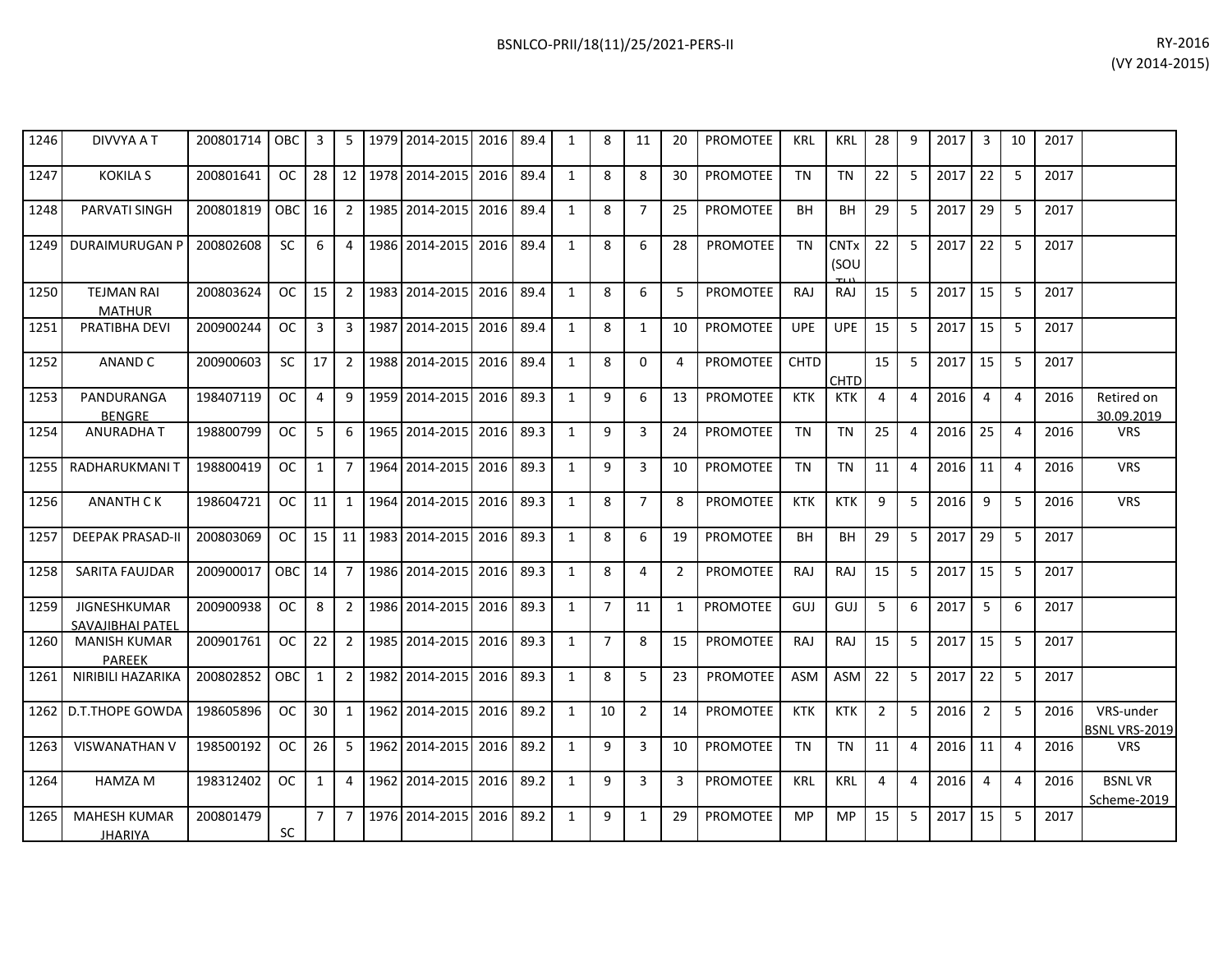| 1266 | <b>BINOD KUMAR</b>                       | 200802347 | <b>OBC</b> | $\overline{2}$ | $\mathbf{1}$    |      | 1981 2014-2015 2016   |      | 89.2 | 1              | 8              | 7              | 16             | <b>PROMOTEE</b>       | BH         | BН                                    | 29             | 5              | 2017 | 29             | 5              | 2017 |                              |
|------|------------------------------------------|-----------|------------|----------------|-----------------|------|-----------------------|------|------|----------------|----------------|----------------|----------------|-----------------------|------------|---------------------------------------|----------------|----------------|------|----------------|----------------|------|------------------------------|
| 1267 | PRANITA KEDAR                            | 200803846 | <b>OC</b>  | 25             | 11              |      | 1980 2014-2015        | 2016 | 89.2 | 1              | 8              | 6              | 20             | <b>PROMOTEE</b>       | <b>MH</b>  | MH                                    | 5              | 6              | 2017 | 5              | 6              | 2017 |                              |
| 1268 | <b>AMIT KUMAR LAL</b>                    | 200803238 | SC         | 13             | 12 <sup>1</sup> |      | 1985 2014-2015        | 2016 | 89.2 | 1              | 8              | 6              | 19             | <b>PROMOTEE</b>       | <b>JKD</b> | <b>JKD</b>                            | 29             | 5              | 2017 | 29             | 5              | 2017 |                              |
| 1269 | <b>APARNA N P</b>                        | 200803446 | SC         | 13             | 5 <sup>1</sup>  |      | 1983 2014-2015        | 2016 | 89.2 | $\mathbf{1}$   | 8              | 5              | 22             | <b>PROMOTEE</b>       | <b>KRL</b> | <b>KRL</b>                            | 12             | 6              | 2017 | 12             | 6              | 2017 |                              |
| 1270 | Raineesh                                 | 200900283 | OBC        | 24             | $7^{\circ}$     |      | 1986 2014-2015        | 2016 | 89.2 | 1              | 8              | 1              | 25             | Promotee              | <b>HR</b>  | <b>HR</b>                             | 22             | 5              | 2017 | 22             | 5              | 2017 |                              |
| 1271 | <b>MANOJ KR. BORAH</b>                   | 200802659 | OBC        | 1              | 3 <sup>1</sup>  |      | 1981 2014-2015        | 2016 | 89.1 | $\mathbf{1}$   | 8              | 6              | 21             | <b>PROMOTEE</b>       | <b>ASM</b> | <b>ASM</b>                            | 22             | 5              | 2017 | 22             | 5              | 2017 |                              |
| 1272 | SOBHANA K C                              | 198703659 | OC.        | 15             | $\mathbf{3}$    |      | 1962 2014-2015        | 2016 | 89.1 | 1              | 9              | 6              | 3              | PROMOTEE              | <b>KRL</b> | <b>KRL</b>                            | 4              | $\overline{7}$ | 2016 | $\overline{4}$ | $\overline{7}$ | 2016 | <b>BSNLVR</b><br>Scheme-2019 |
| 1273 | <b>SWAMIDHOSS R</b>                      | 198400669 | SC         | 30             | 5 <sub>1</sub>  |      | 1956 2014-2015        | 2016 | 89.1 | $\mathbf{1}$   | 9              | $\mathbf{3}$   | 10             | PROMOTEE              | <b>TN</b>  | <b>TN</b>                             | 11             | 4              | 2016 | 11             | $\overline{4}$ | 2016 | RETIREMENT                   |
| 1274 | <b>MUJEEB BAKER</b>                      | 200802007 | OBC        | 12             | 5 <sub>1</sub>  |      | 1986 2014-2015        | 2016 | 89.1 | 1              | 9              | $\mathbf 0$    | 3              | <b>PROMOTEE</b>       | <b>KRL</b> | <b>KRL</b>                            | $\overline{3}$ | 10             | 2017 | $\overline{3}$ | 10             | 2017 |                              |
| 1275 | SREEJITH T                               | 200803448 | OBC        | 18             | 5 <sup>1</sup>  |      | 1979 2014-2015        | 2016 | 89.1 | $\mathbf{1}$   | 8              | 11             | $\overline{2}$ | PROMOTEE              | <b>KRL</b> | <b>KRL</b>                            | 3              | 10             | 2017 | $\overline{3}$ | 10             | 2017 |                              |
| 1276 | DEEPTHI.S                                | 200803885 | <b>OC</b>  | 3              | 2 <sup>1</sup>  |      | 1985 2014-2015        | 2016 | 89.1 | $\overline{1}$ | 8              | 10             | 10             | <b>PROMOTEE</b>       | <b>KRL</b> | <b>CNT<sub>x</sub></b><br>(SOU<br>TH) | 3              | 10             | 2017 | $\overline{3}$ | 10             | 2017 |                              |
| 1277 | <b>ANIL GORAKH</b><br><b>JADHAV</b>      | 200801771 | <b>OC</b>  | 24             | $\overline{2}$  |      | 1985 2014-2015        | 2016 | 89.1 | $\mathbf{1}$   | 8              | 8              | $\overline{7}$ | <b>PROMOTEE</b>       | <b>MH</b>  | <b>MH</b>                             | 5              | 6              | 2017 | 5              | 6              | 2017 |                              |
| 1278 | <b>RESHMA RAMESH</b><br><b>KAMBLE</b>    | 200802454 | <b>SC</b>  | 16             | 6               | 1984 | 2014-2015             | 2016 | 89.1 | $\mathbf{1}$   | 8              | $\overline{7}$ | 5              | PROMOTEE              | <b>MH</b>  | MH                                    | 5              | 6              | 2017 | 5              | 6              | 2017 |                              |
| 1279 | <b>KUMARI PRIYANKA</b><br><b>HEMBROM</b> | 200804062 | <b>ST</b>  | $\overline{7}$ | 10 <sup>1</sup> | 1984 | 2014-2015             | 2016 | 89.1 | $\mathbf{1}$   | 8              | 6              | 19             | <b>PROMOTEE</b>       | <b>BH</b>  | <b>BH</b>                             | 29             | 5              | 2017 | 31             | 5              | 2017 |                              |
| 1280 | SATYA PRAKASH                            | 200803242 | <b>SC</b>  | 17             | $2^{\circ}$     |      | 1986 2014-2015        | 2016 | 89.1 | $\mathbf{1}$   | 8              | 6              | 19             | PROMOTEE              | JH         | <b>BH</b>                             | 29             | 5              | 2017 | 29             | 5              | 2017 | Rule 8 in from<br>JH         |
| 1281 | PRIYA KUMARI                             | 200900165 | OBC        | 20             | 8               |      | 1983 2014-2015        | 2016 | 89.1 | $\mathbf{1}$   | 8              | $\overline{3}$ | 20             | PROMOTEE              | <b>CTD</b> | <b>CTD</b>                            | 29             | 5              | 2017 | 29             | 5              | 2017 |                              |
| 1282 | Shiv Kumar                               | 200901089 | OBC        | 17             | 6               |      | 1988 2014-2015        | 2016 | 89.1 | $\mathbf{1}$   | $\overline{7}$ | 11             | 17             | Promotee              | <b>HR</b>  | <b>HR</b>                             | 22             | 5              | 2017 | 22             | 5              | 2017 |                              |
| 1283 | <b>JITENDRA SAINI</b>                    | 200901863 | <b>OC</b>  | 6              | 9               |      | 1985 2014-2015        | 2016 | 89.1 | $\mathbf{1}$   | $\overline{7}$ | 8              | 17             | <b>PROMOTEE</b>       | <b>RAJ</b> | <b>RAJ</b>                            | 15             | 5              | 2017 | 15             | 5              | 2017 |                              |
| 1284 | <b>RAKESH KUMAR</b><br><b>VERMA</b>      | 200902176 | <b>OBC</b> | 28             | 11              |      | 1986 2014-2015        | 2016 | 89.1 | 1              | $\overline{7}$ | 8              | 15             | <b>PROMOTEE</b>       | RAJ        | RAJ                                   | 15             | 5              | 2017 | 15             | 5              | 2017 |                              |
| 1285 | PRASAD <sub>M</sub>                      | 199309643 | <b>OC</b>  | $\overline{4}$ |                 |      | 6 1969 2014-2015 2016 |      | 89   | 1              | 9              | 6              | 3              | PROMOTEE KRL STP CNTx |            |                                       | $\overline{4}$ | $\overline{7}$ | 2016 | $\overline{4}$ | $\overline{7}$ | 2016 | <b>BSNLVR</b>                |

(SOU

Scheme-2019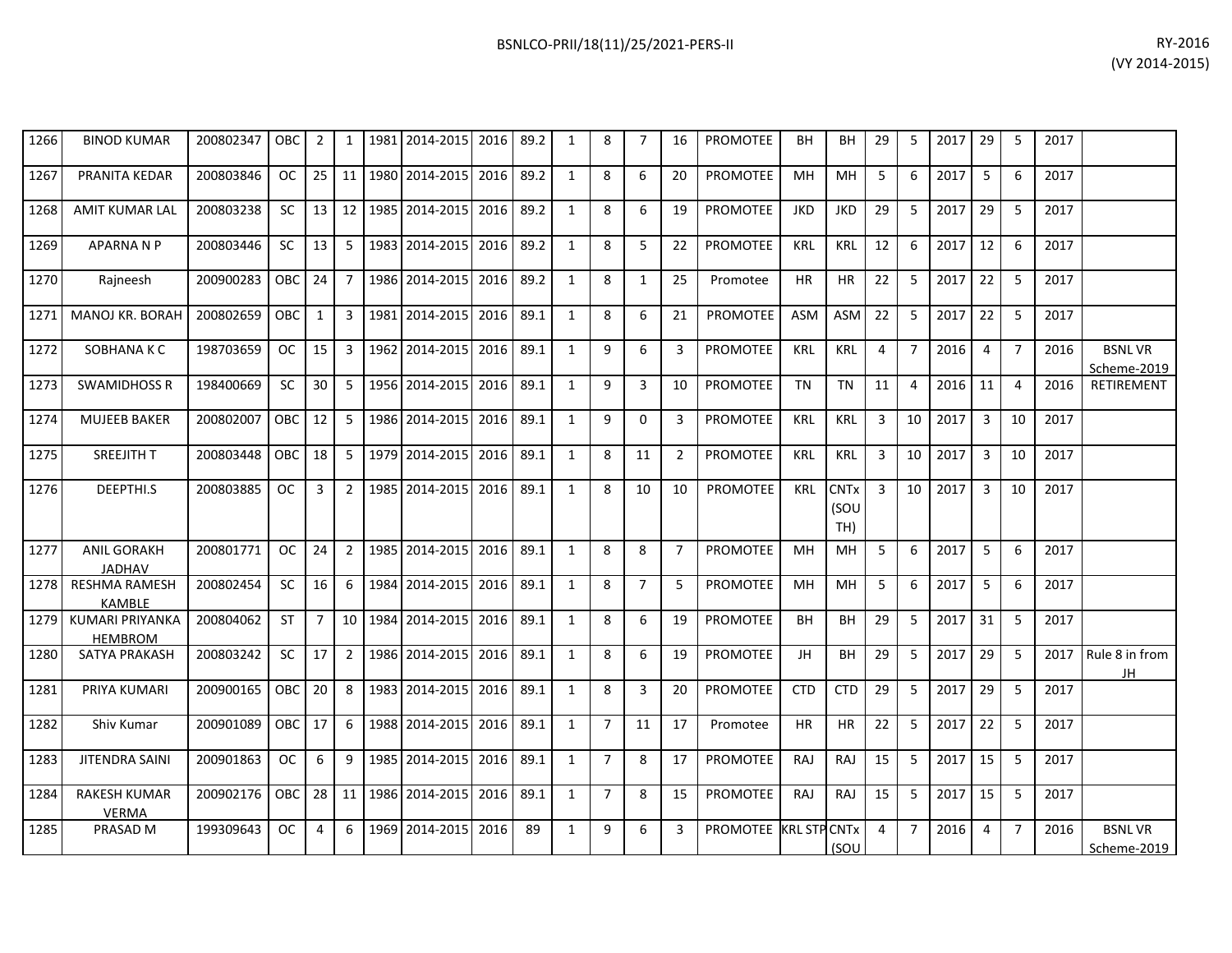|      | 1286 MURALIDHARAN R            | 198409480                                                 |            |                 |                | OC 23 7 1961 2014-2015 2016         |           | 89 | 1            | 9            | 3              | 10             | PROMOTEE        | TN         | <b>TN</b>                  | 11             | 4              | $2016$ 11 |                | $\overline{a}$ | 2016 | <b>VRS</b> |
|------|--------------------------------|-----------------------------------------------------------|------------|-----------------|----------------|-------------------------------------|-----------|----|--------------|--------------|----------------|----------------|-----------------|------------|----------------------------|----------------|----------------|-----------|----------------|----------------|------|------------|
| 1287 | RABBANI BASHA SK               | 200802108                                                 | oc I       |                 |                | 30 10 1984 2014-2015                | 2016      | 89 | $\mathbf{1}$ | 9            | $\overline{2}$ | 8              | PROMOTEE        | AP         | AP                         | 26             | 12             | 2017      | 26             | 12             | 2017 |            |
| 1288 | ARUN ROY S                     | 200802813                                                 | OBC 13     |                 | $\overline{3}$ | 1981 2014-2015                      | 2016      | 89 | 1            | 8            | 10             | 10             | PROMOTEE        | KRL        | KRL                        | 3              | 10             | 2017      | $\overline{3}$ | 10             | 2017 |            |
| 1289 | RAMPRASAD<br>DHARMAJI PARAB    | 200802894                                                 |            |                 |                | OC 31 22 3984 2014-2015 2016        |           | 89 | 1            | 8            | 8              | 8              | <b>PROMOTEE</b> | MН         | MН                         | -5             | 6              | 2017      | 5              | 6              | 2017 |            |
| 1290 | <b>HASEENA M</b>               | 200802623                                                 | OBC I      | 9               | $\overline{4}$ | 1982 2014-2015                      | 2016      | 89 | $\mathbf{1}$ | 8            | $\overline{7}$ | 4              | PROMOTEE        | <b>TN</b>  | <b>KRL</b>                 | 22             | -5             | 2017      | 22             | 5              | 2017 |            |
| 1291 | DHANJAY KUMAR                  | 200804163                                                 | -SC        |                 |                | 10   10   1985   2014-2015   2016   |           | 89 | 1            | -8           | $\overline{7}$ | 2              | PROMOTEE        | <b>CTD</b> | <b>CTD</b>                 | 19             | 6              | 2017      | 19             | 6              | 2017 |            |
| 1292 | <b>ARUN KUMAR</b>              | 200802742                                                 | <b>SC</b>  | 28 <sup>1</sup> | 8              | 1976 2014-2015 2016                 |           | 89 | 1            | 8            | $7^{\circ}$    | 1              | PROMOTEE        | <b>UPE</b> | <b>CNTx</b><br>(NOR<br>TH) | 15             | -5             | 2017      | 15             | -5             | 2017 |            |
|      | 1293 KULDEEP SHRIMALI          | 200803244                                                 | OC         |                 |                | 24 10 1986 2014-2015                | 2016      | 89 | $\mathbf{1}$ | 8            | $5^{\circ}$    | 29             | <b>PROMOTEE</b> | <b>RAJ</b> | <b>RAJ</b>                 | 15             | -5             | 2017      | 15             | 5              | 2017 |            |
| 1294 | SHAILESHKUMAR<br><b>DUDHAT</b> | 200900923                                                 | OC I       | 28              | 9              | 1985 2014-2015                      | 2016      | 89 | $\mathbf{1}$ | 7            | 11             | 1              | <b>PROMOTEE</b> | GUJ        | <b>CNTx</b><br>(WES<br>T)  | -5             | 6              | 2017      | $5^{\circ}$    | 6              | 2017 |            |
| 1295 | <b>RAVIPS</b>                  | 198604432                                                 | OC         | $27 \mid 7$     |                | 1961 2014-2015 2016 88.9            |           |    | $\mathbf{1}$ | $\mathsf{q}$ | $\overline{3}$ | 10             | PROMOTEE        | TN         | TN                         | 11             | $\overline{4}$ | $2016$ 11 |                | 4              | 2016 | <b>VRS</b> |
| 1296 | <b>JOYDEEP BOSE</b>            | 199104742                                                 | OC         | 5               |                | 9 1965 2014-2015 2016 88.9          |           |    | 1            | 9            | $\overline{2}$ | 6              | PROMOTEE        | CTD        | <b>CTD</b>                 | $\overline{7}$ | 3              | 2016      | $\overline{7}$ | 3              | 2016 |            |
| 1297 | <b>RAVIT</b>                   | 200804176                                                 | OC         | $30$   9        |                | 1984 2014-2015                      | 2016 88.9 |    | 1            | 8            | $\overline{7}$ | 18             | PROMOTEE        | A&N        | A&N                        | 15             | -5             | 2017      | 15             | -5             | 2017 |            |
|      | 1298 PRIYANKA PARIHAR          | 200802724                                                 | sc I       |                 |                | 16 12 1985 2014-2015                | 2016 88.9 |    | $\mathbf{1}$ | 8            | 6              | 26             | PROMOTEE        | <b>RAJ</b> | RAJ                        | 15             | 5              | 2017      | 15             | 5              | 2017 |            |
|      | 1299 SARPARAJ ALAM K K         | 200803189                                                 | OBC 22 5   |                 |                | 1984 2014-2015                      | 2016 88.9 |    | 1            | 8            | 6              | 20             | PROMOTEE        | KTK        | KTK                        | 12             | 6              | 2017      | 12             | 6              | 2017 |            |
| 1300 | <b>BIPIN BIHARI</b>            | 200803889                                                 | <b>SC</b>  | 5 <sup>5</sup>  |                | 1   1983   2014-2015   2016   88.9  |           |    | 1            | 8            | 5              | 9              | PROMOTEE        | BH         | BH                         | 29             | -5             | 2017      | 29             | 5              | 2017 |            |
| 1301 | Manoj Kumar-II                 | 200902590                                                 | <b>OBC</b> | 5               |                | 12   1983   2014-2015   2016   88.9 |           |    | 1            | 8            | 1              | 8              | Promotee        | HR.        | HR.                        | 22             | -5             | 2017      | 22             | 5              | 2017 |            |
| 1302 | <b>RENUKA</b>                  | 200803067                                                 | SC I       | 10 <sup>1</sup> |                | 3 1984 2014-2015                    | 2016 88.9 |    | 1            | 8            | $\Omega$       | 0              | <b>PROMOTEE</b> | <b>KTK</b> | <b>KTK</b>                 | 12             | 6              | 2017      | 12             | 6              | 2017 |            |
| 1303 | RADHA MUWAEL                   | 200802452                                                 | ST         |                 | $3 \mid 7$     | 1982   2014-2015   2016   88.9      |           |    | 1            | 7            | 11             | $\Omega$       | PROMOTEE        | MP.        | MP.                        | 20             | 11             | 2017      | 20             | 11             | 2017 |            |
| 1304 | <b>JUGAL KISHOR</b>            | 200901685   OBC   26   6   1984   2014-2015   2016   88.9 |            |                 |                |                                     |           |    | $\mathbf{1}$ | $7^{\circ}$  | 9              | 5 <sub>1</sub> | <b>PROMOTEE</b> | RAJ        | RAJ 15 5                   |                |                | 2017 15   |                | 5 <sup>5</sup> | 2017 |            |

MALAV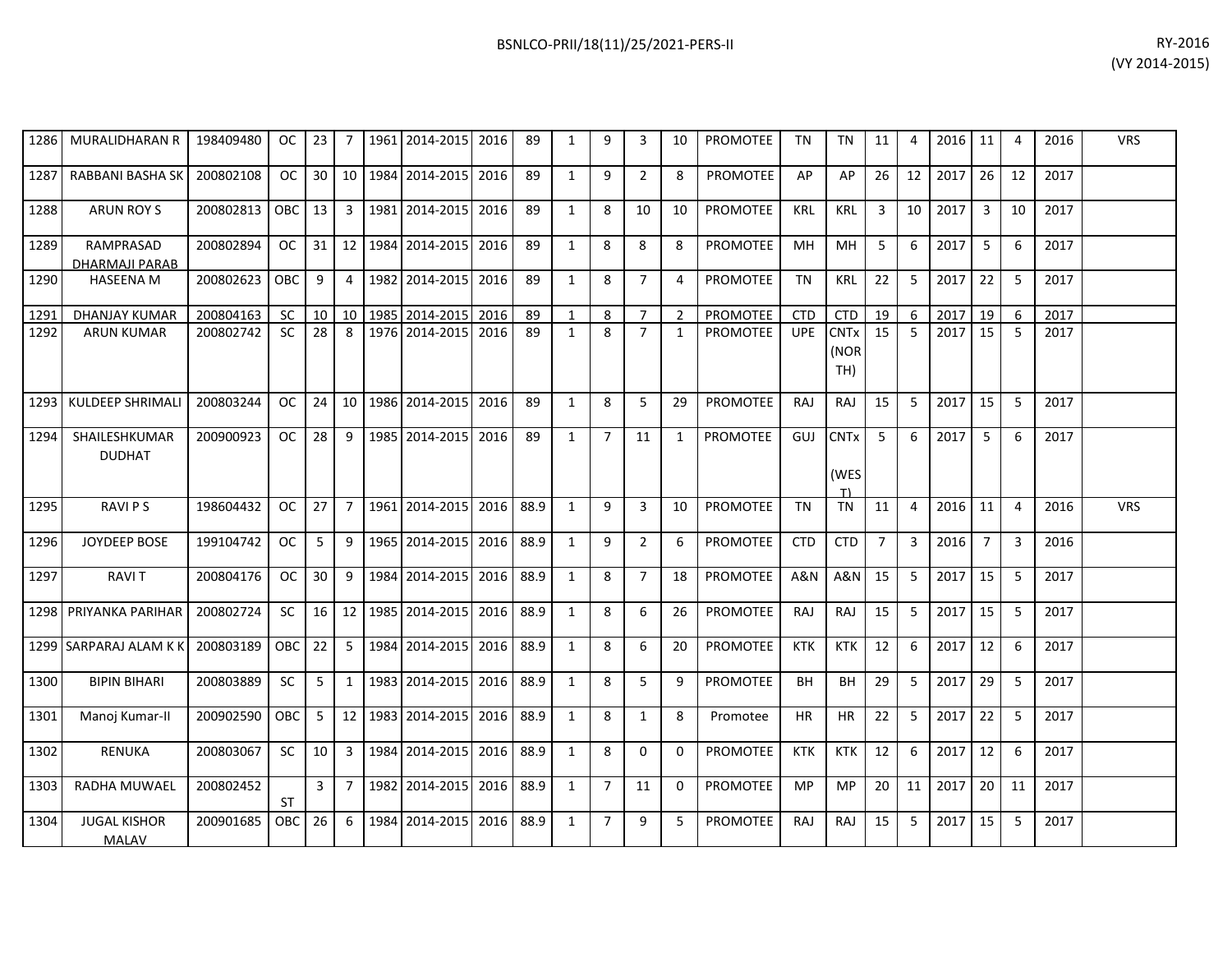| 1305 | PRAMOD BISHNOI                      | 200902257 | OBC 10        |                 | 3                |         | 1981 2014-2015      | 2016 | 88.9 | 1            | 7  | 8              | 14             | PROMOTEE        | RAJ        | RAJ        | 15             | 5              | 2017   15 |                | 5              | 2017 |                                                                                   |
|------|-------------------------------------|-----------|---------------|-----------------|------------------|---------|---------------------|------|------|--------------|----|----------------|----------------|-----------------|------------|------------|----------------|----------------|-----------|----------------|----------------|------|-----------------------------------------------------------------------------------|
| 1306 | RAJU SUTRADHAR                      | 200802686 | <b>SC</b>     | 3               | 5                | 1984    | 2014-2015           | 2016 | 88.9 | $\mathbf{1}$ | 8  | 6              | 21             | <b>PROMOTEE</b> | ASM        | <b>ASM</b> | 22             | 5              | 2017      | 22             | 5              | 2017 |                                                                                   |
| 1307 | <b>CHETHANA HT</b>                  | 200802412 | OBC 14        |                 | 6                |         | 1983 2014-2015      | 2016 | 88.8 | $\mathbf{1}$ | 12 | 15             | 6              | PROMOTEE        | <b>KTK</b> | <b>KTK</b> | 12             | 6              | 2017      | 12             | 6              | 2017 | Circle is again<br>requested to<br>verify the<br>Combined<br>Residency<br>Period. |
| 1308 | <b>SANDHYA P</b>                    | 200802568 | <b>OBC</b>    | 3               | 8                | 1980    | 2014-2015           | 2016 | 88.8 | $\mathbf{1}$ | 12 | 13             | 47             | <b>PROMOTEE</b> | <b>KTK</b> | <b>KTK</b> | 12             | 6              | 2017      | 12             | 6              | 2017 | Circle is again<br>requested to<br>verify the<br>Combined<br>Residency<br>Period. |
| 1309 | <b>ANANTH</b><br><b>JEYAKUMAR P</b> | 198800277 | <b>OC</b>     | 20              | $6 \overline{6}$ |         | 1960 2014-2015      | 2016 | 88.8 | $\mathbf{1}$ | 9  | 5              | 26             | <b>PROMOTEE</b> | <b>TN</b>  | <b>TN</b>  | 27             | 6              | 2016      | 27             | 6              | 2016 | RETIREMENT                                                                        |
| 1310 | DHAMAYANTHI M                       | 198700376 | <b>OC</b>     | 20              | 5                |         | 1964 2014-2015      | 2016 | 88.8 | $\mathbf{1}$ | 9  | $\mathbf{3}$   | 24             | <b>PROMOTEE</b> | <b>TN</b>  | <b>TN</b>  | 25             | $\overline{4}$ | 2016      | 25             | $\overline{4}$ | 2016 | <b>VRS</b>                                                                        |
| 1311 | <b>ULAGANATHAN C</b>                | 198700222 | OBC           | 10 <sup>1</sup> | 2                | 1964    | 2014-2015           | 2016 | 88.8 | $\mathbf{1}$ | 9  | 3              | 17             | <b>PROMOTEE</b> | <b>TN</b>  | <b>TN</b>  | 18             | $\overline{4}$ | 2016      | 18             | $\overline{4}$ | 2016 | <b>VRS</b>                                                                        |
| 1312 | <b>SUJATHA KK</b>                   | 198408202 | OC            | 5               | $\overline{3}$   | 1964    | 2014-2015           | 2016 | 88.8 | $\mathbf{1}$ | 9  | $\mathbf{3}$   | 3              | <b>PROMOTEE</b> | <b>KRL</b> | KRL        | $\overline{4}$ | $\overline{4}$ | 2016      | $\overline{4}$ | $\overline{4}$ | 2016 | <b>BSNLVR</b><br>Scheme-2019                                                      |
|      | 1313 KRISHNAKUMAR VI                | 200801779 | OBC           | 10 <sup>1</sup> | 5                | 1985    | 2014-2015           | 2016 | 88.8 | $\mathbf{1}$ | 8  | 11             | 21             | PROMOTEE        | <b>KRL</b> | <b>KRL</b> | 3              | 10             | 2017      | 3              | 10             | 2017 |                                                                                   |
| 1314 | PRADEEPA J                          | 200802128 | <sub>OC</sub> | 11              | $\overline{2}$   | 1982    | 2014-2015           | 2016 | 88.8 | 1            | 8  | $\overline{7}$ | $\overline{4}$ | <b>PROMOTEE</b> | <b>TN</b>  | <b>TN</b>  | 22             | 5              | 2017      | 22             | -5             | 2017 |                                                                                   |
| 1315 | <b>ANJUM PERVEEN</b>                | 200803130 | <b>OC</b>     | 26              | 9                | 1985    | 2014-2015           | 2016 | 88.8 | 1            | 8  | $\overline{7}$ | $\overline{2}$ | <b>PROMOTEE</b> | MH         | MH         | $\overline{2}$ | 6              | 2017      | 5              | 6              | 2017 |                                                                                   |
| 1316 | <b>RAVI KHATRI</b>                  | 200803301 | <b>SC</b>     | 14              | 9                | 1980    | 2014-2015           | 2016 | 88.8 | $\mathbf{1}$ | 8  | 6              | 21             | PROMOTEE        | RAJ        | RAJ        | 15             | 5              | 2017      | 15             | 5              | 2017 |                                                                                   |
| 1317 | <b>BHUPESH KUMAR</b><br>KHANDELWAL  | 200802301 | <sub>OC</sub> | 5               | 10               | 1982    | 2014-2015           | 2016 | 88.8 | 1            | 8  | 6              | 21             | PROMOTEE        | RAJ        | RAJ        | 15             | 5              | 2017      | 15             | 5              | 2017 |                                                                                   |
| 1318 | MAHENDRA<br><b>GANESH TAYADE</b>    | 200803119 | SC            | 22              |                  | 10 1982 | 2014-2015           | 2016 | 88.8 | $\mathbf{1}$ | 8  | 6              | 12             | PROMOTEE        | MH         | MH         | 5              | 6              | 2017      | 5              | 6              | 2017 |                                                                                   |
| 1319 | <b>KESHAR DEV SAINI</b>             | 200803252 | OBC 15        |                 | 8                |         | 1983 2014-2015      | 2016 | 88.8 | $\mathbf{1}$ | 8  | 5              | 14             | PROMOTEE        | RAJ        | RAJ        | 15             | 5              | 2017      | 15             | 5              | 2017 |                                                                                   |
| 1320 | SIMI DAS                            | 200801998 | OC            | 13              | $\overline{3}$   |         | 1983 2014-2015 2016 |      | 88.8 | $\mathbf{1}$ | 8  | $\overline{7}$ | 23             | PROMOTEE        | ASM        | <b>ASM</b> | 22             | 5              | 2017      | 22             | 5              | 2017 |                                                                                   |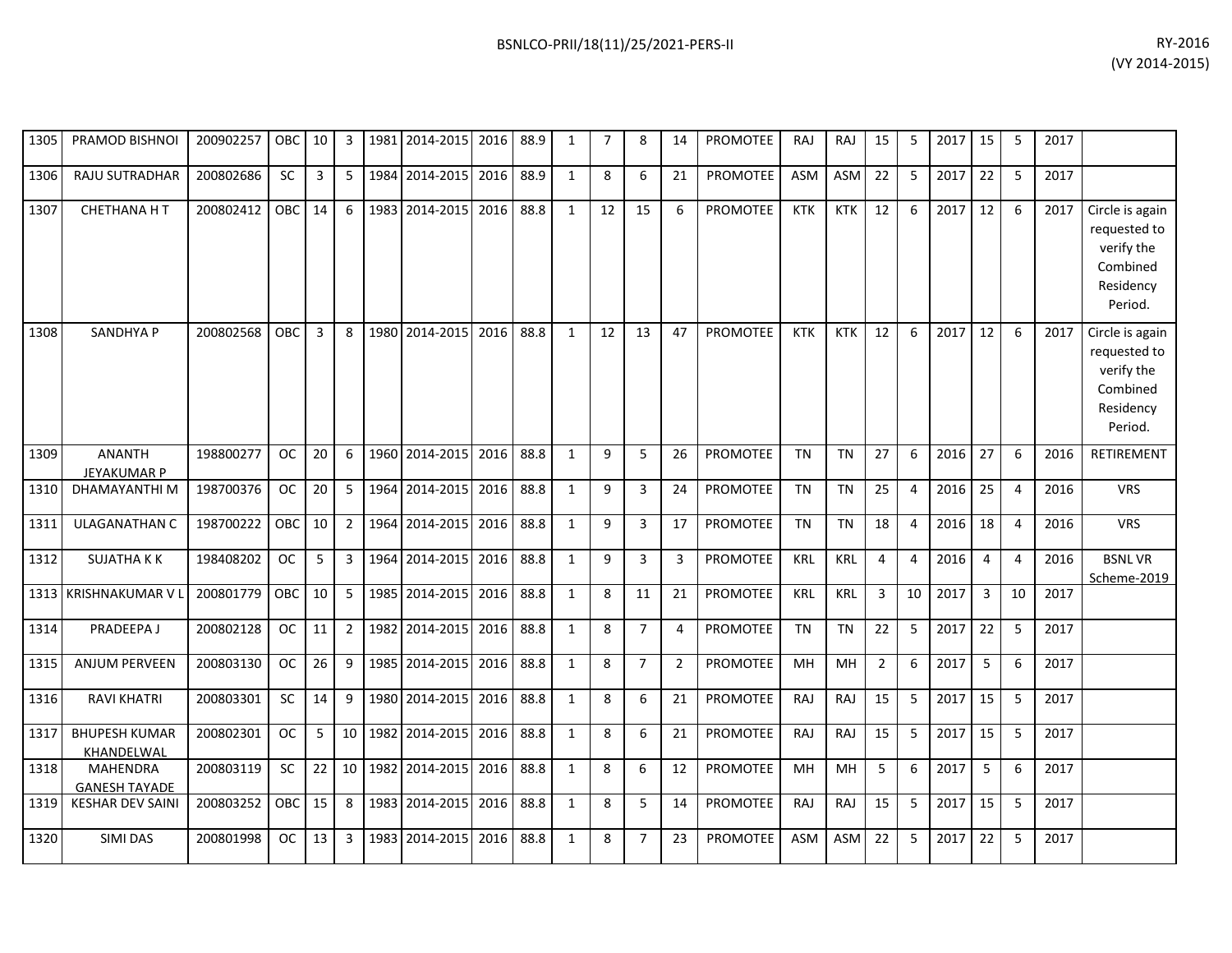|      | 1321 RAMACHANDRAN R                    | 198600512 | OC.           | 22             | 6              | 1962 2014-2015 | 2016      | 88.7 | 1            | 9              | 7              | 2              | <b>PROMOTEE</b> | TN         | TN             | 3              | 8                     | 2016 | 3              | 8              | 2016 | <b>VRS</b>                                                                                                     |
|------|----------------------------------------|-----------|---------------|----------------|----------------|----------------|-----------|------|--------------|----------------|----------------|----------------|-----------------|------------|----------------|----------------|-----------------------|------|----------------|----------------|------|----------------------------------------------------------------------------------------------------------------|
| 1322 | <b>CHITRA R</b>                        | 198400307 | <b>OC</b>     | 6              | 5              | 1962 2014-2015 | 2016      | 88.7 | $\mathbf{1}$ | 9              | 6              | 3              | PROMOTEE        | <b>TN</b>  | <b>TN</b>      | $\overline{4}$ | $\overline{7}$        | 2016 | 4              | $\overline{7}$ | 2016 | <b>VRS</b>                                                                                                     |
| 1323 | <b>UDAYAVENIR</b>                      | 198201825 | <b>OC</b>     | 8              | 9              | 1960 2014-2015 | 2016      | 88.7 | $\mathbf{1}$ | 9              | 3              | 24             | <b>PROMOTEE</b> | <b>TN</b>  | <b>TN</b>      | 25             | $\overline{4}$        | 2016 | 25             | $\overline{4}$ | 2016 | <b>VRS</b>                                                                                                     |
| 1324 | <b>THANKALINGAM S</b>                  | 198800414 | <b>OC</b>     | 21             | 5              | 1965 2014-2015 | 2016      | 88.7 | $\mathbf{1}$ | 9              | 3              | 24             | <b>PROMOTEE</b> | <b>TN</b>  | <b>TN</b>      | 25             | 4                     | 2016 | 25             | $\overline{4}$ | 2016 | <b>VRS</b>                                                                                                     |
|      | 1325 THIRUGNANASAMB<br>ANDHAM G        | 198401047 | <sub>OC</sub> | 22             | 5              | 1961 2014-2015 | 2016      | 88.7 | 1            | 9              | 3              | 10             | <b>PROMOTEE</b> | <b>TN</b>  | <b>TN</b>      | 11             | 4                     | 2016 | 11             | $\overline{4}$ | 2016 | <b>VRS</b>                                                                                                     |
| 1326 | <b>MANEESH K P</b>                     | 200801797 | <b>OC</b>     | 30             | 5              | 1982 2014-2015 | 2016      | 88.7 | 1            | 9              | $\Omega$       | 17             | PROMOTEE        | <b>KRL</b> | <b>KRL</b>     | $\overline{3}$ | 10                    | 2017 | $\overline{3}$ | 10             | 2017 |                                                                                                                |
| 1327 | <b>VARALEKSHMIS</b>                    | 200803462 | <b>OBC</b>    | 11             | $\mathbf{1}$   | 1986 2014-2015 | 2016      | 88.7 | 1            | 8              | 10             | $\overline{2}$ | <b>PROMOTEE</b> | KRL        | <b>KRL</b>     | 3              | 10                    | 2017 | $\overline{3}$ | 10             | 2017 |                                                                                                                |
| 1328 | ANUTHUSHARA M                          | 200803249 | <b>OC</b>     | $\overline{7}$ | $\mathbf{1}$   | 1981 2014-2015 | 2016      | 88.7 | 1            | 8              | 9              | 11             | PROMOTEE        | <b>KRL</b> | <b>KRL</b>     | 28             | 9                     | 2017 | $\overline{3}$ | 10             | 2017 |                                                                                                                |
| 1329 | <b>MOHAN KUMAR</b>                     | 200803788 | <b>OC</b>     | 21             | 5              | 1983 2014-2015 | 2016      | 88.7 | 1            | 8              | $\overline{7}$ | 18             | PROMOTEE        | A&N        | <b>A&amp;N</b> | 15             | 5                     | 2017 | 15             | 5              | 2017 |                                                                                                                |
| 1330 | SANDEEP<br><b>VENKATESH NAIK</b>       | 200803325 | OBC           | 26             | 3              | 1982 2014-2015 | 2016      | 88.7 | $\mathbf{1}$ | 8              | $\overline{7}$ | 11             | <b>PROMOTEE</b> | <b>KTK</b> | <b>KTK</b>     | 12             | 6                     | 2017 | 12             | 6              | 2017 |                                                                                                                |
| 1331 | <b>MORE SACHIN</b><br><b>VITHALRAO</b> | 200803159 | <b>SC</b>     | 5              | 8              | 1978 2014-2015 | 2016      | 88.7 | $\mathbf{1}$ | 8              | 6              | 21             | <b>PROMOTEE</b> | MH         | MH             | $\overline{2}$ | 6                     | 2017 | 5              | 6              | 2017 |                                                                                                                |
| 1332 | <b>SUSHIL ASHOK</b><br>MADAME          | 200802902 | <b>SC</b>     | $\overline{2}$ | $\overline{4}$ | 1984 2014-2015 | 2016      | 88.7 | $\mathbf{1}$ | 8              | 6              | 13             | <b>PROMOTEE</b> | MH         | MH             | 5              | 6                     | 2017 | 5              | 6              | 2017 |                                                                                                                |
| 1333 | <b>MUKESH KUMAR</b><br><b>DHAKAR</b>   | 200901708 | OBC           | $\overline{2}$ | 12             | 1986 2014-2015 | 2016      | 88.7 | 1            | $\overline{7}$ | 9              | -5             | <b>PROMOTEE</b> | RAJ        | RAJ            | 15             | 5                     | 2017 | 15             | 5              | 2017 |                                                                                                                |
| 1334 | <b>B V PRASANNA</b><br><b>KUMAR</b>    | 198012505 | <b>OC</b>     | 18             | 10             | 1957 2014-2015 | 2016      | 88.6 | 1            | 11             | 1              | 13             | <b>PROMOTEE</b> | <b>KTK</b> | <b>KTK</b>     | $\overline{4}$ | $\boldsymbol{\Delta}$ | 2016 | 4              | 4              | 2016 | Retired on<br>31/10/2017.<br>Circle is again<br>requested to<br>verify the<br>Combined<br>Residency<br>Period. |
| 1335 | <b>GOPALAKRISHNA R</b>                 | 198505606 | <b>OC</b>     | 15             | 9              | 1962 2014-2015 | 2016 88.6 |      | 1            | 10             | 8              | 27             | <b>PROMOTEE</b> | <b>KTK</b> | <b>KTK</b>     | $\overline{2}$ | 5                     | 2016 | $\overline{2}$ | 5              | 2016 | <b>VRS</b>                                                                                                     |

200600463 SC 25 12 1977 2014-2015 2016 88.6 1 10 4 27 PROMOTEE UPE UPE 15 5 2017 15 5 2017

198600196 OC 6 4 1965 2014-2015 2016 88.6 1 10 0 22 PROMOTEE TN TN 23 1 2017 23 1 2017 VRS

1336 MADAN CHANDRA PASWAN<br>1337 MUTHULAKSHMI.M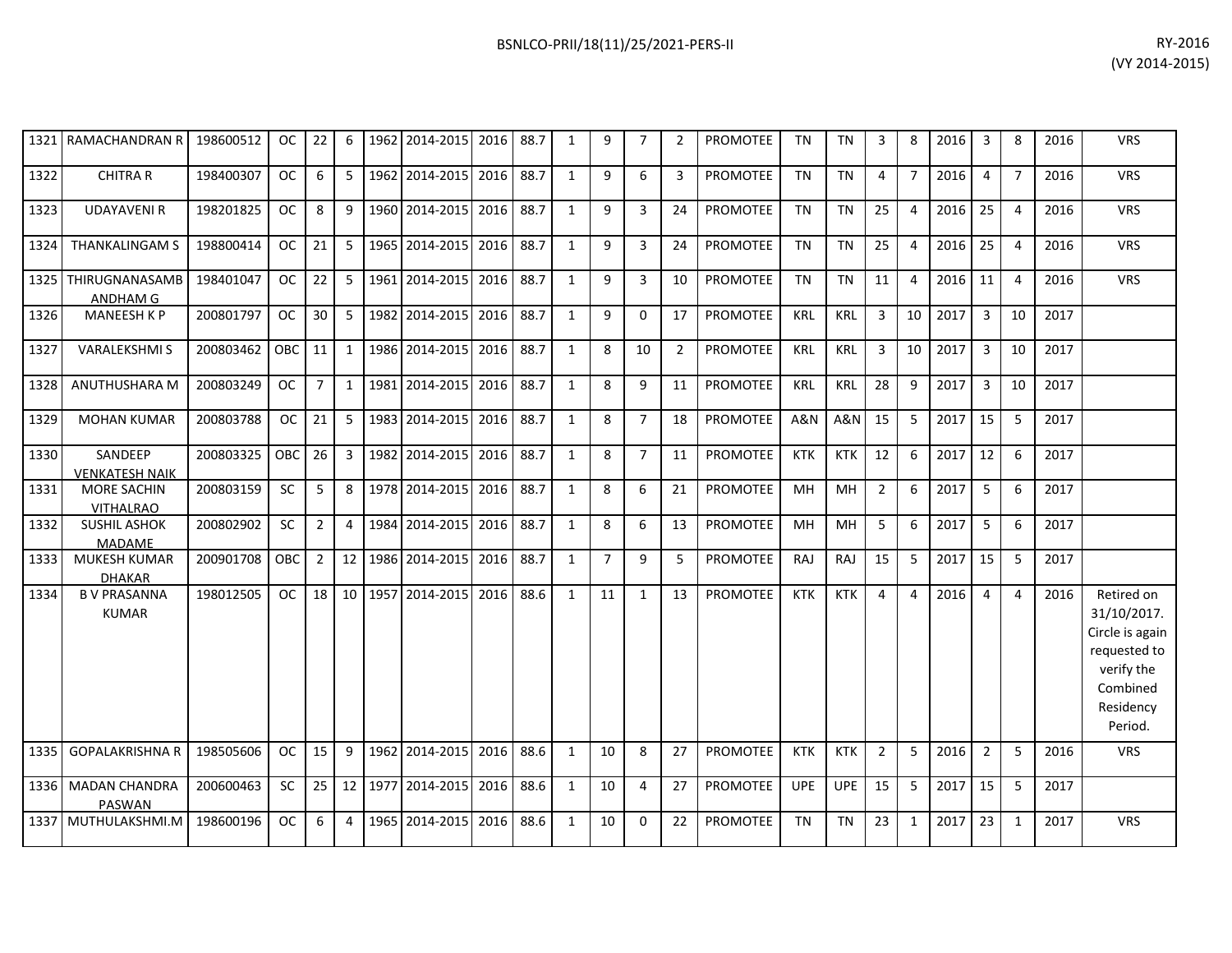| 1338 | PRAKASHKUMAR<br>PRAJAPATI                | 200802100   OBC   16 |            |                |                 |      | 2   1979   2014-2015   2016   88.6 |           |      | 1 | 8 | $\overline{7}$ | 11 | <b>PROMOTEE</b> | GUJ        | <b>BBN</b><br>W            | 5              | 6              | 2017 | 5  | 6              | 2017 |                              |
|------|------------------------------------------|----------------------|------------|----------------|-----------------|------|------------------------------------|-----------|------|---|---|----------------|----|-----------------|------------|----------------------------|----------------|----------------|------|----|----------------|------|------------------------------|
| 1339 | <b>JYOTI KUMAR</b>                       | 200802719            | <b>SC</b>  | 15             |                 |      | 1   1987   2014-2015               | 2016      | 88.6 | 1 | 8 | $7^{\circ}$    | 6  | <b>PROMOTEE</b> | <b>BH</b>  | <b>BH</b>                  | 29             | 5              | 2017 | 29 | 5              | 2017 |                              |
| 1340 | <b>KUMARI PALLAVI</b><br><b>JOSHI</b>    | 200803200            | OBC.       | 8              | 6               |      | 1985 2014-2015                     | 2016      | 88.6 | 1 | 8 | 6              | 19 | PROMOTEE        | <b>JKD</b> | <b>JKD</b>                 | 29             | 5              | 2017 | 29 | 5              | 2017 |                              |
| 1341 | AJAY KUMAR<br><b>MAHARIA</b>             | 200802362            | SC         | 28             | 6               | 1982 | 2014-2015                          | 2016      | 88.6 | 1 | 8 | 6              | 15 | <b>PROMOTEE</b> | RAJ        | RAJ                        | 15             | 5              | 2017 | 15 | 5              | 2017 |                              |
| 1342 | <b>DEVIDAS</b><br>LACHMAYYA              | 200803334            | SC.        | 14             | 9               |      | 1980 2014-2015                     | 2016 88.6 |      | 1 | 8 | 6              | 14 | PROMOTEE        | <b>KTK</b> | KTK                        | 12             | 6              | 2017 | 12 | 6              | 2017 |                              |
| 1343 | <b>VIKRANT KUMAR</b><br>SRIVASTAVA       | 200803990            | <b>OC</b>  | 20             | 10 <sup>1</sup> |      | 1980 2014-2015                     | 2016      | 88.6 | 1 | 8 | 6              | 12 | <b>PROMOTEE</b> | <b>JKD</b> | <b>JKD</b>                 | 29             | 5              | 2017 | 29 | 5              | 2017 |                              |
| 1344 | SHIBIN A P                               | 200803530            | <b>OBC</b> | 20             | 5               |      | 1984 2014-2015                     | 2016 88.6 |      | 1 | 8 | 5              | 21 | <b>PROMOTEE</b> | <b>KTK</b> | <b>KRL</b>                 | 12             | 6              | 2017 | 12 | 6              | 2017 |                              |
| 1345 | <b>SOMDEB MAJHI</b>                      | 200900013            | <b>SC</b>  | 12             |                 |      | 12   1980   2014-2015              | 2016      | 88.6 | 1 | 8 | 4              | 27 | <b>PROMOTEE</b> | <b>WB</b>  | WB                         | 12             | 6              | 2017 | 12 | 6              | 2017 |                              |
| 1346 | RAVINDRA SINGH<br><b>BAGHEL</b>          | 200900101            | SC         | $\mathbf{1}$   | $1 \mid$        |      | 1976 2014-2015                     | 2016      | 88.6 | 1 | 8 | 4              | 3  | <b>PROMOTEE</b> | MP         | <b>MP</b>                  | 15             | 5              | 2017 | 15 | 5              | 2017 |                              |
| 1347 | <b>MARY M LOPEZ</b>                      | 198215043            | OC.        | 8              | 8               |      | 1956 2014-2015                     | 2016      | 88.5 | 1 | 9 | 6              | 3  | <b>PROMOTEE</b> | <b>KRL</b> | <b>KRL</b>                 | 4              | $\overline{7}$ | 2016 | 4  | $\overline{7}$ | 2016 | Superannuatio                |
| 1348 | <b>JOSEPHINE STELLA</b><br><b>MARY A</b> | 198301004            | OC.        | 19             | $1\vert$        |      | 1960 2014-2015                     | 2016      | 88.5 | 1 | 9 | 6              | 3  | <b>PROMOTEE</b> | <b>TN</b>  | <b>TN</b>                  | 4              | $\overline{7}$ | 2016 | 4  | $\overline{7}$ | 2016 | Superannuatio<br>n           |
| 1349 | <b>MOHAMAD RAFI B</b>                    | 198600357            | OC.        | 12             |                 |      | 1 1962 2014-2015                   | 2016      | 88.5 | 1 | 9 | 5              | 26 | <b>PROMOTEE</b> | <b>TN</b>  | <b>TN</b>                  | 27             | 6              | 2016 | 27 | 6              | 2016 | <b>VRS</b>                   |
| 1350 | <b>KUMARJI V S</b>                       | 198505240            | <b>OC</b>  | 30             | 7 <sup>1</sup>  | 1964 | 2014-2015                          | 2016 88.5 |      | 1 | 9 | 5              | 5  | PROMOTEE        | <b>KRL</b> | <b>KRL</b>                 | 6              | 6              | 2016 | 6  | 6              | 2016 | <b>BSNLVR</b><br>Scheme-2019 |
| 1351 | ANU B R                                  | 200803419            | OBC        | 16             | 6               |      | 1981 2014-2015                     | 2016 88.5 |      | 1 | 8 | 9              | 11 | PROMOTEE        | <b>KRL</b> | <b>KRL</b>                 | 3              | 10             | 2017 | 3  | 10             | 2017 |                              |
| 1352 | <b>SANTOSH KUMAR</b><br>YADAV            | 200803547            | OBC        | 20             | 2 <sup>1</sup>  |      | 1986 2014-2015                     | 2016      | 88.5 | 1 | 8 | $\overline{7}$ | 25 | <b>PROMOTEE</b> | <b>UPE</b> | <b>CNTx</b><br>(NOR<br>TH) | 15             | 5              | 2017 | 15 | 5              | 2017 |                              |
| 1353 | <b>ANIL HARODE</b>                       | 200802147            | OBC        | 10             | 6               |      | 1978 2014-2015                     | 2016      | 88.5 | 1 | 8 | 6              | 28 | PROMOTEE        | M.P.       | <b>CNTx</b><br>(WES<br>T)  | 15             | 5              | 2017 | 15 | 5              | 2017 |                              |
| 1354 | <b>VEER JAYALAXMI</b><br><b>SACHIN</b>   | 200803158            | <b>SC</b>  | $\overline{2}$ | 2 <sup>1</sup>  |      | 1980 2014-2015                     | 2016      | 88.5 | 1 | 8 | 6              | 21 | <b>PROMOTEE</b> | MH         | MH                         | $\overline{2}$ | 6              | 2017 | 5  | 6              | 2017 |                              |
| 1355 | SHRIKUMAR<br><b>DAGADU KAMBLE</b>        | 200803105            | SC.        | 25             | 9 <sup>1</sup>  |      | 1978 2014-2015                     | 2016      | 88.5 | 1 | 8 | 6              | 12 | <b>PROMOTEE</b> | MН         | MH                         | 5              | 6              | 2017 | 5  | 6              | 2017 |                              |
| 1356 | <b>BASANT KUMAR</b><br><b>VERMA</b>      | 200803777            | OBC.       | $\overline{7}$ | 2 <sup>1</sup>  |      | 1985 2014-2015                     | 2016      | 88.5 | 1 | 8 | 5              | 16 | PROMOTEE        | <b>UPE</b> | <b>UPE</b>                 | 15             | 5              | 2017 | 15 | 5              | 2017 |                              |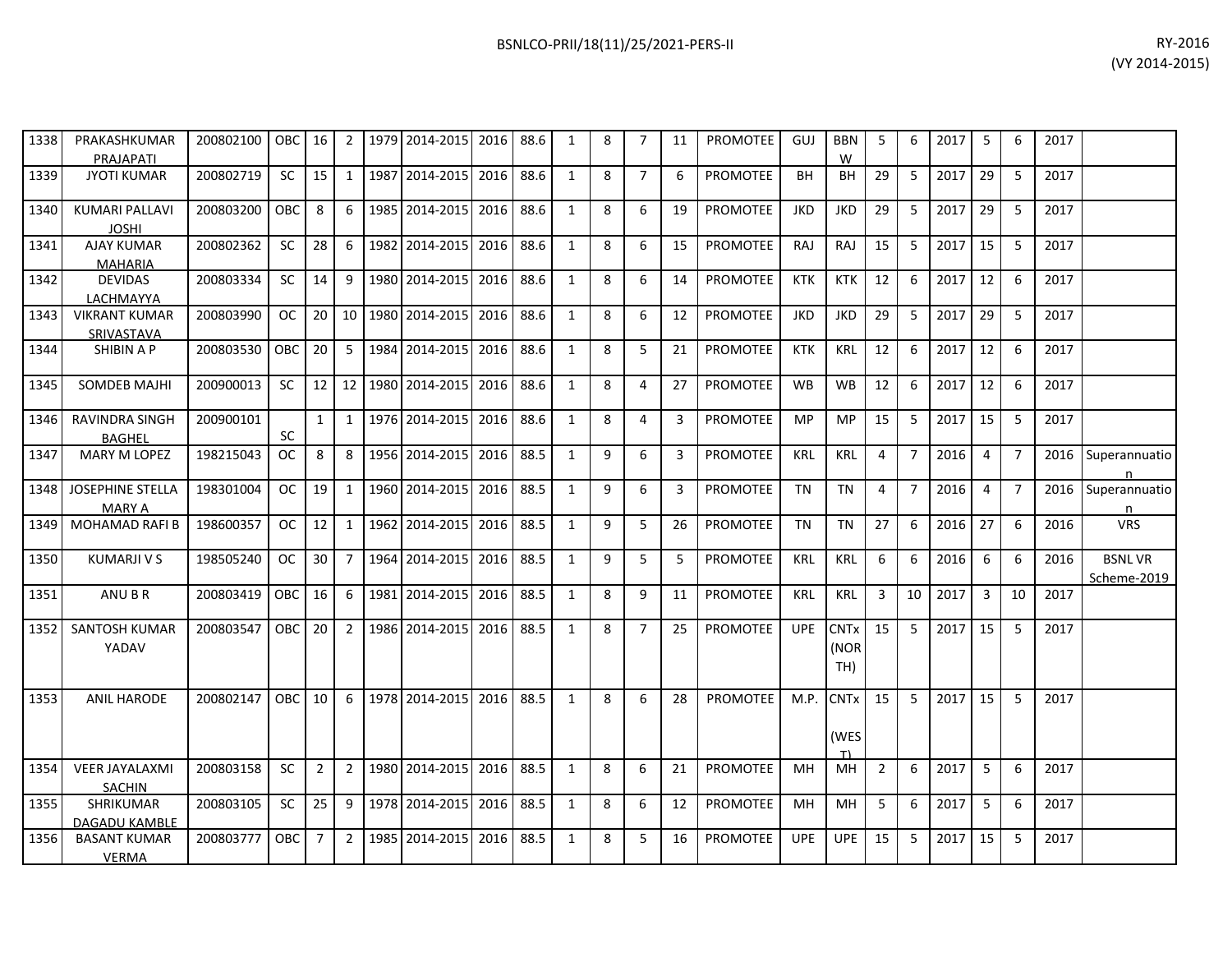| 1357 | Pankaj Rohilla                         | 200900676   OBC   19   11   1985   2014-2015   2016   88.5 |               |                 |                |      |                |      |      | 1            | 8              | 3              | 16             | Promotee        | <b>HR</b>   | ΗR         | 22             | 5              | 2017 22 |                | -5             | 2017 |                                   |
|------|----------------------------------------|------------------------------------------------------------|---------------|-----------------|----------------|------|----------------|------|------|--------------|----------------|----------------|----------------|-----------------|-------------|------------|----------------|----------------|---------|----------------|----------------|------|-----------------------------------|
| 1358 | <b>JANAKKUMAR</b><br><b>KACHHADIYA</b> | 200900914                                                  | OC            | 24              | 5              |      | 1984 2014-2015 | 2016 | 88.5 | $\mathbf{1}$ | $\overline{7}$ | 11             | $\mathbf{1}$   | <b>PROMOTEE</b> | GUJ         | GUJ        | 5              | 6              | 2017    | 5              | 6              | 2017 |                                   |
| 1359 | Ms. ALIRENLA                           | 200804159                                                  | <b>ST</b>     | 12              | 3              |      | 1980 2014-2015 | 2016 | 88.5 | $\mathbf{1}$ | 8              | 6              | 21             | <b>PROMOTEE</b> | <b>NEII</b> | NEII       | 22             | 5              | 2017    | 22             | 5              | 2017 |                                   |
|      | 1360   MOHAMMED ZILANI                 | 200802081                                                  | <b>OC</b>     | 27              | 12             |      | 1985 2014-2015 | 2016 | 88.5 | $\mathbf{1}$ | 8              | $\overline{7}$ | 24             | PROMOTEE        | RAJ         | RAJ        | 15             | 5              | 2017    | 15             | -5             | 2017 |                                   |
| 1361 | UMA $S(1)$                             | 198009364                                                  | OC            | 15 <sup>1</sup> | $\overline{7}$ |      | 1956 2014-2015 | 2016 | 88.4 | $\mathbf{1}$ | 10             | 10             | 8              | <b>PROMOTEE</b> | <b>KTK</b>  | <b>KTK</b> | $\overline{4}$ | $\overline{a}$ | 2016    | $\overline{4}$ | $\overline{4}$ | 2016 | Retired on<br>31/07/2016          |
|      | 1362 PRASANNA KUMAR<br>N               | 198607056                                                  | OC .          | $\overline{2}$  | $\overline{7}$ |      | 1962 2014-2015 | 2016 | 88.4 | $\mathbf{1}$ | 10             | 10             | $\mathbf{1}$   | PROMOTEE        | <b>KTK</b>  | <b>KTK</b> | $\overline{2}$ | 5              | 2016    | $\overline{2}$ | 5              | 2016 | VRS-under<br><b>BSNL VRS-2019</b> |
| 1363 | <b>DINESHANKK</b>                      | 199310323                                                  | OC            | 22              | 5              |      | 1970 2014-2015 | 2016 | 88.4 | $\mathbf{1}$ | 10             | 9              | 25             | PROMOTEE        | <b>KRL</b>  | <b>KRL</b> | $\overline{4}$ | 6              | 2016    | 6              | 6              | 2016 |                                   |
| 1364 | <b>ABDUL HAKKEEM T</b>                 | 200803406                                                  | <sub>OC</sub> | 13 <sup>1</sup> | 3              |      | 1983 2014-2015 | 2016 | 88.4 | $\mathbf{1}$ | 8              | 9              | 24             | <b>PROMOTEE</b> | <b>KRL</b>  | <b>KRL</b> | 3              | 10             | 2017    | 3              | 10             | 2017 |                                   |
| 1365 | SADANANDA R<br><b>KUNDAPUR</b>         | 198116762                                                  | OC            | 22              | 6              |      | 1958 2014-2015 | 2016 | 88.3 | $\mathbf{1}$ | 10             | 11             | 21             | PROMOTEE        | <b>KTK</b>  | <b>KTK</b> | 20             | 6              | 2016    | 20             | 6              | 2016 | Retired on<br>30/06/2018          |
| 1366 | <b>BHAVYA S</b>                        | 200803541                                                  | <b>SC</b>     | 28              | 5              | 1985 | 2014-2015      | 2016 | 88.3 | $\mathbf{1}$ | 10             | $\mathbf{1}$   | 13             | <b>PROMOTEE</b> | <b>KRL</b>  | <b>KRL</b> | 28             | 1              | 2019    | 28             | 1              | 2019 |                                   |
| 1367 | <b>NEETHAKP</b>                        | 198810187                                                  | <b>OC</b>     | 31              | 5              |      | 1964 2014-2015 | 2016 | 88.3 | 1            | 9              | 6              | 3              | PROMOTEE        | KRL         | <b>KRL</b> | $\overline{4}$ | $\overline{7}$ | 2016    | $\overline{4}$ | $\overline{7}$ | 2016 | <b>BSNLVR</b><br>Scheme-2019      |
|      | 1368 DINESH KUMAR C N                  | 199302091                                                  | <b>OC</b>     | 5               | $\overline{4}$ |      | 1967 2014-2015 | 2016 | 88.3 | $\mathbf{1}$ | $\mathsf{q}$   | 5              | 5              | <b>PROMOTEE</b> | <b>KRL</b>  | <b>KRL</b> | 6              | 6              | 2016    | 6              | 6              | 2016 | <b>BSNLVR</b><br>Scheme-2019      |
| 1369 | <b>VAMANRAO</b><br><b>RATHOD</b>       | 200804174                                                  | <b>ST</b>     | $\overline{2}$  | 5              |      | 1979 2014-2015 | 2016 | 88.3 | $\mathbf{1}$ | 9              | $\overline{2}$ | 16             | <b>PROMOTEE</b> | TLGN TLGN   |            | $\overline{4}$ | $\mathbf{1}$   | 2018    | $\overline{4}$ | 1              | 2018 |                                   |
|      | 1370 CHANDRASHEKARA<br>N               | 198010079                                                  | <b>OC</b>     | 9               | 5              |      | 1957 2014-2015 | 2016 | 88.3 | $\mathbf{1}$ | 9              | 0              | 15             | PROMOTEE        | <b>KTK</b>  | <b>KTK</b> | $\overline{4}$ | $\overline{4}$ | 2016    | $\overline{4}$ | $\overline{4}$ | 2016 | Retired on<br>31/05/2017          |
|      | 1371 LINISH T AAKKALAM                 | 200803533                                                  | OBC           | 24              | 5              | 1982 | 2014-2015      | 2016 | 88.3 | $\mathbf{1}$ | 8              | 9              | 11             | <b>PROMOTEE</b> | <b>KRL</b>  | <b>KRL</b> | 3              | 10             | 2017    | 3              | 10             | 2017 |                                   |
| 1372 | <b>MARIRAJAN</b>                       | 200800915                                                  | OBC I         | 10 <sup>1</sup> | 6              |      | 1984 2014-2015 | 2016 | 88.3 | $\mathbf{1}$ | 8              | 8              | 28             | PROMOTEE        | <b>TN</b>   | <b>TN</b>  | 22             | -5             | 2017    | 22             | -5             | 2017 |                                   |
| 1373 | AASHEESH KUMAR                         | 200803289                                                  | <b>OC</b>     |                 | $10 \mid 11$   |      | 1986 2014-2015 | 2016 | 88.3 | $\mathbf{1}$ | 8              | $\overline{7}$ | 23             | PROMOTEE        | RAJ         | RAJ        | 15             | 5              | 2017    | 15             | 5              | 2017 |                                   |
| 1374 | <b>JOSHI AMAR</b><br><b>BHAGWAN</b>    | 200803129                                                  | OC            | 20 <sub>1</sub> | 8              |      | 1984 2014-2015 | 2016 | 88.3 | $\mathbf{1}$ | 8              | $\overline{7}$ | $\overline{4}$ | <b>PROMOTEE</b> | MH          | MH         | $\overline{2}$ | 6              | 2017    | 5              | 6              | 2017 |                                   |
| 1375 | <b>DALIP KUMAR</b>                     | 200803065                                                  | <b>SC</b>     | 5               | 10             |      | 1984 2014-2015 | 2016 | 88.3 | $\mathbf{1}$ | 8              | 5              | 14             | <b>PROMOTEE</b> | RAJ         | RAJ        | 15             | 5              | 2017    | 15             | 5              | 2017 |                                   |
| 1376 | Vinod Kumar                            | 200900435                                                  | <b>OBC</b>    | $\mathbf{1}$    | 10             | 1979 | 2014-2015      | 2016 | 88.3 | $\mathbf{1}$ | 8              | 3              | 16             | Promotee        | <b>HR</b>   | HR         | 22             | 5              | 2017    | 22             | 5              | 2017 |                                   |
| 1377 | <b>Gulbinder Singh</b>                 | 200900785                                                  | SC            | 30              | 6              |      | 1982 2014-2015 | 2016 | 88.3 | $\mathbf{1}$ | 8              | 1              | 15             | Promotee        | <b>HR</b>   | HR         | 22             | 5              | 2017    | 22             | 5              | 2017 |                                   |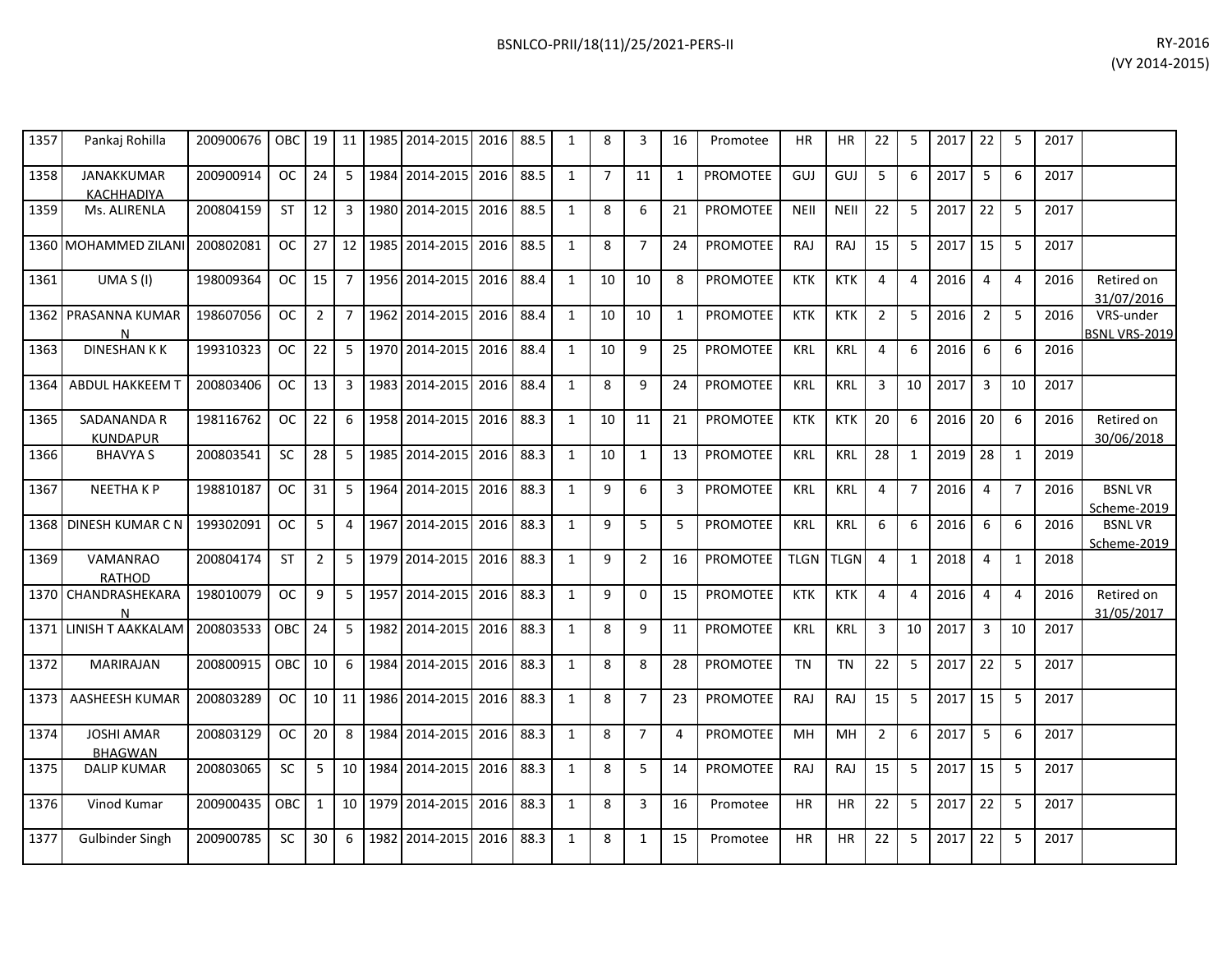| 1378 | Rakesh Kumar-III                              | 200902591 | OC.        | 10             | 6              |      | 1985 2014-2015 | 2016 | 88.3 | 1            | 8              | $\mathbf{1}$   | 8              | Promotee        | <b>HR</b>  | <b>HR</b>                       | 22             | 5              | 2017 | 22             | 5              | 2017 |                              |
|------|-----------------------------------------------|-----------|------------|----------------|----------------|------|----------------|------|------|--------------|----------------|----------------|----------------|-----------------|------------|---------------------------------|----------------|----------------|------|----------------|----------------|------|------------------------------|
| 1379 | <b>HARSHADKUMAR</b><br><b>NAVINBHAI DARJI</b> | 200900940 | OBC        | 17             | 5              |      | 1983 2014-2015 | 2016 | 88.3 | $\mathbf{1}$ | $\overline{7}$ | 11             | 1              | <b>PROMOTEE</b> | GUJ        | GUJ                             | 5              | 6              | 2017 | 5              | 6              | 2017 |                              |
| 1380 | <b>PRAFULLA PK</b>                            | 198407093 | <b>OC</b>  | 12             | $\mathbf{1}$   |      | 1958 2014-2015 | 2016 | 88.2 | $\mathbf{1}$ | 9              | 6              | 3              | <b>PROMOTEE</b> | <b>KRL</b> | <b>KRL</b>                      | 4              | $\overline{7}$ | 2016 | 4              | $\overline{7}$ | 2016 | Superannuatio<br>n           |
| 1381 | <b>RAJEEV E</b>                               | 198802992 | <b>OC</b>  | 18             | $\overline{4}$ |      | 1965 2014-2015 | 2016 | 88.2 | $\mathbf{1}$ | 9              | 5              | 5              | PROMOTEE        | <b>KRL</b> | <b>KRL</b>                      | 6              | 6              | 2016 | 6              | 6              | 2016 | <b>BSNLVR</b><br>Scheme-2019 |
| 1382 | <b>RAVINDRAN S</b>                            | 198409469 | SC.        | 25             | 2              |      | 1962 2014-2015 | 2016 | 88.2 | 1            | 9              | 3              | 24             | <b>PROMOTEE</b> | <b>TN</b>  | <b>TN</b>                       | 25             | $\overline{4}$ | 2016 | 25             | 4              | 2016 | <b>VRS</b>                   |
| 1383 | LOGANAYAKI C S                                | 198218237 | OC.        | 24             | 4              |      | 1958 2014-2015 | 2016 | 88.2 | 1            | 9              | 3              | 17             | <b>PROMOTEE</b> | <b>TN</b>  | <b>TN</b>                       | 18             | 4              | 2016 | 18             | 4              | 2016 | Superannuatio<br>n           |
| 1384 | <b>ARUL SELVAGIRIRAJ</b><br>м                 | 198317838 | OBC        | 10             | $\overline{7}$ |      | 1961 2014-2015 | 2016 | 88.2 | $\mathbf{1}$ | 9              | 3              | 17             | <b>PROMOTEE</b> | <b>TN</b>  | <b>TN</b>                       | 18             | $\overline{4}$ | 2016 | 18             | $\overline{4}$ | 2016 | <b>VRS</b>                   |
| 1385 | Ravish Mawal                                  | 200902589 | <b>SC</b>  | 15             | 8              |      | 1984 2014-2015 | 2016 | 88.2 | $\mathbf{1}$ | 8              | $\mathbf{1}$   | 8              | Promotee        | ΗR         | <b>HR</b>                       | 22             | 5              | 2017 | 22             | 5              | 2017 |                              |
| 1386 | <b>KUNAL KUMAR-I</b>                          | 200804138 | OBC        | 16             | 1              | 1987 | 2014-2015      | 2016 | 88.2 | $\mathbf{1}$ | 8              | 5              | 23             | PROMOTEE        | <b>ASM</b> | <b>CNT<sub>x</sub></b><br>(NER) | 22             | 5              | 2017 | 22             | 5              | 2017 |                              |
| 1387 | MARIMUTHU G                                   | 198601475 | OC.        | 30             | 4              |      | 1960 2014-2015 | 2016 | 88.1 | 1            | 9              | 5              | 19             | PROMOTEE        | <b>TN</b>  | <b>TN</b>                       | 20             | 6              | 2016 | 20             | 6              | 2016 | Superannuatio<br>n           |
| 1388 | <b>REVATHY S</b>                              | 198400860 | <b>OC</b>  | $\overline{2}$ | 6              |      | 1962 2014-2015 | 2016 | 88.1 | $\mathbf{1}$ | 9              | 3              | 10             | PROMOTEE        | <b>TN</b>  | <b>TN</b>                       | 11             | $\overline{4}$ | 2016 | 11             | $\overline{4}$ | 2016 | <b>VRS</b>                   |
| 1389 | RUPSIKHA PHUKAN                               | 200802668 | <b>OBC</b> | 17             | $\mathbf{1}$   |      | 1984 2014-2015 | 2016 | 88.1 | $\mathbf{1}$ | 8              | 8              | $\overline{2}$ | <b>PROMOTEE</b> | ASM        | <b>ASM</b>                      | 22             | 5              | 2017 | 22             | 5              | 2017 |                              |
| 1390 | <b>LALITA GURJAR</b>                          | 200802076 | OBC        | 27             | 4              |      | 1985 2014-2015 | 2016 | 88.1 | $\mathbf{1}$ | 8              | $\overline{7}$ | 24             | <b>PROMOTEE</b> | RAJ        | RAJ                             | 15             | 5              | 2017 | 15             | 5              | 2017 |                              |
| 1391 | <b>RAJEEV KUMAR-I</b>                         | 200803702 | OBC        | $\overline{2}$ | $2^{\circ}$    |      | 1982 2014-2015 | 2016 | 88.1 | $\mathbf{1}$ | 8              | 6              | $\overline{7}$ | <b>PROMOTEE</b> | BH         | BH                              | 29             | 5              | 2017 | 29             | 5              | 2017 |                              |
| 1392 | <b>ACHINTYA PATRA</b>                         | 200804004 | OC.        | $\overline{2}$ | $\mathbf{1}$   |      | 1965 2014-2015 | 2016 | 88.1 | $\mathbf{1}$ | 8              | 5              | 28             | <b>PROMOTEE</b> | <b>CTD</b> | <b>CTD</b>                      | 15             | 5              | 2017 | 15             | 5              | 2017 |                              |
| 1393 | <b>VINOD SHEKHAR</b><br><b>NAIK</b>           | 200803333 | OC.        | 11             | $2^{\circ}$    |      | 1982 2014-2015 | 2016 | 88.1 | $\mathbf{1}$ | 8              | 0              | 0              | <b>PROMOTEE</b> | <b>KTK</b> | <b>KTK</b>                      | 12             | 6              | 2017 | 12             | 6              | 2017 |                              |
| 1394 | RITESH PATEL                                  | 200900993 | OBC        | 26             | 12             |      | 1986 2014-2015 | 2016 | 88.1 | $\mathbf{1}$ | $\overline{7}$ | 11             | 1              | <b>PROMOTEE</b> | GUJ        | GUJ                             | 5              | 6              | 2017 | 5              | 6              | 2017 |                              |
| 1395 | SATHEESH M B                                  | 200801487 | OBC        | $\mathbf{1}$   | 1              |      | 1979 2014-2015 | 2016 | 88   | $\mathbf{1}$ | 9              | $\Omega$       | 11             | <b>PROMOTEE</b> | <b>KRL</b> | <b>KRL</b>                      | 3              | 10             | 2017 | $\overline{3}$ | 10             | 2017 | <b>EXIPRED</b>               |
| 1396 | <b>SURESH VERMA</b>                           | 200900153 | <b>SC</b>  | 18             | $\overline{7}$ |      | 1984 2014-2015 | 2016 | 88   | $\mathbf{1}$ | 8              | 9              | 26             | PROMOTEE        | <b>RAJ</b> | <b>RAJ</b>                      | 20             | 11             | 2017 | 20             | 11             | 2017 |                              |
| 1397 | <b>CHAUDHARI</b><br><b>BHAGYASHREE</b>        | 200801950 | <b>OC</b>  | 25             | 6              | 1983 | 2014-2015      | 2016 | 88   | $\mathbf{1}$ | 8              | 8              | 9              | PROMOTEE        | MH         | MH                              | $\overline{2}$ | 6              | 2017 | 5              | 6              | 2017 |                              |
| 1398 | <b>RAUSHAN KUMAR</b>                          | 200801759 | <b>OC</b>  | $\mathbf{1}$   | 12             |      | 1986 2014-2015 | 2016 | 88   | 1            | 8              | $\overline{7}$ | 25             | PROMOTEE        | BH         | BH                              | 29             | 5              | 2017 | 29             | 5              | 2017 |                              |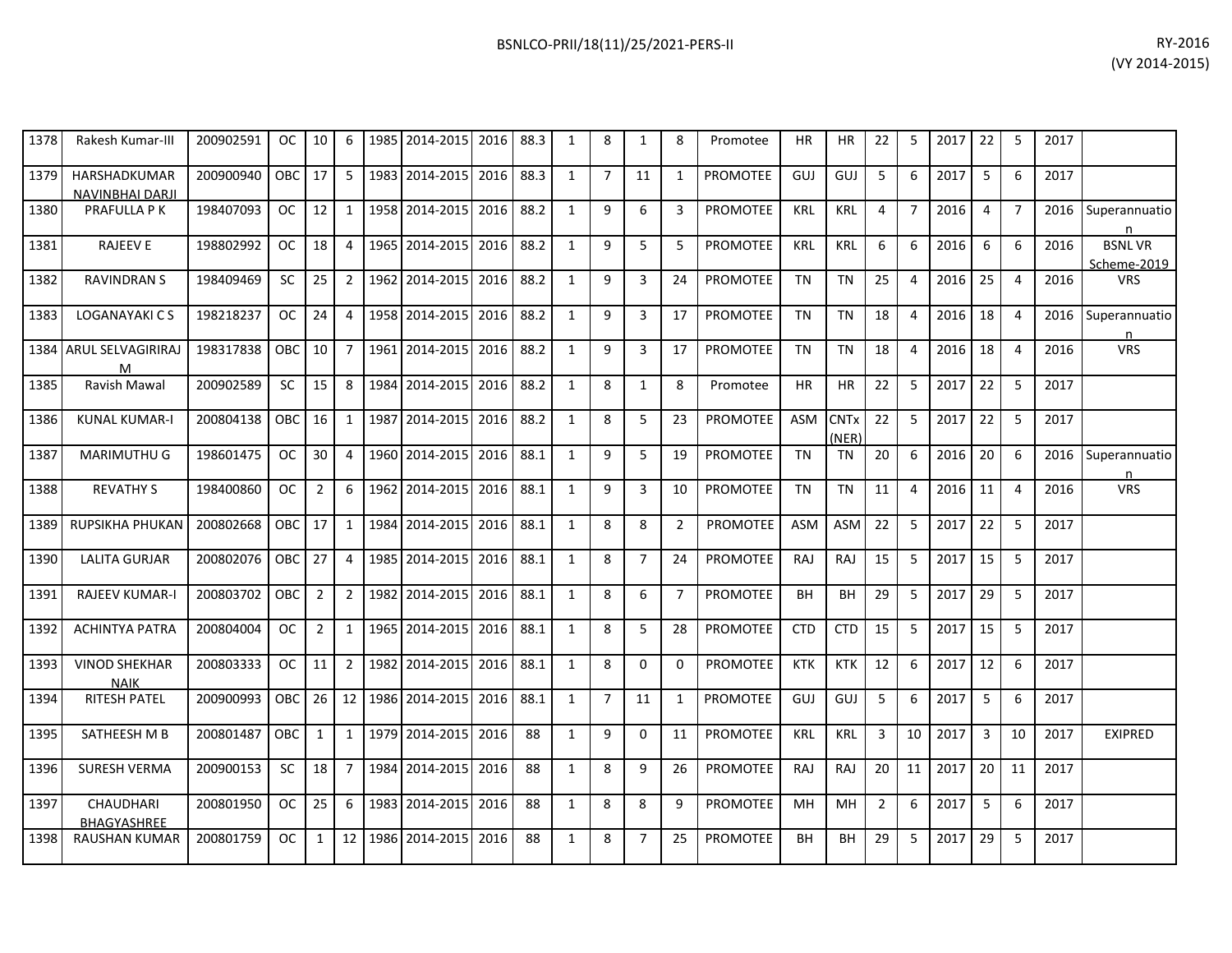| 1399 | <b>BHUPENDRA</b><br>KUMAR PRABHAKAR   | 200802490 | OBC I      | 15              | 6              |      | 1985 2014-2015             | 2016 | 88   | 1            | 8              | 7              | 16             | PROMOTEE        | BН         | BН                        | 29             | 5              | 2017 | 29             | -5 | 2017 |                                   |
|------|---------------------------------------|-----------|------------|-----------------|----------------|------|----------------------------|------|------|--------------|----------------|----------------|----------------|-----------------|------------|---------------------------|----------------|----------------|------|----------------|----|------|-----------------------------------|
| 1400 | PANKAJ KUMAR-II                       | 200803024 | OBC I      | 12 <sup>1</sup> | 1              |      | 1983 2014-2015             | 2016 | 88   | $\mathbf{1}$ | 8              | $\overline{7}$ | 4              | <b>PROMOTEE</b> | BH         | <b>BH</b>                 | 29             | 5              | 2017 | 29             | 5  | 2017 |                                   |
| 1401 | <b>JITENDRA</b><br><b>KHARWAR</b>     | 200804165 | <b>ST</b>  | 6               | 6              | 1984 | 2014-2015                  | 2016 | 88   | $\mathbf{1}$ | 8              | $\overline{7}$ | $\overline{2}$ | <b>PROMOTEE</b> | <b>CTD</b> | <b>CTD</b>                | 19             | 6              | 2017 | 19             | 6  | 2017 |                                   |
| 1402 | <b>Uttam Singh</b>                    | 200803994 | OBC        | $\overline{7}$  | $\overline{7}$ |      | 1981 2014-2015             | 2016 | 88   | $\mathbf{1}$ | 8              | 6              | 28             | Promotee        | <b>HR</b>  | <b>HR</b>                 | 22             | 5              | 2017 | 22             | -5 | 2017 |                                   |
| 1403 | <b>KUMARI PUJA</b>                    | 200803308 | OBC I      |                 |                |      | 25   10   1981   2014-2015 | 2016 | 88   | $\mathbf{1}$ | 8              | 6              | 19             | <b>PROMOTEE</b> | <b>BH</b>  | <b>BH</b>                 | 29             | 5              | 2017 | 29             | -5 | 2017 |                                   |
| 1404 | <b>ANIL KUMAR-II</b>                  | 200905049 | OBC I      |                 |                |      | 10 12 1980 2014-2015       | 2016 | 88   | $\mathbf{1}$ | 8              | 4              | 22             | PROMOTEE        | <b>CTD</b> | <b>CTD</b>                | 19             | 6              | 2017 | 19             | -6 | 2017 |                                   |
| 1405 | <b>VINEETA KUMARI</b>                 | 200900336 | OBC I      | 12 <sup>1</sup> | 2              |      | 1984 2014-2015             | 2016 | 88   | $\mathbf{1}$ | 8              | 4              | 1              | <b>PROMOTEE</b> | <b>JKD</b> | <b>JKD</b>                | 29             | 5              | 2017 | 29             | -5 | 2017 |                                   |
| 1406 | <b>SANJAY KUMAR</b><br><b>SINHA</b>   | 200900763 | OC         | 15 <sub>1</sub> |                |      | 10   1981   2014-2015      | 2016 | 88   | $\mathbf{1}$ | 8              | 3              | 13             | PROMOTEE        | BH         | <b>BH</b>                 | 29             | 5              | 2017 | 29             | 5  | 2017 |                                   |
| 1407 | <b>VISHALKUMAR KA</b><br>PATEL        | 200900832 | OC         | 14 <sup>1</sup> | 12             |      | 1986 2014-2015             | 2016 | 88   | $\mathbf{1}$ | $\overline{7}$ | 11             | $\mathbf{1}$   | <b>PROMOTEE</b> | GUJ        | <b>CNTx</b><br>(WES<br>T١ | -5             | 6              | 2017 | 5              | 6  | 2017 |                                   |
| 1408 | <b>ROHITASH KUMAR</b><br>SWAMI        | 200901774 | <b>OBC</b> | 5               | 12             |      | 1988 2014-2015             | 2016 | 88   | $\mathbf{1}$ | $\overline{7}$ | 8              | 17             | <b>PROMOTEE</b> | RAJ        | RAJ                       | 15             | .5             | 2017 | 15             | 5  | 2017 |                                   |
| 1409 | <b>MANJUNATHA N S</b>                 | 197907770 | OC         | 14 <sup>1</sup> | 9              |      | 1956 2014-2015             | 2016 | 87.9 | 1            | 10             | 10             | $\overline{7}$ | <b>PROMOTEE</b> | <b>KTK</b> | <b>KTK</b>                | $\overline{4}$ | $\overline{4}$ | 2016 | 4              | 4  | 2016 | Retired on<br>30/09/2016          |
|      | 1410 RAJASHREE NAYAK P                | 198606121 | <b>OC</b>  | $\overline{7}$  | 5              |      | 1963 2014-2015             | 2016 | 87.9 | $\mathbf{1}$ | 10             | 6              | 11             | <b>PROMOTEE</b> | <b>KTK</b> | <b>KTK</b>                | 9              | .5             | 2016 | 9              | -5 | 2016 | VRS-under<br><b>BSNL VRS-2019</b> |
| 1411 | <b>DINESH KUMAR</b><br><b>BAIRAGI</b> | 200802247 | OC .       | 4               | 1              | 1984 | 2014-2015                  | 2016 | 87.9 | $\mathbf{1}$ | 8              | $\overline{7}$ | 17             | <b>PROMOTEE</b> | RAJ        | RAJ                       | 15             | 5              | 2017 | 15             | -5 | 2017 |                                   |
| 1412 | <b>SACHIN</b><br>JANAKKUMAR           | 200802358 | OC.        | 21              | 12             |      | 1982 2014-2015             | 2016 | 87.9 | $\mathbf{1}$ | 8              | $\overline{7}$ | 11             | <b>PROMOTEE</b> | GUJ        | GUJ                       | 5              | 6              | 2017 | 5              | 6  | 2017 |                                   |
| 1413 | KRISHNA BAI K.                        | 198604172 | OC         | 25              | $\overline{4}$ |      | 1964 2014-2015             | 2016 | 87.9 | $\mathbf{1}$ | 8              | $\overline{7}$ | 6              | <b>PROMOTEE</b> | <b>KTK</b> | <b>KTK</b>                | $\overline{2}$ | 5              | 2016 | $\overline{2}$ | 5  | 2016 | VRS-under<br><b>BSNL VRS-2019</b> |
| 1414 | <b>MALLIKA V</b>                      | 198600600 | <b>OC</b>  | $\overline{2}$  | $\overline{7}$ |      | 1960 2014-2015             | 2016 | 87.8 | $\mathbf{1}$ | 9              | 5              | 26             | <b>PROMOTEE</b> | <b>TN</b>  | <b>TN</b>                 | 27             | 6              | 2016 | 27             | 6  | 2016 | <b>VRS</b>                        |
| 1415 | KRISHNAMMA<br><b>TEJAVATU</b>         | 200803808 | <b>ST</b>  | 13 <sup>1</sup> | 5              |      | 1980 2014-2015             | 2016 | 87.8 | $\mathbf{1}$ | 9              | $\overline{2}$ | 8              | <b>PROMOTEE</b> | AP         | AP                        | 26             | 12             | 2017 | 26             | 12 | 2017 |                                   |
| 1416 | LOVEBY K B                            | 200802750 | <b>OBC</b> | 29              | 5              |      | 1982 2014-2015             | 2016 | 87.8 | $\mathbf{1}$ | 8              | $\overline{7}$ | 19             | <b>PROMOTEE</b> | <b>KTK</b> | <b>KRL</b>                | 12             | 6              | 2017 | 12             | 6  | 2017 |                                   |
| 1417 | <b>DINESH KUMAR</b><br>SUBLANIYA      | 200802047 | <b>SC</b>  | 30              | 1              |      | 1982 2014-2015             | 2016 | 87.8 | $\mathbf{1}$ | 8              | 6              | 28             | <b>PROMOTEE</b> | RAJ        | RAJ                       | 15             | 5              | 2017 | 15             | 5  | 2017 |                                   |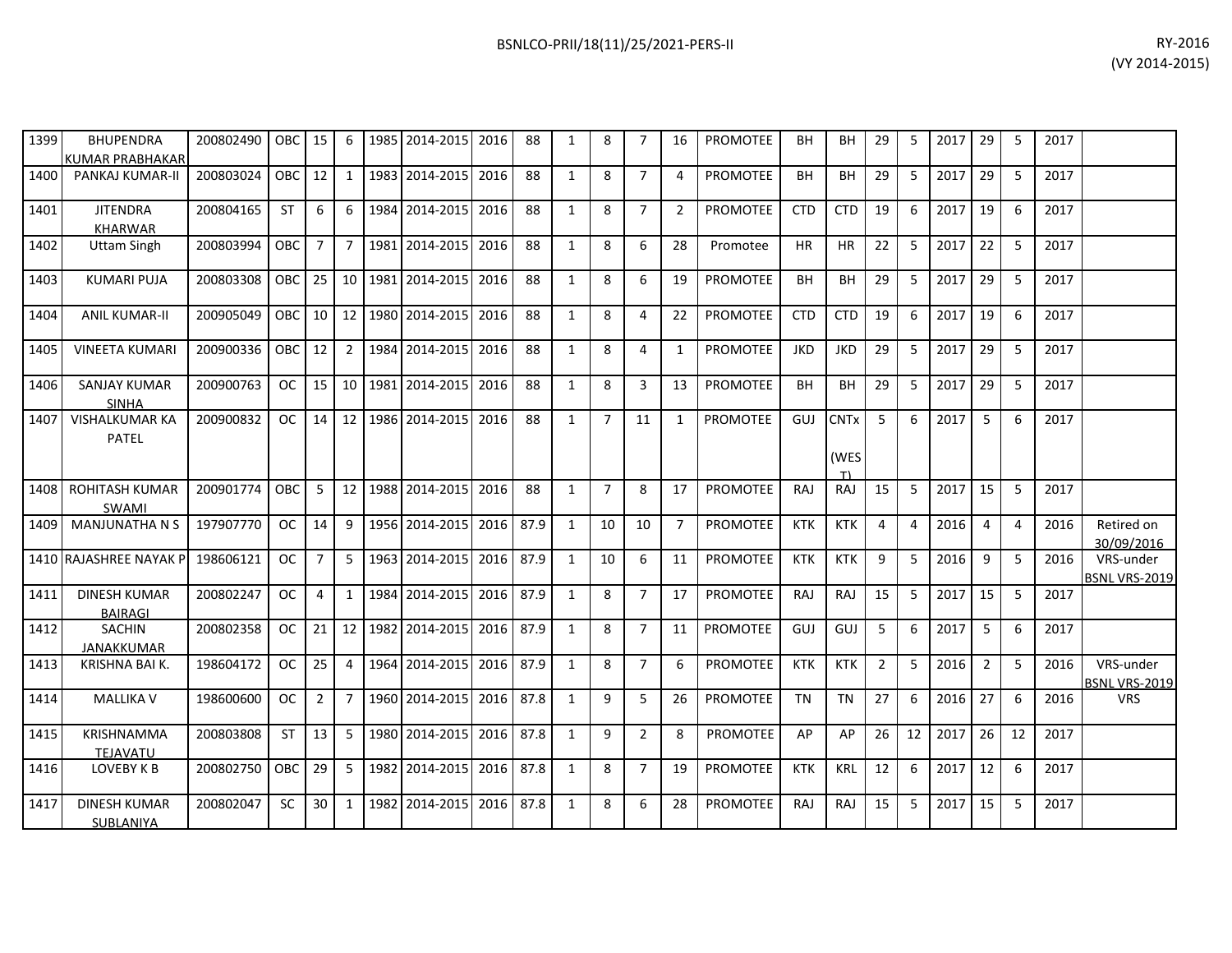| 1418 | <b>SANER PANKAJ</b><br><b>MADHUKAR</b>   | 200803204 | <b>OBC</b> | 1              | 6               |      | 1978 2014-2015 | 2016 87.8 |      | 1            | 8              | 6              | 22             | <b>PROMOTEE</b> | MH          | <b>CNT<sub>x</sub></b> | 5  | 6              | 2017 | 5              | 6              | 2017 |                              |
|------|------------------------------------------|-----------|------------|----------------|-----------------|------|----------------|-----------|------|--------------|----------------|----------------|----------------|-----------------|-------------|------------------------|----|----------------|------|----------------|----------------|------|------------------------------|
|      |                                          |           |            |                |                 |      |                |           |      |              |                |                |                |                 |             | (WES                   |    |                |      |                |                |      |                              |
|      | 1419 BINOY CHANDRAN P                    | 200803531 | OBC.       | 1              | 6               |      | 1983 2014-2015 | 2016      | 87.8 | 1            | 8              | 6              | 21             | <b>PROMOTEE</b> | <b>KTK</b>  | KRL                    | 12 | 6              | 2017 | 12             | 6              | 2017 |                              |
| 1420 | <b>DURGESH BAGHELE</b>                   | 200802906 | <b>OBC</b> | 11             | 10 <sup>1</sup> | 1983 | 2014-2015      | 2016      | 87.8 | 1            | 8              | 6              | 14             | <b>PROMOTEE</b> | MН          | MН                     | 5  | 6              | 2017 | 5              | 6              | 2017 |                              |
| 1421 | <b>KAILASH RAM TARD</b>                  | 200803008 | <b>OBC</b> | $\overline{7}$ | 12 <sup>1</sup> |      | 1980 2014-2015 | 2016      | 87.8 | 1            | 8              | 6              | 8              | <b>PROMOTEE</b> | <b>RAJ</b>  | <b>RAJ</b>             | 18 | 5              | 2017 | 18             | -5             | 2017 |                              |
| 1422 | <b>SUDHIR YADAV</b>                      | 200803033 | OBC        | 26             | 10 <sup>1</sup> |      | 1978 2014-2015 | 2016      | 87.8 | $\mathbf{1}$ | 8              | 6              | 5              | <b>PROMOTEE</b> | <b>RAJ</b>  | <b>RAJ</b>             | 15 | 5              | 2017 | 15             | 5              | 2017 |                              |
| 1423 | <b>RAJENDRA GEHLOT</b>                   | 200803191 | <b>OBC</b> | 1              | 12 <sup>1</sup> |      | 1980 2014-2015 | 2016      | 87.8 | 1            | 8              | 6              | 5              | <b>PROMOTEE</b> | <b>RAJ</b>  | <b>RAJ</b>             | 15 | 5              | 2017 | 15             | 5              | 2017 |                              |
| 1424 | <b>AMAR CHAND</b><br><b>KATARIYA</b>     | 200901629 | OBC        | $\overline{7}$ | 5               | 1984 | 2014-2015      | 2016      | 87.8 | 1            | $\overline{7}$ | 9              | 5              | PROMOTEE        | <b>RAJ</b>  | RAJ                    | 15 | 5              | 2017 | 15             | 5              | 2017 |                              |
| 1425 | <b>BALAN N K</b>                         | 198809894 | OC.        | 4              | 4               | 1964 | 2014-2015      | 2016      | 87.7 | 1            | 9              | 6              | 3              | PROMOTEE        | <b>KRL</b>  | <b>KRL</b>             | 4  | $\overline{7}$ | 2016 | $\overline{4}$ | $\overline{7}$ | 2016 | <b>BSNLVR</b><br>Scheme-2019 |
| 1426 | <b>ANDAL P</b>                           | 200801947 | <b>SC</b>  | 6              | 12 <sup>1</sup> |      | 1980 2014-2015 | 2016      | 87.7 | 1            | 8              | $\overline{7}$ | 11             | <b>PROMOTEE</b> | <b>CHTD</b> | <b>TN</b>              | 15 | 5              | 2017 | 15             | -5             | 2017 | $R-8(M)$ I/C                 |
| 1427 | SIDDHARTH DEV<br><b>SINGH</b>            | 200802299 | OBC        | $\mathbf{1}$   | 6               |      | 1979 2014-2015 | 2016      | 87.7 | 1            | 8              | 6              | 25             | <b>PROMOTEE</b> | <b>UPE</b>  | <b>UPE</b>             | 15 | 5              | 2017 | 15             | -5             | 2017 |                              |
| 1428 | AJAY KUMAR II                            | 200803809 | <b>SC</b>  | 12             | $\overline{7}$  |      | 1985 2014-2015 | 2016      | 87.7 | 1            | 8              | 6              | 18             | <b>PROMOTEE</b> | <b>BH</b>   | <b>BH</b>              | 29 | 5              | 2017 | 29             | 5              | 2017 |                              |
| 1429 | Shri. IMNAMEREN<br>LONGKUMER             | 200804162 | <b>ST</b>  | $\overline{2}$ | 9               |      | 1981 2014-2015 | 2016      | 87.7 | 1            | 8              | 8              | 2              | <b>PROMOTEE</b> | <b>NEII</b> | <b>NEII</b>            | 22 | 5              | 2017 | 22             | 5              | 2017 |                              |
| 1430 | <b>RADHAMANI P P</b>                     | 199313420 | <b>OC</b>  | 23             | $\mathbf{3}$    |      | 1971 2014-2015 | 2016      | 87.6 | 1            | 10             | 9              | 1              | PROMOTEE        | <b>KRL</b>  | <b>KRL</b>             | 4  | 6              | 2016 | 6              | 6              | 2016 |                              |
| 1431 | SHIJI CHANDRAN                           | 200803572 | OBC        | 9              | 3 <sup>1</sup>  | 1982 | 2014-2015      | 2016      | 87.6 | 1            | 9              | $\Omega$       | 3              | <b>PROMOTEE</b> | <b>KRL</b>  | <b>KRL</b>             | 26 | 12             | 2017 | 26             | 12             | 2017 |                              |
| 1432 | <b>MOHAMMED</b><br>SHAMEER K             | 200802185 | OC.        | 15             | 5               |      | 1981 2014-2015 | 2016      | 87.6 | 1            | 8              | 11             | 20             | <b>PROMOTEE</b> | <b>KRL</b>  | <b>KRL</b>             | 3  | 10             | 2017 | $\overline{3}$ | 10             | 2017 |                              |
| 1433 | <b>AJOY KUMAR</b>                        | 200802275 | <b>SC</b>  | 30             | 5               | 1984 | 2014-2015      | 2016      | 87.6 | 1            | 8              | $\overline{7}$ | 25             | <b>PROMOTEE</b> | <b>BH</b>   | <b>BH</b>              | 29 | 5              | 2017 | 29             | 5              | 2017 |                              |
| 1434 | <b>CHANDRA PRAKASH</b><br><b>PATIDAR</b> | 200803316 | OC.        | 26             | $\mathbf{3}$    |      | 1983 2014-2015 | 2016      | 87.6 | 1            | 8              | $\overline{7}$ | 19             | <b>PROMOTEE</b> | <b>RAJ</b>  | <b>RAJ</b>             | 15 | 5              | 2017 | 15             | 5              | 2017 |                              |
| 1435 | SIDDHARTH<br><b>RAMESHBHAI</b>           | 200802308 | OC.        | 20             | 4               | 1982 | 2014-2015      | 2016      | 87.6 | 1            | 8              | $\overline{7}$ | 9              | <b>PROMOTEE</b> | GUJ         | GUJ                    | 5  | 6              | 2017 | 5              | 6              | 2017 |                              |
| 1436 | SARAVANAN N                              | 200801865 | OC.        | 21             | 9               |      | 1980 2014-2015 | 2016      | 87.6 | 1            | 8              | $\overline{7}$ | $\overline{4}$ | PROMOTEE        | TN          | TN                     | 22 | 5              | 2017 | 22             | 5              | 2017 |                              |
| 1437 | <b>BHALERAO</b><br>NAMRATA YOGESH        | 200803149 | <b>SC</b>  | 31             | 3               |      | 1984 2014-2015 | 2016      | 87.6 | 1            | 8              | 6              | 19             | PROMOTEE        | MН          | <b>MH</b>              | 2  | 6              | 2017 | 5              | 6              | 2017 |                              |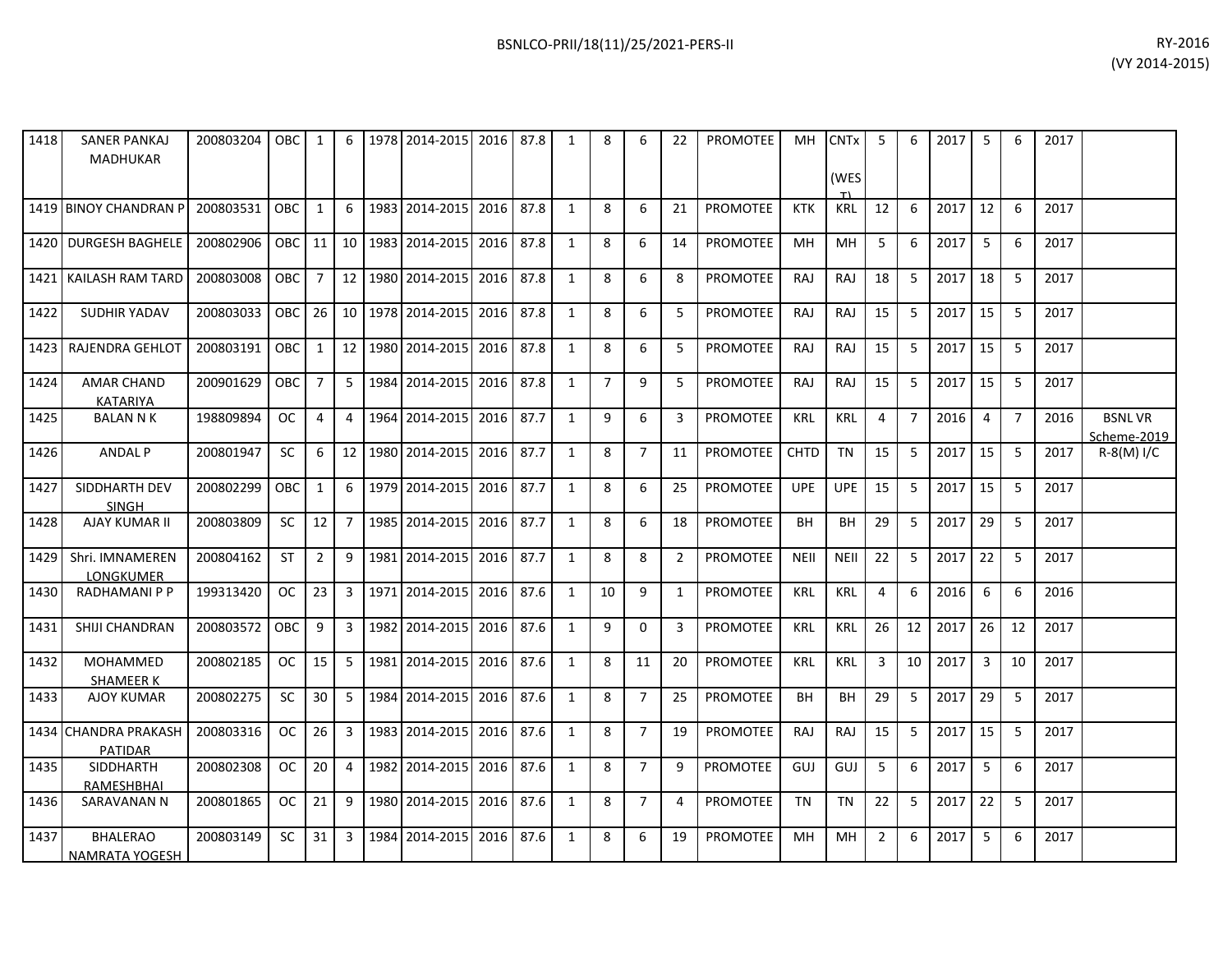| 1438 | <b>JOOBITHA A</b>                     | 200803908 | <b>SC</b>  | 21             | 5               |      | 1978 2014-2015 | 2016 | 87.6 | $\mathbf{1}$   | 8              | 6              | 3              | <b>PROMOTEE</b> | <b>KRL</b> | <b>KRL</b>                | 12             | 6              | 2017 | 12             | 6              | 2017 |                                                                                   |
|------|---------------------------------------|-----------|------------|----------------|-----------------|------|----------------|------|------|----------------|----------------|----------------|----------------|-----------------|------------|---------------------------|----------------|----------------|------|----------------|----------------|------|-----------------------------------------------------------------------------------|
| 1439 | SANTOSH RAM                           | 200900529 | SC         | $\overline{4}$ | $1\vert$        |      | 1981 2014-2015 | 2016 | 87.6 | $\mathbf{1}$   | 8              | 4              | $\overline{7}$ | <b>PROMOTEE</b> | BH         | BH                        | 29             | 5              | 2017 | 29             | 5              | 2017 |                                                                                   |
| 1440 | SHAILESH KUMAR                        | 200900771 | ST         | 19             | 10 <sup>1</sup> |      | 1982 2014-2015 | 2016 | 87.6 | $\mathbf{1}$   | 8              | 3              | 12             | <b>PROMOTEE</b> | <b>JKD</b> | <b>JKD</b>                | 29             | 5              | 2017 | 29             | 5              | 2017 |                                                                                   |
| 1441 | <b>BIJUU</b>                          | 200801391 | OBC        | 28             | 5               |      | 1978 2014-2015 | 2016 | 87.6 | $\mathbf{1}$   | $\overline{7}$ | 11             | 22             | <b>PROMOTEE</b> | <b>KRL</b> | KRL                       | 3              | 10             | 2017 | $\overline{3}$ | 10             | 2017 |                                                                                   |
| 1442 | PRATAP R CHAVAN                       | 198605762 | <b>OC</b>  | 9              | $\overline{4}$  |      | 1960 2014-2015 | 2016 | 87.5 | $\mathbf{1}$   | 10             | $\overline{7}$ | 23             | <b>PROMOTEE</b> | <b>KTK</b> | <b>KTK</b>                | $\overline{4}$ | 4              | 2016 | $\overline{4}$ | $\overline{4}$ | 2016 | Superannuatio<br>n wef<br>30.04.2020                                              |
| 1443 | <b>RAMAMOORTHY R</b>                  | 198600641 | <b>OC</b>  | $\overline{4}$ | 8               |      | 1961 2014-2015 | 2016 | 87.5 | $\mathbf{1}$   | 9              | 3              | 24             | <b>PROMOTEE</b> | <b>TN</b>  | <b>TN</b>                 | 25             | $\overline{4}$ | 2016 | 25             | $\overline{4}$ | 2016 | <b>VRS</b>                                                                        |
| 1444 | <b>SHRUTHI SK</b>                     | 200803228 | <b>OBC</b> | 31             | 12              |      | 1985 2014-2015 | 2016 | 87.5 | 1              | 9              | $\mathbf 0$    | 19             | PROMOTEE        | <b>KTK</b> | <b>KTK</b>                | 20             | 11             | 2017 | 20             | 11             | 2017 |                                                                                   |
| 1445 | <b>ASHISH SANJAY</b><br><b>KAPOOR</b> | 200803240 | <b>SC</b>  | 15             | 9               |      | 1982 2014-2015 | 2016 | 87.5 | $\mathbf{1}$   | 8              | $\overline{7}$ | 5              | <b>PROMOTEE</b> | <b>MH</b>  | <b>CNTx</b><br>(WES<br>T١ | 5              | 6              | 2017 | 5              | 6              | 2017 |                                                                                   |
| 1446 | SOMASHEKHAR N<br><b>DANDIN</b>        | 200802991 | OBC.       | 6              | $\mathbf{3}$    | 1982 | 2014-2015      | 2016 | 87.5 | 1              | 8              | 6              | 21             | <b>PROMOTEE</b> | <b>KTK</b> | <b>KTK</b>                | 12             | 6              | 2017 | 12             | 6              | 2017 |                                                                                   |
| 1447 | <b>MAHENDRA SINGH</b><br>CHAUHAN      | 200901714 | OBC        | 1              | $7^{\circ}$     |      | 1981 2014-2015 | 2016 | 87.5 | $\mathbf{1}$   | 8              | 3              | 5              | <b>PROMOTEE</b> | <b>UPE</b> | <b>UPE</b>                | 15             | 5              | 2017 | 15             | 5              | 2017 |                                                                                   |
| 1448 | <b>HARSH</b><br>MAHESHKUMAR           | 200900936 | <b>OC</b>  | $\overline{2}$ | 2 <sup>1</sup>  |      | 1988 2014-2015 | 2016 | 87.5 | $\mathbf{1}$   | $\overline{7}$ | 11             | $\mathbf{1}$   | <b>PROMOTEE</b> | GUJ        | GUJ                       | 5              | 6              | 2017 | 5              | 6              | 2017 |                                                                                   |
| 1449 | <b>ROHITASH MEENA</b>                 | 200902878 | <b>ST</b>  | 12             | 8               | 1985 | 2014-2015      | 2016 | 87.6 | 1              | $\overline{7}$ | $\overline{7}$ | 22             | PROMOTEE        | RAJ        | <b>RAJ</b>                | 15             | 5              | 2017 | 15             | 5              | 2017 |                                                                                   |
| 1450 | <b>BABITA PRASAD</b>                  | 200205315 | OBC.       | 10             | 12 <sup>1</sup> |      | 1977 2014-2015 | 2016 | 87.4 | $\mathbf{1}$   | 14             | 8              | 12             | <b>PROMOTEE</b> | <b>JKD</b> | <b>JKD</b>                | 29             | 5              | 2017 | 29             | 5              | 2017 | Circle is again<br>requested to<br>verify the<br>Combined<br>Residency<br>Period. |
|      | 1451 ANANTHA PRAKASH<br>N             | 198407109 | <b>OC</b>  | 28             | $\overline{3}$  |      | 1962 2014-2015 | 2016 | 87.4 | $\overline{1}$ | $\mathbf{q}$   | 6              | 13             | <b>PROMOTEE</b> | <b>KTK</b> | <b>KTK</b>                | $\overline{4}$ | 4              | 2016 | $\overline{4}$ | $\overline{4}$ | 2016 | VRS-under<br><b>BSNL VRS-2019</b>                                                 |
|      | 1452 HIMANSHU KUMAR                   | 200803038 | <b>OC</b>  | 24             | 3               | 1983 | 2014-2015      | 2016 | 87.4 | $\mathbf{1}$   | 8              | 8              | 14             | <b>PROMOTEE</b> | RAJ        | <b>RAJ</b>                | 6              | 6              | 2017 | 6              | 6              | 2017 |                                                                                   |
|      | 1453 SHAILAJA M DIVATE                | 200802992 | <b>OBC</b> | 27             | 12              |      | 1983 2014-2015 | 2016 | 87.4 | $\mathbf{1}$   | 8              | $\overline{7}$ | 11             | PROMOTEE        | <b>KTK</b> | <b>KTK</b>                | 12             | 6              | 2017 | 12             | 6              | 2017 |                                                                                   |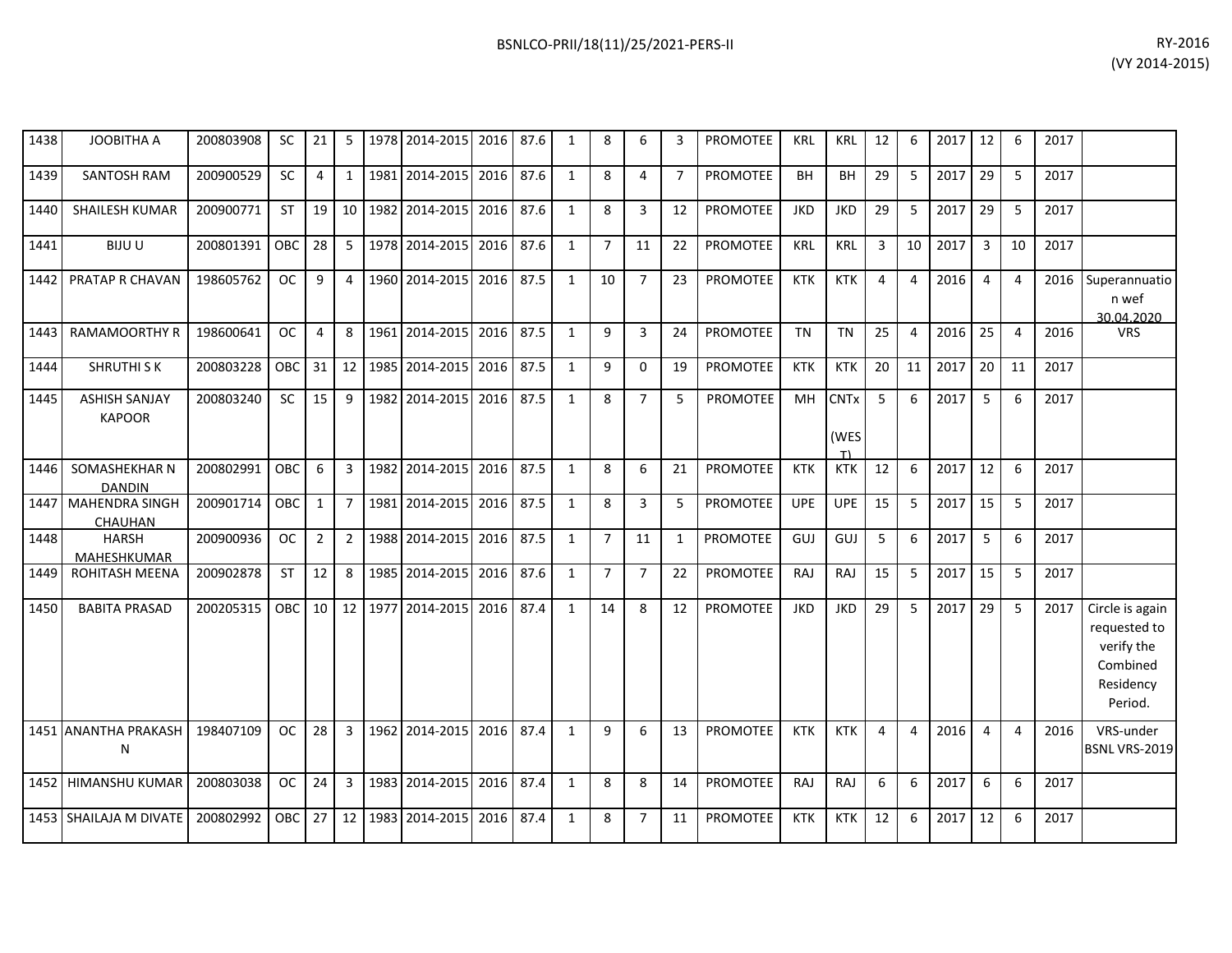| 1454 | <b>SANJAY KUMAR</b><br>PATIDAR         | 200803291 | <b>OBC</b> | 19           | 7              |      | 1979 2014-2015 | 2016      | 87.4 | 1            | 8              | 6              | 26             | <b>PROMOTEE</b> | <b>RAJ</b> | RAJ                                   | 15 | 5              | 2017 | 15             | -5             | 2017 |                                                                                   |
|------|----------------------------------------|-----------|------------|--------------|----------------|------|----------------|-----------|------|--------------|----------------|----------------|----------------|-----------------|------------|---------------------------------------|----|----------------|------|----------------|----------------|------|-----------------------------------------------------------------------------------|
| 1455 | <b>CHAKRESH JAIN</b>                   | 200801786 | <b>OC</b>  | 20           | 11             |      | 1980 2014-2015 | 2016      | 87.4 | 1            | 8              | 5              | 25             | <b>PROMOTEE</b> | <b>MP</b>  | <b>MP</b>                             | 15 | 5              | 2017 | 15             | -5             | 2017 |                                                                                   |
| 1456 | KINJAL RAJYAGURU                       | 200900915 | <b>OC</b>  | 16           | 9              | 1987 | 2014-2015      | 2016      | 87.4 | $\mathbf{1}$ | $\overline{7}$ | 11             | 1              | <b>PROMOTEE</b> | GUJ        | GUJ                                   | 5  | 6              | 2017 | 5              | 6              | 2017 |                                                                                   |
|      | 1457 SHIVAMAHADEVAPP<br>AB.S.          | 198403041 | OC.        | $\mathbf{1}$ | $7^{\circ}$    |      | 1958 2014-2015 | 2016      | 87.3 | $\mathbf{1}$ | 10             | 10             | $\overline{2}$ | <b>PROMOTEE</b> | <b>KTK</b> | <b>KTK</b>                            | 4  | 4              | 2016 | 4              | $\overline{4}$ | 2016 | Retired on<br>30/06/2018                                                          |
| 1458 | <b>SHAJIN</b>                          | 197903247 | <b>OC</b>  | 20           | $\overline{4}$ |      | 1959 2014-2015 | 2016      | 87.3 | 1            | 9              | 3              | 3              | <b>PROMOTEE</b> | <b>KRL</b> | <b>KRL</b>                            | 4  | 4              | 2016 | $\overline{4}$ | $\overline{4}$ | 2016 | Superannuatio<br>n                                                                |
| 1459 | <b>RAVI KUMAR</b><br><b>HANSWAL</b>    | 200801782 | <b>OBC</b> | 15           | 5 <sup>5</sup> | 1984 | 2014-2015      | 2016      | 87.3 | $\mathbf{1}$ | 8              | $\overline{7}$ | 25             | <b>PROMOTEE</b> | M.P.       | <b>CNTx</b><br>(WES<br>T)             | 15 | 5              | 2017 | 15             | 5              | 2017 |                                                                                   |
| 1460 | <b>SREEKUMARTK</b>                     | 200802421 | <b>SC</b>  | 13           | 12             |      | 1982 2014-2015 | 2016      | 87.3 | 1            | 8              | $\overline{7}$ | 25             | <b>PROMOTEE</b> | <b>KRL</b> | KRL                                   | 12 | 6              | 2017 | 12             | 6              | 2017 |                                                                                   |
| 1461 | A GANGADHAR<br><b>RAJESHWAR</b>        | 200803818 | <b>OBC</b> | 15           | $\overline{2}$ |      | 1982 2014-2015 | 2016      | 87.3 | $\mathbf{1}$ | 8              | 6              | 24             | PROMOTEE        | <b>MH</b>  | <b>TLGN</b>                           | 5  | 6              | 2017 | 5              | 6              | 2017 |                                                                                   |
| 1462 | <b>GANDLA</b><br>PHANIKISHORE          | 200803696 | <b>OBC</b> | 4            | 5 <sup>1</sup> |      | 1982 2014-2015 | 2016      | 87.3 | $\mathbf{1}$ | 8              | 6              | 14             | <b>PROMOTEE</b> | <b>KTK</b> | AP                                    | 12 | 6              | 2017 | 12             | 6              | 2017 |                                                                                   |
| 1463 | REETA                                  | 200802878 | <b>OC</b>  | $\mathbf{1}$ | 6              |      | 1981 2014-2015 | 2016      | 87.3 | $\mathbf{1}$ | 8              | 5              | 30             | PROMOTEE        | <b>UPE</b> | <b>UPE</b>                            | 15 | 5              | 2017 | 15             | 5              | 2017 |                                                                                   |
| 1464 | <b>DEBARAJ KEOT</b>                    | 200802671 | <b>OC</b>  | 31           | 12             |      | 1983 2014-2015 | 2016      | 87.3 | $\mathbf{1}$ | 8              | 8              | $\overline{2}$ | <b>PROMOTEE</b> | ASM        | ASM                                   | 22 | 5              | 2017 | 22             | 5              | 2017 | Expired on<br>07/12/2020                                                          |
| 1465 | <b>SANJAY SINGH</b>                    | 200200105 | <b>OC</b>  | 19           | $5^{\circ}$    |      | 1975 2014-2015 | 2016      | 87.2 | $\mathbf{1}$ | 15             | 5              | $\overline{4}$ | <b>PROMOTEE</b> | <b>UPE</b> | <b>CNT<sub>x</sub></b><br>(NOR<br>TH) | 12 | 6              | 2017 | 12             | 6              | 2017 | Circle is again<br>requested to<br>verify the<br>Combined<br>Residency<br>Period. |
| 1466 | <b>TAPAS KUMAR</b><br><b>SARKAR</b>    | 200900321 | SC         | 16           | $\mathbf{1}$   |      | 1980 2014-2015 | 2016      | 87.2 | $\mathbf{1}$ | 9              | 10             | 3              | PROMOTEE        | WB         | <b>WB</b>                             | 28 | $\mathbf{1}$   | 2019 | 28             | $\mathbf{1}$   | 2019 |                                                                                   |
| 1467 | OM PRAKASH VED                         | 200802078 | <b>OBC</b> | 8            | 5              |      | 1980 2014-2015 | 2016      | 87.2 | $\mathbf{1}$ | 8              | $\overline{7}$ | 24             | <b>PROMOTEE</b> | RAJ        | RAJ                                   | 15 | 5              | 2017 | 15             | -5             | 2017 |                                                                                   |
| 1468 | <b>JAYANTA KRISHNA</b><br><b>MOGER</b> | 200803414 | <b>SC</b>  | 10           | 8              | 1984 | 2014-2015      | 2016      | 87.2 | 1            | 8              | 6              | 14             | <b>PROMOTEE</b> | <b>KTK</b> | <b>KTK</b>                            | 12 | 6              | 2017 | 12             | 6              | 2017 |                                                                                   |
| 1469 | <b>ASHOK KUMAR</b><br><b>MANDLOI</b>   | 200801831 | <b>ST</b>  | 10           | 6              |      | 1979 2014-2015 | 2016 87.1 |      | 1            | 10             | $\mathbf 0$    | 19             | PROMOTEE        | MP         | MP                                    | 20 | 11             | 2017 | 20             | 11             | 2017 |                                                                                   |
| 1470 | MANJULA DEVI A                         | 198704063 | <b>OC</b>  | 4            | 3              |      | 1964 2014-2015 | 2016      | 87.1 | $\mathbf{1}$ | 9              | 6              | 3              | <b>PROMOTEE</b> | <b>TN</b>  | <b>TN</b>                             | 4  | $\overline{7}$ | 2016 | 4              | $\overline{7}$ | 2016 | <b>VRS</b>                                                                        |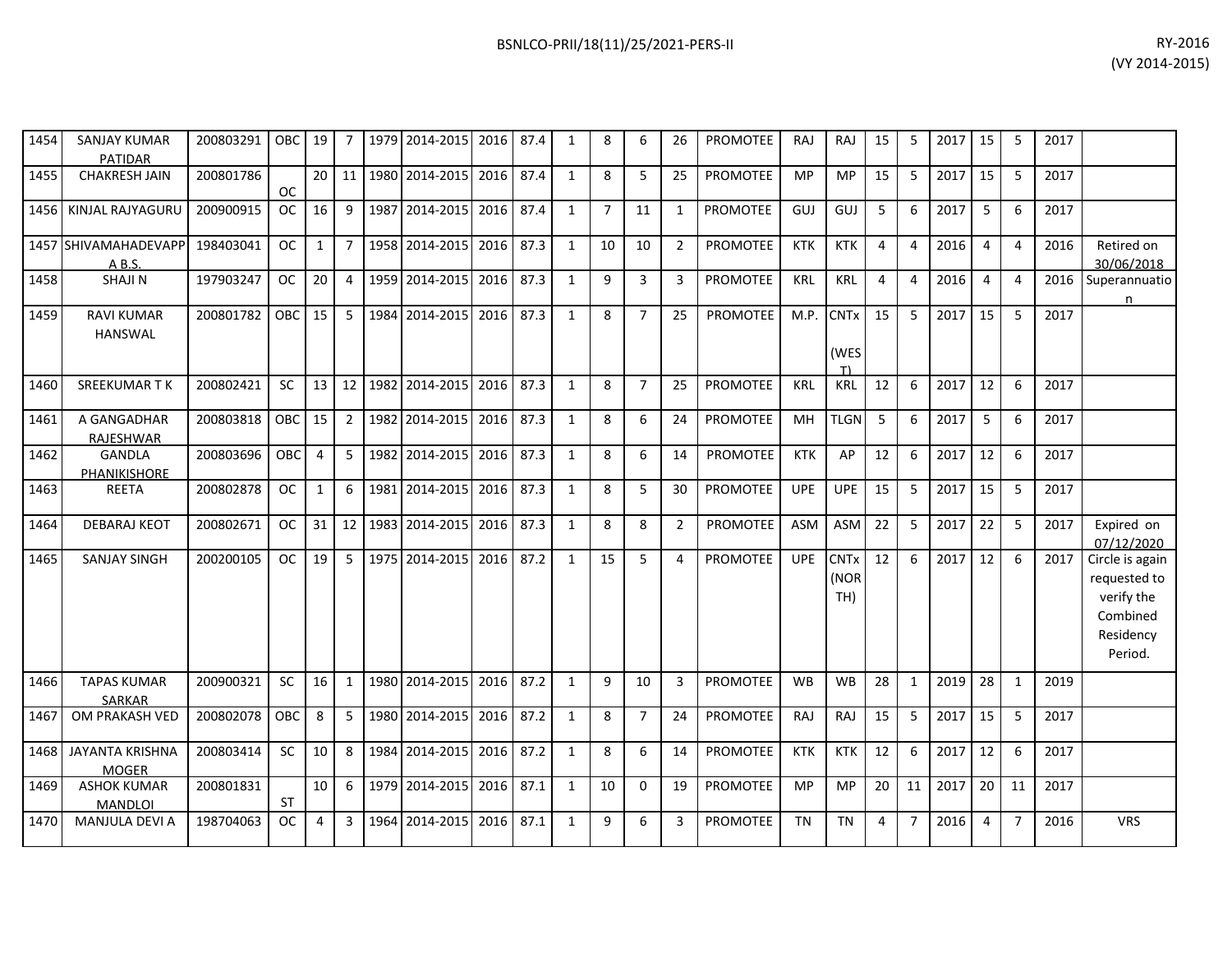| 1471 | <b>RAJAN K A</b>                    | 198109172 | <b>OC</b>  | 18             | 5              | 1959 | 2014-2015             | 2016 | 87.1 | $\mathbf{1}$ | 9  | 5              | 5  | <b>PROMOTEE</b> | <b>KRL</b>  | <b>KRL</b>  | 6              | 6 | 2016 | 6  | 6                     | 2016 | Voluntary<br>Retirement           |
|------|-------------------------------------|-----------|------------|----------------|----------------|------|-----------------------|------|------|--------------|----|----------------|----|-----------------|-------------|-------------|----------------|---|------|----|-----------------------|------|-----------------------------------|
| 1472 | PHILOMINA                           | 199211647 | <b>OC</b>  | 10             | 5              |      | 1966 2014-2015        | 2016 | 87.1 | $\mathbf{1}$ | 9  | 5              | 5  | <b>PROMOTEE</b> | <b>KRL</b>  | <b>KRL</b>  | 6              | 6 | 2016 | 6  | 6                     | 2016 | <b>BSNLVR</b>                     |
|      | <b>VARGHESE</b>                     |           |            |                |                |      |                       |      |      |              |    |                |    |                 |             |             |                |   |      |    |                       |      | Scheme-2019                       |
| 1473 | <b>KARUPPIAH K</b>                  | 198800423 | <b>OC</b>  | 1              | $\overline{2}$ | 1965 | 2014-2015             | 2016 | 87.1 | $\mathbf{1}$ | 9  | 3              | 10 | <b>PROMOTEE</b> | <b>TN</b>   | <b>TN</b>   | 11             | 4 | 2016 | 11 | $\overline{4}$        | 2016 | <b>VRS</b>                        |
| 1474 | <b>RAJESH KUMAR</b><br><b>GUPTA</b> | 200803043 | <b>OC</b>  | 22             | 10             | 1986 | 2014-2015             | 2016 | 87.1 | $\mathbf{1}$ | 8  | 6              | 30 | <b>PROMOTEE</b> | <b>RAJ</b>  | <b>RAJ</b>  | 19             | 5 | 2017 | 19 | 5                     | 2017 |                                   |
| 1475 | <b>MOHAN LAL</b><br><b>SHARMA</b>   | 200803450 | <b>OBC</b> | $\overline{7}$ | 12             | 1982 | 2014-2015             | 2016 | 87.1 | $\mathbf{1}$ | 8  | 4              | 27 | <b>PROMOTEE</b> | RAJ         | <b>RAJ</b>  | 15             | 5 | 2017 | 15 | 5                     | 2017 |                                   |
| 1476 | Shri. C AKUM                        | 200804180 | <b>ST</b>  | 14             | 12             |      | 1984 2014-2015        | 2016 | 87.1 | 1            | 8  | 6              | 21 | <b>PROMOTEE</b> | <b>NEII</b> | <b>NEII</b> | 22             | 5 | 2017 | 22 | -5                    | 2017 |                                   |
| 1477 | USHA H V                            | 198214739 | <b>OC</b>  | 15             | 6              |      | 1960 2014-2015        | 2016 | 87   | $\mathbf{1}$ | 10 | $\overline{7}$ | 12 | <b>PROMOTEE</b> | <b>KTK</b>  | <b>KTK</b>  | 18             | 4 | 2016 | 18 | $\overline{4}$        | 2016 | VRS-under<br><b>BSNL VRS-2019</b> |
| 1478 | PONNUSAMY N                         | 200200375 | <b>OC</b>  | 15             | 10             | 1961 | 2014-2015             | 2016 | 87   | $\mathbf{1}$ | 10 | 4              | 21 | <b>PROMOTEE</b> | <b>TN</b>   | <b>TN</b>   | 22             | 5 | 2017 | 22 | 5                     | 2017 | <b>VRS</b>                        |
| 1479 | <b>BHARATHY M</b>                   | 199210107 | <b>OC</b>  | 10             | $\overline{7}$ |      | 1969 2014-2015        | 2016 | 87   | 1            | 9  | 6              | 3  | <b>PROMOTEE</b> | KRL         | <b>KRL</b>  | 4              | 7 | 2016 | 4  | $\overline{7}$        | 2016 | <b>BSNLVR</b><br>Scheme-2019      |
| 1480 | VENKATASUBRAMA<br><b>NIAN E N</b>   | 198313886 | <b>OC</b>  | 27             | 2              |      | 1961 2014-2015        | 2016 | 87   | $\mathbf{1}$ | 9  | 3              | 17 | <b>PROMOTEE</b> | <b>TN</b>   | <b>TN</b>   | 18             | 4 | 2016 | 18 | $\boldsymbol{\Delta}$ | 2016 | <b>VRS</b>                        |
| 1481 | <b>VISWANATHAN S</b>                | 198400537 | <b>OC</b>  | 6              | 6              |      | 1961 2014-2015        | 2016 | 87   | $\mathbf{1}$ | 9  | 3              | 17 | <b>PROMOTEE</b> | <b>TN</b>   | <b>TN</b>   | 18             | 4 | 2016 | 18 | $\Delta$              | 2016 | <b>VRS</b>                        |
| 1482 | <b>VASANTHA T R</b>                 | 198201320 | <b>OC</b>  | 3              | 6              |      | 1958 2014-2015        | 2016 | 87   | 1            | 9  | 3              | 10 | <b>PROMOTEE</b> | <b>TN</b>   | <b>TN</b>   | 11             | 4 | 2016 | 11 | $\overline{4}$        | 2016 | <b>RETIREMENT</b>                 |
| 1483 | <b>SAJEETH PK</b>                   | 200802225 | <b>OC</b>  | 17             | 8              |      | 1982 2014-2015        | 2016 | 87   | 1            | 8  | $\overline{7}$ | 16 | <b>PROMOTEE</b> | <b>TN</b>   | <b>TN</b>   | 22             | 5 | 2017 | 22 | 5                     | 2017 |                                   |
| 1484 | <b>JANHAVI SURVASHE</b>             | 200803161 | <b>OBC</b> | 21             | 10             | 1984 | 2014-2015             | 2016 | 87   | 1            | 8  | 6              | 21 | <b>PROMOTEE</b> | MH          | MH          | $\overline{2}$ | 6 | 2017 | 5  | 6                     | 2017 | VRS-2019                          |
| 1485 | FAREEDAHMED<br><b>BASHEERAHMED</b>  | 200803147 | OBC        | 27             | 7              |      | 1988 2014-2015        | 2016 | 87   | 1            | 8  | 6              | 21 | <b>PROMOTEE</b> | <b>KTK</b>  | <b>KTK</b>  | 12             | 6 | 2017 | 12 | 6                     | 2017 |                                   |
|      | 1486 PREM CHAND DIGGI               | 200900794 | <b>ST</b>  | 14             |                |      | 10   1984   2014-2015 | 2016 | 87   | $\mathbf{1}$ | 8  | 3              | 13 | <b>PROMOTEE</b> | <b>JKD</b>  | <b>JKD</b>  | 29             | 5 | 2017 | 29 | 5                     | 2017 |                                   |

1487 ANIL KUMAR-III 200900544 ST 26 8 1981 2014-2015 2016 87 1 8 2 15 PROMOTEE CTD CTD 15 5 2017 15 5 2017

1488 Rajesh Kumar-III 200901012 OC 18 10 1982 2014-2015 2016 87 1 8 0 22 Promotee HR HR 22 5 2017 22 5 2017

20 4 1980 2014-2015 2016 86.9 1 10 10 19 PROMOTEE MP MP 20 11 2017 20 11 2017

199304620 OC 17 | 1 | 1968 | 2014-2015 | 2016 | 86.9 | 1 | 10 | 9 | 25 | PROMOTEE | KRL | KRL | 4 | 6 | 2016 | 6 | 6 | 2016

1489 SAVITRI MARAVI 200203451

1490 SATHEESH BABU VELLOTH

ST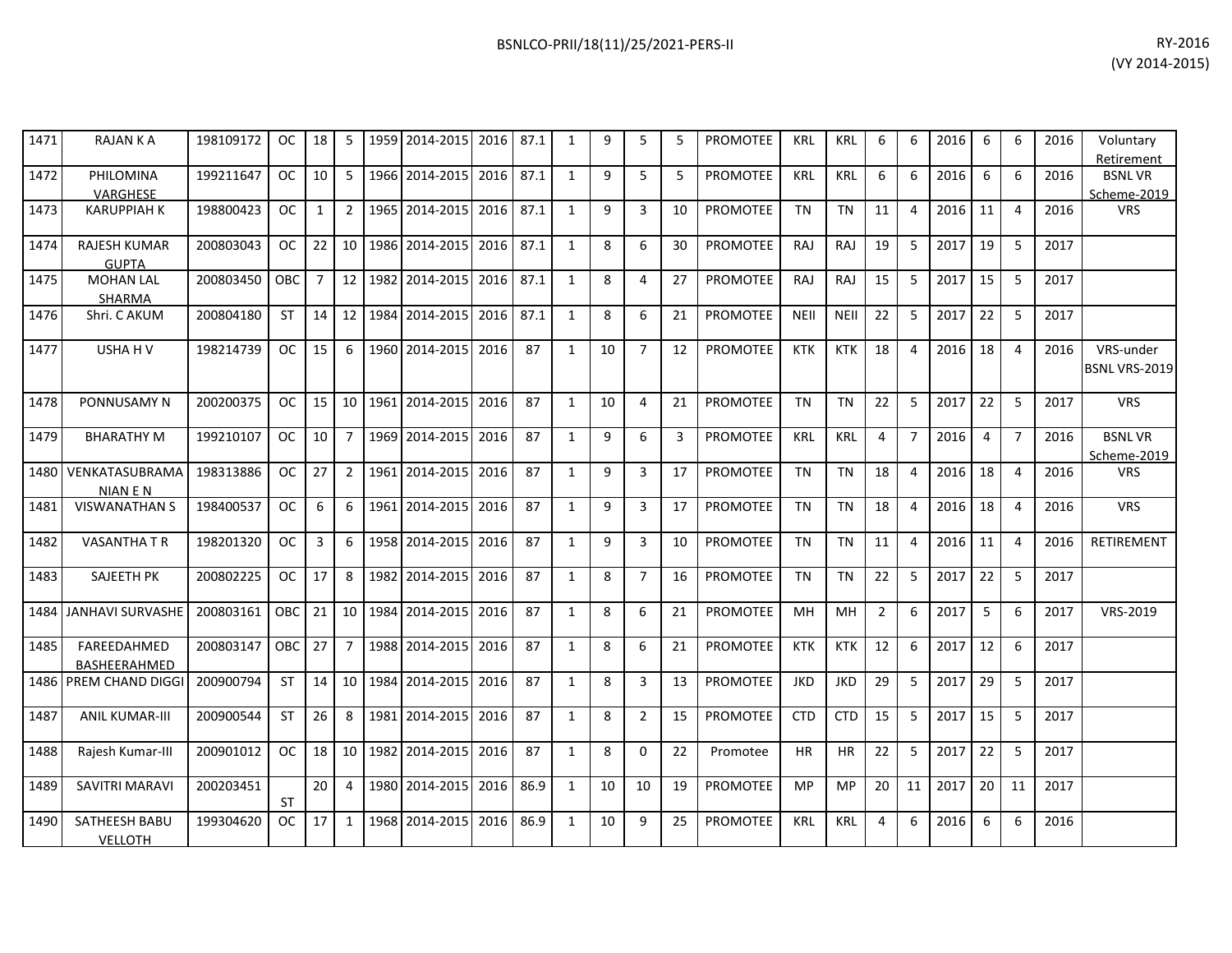| 1491 | <b>BABURAJ V V</b>                 | 199308181 | OC.        | 8              | 1              | 1969 | 2014-2015      | 2016 | 86.9 | $\mathbf{1}$ | 9              | 5              | 5              | <b>PROMOTEE</b> | <b>KRL</b> | <b>KRL</b>                 | 6  | 6              | 2016 | 6              | 6              | 2016 | <b>BSNLVR</b><br>Scheme-2019                                                      |
|------|------------------------------------|-----------|------------|----------------|----------------|------|----------------|------|------|--------------|----------------|----------------|----------------|-----------------|------------|----------------------------|----|----------------|------|----------------|----------------|------|-----------------------------------------------------------------------------------|
| 1492 | <b>DHANJITA NATH</b>               | 200802420 | OBC        | $\overline{4}$ | 5              |      | 1980 2014-2015 | 2016 | 86.9 | 1            | 8              | 8              | $\overline{2}$ | <b>PROMOTEE</b> | ASM        | <b>ASM</b>                 | 22 | 5              | 2017 | 22             | 5              | 2017 |                                                                                   |
| 1493 | <b>JOHEB KOUKHAR</b>               | 200802246 | OBC        | 31             | $\overline{7}$ |      | 1985 2014-2015 | 2016 | 86.9 | $\mathbf{1}$ | 8              | $\overline{7}$ | 17             | <b>PROMOTEE</b> | RAJ        | <b>RAJ</b>                 | 15 | 5              | 2017 | 15             | 5              | 2017 |                                                                                   |
| 1494 | SOMASUNDARAM N                     | 200802120 | <b>OC</b>  | 28             | $\overline{2}$ |      | 1983 2014-2015 | 2016 | 86.9 | $\mathbf{1}$ | 8              | $\overline{7}$ | $\overline{4}$ | <b>PROMOTEE</b> | <b>TN</b>  | <b>TN</b>                  | 22 | 5              | 2017 | 22             | 5              | 2017 |                                                                                   |
| 1495 | PONNA KUMAR<br><b>DASYAM</b>       | 200803701 | OBC        | 9              | 8              |      | 1978 2014-2015 | 2016 | 86.9 | $\mathbf{1}$ | 8              | 6              | 21             | <b>PROMOTEE</b> | <b>KTK</b> | <b>KTK</b>                 | 12 | 6              | 2017 | 12             | 6              | 2017 |                                                                                   |
| 1496 | <b>TAHER KHAN</b><br><b>TAILOR</b> | 200802953 | <b>OBC</b> | 15             | 4              | 1986 | 2014-2015      | 2016 | 86.9 | $\mathbf{1}$ | 8              | 6              | 19             | <b>PROMOTEE</b> | <b>KTK</b> | <b>CNTx</b><br>(SOU<br>TH) | 12 | 6              | 2017 | 12             | 6              | 2017 |                                                                                   |
| 1497 | KETULKUMAR<br><b>JAYANTKUMAR</b>   | 200900929 | OBC        | 23             | 8              |      | 1984 2014-2015 | 2016 | 86.9 | $\mathbf{1}$ | $\overline{7}$ | 11             | 1              | <b>PROMOTEE</b> | GUJ        | GUJ                        | 5  | 6              | 2017 | 5              | 6              | 2017 |                                                                                   |
| 1498 | TEJ PRAKASH SAINI                  | 200902172 | <b>OC</b>  | 22             | 11             | 1984 | 2014-2015      | 2016 | 86.9 | $\mathbf{1}$ | $\overline{7}$ | 8              | 22             | <b>PROMOTEE</b> | RAJ        | RAJ                        | 22 | 5              | 2017 | 22             | 5              | 2017 |                                                                                   |
| 1499 | PRANJIT SARMA                      | 200803286 | <b>OC</b>  | $\mathbf{1}$   | 11             | 1982 | 2014-2015      | 2016 | 86.9 | $\mathbf{1}$ | 8              | 5              | 23             | PROMOTEE        | ASM        | <b>CNTx</b><br>(NER)       | 22 | 5              | 2017 | 22             | 5              | 2017 |                                                                                   |
| 1500 | SHIVARAJU G                        | 200803454 | OBC        | 18             | $\mathbf{3}$   |      | 1984 2014-2015 | 2016 | 86.8 | $\mathbf{1}$ | 12             | 15             | 6              | <b>PROMOTEE</b> | <b>KTK</b> | <b>KTK</b>                 | 12 | 6              | 2017 | 12             | 6              | 2017 | Circle is again<br>requested to<br>verify the<br>Combined<br>Residency<br>Period. |
| 1501 | <b>SURESHAN M P</b>                | 198504567 | OC.        | 15             | 11             |      | 1957 2014-2015 | 2016 | 86.8 | 1            | 9              | 6              | 3              | <b>PROMOTEE</b> | <b>KRL</b> | <b>KRL</b>                 | 4  | $\overline{7}$ | 2016 | $\overline{4}$ | $\overline{7}$ | 2016 | superanuation                                                                     |
| 1502 | <b>SUNIL KUMAR K</b>               | 198503522 | <b>OC</b>  | 25             | $\overline{7}$ |      | 1962 2014-2015 | 2016 | 86.8 | $\mathbf{1}$ | 9              | 5              | 5              | PROMOTEE        | <b>KRL</b> | <b>KRL</b>                 | 6  | 6              | 2016 | 6              | 6              | 2016 | <b>BSNLVR</b><br>Scheme-2019                                                      |
| 1503 | RAKESH C                           | 200801635 | <b>OC</b>  | 11             | 5 <sup>5</sup> |      | 1983 2014-2015 | 2016 | 86.8 | $\mathbf{1}$ | 9              | $\Omega$       | 11             | PROMOTEE        | <b>KRL</b> | <b>KRL</b>                 | 28 | $\mathsf{q}$   | 2017 | $\overline{3}$ | 10             | 2017 |                                                                                   |
| 1504 | SONAL DEEPAK<br><b>RAIKWAR</b>     | 200801956 | ST         | 12             | $\overline{7}$ |      | 1983 2014-2015 | 2016 | 86.8 | $\mathbf{1}$ | 8              | 8              | $\overline{7}$ | <b>PROMOTEE</b> | <b>MP</b>  | <b>MH</b>                  | 5  | 6              | 2017 | 5              | 6              | 2017 |                                                                                   |
| 1505 | <b>MAHESH KUMAR-II</b>             | 200802146 | <b>OC</b>  | 18             | 5              | 1982 | 2014-2015      | 2016 | 86.8 | $\mathbf{1}$ | 8              | $\overline{7}$ | 9              | <b>PROMOTEE</b> | RAJ        | <b>CNTx</b><br>(NOR<br>TH) | 15 | 5              | 2017 | 15             | 5              | 2017 |                                                                                   |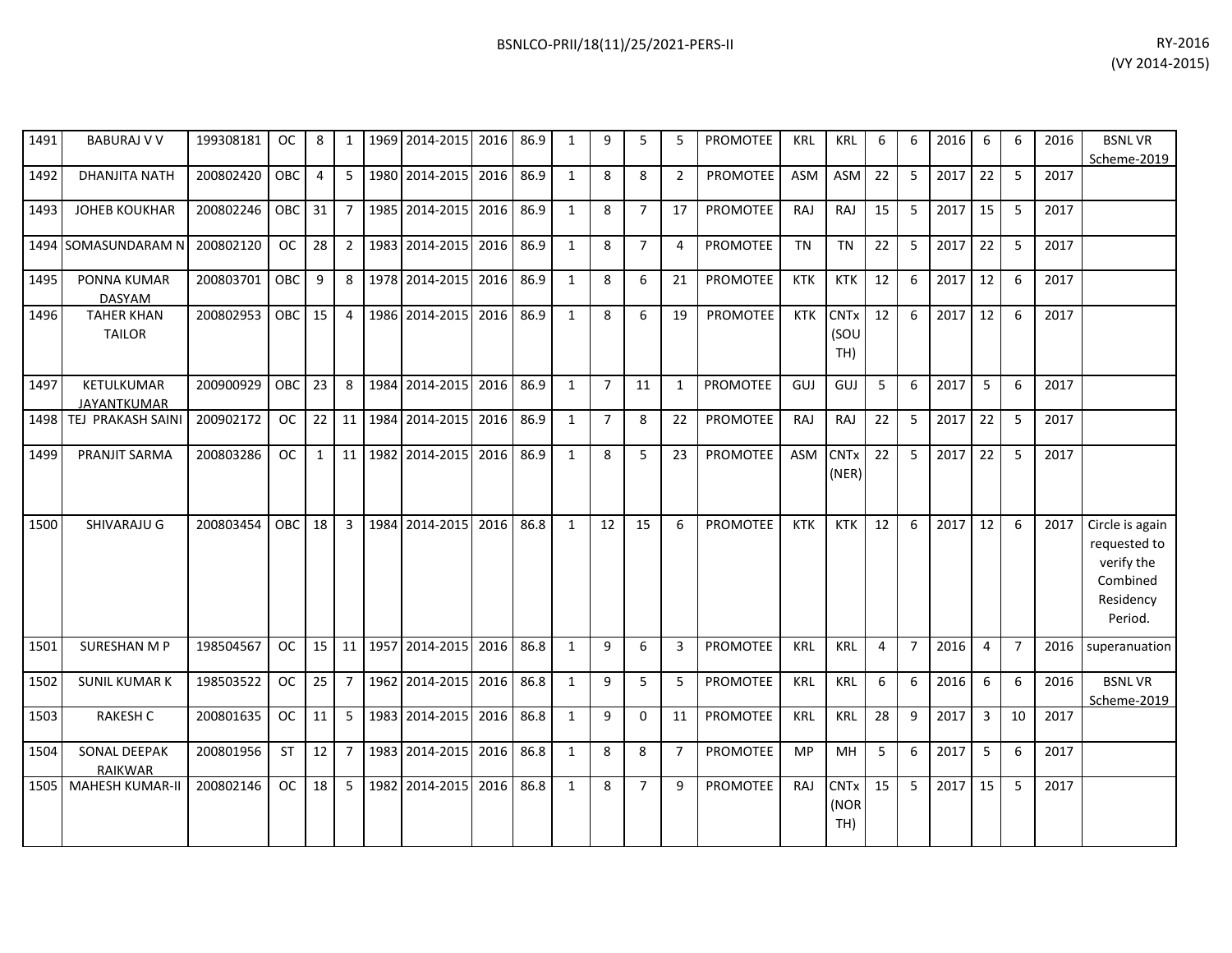| 1506 | RAMPRASAD A                               | 200802132 | <b>SC</b> | 15             | 8               |      | 1985 2014-2015 | 2016 | 86.8 | 1            | 8              | 6              | 28             | <b>PROMOTEE</b> | TN         | TN                                   | 22           | 5              | 2017 | 22             | -5             | 2017 |                          |
|------|-------------------------------------------|-----------|-----------|----------------|-----------------|------|----------------|------|------|--------------|----------------|----------------|----------------|-----------------|------------|--------------------------------------|--------------|----------------|------|----------------|----------------|------|--------------------------|
| 1507 | YOGESH<br>NAMDEOJI<br><b>MASRAM</b>       | 200802915 | <b>ST</b> | 27             | 5               | 1985 | 2014-2015      | 2016 | 86.8 | $\mathbf{1}$ | 8              | 6              | 14             | <b>PROMOTEE</b> | MH         | <b>CNT<sub>x</sub></b><br>(WES<br>T) | 5            | 6              | 2017 | 5              | 6              | 2017 |                          |
| 1508 | <b>SANJEEV HIREMANI</b>                   | 200803320 | SC.       | 1              | 5               |      | 1985 2014-2015 | 2016 | 86.8 | 1            | 8              | 5              | 22             | <b>PROMOTEE</b> | <b>KTK</b> | KTK                                  | 12           | 6              | 2017 | 12             | -6             | 2017 |                          |
| 1509 | <b>VINOD KUMAR K</b>                      | 200802747 | OBC       | $\overline{2}$ | $1\vert$        |      | 1981 2014-2015 | 2016 | 86.8 | 1            | 8              | 0              | 0              | <b>PROMOTEE</b> | <b>KTK</b> | <b>KTK</b>                           | 12           | 6              | 2017 | 12             | 6              | 2017 |                          |
| 1510 | <b>VINOD TK</b>                           | 200802130 | SC        | 27             | $2^{\circ}$     |      | 1986 2014-2015 | 2016 | 86.8 | 1            | 9              | $\overline{2}$ | $\overline{7}$ | <b>PROMOTEE</b> | <b>KRL</b> | <b>KRL</b>                           | $\mathbf{1}$ | 1              | 2018 | $\mathbf{1}$   | 1              | 2018 |                          |
| 1511 | ADAM R                                    | 198101835 | OC.       | 23             | 10 <sup>1</sup> | 1957 | 2014-2015      | 2016 | 86.7 | 1            | 9              | 3              | 24             | <b>PROMOTEE</b> | <b>TN</b>  | <b>TN</b>                            | 25           | 4              | 2016 | 25             | $\overline{4}$ | 2016 | RETIREMENT               |
| 1512 | SHYAMALKUMAR<br><b>PATEL</b>              | 200800992 | <b>OC</b> | 27             | 5 <sub>1</sub>  |      | 1985 2014-2015 | 2016 | 86.7 | 1            | 9              | $\mathbf{3}$   | 18             | <b>PROMOTEE</b> | GUJ        | GUJ                                  | 4            | 12             | 2017 | $\overline{4}$ | 12             | 2017 |                          |
| 1513 | <b>HASHIK A K</b>                         | 200803219 | OBC       | 20             | 10 <sup>1</sup> |      | 1983 2014-2015 | 2016 | 86.7 | $\mathbf{1}$ | 8              | 9              | 25             | <b>PROMOTEE</b> | <b>KRL</b> | <b>KRL</b>                           | 3            | 10             | 2017 | $\overline{3}$ | 10             | 2017 |                          |
| 1514 | <b>MANISH TRIPATHI</b>                    | 200802214 | OC.       | 1              | 1               |      | 1988 2014-2015 | 2016 | 86.7 | 1            | 8              | $\overline{7}$ | 16             | PROMOTEE        | RAJ        | <b>CNTx</b><br>(NOR<br>TH)           | 15           | 5              | 2017 | 15             | -5             | 2017 |                          |
| 1515 | <b>SHINDE ANIL BAPU</b>                   | 200803117 | SC.       | 10             | $\overline{4}$  |      | 1983 2014-2015 | 2016 | 86.7 | 1            | 8              | 6              | 12             | <b>PROMOTEE</b> | MН         | MН                                   | 5            | 6              | 2017 | 5              | 6              | 2017 |                          |
| 1516 | SHYJU S D                                 | 200803537 | <b>SC</b> | 30             | 4               | 1981 | 2014-2015      | 2016 | 86.7 | 1            | 8              | 5              | 27             | <b>PROMOTEE</b> | <b>KRL</b> | <b>KRL</b>                           | 12           | 6              | 2017 | 12             | 6              | 2017 |                          |
| 1517 | <b>ASHUTOSH</b><br><b>KASHYAP</b>         | 200802475 | <b>OC</b> | 24             | 6               |      | 1983 2014-2015 | 2016 | 86.7 | 1            | 8              | 6              | 18             | PROMOTEE        | RAJ        | <b>CNTx</b><br>(NOR<br>TH)           | 15           | 5              | 2017 | 15             | 5              | 2017 |                          |
| 1518 | VEENA M.R.                                | 198112000 | OC.       | 3              | 9               |      | 1959 2014-2015 | 2016 | 86.6 | 1            | 9              | 6              | 27             | <b>PROMOTEE</b> | <b>KTK</b> | <b>KTK</b>                           | 18           | $\overline{a}$ | 2016 | 18             | $\overline{a}$ | 2016 | Retired on<br>30.09.2019 |
| 1519 | <b>SETHUP</b>                             | 200801945 | OBC       | 17             | $\overline{4}$  |      | 1984 2014-2015 | 2016 | 86.6 | 1            | 9              | $\mathbf 0$    | 3              | <b>PROMOTEE</b> | <b>KRL</b> | <b>KRL</b>                           | 3            | 10             | 2017 | $\overline{3}$ | 10             | 2017 |                          |
| 1520 | <b>SUPRIYA</b><br><b>SHOBHARAJ SHINDE</b> | 200802597 | OC.       | 30             | 11 <sup>1</sup> |      | 1988 2014-2015 | 2016 | 86.6 | $\mathbf{1}$ | 8              | 6              | 21             | PROMOTEE        | <b>MH</b>  | <b>MH</b>                            | 5            | 6              | 2017 | 5              | 6              | 2017 |                          |
| 1521 | <b>KUNAL KUMAR</b>                        | 200902028 | OBC       | $\overline{7}$ | 6               |      | 1982 2014-2015 | 2016 | 86.6 | 1            | 8              | 3              | 12             | PROMOTEE        | <b>JKD</b> | <b>JKD</b>                           | 29           | 5              | 2017 | 29             | 5              | 2017 |                          |
| 1522 | <b>BHOM SINGH</b><br><b>ROOPAWAT</b>      | 200902468 | <b>OC</b> | 3              | 9               |      | 1986 2014-2015 | 2016 | 86.6 | 1            | $\overline{7}$ | 8              | 21             | <b>PROMOTEE</b> | RAJ        | <b>CNTx</b><br>(NOR<br>TH)           | 15           | 5              | 2017 | 15             | 5              | 2017 |                          |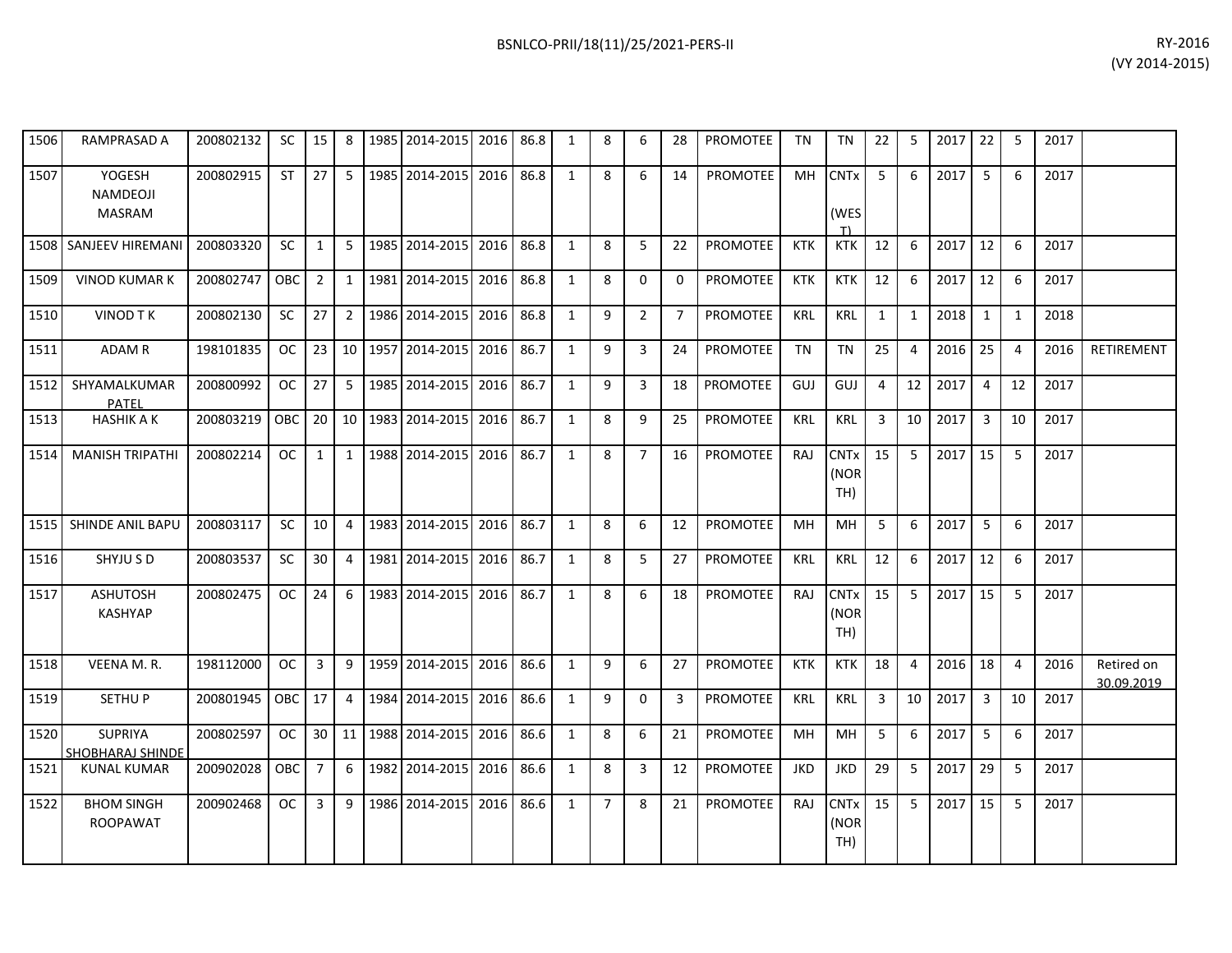| RY-2016        |  |
|----------------|--|
| (VY 2014-2015) |  |

| 1523 | <b>PRASATH G</b>                      | 200400283 | OC.       | 15             | 6               | 1983 2014-2015       | 2016 | 86.5 | $\mathbf{1}$ | 10             | 4              | 21             | <b>PROMOTEE</b> | <b>TN</b>  | <b>TN</b>                      | 22             | 5  | 2017 | 22             | 5              | 2017 |                          |
|------|---------------------------------------|-----------|-----------|----------------|-----------------|----------------------|------|------|--------------|----------------|----------------|----------------|-----------------|------------|--------------------------------|----------------|----|------|----------------|----------------|------|--------------------------|
| 1524 | <b>ELANGOVAN K</b>                    | 198401710 | <b>OC</b> | $\overline{7}$ | $\mathbf{3}$    | 1961 2014-2015       | 2016 | 86.5 | $\mathbf{1}$ | 9              | $\overline{7}$ | $\overline{7}$ | <b>PROMOTEE</b> | <b>TN</b>  | <b>TN</b>                      | 8              | 8  | 2016 | 8              | 8              | 2016 | <b>VRS</b>               |
| 1525 | PALANISAMY A                          | 198202059 | OC.       | 10             | 6               | 1960 2014-2015       | 2016 | 86.5 | 1            | 9              | 3              | 17             | <b>PROMOTEE</b> | <b>TN</b>  | <b>TN</b>                      | 18             | 4  | 2016 | 18             | $\overline{4}$ | 2016 | RETIREMENT               |
| 1526 | <b>GOPAL G</b>                        | 198601395 | OC.       | $\overline{2}$ | 6               | 1961 2014-2015       | 2016 | 86.5 | 1            | 9              | 3              | 10             | <b>PROMOTEE</b> | <b>TN</b>  | <b>TN</b>                      | 11             | 4  | 2016 | 11             | $\overline{4}$ | 2016 | <b>VRS</b>               |
| 1527 | <b>RAVI CHANDRA</b>                   | 200801588 | OBC       | 5              | $\mathbf{1}$    | 1983 2014-2015       | 2016 | 86.5 | $\mathbf{1}$ | 8              | 10             | 15             | PROMOTEE        | BH         | BH                             | 29             | 5  | 2017 | 29             | 5              | 2017 |                          |
| 1528 | <b>DHANUSH P</b>                      | 200803576 | OC.       | 11             | 5 <sup>1</sup>  | 1986 2014-2015       | 2016 | 86.5 | $\mathbf{1}$ | 8              | 9              | 24             | PROMOTEE        | <b>KRL</b> | <b>KRL</b>                     | 3              | 10 | 2017 | $\overline{3}$ | 10             | 2017 |                          |
| 1529 | <b>SUNIL KUMAR-III</b>                | 200801223 | SC        | $\overline{7}$ | $7^{\circ}$     | 1980 2014-2015       | 2016 | 86.5 | 1            | 8              | 8              | 6              | <b>PROMOTEE</b> | <b>UPE</b> | <b>UPE</b>                     | 15             | 5  | 2017 | 15             | 5              | 2017 |                          |
| 1530 | ANNAPURNA                             | 200803236 | OC.       | 30             |                 | 7   1984   2014-2015 | 2016 | 86.5 | 1            | 8              | $\overline{7}$ | 18             | <b>PROMOTEE</b> | <b>KTK</b> | <b>KTK</b>                     | 12             | 6  | 2017 | 12             | 6              | 2017 |                          |
| 1531 | <b>LATHAK</b>                         | 200803045 | <b>SC</b> | 23             | 12 <sup>1</sup> | 1985 2014-2015       | 2016 | 86.5 | $\mathbf{1}$ | 8              | $\overline{7}$ | 18             | <b>PROMOTEE</b> | <b>KTK</b> | <b>KTK</b>                     | 12             | 6  | 2017 | 12             | 6              | 2017 |                          |
| 1532 | <b>SUBHABRATA</b><br><b>SINHA</b>     | 200803058 | OBC.      | 6              | 9               | 1983 2014-2015       | 2016 | 86.5 | $\mathbf{1}$ | 8              | 5              | 23             | <b>PROMOTEE</b> | <b>ASM</b> | <b>ASM</b>                     | 22             | 5  | 2017 | 22             | 5              | 2017 |                          |
| 1533 | <b>RIMJHIM KUMARI</b>                 | 200900903 | OBC       | $\overline{7}$ | 9               | 1985 2014-2015       | 2016 | 86.5 | 1            | 8              | 4              | 12             | <b>PROMOTEE</b> | <b>BH</b>  | <b>BH</b>                      | 29             | 5  | 2017 | 29             | 5              | 2017 |                          |
| 1534 | Dinesh Kumar-II                       | 200900290 | SC        | $\mathbf{1}$   | $1\vert$        | 1985 2014-2015       | 2016 | 86.5 | 1            | 8              | $\mathbf{1}$   | 25             | Promotee        | <b>HR</b>  | HR                             | 22             | 5  | 2017 | 22             | 5              | 2017 |                          |
| 1535 | RAJIV ARUNBHAI<br><b>JHA</b>          | 200900939 | OC.       | 25             | 9               | 1984 2014-2015       | 2016 | 86.5 | $\mathbf{1}$ | $\overline{7}$ | 11             | 1              | <b>PROMOTEE</b> | GUJ        | GUJ                            | 5              | 6  | 2017 | 5              | 6              | 2017 |                          |
| 1536 | <b>LOKESHKUMAR</b><br><b>BHOJWANI</b> | 200900831 | OC.       | 14             | 6               | 1985 2014-2015       | 2016 | 86.5 | $\mathbf{1}$ | $\overline{7}$ | 11             | 1              | PROMOTEE        | GUJ        | GUJ                            | 5              | 6  | 2017 | 5              | 6              | 2017 |                          |
| 1537 | <b>ATONU BORAH</b>                    | 200803386 | <b>ST</b> | 9              |                 | 10 1982 2014-2015    | 2016 | 86.5 | $\mathbf{1}$ | 8              | 5              | 23             | PROMOTEE        | ASM        | ASM                            | 22             | 5  | 2017 | 22             | 5              | 2017 |                          |
| 1538 | <b>HERUMONI</b><br><b>BORGOHAIN</b>   | 200803775 | OBC       | 12             | $\mathbf{1}$    | 1983 2014-2015       | 2016 | 86.5 | 1            | 8              | 5              | 23             | <b>PROMOTEE</b> | <b>ASM</b> | <b>ASM</b>                     | 22             | 5  | 2017 | 22             | 5              | 2017 |                          |
| 1539 | <b>BHANUPRAKASH N</b>                 | 198012506 | OC.       | 20             | $7^{\circ}$     | 1958 2014-2015       | 2016 | 86.4 | 1            | 10             | 1              | 25             | <b>PROMOTEE</b> | <b>KTK</b> | <b>KTK</b>                     | $\overline{4}$ | 4  | 2016 | $\overline{4}$ | $\overline{4}$ | 2016 | Retired on<br>31/07/2018 |
| 1540 | <b>ANETS JOSE P</b>                   | 200801712 | <b>OC</b> | 23             | $\overline{4}$  | 1985 2014-2015       | 2016 | 86.4 | 1            | 8              | 11             | 21             | <b>PROMOTEE</b> | <b>KRL</b> | <b>CNT<sub>x</sub></b><br>(SOU | $\overline{3}$ | 10 | 2017 | $\overline{3}$ | 10             | 2017 |                          |
| 1541 | <b>BAKULKUMAR</b><br><b>DAMOR</b>     | 200802219 | <b>ST</b> | $\overline{4}$ | 1               | 1983 2014-2015       | 2016 | 86.4 | 1            | 8              | $\overline{7}$ | 11             | PROMOTEE        | GUJ        | GUJ                            | 5              | 6  | 2017 | 5              | 6              | 2017 |                          |
| 1542 | <b>JANHAVI ROHAN</b><br><b>KALE</b>   | 200802453 | OC.       | 13             | 12              | 1981 2014-2015       | 2016 | 86.4 | 1            | 8              | $\overline{7}$ | 5              | <b>PROMOTEE</b> | MH         | MН                             | 5              | 6  | 2017 | 5              | 6              | 2017 |                          |
| 1543 | <b>NALINIG</b>                        | 200801922 | SC        | 25             | 6               | 1979 2014-2015       | 2016 | 86.4 | 1            | 8              | $\overline{7}$ | 4              | <b>PROMOTEE</b> | <b>TN</b>  | TN                             | 22             | 5  | 2017 | 22             | 5              | 2017 |                          |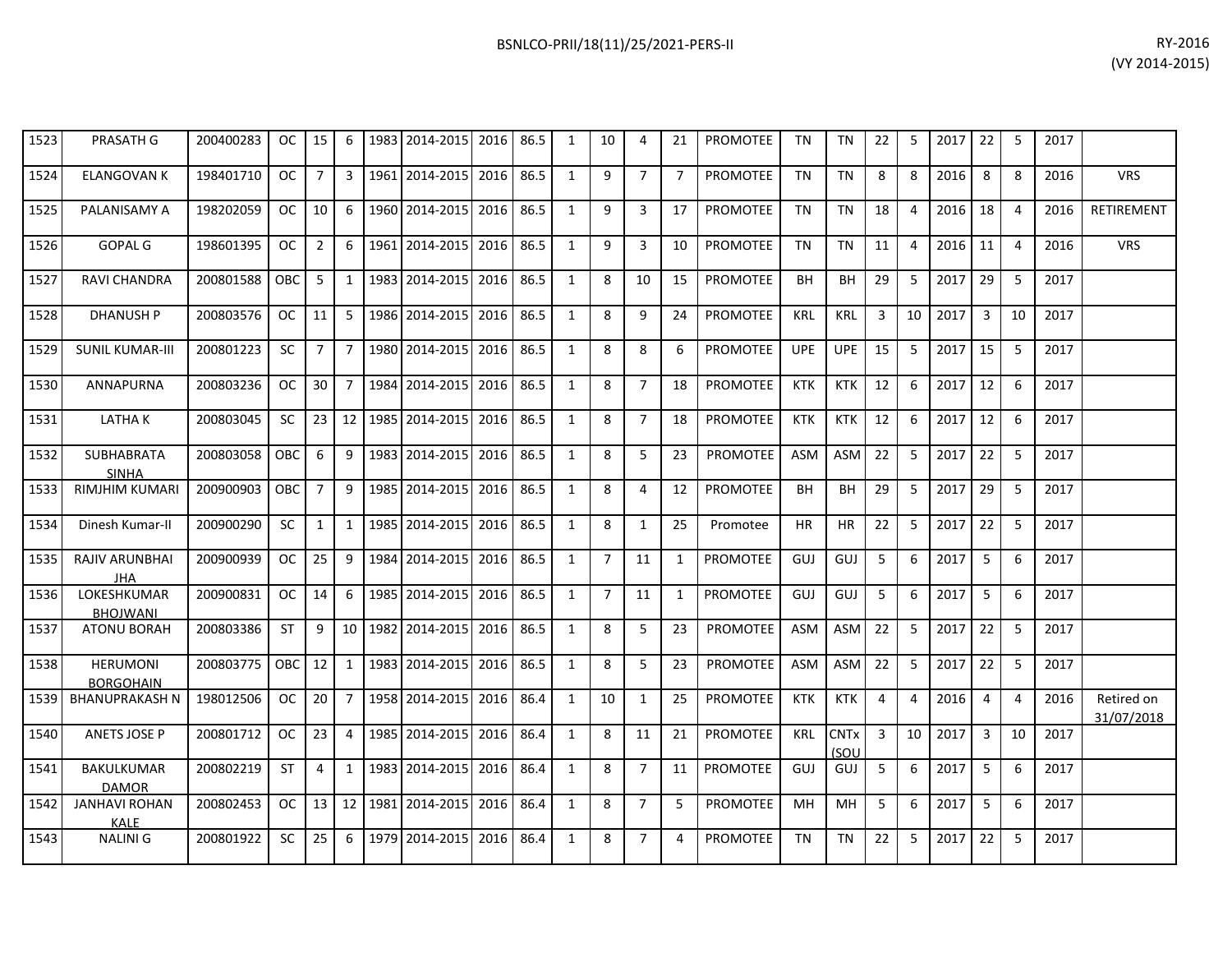| 1544 | <b>DINESH KATARIA</b>         | 200803063 | OBC        | 20             | 3              | 1983 | 2014-2015                                     | 2016 | 86.4 | 1            | 8              | 6              | 18           | <b>PROMOTEE</b> | <b>RAJ</b>  | <b>RAJ</b>  | 5              | 6              | 2017      | 5              | 6              | 2017 |                                                                                   |
|------|-------------------------------|-----------|------------|----------------|----------------|------|-----------------------------------------------|------|------|--------------|----------------|----------------|--------------|-----------------|-------------|-------------|----------------|----------------|-----------|----------------|----------------|------|-----------------------------------------------------------------------------------|
| 1545 | SREEJITS                      | 200803534 | <b>SC</b>  | 4              | 4              |      | 1976 2014-2015                                | 2016 | 86.4 | 1            | 8              | 5              | 20           | <b>PROMOTEE</b> | <b>KRL</b>  | <b>KRL</b>  | 12             | 6              | 2017      | 12             | 6              | 2017 |                                                                                   |
| 1546 | <b>KAVITA MEENA</b>           | 200803066 | <b>ST</b>  | 23             | 5              | 1984 | 2014-2015                                     | 2016 | 86.4 | 1            | 8              | 5              | 14           | <b>PROMOTEE</b> | <b>RAJ</b>  | RAJ         | 15             | 5              | 2017      | 15             | 5              | 2017 |                                                                                   |
| 1547 | Parvesh Antil                 | 200900287 | <b>OC</b>  | 28             | $\overline{2}$ | 1983 | 2014-2015                                     | 2016 | 86.4 | $\mathbf{1}$ | 8              | $\mathbf{1}$   | 25           | Promotee        | <b>HR</b>   | <b>HR</b>   | 22             | 5              | 2017      | 22             | 5              | 2017 |                                                                                   |
| 1548 | <b>RAHUL VAIDYA</b>           | 200901028 | <b>SC</b>  | 11             | 10             | 1980 | 2014-2015                                     | 2016 | 86.4 | 1            | $\overline{7}$ | 11             | $\mathbf{1}$ | <b>PROMOTEE</b> | GJ          | <b>BBNW</b> | 5              | 6              | 2017      | 5              | 6              | 2017 |                                                                                   |
| 1549 | <b>DURGA SHANKAR</b><br>SUMAN | 200900022 | <b>OBC</b> | 1              | $\overline{7}$ | 1979 | 2014-2015                                     | 2016 | 86.4 | 1            | 8              | 4              | 3            | <b>PROMOTEE</b> | <b>RAJ</b>  | <b>RAJ</b>  | 15             | -5             | 2017      | 15             | 5              | 2017 |                                                                                   |
| 1550 | MADANURU.V.SURE<br>SHBABU     | 200802244 | <b>OC</b>  | 26             | 8              | 1981 | 2014-2015                                     | 2016 | 86.3 | 1            | 13             | $\mathbf{1}$   | 17           | PROMOTEE        | <b>CHTD</b> | AP          | 15             | 5              | 2017      | 15             | -5             | 2017 | Circle is again<br>requested to<br>verify the<br>Combined<br>Residency<br>Period. |
| 1551 | <b>RAJENDRAN P-III</b>        | 198213168 | <b>OC</b>  | $\overline{2}$ | $\mathbf{1}$   |      | 1958 2014-2015                                | 2016 | 86.3 | 1            | 9              | 6              | 3            | <b>PROMOTEE</b> | <b>TN</b>   | <b>TN</b>   | 4              | $\overline{7}$ | 2016      | 4              | $\overline{7}$ | 2016 | <b>RETIREMENT</b>                                                                 |
| 1552 | ANWER BABU M K                | 199313002 | <b>OC</b>  | 20             | 10             | 1967 | 2014-2015                                     | 2016 | 86.3 | 1            | $\mathbf{q}$   | 5              | 5            | <b>PROMOTEE</b> | <b>KRL</b>  | <b>KRL</b>  | 6              | 6              | 2016      | 6              | 6              | 2016 | <b>BSNLVR</b><br>Scheme-2019                                                      |
| 1553 | <b>NIREN R</b>                | 200802486 | OBC        | 11             | 5              | 1981 | 2014-2015                                     | 2016 | 86.3 | 1            | 8              | 11             | 28           | <b>PROMOTEE</b> | KRL         | <b>KRL</b>  | 3              | 10             | 2017      | $\overline{3}$ | 10             | 2017 |                                                                                   |
| 1554 | DAISY S R                     | 200802621 | <b>SC</b>  | 31             | $\overline{7}$ | 1976 | 2014-2015                                     | 2016 | 86.3 | $\mathbf{1}$ | 8              | $\overline{7}$ | 4            | <b>PROMOTEE</b> | <b>TN</b>   | <b>TN</b>   | 22             | 5              | 2017      | 22             | 5              | 2017 |                                                                                   |
| 1555 | PRADEEP                       | 200802306 | <b>OBC</b> | $\overline{7}$ | 10             | 1980 | 2014-2015                                     | 2016 | 86.3 | 1            | 8              | 6              | 21           | <b>PROMOTEE</b> | RAJ         | RAJ         | 15             | 5              | 2017      | 15             | 5              | 2017 |                                                                                   |
| 1556 | <b>SIKHA PHUKAN</b>           | 200803206 | OBC        | 29             | 9              | 1982 | 2014-2015                                     | 2016 | 86.3 | $\mathbf{1}$ | 8              | 5              | 23           | <b>PROMOTEE</b> | <b>ASM</b>  | <b>ASM</b>  | 22             | 5              | 2017      | 22             | 5              | 2017 |                                                                                   |
| 1557 | <b>ANAND KUMAR-II</b>         | 200900148 | <b>OC</b>  | 5              | $\overline{2}$ | 1980 | 2014-2015                                     | 2016 | 86.3 | 1            | 8              | 4              | 12           | <b>PROMOTEE</b> | <b>BH</b>   | <b>BH</b>   | 29             | -5             | 2017      | 29             | 5              | 2017 |                                                                                   |
| 1558 | PRANJAL BORAH                 | 200802672 | <b>OBC</b> | 24             | 11             | 1984 | 2014-2015                                     | 2016 | 86.3 | 1            | 8              | 6              | 18           | <b>PROMOTEE</b> | <b>ASM</b>  | <b>ASM</b>  | 22             | -5             | 2017      | 22             | 5              | 2017 |                                                                                   |
| 1559 | <b>TESSY FRANCIS</b>          | 198407432 | <b>OC</b>  | 14             | 4              | 1963 | 2014-2015                                     | 2016 | 86.2 | 1            | 9              | 6              | 3            | <b>PROMOTEE</b> | <b>KRL</b>  | <b>KRL</b>  | $\overline{4}$ | 7              | 2016      | 4              | $\overline{7}$ | 2016 | Voluntary<br>Retirement                                                           |
| 1560 | <b>GURUNATHAN N</b>           | 198001438 |            |                |                |      | 0C   10   11   1957   2014-2015   2016   86.2 |      |      | 1            | 9              | 5              | 19           | PROMOTEE        | <b>TN</b>   | <b>TN</b>   | 20             | 6              | $2016$ 20 |                | 6              | 2016 | <b>RETIREMENT</b>                                                                 |

200803502 OC 11 3 1986 2014-2015 2016 86.2 1 8 7 20 PROMOTEE RAJ RAJ 15 5 2017 15 5 2017

1561 NARENDRA SINGH PARMAR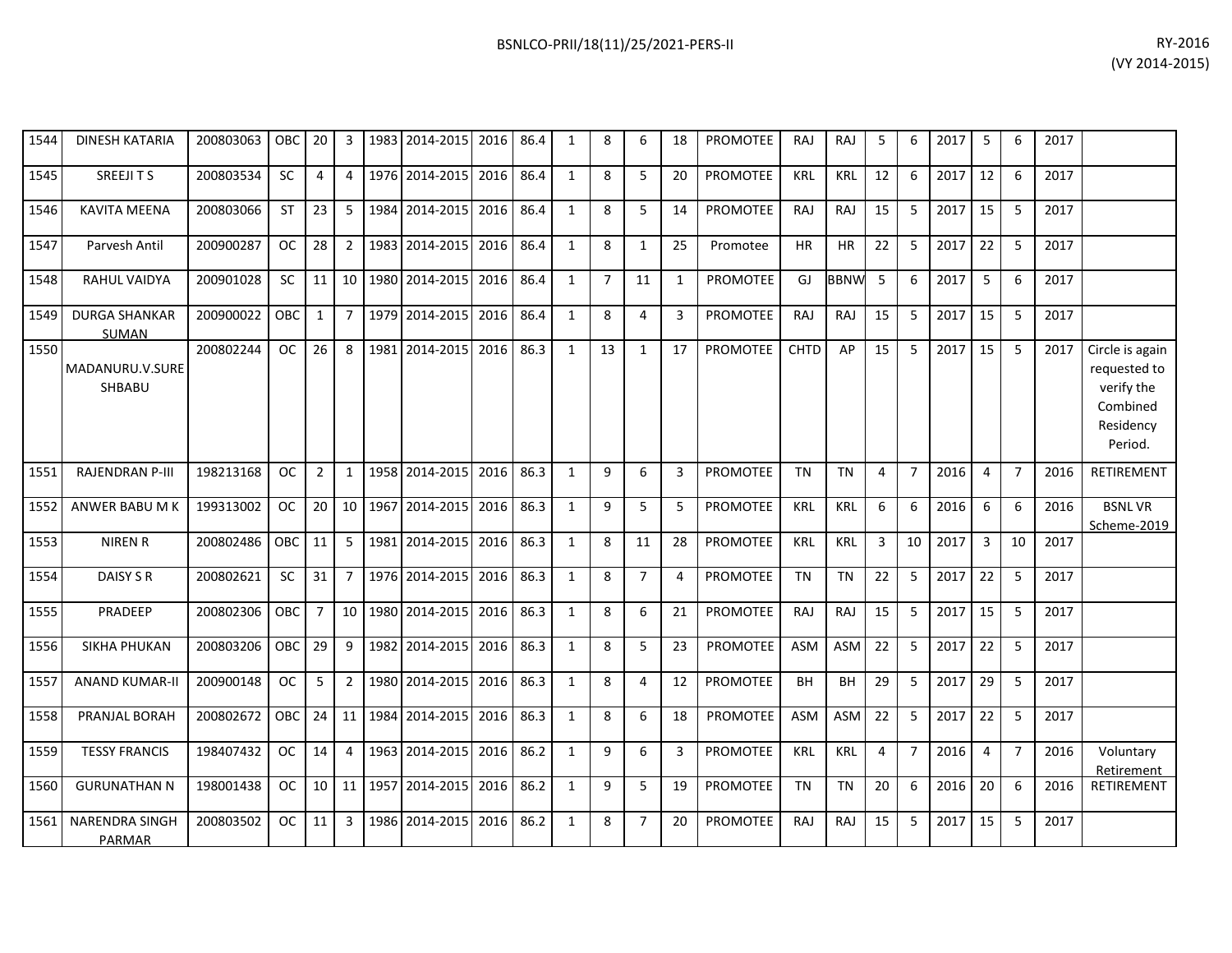| 1562 | NAGALAKSHMI P G                     | 198604682 | OC.           | $\overline{2}$ |                | 1961 2014-2015      | 2016 | 86.2 | 1              | 8              | $\overline{7}$ | 1              | <b>PROMOTEE</b> | <b>KTK</b>  | <b>KTK</b>                           | 2              | 5              | 2016 | $\overline{2}$ | 5               | 2016 | VRS-under<br><b>BSNL VRS-2019</b> |
|------|-------------------------------------|-----------|---------------|----------------|----------------|---------------------|------|------|----------------|----------------|----------------|----------------|-----------------|-------------|--------------------------------------|----------------|----------------|------|----------------|-----------------|------|-----------------------------------|
| 1563 | <b>PRAMOD KUMAR</b>                 | 200803915 | OBC           | 30             | 6              | 1985 2014-2015      | 2016 | 86.2 | $\mathbf{1}$   | 8              | 6              | 19             | <b>PROMOTEE</b> | BH          | BH                                   | 29             | 5              | 2017 | 29             | 5               | 2017 |                                   |
| 1564 | <b>DEBANJAN GHOSH</b>               | 200900316 | <b>OBC</b>    | 5              | 11             | 1980 2014-2015      | 2016 | 86.2 | $\mathbf{1}$   | 8              | 4              | 28             | <b>PROMOTEE</b> | <b>WB</b>   | <b>WB</b>                            | 12             | 6              | 2017 | 12             | 6               | 2017 |                                   |
| 1565 | <b>MANORANJAN</b><br>PASWAN         | 200900252 | SC.           | 10             | $\mathbf{1}$   | 1978 2014-2015      | 2016 | 86.2 | 1              | 8              | $\overline{4}$ | 12             | <b>PROMOTEE</b> | <b>BH</b>   | <b>BH</b>                            | 29             | 5              | 2017 | 29             | 5               | 2017 |                                   |
| 1566 | <b>VIRENKUMAR</b><br><b>TRIVEDI</b> | 200901093 | <b>OC</b>     | 14             | 4              | 1986 2014-2015      | 2016 | 86.2 | 1              | $\overline{7}$ | 11             | 1              | <b>PROMOTEE</b> | GUJ         | GUJ                                  | 5              | 6              | 2017 | 5              | $6\overline{6}$ | 2017 |                                   |
| 1567 | <b>AJIT PAUL</b>                    | 200900029 | OBC           | 5              | $2^{\circ}$    | 1978 2014-2015      | 2016 | 86.2 | $\mathbf{1}$   | 8              | 4              | 10             | <b>PROMOTEE</b> | <b>ASM</b>  | ASM                                  | 22             | 5              | 2017 | 22             | 5               | 2017 |                                   |
| 1568 | <b>GANGADHARA B. N</b>              | 198603455 | <sub>OC</sub> | $\overline{7}$ | $2^{\circ}$    | 1962 2014-2015      | 2016 | 86.1 | 1              | 10             | 8              | -5             | PROMOTEE        | <b>KTK</b>  | <b>KTK</b>                           | 18             | $\overline{4}$ | 2016 | 18             | $\overline{4}$  | 2016 | VRS-under<br>BSNL VRS-2019        |
| 1569 | VENUGOPALAN<br><b>NAIR R</b>        | 198008581 | <b>OC</b>     | 17             | 11             | 1956 2014-2015      | 2016 | 86.1 | 1              | 9              | 6              | 29             | <b>PROMOTEE</b> | <b>KTK</b>  | <b>KTK</b>                           | 9              | 5              | 2016 | 9              | 5               | 2016 | Retired on<br>30/11/2016          |
| 1570 | CHINNARAJU C                        | 198600306 | <b>OC</b>     | 6              | 1              | 1958 2014-2015      | 2016 | 86.1 | $\mathbf{1}$   | 9              | 6              | 3              | <b>PROMOTEE</b> | <b>TN</b>   | <b>TN</b>                            | 4              | $\overline{7}$ | 2016 | $\overline{4}$ | $\overline{7}$  | 2016 | RETIREMENT                        |
|      | 1571 RAMACHANDRAN P                 | 198306025 | <b>OC</b>     | 28             | 5              | 1959 2014-2015      | 2016 | 86.1 | 1              | 9              | 6              | 3              | PROMOTEE        | <b>KRL</b>  | <b>KRL</b>                           | $\overline{4}$ | $\overline{7}$ | 2016 | $\overline{4}$ | $\overline{7}$  | 2016 | superanuation                     |
| 1572 | CHANDRASEKARAN                      | 198809905 | <b>OC</b>     | 15             | 5              | 1962 2014-2015      | 2016 | 86.1 | $\mathbf{1}$   | 9              | 5              | 26             | PROMOTEE        | <b>TN</b>   | <b>TN</b>                            | 27             | 6              | 2016 | 27             | 6               | 2016 | <b>DEMISE</b>                     |
| 1573 | CHANDRA<br>RAMAKRISHNAN             | 198202459 | <b>OC</b>     | $\mathbf{1}$   | 6              | 1957 2014-2015      | 2016 | 86.1 | $\mathbf{1}$   | 9              | 3              | 17             | PROMOTEE        | <b>TN</b>   | <b>TN</b>                            | 18             | $\overline{4}$ | 2016 | 18             | $\overline{4}$  | 2016 | RETIREMENT                        |
| 1574 | VIJAYAKUMARI V                      | 198202280 | <b>OC</b>     | 28             | 12             | 1957 2014-2015      | 2016 | 86.1 | $\mathbf{1}$   | 9              | 3              | 17             | PROMOTEE        | <b>TN</b>   | <b>TN</b>                            | 18             | 4              | 2016 | 18             | $\overline{4}$  | 2016 | RETIREMENT                        |
| 1575 | <b>KRISHNAPRASAD R</b>              | 200803501 | ST            | 12             | $\mathbf{1}$   | 1976 2014-2015      | 2016 | 86.1 | $\mathbf{1}$   | 9              | $\overline{2}$ | 8              | PROMOTEE        | <b>TLGN</b> | <b>TLGN</b>                          | 26             | 12             | 2017 | 26             | 12              | 2017 |                                   |
|      | 1576 SENTHILMURUGAN                 | 200802136 | <b>SC</b>     | $\mathbf{1}$   | 6              | 1980 2014-2015      | 2016 | 86.1 | 1              | 9              | 1              | 9              | PROMOTEE        | <b>TN</b>   | <b>TN</b>                            | 27             | 11             | 2017 | 27             | 11              | 2017 |                                   |
| 1577 | UNNIKRISHNAN M                      | 200802391 | OBC           | $\mathbf{1}$   | $\mathbf{1}$   | 1984 2014-2015      | 2016 | 86.1 | $\overline{1}$ | 9              | $\mathbf 0$    | 5              | PROMOTEE        | <b>KRL</b>  | <b>KRL</b>                           | 3              | 10             | 2017 | 3              | 10              | 2017 |                                   |
| 1578 | <b>SANJAY PRASAD</b><br>YADAV       | 200802197 | OBC.          | $\overline{4}$ | $\overline{2}$ | 1980 2014-2015      | 2016 | 86.1 | $\mathbf{1}$   | 8              | $\overline{7}$ | 11             | <b>PROMOTEE</b> | <b>BH</b>   | <b>BH</b>                            | 29             | 5              | 2017 | 29             | -5              | 2017 |                                   |
| 1579 | <b>MOORTHY P</b>                    | 200802159 | <b>SC</b>     | 24             | 6              | 1976 2014-2015      | 2016 | 86.1 | $\mathbf{1}$   | 8              | $\overline{7}$ | $\overline{4}$ | PROMOTEE        | <b>TN</b>   | <b>TN</b>                            | 22             | 5              | 2017 | 22             | 5               | 2017 |                                   |
| 1580 | <b>MOTI LAL TEKAM</b>               | 200802242 | <b>ST</b>     | $\overline{3}$ | 6              | 1983 2014-2015 2016 |      | 86.1 | $\overline{1}$ | 8              | 6              | 25             | <b>PROMOTEE</b> | M.P.        | <b>CNT<sub>x</sub></b><br>(WES<br>T١ | 15             | 5              | 2017 | 15             | 5               | 2017 |                                   |
|      | 1581 HARSHANG TRIVEDI               | 200900942 | OC.           | 6              | 5              | 1987 2014-2015      | 2016 | 86.1 | $\mathbf{1}$   | $\overline{7}$ | 11             | 1              | <b>PROMOTEE</b> | GUJ         | GUJ                                  | 5              | 6              | 2017 | 5              | 6               | 2017 |                                   |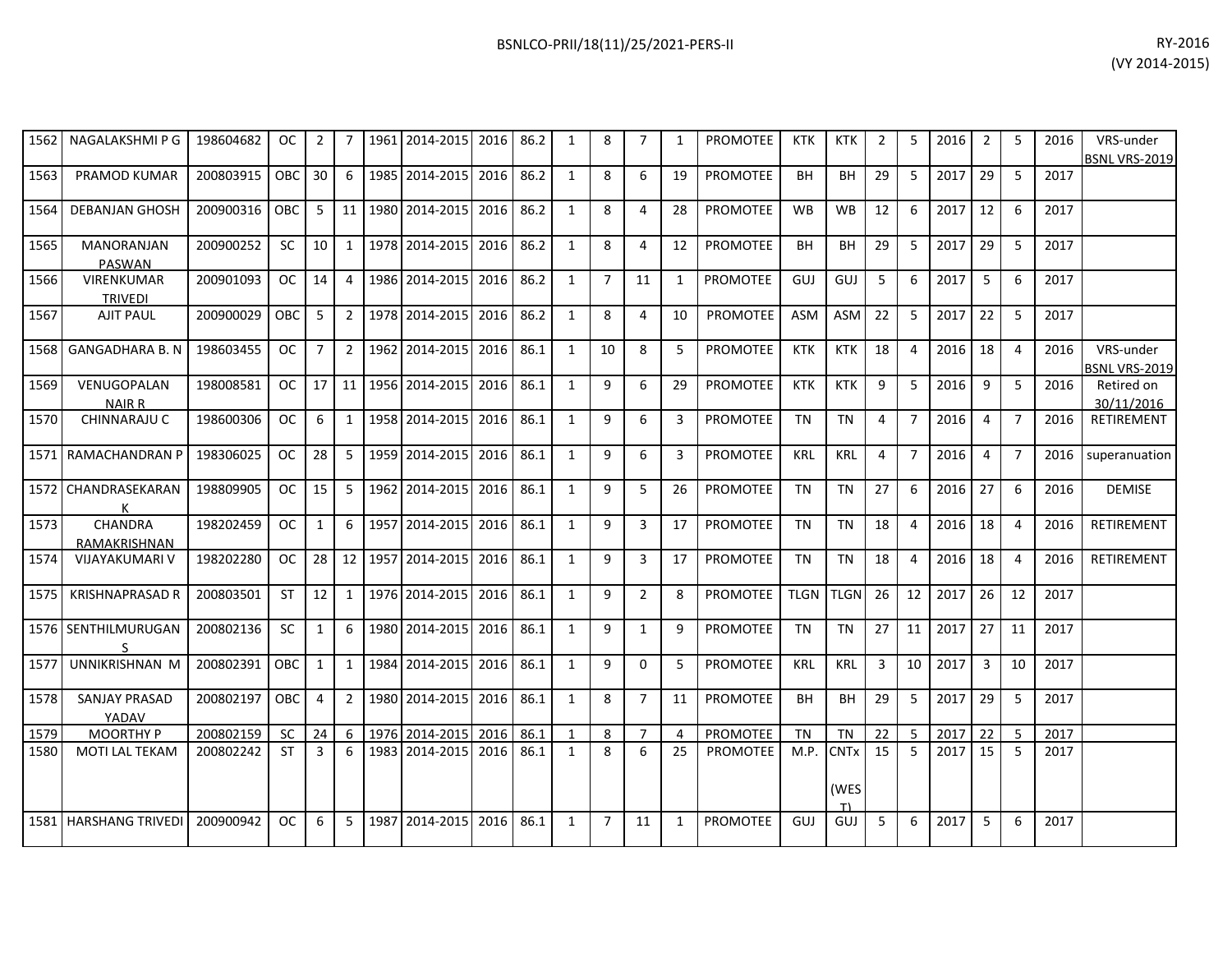| RY-2016        |
|----------------|
| (VY 2014-2015) |

| 1582 | <b>GAYATHRI H C</b>    | 198213906 | <b>OC</b> | 27           |                 | 10   1957 | 2014-2015             | 2016 | 86   | 1            | 10             | $\overline{2}$ | 0            | PROMOTEE        | <b>KTK</b> | KTK        | $\overline{2}$ | 5              | 2016 | 2              | 5              | 2016 | Retired on           |
|------|------------------------|-----------|-----------|--------------|-----------------|-----------|-----------------------|------|------|--------------|----------------|----------------|--------------|-----------------|------------|------------|----------------|----------------|------|----------------|----------------|------|----------------------|
|      |                        |           |           |              |                 |           |                       |      |      |              |                |                |              |                 |            |            |                |                |      |                |                |      | 31/10/2017           |
| 1583 | RAMACHANDRA P.         | 198607482 | OC.       | 22           | 5               |           | 1961 2014-2015        | 2016 | 86   | $\mathbf{1}$ | 9              | 6              | 26           | <b>PROMOTEE</b> | <b>KTK</b> | <b>KTK</b> | 18             | $\overline{a}$ | 2016 | 18             | $\overline{4}$ | 2016 | VRS-under            |
|      |                        |           |           |              |                 |           |                       |      |      |              |                |                |              |                 |            |            |                |                |      |                |                |      | <b>BSNL VRS-2019</b> |
| 1584 | <b>WAGH PRAGATI</b>    | 200803184 | <b>SC</b> | 26           | 6               | 1984      | 2014-2015             | 2016 | 86   | $\mathbf{1}$ | 8              | 6              | 12           | <b>PROMOTEE</b> | MH         | MH         | $\overline{2}$ | 6              | 2017 | 5              | 6              | 2017 |                      |
|      | <b>ANANTA</b>          |           |           |              |                 |           |                       |      |      |              |                |                |              |                 |            |            |                |                |      |                |                |      |                      |
| 1585 | Harvinder Singh        | 200900367 | OBC       | 3            | 1               |           | 1980 2014-2015        | 2016 | 86   | $\mathbf{1}$ | 8              | $\overline{2}$ | 16           | Promotee        | <b>HR</b>  | <b>HR</b>  | 22             | -5             | 2017 | 22             | 5              | 2017 |                      |
|      |                        |           |           |              |                 |           |                       |      |      |              |                |                |              |                 |            |            |                |                |      |                |                |      |                      |
| 1586 | Vikas                  | 200900286 | OC.       | 14           | $\mathbf{1}$    | 1987      | 2014-2015             | 2016 | 86   | $\mathbf{1}$ | 8              | 1              | 25           | Promotee        | <b>HR</b>  | <b>HR</b>  | 22             | 5              | 2017 | 22             | 5              | 2017 |                      |
|      |                        |           |           |              |                 |           |                       |      |      |              |                |                |              |                 |            |            |                |                |      |                |                |      |                      |
| 1587 | CHIRAGKUMAR            | 200900926 | <b>SC</b> | 23           | 10              | 1980      | 2014-2015             | 2016 | 86   | 1            | $\overline{7}$ | 11             | $\mathbf{1}$ | <b>PROMOTEE</b> | GUJ        | GUJ        | 5              | 6              | 2017 | 5              | 6              | 2017 |                      |
|      | HASMUKHLAL             |           |           |              |                 |           |                       |      |      |              |                |                |              |                 |            |            |                |                |      |                |                |      |                      |
| 1588 | <b>KALPANA</b>         | 198506401 | <b>OC</b> | 4            | 4               |           | 1963 2014-2015        | 2016 | 85.9 | $\mathbf{1}$ | 10             | 6              | 2            | <b>PROMOTEE</b> | <b>KTK</b> | <b>KTK</b> | 9              | 5              | 2016 | 9              | 5              | 2016 | VRS-under            |
|      |                        |           |           |              |                 |           |                       |      |      |              |                |                |              |                 |            |            |                |                |      |                |                |      | BSNL VRS-2019        |
| 1589 | <b>MALAY KUMAR</b>     | 199212290 | <b>SC</b> | 15           | 7               |           | 1965 2014-2015        | 2016 | 85.9 | 1            | 9              | $\overline{2}$ | 6            | <b>PROMOTEE</b> | <b>CTD</b> | <b>CTD</b> | $\overline{7}$ | 3              | 2016 | $\overline{7}$ | 3              | 2016 |                      |
|      | <b>MONDAL</b>          |           |           |              |                 |           |                       |      |      |              |                |                |              |                 |            |            |                |                |      |                |                |      |                      |
| 1590 | <b>PARAG KUMAR</b>     | 200801459 | <b>OC</b> | 19           | 6               |           | 1983 2014-2015        | 2016 | 85.9 | $\mathbf{1}$ | 8              | $\overline{7}$ | 19           | <b>PROMOTEE</b> | RAJ        | RAJ        | 15             | -5             | 2017 | 15             | 5              | 2017 |                      |
|      | PORWAD                 |           |           |              |                 |           |                       |      |      |              |                |                |              |                 |            |            |                |                |      |                |                |      |                      |
| 1591 | <b>AKHILESH KUMAR</b>  | 200804063 | <b>SC</b> | $\mathbf{1}$ | 12 <sup>1</sup> |           | 1981 2014-2015        | 2016 | 85.9 | $\mathbf{1}$ | 8              | 6              | 18           | <b>PROMOTEE</b> | <b>JKD</b> | <b>JKD</b> | 29             | 5              | 2017 | 29             | 5              | 2017 |                      |
|      |                        |           |           |              |                 |           |                       |      |      |              |                |                |              |                 |            |            |                |                |      |                |                |      |                      |
| 1592 | DAYASANKAR T           | 199000289 | OC.       | 3            | 5               | 1965      | 2014-2015             | 2016 | 85.8 | 1            | 9              | 5              | 19           | <b>PROMOTEE</b> | <b>TN</b>  | <b>TN</b>  | 20             | 6              | 2016 | 20             | 6              | 2016 | <b>VRS</b>           |
|      |                        |           |           |              |                 |           |                       |      |      |              |                |                |              |                 |            |            |                |                |      |                |                |      |                      |
| 1593 | JOY P V                | 198505259 | <b>OC</b> | 9            | 6               | 1961      | 2014-2015             | 2016 | 85.8 | $\mathbf{1}$ | 9              | 3              | 3            | <b>PROMOTEE</b> | <b>KRL</b> | <b>KRL</b> | $\overline{4}$ | 4              | 2016 | 4              | 4              | 2016 | <b>BSNLVR</b>        |
|      |                        |           |           |              |                 |           |                       |      |      |              |                |                |              |                 |            |            |                |                |      |                |                |      | Scheme-2019          |
| 1594 | Mahendra Kumar         | 200802080 |           | $\mathbf{1}$ |                 |           | 10   1981   2014-2015 | 2016 | 85.8 | 1            | 8              | $\overline{7}$ | 18           | <b>PROMOTEE</b> | <b>MP</b>  | <b>MP</b>  | 15             | 5              | 2017 | 15             | 5              | 2017 |                      |
|      | Agrawal                |           | <b>OC</b> |              |                 |           |                       |      |      |              |                |                |              |                 |            |            |                |                |      |                |                |      |                      |
| 1595 | <b>JULLIAN MACWAN</b>  | 200802101 | OBC       | 28           | 5               | 1982      | 2014-2015             | 2016 | 85.8 | $\mathbf{1}$ | 8              | $\overline{7}$ | 11           | <b>PROMOTEE</b> | GUJ        | GUJ        | 5              | 6              | 2017 | 5              | 6              | 2017 |                      |
|      |                        |           |           |              |                 |           |                       |      |      |              |                |                |              |                 |            |            |                |                |      |                |                |      |                      |
| 1596 | <b>AMARMANI</b>        | 200802442 | <b>OC</b> | 14           |                 | 11 1983   | 2014-2015             | 2016 | 85.8 | $\mathbf{1}$ | 8              | $\overline{7}$ | 11           | <b>PROMOTEE</b> | GUJ        | GUJ        | 5              | 6              | 2017 | 5              | 6              | 2017 |                      |
|      | <b>TRIPATHI</b>        |           |           |              |                 |           |                       |      |      |              |                |                |              |                 |            |            |                |                |      |                |                |      |                      |
|      | 1597 RAHULGIRI DEOGIRI | 200802183 | OBC       | 28           | 1               | 1981      | 2014-2015             | 2016 | 85.8 | $\mathbf{1}$ | 8              | 6              | 14           | <b>PROMOTEE</b> | MH         | MH         | 5              | 6              | 2017 | 5              | 6              | 2017 |                      |
|      | <b>BODLE</b>           |           |           |              |                 |           |                       |      |      |              |                |                |              |                 |            |            |                |                |      |                |                |      |                      |
| 1598 | <b>MINIK</b>           | 200803409 | <b>SC</b> | 25           | 5               |           | 1980 2014-2015        | 2016 | 85.8 | 1            | 8              | 6              | 3            | <b>PROMOTEE</b> | <b>KRL</b> | <b>KRL</b> | 12             | 6              | 2017 | 12             | 6              | 2017 |                      |
|      |                        |           |           |              |                 |           |                       |      |      |              |                |                |              |                 |            |            |                |                |      |                |                |      |                      |
| 1599 | <b>BASAPPA D</b>       | 200803496 | OBC       | 5            | 9               |           | 1981 2014-2015        | 2016 | 85.8 | 1            | 8              | 5              | 23           | <b>PROMOTEE</b> | <b>KTK</b> | KTK        | 12             | 6              | 2017 | 12             | 6              | 2017 |                      |
|      |                        |           |           |              |                 |           |                       |      |      |              |                |                |              |                 |            |            |                |                |      |                |                |      |                      |
|      | <b>GORAVAR</b>         |           |           |              |                 |           |                       |      |      |              |                |                |              |                 |            |            |                |                |      |                |                |      |                      |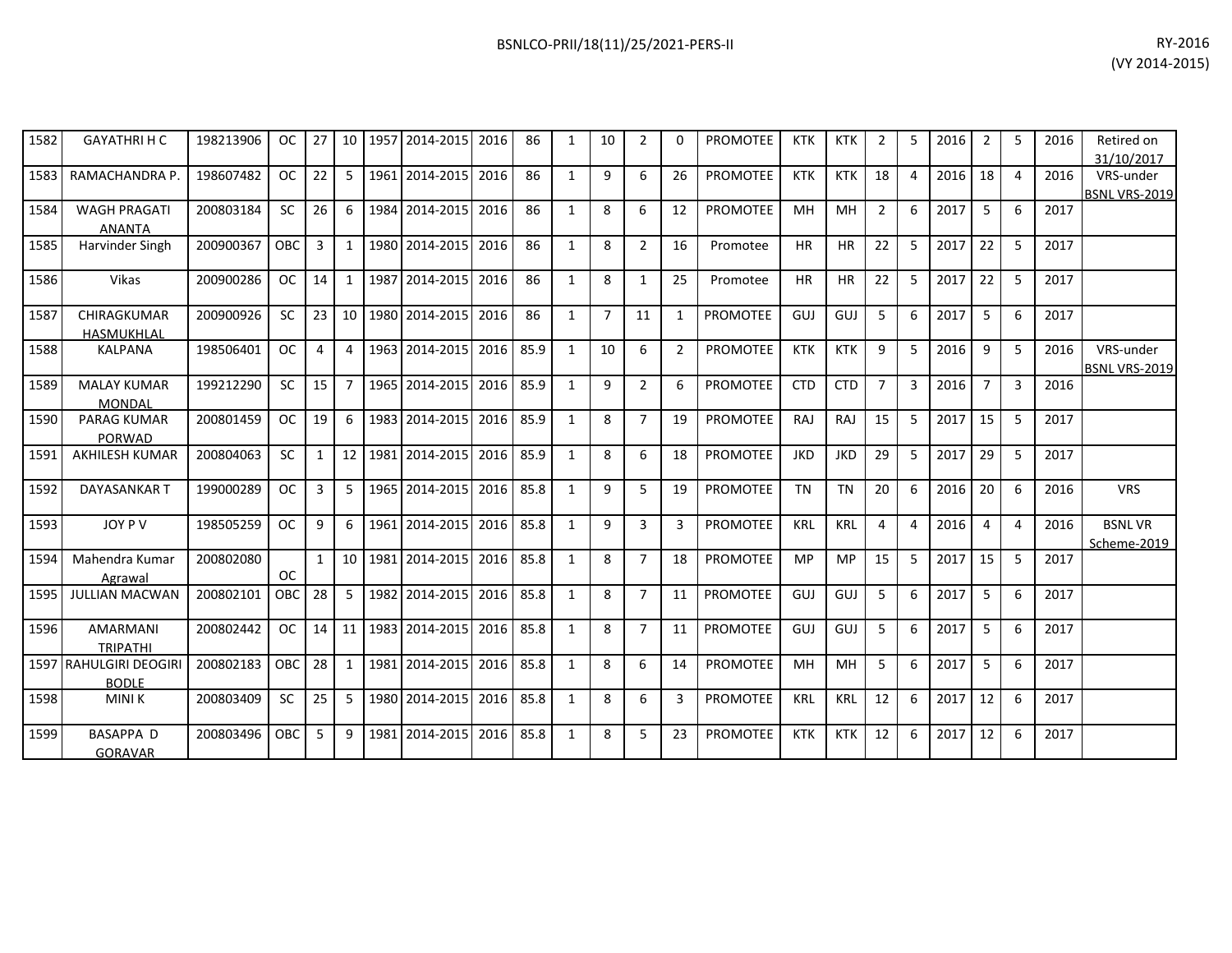| 1600 | SELVAKUMAR R                 | 199501065 | <b>SC</b>     | 10             | 4              |      | 1965 2014-2015 | 2016 | 85.7 | 1            | 11             | 9              | 23             | <b>PROMOTEE</b> | <b>TN</b>  | <b>TN</b>                  | 24             | 10             | 2018 | 24                      | 10             | 2018 | VRS.<br>Circle is<br>again<br>requested to<br>verify the<br>Combined<br>Residency<br><b>Dariod</b> |
|------|------------------------------|-----------|---------------|----------------|----------------|------|----------------|------|------|--------------|----------------|----------------|----------------|-----------------|------------|----------------------------|----------------|----------------|------|-------------------------|----------------|------|----------------------------------------------------------------------------------------------------|
| 1601 | <b>NAWIN KUMAR</b>           | 200201924 | <b>OC</b>     | 16             | 6              |      | 1971 2014-2015 | 2016 | 85.7 | 1            | 10             | 4              | 28             | PROMOTEE        | <b>BH</b>  | <b>BH</b>                  | 29             | 5              | 2017 | 29                      | 5              | 2017 |                                                                                                    |
| 1602 | ANIL KUMAR SAH               | 200202340 | <b>OBC</b>    | 10             | 12             |      | 1973 2014-2015 | 2016 | 85.7 | 1            | 10             | $\overline{4}$ | 28             | PROMOTEE        | <b>BH</b>  | <b>BH</b>                  | 29             | 5              | 2017 | 29                      | 5              | 2017 |                                                                                                    |
| 1603 | ARIVALAGAN G                 | 198100848 | <b>OC</b>     | 21             | $\overline{2}$ |      | 1962 2014-2015 | 2016 | 85.7 | $\mathbf{1}$ | 9              | 6              | $\overline{7}$ | <b>PROMOTEE</b> | <b>TN</b>  | <b>TN</b>                  | 8              | $\overline{7}$ | 2016 | 8                       | $\overline{7}$ | 2016 | <b>VRS</b>                                                                                         |
| 1604 | SHYLAJA P                    | 198603622 | <b>OC</b>     | 25             | 5              |      | 1959 2014-2015 | 2016 | 85.7 | $\mathbf{1}$ | 9              | 6              | 3              | <b>PROMOTEE</b> | <b>KRL</b> | <b>KRL</b>                 | 4              | $\overline{7}$ | 2016 | 4                       | $\overline{7}$ | 2016 | superanuation                                                                                      |
| 1605 | <b>KRISHNAN A V</b>          | 198806381 | <b>OC</b>     | 15             | 5              |      | 1964 2014-2015 | 2016 | 85.7 | $\mathbf{1}$ | 9              | 6              | 3              | <b>PROMOTEE</b> | <b>KRL</b> | <b>KRL</b>                 | $\overline{4}$ | $\overline{7}$ | 2016 | $\overline{4}$          | $\overline{7}$ | 2016 | <b>BSNLVR</b><br>Scheme-2019                                                                       |
|      | 1606 MARUDHACHALAM<br>R      | 198407373 | <sub>OC</sub> | 16             | $\overline{7}$ |      | 1959 2014-2015 | 2016 | 85.7 | 1            | 9              | 5              | 19             | <b>PROMOTEE</b> | <b>TN</b>  | <b>TN</b>                  | 20             | 6              | 2016 | 20                      | 6              | 2016 | RETIREMENT                                                                                         |
| 1607 | <b>THANGARAJU M</b>          | 198601311 | <b>OC</b>     | 11             | 6              |      | 1961 2014-2015 | 2016 | 85.7 | $\mathbf{1}$ | 9              | 5              | 19             | <b>PROMOTEE</b> | <b>TN</b>  | <b>TN</b>                  | 20             | 6              | 2016 | 20                      | 6              | 2016 | <b>VRS</b>                                                                                         |
| 1608 | RAMACHANDRAN<br><b>NAIRK</b> | 198009569 | <b>OC</b>     | 16             | 11             |      | 1956 2014-2015 | 2016 | 85.7 | $\mathbf{1}$ | 9              | 5              | 5              | <b>PROMOTEE</b> | <b>KRL</b> | <b>KRL</b>                 | 6              | 6              | 2016 | 6                       | 6              | 2016 | Superannuatio<br>n                                                                                 |
| 1609 | <b>RENIT RAMANAN</b>         | 200802709 | OBC           | $\overline{7}$ | 5              |      | 1982 2014-2015 | 2016 | 85.7 | $\mathbf{1}$ | 8              | 10             | 8              | <b>PROMOTEE</b> | <b>KRL</b> | KRL                        | 3              | 10             | 2017 | $\overline{3}$          | 10             | 2017 |                                                                                                    |
| 1610 | PRAVEEN M                    | 200803561 | OBC           | 29             | 1              |      | 1986 2014-2015 | 2016 | 85.7 | $\mathbf{1}$ | 8              | 9              | 24             | <b>PROMOTEE</b> | <b>KRL</b> | <b>KRL</b>                 | 3              | 10             | 2017 | $\overline{\mathbf{3}}$ | 10             | 2017 |                                                                                                    |
| 1611 | SHEKHAR<br><b>DATTATRAY</b>  | 200802974 | <b>OC</b>     | $\overline{4}$ | 9              | 1987 | 2014-2015      | 2016 | 85.7 | $\mathbf{1}$ | 8              | $\overline{7}$ | 11             | PROMOTEE        | MH         | MH                         | 5              | 6              | 2017 | 5                       | 6              | 2017 |                                                                                                    |
| 1612 | KARTHIKEYAN A                | 200802123 | <b>SC</b>     | $\mathbf{1}$   | $\overline{7}$ |      | 1978 2014-2015 | 2016 | 85.7 | $\mathbf{1}$ | 8              | $\overline{7}$ | 5              | PROMOTEE        | <b>TN</b>  | <b>CNTx</b><br>(SOU<br>TH) | 22             | 5              | 2017 | 22                      | 5              | 2017 |                                                                                                    |
| 1613 | <b>ANADA RAM</b>             | 200802749 | <b>OBC</b>    | $\mathbf{1}$   | 5              |      | 1983 2014-2015 | 2016 | 85.7 | $\mathbf{1}$ | 8              | 6              | 26             | <b>PROMOTEE</b> | <b>RAJ</b> | RAJ                        | 15             | 5              | 2017 | 15                      | 5              | 2017 |                                                                                                    |
| 1614 | <b>MEGHA RAM</b>             | 200802850 | <b>SC</b>     | 14             | $\overline{7}$ |      | 1985 2014-2015 | 2016 | 85.7 | $\mathbf{1}$ | 8              | 5              | 28             | <b>PROMOTEE</b> | RAJ        | RAJ                        | 15             | 5              | 2017 | 15                      | 5              | 2017 |                                                                                                    |
| 1615 | <b>JAYSINH SOLANKI</b>       | 200901084 | <b>OC</b>     | 12             | $\overline{3}$ |      | 1985 2014-2015 | 2016 | 85.7 | $\mathbf{1}$ | $\overline{7}$ | 11             | 1              | <b>PROMOTEE</b> | GUJ        | GUJ                        | 5              | 6              | 2017 | 5                       | 6              | 2017 |                                                                                                    |
| 1616 | SATYAVAATHI<br><b>KAMATH</b> | 198809286 | <b>OC</b>     | 23             | 3              |      | 1964 2014-2015 | 2016 | 85.6 | $\mathbf{1}$ | 10             | 11             | 8              | PROMOTEE        | <b>KTK</b> | <b>KTK</b>                 | 9              | 5              | 2016 | 9                       | 5              | 2016 | VRS-under<br><b>BSNL VRS-2019</b>                                                                  |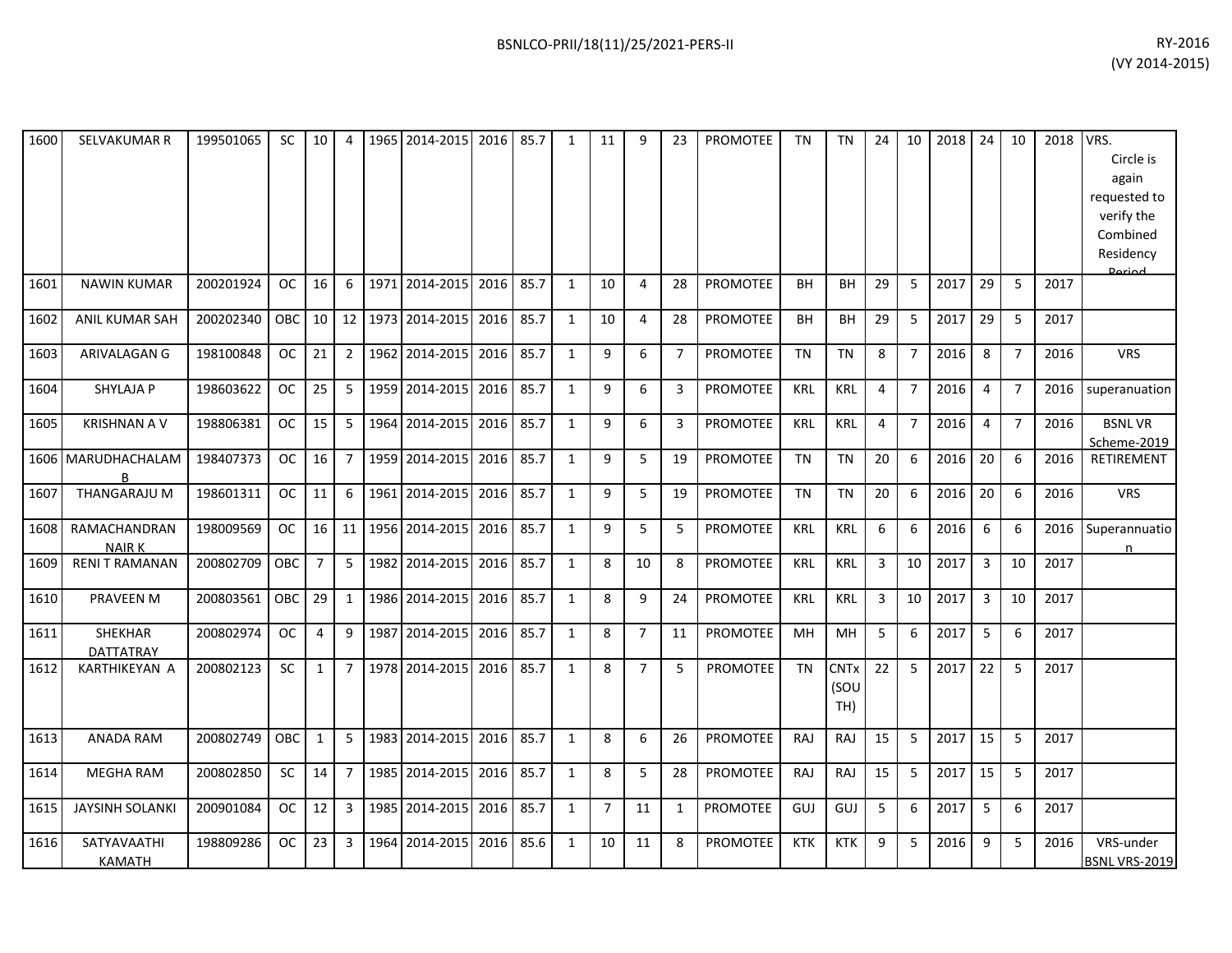| RY-2016        |  |
|----------------|--|
| (VY 2014-2015) |  |

| 1617 | <b>GANESH KAMATH</b>                   | 198504195 | <sub>OC</sub> | 22             | 10             | 1960 | 2014-2015      | 2016 | 85.6 | $\mathbf{1}$ | 10 | 9              | 25             | <b>PROMOTEE</b> | <b>KTK</b>  | <b>KTK</b>                            | $\overline{4}$ | 4              | 2016 | 4              | 4              | 2016 | VRS-under<br><b>BSNL VRS-2019</b> |
|------|----------------------------------------|-----------|---------------|----------------|----------------|------|----------------|------|------|--------------|----|----------------|----------------|-----------------|-------------|---------------------------------------|----------------|----------------|------|----------------|----------------|------|-----------------------------------|
| 1618 | SURESAN TV                             | 199310112 | <b>OC</b>     | 30             | 5              | 1967 | 2014-2015 2016 |      | 85.6 | $\mathbf{1}$ | 10 | 8              | 23             | <b>PROMOTEE</b> | <b>KRL</b>  | <b>KRL</b>                            | $\overline{4}$ | 6              | 2016 | 6              | 6              | 2016 |                                   |
| 1619 | <b>VIJAY SHANKAR</b><br><b>PATEL</b>   | 200801778 | <b>OBC</b>    | 5 <sup>1</sup> | 11             | 1979 | 2014-2015      | 2016 | 85.6 | $\mathbf{1}$ | 8  | 8              | $\overline{7}$ | <b>PROMOTEE</b> | MН          | MH                                    | 5              | 6              | 2017 | 5              | 6              | 2017 |                                   |
| 1620 | Shri. MAIBAM<br>SHYAMARENDRA           | 200802287 | OBC           | $\overline{2}$ | 1              | 1980 | 2014-2015      | 2016 | 85.6 | $\mathbf{1}$ | 8  | 6              | 21             | <b>PROMOTEE</b> | <b>NEII</b> | <b>NEII</b>                           | 22             | 5              | 2017 | 22             | 5              | 2017 |                                   |
| 1621 | <b>PRASAD P R</b>                      | 198408018 | OC.           | 21             | 5              | 1961 | 2014-2015      | 2016 | 85.5 | $\mathbf{1}$ | 9  | 6              | 3              | <b>PROMOTEE</b> | <b>KRL</b>  | <b>KRL</b>                            | $\overline{4}$ | $\overline{7}$ | 2016 | 4              | $\overline{7}$ | 2016 | <b>BSNLVR</b><br>Scheme-2019      |
| 1622 | ANIRUDDHA<br>MANDAL                    | 199105098 | SC            | 15             | 8              | 1965 | 2014-2015      | 2016 | 85.5 | $\mathbf{1}$ | 9  | $\overline{2}$ | 6              | <b>PROMOTEE</b> | <b>CTD</b>  | <b>CTD</b>                            | $\overline{7}$ | $\overline{3}$ | 2016 | $\overline{7}$ | $\overline{3}$ | 2016 |                                   |
| 1623 | MINEESH TV                             | 200801622 | <b>OBC</b>    | 11             | 5              | 1982 | 2014-2015      | 2016 | 85.5 | $\mathbf{1}$ | 9  | $\Omega$       | 11             | PROMOTEE        | KRL         | <b>KRL</b>                            | 28             | 9              | 2017 | $\overline{3}$ | 10             | 2017 |                                   |
| 1624 | <b>SUNIL KUMAR</b><br><b>ALARIA</b>    | 200803057 | <b>SC</b>     | 10             | 9              | 1976 | 2014-2015      | 2016 | 85.5 | $\mathbf{1}$ | 8  | 6              | 25             | PROMOTEE        | RAJ         | <b>CNT<sub>x</sub></b><br>(NOR<br>TH) | 15             | 5              | 2017 | 15             | 5              | 2017 |                                   |
| 1625 | SHYAM JEE PRASAD                       | 200802497 | <b>SC</b>     | $\overline{7}$ | $\overline{2}$ | 1981 | 2014-2015 2016 |      | 85.5 | $\mathbf{1}$ | 8  | 6              | 19             | <b>PROMOTEE</b> | <b>BH</b>   | <b>BH</b>                             | 29             | 5              | 2017 | 29             | 5              | 2017 |                                   |
| 1626 | <b>SANJAY KUMAR-I</b>                  | 200803794 | <b>OC</b>     | 1              | 3              | 1983 | 2014-2015      | 2016 | 85.5 | $\mathbf{1}$ | 8  | 6              | 19             | PROMOTEE        | <b>BH</b>   | <b>BH</b>                             | 29             | 5              | 2017 | 29             | 5              | 2017 |                                   |
| 1627 | <b>JAYANT KUMAR</b>                    | 200803135 | OC.           | 23             | $\overline{7}$ | 1987 | 2014-2015 2016 |      | 85.5 | $\mathbf{1}$ | 8  | 6              | 12             | <b>PROMOTEE</b> | <b>BH</b>   | BH                                    | 29             | 5              | 2017 | 29             | 5              | 2017 |                                   |
| 1628 | JAYASHREE LARAH                        | 200802840 | <b>ST</b>     | $\mathbf{1}$   | 5              | 1985 | 2014-2015 2016 |      | 85.4 | $\mathbf{1}$ | 8  | 6              | 21             | PROMOTEE        | <b>ASM</b>  | <b>ASM</b>                            | 22             | 5              | 2017 | 22             | 5              | 2017 |                                   |
| 1629 | <b>RAVICHANDRAN R</b>                  | 198400731 | <b>OC</b>     | $\overline{4}$ | 4              | 1962 | 2014-2015      | 2016 | 85.4 | $\mathbf{1}$ | 9  | $\overline{7}$ | 3              | <b>PROMOTEE</b> | <b>TN</b>   | <b>TN</b>                             | $\overline{4}$ | 8              | 2016 | 4              | 8              | 2016 | <b>VRS</b>                        |
| 1630 | SRINIVASAN S                           | 198001709 | <b>OC</b>     | 31             | 10             | 1957 | 2014-2015 2016 |      | 85.4 | $\mathbf{1}$ | 9  | 3              | 10             | <b>PROMOTEE</b> | <b>TN</b>   | <b>TN</b>                             | 11             | $\overline{4}$ | 2016 | 11             | $\overline{4}$ | 2016 | <b>RETIREMENT</b>                 |
| 1631 | <b>MOHANDAS C</b>                      | 198312371 | <b>OC</b>     | 5              | 5              | 1962 | 2014-2015      | 2016 | 85.4 | $\mathbf{1}$ | 9  | $\overline{3}$ | 3              | <b>PROMOTEE</b> | <b>KRL</b>  | <b>KRL</b>                            | $\overline{4}$ | 4              | 2016 | $\overline{4}$ | 4              | 2016 | <b>BSNLVR</b><br>Scheme-2019      |
| 1632 | SAVITA SAWARKAR                        | 200802546 | <b>OBC</b>    | 14             | 1              | 1980 | 2014-2015      | 2016 | 85.4 | $\mathbf{1}$ | 8  | $\overline{7}$ | 10             | <b>PROMOTEE</b> | MH          | MH                                    | 6              | 6              | 2017 | 6              | 6              | 2017 |                                   |
| 1633 | <b>TELGOTE BIPIN</b><br><b>BAPURAO</b> | 200900015 | <b>SC</b>     | 30             | $\overline{7}$ | 1983 | 2014-2015      | 2016 | 85.4 | $\mathbf{1}$ | 8  | 4              | 23             | PROMOTEE        | MH          | MH                                    | 5              | 6              | 2017 | 5              | 6              | 2017 |                                   |
| 1634 | NAGARATNA H.R.                         | 198403953 | <b>OC</b>     | 20             | 7              | 1960 | 2014-2015      | 2016 | 85.3 | $\mathbf{1}$ | 10 | 9              | 29             | PROMOTEE        | <b>KTK</b>  | <b>KTK</b>                            | $\overline{4}$ | 4              | 2016 | $\overline{4}$ | $\overline{4}$ | 2016 | VRS-under<br>BSNL VRS-2019        |
| 1635 | <b>VATSALA T N</b>                     | 198009406 | <sub>OC</sub> | 15             | 7              | 1956 | 2014-2015      | 2016 | 85.3 | $\mathbf{1}$ | 10 | 1              | $\mathbf{1}$   | <b>PROMOTEE</b> | <b>KTK</b>  | <b>KTK</b>                            | 2              | 5              | 2016 | $\overline{2}$ | 5              | 2016 | Retired on<br>31/07/2016          |
| 1636 | <b>SANWAR MAL</b><br><b>GADRI</b>      | 200801661 | OBC           | 3              | 9              | 1984 | 2014-2015      | 2016 | 85.3 | $\mathbf{1}$ | 8  | $\overline{7}$ | 24             | <b>PROMOTEE</b> | RAJ         | RAJ                                   | 15             | 5              | 2017 | 15             | 5              | 2017 |                                   |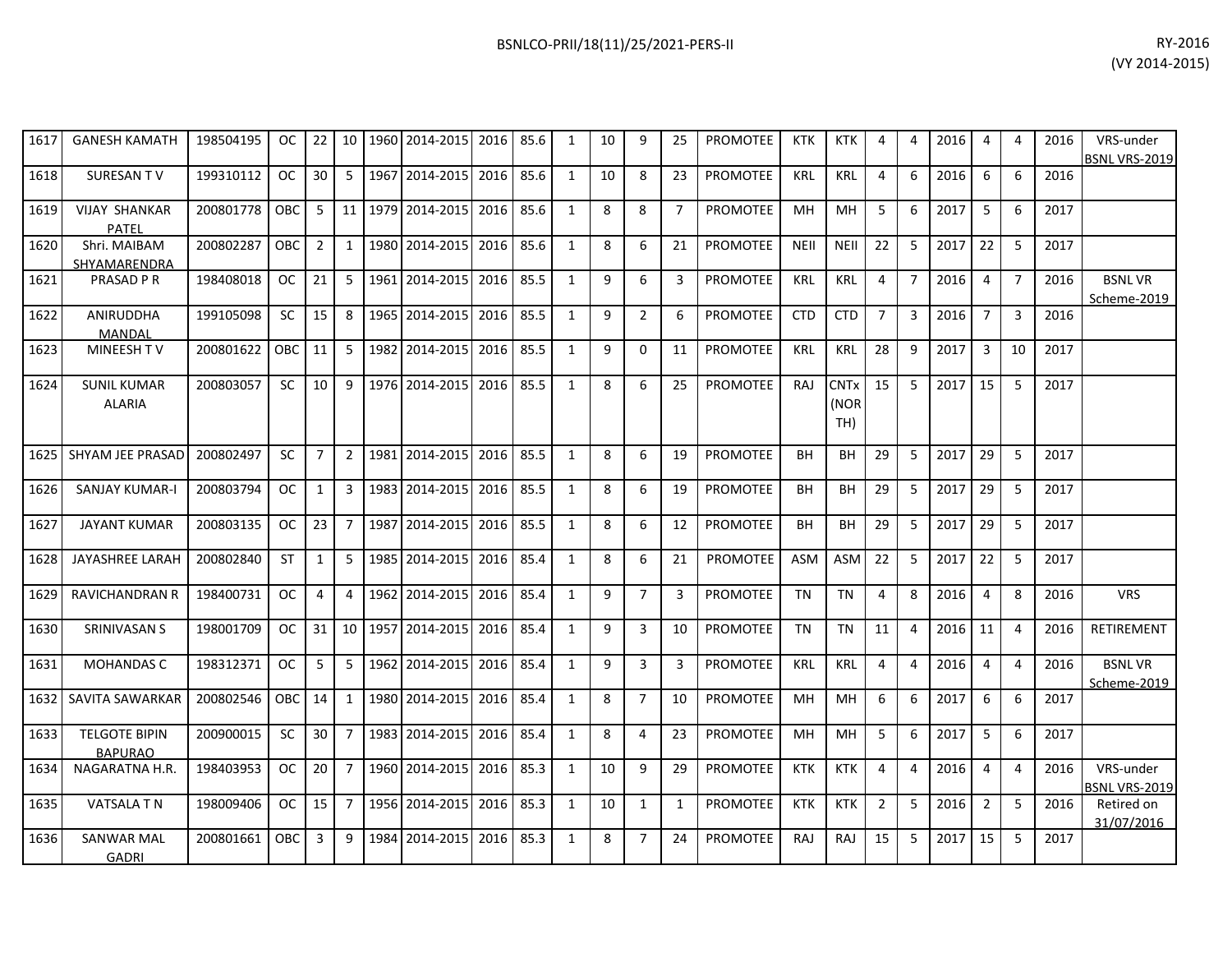|      | 1637 RAJGURE PRIYANKA<br><b>AKSHAY</b> | 200803815 OBC |            | 4               | 6              |      | 1985   2014-2015   2016   85.3 |      |      | 1            | 8              | $\overline{7}$ | 4              | <b>PROMOTEE</b> | MН          | MH          | 2              | 6              | 2017 | 5              | 6              | 2017 |                                                                                                                 |
|------|----------------------------------------|---------------|------------|-----------------|----------------|------|--------------------------------|------|------|--------------|----------------|----------------|----------------|-----------------|-------------|-------------|----------------|----------------|------|----------------|----------------|------|-----------------------------------------------------------------------------------------------------------------|
| 1638 | <b>RAMESH</b>                          | 200803275     | <b>SC</b>  | $\mathbf{1}$    | $\overline{7}$ |      | 1985 2014-2015 2016            |      | 85.3 | $\mathbf{1}$ | 8              | 5              | 14             | <b>PROMOTEE</b> | RAJ         | RAJ         | 15             | 5              | 2017 | 15             | 5              | 2017 |                                                                                                                 |
| 1639 | Neeraj Saini                           | 200900225     | OBC        | $\mathbf{3}$    | 8              |      | 1986 2014-2015 2016            |      | 85.3 | $\mathbf{1}$ | 8              | $\overline{2}$ | 16             | Promotee        | ΗR          | HR          | 22             | 5              | 2017 | 22             | 5              | 2017 |                                                                                                                 |
| 1640 | Rajesh Yadav                           | 200900302     | OBC 23 7   |                 |                |      | 1985 2014-2015 2016            |      | 85.3 | $\mathbf{1}$ | 8              | $\mathbf{1}$   | 26             | Promotee        | <b>HR</b>   | <b>HR</b>   | 22             | 5              | 2017 | 22             | 5              | 2017 |                                                                                                                 |
| 1641 | Shri. MERIBEMO<br>ODYUO                | 200804161     | <b>ST</b>  | $13 \mid$       | $\overline{7}$ |      | 1981 2014-2015                 | 2016 | 85.3 | $\mathbf{1}$ | 8              | 8              | $\overline{2}$ | PROMOTEE        | <b>NEII</b> | <b>NEIL</b> | 22             | 5              | 2017 | 22             | 5              | 2017 |                                                                                                                 |
| 1642 | SREEDEVI KO                            | 198605240     | OC         | 20 <sup>1</sup> | $\overline{3}$ |      | 1959 2014-2015 2016            |      | 85.2 | $\mathbf{1}$ | 9              | 6              | 3              | PROMOTEE        | <b>KRL</b>  | <b>KRL</b>  | 4              | $\overline{7}$ | 2016 | $\overline{4}$ | $\overline{7}$ | 2016 | superannuatio<br>n                                                                                              |
| 1643 | SARAVANAN C                            | 199512071     | $OC$ 15    |                 | $\overline{7}$ |      | 1966 2014-2015 2016            |      | 85.2 | $\mathbf{1}$ | 9              | 6              | 3              | PROMOTEE        | <b>TN</b>   | <b>TN</b>   | $\overline{4}$ | $\overline{7}$ | 2016 | $\overline{4}$ | $\overline{7}$ | 2016 |                                                                                                                 |
| 1644 | <b>INDRAKUMAR R</b>                    | 198110763     | <b>SC</b>  | 9               | 6              | 1960 | 2014-2015                      | 2016 | 85.2 | $\mathbf{1}$ | 9              | 5              | 19             | PROMOTEE        | TN          | <b>TN</b>   | 20             | 6              | 2016 | 20             | 6              | 2016 | <b>VRS</b>                                                                                                      |
|      | 1645 SAMPATHKUMAR V                    | 200801655     | <b>OBC</b> | 5               | -6             |      | 1982 2014-2015 2016            |      | 85.2 | $\mathbf{1}$ | 8              | 8              | 28             | PROMOTEE        | TN          | <b>TN</b>   | 22             | 5              | 2017 | 22             | 5              | 2017 |                                                                                                                 |
|      | 1646 SELVASARAVANAN S                  | 200802317     | $OC$ 13    |                 | 6              |      | 1983 2014-2015 2016            |      | 85.2 | $\mathbf{1}$ | 8              | $\overline{7}$ | $\overline{4}$ | <b>PROMOTEE</b> | <b>TN</b>   | <b>TN</b>   | 22             | 5              | 2017 | 22             | 5              | 2017 |                                                                                                                 |
| 1647 | SHASHINDER<br><b>KUMAR DHILLON</b>     | 200803567     | OC         |                 |                |      | 15 10 1968 2014-2015           | 2016 | 85.2 | $\mathbf{1}$ | 8              | 5              | 14             | PROMOTEE        | RAJ         | RAJ         | 15             | 5              | 2017 | 15             | 5              | 2017 |                                                                                                                 |
| 1648 | ANIL KUMAR SINGH                       | 200900249     | OC         | 1               | 3              |      | 1979 2014-2015 2016            |      | 85.2 | $\mathbf{1}$ | 8              | 4              | 12             | PROMOTEE        | BH          | <b>BH</b>   | 29             | 5              | 2017 | 29             | 5              | 2017 |                                                                                                                 |
| 1649 | <b>BHAVESH</b><br>CHAUDHARI            | 200901085     | OBC        | $\mathbf{1}$    |                |      | 12   1986   2014-2015   2016   |      | 85.2 | $\mathbf{1}$ | $\overline{7}$ | 11             | 3              | <b>PROMOTEE</b> | GUJ         | GUJ         | 5              | 6              | 2017 | $\overline{7}$ | 6              | 2017 |                                                                                                                 |
| 1650 | NAZEER AHMED B                         | 198113292     | OC         | 21              | $\overline{3}$ |      | 1961 2014-2015 2016            |      | 85.1 | $\mathbf{1}$ | 12             | 6              | 8              | PROMOTEE        | <b>KTK</b>  | KTK         | 9              | 5              | 2016 | 9              | 5              | 2016 | VRS-under<br><b>BSNL VRS-</b><br>2019.Circle is<br>again<br>requested to<br>verify the<br>Combined<br>Residency |
| 1651 | R.A. BIDARI                            | 198806667     | OC         | 5               | 6              |      | 1961 2014-2015 2016            |      | 85.1 | $\mathbf{1}$ | 10             | 9              | 8              | PROMOTEE        | <b>KTK</b>  | <b>KTK</b>  | $\overline{4}$ | 4              | 2016 | $\overline{4}$ | $\overline{4}$ | 2016 | Voluntary<br>Retirement                                                                                         |
| 1652 | YOHANNAN JOSE                          | 200200706     | OBC I      | 20 <sup>1</sup> | 3              | 1964 | 2014-2015                      | 2016 | 85.1 | $\mathbf{1}$ | 10             | 9              | $\overline{2}$ | <b>PROMOTEE</b> | <b>KRL</b>  | <b>KRL</b>  | 3              | 10             | 2017 | $\mathbf{3}$   | 10             | 2017 | <b>BSNLVR</b><br>Scheme-2019                                                                                    |
| 1653 | GOPAL M.K                              | 198605715     | OC         | 27              | 10             | 1963 | 2014-2015 2016                 |      | 85.1 | 1            | 10             | $\overline{7}$ | 26             | PROMOTEE        | <b>KTK</b>  | <b>KTK</b>  | 18             | 4              | 2016 | 18             | 4              | 2016 | VRS-under<br><b>BSNL VRS-2019</b>                                                                               |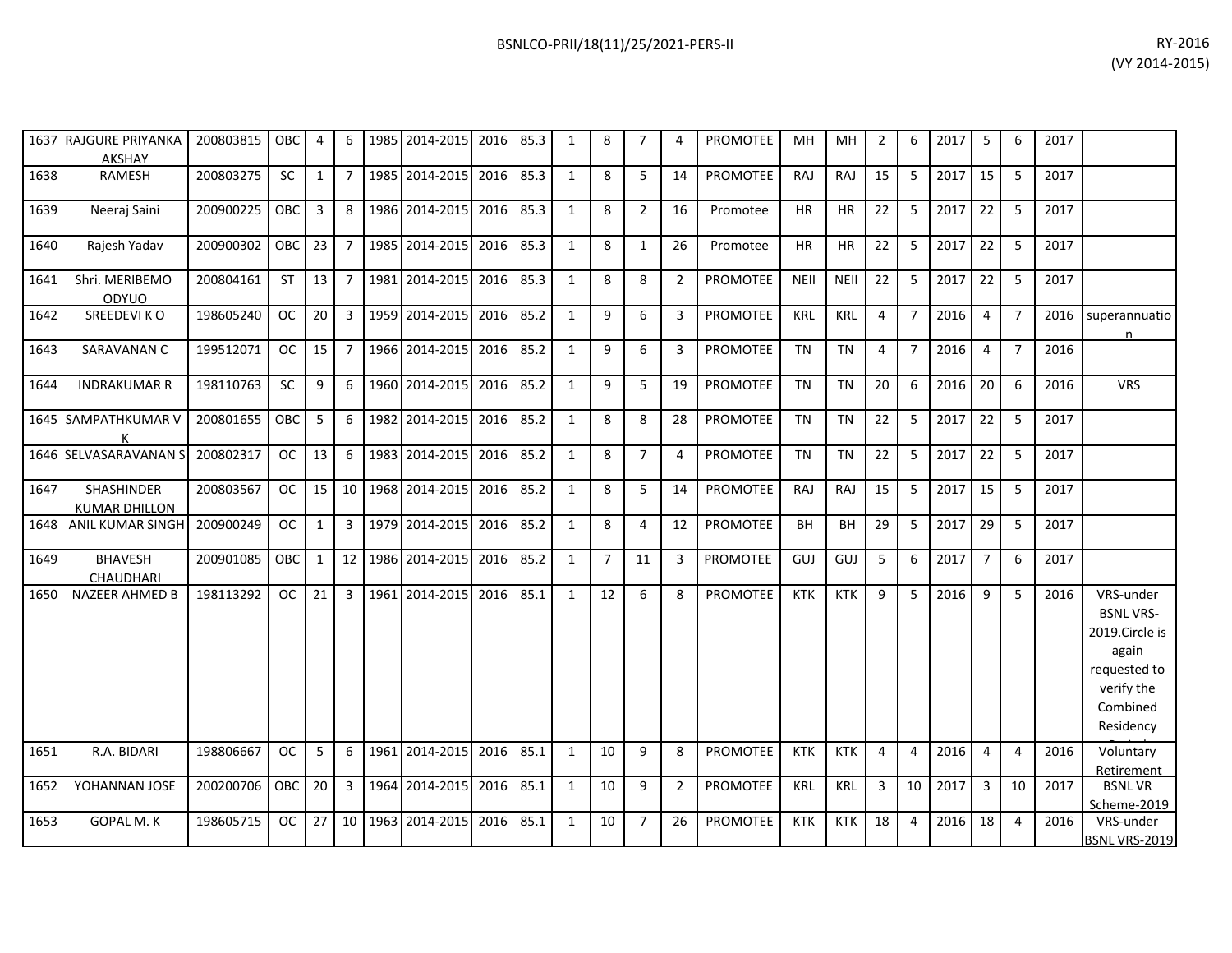| 1654 | <b>BHUVAN RAJ P</b>     | 198310649 | <b>OC</b> | 23              |  | 1960 2014-2015        | 2016 | 85.1 | q  | 6 | 3  | <b>PROMOTEE</b> | <b>KRL</b> | KRL        | 4               |   | 2016 | 4  |                | 2016 | superanuation                |
|------|-------------------------|-----------|-----------|-----------------|--|-----------------------|------|------|----|---|----|-----------------|------------|------------|-----------------|---|------|----|----------------|------|------------------------------|
| 1655 | SADASIVAM K             | 198202522 | OC.       |                 |  | 1960 2014-2015        | 2016 | 85.1 | 9  | 5 | 19 | <b>PROMOTEE</b> | <b>TN</b>  | <b>TN</b>  | 20              | 6 | 2016 | 20 | 6              | 2016 | <b>RETIREMENT</b>            |
| 1656 | <b>MANOHAR V</b>        | 198102256 | OC.       | 16              |  | 1960 2014-2015        | 2016 | 85.1 | 9  | 3 | 10 | <b>PROMOTEE</b> | <b>TN</b>  | <b>TN</b>  | 11              |   | 2016 | 11 |                | 2016 | <b>RETIREMENT</b>            |
| 1657 | SANTHI S                | 198913863 | OC .      | 27              |  | 1962 2014-2015        | 2016 | 85.1 | 9  | 3 | 3  | <b>PROMOTEE</b> | KRL        | KRL        | 4               | 4 | 2016 |    | 4              | 2016 | <b>BSNLVR</b><br>Scheme-2019 |
| 1658 | <b>NANDISH KUMAR</b>    | 198315752 | OC        | 11              |  | 1958 2014-2015        | 2016 | 85   | 10 | 9 | 29 | <b>PROMOTEE</b> | <b>KTK</b> | <b>KTK</b> | 4               |   | 2016 |    |                | 2016 | Retired on<br>31/01/2018.    |
| 1659 | SREENATH G. S.          | 198317683 | OC        | 26 <sup>1</sup> |  | 10   1958   2014-2015 | 2016 | 85   | 9  |   | 17 | <b>PROMOTEE</b> | <b>KTK</b> | <b>KTK</b> | 9               |   | 2016 | 9  | 5              | 2016 | Retired on<br>31.10.2018     |
| 1660 | ARUMUGAM M              | 198600428 | OC .      | 20              |  | 1962 2014-2015        | 2016 | 85   | q  | 3 | 10 | <b>PROMOTEE</b> | <b>TN</b>  | <b>TN</b>  | 11              |   | 2016 | 11 | $\overline{a}$ | 2016 | <b>VRS</b>                   |
| 1661 | <b>BISWAJIT SAHA-II</b> | 199211218 | SC.       |                 |  | 1966 2014-2015        | 2016 | 85   | 9  |   | 6  | <b>PROMOTEE</b> | <b>CTD</b> | <b>CTD</b> |                 |   | 2016 |    | 3              | 2016 |                              |
| 1662 | AMIT KUMAR JAIN         | 200803041 | OC .      | 28              |  | 1981 2014-2015        | 2016 | 85   | 8  | 6 | 19 | <b>PROMOTEE</b> | RAJ        | <b>RAJ</b> | 15 <sup>1</sup> |   | 2017 | 15 |                | 2017 |                              |
| 1663 | <b>DEEPAK B BERGUD</b>  | 200803558 | <b>SC</b> | $\overline{2}$  |  | 1984 2014-2015        | 2016 | 85   | 8  | 5 | 23 | <b>PROMOTEE</b> | <b>KTK</b> | <b>KTK</b> | 12              | 6 | 2017 | 12 | 6              | 2017 |                              |

200802083 | OBC | 1 | 7 | 1979 | 2014-2015 | 2016 | 84.9 | 1 | 8 | 8 | 3 | PROMOTEE | ASM | ASM | 22 | 5 | 2017 | 22 | 5 | 2017

1667 | PRAKASAN K | 198700890 | OC | 3 | 4 | 1959 | 2014-2015 | 2016 | 84.9 | 1 | 9 | 3 | 3 | PROMOTEE | KRL | KRL | 4 | 4 | 2016 | 4 | 4 | 2016 |Superannuatio

1673| SARASWATHI K | 198401307 | OC | 10 | 2 | 1960|2014-2015|2016|84.8 | 1 | 9 | 5 | 19 |PROMOTEE | TN | TN | 20 | 6 | 2016 | 20 | 6 | 2016 |Superannuatio

1664 NAVIN KUMAR 200900195 OBC 10 8 1986 2014-2015 2016 85 1 8 4 2 PROMOTEE BH BH 29 5 2017 29 5 2017

1665| BARUN BARUAH |200803380 |OBC|29| 1 |1982|2014-2015|2016| 85 | 1 | 8 | 6 | 2 |PROMOTEE| ASM |ASM| 22 | 5 |2017|22| 5 |2017

1668| NANDANAN C | 200802198 | OC | 14 | 12 |1969|2014-2015| 2016 | 84.9 | 1 | 8 | 11 | 20 | PROMOTEE | KRL | KRL | 8 | 10 | 2017 | 3 | 10 | 2017

1669 SANJAY KUMAR-II 200802345 SC 28 1 1981 2014-2015 2016 84.9 1 8 6 22 PROMOTEE RAJ RAJ 15 5 2017 15 5 2017

1670 HARI KISHAN MARU 200803013 OBC 1 7 1984 2014-2015 2016 84.9 1 8 6 5 PROMOTEE RAJ RAJ 15 5 2017 15 5 2017

1671| HITESH SUMAKIYA | 200901016 | OBC | 20 | 12 | 1985|2014-2015| 2016 | 84.9 | 1 | 7 | 11 | 1 | PROMOTEE | GUJ | GUJ | 5 | 6 | 2017 | 5 | 6 | 2017

1672| DIPANKAR DAS-I |200802669 | SC | 7 | 2 |1979|2014-2015|2016|84.9 | 1 | 8 | 8 | 3 |PROMOTEE |ASM |ASM |22 | 5 |2017 |22 | 5 |2017

1674| MEVA RAM DABHI | 200802098 | SC | 4 | 11 | 1977|2014-2015| 2016| 84.8 | 1 | 8 | 7 | 16 | PROMOTEE | RAJ | RAJ | 15 | 5 | 2017| 15 | 5 | 2017

1666 BISWAJEET

MAZUMDER

n

n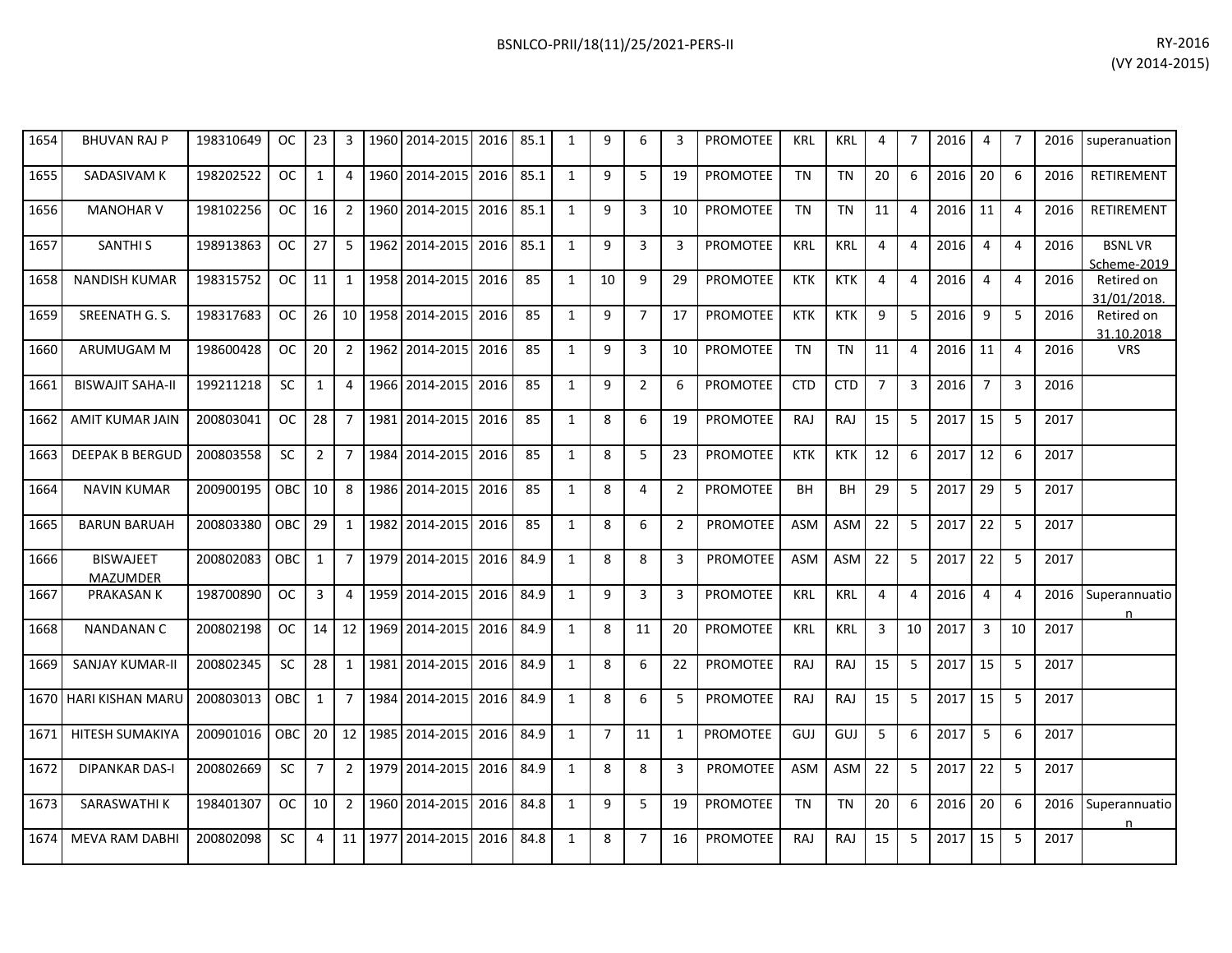| 1675 | <b>SANJEEV KUMAR-II</b>                | 200803003 | SC.           | 26             | 3               | 1986 | 2014-2015             | 2016      | 84.8 | 1            | 8              | 7              | 16             | PROMOTEE        | <b>BH</b>   | BH                         | 29             | 5            | 2017 | 29 | -5 | 2017 |                                   |
|------|----------------------------------------|-----------|---------------|----------------|-----------------|------|-----------------------|-----------|------|--------------|----------------|----------------|----------------|-----------------|-------------|----------------------------|----------------|--------------|------|----|----|------|-----------------------------------|
| 1676 | <b>SHILPA</b><br><b>VIPULKUMAR</b>     | 200802627 | SC.           | $\mathbf{1}$   | 7 I             |      | 1983 2014-2015        | 2016      | 84.8 | 1            | 8              | $\overline{7}$ | 11             | PROMOTEE        | GUJ         | GUJ                        | 5              | 6            | 2017 | 5  | 6  | 2017 |                                   |
| 1677 | <b>BHUSHAN</b><br>YASHWANT             | 200802760 | OBC           | 17             | 9               |      | 1983 2014-2015        | 2016      | 84.8 | 1            | 8              | 6              | 21             | PROMOTEE        | <b>MH</b>   | <b>MH</b>                  | 5              | 6            | 2017 | 5  | 6  | 2017 |                                   |
| 1678 | <b>BAGADE NILESH</b><br><b>DHANPAL</b> | 200803178 | SC.           | 22             | 6               | 1984 | 2014-2015             | 2016      | 84.8 | 1            | 8              | 6              | 9              | <b>PROMOTEE</b> | <b>MH</b>   | MH                         | $\overline{2}$ | 6            | 2017 | 5  | 6  | 2017 |                                   |
| 1679 | <b>BHAGAT AMOL</b><br><b>WAKTOOJI</b>  | 200803179 | <b>SC</b>     | 27             | 7 <sup>1</sup>  |      | 1982 2014-2015        | 2016      | 84.8 | $\mathbf{1}$ | 8              | 6              | $\overline{7}$ | PROMOTEE        | <b>MH</b>   | <b>MH</b>                  | $\overline{2}$ | 6            | 2017 | 5  | 6  | 2017 | Expired                           |
| 1680 | PANKAJ KUMAR<br><b>NAGAR</b>           | 200803241 | <b>OBC</b>    | 3              | 10 <sup>1</sup> |      | 1983 2014-2015        | 2016 84.8 |      | 1            | 8              | 6              | $\mathbf{0}$   | PROMOTEE        | <b>RAJ</b>  | <b>CNTx</b><br>(NOR<br>TH) | 17             | 5            | 2017 | 17 | -5 | 2017 |                                   |
| 1681 | <b>TRILOK MAHAVER</b>                  | 200902567 | <b>SC</b>     | 21             | 9               |      | 1983 2014-2015        | 2016 84.8 |      | 1            | $\overline{7}$ | $\overline{7}$ | 16             | <b>PROMOTEE</b> | RAJ         | RAJ                        | 15             | 5            | 2017 | 15 | 5  | 2017 |                                   |
| 1682 | Shri. TEPUHOL<br><b>KULNU</b>          | 200804155 | <b>ST</b>     | 6              | $\mathbf{2}$    |      | 1981 2014-2015        | 2016 84.8 |      | 1            | 8              | 8              | $\overline{2}$ | <b>PROMOTEE</b> | <b>NEII</b> | <b>NEII</b>                | 22             | 5            | 2017 | 22 | 5  | 2017 |                                   |
| 1683 | <b>KOWLOBH</b><br>CHANGMAI             | 200803778 | <b>OBC</b>    | 31             |                 |      | 10   1984   2014-2015 | 2016 84.8 |      | 1            | 8              | 5              | 24             | <b>PROMOTEE</b> | <b>ASM</b>  | ASM                        | 22             | 5            | 2017 | 22 | 5  | 2017 |                                   |
| 1684 | NARAYANA MAIYA<br>U                    | 198405026 | OC.           | 4              | 11              |      | 1959 2014-2015        | 2016      | 84.7 | 1            | 10             | 8              | 22             | <b>PROMOTEE</b> | <b>KTK</b>  | <b>KTK</b>                 | $\overline{2}$ | 5            | 2016 | 2  | 5  | 2016 | Retired on<br>30.11.2019          |
| 1685 | <b>BABUKA</b>                          | 198806658 | OC.           | 14             | 7 <sup>1</sup>  |      | 1962 2014-2015        | 2016      | 84.7 | 1            | 9              | 3              | 3              | <b>PROMOTEE</b> | <b>KRL</b>  | <b>KRL</b>                 | 4              | 4            | 2016 | 4  | 4  | 2016 | <b>BSNLVR</b><br>Scheme-2019      |
| 1686 | <b>MANGAONKAR</b><br>PRASHANT          | 200802447 | SC.           | 15             | 5               |      | 1985 2014-2015        | 2016      | 84.7 | 1            | 8              | $\overline{7}$ | 5              | PROMOTEE        | <b>MH</b>   | MH                         | -5             | 6            | 2017 | 5  | 6  | 2017 |                                   |
| 1687 | <b>MANISH KAUSHIK</b>                  | 200803589 | <b>OBC</b>    | $\overline{7}$ | 8               |      | 1985 2014-2015        | 2016      | 84.7 | $\mathbf{1}$ | 8              | 5              | 9              | <b>PROMOTEE</b> | BH          | <b>BH</b>                  | 29             | 5            | 2017 | 29 | 5  | 2017 |                                   |
| 1688 | PRAKASH MOILY                          | 200802855 | OBC           | $\mathbf{1}$   | $\overline{4}$  | 1988 | 2014-2015             | 2016      | 84.7 | 1            | 8              | $\Omega$       | $\mathbf{0}$   | PROMOTEE        | <b>KTK</b>  | <b>KTK</b>                 | 12             | 6            | 2017 | 12 | 6  | 2017 |                                   |
| 1689 | ANUPAM KR.<br>SARMA                    | 200803095 | OC            | 29             | 12 <sup>1</sup> |      | 1982 2014-2015        | 2016 84.7 |      | 1            | 8              | 5              | 24             | PROMOTEE        | <b>ASM</b>  | <b>ASM</b>                 | 22             | 5            | 2017 | 22 | -5 | 2017 |                                   |
| 1690 | <b>GAUTOM SAIKIA</b>                   | 200900097 | OBC.          | 25             |                 |      | 12   1984   2014-2015 | 2016 84.7 |      | 1            | 8              | 4              | 11             | PROMOTEE        | <b>ASM</b>  | ASM                        | 22             | 5            | 2017 | 22 | 5  | 2017 |                                   |
| 1691 | <b>JAYANTHA S</b>                      | 198604265 | OC.           | 20             | 5 <sub>1</sub>  |      | 1962 2014-2015        | 2016      | 84.6 | 1            | 10             | 6              | 11             | <b>PROMOTEE</b> | <b>KTK</b>  | <b>KTK</b>                 | 9              | 5            | 2016 | 9  | 5  | 2016 | VRS-under<br>BSNL VRS-2019        |
| 1692 | USHA.S                                 | 198201324 | <sub>OC</sub> | 5              | 5 <sub>1</sub>  |      | 1961 2014-2015        | 2016      | 84.6 | 1            | 10             | $\Omega$       | 22             | <b>PROMOTEE</b> | TN          | <b>TN</b>                  | 23             | 1            | 2017 | 23 | 1  | 2017 | <b>VRS</b>                        |
| 1693 | <b>SRINIVAS CK</b>                     | 198606882 | <sub>OC</sub> | 4              | 5               |      | 1963 2014-2015        | 2016 84.6 |      | 1            | 9              | 10             | $\mathbf{0}$   | <b>PROMOTEE</b> | <b>KTK</b>  | <b>KTK</b>                 | 23             | $\mathbf{1}$ | 2017 | 23 | 1  | 2017 | VRS-under<br><b>BSNL VRS-2019</b> |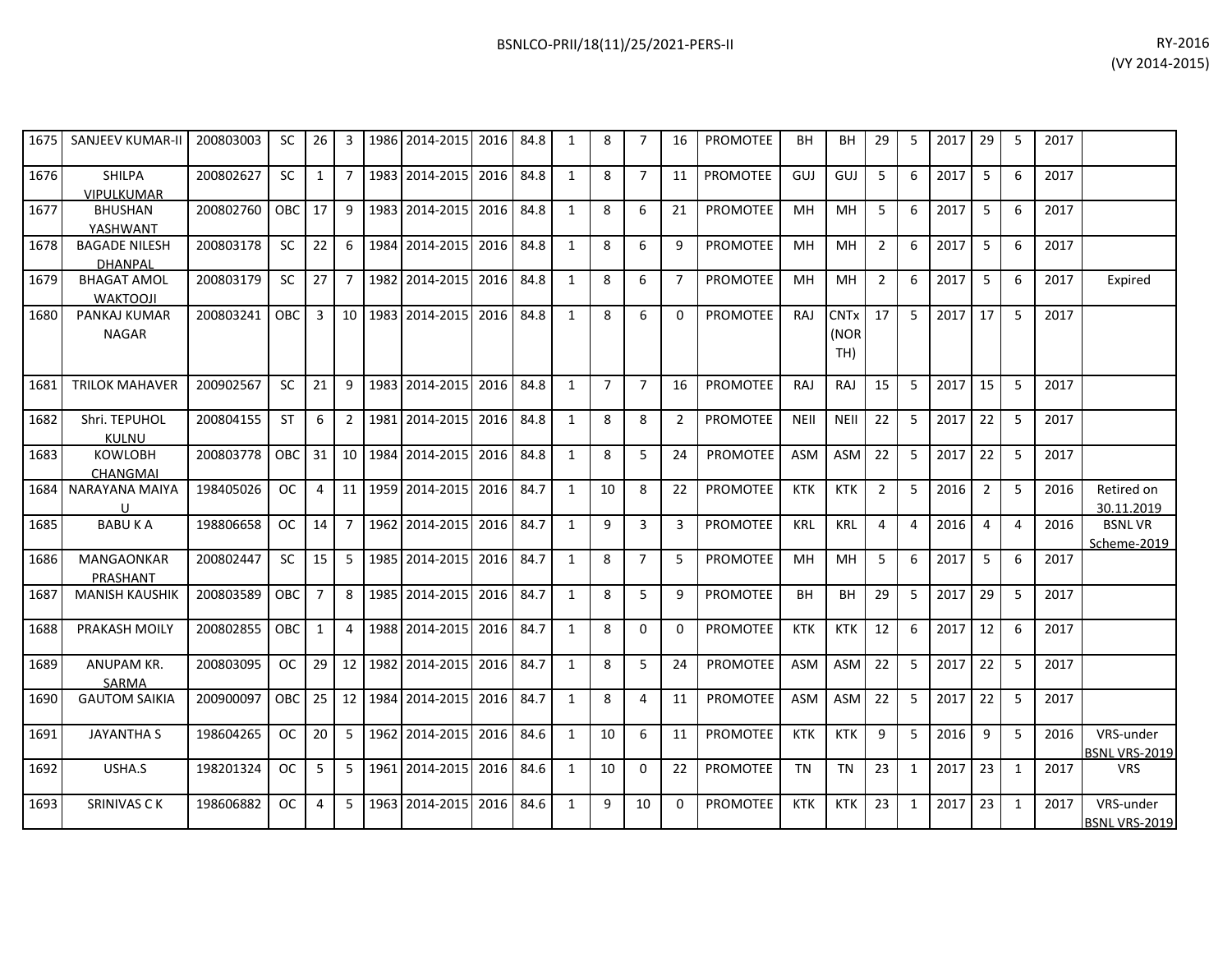| RY-2016        |
|----------------|
| (VY 2014-2015) |

| 1694 | <b>MAHENDRA</b><br><b>KUMAR</b>    | 200803306 | SC.       | 30             | 8              |      | 1981 2014-2015 | 2016 | 84.6 | 1            | 8  | $\overline{7}$ | 23             | <b>PROMOTEE</b> | RAJ        | <b>CNTx</b><br>(NOR<br>TH) | 15             | 5              | 2017 | 15             | 5              | 2017 |                                   |
|------|------------------------------------|-----------|-----------|----------------|----------------|------|----------------|------|------|--------------|----|----------------|----------------|-----------------|------------|----------------------------|----------------|----------------|------|----------------|----------------|------|-----------------------------------|
| 1695 | <b>GHARTE KHUSHAL</b><br>PANDURANG | 200803834 | OBC       | 21             | 5              |      | 1984 2014-2015 | 2016 | 84.6 | 1            | 8  | 6              | 13             | <b>PROMOTEE</b> | MH         | MH                         | 3              | 6              | 2017 | 5              | 6              | 2017 |                                   |
| 1696 | <b>ANAND BABUS</b>                 | 200903060 | <b>SC</b> | 5              | $5^{\circ}$    |      | 1987 2014-2015 | 2016 | 84.6 | $\mathbf{1}$ | 8  | $\mathbf{1}$   | 9              | <b>PROMOTEE</b> | <b>TN</b>  | <b>CNTx</b><br>(SOU<br>TH) | 27             | 11             | 2017 | 27             | 11             | 2017 |                                   |
| 1697 | Raj Kumar-II                       | 200902593 | <b>SC</b> | 14             | 12             |      | 1984 2014-2015 | 2016 | 84.6 | 1            | 8  | $\mathbf{1}$   | 8              | Promotee        | <b>HR</b>  | <b>HR</b>                  | 22             | 5              | 2017 | 22             | 5              | 2017 |                                   |
| 1698 | LAXMAN                             | 198315885 | OC.       | 29             | 7              |      | 1962 2014-2015 | 2016 | 84.5 | 1            | 10 | 8              | 23             | <b>PROMOTEE</b> | <b>KTK</b> | <b>KTK</b>                 | $\overline{2}$ | 5              | 2016 | $\overline{2}$ | 5              | 2016 | VRS-under<br><b>BSNL VRS-2019</b> |
| 1699 | PUDUMALAR<br><b>CAROLIN S</b>      | 198000887 | OC.       | 6              | $\mathbf{1}$   |      | 1958 2014-2015 | 2016 | 84.5 | $\mathbf{1}$ | 9  | 3              | 17             | <b>PROMOTEE</b> | <b>TN</b>  | <b>TN</b>                  | 18             | 4              | 2016 | 18             | $\overline{4}$ | 2016 | RETIREMENT                        |
| 1700 | SAJITHSENAN I                      | 200802165 | OBC       | 28             | 12             |      | 1980 2014-2015 | 2016 | 84.5 | $\mathbf{1}$ | 9  | $\Omega$       | 5              | PROMOTEE        | <b>KRL</b> | <b>KRL</b>                 | $\overline{3}$ | 10             | 2017 | $\overline{3}$ | 10             | 2017 |                                   |
| 1701 | <b>KAMADHENUC</b>                  | 200801381 | <b>OC</b> | 13             | 5              |      | 1985 2014-2015 | 2016 | 84.5 | $\mathbf{1}$ | 8  | 9              | $\overline{4}$ | <b>PROMOTEE</b> | <b>TN</b>  | <b>TN</b>                  | 22             | 5              | 2017 | 22             | 5              | 2017 |                                   |
| 1702 | Tussar                             | 200900231 | <b>SC</b> | 19             | 10             | 1984 | 2014-2015      | 2016 | 84.5 | $\mathbf{1}$ | 8  | $\overline{2}$ | 16             | Promotee        | <b>HR</b>  | <b>HR</b>                  | 22             | 5              | 2017 | 22             | 5              | 2017 |                                   |
| 1703 | B <sub>M</sub> S<br>GURUBASAVARAJ  | 198603113 | OC.       | $\mathbf{1}$   | $\overline{2}$ |      | 1960 2014-2015 | 2016 | 84.4 | 1            | 10 | 10             | 12             | <b>PROMOTEE</b> | <b>KTK</b> | <b>KTK</b>                 | 18             | $\overline{a}$ | 2016 | 18             | 4              | 2016 | Retired on<br>31.01.2020          |
| 1704 | <b>SURESH D</b><br>CHANDRAN        | 198801410 | <b>OC</b> | 21             | 3              |      | 1962 2014-2015 | 2016 | 84.4 | $\mathbf{1}$ | 9  | 6              | 3              | PROMOTEE        | <b>KRL</b> | KRL                        | 4              | $\overline{7}$ | 2016 | 4              | $\overline{7}$ | 2016 | <b>BSNLVR</b><br>Scheme-2019      |
| 1705 | PAVITHRAN TK                       | 198215009 | <b>OC</b> | $\overline{2}$ | 5              |      | 1960 2014-2015 | 2016 | 84.4 | 1            | 9  | 3              | 3              | <b>PROMOTEE</b> | <b>KRL</b> | <b>KRL</b>                 | 4              | 4              | 2016 | $\overline{4}$ | $\overline{4}$ | 2016 | <b>BSNLVR</b><br>Scheme-2019      |
| 1706 | PRADEEP K P                        | 200801214 | <b>OC</b> | 18             | 12             |      | 1984 2014-2015 | 2016 | 84.4 | $\mathbf{1}$ | 9  | $\Omega$       | 18             | <b>PROMOTEE</b> | <b>KRL</b> | <b>KRL</b>                 | $\overline{3}$ | 10             | 2017 | $\overline{3}$ | 10             | 2017 |                                   |
| 1707 | <b>JAYAKRISHNAN S</b>              | 200802001 | OC.       | 11             | 11             |      | 1980 2014-2015 | 2016 | 84.4 | 1            | 9  | $\mathbf 0$    | 3              | PROMOTEE        | <b>KRL</b> | KRL                        | 3              | 10             | 2017 | 3              | 10             | 2017 |                                   |
|      | 1708 SHARAVAN KUMAR<br>PALIWAL     | 200803274 | <b>SC</b> | 9              | 9              |      | 1984 2014-2015 | 2016 | 84.4 | 1            | 8  | 6              | 19             | <b>PROMOTEE</b> | RAJ        | RAJ                        | 15             | 5              | 2017 | 15             | 5              | 2017 |                                   |
| 1709 | <b>SHAILAJA</b><br>AMBADAS         | 200900207 | <b>SC</b> | 29             | 4              |      | 1977 2014-2015 | 2016 | 84.4 | $\mathbf{1}$ | 8  | 4              | 24             | <b>PROMOTEE</b> | MH         | MH                         | 5              | 6              | 2017 | 5              | 6              | 2017 |                                   |
| 1710 | <b>INDIRA M</b>                    | 200803288 | <b>ST</b> | 20             | $\overline{7}$ |      | 1980 2014-2015 | 2016 | 84.4 | 1            | 8  | $\Omega$       | $\Omega$       | <b>PROMOTEE</b> | <b>KTK</b> | <b>KTK</b>                 | 12             | 6              | 2017 | 12             | 6              | 2017 |                                   |
| 1711 | <b>ARUN BORAH</b>                  | 200803287 | OBC       | 25             | 10             |      | 1978 2014-2015 | 2016 | 84.4 | $\mathbf{1}$ | 8  | 5              | 24             | <b>PROMOTEE</b> | <b>ASM</b> | <b>CNTx</b><br>(NER)       | 22             | 5              | 2017 | 22             | 5              | 2017 |                                   |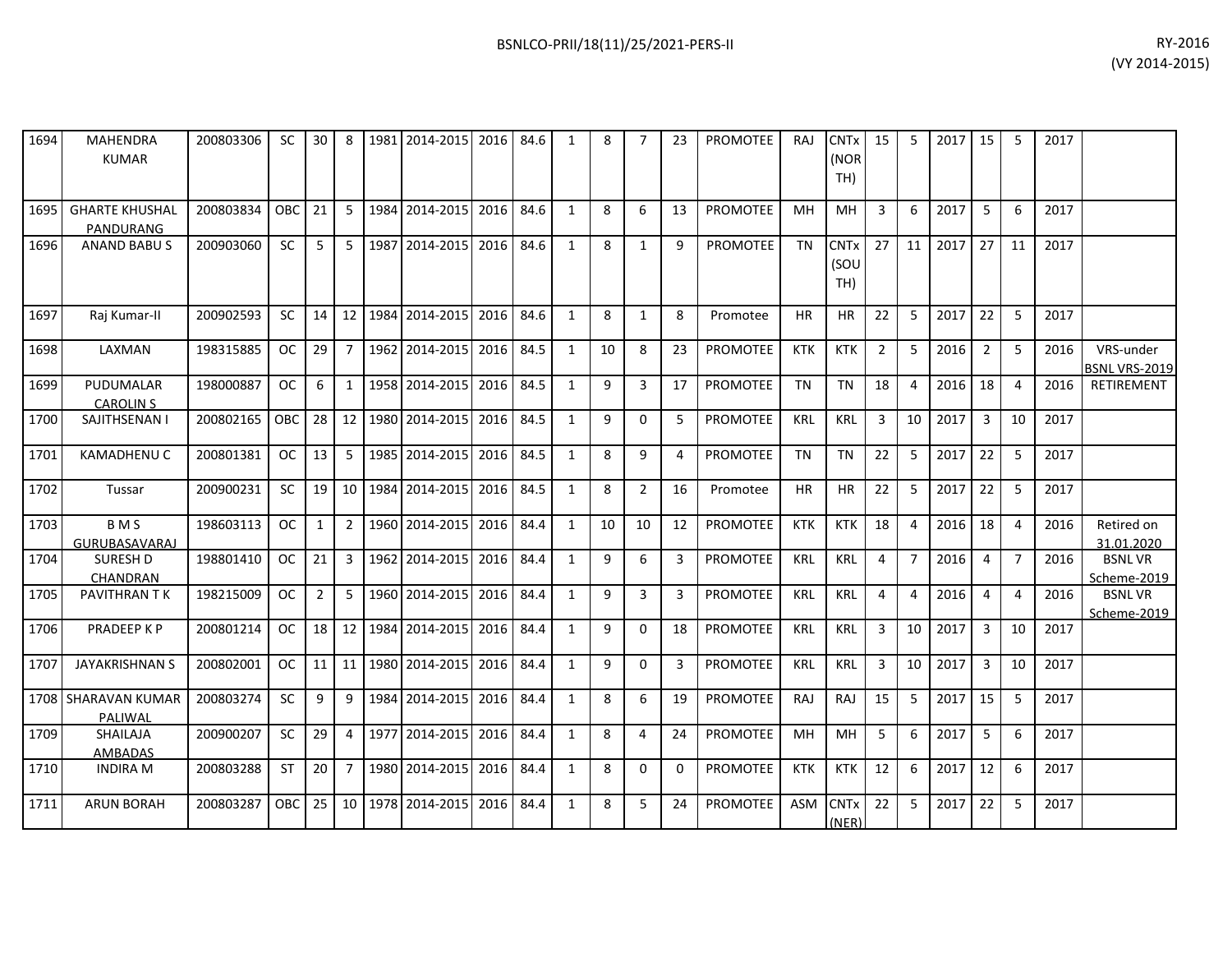| 1712 | <b>PRAKASH RAJE URS</b><br>A.S. | 198212656 | OC.        | 11             | 8              |      | 1960 2014-2015 | 2016 | 84.3 | $\mathbf{1}$   | 10             | 8              | $\overline{7}$ | <b>PROMOTEE</b> | <b>KTK</b> | <b>KTK</b>                            | 18             | 4              | 2016 | 18             | $\overline{4}$ | 2016 | VRS-under<br>BSNL VRS-2019        |
|------|---------------------------------|-----------|------------|----------------|----------------|------|----------------|------|------|----------------|----------------|----------------|----------------|-----------------|------------|---------------------------------------|----------------|----------------|------|----------------|----------------|------|-----------------------------------|
| 1713 | <b>KOPPAL KR</b>                | 198111015 | <b>OC</b>  | $\overline{4}$ | 3              |      | 1958 2014-2015 | 2016 | 84.3 | $\mathbf{1}$   | 10             | 6              | 15             | <b>PROMOTEE</b> | <b>KTK</b> | <b>KTK</b>                            | $\overline{2}$ | 5              | 2016 | $\overline{2}$ | 5              | 2016 | Retired on<br>31/03/2018.         |
| 1714 | RAJEEV S                        | 200802818 | OC.        | 20             | 5              |      | 1965 2014-2015 | 2016 | 84.3 | $\mathbf{1}$   | 8              | 10             | 9              | <b>PROMOTEE</b> | <b>KRL</b> | <b>KRL</b>                            | 3              | 10             | 2017 | $\overline{3}$ | 10             | 2017 |                                   |
| 1715 | <b>VINOTH KUMAR V</b>           | 200802312 | <b>OC</b>  | 23             | 10             |      | 1980 2014-2015 | 2016 | 84.3 | $\overline{1}$ | 8              | $\overline{7}$ | 5              | <b>PROMOTEE</b> | <b>TN</b>  | <b>CNT<sub>x</sub></b><br>(SOU<br>TH) | 22             | 5              | 2017 | 22             | 5              | 2017 |                                   |
| 1716 | <b>JAGADEESH S</b>              | 200803523 | <b>OBC</b> | 30             | 10             |      | 1982 2014-2015 | 2016 | 84.3 | 1              | 8              | 6              | 21             | <b>PROMOTEE</b> | <b>KTK</b> | <b>KRL</b>                            | 12             | 6              | 2017 | 12             | 6              | 2017 | <b>R8 Mutual</b><br>Transfer r to |
| 1717 | <b>RAHUL PATHAK</b>             | 200803234 | <b>OC</b>  | 12             | $\overline{2}$ |      | 1981 2014-2015 | 2016 | 84.3 | $\mathbf{1}$   | 8              | 6              | 5              | <b>PROMOTEE</b> | <b>RAJ</b> | RAJ                                   | 15             | 5              | 2017 | 15             | 5              | 2017 |                                   |
| 1718 | <b>SATHIYAN P</b>               | 198305555 | <b>OC</b>  | 22             | 5              | 1962 | 2014-2015      | 2016 | 84.2 | $\mathbf{1}$   | 9              | 6              | 3              | PROMOTEE        | <b>KRL</b> | KRL                                   | 4              | $\overline{7}$ | 2016 | $\overline{4}$ | $\overline{7}$ | 2016 | <b>BSNLVR</b><br>Scheme-2019      |
| 1719 | Naresh Pilania                  | 200801523 | <b>OBC</b> | 8              | 11             |      | 1981 2014-2015 | 2016 | 84.2 | $\mathbf{1}$   | 8              | 8              | 1              | Promotee        | <b>HR</b>  | <b>HR</b>                             | 22             | 5              | 2017 | 22             | 5              | 2017 |                                   |
| 1720 | <b>MINTU DAS</b>                | 200900092 | SC         | $\overline{4}$ | $2^{\circ}$    |      | 1981 2014-2015 | 2016 | 84.1 | $\mathbf{1}$   | 8              | 4              | 11             | <b>PROMOTEE</b> | <b>ASM</b> | ASM                                   | 22             | 5              | 2017 | 22             | 5              | 2017 |                                   |
| 1721 | <b>SUBRAYA M</b><br>MAHALE      | 198110565 | OC.        | 17             | 10             | 1959 | 2014-2015      | 2016 | 84.1 | $\mathbf{1}$   | 10             | 6              | 14             | PROMOTEE        | <b>KTK</b> | <b>KTK</b>                            | 9              | 5              | 2016 | 9              | 5              | 2016 | Retired on<br>31.10.2019          |
| 1722 | <b>GOPINATHA</b>                | 198602739 | OC.        | 25             | 8              |      | 1961 2014-2015 | 2016 | 84.1 | $\mathbf{1}$   | 9              | 6              | 26             | <b>PROMOTEE</b> | <b>KTK</b> | <b>KTK</b>                            | 18             | $\overline{a}$ | 2016 | 18             | $\overline{4}$ | 2016 | VRS-under<br><b>BSNL VRS-2019</b> |
| 1723 | MARY P P (II)                   | 198808704 | <b>OC</b>  | 20             | 4              |      | 1964 2014-2015 | 2016 | 84.1 | $\mathbf{1}$   | 9              | 6              | 3              | <b>PROMOTEE</b> | <b>KRL</b> | <b>KRL</b>                            | 4              | $\overline{7}$ | 2016 | $\overline{4}$ | $\overline{7}$ | 2016 | <b>BSNLVR</b><br>Scheme-2019      |
| 1724 | <b>JAYAN B</b>                  | 198702649 | OC.        | 29             | 5              |      | 1964 2014-2015 | 2016 | 84.1 | $\mathbf{1}$   | 9              | 6              | 3              | PROMOTEE        | <b>KRL</b> | <b>KRL</b>                            | 4              | $\overline{7}$ | 2016 | $\overline{4}$ | $\overline{7}$ | 2016 | <b>BSNLVR</b><br>Scheme-2019      |
| 1725 | <b>ISMAIL E I</b>               | 198314644 | <b>OC</b>  | 24             | $\mathbf{3}$   |      | 1960 2014-2015 | 2016 | 84.1 | $\mathbf{1}$   | 9              | 5              | 5              | <b>PROMOTEE</b> | <b>KRL</b> | <b>KRL</b>                            | 6              | 6              | 2016 | 6              | 6              | 2016 | Superannuatio<br>n                |
| 1726 | ATHILSHA ALI H                  | 198500230 | <b>OC</b>  | 6              | 5              |      | 1961 2014-2015 | 2016 | 84.1 | $\mathbf{1}$   | 9              | 3              | 11             | <b>PROMOTEE</b> | <b>TN</b>  | <b>TN</b>                             | 12             | 4              | 2016 | 12             | $\overline{4}$ | 2016 | <b>VRS</b>                        |
| 1727 | ALEXANDER TV                    | 198808625 | <b>OC</b>  | 8              | $\overline{7}$ |      | 1962 2014-2015 | 2016 | 84.1 | 1              | 9              | 3              | 3              | PROMOTEE        | <b>KRL</b> | <b>KRL</b>                            | 4              | 4              | 2016 | $\overline{4}$ | $\overline{4}$ | 2016 | <b>BSNLVR</b><br>Scheme-2019      |
| 1728 | SANTOSH KUMAR<br><b>BALAI</b>   | 200802297 | <b>SC</b>  | 28             | $\overline{2}$ |      | 1983 2014-2015 | 2016 | 84.1 | $\mathbf{1}$   | 8              | 6              | 25             | <b>PROMOTEE</b> | <b>RAJ</b> | <b>RAJ</b>                            | 15             | 5              | 2017 | 15             | 5              | 2017 |                                   |
| 1729 | <b>JAGMOHAN MEENA</b>           | 200803280 | <b>ST</b>  | 10             | $\mathbf{1}$   | 1977 | 2014-2015      | 2016 | 84.1 | $\mathbf{1}$   | 8              | 5              | 28             | PROMOTEE        | RAJ        | <b>RAJ</b>                            | 15             | 5              | 2017 | 15             | 5              | 2017 |                                   |
| 1730 | <b>NILAY PATEL</b>              | 200900995 | OBC.       | 18             | $\overline{7}$ | 1986 | 2014-2015      | 2016 | 84.1 | $\overline{1}$ | $\overline{7}$ | 11             | 1              | <b>PROMOTEE</b> | GUJ        | GUJ                                   | 5              | 6              | 2017 | 5              | 6              | 2017 |                                   |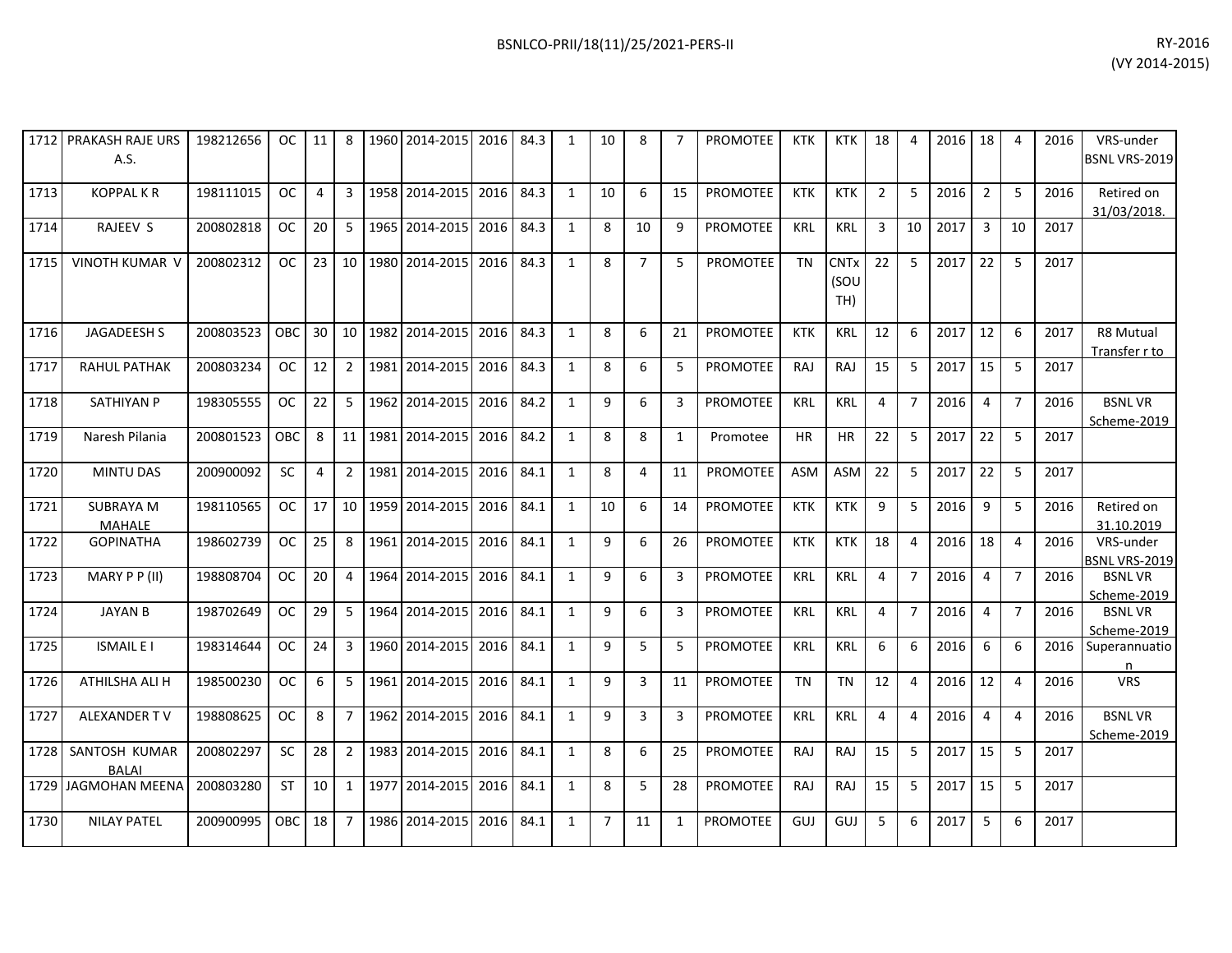| 1731 | <b>HAJARI MAL RAR</b>                   | 200803575 | <b>OC</b>     | 1              | 12              | 1985 2014-2015 | 2016 | 84.1 | 1            | 8  | 5              | 29             | <b>PROMOTEE</b> | RAJ         | RAJ                            | 15 | 5              | 2017 | 15             | -5             | 2017 |                                                                                   |
|------|-----------------------------------------|-----------|---------------|----------------|-----------------|----------------|------|------|--------------|----|----------------|----------------|-----------------|-------------|--------------------------------|----|----------------|------|----------------|----------------|------|-----------------------------------------------------------------------------------|
| 1732 | Shri. MILLO TADU                        | 200803593 | <b>ST</b>     | 5              | 5               | 1983 2014-2015 | 2016 | 84   | $\mathbf{1}$ | 8  | 8              | $\Omega$       | <b>PROMOTEE</b> | <b>NEII</b> | <b>CNTx</b><br>(EAST           | 22 | 5              | 2017 | 22             | 5              | 2017 |                                                                                   |
| 1733 | <b>RUGMINITR</b>                        | 199312912 | <sub>OC</sub> | 18             | 4               | 1968 2014-2015 | 2016 | 84   | $\mathbf{1}$ | 9  | 5              | 5              | <b>PROMOTEE</b> | KRL         | <b>KRL</b>                     | 6  | 6              | 2016 | 6              | 6              | 2016 | <b>BSNLVR</b><br>Scheme-2019                                                      |
| 1734 | <b>VENKATESAN S</b>                     | 198400456 | <b>OC</b>     | 15             | 10              | 1958 2014-2015 | 2016 | 84   | 1            | 9  | 3              | 10             | PROMOTEE        | <b>TN</b>   | <b>TN</b>                      | 11 | 4              | 2016 | 11             | $\overline{4}$ | 2016 | RETIREMENT                                                                        |
| 1735 | DEEPU A C                               | 200801699 | <b>OC</b>     | 17             | 3               | 1982 2014-2015 | 2016 | 84   | $\mathbf{1}$ | 8  | 11             | 20             | PROMOTEE        | <b>KRL</b>  | <b>KRL</b>                     | 28 | 9              | 2017 | $\overline{3}$ | 10             | 2017 |                                                                                   |
| 1736 | HANUMANTHA<br><b>REDDY T</b>            | 198109694 | <b>OC</b>     | 24             | 10              | 1959 2014-2015 | 2016 | 84   | $\mathbf{1}$ | 8  | 6              | 8              | PROMOTEE        | <b>KTK</b>  | <b>KTK</b>                     | 4  | 4              | 2016 | $\overline{4}$ | $\overline{4}$ | 2016 | Retired on<br>31.10.2019                                                          |
| 1737 | <b>SUBRATA KR.</b><br><b>BASUMATARY</b> | 200900054 | <b>ST</b>     | 26             | 12 <sup>1</sup> | 1980 2014-2015 | 2016 | 84   | $\mathbf{1}$ | 8  | 4              | 11             | <b>PROMOTEE</b> | ASM         | ASM                            | 22 | 5              | 2017 | 22             | 5              | 2017 |                                                                                   |
| 1738 | Ms. ZUCHANBENI<br><b>OVUNG</b>          | 200804160 | <b>ST</b>     | 6              | 10              | 1984 2014-2015 | 2016 | 84   | $\mathbf{1}$ | 8  | 6              | 21             | PROMOTEE        | <b>NEII</b> | NEII                           | 22 | 5              | 2017 | 22             | 5              | 2017 |                                                                                   |
| 1739 | <b>KRISHNAN K</b>                       | 198404519 | <b>OC</b>     | $\overline{7}$ | 12              | 1958 2014-2015 | 2016 | 83.9 | 1            | 10 | 8              | 8              | <b>PROMOTEE</b> | <b>STR</b>  | <b>CNTx</b><br>(SOU<br>TH)     | 18 | $\overline{4}$ | 2016 | 18             | $\overline{4}$ | 2016 | Retired on<br>31/12//2018                                                         |
|      | 1740 RAMACHANDRAN P                     | 198808486 | <b>OC</b>     | 25             | 5               | 1964 2014-2015 | 2016 | 83.9 | $\mathbf{1}$ | 9  | $\overline{3}$ | 3              | <b>PROMOTEE</b> | <b>KRL</b>  | <b>KRL</b>                     | 4  | $\overline{4}$ | 2016 | $\overline{4}$ | $\overline{4}$ | 2016 | <b>BSNLVR</b><br>Scheme-2019                                                      |
|      | 1741 SAMPATHKUMAR M                     | 200803503 | SC            | 22             | 8               | 1980 2014-2015 | 2016 | 83.9 | 1            | 9  | $\overline{2}$ | 8              | <b>PROMOTEE</b> | <b>TLGN</b> | <b>TLGN</b>                    | 26 | 12             | 2017 | 26             | 12             | 2017 |                                                                                   |
| 1742 | <b>KRISHNA KINKOR</b><br><b>NEOG</b>    | 200803776 | OBC           | 30             | 11              | 1977 2014-2015 | 2016 | 83.9 | 1            | 8  | 5              | 22             | PROMOTEE        | ASM         | <b>INSP</b><br><b>&amp; QA</b> | 20 | 5              | 2017 | 20             | 5              | 2017 | <b>NIL</b>                                                                        |
| 1743 | <b>RAGHAV SHARAN</b><br><b>RAM</b>      | 200900139 | SC            | 12             | 10              | 1977 2014-2015 | 2016 | 83.9 | 1            | 8  | 4              | 12             | <b>PROMOTEE</b> | <b>BH</b>   | <b>BH</b>                      | 29 | 5              | 2017 | 29             | 5              | 2017 |                                                                                   |
| 1744 | RISHIKESH KUMAR                         | 200900164 | <b>SC</b>     | $\mathbf{1}$   | 3               | 1980 2014-2015 | 2016 | 83.9 | 1            | 8  | 4              | $\overline{2}$ | PROMOTEE        | <b>BH</b>   | <b>BH</b>                      | 29 | 5              | 2017 | 29             | 5              | 2017 |                                                                                   |
| 1745 | DATHATHREYA P N                         | 200802716 | <b>OBC</b>    | 5              | 10              | 1984 2014-2015 | 2016 | 83.8 | $\mathbf{1}$ | 12 | 13             | 48             | <b>PROMOTEE</b> | <b>KTK</b>  | <b>KTK</b>                     | 12 | 6              | 2017 | 12             | 6              | 2017 | Circle is again<br>requested to<br>verify the<br>Combined<br>Residency<br>Period. |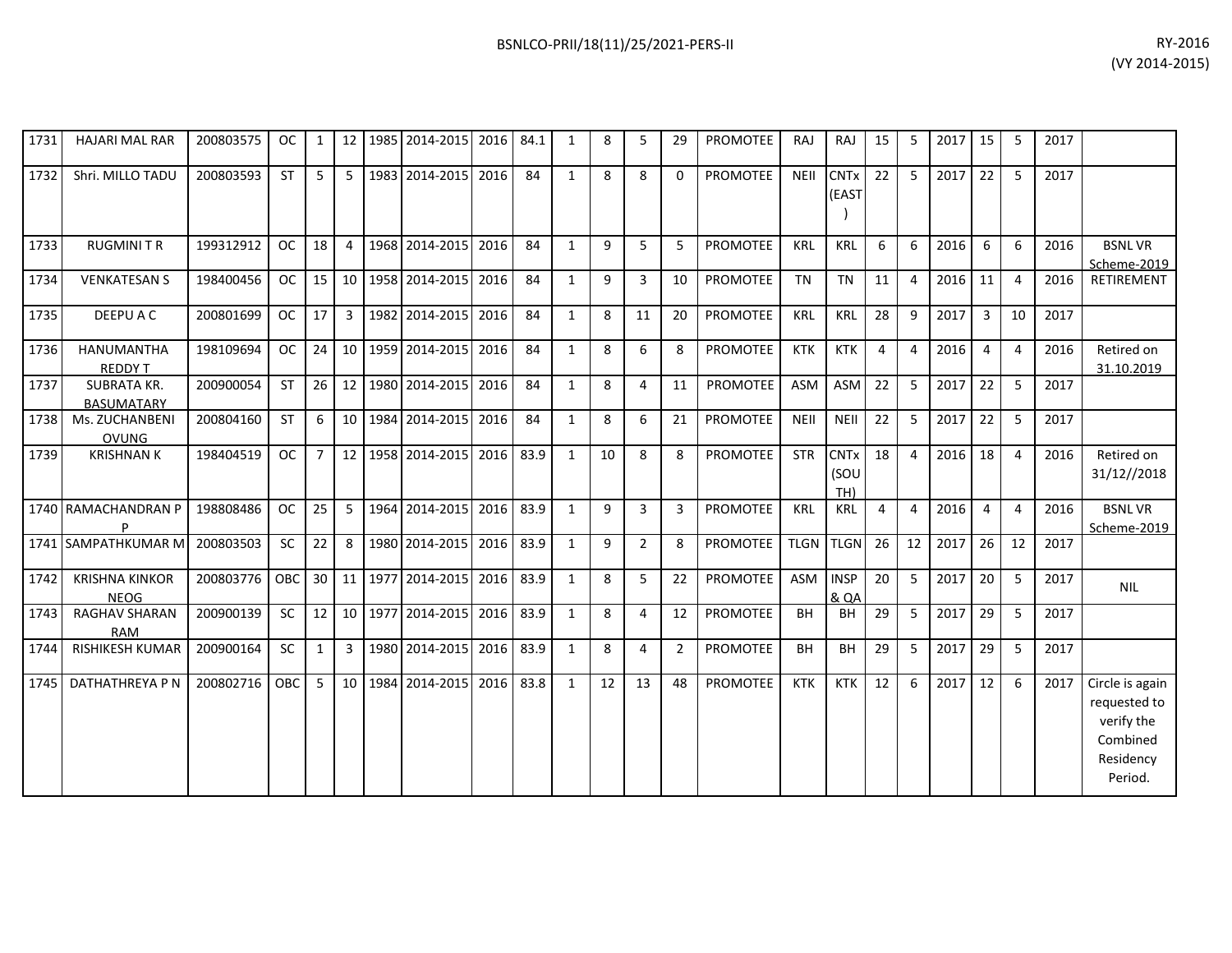| 1746 | SARAVANAN M                         | 199100333 | SC        | 25             | 3              | 1967 | 2014-2015      | 2016 | 83.8 | $\mathbf{1}$ | 11             | 8              | з              | <b>PROMOTEE</b> | <b>TN</b>  | <b>TN</b>            | 4              | q  | 2018 | $\overline{4}$ | q              | 2018 | Circle is again<br>requested to<br>verify the<br>Combined<br>Residency<br>Period. |
|------|-------------------------------------|-----------|-----------|----------------|----------------|------|----------------|------|------|--------------|----------------|----------------|----------------|-----------------|------------|----------------------|----------------|----|------|----------------|----------------|------|-----------------------------------------------------------------------------------|
| 1747 | ANIL KUMAR N                        | 199302239 | <b>OC</b> | 18             | $\overline{4}$ |      | 1966 2014-2015 | 2016 | 83.8 | $\mathbf{1}$ | 9              | 5              | 5              | <b>PROMOTEE</b> | <b>KRL</b> | <b>KRL</b>           | 6              | 6  | 2016 | 6              | 6              | 2016 | <b>BSNLVR</b><br>Scheme-2019                                                      |
| 1748 | <b>GANESAMOORTHI</b><br>M           | 200801864 | <b>OC</b> | $\mathbf{1}$   | 5              | 1982 | 2014-2015      | 2016 | 83.8 | $\mathbf{1}$ | 8              | $\overline{7}$ | 4              | <b>PROMOTEE</b> | <b>TN</b>  | <b>TN</b>            | 22             | 5  | 2017 | 22             | 5              | 2017 |                                                                                   |
| 1749 | PINAKIN<br>MANDALIYA                | 200901079 | OBC       | 31             | 10             |      | 1986 2014-2015 | 2016 | 83.8 | 1            | $\overline{7}$ | 11             | 1              | <b>PROMOTEE</b> | GUJ        | <b>CNTx</b>          | 5              | 6  | 2017 | 5              | 6              | 2017 |                                                                                   |
| 1750 | <b>VEERENDRA</b><br><b>KHANGAR</b>  | 200901964 | <b>SC</b> | 11             | $\mathbf{1}$   | 1987 | 2014-2015      | 2016 | 83.8 | 1            | $\overline{7}$ | 8              | 22             | <b>PROMOTEE</b> | RAJ        | RAJ                  | 22             | 5  | 2017 | 22             | 5              | 2017 |                                                                                   |
| 1751 | DIPJYOTI SAIKIA                     | 200901894 | OBC       | $\mathbf{1}$   | $\overline{7}$ | 1984 | 2014-2015      | 2016 | 83.7 | 1            | 8              | 4              | 11             | <b>PROMOTEE</b> | ASM        | <b>CNTx</b><br>(NER) | 22             | 5  | 2017 | 22             | 5              | 2017 |                                                                                   |
| 1752 | <b>VARIJAKSHI CH</b>                | 198807620 | <b>OC</b> | 8              | 6              | 1965 | 2014-2015      | 2016 | 83.7 | 1            | 10             | 10             | 4              | <b>PROMOTEE</b> | <b>KTK</b> | <b>KTK</b>           | 4              | 4  | 2016 | $\overline{4}$ | $\overline{4}$ | 2016 | VRS-under<br>BSNL VRS-2019                                                        |
| 1753 | <b>INDRADEO KUMAR</b>               | 200201668 | OBC       | 15             | 9              |      | 1975 2014-2015 | 2016 | 83.7 | 1            | 10             | 4              | 28             | <b>PROMOTEE</b> | <b>BH</b>  | BH                   | 29             | 5  | 2017 | 29             | 5              | 2017 |                                                                                   |
| 1754 | <b>KAPIL SINGHAL</b>                | 200802296 | <b>OC</b> | 14             | $\overline{7}$ |      | 1985 2014-2015 | 2016 | 83.7 | $\mathbf{1}$ | 8              | 6              | 21             | <b>PROMOTEE</b> | RAJ        | RAJ                  | 15             | 5  | 2017 | 15             | 5              | 2017 |                                                                                   |
| 1755 | <b>BABU LAL SHARMA</b>              | 200803482 | <b>OC</b> | 15             | 9              |      | 1986 2014-2015 | 2016 | 83.7 | 1            | 8              | 6              | 5              | PROMOTEE        | RAJ        | RAJ                  | 15             | 5  | 2017 | 15             | 5              | 2017 |                                                                                   |
| 1756 | <b>JACKULIN S</b>                   | 198600106 | <b>OC</b> | 11             | 6              | 1961 | 2014-2015      | 2016 | 83.6 | 1            | 9              | 3              | 10             | <b>PROMOTEE</b> | <b>TN</b>  | <b>TN</b>            | 11             | 4  | 2016 | 11             | $\overline{4}$ | 2016 | <b>VRS</b>                                                                        |
| 1757 | NARENDRAKUMAR<br>PATEL              | 200801091 | <b>OC</b> | 19             | $\overline{7}$ | 1983 | 2014-2015      | 2016 | 83.6 | 1            | 8              | 9              | 14             | <b>PROMOTEE</b> | GUJ        | GUJ                  | 5              | 6  | 2017 | 6              | 6              | 2017 |                                                                                   |
| 1758 | <b>RANE BHASKAR</b><br>PANDURANG    | 200803132 | <b>OC</b> | 23             | 6              | 1985 | 2014-2015      | 2016 | 83.6 | $\mathbf{1}$ | 8              | $\overline{7}$ | $\overline{4}$ | <b>PROMOTEE</b> | <b>MH</b>  | MH                   | $\overline{2}$ | 6  | 2017 | 5              | 6              | 2017 |                                                                                   |
|      | 1759 MAHESH CHANDRA<br><b>JOSHI</b> | 200802698 | <b>OC</b> | $\overline{7}$ | $\mathbf{1}$   | 1982 | 2014-2015      | 2016 | 83.6 | $\mathbf{1}$ | 8              | 5              | 29             | <b>PROMOTEE</b> | RAJ        | RAJ                  | 15             | 5  | 2017 | 15             | 5              | 2017 |                                                                                   |
| 1760 | LAXMAN BHUINYA                      | 200900770 | <b>ST</b> | 18             | $\mathbf{1}$   | 1981 | 2014-2015      | 2016 | 83.6 | 1            | 8              | 3              | 12             | <b>PROMOTEE</b> | <b>JKD</b> | <b>JKD</b>           | 29             | 5  | 2017 | 27             | 11             | 2017 |                                                                                   |
| 1761 | <b>CHANDAN DEKA</b>                 | 200802636 | <b>OC</b> | 30             | 6              |      | 1982 2014-2015 | 2016 | 83.6 | 1            | 8              | 8              | 3              | <b>PROMOTEE</b> | <b>ASM</b> | ASM                  | 22             | 5  | 2017 | 22             | 5              | 2017 |                                                                                   |
| 1762 | JITENDRA CH. NATH                   | 200802782 | OBC       | 31             | 12             | 1981 | 2014-2015      | 2016 | 83.5 | 1            | 8              | 5              | 24             | <b>PROMOTEE</b> | <b>ASM</b> | <b>ASM</b>           | 22             | -5 | 2017 | 22             | 5              | 2017 |                                                                                   |
| 1763 | SHARADA E                           | 198112007 | <b>OC</b> | 3              | 9              | 1957 | 2014-2015      | 2016 | 83.5 | $\mathbf{1}$ | 10             | 6              | 12             | <b>PROMOTEE</b> | <b>KTK</b> | <b>KTK</b>           | 9              | 5  | 2016 | 9              | 5              | 2016 | Retired on<br>30/09/2017                                                          |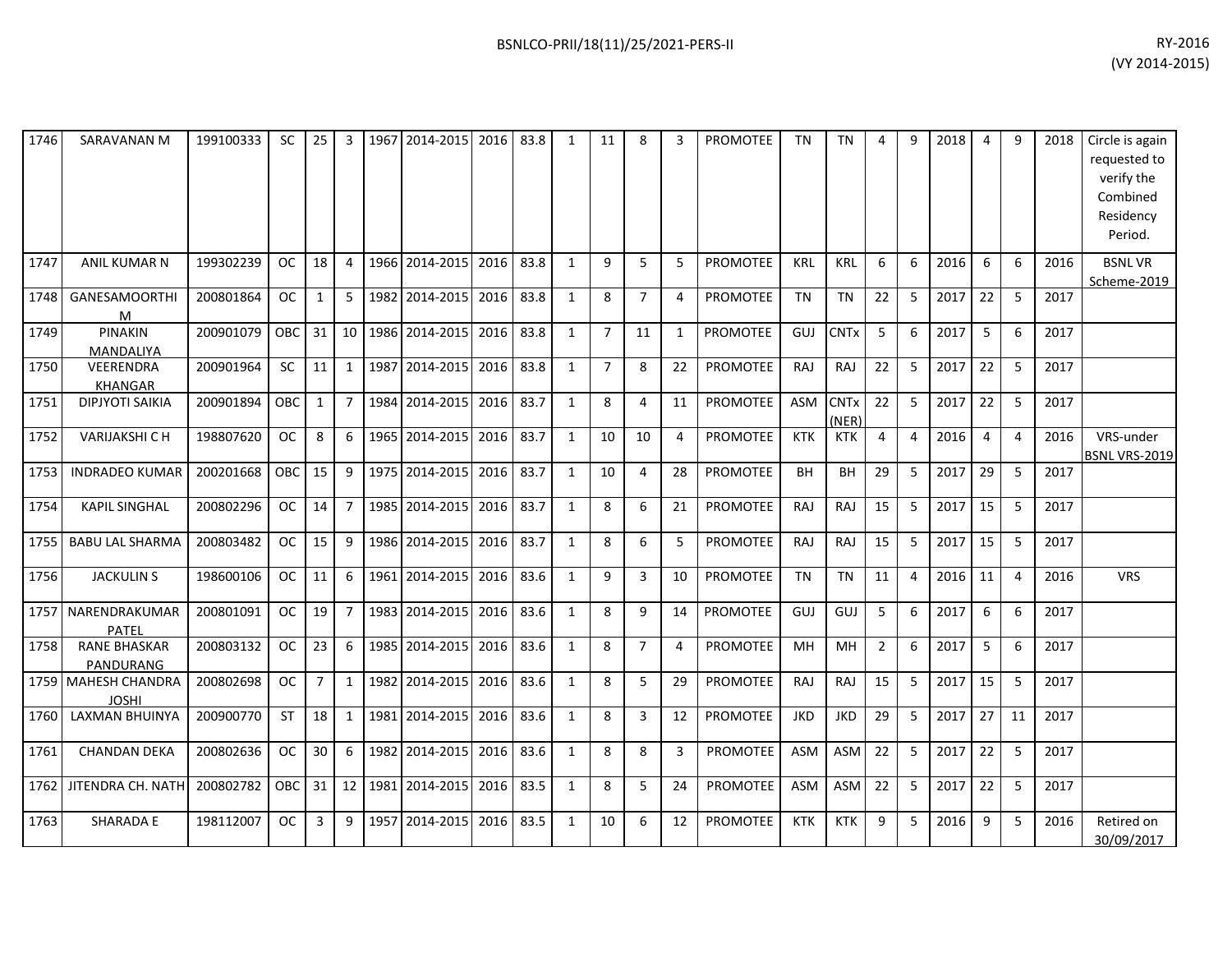| 1764 | <b>JAYAKUMAR</b><br><b>THILAGAM P</b> | 198606479 | OC.       | 13             | 10 <sup>1</sup> |      | 1960 2014-2015           | 2016 83.5 |      | 1            | 9              | 3              | 24 | PROMOTEE        | <b>TN</b>  | <b>TN</b>         | 25             | 4                       | 2016 | 25             | 4              | 2016 | <b>VRS</b>               |
|------|---------------------------------------|-----------|-----------|----------------|-----------------|------|--------------------------|-----------|------|--------------|----------------|----------------|----|-----------------|------------|-------------------|----------------|-------------------------|------|----------------|----------------|------|--------------------------|
| 1765 | <b>SANDHYA MOLT</b>                   | 200803464 | OBC       | $\overline{2}$ | $\overline{2}$  |      | 1983 2014-2015           | 2016      | 83.5 | 1            | 9              | $\overline{3}$ | 17 | <b>PROMOTEE</b> | <b>KRL</b> | KRL               | 19             | 3                       | 2018 | 19             | $\overline{3}$ | 2018 |                          |
| 1766 | <b>KIRUBA JOICE S</b>                 | 200801193 | <b>OC</b> | 17             | 6               |      | 1985 2014-2015           | 2016      | 83.5 | 1            | 8              | 8              | 23 | <b>PROMOTEE</b> | <b>TN</b>  | <b>TN</b>         | 22             | 5                       | 2017 | 22             | 5              | 2017 |                          |
| 1767 | <b>RADHEY SHYAM</b><br><b>MEENA</b>   | 200802479 | <b>ST</b> | 8              | 5               | 1981 | 2014-2015                | 2016      | 83.5 | $\mathbf{1}$ | 8              | 6              | 5  | <b>PROMOTEE</b> | <b>RAJ</b> | <b>RAJ</b>        | 15             | 5                       | 2017 | 15             | 5              | 2017 |                          |
| 1768 | CHANDAN                               | 200803411 | <b>SC</b> | 3              | $\overline{7}$  | 1979 | 2014-2015                | 2016      | 83.5 | 1            | 8              | 5              | 16 | <b>PROMOTEE</b> | <b>UPE</b> | <b>UPE</b>        | 15             | 5                       | 2017 | 15             | 5              | 2017 |                          |
| 1769 | DHANESWAR<br><b>TALUKDAR</b>          | 200802662 | OBC       | $\mathbf{1}$   | $\overline{7}$  |      | 1978 2014-2015           | 2016      | 83.4 | 1            | 8              | 6              | 21 | PROMOTEE        | ASM        | <b>ASM</b>        | 22             | -5                      | 2017 | 22             | 5              | 2017 |                          |
| 1770 | NITIN VASANTRAO<br>NADAMWAR           | 199901695 | <b>OC</b> | $\overline{4}$ | 9               |      | 1980 2014-2015           | 2016      | 83.4 | $\mathbf{1}$ | 10             | $\Omega$       | 22 | <b>PROMOTEE</b> | <b>MH</b>  | MH                | 5              | 6                       | 2017 | 5              | 6              | 2017 |                          |
| 1771 | <b>SHANTHI B</b>                      | 198700026 | <b>OC</b> | 25             | $\overline{4}$  |      | 1964 2014-2015           | 2016      | 83.4 | $\mathbf{1}$ | $\mathsf q$    | $\overline{3}$ | 24 | <b>PROMOTEE</b> | <b>TN</b>  | <b>TN</b>         | 25             | $\overline{\mathbf{A}}$ | 2016 | 25             | $\Delta$       | 2016 | <b>VRS</b>               |
| 1772 | PATEKHEDE AMISH<br><b>RAMRAO</b>      | 200802871 | OBC       | 14             | 12              |      | 1982 2014-2015           | 2016      | 83.4 | 1            | 8              | 6              | 21 | PROMOTEE        | <b>MH</b>  | MH                | 5              | 6                       | 2017 | 5              | 6              | 2017 |                          |
| 1773 | <b>DIL KUMAR</b><br><b>BISWAKARMA</b> | 200802613 | <b>SC</b> | 12             | 6               | 1984 | 2014-2015                | 2016      | 83.4 | 1            | 8              | 5              | 5  | <b>PROMOTEE</b> | <b>WB</b>  | <b>SIKKI</b><br>м | 30             | $\mathbf{1}$            | 2017 | 30             | $\mathbf{1}$   | 2017 |                          |
| 1774 | <b>SUNIL DADWAL</b>                   | 200902080 | <b>SC</b> | 23             | 12              |      | 1980 2014-2015           | 2016      | 83.4 | $\mathbf{1}$ | $\overline{7}$ | 8              | 15 | <b>PROMOTEE</b> | RAJ        | RAJ               | 15             | 5                       | 2017 | 15             | 5              | 2017 |                          |
| 1775 | <b>PREETY BARUAH</b><br><b>BORAH</b>  | 200802664 | OBC       | $\mathbf{1}$   | 1               |      | 1978 2014-2015           | 2016      | 83.4 | $\mathbf{1}$ | 8              | 6              | 18 | <b>PROMOTEE</b> | <b>ASM</b> | <b>ASM</b>        | 22             | 5                       | 2017 | 22             | 5              | 2017 |                          |
| 1776 | SHYLAJA R                             | 197806125 | <b>OC</b> | 23             | $\overline{4}$  |      | 1956 2014-2015           | 2016      | 83.3 | 1            | 10             | 10             | 8  | <b>PROMOTEE</b> | <b>KTK</b> | <b>KTK</b>        | 4              | 4                       | 2016 | 4              | 4              | 2016 | Retired on<br>30/04/2016 |
| 1777 | WALTHARE<br>SANJAYKUMAR               | 200803167 | OBC       | $\mathbf{1}$   | 10 <sup>1</sup> |      | 1980 2014-2015           | 2016      | 83.3 | 1            | 8              | 6              | 21 | <b>PROMOTEE</b> | <b>MH</b>  | MH                | 5              | 6                       | 2017 | 5              | 6              | 2017 |                          |
| 1778 | <b>VIJENDRA MEENA</b>                 | 200803277 | <b>ST</b> | 19             | $\overline{7}$  |      | 1985 2014-2015           | 2016      | 83.3 | 1            | 8              | 6              | 5  | <b>PROMOTEE</b> | RAJ        | RAJ               | 15             | 5                       | 2017 | 15             | 5              | 2017 |                          |
| 1779 | Sumit Sony                            | 200900774 | OBC       | $\mathbf{1}$   | 5               | 1982 | 2014-2015                | 2016      | 83.3 | 1            | 8              | $\mathbf{1}$   | 25 | Promotee        | <b>HR</b>  | <b>HR</b>         | 22             | 5                       | 2017 | 22             | 5              | 2017 |                          |
| 1780 | SURESH N M                            | 198312637 | <b>OC</b> | $\mathbf{1}$   | $\overline{2}$  |      | 1960 2014-2015           | 2016      | 83.2 | 1            | 9              | 6              | 3  | PROMOTEE        | <b>KRL</b> | <b>KRL</b>        | 4              | $\overline{7}$          | 2016 | $\overline{4}$ | $\overline{7}$ | 2016 | Superannuatio<br>n       |
| 1781 | <b>RAJESWARI K</b>                    | 198403171 | <b>OC</b> | 12             | 5               |      | 1962 2014-2015           | 2016      | 83.2 | 1            | 9              | 3              | 10 | <b>PROMOTEE</b> | <b>TN</b>  | TN                | 11             | 4                       | 2016 | 11             | $\overline{4}$ | 2016 | <b>VRS</b>               |
| 1782 | <b>MOHAMMED</b><br><b>SULAIMAN S</b>  | 198114107 | OC.       | 14             | 5               |      | 1959 2014-2015           | 2016      | 83.2 | 1            | 9              | 3              | 3  | <b>PROMOTEE</b> | <b>KRL</b> | KRL               | 4              | Δ                       | 2016 | 4              | 4              | 2016 | Superannuatio<br>n       |
| 1783 | <b>ELIZABETH LEA</b>                  | 198401764 | <b>OC</b> | 24             | $7^{\circ}$     |      | 1962 2014-2015 2016 83.2 |           |      | 1            | 9              | 3              | 3  | <b>PROMOTEE</b> | <b>KRL</b> | <b>KRL</b>        | $\overline{4}$ | 4                       | 2016 | $\overline{4}$ | 4              | 2016 | <b>BSNLVR</b>            |

200802364 OBC 10 5 1984 2014-2015 2016 83.2 1 8 7 11 PROMOTEE GUJ GUJ 5 6 2017 5 6 2017

EMMANUAL

MAHESHBHAI

1784 RUPESH

Scheme-2019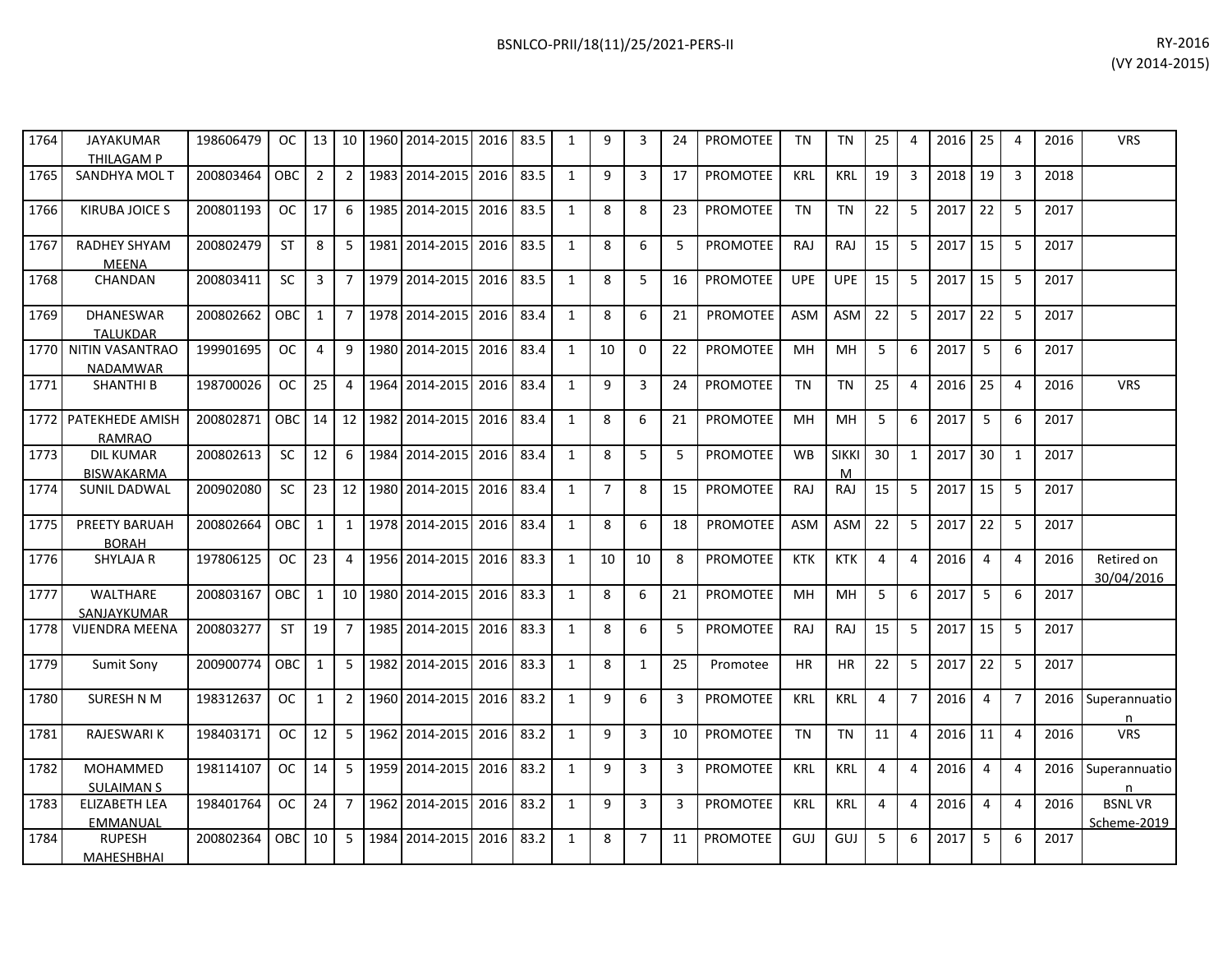| 1785 | <b>AMOL ASHOK PATIL</b>                 | 200803113 | <b>ST</b>  | 8               |    | 10 1983 | 2014-2015 2016      |      | 83.2 | 8              | 6              | 9              | <b>PROMOTEE</b> | MH          | <b>CNTx</b><br>(WES             | 5             | 6 | 2017 | 5              | 6              | 2017 |                             |
|------|-----------------------------------------|-----------|------------|-----------------|----|---------|---------------------|------|------|----------------|----------------|----------------|-----------------|-------------|---------------------------------|---------------|---|------|----------------|----------------|------|-----------------------------|
| 1786 | <b>JYOTISH KAKATI</b>                   | 200802842 | <b>OBC</b> |                 | 12 |         | 1981 2014-2015      | 2016 | 83.2 |                | 6              | 21             | <b>PROMOTEE</b> | <b>ASM</b>  | <b>CNT<sub>x</sub></b><br>(NER) | 22            | 5 | 2017 | 22             |                | 2017 |                             |
| 1787 | SHANTAYYA<br><b>HIREMATH</b>            | 198504455 | OC         | 28              | 9  |         | 1961 2014-2015      | 2016 | 83.1 | 10             | 10             | 8              | <b>PROMOTEE</b> | <b>KTK</b>  | <b>KTK</b>                      |               |   | 2016 | 4              | $\overline{4}$ | 2016 | VRS-under<br>BSNL VRS-2019  |
| 1788 | <b>LATHA R-II</b>                       | 200900646 | <b>SC</b>  | 26              | 6  |         | 1982 2014-2015 2016 |      | 83.1 | 8              | 0              | 4              | PROMOTEE        | <b>CHTD</b> | <b>CHTD</b>                     | 15            | 5 | 2017 | 15             | .5             | 2017 |                             |
| 1789 | <b>BHAVESHKUMAR</b><br><b>SHANABHAI</b> | 200900935 | <b>SC</b>  | 10 <sup>1</sup> |    |         | 1986 2014-2015 2016 |      | 83.1 | $\overline{7}$ | 11             | 1              | <b>PROMOTEE</b> | GUJ         | GUJ                             | 5             | 6 | 2017 | 5              | 6              | 2017 |                             |
| 1790 | K S JIBI                                | 200901585 | OC.        | 22              | 9  |         | 1984 2014-2015      | 2016 | 83.1 | $\overline{7}$ | 9              | 5              | <b>PROMOTEE</b> | RAJ         | <b>KRL</b>                      | 15            | 5 | 2017 | 15             | -5             | 2017 | Transfer on<br>Rule-8 to KL |
| 1791 | <b>HANAGANDI G K</b>                    | 197806619 | OC .       | 24 <sup>1</sup> |    |         | 1956 2014-2015 2016 |      | 83.1 | 6              | 11             | 24             | <b>PROMOTEE</b> | <b>KTK</b>  | <b>KTK</b>                      | 4             | 4 | 2016 | $\overline{4}$ | $\overline{4}$ | 2016 | Retired on<br>31/07/2016    |
| 1792 | Shri. YENGKHOM<br>RAJESHWOR SINGH       | 200802289 | <b>SC</b>  | $\mathbf{1}$    | 3  |         | 1985 2014-2015 2016 |      | 83.1 | 8              | 6              | 21             | <b>PROMOTEE</b> | <b>NEII</b> | <b>NEII</b>                     | 22            | 5 | 2017 | 22             | -5             | 2017 |                             |
| 1793 | <b>THANGAVEL A</b>                      | 198606373 | OC         | 19              | 5  |         | 1964 2014-2015 2016 |      | 83   | 9              | $\overline{7}$ | 1              | <b>PROMOTEE</b> | <b>TN</b>   | <b>TN</b>                       | $\mathcal{P}$ | 8 | 2016 | 2              | 8              | 2016 | <b>VRS</b>                  |
|      | 1794 <b> </b> SOMASUNDARAM S            | 198603383 | OC .       | 22 <sub>1</sub> |    |         | 1963 2014-2015      | 2016 | 83   | 9              | 5              | 26             | <b>PROMOTEE</b> | <b>TN</b>   | <b>TN</b>                       | 27            | 6 | 2016 | 27             | 6              | 2016 | <b>VRS</b>                  |
| 1795 | PRANJAL SAIKIA                          | 200802666 | OBC        | 18 <sup>1</sup> |    |         | 1978 2014-2015      | 2016 | 83   | 8              | 8              | $\overline{2}$ | <b>PROMOTEE</b> | ASM         | ASM                             | 22            | 5 | 2017 | 22             | .5             | 2017 |                             |

200803829 OC 10 6 1984 2014-2015 2016 83 1 8 6 20 PROMOTEE MH MH 3 6 2017 5 6 2017

200803137 OC 14 11 1981 2014-2015 2016 83 1 8 6 14 PROMOTEE MH MH 2 6 2017 5 6 2017

& QA<br>KRL

18 4 2016 18 4 2016 Retired on

31/07/2016<br>BSNL VR

Scheme-2019

1796| PINTOO KUMAR |200802075|OBC|18|7|1985|2014-2015|2016|83 | 1 | 8 | 7 | 25 |PROMOTEE | BH | BH | 29 | 5 |2017|29| 5 |2017

1798| SANTOSH JADHAV | 200803404 | SC | 1 | 1 | 1982|2014-2015| 2016 | 83 | 1 | 8 | 6 | 15 | PROMOTEE | KTK | KTK | 12 | 6 | 2017 | 12 | 6 | 2017

1800| NILAMANI DEKA |200802063|ST |31|10|1977|2014-2015|2016|82.9| 1 | 8 | 8 | 2 |PROMOTEE|ASM|ASM|22|5 |2017|22| 5 |2017

1803| KRISHNA D R | 200803309 | ST | 1 | 5 |1977|2014-2015| 2016|82.9| 1 | 9 | 5 | 4 |PROMOTEE| KTK | KTK | 12 | 6 | 2017|12| 6 | 2017

1802| REMADEVICV |198605058|OC|23|4|1963|2014-2015|2016|82.9| 1 | 9 | 5 | 5 |PROMOTEE | KRL | KRL | 6 | 6 | 2016|6 | 6 | 2016| BSNLVR

1801 N GEETHA 198106573 OC 15 7 1956 2014-2015 2016 82.9 1 10 8 1 PROMOTEE INSP INSP

1787

1789

1792

1797 SOLUNKI RAKESH

1799 SRIVASTAVA

RAMSING<br>SANTOSH JADHAV

ATULKUMAR<br>NILAMANI DEKA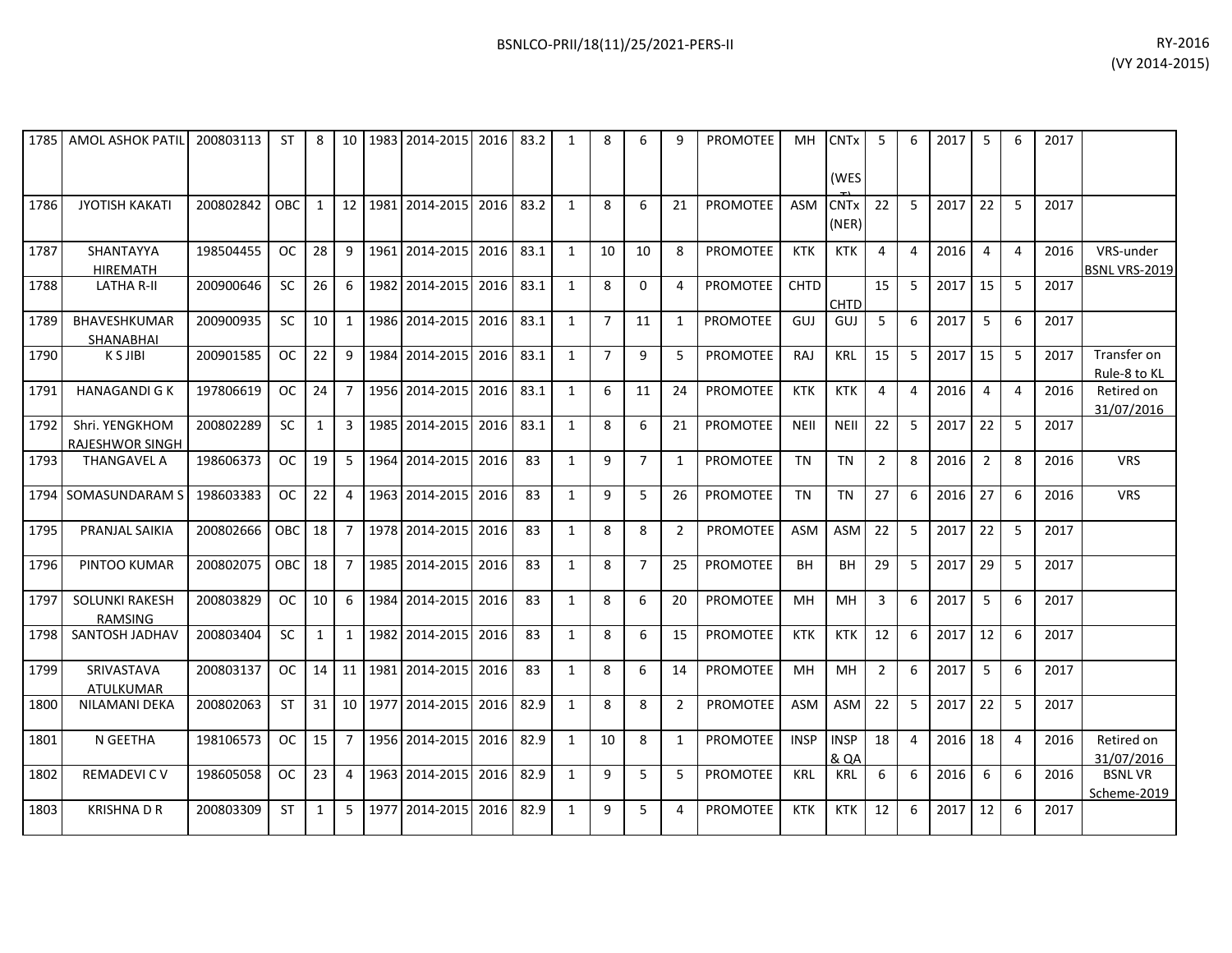| 1804 | <b>LALIT KHATRI</b>                    | 200801780 | OC.           | 26             | 5              | 1984 2014-2015    | 2016 | 82.9 | 1            | 8  | 7              | 22 | <b>PROMOTEE</b> | <b>RAJ</b> | RAJ        | 19             | 5              | 2017 | 19             | 5              | 2017 |                              |
|------|----------------------------------------|-----------|---------------|----------------|----------------|-------------------|------|------|--------------|----|----------------|----|-----------------|------------|------------|----------------|----------------|------|----------------|----------------|------|------------------------------|
| 1805 | <b>ARTI KUMARI</b><br>GODARA           | 200801526 | OBC           | 10             | $\overline{4}$ | 1985 2014-2015    | 2016 | 82.9 | $\mathbf{1}$ | 8  | $\overline{7}$ | 17 | <b>PROMOTEE</b> | <b>RAJ</b> | RAJ        | 15             | 5              | 2017 | 15             | 5              | 2017 |                              |
| 1806 | <b>MOHASIN MUSA</b><br>PATEL           | 200802976 | <b>OC</b>     | 11             | 9              | 1984 2014-2015    | 2016 | 82.9 | $\mathbf{1}$ | 8  | $\overline{7}$ | 11 | <b>PROMOTEE</b> | <b>MH</b>  | MH         | 5              | 6              | 2017 | 5              | 6              | 2017 |                              |
| 1807 | <b>JOLLY JOSEPH</b>                    | 199312132 | <b>OC</b>     | 18             | $\mathbf{3}$   | 1967 2014-2015    | 2016 | 82.8 | $\mathbf{1}$ | 10 | 9              | 16 | <b>PROMOTEE</b> | <b>KRL</b> | <b>KRL</b> | 4              | 6              | 2016 | 6              | 6              | 2016 |                              |
| 1808 | <b>DIVAKAR S</b><br>KULKARNI           | 198111869 | OC.           | 22             | 5 <sup>1</sup> | 1957 2014-2015    | 2016 | 82.8 | 1            | 10 | 9              | 1  | <b>PROMOTEE</b> | <b>KTK</b> | <b>KTK</b> | $\overline{2}$ | 5              | 2016 | $\overline{2}$ | 5              | 2016 | Retired on<br>31/05/2017     |
| 1809 | MOHANAN P V                            | 198502980 | <b>OC</b>     | $\overline{2}$ | 5              | 1960 2014-2015    | 2016 | 82.8 | $\mathbf{1}$ | 9  | 6              | 3  | <b>PROMOTEE</b> | <b>KRL</b> | <b>KRL</b> | 4              | $\overline{7}$ | 2016 | $\overline{4}$ | $\overline{7}$ | 2016 | superanuation                |
| 1810 | <b>STELLA ANNIE</b><br>SUDHAKAR DJ     | 198302244 | <b>OC</b>     | 6              | 6              | 1960 2014-2015    | 2016 | 82.8 | 1            | 9  | 6              | 3  | <b>PROMOTEE</b> | TN         | <b>TN</b>  | 4              | $\overline{7}$ | 2016 | 4              | 7              | 2016 | <b>VRS</b>                   |
| 1811 | THAMPAN M V                            | 198808968 | <sub>OC</sub> | 15             | 5 <sup>5</sup> | 1962 2014-2015    | 2016 | 82.8 | 1            | 9  | 6              | 3  | <b>PROMOTEE</b> | <b>KRL</b> | <b>KRL</b> | 4              | $\overline{7}$ | 2016 | $\overline{4}$ | $\overline{7}$ | 2016 | <b>BSNLVR</b><br>Scheme-2019 |
| 1812 | AJEESH M                               | 200803418 | OBC           | $\mathbf{1}$   | 5 <sub>1</sub> | 1980 2014-2015    | 2016 | 82.8 | $\mathbf{1}$ | 8  | 9              | 24 | <b>PROMOTEE</b> | <b>KRL</b> | <b>KRL</b> | 3              | 10             | 2017 | $\overline{3}$ | 10             | 2017 |                              |
| 1813 | <b>SANJAY KUMAR -I</b>                 | 200803027 | OBC           | $\mathbf{1}$   | $\mathbf{1}$   | 1981 2014-2015    | 2016 | 82.8 | 1            | 8  | $\overline{7}$ | 8  | <b>PROMOTEE</b> | <b>BH</b>  | <b>BH</b>  | 29             | 5              | 2017 | 29             | -5             | 2017 |                              |
| 1814 | <b>DHERE SHRIKANT</b><br><b>UDDHAO</b> | 200802868 | <b>OC</b>     | 11             | 8              | 1981 2014-2015    | 2016 | 82.8 | $\mathbf{1}$ | 8  | 6              | 20 | <b>PROMOTEE</b> | <b>MH</b>  | MH         | 5              | 6              | 2017 | 5              | 6              | 2017 | Absconding                   |
| 1815 | <b>GURURAJ RAO N.</b>                  | 198111208 | OC.           | 17             | $7^{\circ}$    | 1959 2014-2015    | 2016 | 82.8 | 1            | 8  | 5              | 6  | <b>PROMOTEE</b> | <b>KTK</b> | <b>KTK</b> | 4              | 4              | 2016 | $\overline{4}$ | 4              | 2016 | Retired on<br>31.07.2019     |
| 1816 | <b>JYOTSNA GOGOI</b>                   | 200802663 | OBC           | 6              | 12             | 1983 2014-2015    | 2016 | 82.7 | $\mathbf{1}$ | 8  | 6              | 18 | <b>PROMOTEE</b> | <b>ASM</b> | <b>ASM</b> | 22             | 5              | 2017 | 22             | 5              | 2017 |                              |
| 1817 | SHRISHAILAPPA M<br><b>HAWALDAR</b>     | 198605748 | <b>OC</b>     | 10             | 5 <sup>5</sup> | 1963 2014-2015    | 2016 | 82.7 | 1            | 10 | 9              | 15 | <b>PROMOTEE</b> | <b>KTK</b> | <b>KTK</b> | 4              | 4              | 2016 | $\overline{4}$ | 4              | 2016 | VRS-under<br>BSNL VRS-2019   |
| 1818 | <b>SAMAY SINGH</b><br>MEENA            | 200802874 | <b>ST</b>     | 12             | $\overline{2}$ | 1980 2014-2015    | 2016 | 82.7 | 1            | 8  | 6              | 21 | <b>PROMOTEE</b> | GUJ        | <b>BBN</b> | 5              | 6              | 2017 | 5              | 6              | 2017 |                              |
| 1819 | <b>DEEPAK TOPPO</b>                    | 200900188 | ST            | 10             | 1              | 1984 2014-2015    | 2016 | 82.7 | $\mathbf{1}$ | 8  | $\overline{4}$ | 1  | <b>PROMOTEE</b> | <b>JKD</b> | <b>JKD</b> | 29             | 5              | 2017 | 27             | 11             | 2017 |                              |
|      | 1820 MADHUSUDHANAN<br>к                | 198600859 | OC.           | $\overline{2}$ | 5              | 1960 2014-2015    | 2016 | 82.6 | 1            | 9  | 6              | 3  | <b>PROMOTEE</b> | TN         | <b>TN</b>  | 4              | $\overline{7}$ | 2016 | $\overline{4}$ | 7              | 2016 | <b>VRS</b>                   |
| 1821 | <b>CHENNAKESAVAN P</b>                 | 198301928 | <b>OC</b>     | 6              | 9              | 1957 2014-2015    | 2016 | 82.6 | $\mathbf{1}$ | 9  | 5              | 26 | <b>PROMOTEE</b> | <b>TN</b>  | <b>TN</b>  | 27             | 6              | 2016 | 27             | 6              | 2016 | <b>RETIREMENT</b>            |
| 1822 | <b>VENUGOPALAN K</b>                   | 198603534 | <b>OC</b>     | 15             | 5              | 1963 2014-2015    | 2016 | 82.6 | $\mathbf{1}$ | 9  | 5              | 5  | PROMOTEE        | <b>KRL</b> | <b>KRL</b> | 6              | 6              | 2016 | 6              | 6              | 2016 | <b>BSNLVR</b><br>Scheme-2019 |
| 1823 | KHUSHENDER PAL<br>ARYA                 | 200802622 | <b>SC</b>     | $\overline{2}$ |                | 10 1980 2014-2015 | 2016 | 82.6 | 1            | 8  | 6              | 5  | <b>PROMOTEE</b> | <b>RAJ</b> | RAJ        | 22             | 5              | 2017 | 22             | 5              | 2017 |                              |
| 1824 | <b>KISHAN GOPAL</b>                    | 200802487 | <b>SC</b>     | 10             | $7^{\circ}$    | 1986 2014-2015    | 2016 | 82.6 | 1            | 8  | 5              | 29 | <b>PROMOTEE</b> | <b>RAJ</b> | RAJ        | 15             | 5              | 2017 | 15             | 5              | 2017 |                              |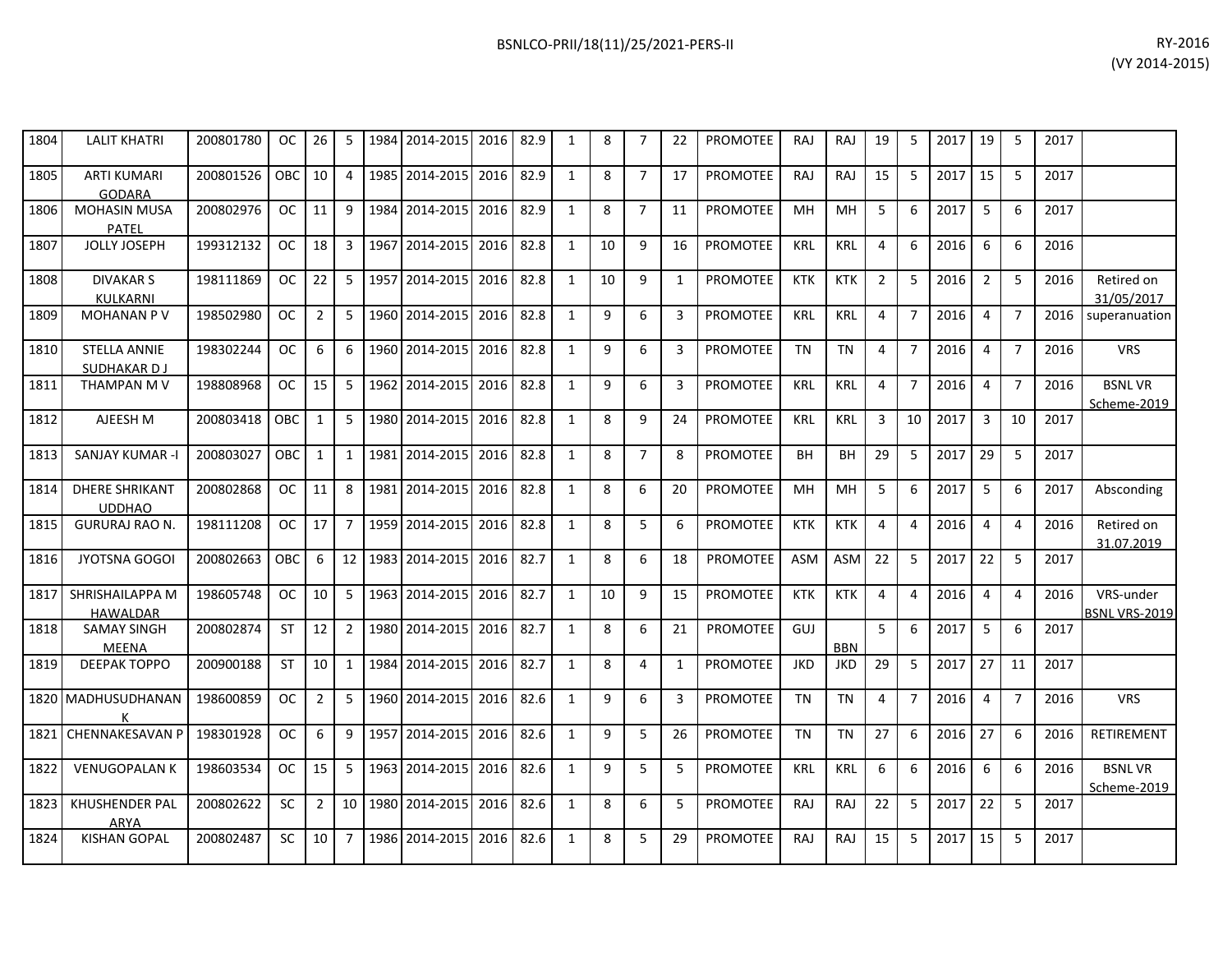| 1825 | <b>PREM SINGH</b><br>MEENA               | 200803296 | <b>ST</b>  | $\overline{2}$ | 9              | 1983 2014-2015 | 2016      | 82.6 |              | 8  | 5              | 25       | <b>PROMOTEE</b> | RA.         | RAJ         | 15             | 5  | 2017 | 15             | -5             | 2017 |                              |
|------|------------------------------------------|-----------|------------|----------------|----------------|----------------|-----------|------|--------------|----|----------------|----------|-----------------|-------------|-------------|----------------|----|------|----------------|----------------|------|------------------------------|
| 1826 | <b>JANARDHAN</b><br><b>DANDEEN</b>       | 200900006 | <b>ST</b>  | 5              | $\overline{7}$ | 1979 2014-2015 | 2016      | 82.6 | $\mathbf{1}$ | 8  | 4              | 27       | <b>PROMOTEE</b> | <b>KTK</b>  | <b>KTK</b>  | 12             | 6  | 2017 | 12             | 6              | 2017 |                              |
| 1827 | S NAGARAJU                               | 198403667 | <b>OC</b>  | 12             | 3              | 1961 2014-2015 | 2016      | 82.5 | 1            | 10 | 8              | 29       | <b>PROMOTEE</b> | <b>KTK</b>  | <b>KTK</b>  | $\overline{2}$ | 5  | 2016 | $\overline{2}$ | 5              | 2016 | VRS-under<br>BSNL VRS-2019   |
| 1828 | MAYALAGAN                                | 200801710 | <b>SC</b>  | 15             | 5              | 1982 2014-2015 | 2016      | 82.5 | 1            | 8  | 8              | 24       | <b>PROMOTEE</b> | <b>TN</b>   | <b>TN</b>   | 23             | 5  | 2017 | 23             | 5              | 2017 |                              |
| 1829 | Shri. NGANGOM<br>YAITHOIBA MEETEI        | 200801514 | OBC        | 13             | 3              | 1980 2014-2015 | 2016      | 82.5 | 1            | 8  | 8              | $\Omega$ | <b>PROMOTEE</b> | <b>NEII</b> | <b>NEII</b> | 22             | 5  | 2017 | 22             | -5             | 2017 |                              |
| 1830 | <b>MALLIKARJUNA B</b>                    | 200803667 | <b>OC</b>  | 8              | 4              | 1981 2014-2015 | 2016      | 82.5 | $\mathbf{1}$ | 8  | $\overline{7}$ | 18       | <b>PROMOTEE</b> | <b>KTK</b>  | <b>KTK</b>  | 16             | 6  | 2017 | 16             | 6              | 2017 | Death                        |
| 1831 | <b>SACHIN KAILAS</b><br>SONAWANE         | 200801936 | <b>SC</b>  | 13             | 8              | 1984 2014-2015 | 2016      | 82.5 | 1            | 8  | $\overline{7}$ | 18       | <b>PROMOTEE</b> | MH          | MH          | 5              | 6  | 2017 | 5              | 6              | 2017 |                              |
| 1832 | <b>CHAVAN PRADEEP</b><br><b>JAYSINGH</b> | 200803171 | OBC        | 24             | 4              | 1983 2014-2015 | 2016      | 82.5 | $\mathbf{1}$ | 8  | 6              | 21       | <b>PROMOTEE</b> | MH          | MH          | $\overline{2}$ | 6  | 2017 | 5              | 6              | 2017 |                              |
| 1833 | <b>AMIT SHRIVASTAVA</b>                  | 200803078 | <b>OBC</b> | $\mathbf{1}$   | $\overline{7}$ | 1980 2014-2015 | 2016      | 82.5 | $\mathbf{1}$ | 8  | 5              | 17       | <b>PROMOTEE</b> | <b>RAJ</b>  | RAJ         | 15             | 5  | 2017 | 15             | 5              | 2017 |                              |
| 1834 | Shri. ROHIT<br><b>GAHATRAJ</b>           | 200804154 | <b>SC</b>  | 27             | $2^{\circ}$    | 1976 2014-2015 | 2016      | 82.4 | $\mathbf{1}$ | 8  | 6              | 21       | <b>PROMOTEE</b> | <b>NEII</b> | <b>NEII</b> | 22             | 5  | 2017 | 22             | 5              | 2017 |                              |
| 1835 | <b>HEMALATHA B</b>                       | 198405780 | <b>OC</b>  | 22             | 7              | 1959 2014-2015 | 2016      | 82.4 | 1            | 10 | 11             | 20       | <b>PROMOTEE</b> | <b>KTK</b>  | <b>KTK</b>  | 20             | 11 | 2017 | 20             | 11             | 2017 | VRS Wef<br>1.12.2018         |
|      | 1836 ACHUTHAKUMARK                       | 198606647 | <b>OC</b>  | $\mathbf{1}$   | $\mathbf{2}$   | 1962 2014-2015 | 2016      | 82.4 | 1            | 9  | 6              | 3        | <b>PROMOTEE</b> | <b>KRL</b>  | <b>KRL</b>  | 4              | 7  | 2016 | 4              | $\overline{7}$ | 2016 | <b>BSNLVR</b><br>Scheme-2019 |
| 1837 | <b>SOMASUNDARAM \</b>                    | 198600307 | <b>SC</b>  | 15             | 8              | 1959 2014-2015 | 2016      | 82.4 | 1            | 9  | 3              | 24       | <b>PROMOTEE</b> | <b>TN</b>   | <b>TN</b>   | 25             | 4  | 2016 | 25             | 4              | 2016 | <b>RETIREMENT</b>            |
| 1838 | <b>DEVENDRAN M S</b>                     | 198600755 | <b>SC</b>  | 10             | 7              | 1963 2014-2015 | 2016      | 82.4 | $\mathbf{1}$ | 9  | 3              | 17       | PROMOTEE        | <b>TN</b>   | <b>TN</b>   | 18             | 4  | 2016 | 18             | $\overline{4}$ | 2016 | <b>DEMISE</b>                |
| 1839 | <b>MANIKANDAN R</b>                      | 198809903 | <b>OC</b>  | 1              | 8              | 1965 2014-2015 | 2016      | 82.4 | 1            | 9  | 3              | 10       | <b>PROMOTEE</b> | <b>TN</b>   | <b>TN</b>   | 11             | 4  | 2016 | 11             | $\overline{4}$ | 2016 | <b>VRS</b>                   |
| 1840 | <b>NETHAJI R</b>                         | 200802371 | <b>OC</b>  | 28             |                | 1987 2014-2015 | 2016      | 82.4 | 1            | 8  | 6              | 28       | <b>PROMOTEE</b> | <b>TN</b>   | <b>TN</b>   | 22             | 5  | 2017 | 22             | 5              | 2017 |                              |
| 1841 | <b>OM PRAKASH</b><br><b>MEENA</b>        | 200802481 | <b>ST</b>  | 25             | 5.             | 1985 2014-2015 | 2016      | 82.4 | 1            | 8  | 6              | 5        | <b>PROMOTEE</b> | RAJ         | RAJ         | 15             | 5  | 2017 | 15             | 5              | 2017 |                              |
| 1842 | LALIT CH. DAS                            | 200804139 | <b>SC</b>  | 9              | 1              | 1981 2014-2015 | 2016 82.4 |      | $\mathbf{1}$ | 8  | 5              | 23       | <b>PROMOTEE</b> |             | ASM CNTx    | 22             | 5  | 2017 | 22             | 5              | 2017 |                              |

(NER)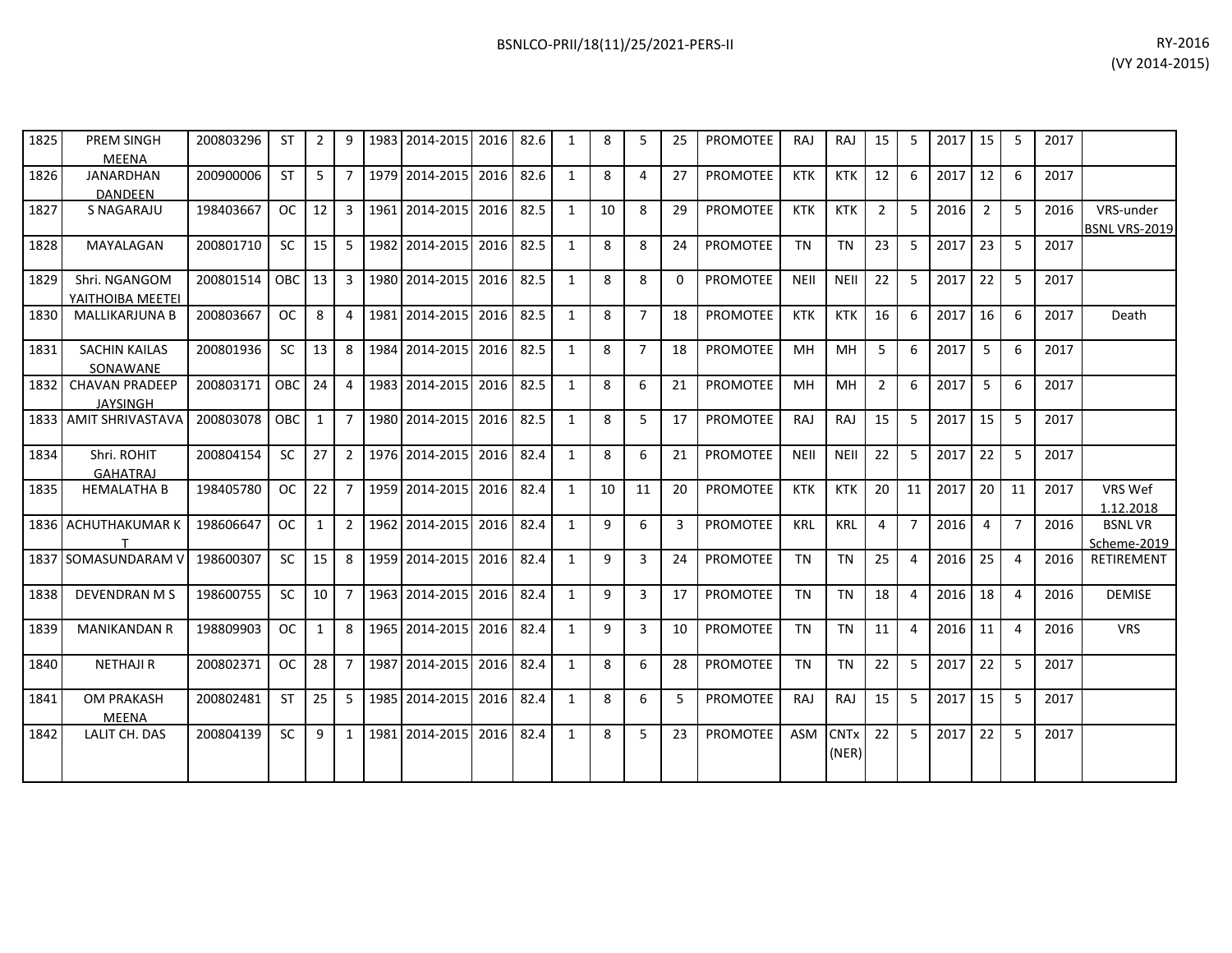|      | 1843   RAMESHCHANDRA<br><b>SHARMABS</b> | 198503767 | <sub>OC</sub> | 20             | $\overline{7}$  | 1963 2014-2015    | 2016 82.3 |      | 1            | 12 | $\overline{2}$ | 26 | PROMOTEE        | KTK        | <b>KTK</b>           | 20              | 11 | 2017 | 20             | 11 | 2017 | VRS-under<br><b>BSNL VRS-</b><br>2019.<br>Circle is again<br>requested to<br>verify the<br>Combined<br>Residency<br>Period. |
|------|-----------------------------------------|-----------|---------------|----------------|-----------------|-------------------|-----------|------|--------------|----|----------------|----|-----------------|------------|----------------------|-----------------|----|------|----------------|----|------|-----------------------------------------------------------------------------------------------------------------------------|
| 1844 | <b>GIRISH C SINDAGI</b>                 | 200803565 | <b>OBC</b>    | $\overline{7}$ | 5               | 1984 2014-2015    | 2016      | 82.3 | 1            | 9  | 6              | 8  | <b>PROMOTEE</b> | <b>KTK</b> | <b>KTK</b>           | 12              | 6  | 2017 | 12             | 6  | 2017 |                                                                                                                             |
|      | 1845 PRADEEPKUMAR CG                    | 200803791 | SC            | 25             | 4               | 1982 2014-2015    | 2016      | 82.3 | 1            | 9  | $\mathbf{1}$   | 1  | PROMOTEE        | <b>KRL</b> | <b>KRL</b>           | $\mathbf{1}$    | 1  | 2018 | $\overline{3}$ | 10 | 2017 |                                                                                                                             |
| 1846 | <b>GAIREILONG</b><br>GANGMEI            | 200900031 | ST            | $\overline{7}$ | 10 <sup>1</sup> | 1981 2014-2015    | 2016      | 82.2 | $\mathbf{1}$ | 8  | 4              | 10 | PROMOTEE        | ASM        | ASM                  | 22              | 5  | 2017 | 22             | 5  | 2017 |                                                                                                                             |
| 1847 | PRASHANT<br><b>GOPALRAO NICHAT</b>      | 200801490 | OBC           | 21             | $\overline{7}$  | 1982 2014-2015    | 2016      | 82.2 | 1            | 8  | 9              | 5  | PROMOTEE        | MН         | <b>MH</b>            | 5               | 6  | 2017 | 5              | 6  | 2017 |                                                                                                                             |
| 1848 | ANANDKUMAR C<br><b>NAIKODI</b>          | 200803570 | <b>SC</b>     | 12             | 8               | 1980 2014-2015    | 2016      | 82.2 | $\mathbf{1}$ | 8  | 6              | 10 | <b>PROMOTEE</b> | KTK        | <b>KTK</b>           | 12              | 6  | 2017 | 12             | 6  | 2017 |                                                                                                                             |
| 1849 | <b>BABURAJ K S</b>                      | 200803044 | <b>OC</b>     | 8              | 11              | 1984 2014-2015    | 2016      | 82.1 | $\mathbf{1}$ | 8  | 10             | 9  | <b>PROMOTEE</b> | <b>KRL</b> | <b>KRL</b>           | 3               | 10 | 2017 | $\overline{3}$ | 10 | 2017 |                                                                                                                             |
|      | 1850 DEEPAK ROBINSON J                  | 200803539 | OBC           | 16             | $\overline{4}$  | 1983 2014-2015    | 2016      | 82.1 | $\mathbf{1}$ | 8  | 9              | 19 | <b>PROMOTEE</b> | <b>KRL</b> | KRL                  | $\overline{3}$  | 10 | 2017 | 3              | 10 | 2017 |                                                                                                                             |
| 1851 | PARMATMANAND<br><b>DEORAJ</b>           | 200804156 | <b>SC</b>     | 8              | 6               | 1983 2014-2015    | 2016 82.1 |      | 1            | 8  | $\overline{7}$ | 16 | PROMOTEE        | BH         | <b>CNTx</b><br>(EAST | 29              | 5  | 2017 | 29             | 05 | 2017 |                                                                                                                             |
|      | 1852 KAILASH CHANDRA<br>MEGHWAL         | 200803246 | <b>SC</b>     | $\overline{3}$ | $\overline{2}$  | 1984 2014-2015    | 2016      | 82.1 | 1            | 8  | 5              | 29 | <b>PROMOTEE</b> | RAJ        | RAJ                  | 15 <sup>1</sup> | 5  | 2017 | 15             | 5  | 2017 |                                                                                                                             |
| 1853 | <b>PAWAN KUMAR</b><br><b>MEENA</b>      | 200803290 | <b>ST</b>     | $\mathbf{1}$   | 9               | 1980 2014-2015    | 2016      | 82.1 | $\mathbf{1}$ | 8  | 5              | 26 | PROMOTEE        | RAJ        | <b>RAJ</b>           | 15              | 5  | 2017 | 15             | 5  | 2017 |                                                                                                                             |
| 1854 | <b>RAJESH SAXENA</b>                    | 200803030 | OC            | 23             |                 | 11 1967 2014-2015 | 2016      | 82.1 | 1            | 8  | 5              | 16 | <b>PROMOTEE</b> | RAJ        | <b>RAJ</b>           | 15              | 5  | 2017 | 15             | 5  | 2017 |                                                                                                                             |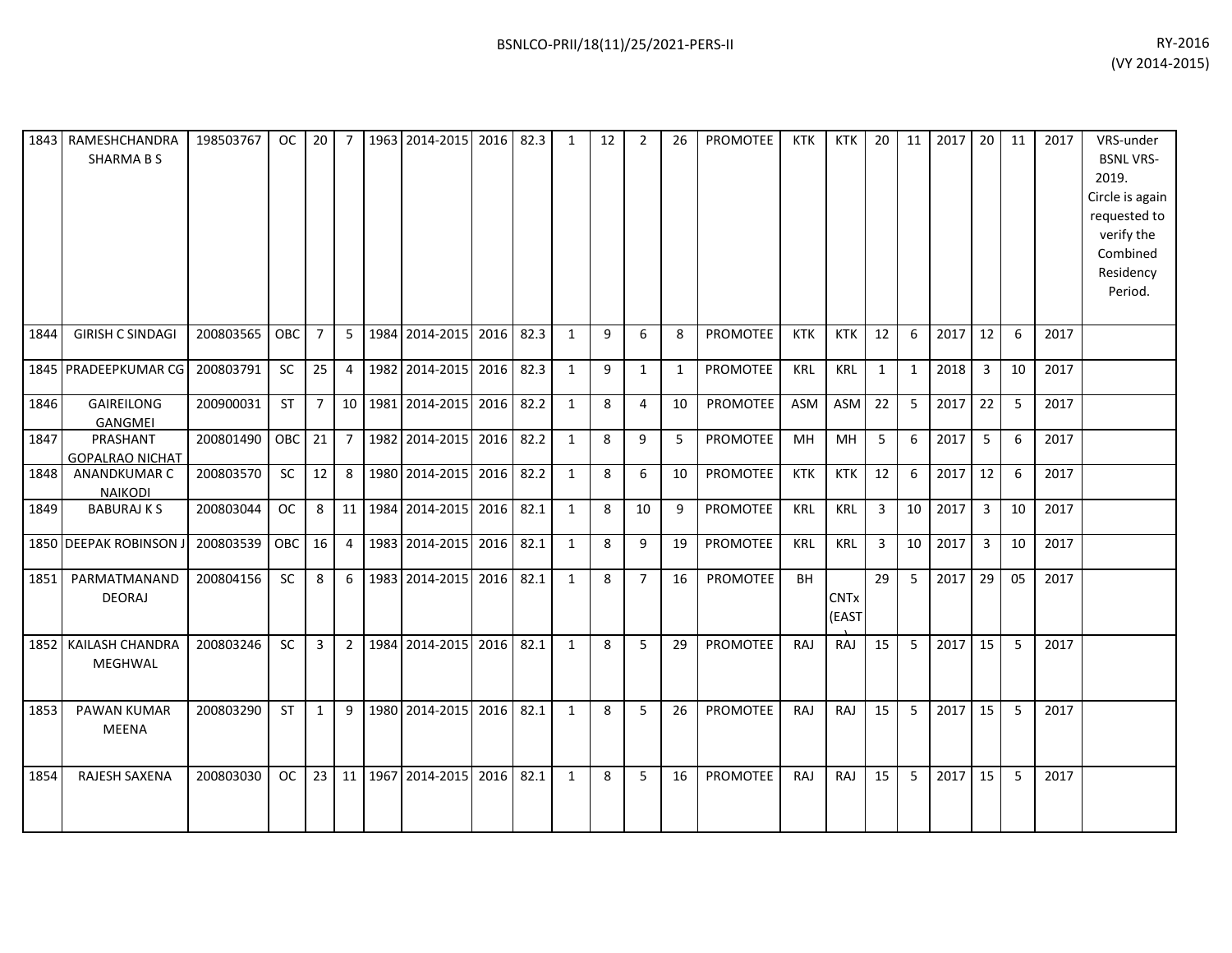| 1855 | RAJ KUMAR-III                        | 200804100 | <b>SC</b> | 5              | 3            |      | 1978 2014-2015      | 2016 | 82.1 | 1            | 8  | 4              | 25             | <b>PROMOTEE</b> | <b>UPE</b>  | <b>UPE</b>  | 15             | 5              | 2017 | 15             | -5             | 2017 |                              |
|------|--------------------------------------|-----------|-----------|----------------|--------------|------|---------------------|------|------|--------------|----|----------------|----------------|-----------------|-------------|-------------|----------------|----------------|------|----------------|----------------|------|------------------------------|
| 1856 | YAMUNA P.S                           | 198213361 | <b>OC</b> | $\mathbf{1}$   | $\mathbf{1}$ | 1960 | 2014-2015           | 2016 | 82   | 1            | 10 | 6              | 10             | PROMOTEE        | <b>KTK</b>  | <b>KTK</b>  | 9              | 5              | 2016 | 9              | 5              | 2016 | Retired on<br>31.12.2019     |
| 1857 | ABDUL BASHEER T                      | 198504363 | <b>OC</b> | 30             | 5            | 1961 | 2014-2015           | 2016 | 82   | $\mathbf{1}$ | 9  | 6              | 3              | PROMOTEE        | <b>KRL</b>  | <b>KRL</b>  | 4              | $\overline{7}$ | 2016 | $\overline{4}$ | $\overline{7}$ | 2016 | <b>BSNLVR</b><br>Scheme-2019 |
| 1858 | Shri.RUBU RAJEN                      | 200804179 | <b>ST</b> | $\mathbf{1}$   | 5            |      | 1985 2014-2015      | 2016 | 82   | $\mathbf{1}$ | 8  | 8              | 0              | <b>PROMOTEE</b> | <b>NEII</b> | <b>NEII</b> | 22             | 5              | 2017 | 22             | 5              | 2017 |                              |
|      | 1859 SHASHIKANTH RAM<br><b>NAYAK</b> | 198604435 | <b>OC</b> | 25             | 6            | 1963 | 2014-2015           | 2016 | 81.9 | 1            | 10 | 10             | 12             | <b>PROMOTEE</b> | <b>KTK</b>  | <b>KTK</b>  | 18             | $\overline{a}$ | 2016 | 18             | $\overline{a}$ | 2016 | VRS-under<br>BSNL VRS-2019   |
| 1860 | PRASAD                               | 198008419 | <b>OC</b> | 5              | 8            |      | 1956 2014-2015      | 2016 | 81.9 | 1            | 10 | 10             | 8              | PROMOTEE        | <b>KTK</b>  | <b>KTK</b>  | $\overline{4}$ | $\overline{a}$ | 2016 | $\overline{4}$ | $\overline{4}$ | 2016 | Retired on<br>31/08/2016     |
| 1861 | VALSALA CV                           | 198314604 | <b>OC</b> | 29             | 5            |      | 1959 2014-2015      | 2016 | 81.9 | $\mathbf{1}$ | 9  | 6              | 3              | <b>PROMOTEE</b> | <b>KRL</b>  | <b>KRL</b>  | 4              | $\overline{7}$ | 2016 | $\overline{4}$ | $\overline{7}$ | 2016 | superanuation                |
|      | 1862 MAMMADISAKUTTY<br>M K           | 198312431 | <b>OC</b> | $\mathbf{1}$   | 6            |      | 1960 2014-2015      | 2016 | 81.9 | 1            | 9  | 6              | 3              | <b>PROMOTEE</b> | <b>KRL</b>  | <b>KRL</b>  | $\overline{4}$ | $\overline{7}$ | 2016 | $\overline{4}$ | $\overline{7}$ | 2016 | <b>BSNLVR</b><br>Scheme-2019 |
| 1863 | <b>MOHANAN E II</b>                  | 198806752 | <b>OC</b> | 10             | 5            |      | 1961 2014-2015      | 2016 | 81.9 | $\mathbf{1}$ | 9  | 3              | 3              | <b>PROMOTEE</b> | <b>KRL</b>  | <b>KRL</b>  | 4              | 4              | 2016 | $\overline{4}$ | $\overline{4}$ | 2016 | <b>BSNLVR</b><br>Scheme-2019 |
| 1864 | S.V. ANNIGERI                        | 198311445 | <b>OC</b> | 9              | 4            |      | 1960 2014-2015 2016 |      | 81.9 | $\mathbf{1}$ | 9  | $\mathbf{1}$   | $\overline{4}$ | PROMOTEE        | <b>KTK</b>  | <b>KTK</b>  | 9              | 5              | 2016 | 9              | 5              | 2016 | VRS-under<br>BSNL VRS-2019   |
| 1865 | <b>TORASE UDAYSINH</b><br>NETAJI     | 200802432 | <b>OC</b> | $\overline{2}$ | 11           |      | 1983 2014-2015      | 2016 | 81.9 | 1            | 8  | $\overline{7}$ | 5              | <b>PROMOTEE</b> | <b>MH</b>   | MH          | 5              | 6              | 2017 | 5              | 6              | 2017 |                              |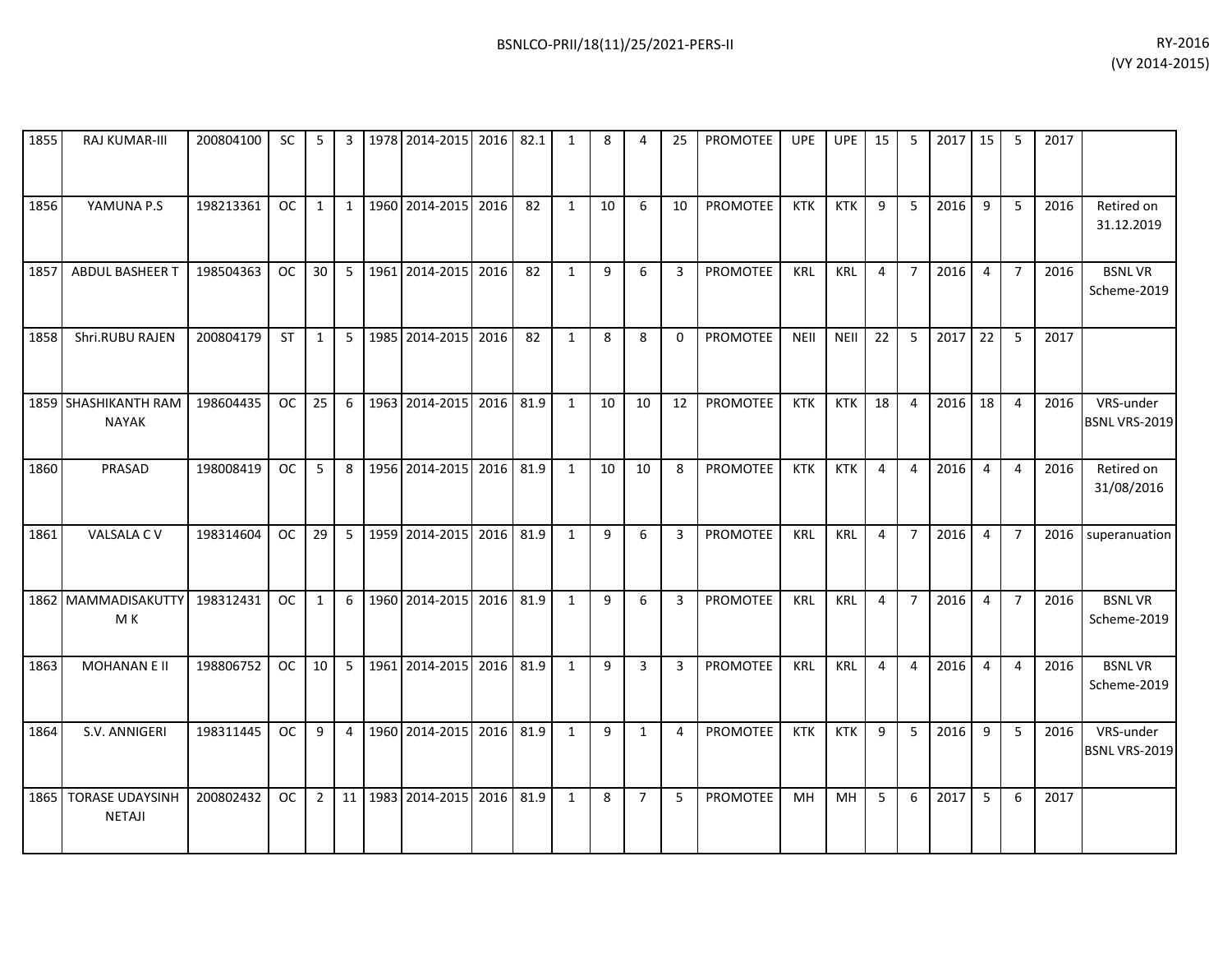| 1866 | <b>ARCHANA DAS</b>                     | 200900960 | OC.        | 29 | 5               | 1982 2014-2015 | 2016 81.9 |      | 1            | 7 | 11 | 1  | <b>PROMOTEE</b> | <b>GUJ</b> | GUJ         | 5  | 6  | 2017 | 5              | 6  | 2017 |                                   |
|------|----------------------------------------|-----------|------------|----|-----------------|----------------|-----------|------|--------------|---|----|----|-----------------|------------|-------------|----|----|------|----------------|----|------|-----------------------------------|
| 1867 | NAYANJYOTI<br><b>BORAH</b>             | 200803779 | OBC        | 1  | 10 <sup>1</sup> | 1985 2014-2015 | 2016      | 81.9 | $\mathbf{1}$ | 8 | 6  | 18 | PROMOTEE        | <b>ASM</b> | ASM         | 22 | 5  | 2017 | 22             | 5  | 2017 |                                   |
| 1868 | LAXIMINARAYANA<br><b>BHATP</b>         | 198213362 | <b>OC</b>  | 9  | 8               | 1960 2014-2015 | 2016      | 81.8 | 1            | 9 | 6  | 23 | <b>PROMOTEE</b> | <b>KTK</b> | <b>KTK</b>  | 18 | 4  | 2016 | 18             | 4  | 2016 | VRS-under<br><b>BSNL VRS-2019</b> |
| 1869 | JOHN BOSCO C                           | 198401124 | <b>OC</b>  | 10 | 9               | 1960 2014-2015 | 2016      | 81.8 | 1            | 9 | 3  | 24 | <b>PROMOTEE</b> | <b>TN</b>  | <b>TN</b>   | 25 | 4  | 2016 | 25             | 4  | 2016 | <b>VRS</b>                        |
| 1870 | ARULCHELVEE A                          | 198301225 | OC.        | 30 | 5               | 1960 2014-2015 | 2016      | 81.8 | 1            | 9 | 3  | 17 | PROMOTEE        | <b>TN</b>  | <b>TN</b>   | 18 | 4  | 2016 | 18             | 4  | 2016 | RETIREMENT                        |
| 1871 | OMA RAM<br>CHOUDHARY                   | 200803283 | <b>OBC</b> | 15 | 5               | 1980 2014-2015 | 2016      | 81.8 | $\mathbf{1}$ | 8 | 6  | 23 | <b>PROMOTEE</b> | <b>RAJ</b> | RAJ         | 19 | 5  | 2017 | 19             | 5  | 2017 |                                   |
| 1872 | <b>CHANDRA PRAKASH</b><br><b>MEENA</b> | 200803114 | <b>ST</b>  | 9  | 9               | 1984 2014-2015 | 2016 81.8 |      | 1            | 8 | 5  | 29 | PROMOTEE        | RAJ        | RAJ         | 15 | 5  | 2017 | 15             | 5  | 2017 |                                   |
| 1873 | SONIA JOSE<br>KALLOOKALAM              | 199302241 | <b>OC</b>  | 12 | 4               | 1967 2014-2015 | 2016 81.7 |      | $\mathbf{1}$ | 9 | 5  | 5  | PROMOTEE        | <b>KRL</b> | KRL         | 6  | 6  | 2016 | 6              | 6  | 2016 | <b>BSNLVR</b><br>Scheme-2019      |
| 1874 | <b>VEENASS</b>                         | 200803187 | <b>OBC</b> | 28 | 5               | 1982 2014-2015 | 2016      | 81.7 | $\mathbf{1}$ | 8 | 11 | 26 | <b>PROMOTEE</b> | KRL        | <b>KRL</b>  | 3  | 10 | 2017 | $\overline{3}$ | 10 | 2017 |                                   |
| 1875 | <b>VIJAY KR. DEBNATH</b>               | 200803054 | OBC        | 30 | 6               | 1982 2014-2015 | 2016      | 81.7 | $\mathbf{1}$ | 8 | 5  | 23 | <b>PROMOTEE</b> | <b>ASM</b> | <b>ASM</b>  | 22 | 5  | 2017 | 22             | 5  | 2017 |                                   |
| 1876 | Shri. MUTUM<br><b>MAHESH KUMAR</b>     | 200801513 | <b>OBC</b> | 30 | 3               | 1986 2014-2015 | 2016      | 81.7 | $\mathbf{1}$ | 8 | 8  | 0  | PROMOTEE        | NEII       | <b>NEII</b> | 22 | 5  | 2017 | 22             | 5  | 2017 | On deputation<br>to TERM, NE II   |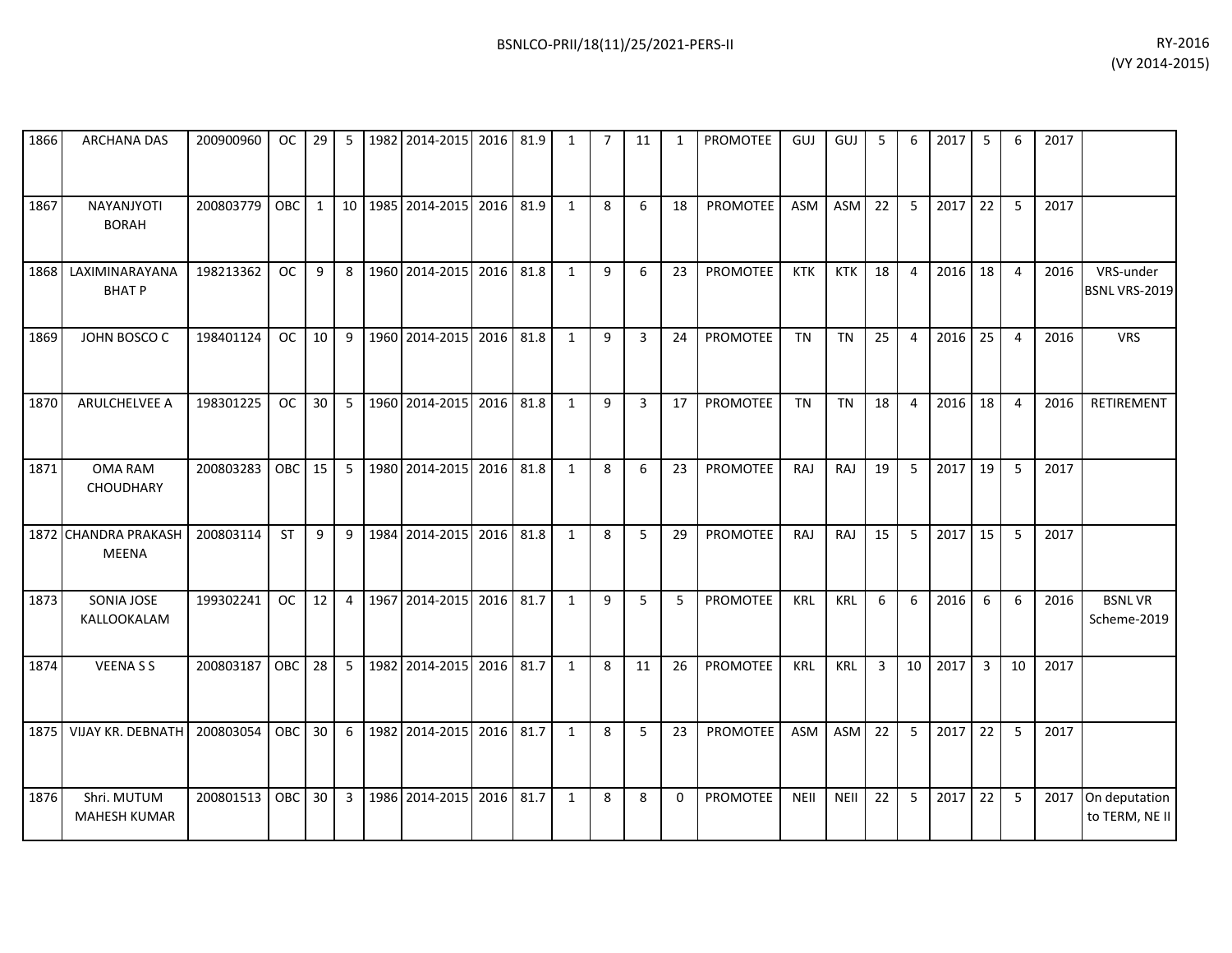| 1877 | <b>ASHRAFUL ALOM</b>                | 200802660 | OC.        | 10             | 4              |      | 1983 2014-2015      | 2016 81.6 |      | $\mathbf{1}$   | 8              | 6              | 21             | <b>PROMOTEE</b> | <b>ASM</b> | <b>CNTx</b><br>(NER)       | 22             | .5               | 2017 | 22             | -5              | 2017 |                                                                                   |
|------|-------------------------------------|-----------|------------|----------------|----------------|------|---------------------|-----------|------|----------------|----------------|----------------|----------------|-----------------|------------|----------------------------|----------------|------------------|------|----------------|-----------------|------|-----------------------------------------------------------------------------------|
| 1878 | HANUMANTHARAY                       | 198009339 | <b>OC</b>  | $\mathbf{1}$   | 10             |      | 1956 2014-2015      | 2016      | 81.6 | 1              | 9              | 6              | 13             | PROMOTEE        | <b>KTK</b> | <b>KTK</b>                 | 4              | 4                | 2016 | 4              | $\overline{4}$  | 2016 | Retired on<br>30/09/2016                                                          |
| 1879 | THILAKASHAN M                       | 198702361 | <b>OC</b>  | 31             | 5              |      | 1961 2014-2015      | 2016      | 81.6 | 1              | 9              | 6              | 3              | <b>PROMOTEE</b> | <b>KRL</b> | <b>KRL</b>                 | $\overline{4}$ | $\overline{7}$   | 2016 | $\overline{4}$ | $\overline{7}$  | 2016 | <b>BSNLVR</b><br>Scheme-2019                                                      |
| 1880 | <b>USHA PAUL</b>                    | 198808690 | <b>OC</b>  | 28             | 10             |      | 1961 2014-2015      | 2016      | 81.6 | $\mathbf{1}$   | 9              | 6              | 3              | <b>PROMOTEE</b> | KRL        | KRL                        | 4              | $\overline{7}$   | 2016 | $\overline{4}$ | $\overline{7}$  | 2016 | <b>BSNLVR</b><br>Scheme-2019                                                      |
| 1881 | <b>RAVINDRAN R</b>                  | 198301524 | <b>SC</b>  | 8              | 4              |      | 1961 2014-2015      | 2016      | 81.6 | $\mathbf{1}$   | 9              | 3              | 17             | <b>PROMOTEE</b> | <b>TN</b>  | <b>TN</b>                  | 18             | 4                | 2016 | 18             | $\overline{4}$  | 2016 | <b>VRS</b>                                                                        |
| 1882 | <b>UMESH KUMAR-II</b>               | 200802964 | <b>OBC</b> | 10             | $\mathbf{1}$   |      | 1987 2014-2015 2016 |           | 81.5 | 1              | 8              | 6              | 21             | PROMOTEE        | ASM        | <b>JKD</b>                 | 22             | 5                | 2017 | 22             | 5               | 2017 | Trf. Under R-8<br>to JKD Circle                                                   |
| 1883 | <b>USHA KRISHNA</b>                 | 198401422 | <b>OC</b>  | 13             | 11             |      | 1958 2014-2015      | 2016      | 81.5 | $\mathbf{1}$   | 10             | 8              | $\overline{2}$ | <b>PROMOTEE</b> | <b>KTK</b> | <b>KTK</b>                 | 18             | 4                | 2016 | 18             | $\overline{4}$  | 2016 | Retired on<br>30.11.2018                                                          |
| 1884 | M THARANATHA                        | 198312002 | <b>OC</b>  | 26             | 4              |      | 1960 2014-2015      | 2016      | 81.5 | $\mathbf{1}$   | 9              | 8              | 15             | <b>PROMOTEE</b> | <b>KTK</b> | <b>KTK</b>                 | 2              | 5                | 2016 | $\overline{2}$ | 5               | 2016 | Superannuatio<br>n wef                                                            |
| 1885 | SUGANTHI G.                         | 199003459 | <b>OC</b>  | 5              | $\overline{3}$ |      | 1965 2014-2015      | 2016      | 81.5 | $\mathbf{1}$   | 9              | 5              | 19             | <b>PROMOTEE</b> | <b>TN</b>  | <b>CNTx</b><br>(SOU<br>TH) | 20             | $6 \overline{6}$ | 2016 | 20             | $6\overline{6}$ | 2016 |                                                                                   |
| 1886 | <b>VANAJA R</b>                     | 198600292 | <b>OC</b>  | 27             | 5              |      | 1962 2014-2015      | 2016      | 81.5 | $\overline{1}$ | 9              | $\mathbf{3}$   | 17             | <b>PROMOTEE</b> | <b>TN</b>  | <b>TN</b>                  | 18             | 4                | 2016 | 18             | $\overline{4}$  | 2016 | <b>VRS</b>                                                                        |
| 1887 | <b>DINESH KUMAR</b><br><b>BARIA</b> | 200800928 | <b>OBC</b> | 17             | $\overline{2}$ |      | 1983 2014-2015      | 2016      | 81.5 | $\mathbf{1}$   | 8              | 9              | 13             | <b>PROMOTEE</b> | GUJ        | GUJ                        | 5              | 6                | 2017 | 5              | 6               | 2017 |                                                                                   |
| 1888 | <b>CHIRAG</b><br><b>KARSANBHAI</b>  | 200900937 | SC         | 22             | $\overline{3}$ |      | 1985 2014-2015      | 2016      | 81.5 | $\mathbf{1}$   | $\overline{7}$ | 11             | $\mathbf{1}$   | <b>PROMOTEE</b> | GUJ        | GUJ                        | 5              | 6                | 2017 | 5              | 6               | 2017 |                                                                                   |
| 1889 | <b>VISHWANATH</b>                   | 200803559 | <b>ST</b>  | $\overline{2}$ | $\overline{2}$ | 1981 | 2014-2015           | 2016      | 81.4 | $\mathbf{1}$   | 12             | 13             | 34             | <b>PROMOTEE</b> | <b>KTK</b> | <b>KTK</b>                 | 12             | 6                | 2017 | 12             | 6               | 2017 | Circle is again<br>requested to<br>verify the<br>Combined<br>Residency<br>Period. |
|      | 1890 MAHAVEER PRASAD                | 200802955 | OBC.       | 8              | $\mathbf{1}$   |      | 1980 2014-2015      | 2016      | 81.4 | 1              | 8              | $\overline{7}$ | 9              | <b>PROMOTEE</b> | RAJ        | RAJ                        | 6              | 6                | 2017 | 6              | 6               | 2017 |                                                                                   |
| 1891 | PRABHU NARAYAN<br>PRABHAKAR         | 200804141 | OC         | 15             | 11             |      | 1982 2014-2015      | 2016      | 81.4 | $\mathbf{1}$   | 8              | 8              | $\overline{2}$ | <b>PROMOTEE</b> | NE II      | BH                         | 22             | 5                | 2017 | 22             | 5               | 2017 | Rule 8 in from<br>NE <sub>2</sub>                                                 |
| 1892 | <b>H N KRISHNA</b>                  | 198113702 | <b>OC</b>  | 9              | 6              | 1959 | 2014-2015           | 2016      | 81.3 | 1              | 10             | 5              | 25             | <b>PROMOTEE</b> | <b>KTK</b> | <b>KTK</b>                 | 2              | 5                | 2016 | $\overline{2}$ | 5               | 2016 | Retired on<br>30.06.2019                                                          |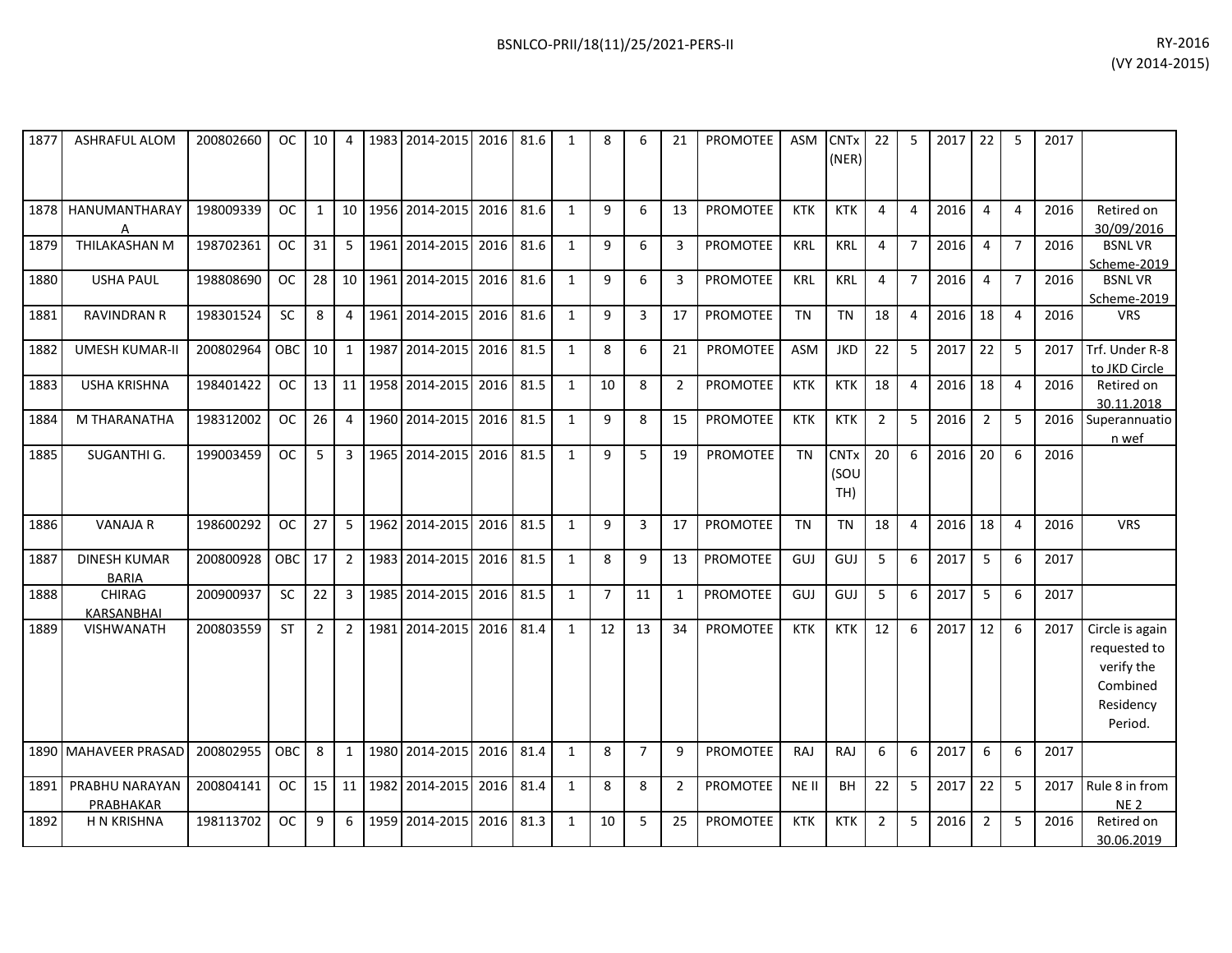| 1893 | <b>UJJANKOP B B</b>                   | 198214902 | <b>OC</b>     | $\mathbf{1}$   |              | 1958 | 2014-2015      | 2016 | 81.2 | $\mathbf{1}$ | 10 | 8              | 13 | <b>PROMOTEE</b> | <b>KTK</b>  | <b>KTK</b>                | 18             | 4              | 2016 | 18             | $\overline{4}$ | 2016 | Retired on<br>30/06/2018     |
|------|---------------------------------------|-----------|---------------|----------------|--------------|------|----------------|------|------|--------------|----|----------------|----|-----------------|-------------|---------------------------|----------------|----------------|------|----------------|----------------|------|------------------------------|
| 1894 | <b>MATHIVANAN I</b>                   | 200800991 | <b>SC</b>     | 23             | 11           |      | 1975 2014-2015 | 2016 | 81.2 | 1            | 10 | 0              | 11 | PROMOTEE        | <b>TN</b>   | <b>TN</b>                 | 4              | 9              | 2018 | $\overline{4}$ | 9              | 2018 |                              |
| 1895 | <b>JEYACHANDRAN K</b>                 | 199415307 | OC.           | 17             | 5            |      | 1968 2014-2015 | 2016 | 81.2 | $\mathbf{1}$ | 9  | 6              | 1  | <b>PROMOTEE</b> | <b>TN</b>   | <b>TN</b>                 | $\overline{2}$ | $\overline{7}$ | 2016 | $\overline{2}$ | $\overline{7}$ | 2016 | <b>VRS</b>                   |
| 1896 | <b>RAJANTK</b>                        | 198704254 | <b>OC</b>     | 26             | 10           |      | 1960 2014-2015 | 2016 | 81.2 | $\mathbf{1}$ | 9  | 3              | 3  | <b>PROMOTEE</b> | <b>KRL</b>  | <b>KRL</b>                | 4              | $\overline{4}$ | 2016 | $\overline{4}$ | $\overline{4}$ | 2016 | <b>BSNLVR</b><br>Scheme-2019 |
| 1897 | <b>SAMAR ADIKARI</b>                  | 200803359 | <b>SC</b>     | 3              | $\mathbf{1}$ | 1978 | 2014-2015      | 2016 | 81.2 | $\mathbf{1}$ | 8  | 6              | 6  | <b>PROMOTEE</b> | <b>WB</b>   | <b>WB</b>                 | 12             | 6              | 2017 | 12             | 6              | 2017 |                              |
| 1898 | <b>ANOOP DAS</b>                      | 200803578 | OBC           | 9              | 9            |      | 1985 2014-2015 | 2016 | 81.1 | 1            | 8  | 9              | 24 | PROMOTEE        | <b>KRL</b>  | <b>KRL</b>                | 3              | 10             | 2017 | 3              | 10             | 2017 |                              |
| 1899 | RATHOD<br>YOGESHKUMAR                 | 200803385 | SC            | $\mathbf{1}$   | $\mathbf{1}$ | 1984 | 2014-2015      | 2016 | 81.1 | $\mathbf{1}$ | 8  | $\overline{7}$ | 11 | <b>PROMOTEE</b> | GUJ         | <b>CNTx</b><br>(WES<br>T) | 5              | 6              | 2017 | 5              | 6              | 2017 |                              |
| 1900 | <b>SURENDER</b><br><b>CHOUDHARY</b>   | 200802352 | OBC           | 28             | 12           | 1984 | 2014-2015      | 2016 | 81.1 | $\mathbf{1}$ | 8  | $\overline{7}$ | 4  | <b>PROMOTEE</b> | <b>RAJ</b>  | <b>RAJ</b>                | 29             | 5              | 2017 | 29             | 5              | 2017 |                              |
| 1901 | Shri. J R<br><b>RANGNEIWAR</b>        | 200802290 | <b>ST</b>     | 17             | 8            |      | 1986 2014-2015 | 2016 | 81.1 | 1            | 8  | 6              | 21 | <b>PROMOTEE</b> | <b>NEII</b> | <b>NEII</b>               | 22             | 5              | 2017 | 22             | 5              | 2017 |                              |
| 1902 | <b>RAMA SHANKAR</b>                   | 200803245 | <b>SC</b>     | 23             | 8            |      | 1978 2014-2015 | 2016 | 81.1 | 1            | 8  | 5              | 21 | <b>PROMOTEE</b> | <b>UPE</b>  | <b>UPE</b>                | 15             | 5              | 2017 | 15             | 5              | 2017 |                              |
| 1903 | <b>NITESH KUMAR</b><br><b>RAJAK</b>   | 200900187 | <b>SC</b>     | 14             | 4            |      | 1986 2014-2015 | 2016 | 81.1 | $\mathbf{1}$ | 8  | 3              | 18 | <b>PROMOTEE</b> | <b>CTD</b>  | <b>CTD</b>                | 15             | 5              | 2017 | 15             | 5              | 2017 |                              |
| 1904 | PANKAJAKSHAN<br><b>NAIR R</b>         | 198314214 | <b>OC</b>     | 16             | 10           |      | 1956 2014-2015 | 2016 | 81   | $\mathbf{1}$ | 9  | 6              | 3  | <b>PROMOTEE</b> | <b>KRL</b>  | KRL                       | 4              | $\overline{7}$ | 2016 | $\overline{4}$ | $\overline{7}$ | 2016 | <b>BSNLVR</b><br>Scheme-2019 |
| 1905 | <b>VIJAYAKUMAR S P</b>                | 198301103 | OC.           | 18             | 6            |      | 1960 2014-2015 | 2016 | 81   | 1            | 9  | 6              | 1  | <b>PROMOTEE</b> | <b>TN</b>   | <b>TN</b>                 | $\overline{2}$ | $\overline{7}$ | 2016 | $\overline{2}$ | $\overline{7}$ | 2016 | <b>VRS</b>                   |
| 1906 | <b>GAJENDRA KUMAR</b><br><b>BAPNA</b> | 200802726 | <b>OC</b>     | 8              | 11           |      | 1986 2014-2015 | 2016 | 81   | 1            | 8  | 6              | 26 | <b>PROMOTEE</b> | <b>RAJ</b>  | <b>RAJ</b>                | 15             | 5              | 2017 | 15             | 5              | 2017 |                              |
| 1907 | RAJANNA.M                             | 198407603 | OC.           | 18             | 3            |      | 1960 2014-2015 | 2016 | 80.9 | $\mathbf{1}$ | 10 | 9              | 29 | <b>PROMOTEE</b> | <b>KTK</b>  | <b>KTK</b>                | 4              | 4              | 2016 | $\overline{4}$ | 4              | 2016 | Superannuatio<br>n wef       |
| 1908 | <b>VIJAYA S</b>                       | 198506207 | OC            | $\mathbf{1}$   | 3            | 1962 | 2014-2015      | 2016 | 80.9 | $\mathbf{1}$ | 10 | 6              | 19 | <b>PROMOTEE</b> | <b>KTK</b>  | <b>KTK</b>                | 9              | 5              | 2016 | 9              | 5              | 2016 | VRS-under<br>BSNL VRS-2019   |
| 1909 | A.V. RAJUR                            | 198211735 | <b>OC</b>     | 18             | 12           | 1957 | 2014-2015      | 2016 | 80.9 | $\mathbf{1}$ | 10 | 5              | 22 | <b>PROMOTEE</b> | <b>KTK</b>  | <b>KTK</b>                | 9              | 5              | 2016 | 9              | 5              | 2016 | VRS wef.<br>01/02/2017       |
| 1910 | <b>MATHIAZHAGAN P</b>                 | 198800686 | <sub>OC</sub> | $\overline{2}$ | 11           |      | 1961 2014-2015 | 2016 | 80.9 | $\mathbf{1}$ | 9  | 6              | 3  | <b>PROMOTEE</b> | <b>TN</b>   | <b>TN</b>                 | 4              | $\overline{7}$ | 2016 | $\overline{4}$ | $\overline{7}$ | 2016 | <b>VRS</b>                   |
| 1911 | <b>LISON V K</b>                      | 200801781 | <b>OC</b>     | 12             | 4            | 1965 | 2014-2015      | 2016 | 80.9 | 1            | 8  | 11             | 20 | PROMOTEE        | <b>KRL</b>  | <b>KRL</b>                | 3              | 10             | 2017 | 3              | 10             | 2017 | <b>BSNLVR</b><br>Scheme-2019 |
| 1912 | <b>SANGITA PANDIT</b>                 | 200803198 | OBC           | 27             | 11           | 1982 | 2014-2015      | 2016 | 80.9 | 1            | 8  | $\overline{7}$ | 16 | <b>PROMOTEE</b> | <b>JKD</b>  | <b>JKD</b>                | 29             | 5              | 2017 | 29             | 5              | 2017 |                              |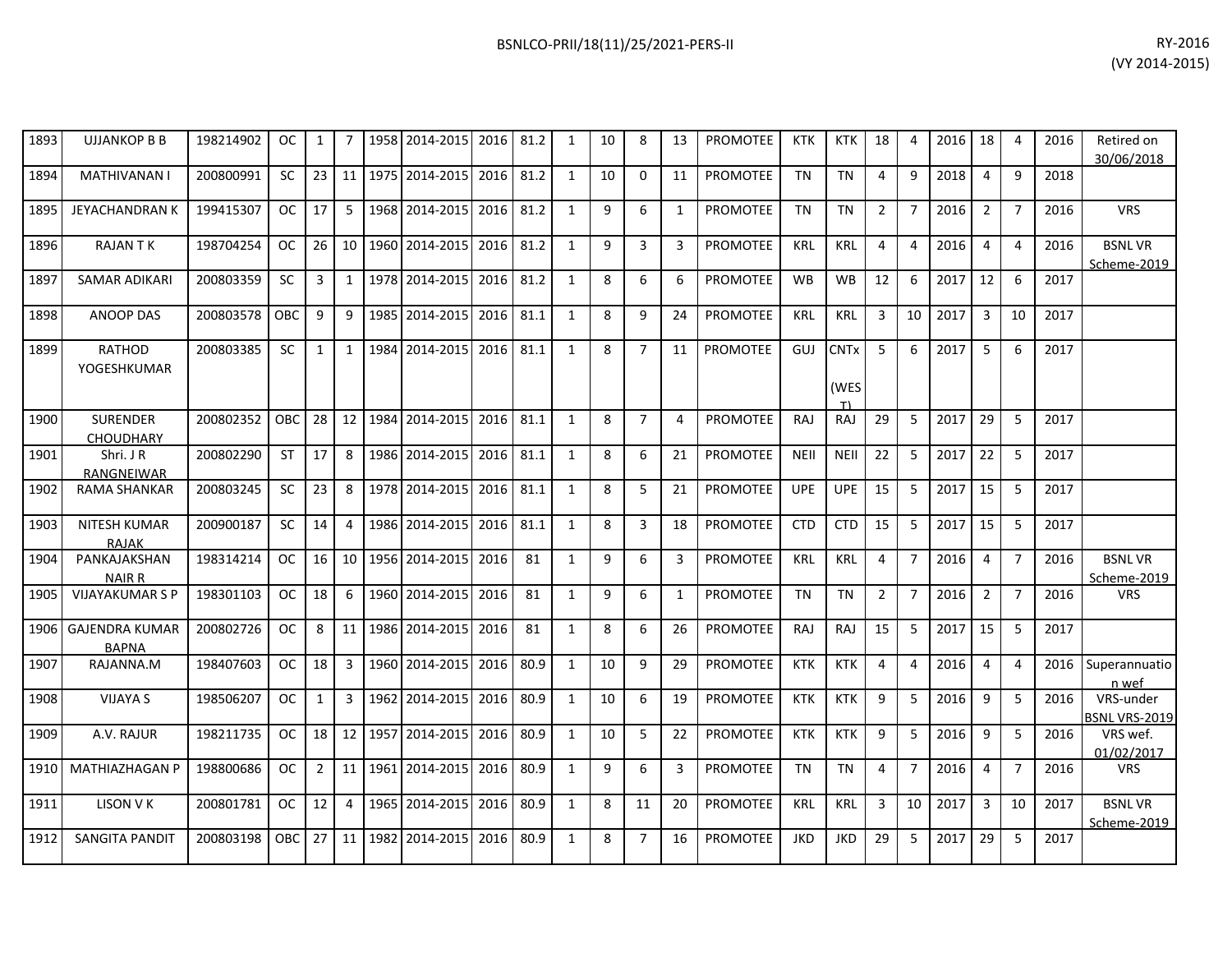|      | 1913   JAGDISH CHANDRA<br><b>REGAR</b> | 200801973 | SC            | 29             | 3              |         | 1982 2014-2015 2016 80.9 |      |      | 1            | 8              | 6              | 26             | PROMOTEE        | <b>RAJ</b>  | RAJ         | 15             | 5              | 2017   15 |                | 5              | 2017 |                                   |
|------|----------------------------------------|-----------|---------------|----------------|----------------|---------|--------------------------|------|------|--------------|----------------|----------------|----------------|-----------------|-------------|-------------|----------------|----------------|-----------|----------------|----------------|------|-----------------------------------|
| 1914 | JIGNESHKUMAR<br>GAJJAR                 | 200901092 | <sub>OC</sub> | 18             |                |         | 12 1984 2014-2015        | 2016 | 80.9 | 1            | 8              | $\Omega$       | 2              | <b>PROMOTEE</b> | GUJ         | GUJ         | 5              | 6              | 2017      | 6              | $\overline{7}$ | 2017 |                                   |
| 1915 | GNANASAMBANDA<br>N M                   | 198001303 | <b>OC</b>     | $\mathbf{1}$   | 6              |         | 1958 2014-2015           | 2016 | 80.8 | $\mathbf{1}$ | 9              | 3              | 10             | <b>PROMOTEE</b> | <b>TN</b>   | <b>TN</b>   | 11             | $\overline{4}$ | 2016      | 11             | $\overline{4}$ | 2016 | RETIREMENT                        |
| 1916 | <b>VIVEK CHAVDA</b>                    | 200900963 | OBC           | 10             |                | 11 1984 | 2014-2015                | 2016 | 80.8 | $\mathbf{1}$ | $\overline{7}$ | 11             | 1              | PROMOTEE        | GUJ         | GUJ         | 5              | 6              | 2017      | 5              | 6              | 2017 |                                   |
| 1917 | NAGARAJA H K (I)                       | 197907748 | <b>OC</b>     | 6              | 5              |         | 1956 2014-2015           | 2016 | 80.7 | 1            | 10             | 11             | 12             | PROMOTEE        | <b>KTK</b>  | <b>KTK</b>  | 9              | 5              | 2016      | 9              | -5             | 2016 | Retired on<br>31/05/2016.         |
|      | 1918 MAMATHA MALLYA                    | 198504569 | <b>OC</b>     | 30             | $\overline{3}$ | 1962    | 2014-2015                | 2016 | 80.7 | 1            | 10             | 6              | 19             | <b>PROMOTEE</b> | <b>KTK</b>  | <b>KTK</b>  | 17             | 5              | 2016      | 17             | 5              | 2016 | VRS-under<br>BSNL VRS-2019        |
| 1919 | VEERAPPA<br><b>NAGAPPA</b>             | 198007338 | <b>OC</b>     | 22             | 5              |         | 1958 2014-2015           | 2016 | 80.7 | 1            | 9              | $\overline{7}$ | 10             | PROMOTEE        | <b>KTK</b>  | <b>KTK</b>  | $\overline{2}$ | -5             | 2016      | $\overline{2}$ | 5              | 2016 | Retired on<br>31/05/2018.         |
|      | 1920 VELMURUGANATHA<br>N M             | 198601330 | <b>OC</b>     | $\mathbf{3}$   | $\overline{7}$ |         | 1964 2014-2015           | 2016 | 80.7 | 1            | 9              | $\overline{7}$ | 1              | <b>PROMOTEE</b> | <b>TN</b>   | <b>TN</b>   | $\overline{2}$ | 8              | 2016      | $\overline{2}$ | 8              | 2016 | <b>VRS</b>                        |
| 1921 | SURENDRAN C                            | 198312635 | OC.           | 12             | $\overline{2}$ |         | 1962 2014-2015           | 2016 | 80.7 | 1            | 9              | 6              | 3              | <b>PROMOTEE</b> | <b>KRL</b>  | <b>KRL</b>  | 4              | $\overline{7}$ | 2016      | $\overline{4}$ | $\overline{7}$ | 2016 | <b>BSNLVR</b><br>Scheme-2019      |
| 1922 | JOSE V JOSEPH                          | 199211985 | <b>OC</b>     | 9              | 1              | 1967    | 2014-2015                | 2016 | 80.7 | 1            | 9              | 5              | 5              | <b>PROMOTEE</b> | KRL         | KRL         | 6              | 6              | 2016      | 6              | 6              | 2016 | <b>BSNLVR</b><br>Scheme-2019      |
|      | 1923 SETHUNADHAN M R                   | 200801774 | <b>OBC</b>    | $\overline{2}$ | $\mathbf{1}$   | 1969    | 2014-2015                | 2016 | 80.7 | 1            | 9              | $\overline{2}$ | 20             | <b>PROMOTEE</b> | <b>KRL</b>  | <b>KRL</b>  | $\mathbf{1}$   | $\mathbf{1}$   | 2018      | $\mathbf{1}$   | $\mathbf{1}$   | 2018 |                                   |
| 1924 | <b>RAJAN R</b>                         | 200801702 | <b>OBC</b>    | 21             | 9              | 1980    | 2014-2015                | 2016 | 80.7 | 1            | 9              | 0              | 19             | <b>PROMOTEE</b> | <b>KRL</b>  | <b>KRL</b>  | 3              | 10             | 2017      | $\overline{3}$ | 10             | 2017 |                                   |
| 1925 | VASANTHI V.                            | 198407308 | <b>OC</b>     | 21             | $\overline{7}$ | 1962    | 2014-2015                | 2016 | 80.6 | 1            | 10             | $\mathbf{1}$   | 6              | PROMOTEE        | <b>KLR</b>  | <b>KTK</b>  | 9              | 5              | 2016      | 9              | 5              | 2016 | VRS-under<br><b>BSNL VRS-2019</b> |
| 1926 | <b>BALAKRISHNAN P K</b>                | 198113242 | OC.           | 24             |                |         | 11 1956 2014-2015        | 2016 | 80.6 | $\mathbf{1}$ | 9              | 6              | 3              | PROMOTEE        | <b>KRL</b>  | <b>KRL</b>  | 4              | $\mathcal{L}$  | 2016      | $\overline{4}$ | $\overline{7}$ | 2016 | superanuation                     |
| 1927 | <b>RAGHAVAN P R</b>                    | 198703854 | <b>OC</b>     | 21             | 5              | 1964    | 2014-2015                | 2016 | 80.6 | 1            | 9              | 6              | $\overline{3}$ | <b>PROMOTEE</b> | <b>KRL</b>  | <b>KRL</b>  | 4              | $\overline{7}$ | 2016      | $\overline{4}$ | $\overline{7}$ | 2016 | <b>BSNLVR</b><br>Scheme-2019      |
| 1928 | SUDHEEVAN E                            | 198310481 | OC.           | 18             | 1              |         | 1960 2014-2015           | 2016 | 80.6 | 1            | 9              | 5              | 5              | PROMOTEE        | <b>KRL</b>  | <b>KRL</b>  | 6              | 6              | 2016      | - 6            | 6              | 2016 | Superannuatio<br>n                |
|      | 1929 MOHAMMED ABDU<br><b>RAHIMAN</b>   | 199104125 | <b>OC</b>     | 31             | 5              |         | 1969 2014-2015           | 2016 | 80.6 | $\mathbf{1}$ | 9              | 5              | 5              | <b>PROMOTEE</b> | <b>KRL</b>  | <b>KRL</b>  | 6              | 6              | 2016      | 6              | 6              | 2016 | <b>BSNLVR</b><br>Scheme-2019      |
| 1930 | <b>HORESWAR WARY</b>                   | 200900030 | <b>ST</b>     | 6              |                | 10 1982 | 2014-2015                | 2016 | 80.6 | $\mathbf{1}$ | 8              | 4              | 10             | <b>PROMOTEE</b> | ASM         | <b>ASM</b>  | 22             | 5              | 2017      | 22             | 5              | 2017 |                                   |
| 1931 | Shri. THOKCHOM<br><b>SUNIL SINGH</b>   | 200802284 | OBC           | $\mathbf{1}$   | 3              | 1977    | 2014-2015                | 2016 | 80.6 | 1            | 8              | 6              | 21             | <b>PROMOTEE</b> | <b>NEII</b> | <b>NEII</b> | 22             | 5              | 2017      | 22             | 5              | 2017 |                                   |
| 1932 | Shri.<br>TEMJENYANGER                  | 200804181 | <b>ST</b>     | 3              | 8              | 1982    | 2014-2015                | 2016 | 80.5 | 1            | 8              | 6              | 21             | PROMOTEE        | <b>NEII</b> | <b>NEII</b> | 22             | 5              | 2017      | 22             | 5              | 2017 |                                   |
| 1933 | <b>VASUGIR</b>                         | 198900813 | OC.           | $\overline{7}$ | 5              | 1962    | 2014-2015                | 2016 | 80.5 | $\mathbf{1}$ | 9              | 5              | 26             | PROMOTEE        | <b>TN</b>   | <b>TN</b>   | 27             | 6              | 2016      | 27             | 6              | 2016 | <b>VRS</b>                        |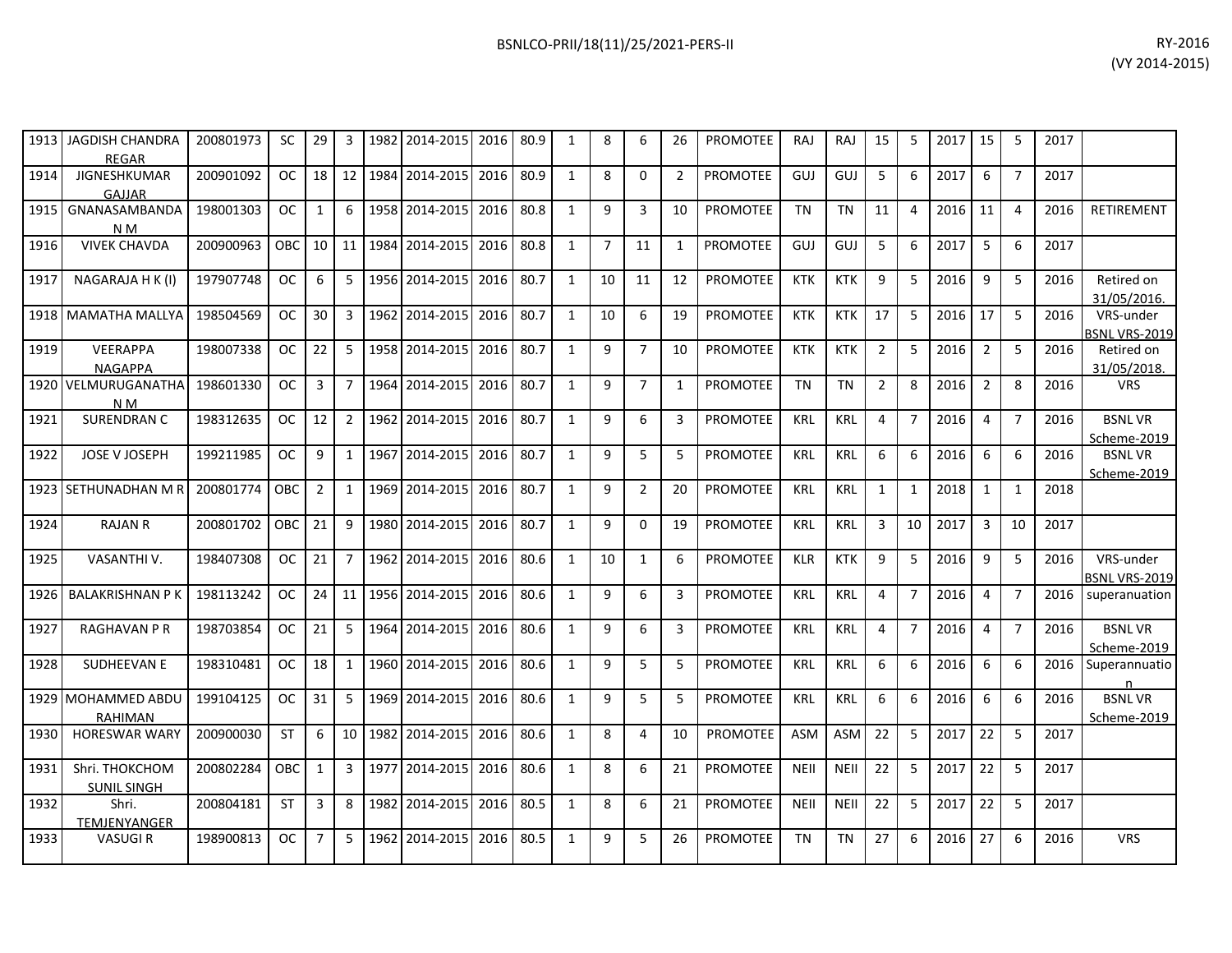| 1934 | MANGALAN KP                            | 197903330 | <b>OC</b>  | 5            | 5               | 1959 2014-2015 | 2016 | 80.5 | $\mathbf{1}$ | 9  | 3              | 3              | <b>PROMOTEE</b> | <b>KRL</b>  | <b>KRL</b>           | 4  | 4              | 2016 | 4  | $\overline{4}$ | 2016 | Superannuatio<br>n                                                                |
|------|----------------------------------------|-----------|------------|--------------|-----------------|----------------|------|------|--------------|----|----------------|----------------|-----------------|-------------|----------------------|----|----------------|------|----|----------------|------|-----------------------------------------------------------------------------------|
| 1935 | <b>JIGNESH PATEL</b>                   | 200800880 | <b>ST</b>  | 29           | 4               | 1978 2014-2015 | 2016 | 80.5 | $\mathbf{1}$ | 8  | 9              | 11             | <b>PROMOTEE</b> | GUJ         | <b>CNTx</b><br>(WES  | 5  | 6              | 2017 | 5  | 6              | 2017 |                                                                                   |
| 1936 | <b>MAYUR</b><br>NILESHKUMAR            | 200802543 | <b>OC</b>  | 25           | 8               | 1982 2014-2015 | 2016 | 80.5 | $\mathbf{1}$ | 8  | $\overline{7}$ | 11             | <b>PROMOTEE</b> | GUJ         | GUJ                  | 5  | 6              | 2017 | 5  | 6              | 2017 |                                                                                   |
| 1937 | SAI BABA EMANI                         | 199302626 | <b>OC</b>  | 15           | 8               | 1964 2014-2015 | 2016 | 80.4 | 1            | 10 | 5              | 26             | <b>PROMOTEE</b> | AP          | AP                   | 27 | 6              | 2017 | 27 | 6              | 2017 | <b>VRS-19</b>                                                                     |
| 1938 | <b>GEETHA B</b>                        | 198313823 | <b>OC</b>  | 22           | $\overline{7}$  | 1959 2014-2015 | 2016 | 80.4 | 1            | 9  | 6              | 3              | <b>PROMOTEE</b> | <b>TN</b>   | <b>TN</b>            | 4  | $\overline{7}$ | 2016 | 4  | $\overline{7}$ | 2016 | RETIREMENT                                                                        |
| 1939 | <b>JAGRUT BHATT</b>                    | 200802311 | <b>OC</b>  | 17           | $\overline{2}$  | 1985 2014-2015 | 2016 | 80.4 | 1            | 8  | $\overline{7}$ | 9              | PROMOTEE        | GUJ         | GUJ                  | 5  | 6              | 2017 | 5  | 6              | 2017 |                                                                                   |
| 1940 | <b>DAMBE SACHIN</b><br><b>MADHUKAR</b> | 200802584 | <b>OBC</b> | $\mathbf{1}$ | 12              | 1977 2014-2015 | 2016 | 80.4 | 1            | 8  | 6              | 19             | PROMOTEE        | MH          | <b>MH</b>            | 5  | 6              | 2017 | 5  | 6              | 2017 |                                                                                   |
| 1941 | <b>SARAT PAW</b>                       | 200802462 | <b>ST</b>  | $\mathbf{1}$ | 10 <sup>1</sup> | 1979 2014-2015 | 2016 | 80.4 | $\mathbf{1}$ | 8  | 6              | 18             | <b>PROMOTEE</b> | <b>ASM</b>  | <b>CNTx</b><br>(NER) | 22 | 5              | 2017 | 22 | 5              | 2017 |                                                                                   |
| 1942 | <b>GOPINATHAN K P</b>                  | 198312504 | <b>OC</b>  | 22           | 5               | 1959 2014-2015 | 2016 | 80.3 | 1            | 9  | 3              | 3              | <b>PROMOTEE</b> | <b>KRL</b>  | <b>KRL</b>           | 4  | $\overline{4}$ | 2016 | 4  | $\overline{4}$ | 2016 | SUPERANNUA<br><b>TION</b>                                                         |
| 1943 | <b>SITRE PUNEET</b><br><b>TRYAMBAK</b> | 200802877 | <b>OC</b>  | 22           | 6               | 1985 2014-2015 | 2016 | 80.3 | 1            | 8  | 6              | 20             | <b>PROMOTEE</b> | MH          | <b>MH</b>            | 5  | 6              | 2017 | 5  | 6              | 2017 |                                                                                   |
| 1944 | <b>BHAWANI SINGH</b>                   | 200802478 | OBC        | 10           | $\overline{4}$  | 1980 2014-2015 | 2016 | 80.3 | $\mathbf{1}$ | 8  | 6              | 9              | PROMOTEE        | RAJ         | RAJ                  | 19 | 5              | 2017 | 19 | 5              | 2017 |                                                                                   |
| 1945 | <b>DIPANKAR DAS-II</b>                 | 200803945 | SC         | 6            | 9               | 1979 2014-2015 | 2016 | 80.3 | $\mathbf{1}$ | 8  | 5              | 20             | <b>PROMOTEE</b> | <b>WB</b>   | <b>WB</b>            | 12 | 6              | 2017 | 12 | 6              | 2017 |                                                                                   |
| 1946 | PROTIK KR. DAS                         | 200802918 | <b>SC</b>  | 6            | $\overline{4}$  | 1983 2014-2015 | 2016 | 80.2 | $\mathbf{1}$ | 8  | 5              | 23             | <b>PROMOTEE</b> | ASM         | <b>CNTx</b><br>(NER) | 22 | 5              | 2017 | 22 | 5              | 2017 |                                                                                   |
| 1947 | RAJAGOPALAN V                          | 198604208 | <b>OC</b>  | 26           | $\overline{7}$  | 1966 2014-2015 | 2016 | 80.2 | $\mathbf{1}$ | 19 | $\overline{2}$ | $\overline{2}$ | <b>PROMOTEE</b> | <b>CHTD</b> | <b>CHTD</b>          | 15 | 5              | 2017 | 15 | 5              | 2017 | Circle is again<br>requested to<br>verify the<br>Combined<br>Residency<br>Period. |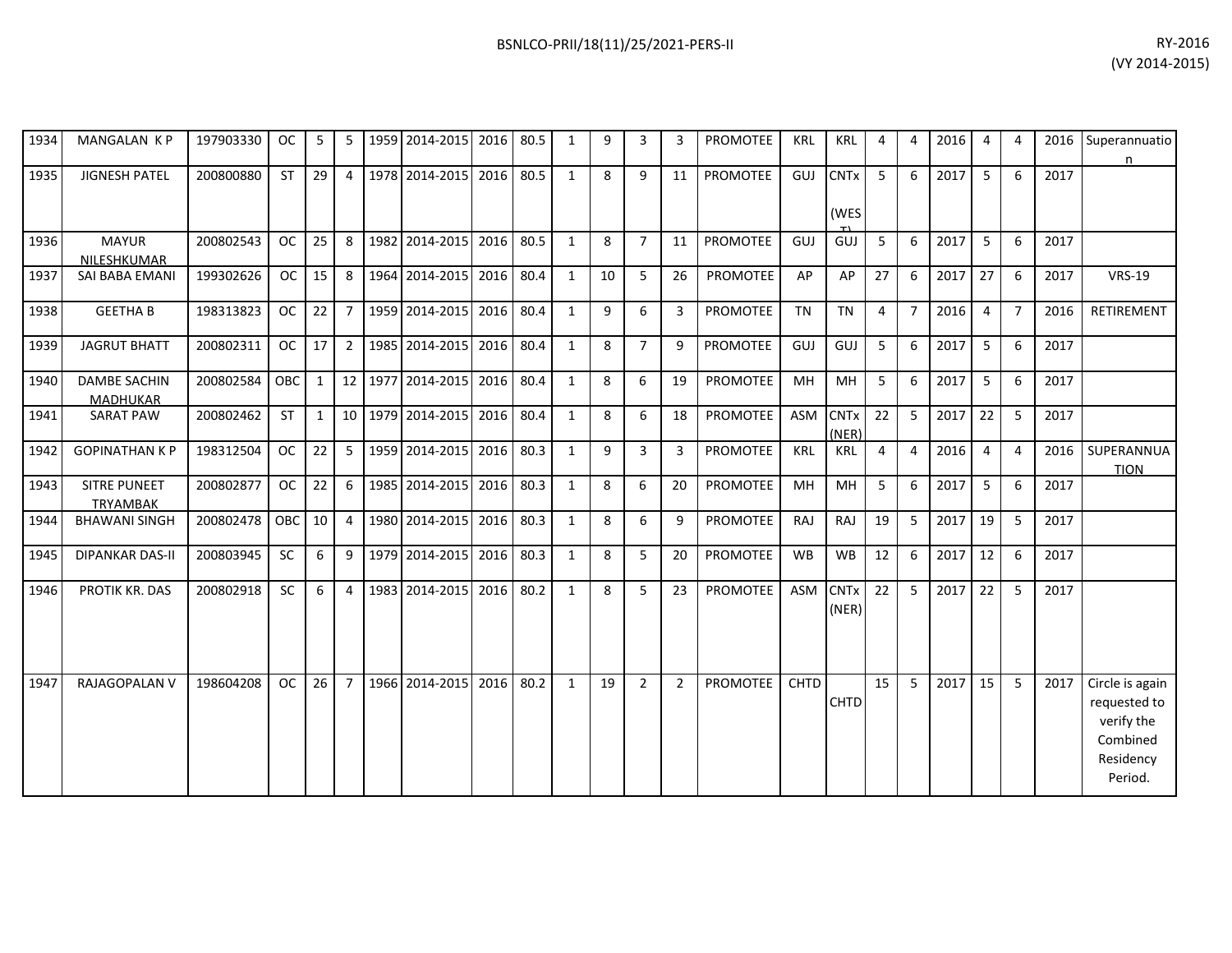| 1948 | <b>ABISHEK GHOSH</b>               | 200802020 OBC |            | 30           | 4              | 1979 2014-2015 2016 |      | 80.2 | 1            | 13           | 2              | 25             | <b>PROMOTEE</b> | NE-I       | $NE-I$                   | 22              | 5              | 2017 | 22             | 5              | 2017 | Circle is again<br>requested to<br>verify the<br>Combined<br>Residency<br>Period.                            |
|------|------------------------------------|---------------|------------|--------------|----------------|---------------------|------|------|--------------|--------------|----------------|----------------|-----------------|------------|--------------------------|-----------------|----------------|------|----------------|----------------|------|--------------------------------------------------------------------------------------------------------------|
| 1949 | Valmoorthy S                       | 199603294     | <b>SC</b>  | 27           | 5              | 1965 2014-2015      | 2016 | 80.2 | $\mathbf{1}$ | 12           | $\overline{2}$ | $\mathbf{1}$   | <b>PROMOTEE</b> | CHTD       | CHTD                     | 4               | $\mathsf{q}$   | 2018 | 4              | $\mathsf{q}$   | 2018 | Retired on<br>VRS-2019.<br>Circle is again<br>requested to<br>verify the<br>Combined<br>Residency<br>Period. |
| 1950 | R A SANADI                         | 198211983     | <b>OC</b>  | 20           | 6              | 1958 2014-2015      | 2016 | 80.2 | $\mathbf{1}$ | 9            | $\overline{7}$ | 10             | PROMOTEE        | <b>KTK</b> | <b>KTK</b>               | $\overline{2}$  | 5              | 2016 | $\overline{2}$ | 5              | 2016 | Retired on<br>30/06/2018                                                                                     |
| 1951 | <b>KARTHIKEYAN S</b>               | 198600676     | <b>OC</b>  | 28           | 5              | 1961 2014-2015      | 2016 | 80.2 | $\mathbf{1}$ | 9            | $\overline{7}$ | q              | <b>PROMOTEE</b> | <b>TN</b>  | <b>TN</b>                | 10              | 8              | 2016 | 10             | 8              | 2016 | <b>VRS</b>                                                                                                   |
| 1952 | SUNDARARAJAN N                     | 198601288     | <b>OC</b>  | 11           | 8              | 1961 2014-2015      | 2016 | 80.2 | $\mathbf{1}$ | 9            | $\overline{7}$ | 28             | <b>PROMOTEE</b> | <b>TN</b>  | <b>TN</b>                | 29              | 8              | 2016 | 29             | 8              | 2016 | <b>VRS</b>                                                                                                   |
| 1953 | <b>DUDUMONI</b><br><b>HANDIQUE</b> | 200802640     | OBC        | $\mathbf{1}$ | $\mathbf{3}$   | 1979 2014-2015      | 2016 | 80.2 | 1            | 8            | 8              | $\overline{2}$ | PROMOTEE        | ASM        | <b>ASM</b>               | 22              | 5              | 2017 | 22             | 5              | 2017 |                                                                                                              |
| 1954 | K M SREELATHA                      | 198216137     | <b>OC</b>  | 27           | 5              | 1959 2014-2015      | 2016 | 80.1 | $\mathbf{1}$ | 10           | 0              | 23             | PROMOTEE        | <b>KTK</b> | <b>KTK</b>               | 20 <sub>2</sub> | 11             | 2017 | 20             | 11             | 2017 | Retired on<br>31/05/2019.                                                                                    |
| 1955 | LAXMI M M                          | 198407158     | <b>OC</b>  | 29           | 9              | 1960 2014-2015      | 2016 | 80.1 | $\mathbf{1}$ | 9            | $\overline{7}$ | 10             | PROMOTEE        | <b>KTK</b> | <b>KTK</b>               | $\overline{2}$  | 5              | 2016 | $\overline{2}$ | 5              | 2016 | VRS-under<br>BSNL VRS-2019                                                                                   |
| 1956 | <b>SUPREETHA M</b>                 | 200803412     | <b>ST</b>  | 26           | 8              | 1984 2014-2015      | 2016 | 80.1 | 1            | 9            | 4              | 11             | <b>PROMOTEE</b> | <b>KTK</b> | <b>KTK</b>               | 9               | 4              | 2018 | 9              | 4              | 2018 |                                                                                                              |
| 1957 | MUKESH KUMAR<br><b>BARIA</b>       | 200800924     | OBC        | 5            | $\overline{4}$ | 1979 2014-2015      | 2016 | 80.1 | $\mathbf{1}$ | 8            | 9              | 23             | <b>PROMOTEE</b> | GUJ        | <b>CNTx</b><br>(WES<br>T | 5               | 6              | 2017 | 5              | 6              | 2017 |                                                                                                              |
| 1958 | PRABHAKAR N                        | 198405693     | <b>OC</b>  | 20           | $\overline{4}$ | 1959 2014-2015      | 2016 | 80.1 | $\mathbf{1}$ | 8            | 6              | 22             | PROMOTEE        | <b>KTK</b> | <b>KTK</b>               | 18              | 4              | 2016 | 18             | $\overline{4}$ | 2016 | Retired on                                                                                                   |
| 1959 | <b>ASHISH KUMAR</b>                | 200804184     | <b>OBC</b> | $\mathbf{1}$ | $\overline{3}$ | 1986 2014-2015      | 2016 | 80.1 | $\mathbf{1}$ | $\mathbf{8}$ | 5              | $\mathbf{q}$   | <b>PROMOTEE</b> | <b>BH</b>  | <b>CNTx</b><br>(EAST     | $\overline{29}$ | $\overline{5}$ | 2017 | 29             | 5              | 2017 |                                                                                                              |
| 1960 | MANOJ KR. SINGH                    | 200802920     | OBC.       | 8            | $\overline{7}$ | 1982 2014-2015      | 2016 | 80.1 | $\mathbf{1}$ | 8            | 5              | 23             | <b>PROMOTEE</b> | <b>ASM</b> | UP(W                     | 22              | 5              | 2017 | 22             | 5              | 2017 | Trf. Under R-8<br>to UP (W)                                                                                  |
|      |                                    |               |            |              |                |                     |      |      |              |              |                |                |                 |            |                          |                 |                |      |                |                |      |                                                                                                              |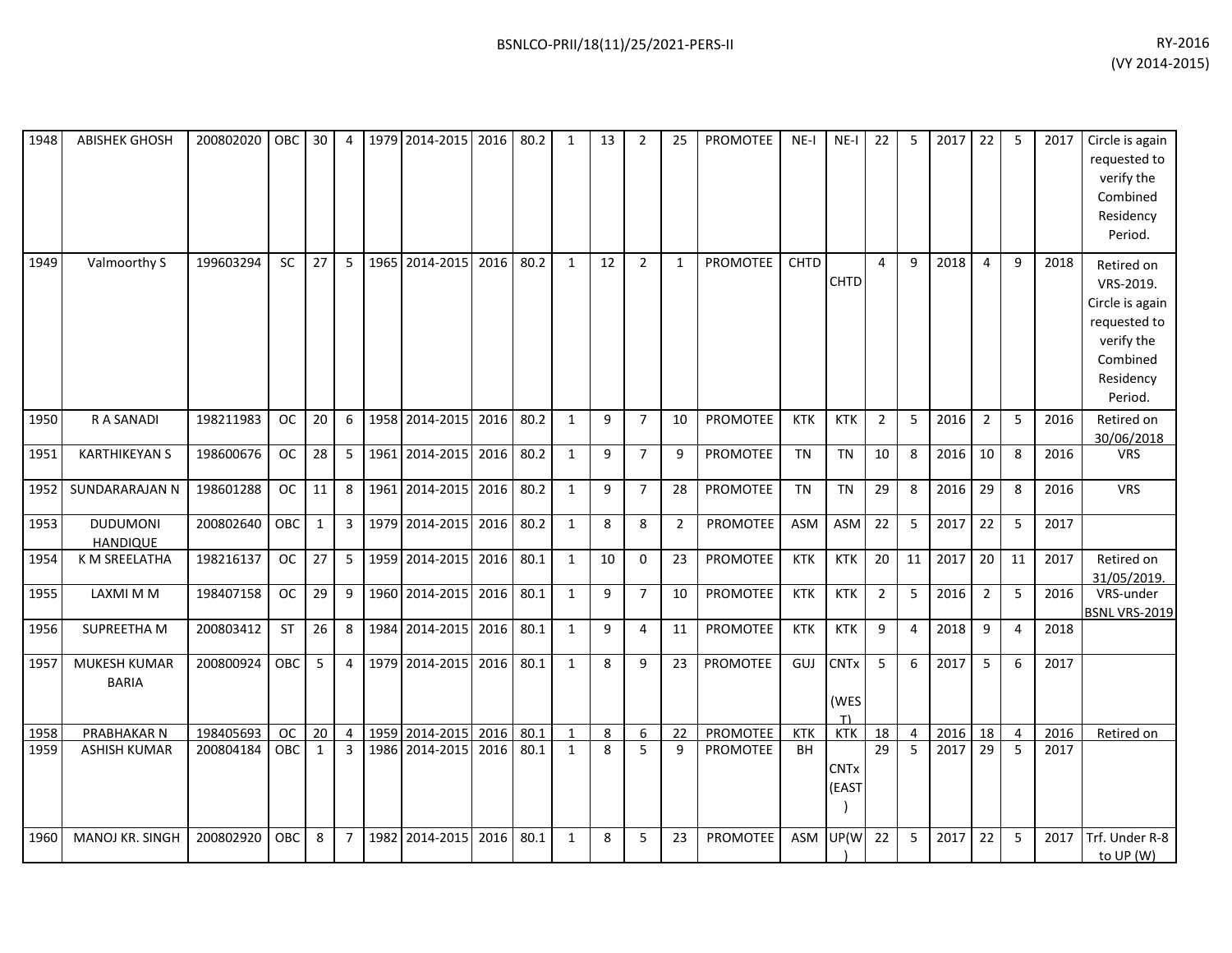|      | 1961 MD SHAMIMUDDIN                    | 200802292 | <b>OBC</b> | 1               | 2               |         | 1982 2014-2015 | 2016 | 80   | -1           | 8  | 6              | 21             | <b>PROMOTEE</b> | NEII       | <b>NEII</b>                | 22             | 5 | 2017 | 22             | -5             | 2017 |                                   |
|------|----------------------------------------|-----------|------------|-----------------|-----------------|---------|----------------|------|------|--------------|----|----------------|----------------|-----------------|------------|----------------------------|----------------|---|------|----------------|----------------|------|-----------------------------------|
|      | <b>KHAN</b>                            |           |            |                 |                 |         |                |      |      |              |    |                |                |                 |            |                            |                |   |      |                |                |      |                                   |
| 1962 | <b>MANOHARAN N</b>                     | 198101450 | <b>OC</b>  | 6               | 5               |         | 1957 2014-2015 | 2016 | 80   | $\mathbf{1}$ | 9  | 3              | 10             | <b>PROMOTEE</b> | <b>TN</b>  | <b>TN</b>                  | 11             | 4 | 2016 | 11             | $\overline{4}$ | 2016 | <b>RETIREMENT</b>                 |
|      | 1963 GANGADHARACHAR<br>YH.             | 198605279 | <b>OC</b>  | 30              | 6               |         | 1961 2014-2015 | 2016 | 80   | $\mathbf{1}$ | 8  | $\overline{7}$ | 8              | <b>PROMOTEE</b> | <b>KTK</b> | <b>KTK</b>                 | 9              | 5 | 2016 | 9              | 5              | 2016 | VRS-under<br><b>BSNL VRS-2019</b> |
| 1964 | <b>VIKAS YASHAWANT</b><br><b>BHISE</b> | 200802824 | SC         | 13              | 9               |         | 1983 2014-2015 | 2016 | 80   | $\mathbf{1}$ | 8  | $\overline{7}$ | $\overline{7}$ | <b>PROMOTEE</b> | MH         | <b>CNTx</b><br>(WES<br>T١  | 5              | 6 | 2017 | 5              | 6              | 2017 |                                   |
| 1965 | T.Y. DEVASHETTY                        | 198111068 | <b>OC</b>  | 10              | 1               |         | 1961 2014-2015 | 2016 | 79.9 | 1            | 10 | 8              | 12             | <b>PROMOTEE</b> | <b>KTK</b> | <b>KTK</b>                 | $\overline{2}$ | 5 | 2016 | $\overline{2}$ | 5              | 2016 | VRS wef<br>01.07.2019             |
| 1966 | <b>SHASHIKALA S B</b>                  | 198404613 | <b>OC</b>  | 22              | $\overline{7}$  |         | 1960 2014-2015 | 2016 | 79.9 | 1            | 9  | $\overline{7}$ | 5              | <b>PROMOTEE</b> | <b>KTK</b> | <b>KTK</b>                 | 27             | 4 | 2016 | 27             | $\overline{4}$ | 2016 | VRS-under<br>BSNL VRS-2019        |
| 1967 | SUNITHA TV                             | 198605104 | <b>OC</b>  | $\overline{2}$  | $\overline{7}$  |         | 1963 2014-2015 | 2016 | 79.9 | 1            | 9  | 5              | 5              | <b>PROMOTEE</b> | <b>KRL</b> | KRL                        | 6              | 6 | 2016 | 6              | 6              | 2016 | <b>BSNLVR</b><br>Scheme-2019      |
| 1968 | <b>ABHISHEK UJJAWAL</b>                | 200803758 | <b>SC</b>  | 26              | $\overline{7}$  |         | 1981 2014-2015 | 2016 | 79.9 | 1            | 8  | 5              | 16             | <b>PROMOTEE</b> | RAJ        | RAJ                        | 15             | 5 | 2017 | 15             | -5             | 2017 |                                   |
| 1969 | I.S. MATHAD                            | 198111901 | <b>OC</b>  | 26              |                 | 12 1957 | 2014-2015      | 2016 | 79.8 | 1            | 10 | $\overline{7}$ | 24             | <b>PROMOTEE</b> | <b>KTK</b> | <b>KTK</b>                 | 18             | 4 | 2016 | 18             | $\overline{4}$ | 2016 | Retired on<br>31.12.2017          |
| 1970 | <b>DAMODARA</b>                        | 198212217 | <b>OC</b>  | 21              | 5               |         | 1961 2014-2015 | 2016 | 79.8 | 1            | 10 | 3              | 9              | <b>PROMOTEE</b> | <b>KTK</b> | <b>KTK</b>                 | 27             | 5 | 2016 | 27             | -5             | 2016 | Superannuatio<br>n wef            |
|      | 1971 SRINIVASA MURTHY<br>H G           | 200803997 | <b>SC</b>  | 8               | $\overline{7}$  |         | 1981 2014-2015 | 2016 | 79.8 | 1            | 8  | $\overline{7}$ | 5              | <b>PROMOTEE</b> | <b>KTK</b> | <b>KTK</b>                 | 27             | 6 | 2017 | 27             | 6              | 2017 |                                   |
| 1972 | SHALEENA<br>SREENIVASAN                | 200803422 | <b>OC</b>  | 27              | 8               |         | 1978 2014-2015 | 2016 | 79.8 | 1            | 8  | 5              | 21             | <b>PROMOTEE</b> | <b>KRL</b> | <b>KRL</b>                 | 12             | 6 | 2017 | 12             | 6              | 2017 |                                   |
| 1973 | <b>ANGADI</b><br>GURUBASAVARAJA        | 198405504 | <b>OC</b>  | 20              | $\overline{7}$  | 1959    | 2014-2015      | 2016 | 79.7 | 1            | 10 | 10             | 12             | <b>PROMOTEE</b> | <b>KTK</b> | <b>KTK</b>                 | 18             | 4 | 2016 | 18             | $\overline{4}$ | 2016 | Retired on<br>31.07.2019          |
| 1974 | PABITRA PHUKAN                         | 200804137 | <b>OBC</b> | 30 <sup>°</sup> | 12 <sub>1</sub> |         | 1978 2014-2015 | 2016 | 79.7 | $\mathbf{1}$ | 8  | 6              | 18             | <b>PROMOTEE</b> | <b>ASM</b> | <b>CNTx</b><br>(NER)       | 22             | 5 | 2017 | 22             | 5              | 2017 |                                   |
| 1975 | JAYASHREE V K                          | 198107723 | <b>OC</b>  | 5               | $\overline{7}$  |         | 1958 2014-2015 | 2016 | 79.6 | $\mathbf{1}$ | 10 | 8              | $\overline{7}$ | <b>PROMOTEE</b> | <b>STR</b> | <b>CNTx</b><br>(SOU<br>TH) | 18             | 4 | 2016 | 18             | $\overline{4}$ | 2016 | Retired on<br>31/07/2018          |
| 1976 | S.F. INDI                              | 198007636 | <b>OC</b>  | 24              | 6               |         | 1956 2014-2015 | 2016 | 79.6 | $\mathbf{1}$ | 10 | $\overline{7}$ | 8              | <b>PROMOTEE</b> | <b>KTK</b> | <b>KTK</b>                 | 4              | 4 | 2016 | 4              | $\overline{4}$ | 2016 | Retired on<br>30/06/2016.         |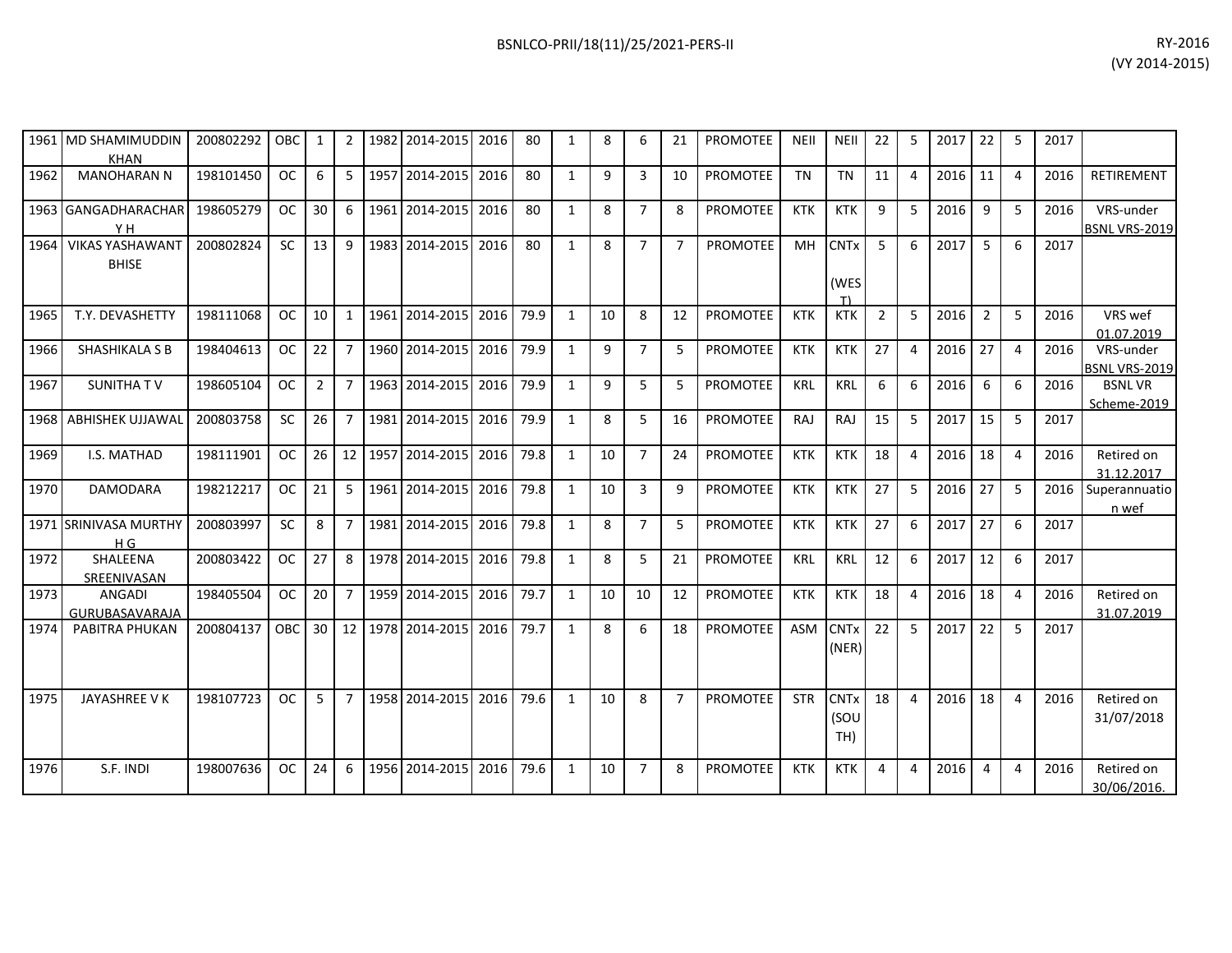| 1977 | NAGABHUSHANA<br><b>KUMAR B S</b>                        | 198010489 | OC.           | 9              | 8              | 1958 2014-2015 | 2016 | 79.5 | 1            | 12 | $\Omega$       | 18             | <b>PROMOTEE</b> | <b>KTK</b>  | <b>KTK</b>                | 20             | 11             | 2017 | 20             | 11             | 2017 | Retired on<br>31/08/2018.<br>Circle is again<br>requested to<br>verify the<br>Combined<br>Residency<br>Period. |
|------|---------------------------------------------------------|-----------|---------------|----------------|----------------|----------------|------|------|--------------|----|----------------|----------------|-----------------|-------------|---------------------------|----------------|----------------|------|----------------|----------------|------|----------------------------------------------------------------------------------------------------------------|
| 1978 | PARIKSHITKUMAR<br><b>ASHWINKUMAR</b><br><b>GAUSWAMI</b> | 200206397 | OBC.          | 16             | 6              | 1975 2014-2015 | 2016 | 79.5 | 1            | 10 | 5              | 5              | <b>PROMOTEE</b> | GUJ         | <b>CNTx</b><br>(WES<br>T) | 5              | 6              | 2017 | 5              | 6              | 2017 |                                                                                                                |
| 1979 | VIJAYA KRISHNAN C                                       | 198407937 | <b>OC</b>     | $\overline{4}$ | $\mathbf{1}$   | 1962 2014-2015 | 2016 | 79.5 | $\mathbf{1}$ | 9  | 6              | 3              | <b>PROMOTEE</b> | <b>KRL</b>  | <b>KRL</b>                | 4              | $\overline{7}$ | 2016 | $\overline{4}$ | $\overline{7}$ | 2016 | <b>BSNLVR</b>                                                                                                  |
| 1980 | JAYADEVAN U K                                           | 198805877 | <b>OC</b>     | 31             | 5              | 1964 2014-2015 | 2016 | 79.5 | $\mathbf{1}$ | 9  | 5              | 5              | <b>PROMOTEE</b> | <b>KRL</b>  | KRL                       | 6              | 6              | 2016 | 6              | 6              | 2016 | Scheme-2019<br><b>BSNLVR</b><br>Scheme-2019                                                                    |
| 1981 | <b>JIGAR SONI</b>                                       | 200802251 | <b>OC</b>     | $\overline{7}$ | $\overline{4}$ | 1983 2014-2015 | 2016 | 79.5 | $\mathbf{1}$ | 8  | $\overline{7}$ | q              | <b>PROMOTEE</b> | GUJ         | GUJ                       | 5              | 6              | 2017 | 5              | 6              | 2017 |                                                                                                                |
| 1982 | RANGASAI G                                              | 198003539 | <b>OC</b>     | $\mathbf{1}$   | $\overline{7}$ | 1956 2014-2015 | 2016 | 79.4 | $\mathbf{1}$ | 10 | $\overline{2}$ | 14             | PROMOTEE        | <b>KTK</b>  | <b>KTK</b>                | $\overline{2}$ | 5              | 2016 | $\overline{2}$ | 5              | 2016 | Retired on<br>30/06/2016.                                                                                      |
| 1983 | <b>MUTHUKUMARK</b>                                      | 198601212 | SC            | 6              | 4              | 1959 2014-2015 | 2016 | 79.4 | $\mathbf{1}$ | 9  | 3              | 17             | PROMOTEE        | <b>TN</b>   | <b>TN</b>                 | 18             | 4              | 2016 | 18             | $\overline{4}$ | 2016 | RETIREMENT                                                                                                     |
| 1984 | <b>SANJAY KUMAR -II</b>                                 | 200803754 | <b>OBC</b>    | 6              | 12             | 1981 2014-2015 | 2016 | 79.4 | $\mathbf{1}$ | 8  | $\overline{7}$ | 16             | <b>PROMOTEE</b> | <b>BH</b>   | <b>BH</b>                 | 29             | 5              | 2017 | 29             | -5             | 2017 |                                                                                                                |
| 1985 | <b>KRISHNAMURTHY S</b>                                  | 198406064 | <b>OC</b>     | 4              | 11             | 1957 2014-2015 | 2016 | 79.4 | $\mathbf{1}$ | 8  | 6              | 22             | <b>PROMOTEE</b> | <b>KTK</b>  | <b>KTK</b>                | 18             | 4              | 2016 | 18             | $\overline{4}$ | 2016 | Retired on<br>30/11/2017                                                                                       |
| 1986 | <b>PAWAR SHAILESH</b><br><b>GANGADHAR</b>               | 200803817 | <b>SC</b>     | 12             | $\overline{7}$ | 1976 2014-2015 | 2016 | 79.3 | $\mathbf{1}$ | 8  | $\overline{7}$ | $\overline{3}$ | <b>PROMOTEE</b> | MH          | MH                        | $\overline{3}$ | 6              | 2017 | 5              | 6              | 2017 |                                                                                                                |
|      | 1987 Shri. NYAMAR RAME                                  | 200803594 | <b>ST</b>     | 10             | 10             | 1986 2014-2015 | 2016 | 79.2 | $\mathbf{1}$ | 8  | 8              | $\Omega$       | PROMOTEE        | <b>NEII</b> | <b>NEII</b>               | 22             | 5              | 2017 | 22             | 5              | 2017 |                                                                                                                |
| 1988 | <b>VISHWANATH P A</b>                                   | 197900320 | <b>OBC</b>    | 20             | 5              | 1959 2014-2015 | 2016 | 79.2 | $\mathbf{1}$ | 9  | 3              | 24             | <b>PROMOTEE</b> | <b>TN</b>   | <b>TN</b>                 | 25             | 4              | 2016 | 25             | $\overline{4}$ | 2016 | <b>RETIREMENT</b>                                                                                              |
| 1989 | <b>MANJUNATHAKS</b>                                     | 197908960 | <sub>OC</sub> | 13             | 4              | 1957 2014-2015 | 2016 | 79.1 | $\mathbf{1}$ | 9  | 6              | 13             | PROMOTEE        | <b>KTK</b>  | <b>KTK</b>                | 4              | 4              | 2016 | 4              | $\overline{4}$ | 2016 | Retired on<br>30/04/2017                                                                                       |
| 1990 | <b>SELVARAJ S M</b>                                     | 198600893 | <b>OC</b>     | 17             | 6              | 1960 2014-2015 | 2016 | 79.1 | $\mathbf{1}$ | 9  | 5              | 26             | <b>PROMOTEE</b> | <b>TN</b>   | <b>TN</b>                 | 27             | 6              | 2016 | 27             | 6              | 2016 | <b>RETIREMENT</b>                                                                                              |
| 1991 | KIRITSINH GADHAVI                                       | 200800397 | OBC           | 15             | 6              | 1979 2014-2015 | 2016 | 79.1 | $\mathbf{1}$ | 8  | 9              | 20             | PROMOTEE        | GUJ         | <b>GUJ</b>                | 5              | 6              | 2017 | 5              | 6              | 2017 |                                                                                                                |
| 1992 | <b>KAVITA JAJPURA</b>                                   | 200801894 | OC.           | 23             | 12             | 1974 2014-2015 | 2016 | 79.1 | $\mathbf{1}$ | 8  | $\overline{7}$ | 19             | <b>PROMOTEE</b> | <b>RAJ</b>  | RAJ                       | 15             | 5              | 2017 | 15             | 5              | 2017 |                                                                                                                |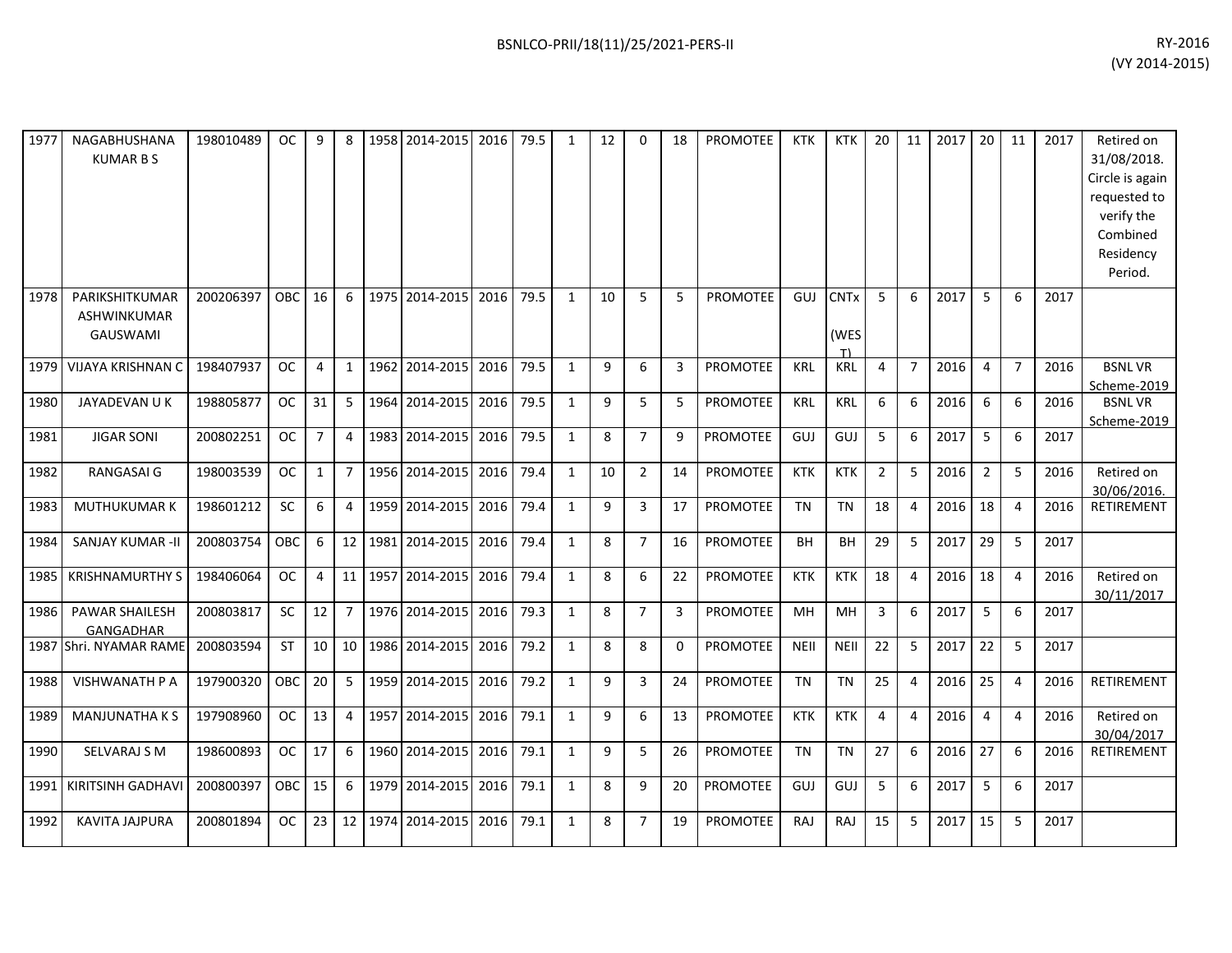| 1993 | <b>RAMESHBHAI</b><br><b>REVABHAI GOHIL</b> | 200901770 | <b>SC</b>  | 20             | 9              | 1982 2014-2015 | 2016 | 79.1 | 1            | $\overline{7}$ | 11 | 1              | <b>PROMOTEE</b> | GUJ         | GUJ                        | 5              | 6              | 2017 | 5              | 6              | 2017 |                                   |
|------|--------------------------------------------|-----------|------------|----------------|----------------|----------------|------|------|--------------|----------------|----|----------------|-----------------|-------------|----------------------------|----------------|----------------|------|----------------|----------------|------|-----------------------------------|
| 1994 | <b>VISWANATHAN E P</b>                     | 198309859 | <b>OC</b>  | 20             | $\overline{2}$ | 1959 2014-2015 | 2016 | 79   | 1            | 9              | 3  | 3              | <b>PROMOTEE</b> | <b>KRL</b>  | <b>KRL</b>                 | 4              | $\overline{a}$ | 2016 | $\overline{4}$ | $\overline{4}$ | 2016 | Superannuatio<br>n                |
| 1995 | <b>J SRIDHAR</b>                           | 200801063 | <b>OC</b>  | 29             | 6              | 1981 2014-2015 | 2016 | 79   | 1            | 8              | 8  | 28             | <b>PROMOTEE</b> | <b>TN</b>   | <b>TN</b>                  | 22             | 5              | 2017 | 22             | 5              | 2017 |                                   |
| 1996 | Shri. SOMORJIT<br>LUKRAM                   | 200801517 | OBC        | $\mathbf{1}$   | $\overline{4}$ | 1980 2014-2015 | 2016 | 79   | $\mathbf{1}$ | 8              | 8  | $\Omega$       | <b>PROMOTEE</b> | <b>NEII</b> | <b>NEII</b>                | 22             | 5              | 2017 | 22             | 5              | 2017 |                                   |
| 1997 | <b>UDAY NARAYAN</b><br><b>NAIK</b>         | 198000563 | <b>OC</b>  | $\overline{7}$ | 6              | 1957 2014-2015 | 2016 | 78.9 | $\mathbf{1}$ | 10             | 9  | 27             | <b>PROMOTEE</b> | <b>KTK</b>  | <b>KTK</b>                 | $\overline{4}$ | 4              | 2016 | $\overline{4}$ | $\overline{4}$ | 2016 | Retired on<br>30/06/2017.         |
| 1998 | <b>VIJAYAKUMARI B</b>                      | 198605921 | <b>OC</b>  | 19             | $\overline{4}$ | 1964 2014-2015 | 2016 | 78.9 | $\mathbf{1}$ | 10             | 8  | 19             | <b>PROMOTEE</b> | <b>KTK</b>  | <b>KTK</b>                 | $\overline{2}$ | 5              | 2016 | $\overline{2}$ | 5              | 2016 | VRS-under<br><b>BSNL VRS-2019</b> |
| 1999 | CHANDRASHEKHAR<br>ABJ                      | 198106140 | <b>OC</b>  | $\overline{2}$ | 11             | 1959 2014-2015 | 2016 | 78.9 | 1            | 10             | 5  | 20             | <b>PROMOTEE</b> | <b>STP</b>  | <b>CNTx</b><br>(SOU<br>TH) | $\mathbf{q}$   | 5              | 2016 | 9              | 5              | 2016 | Retired on<br>30.11.2019          |
| 2000 | SIVAJNANAM K B                             | 198209064 | <b>OC</b>  | 25             | 5              | 1959 2014-2015 | 2016 | 78.9 | 1            | 9              | 6  | 3              | <b>PROMOTEE</b> | <b>KRL</b>  | <b>KRL</b>                 | $\overline{4}$ | $\overline{7}$ | 2016 | $\overline{4}$ | $\overline{7}$ | 2016 | superanuation                     |
| 2001 | SUNIL<br><b>RAMKRISHNA</b>                 | 200802761 | <b>ST</b>  | 9              | 11             | 1978 2014-2015 | 2016 | 78.9 | $\mathbf{1}$ | 8              | 6  | 21             | <b>PROMOTEE</b> | <b>MH</b>   | MH                         | 5              | 6              | 2017 | 5              | 6              | 2017 |                                   |
| 2002 | <b>MANISH SINGH</b><br><b>RAWAT</b>        | 200803441 | <b>OBC</b> | 9              | 9              | 1985 2014-2015 | 2016 | 78.9 | 1            | 8              | 5  | 28             | PROMOTEE        | RAJ         | RAJ                        | 15             | 5              | 2017 | 15             | 5              | 2017 |                                   |
| 2003 | <b>VIRENDRA KUMAR</b><br>MEENA             | 200803254 | <b>ST</b>  | $\mathbf{1}$   | $\overline{7}$ | 1983 2014-2015 | 2016 | 78.9 | 1            | 8              | 5  | 14             | <b>PROMOTEE</b> | <b>RAJ</b>  | RAJ                        | 15             | 5              | 2017 | 15             | 5              | 2017 |                                   |
| 2004 | <b>SURESH M NAIK</b>                       | 198600041 | <b>OC</b>  | 28             | 6              | 1960 2014-2015 | 2016 | 78.8 | 1            | 10             | 8  | 8              | <b>PROMOTEE</b> | <b>KTK</b>  | <b>KTK</b>                 | 18             | 4              | 2016 | 18             | $\overline{4}$ | 2016 | VRS-under<br>BSNL VRS-2019        |
| 2005 | <b>NARENDRA YADAV</b>                      | 200803489 | <b>OC</b>  | 4              | 6              | 1982 2014-2015 | 2016 | 78.8 | $\mathbf{1}$ | 8              | 6  | $\overline{2}$ | <b>PROMOTEE</b> | <b>MH</b>   | MH                         | $\overline{2}$ | 6              | 2017 | 5              | 6              | 2017 |                                   |
| 2006 | <b>SUNIL KUMAR</b><br><b>MANVATAL</b>      | 200803235 | <b>ST</b>  | $\overline{7}$ | $\mathbf{1}$   | 1982 2014-2015 | 2016 | 78.8 | $\mathbf{1}$ | 8              | 5  | 17             | <b>PROMOTEE</b> | <b>RAJ</b>  | <b>RAJ</b>                 | 15             | 5              | 2017 | 15             | 5              | 2017 |                                   |
| 2007 | PRAMOD VERMA                               | 200800292 | <b>OC</b>  | $\overline{2}$ | 11             | 1986 2014-2015 | 2016 | 78.7 | $\mathbf{1}$ | 8              | 9  | 25             | <b>PROMOTEE</b> | GUJ         | GUJ                        | 5              | 6              | 2017 | 5              | 6              | 2017 |                                   |
| 2008 | PRITESH<br><b>ASHOKBHAI</b>                | 200800532 | OBC        | 19             | 9              | 1980 2014-2015 | 2016 | 78.7 | $\mathbf{1}$ | 8              | 9  | 20             | PROMOTEE        | GUJ         | GUJ                        | 5              | 6              | 2017 | 5              | 6              | 2017 |                                   |
| 2009 | <b>MADHU PAL</b>                           | 200803000 | <b>OBC</b> | 25             | 10             | 1982 2014-2015 | 2016 | 78.7 | $\mathbf{1}$ | 8              | 6  | 21             | PROMOTEE        | <b>RAJ</b>  | <b>RAJ</b>                 | 15             | 5              | 2017 | 15             | 5              | 2017 |                                   |
| 2010 | <b>KAMBLE</b><br>DATTATRAY                 | 200802588 | <b>SC</b>  | $\overline{7}$ | 12             | 1976 2014-2015 | 2016 | 78.7 | 1            | 8              | 6  | 19             | PROMOTEE        | <b>MH</b>   | MH                         | 5              | 6              | 2017 | 5              | 6              | 2017 |                                   |
| 2011 | <b>SARASWATHI P</b>                        | 198607112 | <b>OC</b>  | 20             | 6              | 1962 2014-2015 | 2016 | 78.6 | 1            | 10             | 8  | 15             | <b>PROMOTEE</b> | <b>KTK</b>  | <b>KTK</b>                 | 18             | $\overline{4}$ | 2016 | 18             | $\overline{4}$ | 2016 | VRS-under<br>BSNL VRS-2019        |
| 2012 | S.N. KALADEEP                              | 198703421 | <b>OC</b>  | 20             | $\overline{7}$ | 1959 2014-2015 | 2016 | 78.6 | 1            | 10             | 4  | 12             | <b>PROMOTEE</b> | MН          | <b>KTK</b>                 | $\mathbf{q}$   | 5              | 2016 | 9              | 5              | 2016 | Retired on<br>31.07.2019          |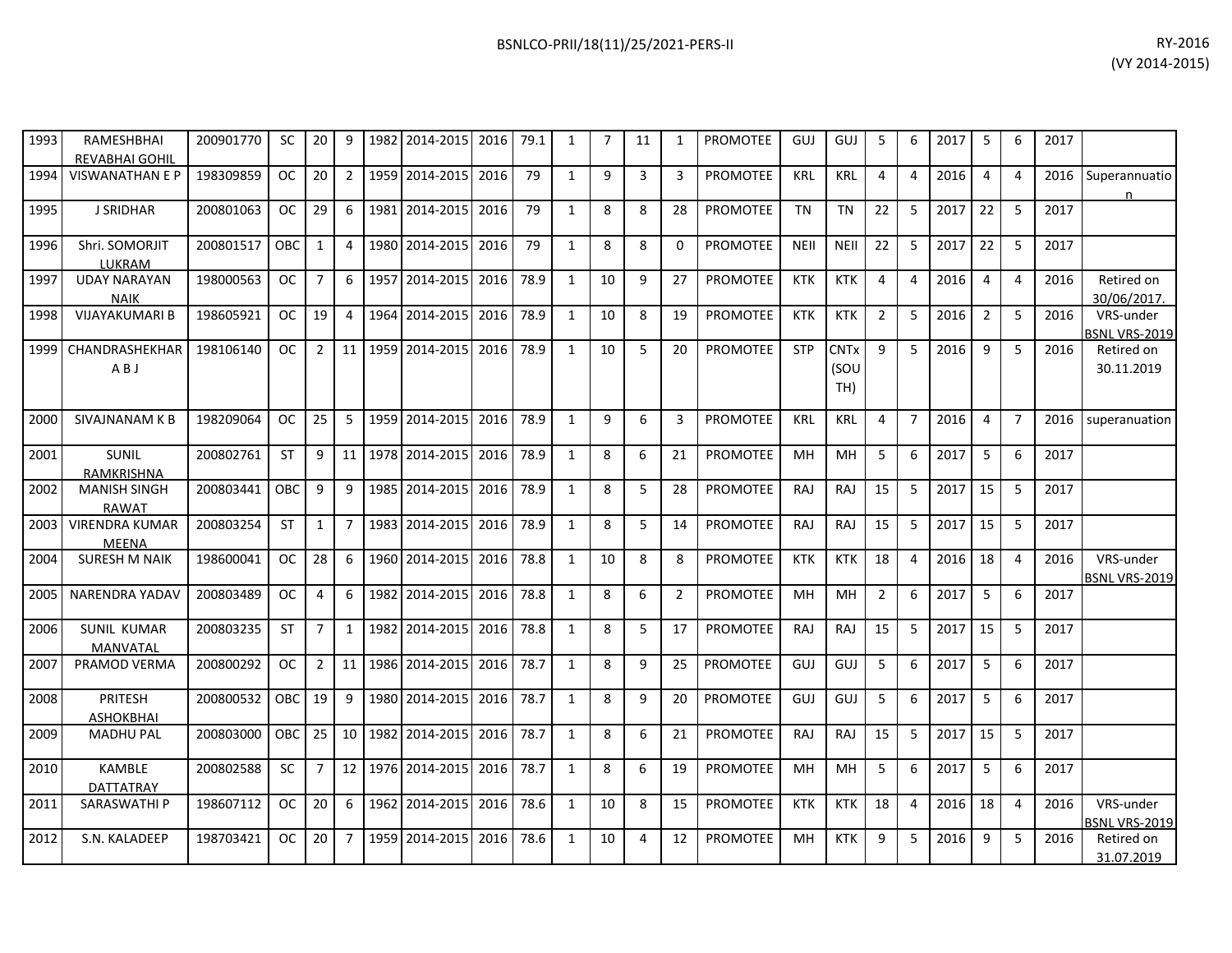| 2013 | <b>S N DATTATRI</b>             | 198409587 | OC.       | 10           | 6              | 1961 | 2014-2015      | 2016 | 78.6 | $\mathbf{1}$ | 10 | 3              | 8            | <b>PROMOTEE</b> | <b>STR</b> | <b>CNT<sub>x</sub></b><br>(SOU<br>TH) |    | 5              | 2016 | 5              | 5              | 2016 | VRS-under<br>BSNL VRS-2019                                                        |
|------|---------------------------------|-----------|-----------|--------------|----------------|------|----------------|------|------|--------------|----|----------------|--------------|-----------------|------------|---------------------------------------|----|----------------|------|----------------|----------------|------|-----------------------------------------------------------------------------------|
| 2014 | MURALEEDHARAN<br>T <sub>S</sub> | 198313248 | OC.       | 16           | 8              |      | 1957 2014-2015 | 2016 | 78.6 | 1            | 9  | 6              | 3            | <b>PROMOTEE</b> | <b>KRL</b> | <b>KRL</b>                            | 4  | $\overline{7}$ | 2016 | $\overline{4}$ | $\overline{7}$ | 2016 | Superannuatio<br>n                                                                |
| 2015 | <b>VEENAN</b>                   | 199005525 | <b>OC</b> | 4            | 5              |      | 1966 2014-2015 | 2016 | 78.5 | $\mathbf{1}$ | 10 | 8              | $\mathbf{1}$ | <b>PROMOTEE</b> | <b>KTK</b> | <b>KTK</b>                            | 18 | $\overline{4}$ | 2016 | 18             | $\overline{4}$ | 2016 | <b>BSNLVR</b><br>Scheme-2019                                                      |
| 2016 | <b>BABY PJ</b>                  | 198808685 | <b>OC</b> | 18           | $\mathbf{3}$   |      | 1962 2014-2015 | 2016 | 78.5 | $\mathbf{1}$ | 9  | $\mathbf{3}$   | 3            | <b>PROMOTEE</b> | <b>KRL</b> | <b>KRL</b>                            | 4  | 4              | 2016 | $\overline{4}$ | $\overline{4}$ | 2016 | <b>BSNLVR</b><br>Scheme-2019                                                      |
| 2017 | <b>RAMESH BISHNOI</b>           | 200802455 | <b>OC</b> | 31           | 5              | 1984 | 2014-2015      | 2016 | 78.5 | $\mathbf{1}$ | 8  | $\overline{7}$ | 25           | <b>PROMOTEE</b> | RAJ        | <b>RAJ</b>                            | 12 | 6              | 2017 | 12             | 6              | 2017 |                                                                                   |
| 2018 | KAILASH KUMAR<br>NAHARWAL       | 200802327 | <b>SC</b> | 8            | 1              |      | 1976 2014-2015 | 2016 | 78.5 | 1            | 8  | 6              | 15           | PROMOTEE        | <b>RAJ</b> | <b>RAJ</b>                            | 15 | 5              | 2017 | 15             | 5              | 2017 |                                                                                   |
| 2019 | <b>JAIDEEP</b><br>SHAKYAWAL     | 200802484 | <b>SC</b> | 14           | 8              |      | 1988 2014-2015 | 2016 | 78.5 | $\mathbf{1}$ | 8  | 6              | 5            | <b>PROMOTEE</b> | <b>RAJ</b> | RAJ                                   | 15 | 5              | 2017 | 15             | 5              | 2017 |                                                                                   |
| 2020 | RAJASHEKARAYYA<br>M HIREMATH    | 198006475 | <b>OC</b> | $\mathbf{1}$ | 8              | 1956 | 2014-2015      | 2016 | 78.4 | $\mathbf{1}$ | 10 | 8              | $\mathbf 0$  | <b>PROMOTEE</b> | <b>KTK</b> | <b>KTK</b>                            | 18 | 4              | 2016 | 18             | $\overline{4}$ | 2016 | Retired on<br>31/07/2016                                                          |
|      | 2021 HANUMANTHAPPA              | 198406401 | <b>OC</b> | $\mathbf{1}$ | 6              |      | 1960 2014-2015 | 2016 | 78.4 | $\mathbf{1}$ | 10 | $\mathbf 0$    | 16           | <b>PROMOTEE</b> | <b>KTK</b> | <b>KTK</b>                            | 20 | 11             | 2017 | 20             | 11             | 2017 | VRS-under<br><b>BSNL VRS-2019</b>                                                 |
| 2022 | <b>SUVARNA</b><br>WAGHMARE      | 200803395 | <b>SC</b> | 27           | 9              |      | 1976 2014-2015 | 2016 | 78.4 | $\mathbf{1}$ | 8  | $\overline{7}$ | 15           | <b>PROMOTEE</b> | <b>KTK</b> | <b>KTK</b>                            | 18 | 6              | 2017 | 18             | 6              | 2017 |                                                                                   |
| 2023 | SATISH KRISHNA<br>KALUNGE       | 200802970 | OC.       | 16           | 9              |      | 1983 2014-2015 | 2016 | 78.4 | 1            | 8  | 6              | 21           | <b>PROMOTEE</b> | MН         | <b>MH</b>                             | 5  | 6              | 2017 | 5              | 6              | 2017 |                                                                                   |
| 2024 | SENTHILRAJKUMAR<br>B            | 199700663 | OBC       | $\mathbf{3}$ | 5 <sup>1</sup> |      | 1973 2014-2015 | 2016 | 78.2 | $\mathbf{1}$ | 19 | 5              | 13           | PROMOTEE        | CHTD       | <b>CHTD</b>                           | 15 | 5              | 2017 | 15             | 5              | 2017 | Circle is again<br>requested to<br>verify the<br>Combined<br>Residency<br>Period. |
| 2025 | <b>SASIDHARAN KK</b>            | 197905769 | <b>OC</b> | 16           | 10             |      | 1957 2014-2015 | 2016 | 78.2 | $\mathbf{1}$ | 9  | 3              | 3            | <b>PROMOTEE</b> | <b>KRL</b> | <b>KRL</b>                            | 4  | 4              | 2016 | $\overline{4}$ | $\overline{4}$ | 2016 | Superannuatio<br>n                                                                |
| 2026 | SUBRAHMANIAN T                  | 200801709 | OC.       | 25           | 5              |      | 1966 2014-2015 | 2016 | 78.2 | $\mathbf{1}$ | 8  | 11             | 20           | PROMOTEE        | <b>KRL</b> | <b>KRL</b>                            | 28 | 9              | 2017 | $\overline{3}$ | 10             | 2017 |                                                                                   |
| 2027 | <b>AJAYKUMAR PATEL</b>          | 200803346 | <b>ST</b> | 8            | 6              |      | 1985 2014-2015 | 2016 | 78.2 | $\mathbf{1}$ | 8  | $\overline{7}$ | 11           | <b>PROMOTEE</b> | GUJ        | GUJ                                   | 5  | 6              | 2017 | 5              | 6              | 2017 |                                                                                   |
| 2028 | <b>CHITTHAIYA A</b>             | 200802514 | SC        | $\mathbf{1}$ | 6              | 1980 | 2014-2015      | 2016 | 78.2 | $\mathbf{1}$ | 8  | $\overline{7}$ | 6            | <b>PROMOTEE</b> | <b>TN</b>  | <b>CNTx</b><br>(SOU<br>TH)            | 23 | 5              | 2017 | 23             | 5              | 2017 |                                                                                   |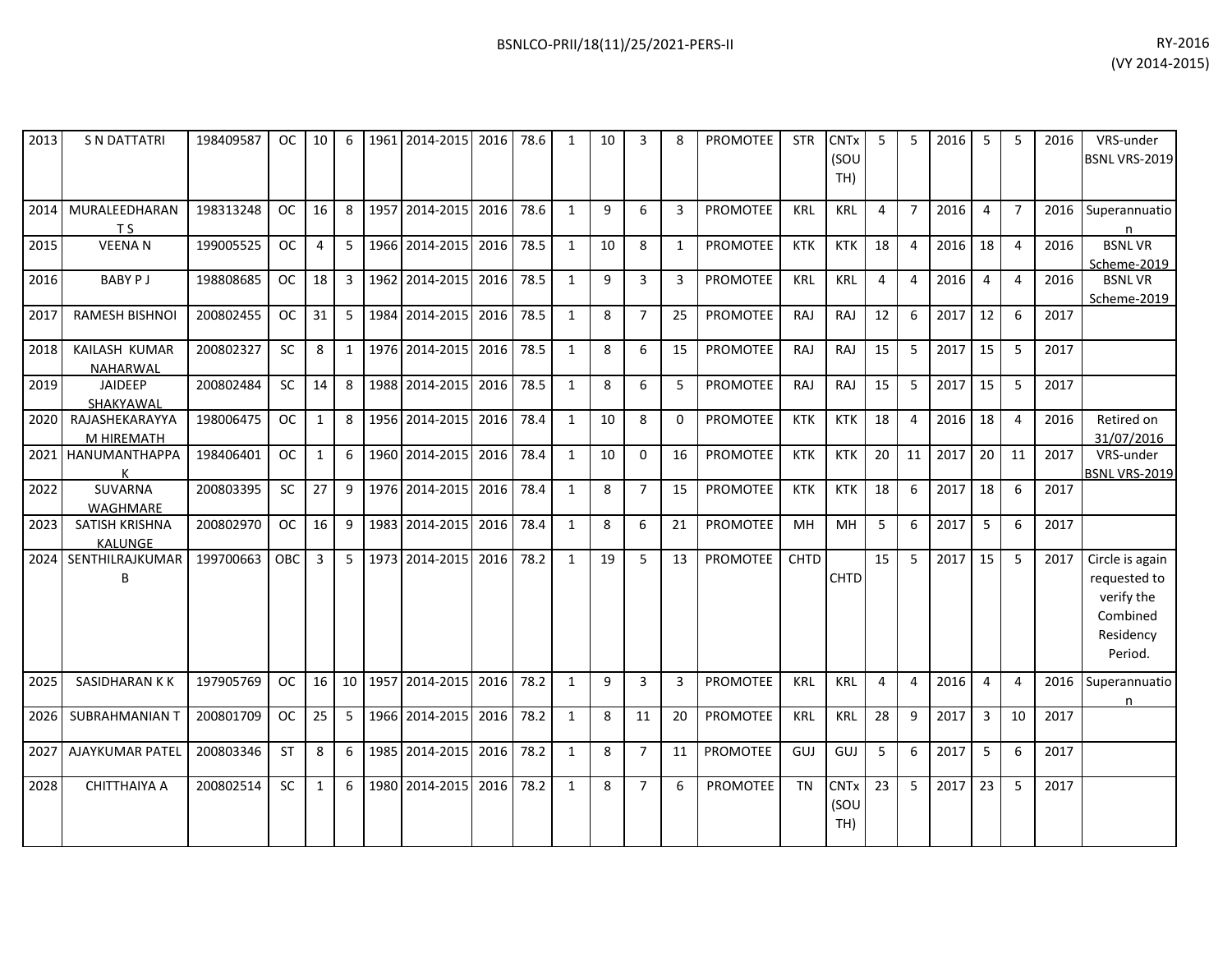| 2029 | <b>DEBOJANI</b><br>SONOWAL        | 200803477 | ST         | 31 I           |                 |      | 12   1978   2014-2015   2016 |      | 78.2 | 1            | 8  | 5              | 24             | PROMOTEE        | ASM         | <b>ASM</b>                 | 22             | 5              | 2017 | 22             | -5             | 2017 |                                                                                                                |
|------|-----------------------------------|-----------|------------|----------------|-----------------|------|------------------------------|------|------|--------------|----|----------------|----------------|-----------------|-------------|----------------------------|----------------|----------------|------|----------------|----------------|------|----------------------------------------------------------------------------------------------------------------|
| 2030 | PRAHLADACHAR H                    | 198112005 | <b>OC</b>  | 31             | $\overline{3}$  |      | 1957 2014-2015               | 2016 | 78.1 | $\mathbf{1}$ | 10 | 9              | 24             | <b>PROMOTEE</b> | <b>KTK</b>  | <b>KTK</b>                 | 4              | $\overline{4}$ | 2016 | $\overline{a}$ | $\overline{4}$ | 2016 | Retired on<br>31/03/2017.                                                                                      |
| 2031 | <b>SUMATHI BAI</b>                | 198505726 | <b>OC</b>  | 27             |                 |      | 11 1958 2014-2015            | 2016 | 78.1 | $\mathbf{1}$ | 10 | 6              | 10             | <b>PROMOTEE</b> | <b>KTK</b>  | <b>KTK</b>                 | 9              | 5              | 2016 | -9             | 5              | 2016 | Retired on<br>30.11.2018                                                                                       |
| 2032 | Gunjan Seeliya                    | 200802488 | SC         | 28             | 3               |      | 1984 2014-2015               | 2016 | 78.1 | $\mathbf{1}$ | 8  | 6              | $\overline{7}$ | <b>PROMOTEE</b> | RJ          | <b>MP</b>                  | 15             | 5              | 2017 | 15             | -5             | 2017 |                                                                                                                |
| 2033 | <b>RAVINDRA</b><br>KULKARNI       | 198012490 | <b>OC</b>  | 11             | 4               |      | 1956 2014-2015               | 2016 | 78   | $\mathbf{1}$ | 10 | 8              | 15             | <b>PROMOTEE</b> | <b>KTK</b>  | <b>KTK</b>                 | 18             | $\overline{4}$ | 2016 | 18             | $\overline{4}$ | 2016 | Retired on<br>30/04/16                                                                                         |
| 2034 | <b>RAJEEV KUMAR-II</b>            | 200802735 | SC         | 6              | 12 <sup>1</sup> | 1981 | 2014-2015                    | 2016 | 78   | $\mathbf{1}$ | 9  | 6              | 25             | <b>PROMOTEE</b> | UP<br>(W)   | UP(W                       | 27             | $\overline{2}$ | 2018 | 27             | $\overline{2}$ | 2018 |                                                                                                                |
| 2035 | AZIM ULLAH KHAN                   | 200803498 | <b>OC</b>  | 30             | 8               | 1981 | 2014-2015                    | 2016 | 78   | $\mathbf{1}$ | 9  | $\mathbf{3}$   | $\overline{3}$ | PROMOTEE        | MH          | MH                         | 5              | 6              | 2017 | 5              | 6              | 2017 |                                                                                                                |
| 2036 | <b>AJAY SINGH</b>                 | 200802618 | SC         | 26             | 9               | 1985 | 2014-2015                    | 2016 | 78   | $\mathbf{1}$ | 8  | 6              | 4              | <b>PROMOTEE</b> | RAJ         | <b>CNTx</b><br>(NOR<br>TH) | 15             | 5              | 2017 | 15             | 5              | 2017 |                                                                                                                |
| 2037 | <b>ACHYUT CH. DAS</b>             | 200802068 | <b>ST</b>  | 31             | 12 <sup>1</sup> |      | 1978 2014-2015               | 2016 | 78   | $\mathbf{1}$ | 8  | 8              | $\overline{3}$ | <b>PROMOTEE</b> | <b>ASM</b>  | <b>ASM</b>                 | 22             | -5             | 2017 | 22             | -5             | 2017 |                                                                                                                |
| 2038 | <b>SALEH MD</b><br>MIZANUR RAHMAN | 199103205 | <b>OBC</b> | $\mathbf{1}$   | 8               |      | 1970 2014-2015               | 2016 | 77.9 | $\mathbf{1}$ | 5  | $\overline{7}$ | 22             | <b>PROMOTEE</b> | <b>ASM</b>  | <b>ASM</b>                 | 22             | 5              | 2017 | 22             | -5             | 2017 |                                                                                                                |
| 2039 | SURESH BABU C                     | 198406977 | <b>OC</b>  | 25             | 5               |      | 1960 2014-2015               | 2016 | 77.9 | $\mathbf{1}$ | 9  | $\overline{3}$ | 3              | <b>PROMOTEE</b> | <b>KRL</b>  | <b>KRL</b>                 | 4              | $\overline{4}$ | 2016 | $\overline{4}$ | $\overline{4}$ | 2016 | Superannuatio<br>n                                                                                             |
| 2040 | <b>KRISHNAVENI G</b>              | 200802578 | SC         | 6              | 4               | 1980 | 2014-2015                    | 2016 | 77.9 | $\mathbf{1}$ | 8  | 6              | 5              | <b>PROMOTEE</b> | <b>CHTD</b> | <b>CHTD</b>                | 15             | 5              | 2017 | 15             | 5              | 2017 |                                                                                                                |
| 2041 | RAMAKRISHNA R A                   | 200803335 | <b>ST</b>  | 20             | $\overline{7}$  |      | 1979 2014-2015               | 2016 | 77.9 | $\mathbf{1}$ | 8  | 5              | 23             | <b>PROMOTEE</b> | <b>KTK</b>  | <b>KTK</b>                 | 12             | 6              | 2017 | 12             | 6              | 2017 |                                                                                                                |
| 2042 | SHANTHALA DEVI K<br>$\sf S$       | 198005109 | <b>OC</b>  | $\overline{4}$ | 5               | 1957 | 2014-2015                    | 2016 | 77.8 | $\mathbf{1}$ | 11 | $\Omega$       | 28             | PROMOTEE        | <b>KTK</b>  | <b>KTK</b>                 | $\overline{4}$ | $\overline{7}$ | 2016 | $\overline{4}$ | $\overline{7}$ | 2016 | Retired on<br>31/05/2017.<br>Circle is again<br>requested to<br>verify the<br>Combined<br>Residency<br>Period. |
| 2043 | <b>RAMADAS</b><br><b>NARAYAN</b>  | 198603331 | <b>OC</b>  | 4              | 4               | 1961 | 2014-2015                    | 2016 | 77.8 | $\mathbf{1}$ | 10 | 9              | 1              | <b>PROMOTEE</b> | <b>KTK</b>  | <b>KTK</b>                 | 9              | 5              | 2016 | 9              | 5              | 2016 | Superannuatio<br>n wef                                                                                         |
|      | 2044 ASWATHANARAYAN<br>A RAO K N  | 198113986 | <b>OC</b>  | 24             | 4               | 1959 | 2014-2015                    | 2016 | 77.8 | 1            | 9  | 6              | 26             | PROMOTEE        | <b>KTK</b>  | <b>KTK</b>                 | 18             | 4              | 2016 | 18             | $\overline{4}$ | 2016 | Retired on<br>30/04/2019                                                                                       |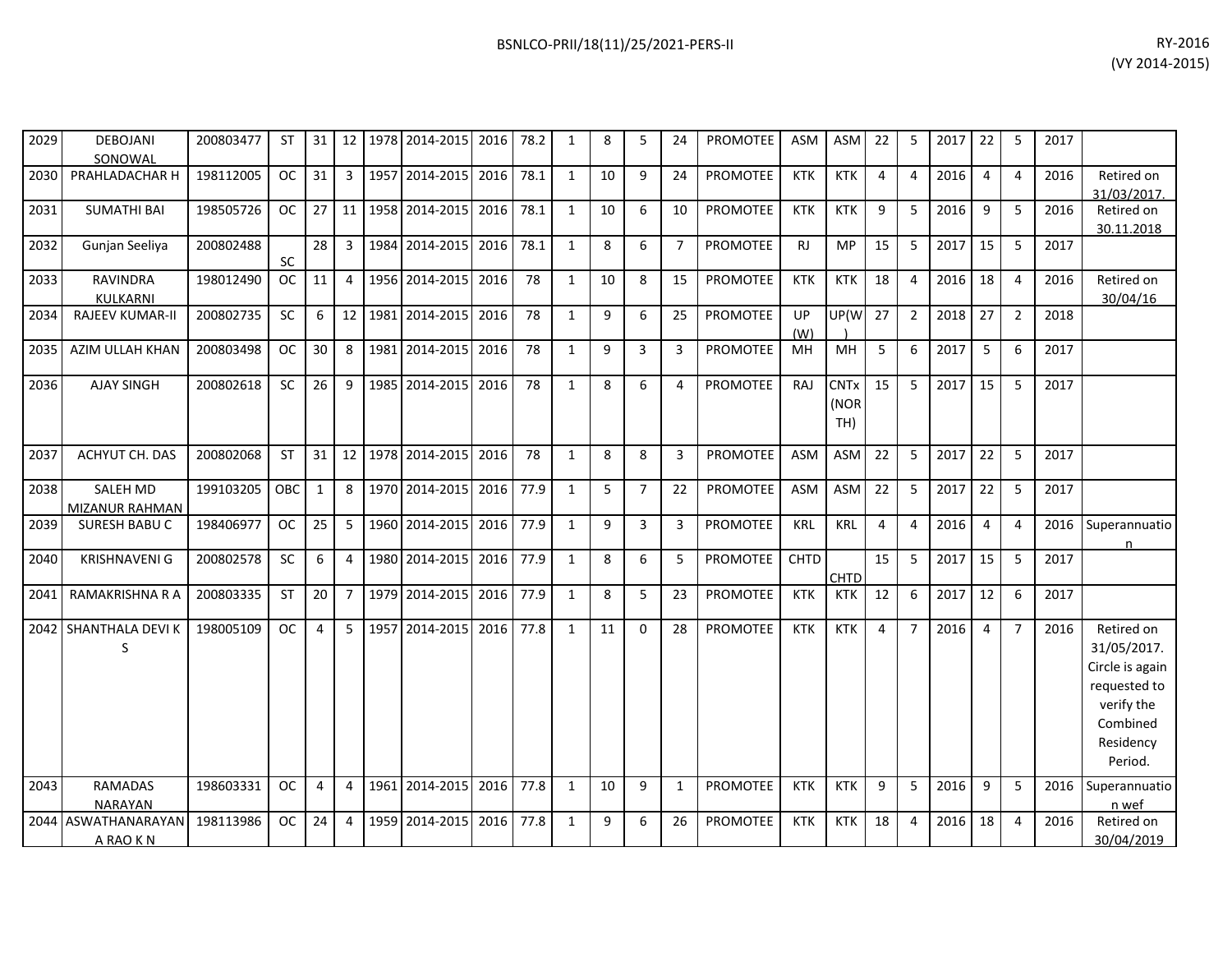| 2045 | RAMAKRISHNA B. N.                     | 198110023 | OC.           | 30             | 6               | 1957 | 2014-2015      | 2016      | 77.8 | 1            | 9  | 6              | 13 | PROMOTEE        | <b>KTK</b>  | <b>KTK</b>  | 4  | 4              | 2016 | 4              | 4              | 2016 | Retired on<br>30/06/2017.                                                         |
|------|---------------------------------------|-----------|---------------|----------------|-----------------|------|----------------|-----------|------|--------------|----|----------------|----|-----------------|-------------|-------------|----|----------------|------|----------------|----------------|------|-----------------------------------------------------------------------------------|
| 2046 | <b>MANOJ KUMAR</b><br><b>MEENA</b>    | 200803304 | <b>ST</b>     | 4              | $\overline{7}$  |      | 1981 2014-2015 | 2016      | 77.8 | 1            | 8  | 6              | 26 | <b>PROMOTEE</b> | RAJ         | <b>RAJ</b>  | 15 | 5              | 2017 | 15             | -5             | 2017 |                                                                                   |
| 2047 | <b>SULTAN SINGH</b>                   | 200802446 | <b>SC</b>     | 19             | 9               |      | 1977 2014-2015 | 2016      | 77.8 | 1            | 8  | 6              | 15 | <b>PROMOTEE</b> | RAJ         | <b>RAJ</b>  | 27 | 5              | 2017 | 27             | 5              | 2017 |                                                                                   |
| 2048 | PRAKASH                               | 200803023 | <b>SC</b>     | 20             | 7 <sup>1</sup>  |      | 1978 2014-2015 | 2016      | 77.7 | $\mathbf{1}$ | 8  | 6              | 11 | <b>PROMOTEE</b> | <b>KTK</b>  | <b>KTK</b>  | 12 | 6              | 2017 | 12             | 6              | 2017 |                                                                                   |
| 2049 | SAROJINI.L                            | 198301347 | SC            | 20             | 11              |      | 1956 2014-2015 | 2016      | 77.5 | 1            | 9  | $\mathbf{3}$   | 24 | PROMOTEE        | <b>TN</b>   | <b>TN</b>   | 25 | 4              | 2016 | 25             | $\overline{4}$ | 2016 | RETIREMENT                                                                        |
| 2050 | ASHOK RAJ NAGAR                       | 200802070 | <b>OBC</b>    | 30             | 5 <sup>1</sup>  | 1987 | 2014-2015      | 2016      | 77.5 | 1            | 8  | $\overline{7}$ | 17 | <b>PROMOTEE</b> | <b>RAJ</b>  | <b>RAJ</b>  | 15 | 5              | 2017 | 15             | -5             | 2017 |                                                                                   |
| 2051 | SHIVALINGA<br><b>SWAMY TS</b>         | 198408562 | <sub>OC</sub> | $\overline{7}$ | 3 <sup>1</sup>  |      | 1961 2014-2015 | 2016 77.4 |      | 1            | 9  | $\Omega$       | 29 | PROMOTEE        | <b>KTK</b>  | <b>KTK</b>  | 18 | $\overline{a}$ | 2016 | 18             | $\overline{a}$ | 2016 | VRS-under<br><b>BSNL VRS-2019</b>                                                 |
| 2052 | <b>VIHANG SUDHIR</b><br><b>GHUTKE</b> | 200803906 | SC            | 19             | 9               |      | 1985 2014-2015 | 2016      | 77.4 | 1            | 8  | $\overline{7}$ | 9  | <b>PROMOTEE</b> | MН          | <b>MH</b>   | 5  | 6              | 2017 | 5              | 6              | 2017 |                                                                                   |
| 2053 | SURESH CHAND                          | 200803568 | OBC           | 10             | 11              |      | 1972 2014-2015 | 2016      | 77.2 | $\mathbf{1}$ | 8  | 5              | 20 | <b>PROMOTEE</b> | <b>RAJ</b>  | RAJ         | 15 | 5              | 2017 | 15             | 5              | 2017 |                                                                                   |
| 2054 | Shri.<br><b>TIANUNGSANG M</b>         | 200804158 | <b>ST</b>     | 6              | 8               |      | 1980 2014-2015 | 2016      | 77.1 | $\mathbf{1}$ | 8  | 6              | 21 | PROMOTEE        | <b>NEII</b> | <b>NEII</b> | 22 | 5              | 2017 | 22             | 5              | 2017 |                                                                                   |
| 2055 | <b>ROSHIN R</b>                       | 200803535 | OBC           | 9              | 5 <sup>1</sup>  |      | 1980 2014-2015 | 2016      | 76.6 | 1            | 8  | 9              | 17 | <b>PROMOTEE</b> | <b>KRL</b>  | <b>KRL</b>  | 3  | 10             | 2017 | $\overline{3}$ | 10             | 2017 |                                                                                   |
| 2056 | NILESH CHAUDHARI                      | 200802237 | <b>ST</b>     | 21             | $\overline{4}$  |      | 1981 2014-2015 | 2016      | 76.6 | 1            | 8  | $\overline{7}$ | 11 | <b>PROMOTEE</b> | GUJ         | GUJ         | 5  | 6              | 2017 | 5              | 6              | 2017 |                                                                                   |
| 2057 | <b>KUMUD BORUAH</b>                   | 200900094 | <b>OBC</b>    | 10             | 11              |      | 1977 2014-2015 | 2016      | 76.5 | 1            | 8  | $\overline{4}$ | 10 | PROMOTEE        | ASM         | ASM         | 22 | 5              | 2017 | 22             | 5              | 2017 |                                                                                   |
|      | 2058 VALSALAKUMARI M                  | 198004770 | <b>OC</b>     | 20             | 5 <sub>1</sub>  |      | 1957 2014-2015 | 2016      | 76.5 | $\mathbf{1}$ | 9  | 5              | 5  | PROMOTEE        | <b>KRL</b>  | <b>KRL</b>  | 6  | 6              | 2016 | 6              | 6              | 2016 | Superannuatio<br>n                                                                |
| 2059 | <b>VIKASH KUMAR</b>                   | 200803637 | OBC           | 10             | $2^{\circ}$     |      | 1985 2014-2015 | 2016      | 76.5 | 1            | 8  | 5              | 22 | PROMOTEE        | <b>KTK</b>  | <b>WB</b>   | 12 | 6              | 2017 | 12             | 6              | 2017 | $R - 8$                                                                           |
| 2060 | K M VIJAYALAXMI                       | 198504729 | <b>OC</b>     | 19             | 10 <sup>1</sup> |      | 1961 2014-2015 | 2016      | 76.4 | 1            | 10 | 6              | 11 | <b>PROMOTEE</b> | <b>KTK</b>  | <b>KTK</b>  | 9  | 5              | 2016 | 9              | -5             | 2016 | VRS-under<br><b>BSNL VRS-2019</b>                                                 |
| 2061 | C R BELAGAVI                          | 198008717 | <b>OC</b>     | $\mathbf{1}$   | 8               |      | 1959 2014-2015 | 2016      | 76.3 | 1            | 9  | 9              | 12 | PROMOTEE        | <b>KTK</b>  | <b>KTK</b>  | 4  | $\overline{7}$ | 2016 | $\overline{4}$ | $\overline{7}$ | 2016 | Retired on<br>31.07.2019                                                          |
|      | 2062 Shri. AOCHIZUK AIER              | 200500663 | <b>ST</b>     | $\overline{7}$ | 12 <sup>1</sup> |      | 1978 2014-2015 | 2016      | 76.2 | $\mathbf{1}$ | 11 | $\overline{4}$ | 26 | PROMOTEE        | <b>NEII</b> | <b>NEII</b> | 22 | 5              | 2017 | 22             | 5              | 2017 | Circle is again<br>requested to<br>verify the<br>Combined<br>Residency<br>Period. |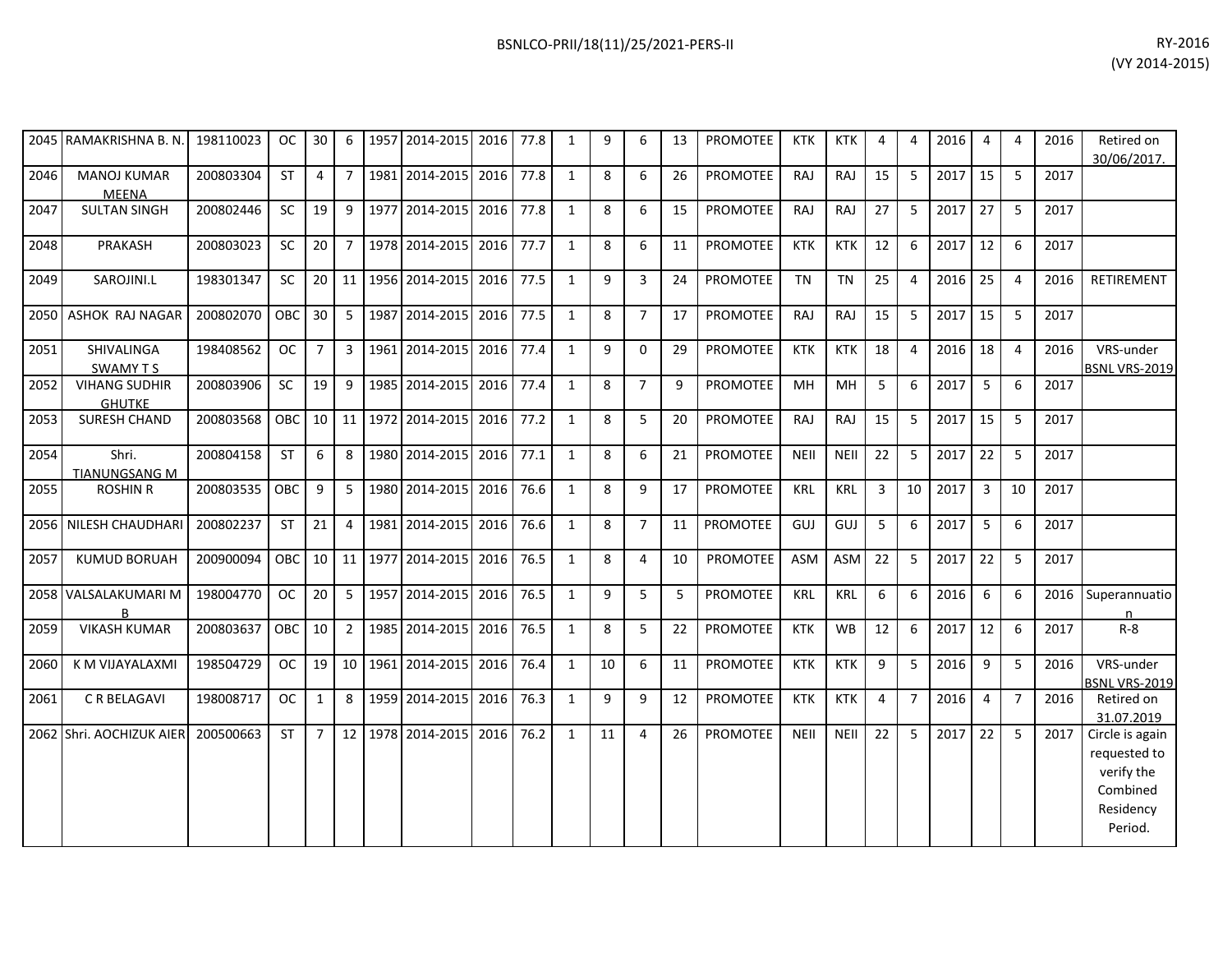| 2063 | <b>KAMLA PRASAD</b><br><b>MEENA</b> | 200803679 | ST         | 1              | 7               |      | 1976 2014-2015 | 2016 76.2 |      | 1            | 8  | 6              | 4              | <b>PROMOTEE</b> | RAJ        | <b>RAJ</b>  | 15             | 5              | 2017   15 |                | -5             | 2017 |                                           |
|------|-------------------------------------|-----------|------------|----------------|-----------------|------|----------------|-----------|------|--------------|----|----------------|----------------|-----------------|------------|-------------|----------------|----------------|-----------|----------------|----------------|------|-------------------------------------------|
| 2064 | LAXMIMANI                           | 200803592 | <b>ST</b>  | 25             | $\overline{7}$  |      | 1981 2014-2015 | 2016      | 76.1 | 1            | 8  | 5              | 23             | <b>PROMOTEE</b> | <b>ASM</b> | <b>OD</b>   | 22             | 5              | 2017      | 22             | 5              | 2017 | Trf. Under R-8                            |
|      | <b>BASKEY</b>                       |           |            |                |                 |      |                |           |      |              |    |                |                |                 |            |             |                |                |           |                |                |      | to OD Circle                              |
| 2065 | <b>RAMANK</b>                       | 198409592 | OC.        | $\overline{7}$ | 12 <sup>1</sup> |      | 1958 2014-2015 | 2016      | 76   | 1            | 10 | 8              | $\overline{7}$ | PROMOTEE        | <b>STR</b> | <b>CNTx</b> | 18             | 4              | 2016      | 18             | $\overline{4}$ | 2016 | Retired on                                |
|      |                                     |           |            |                |                 |      |                |           |      |              |    |                |                |                 |            | (SOU        |                |                |           |                |                |      | 31/12//2018                               |
|      |                                     |           |            |                |                 |      |                |           |      |              |    |                |                |                 |            | TH)         |                |                |           |                |                |      |                                           |
| 2066 | SHOBA YUVRAJ                        | 198213682 | OC.        | 29             | $\mathsf{q}$    |      | 1960 2014-2015 | 2016      | 76   | 1            | 8  | 6              | 21             | <b>PROMOTEE</b> | <b>KTK</b> | <b>KTK</b>  | 29             | 6              | 2017      | 29             | 6              | 2017 | VRS-under                                 |
|      |                                     |           |            |                |                 |      |                |           |      |              |    |                |                |                 |            |             |                |                |           |                |                |      | BSNL VRS-2019                             |
| 2067 | <b>MANOJ KUMAR</b>                  | 200802218 | <b>SC</b>  | 30             | 6               | 1979 | 2014-2015      | 2016      | 75.9 | $\mathbf{1}$ | 8  | $\overline{7}$ | 18             | PROMOTEE        | GUJ        | <b>CNTx</b> | 5              | 6              | 2017      | 5              | 6              | 2017 |                                           |
|      | <b>CHOUDHARY</b>                    |           |            |                |                 |      |                |           |      |              |    |                |                |                 |            |             |                |                |           |                |                |      |                                           |
| 2068 | AYEKPAM CH.                         | 200803052 | <b>OBC</b> | $\mathbf{1}$   | $2^{\circ}$     |      | 1980 2014-2015 | 2016 75.9 |      | 1            | 8  | 5              | 23             | <b>PROMOTEE</b> | <b>ASM</b> | ASM         | 22             | 5              | 2017      | 22             | 5              | 2017 |                                           |
|      | <b>SINGH</b>                        |           | <b>OC</b>  | 20             | 9               |      | 1959 2014-2015 | 2016      | 75.8 | 1            |    | 8              | 8              | <b>PROMOTEE</b> |            |             |                |                |           | $\overline{2}$ | 5              |      | Retired on                                |
| 2069 | M.V. KULKARNI                       | 198406586 |            |                |                 |      |                |           |      |              | 10 |                |                |                 | <b>KTK</b> | <b>KTK</b>  | $\overline{2}$ | 5              | 2016      |                |                | 2016 | 30.09.2019                                |
| 2070 | RASIQ S M                           | 200802712 | OBC        | 5              | $5^{\circ}$     |      | 1980 2014-2015 | 2016      | 75.8 | $\mathbf{1}$ | 8  | 11             | $\overline{7}$ | <b>PROMOTEE</b> | <b>KRL</b> | <b>KRL</b>  | $\mathbf{1}$   | 11             | 2017      | 1              | 11             | 2017 |                                           |
|      |                                     |           |            |                |                 |      |                |           |      |              |    |                |                |                 |            |             |                |                |           |                |                |      |                                           |
| 2071 | DANIEL NAZARETH                     | 198008502 | <b>OC</b>  | $\mathbf{1}$   | 6               |      | 1958 2014-2015 | 2016      | 75.7 | $\mathbf{1}$ | 10 | 8              | 19             | <b>PROMOTEE</b> | <b>KTK</b> | <b>KTK</b>  | $\overline{2}$ | 5              | 2016      | $\overline{2}$ | 5              | 2016 | Retired on                                |
|      |                                     |           |            |                |                 |      |                |           |      |              |    |                |                |                 |            |             |                |                |           |                |                |      | 31.05.2018                                |
| 2072 | <b>RAMESH KUMAR-II</b>              | 200803276 | <b>SC</b>  | 8              | $7^{\circ}$     |      | 1982 2014-2015 | 2016      | 75.7 | 1            | 9  | $\Omega$       | 10             | <b>PROMOTEE</b> | RAJ        | <b>RAJ</b>  | 20             | 11             | 2017      | 20             | 11             | 2017 |                                           |
| 2073 | A B KOTABAGI                        | 198211326 | <b>OC</b>  | 16             | 8               | 1957 | 2014-2015      | 2016      | 75.6 | 1            | 9  | $\overline{7}$ | 17             | PROMOTEE        | <b>KTK</b> | <b>KTK</b>  | 9              | 5              | 2016      | 9              | 5              | 2016 | Retired on                                |
|      |                                     |           |            |                |                 |      |                |           |      |              |    |                |                |                 |            |             |                |                |           |                |                |      | 31/08/2017                                |
| 2074 | RADHESHYAM                          | 200803747 | <b>ST</b>  | 10             | $\mathbf{1}$    | 1983 | 2014-2015      | 2016      | 75.5 | 1            | 8  | 5              | 28             | PROMOTEE        | RAJ        | RAJ         | 15             | 5              | 2017      | 15             | 5              | 2017 |                                           |
|      | <b>MEENA</b>                        |           |            |                |                 |      |                |           |      |              |    |                |                |                 |            |             |                |                |           |                |                |      |                                           |
|      | 2075 VENKATARAVANA K                | 198213677 | <b>OC</b>  | 9              | 6               |      | 1959 2014-2015 | 2016      | 75.4 | 1            | 10 | 8              | 15             | PROMOTEE        | <b>KTK</b> | <b>KTK</b>  | 18             | 4              | 2016      | 18             | $\overline{4}$ | 2016 | Retired on                                |
|      | M                                   |           |            |                |                 |      |                |           |      |              |    |                |                |                 |            |             |                |                |           |                |                |      | 30.06.2019                                |
| 2076 | <b>BYATAIAH</b>                     | 198002126 | <b>OC</b>  | 28             | 8               |      | 1960 2014-2015 | 2016      | 75.3 | $\mathbf{1}$ | 10 | $\overline{2}$ | 14             | PROMOTEE        | <b>KTK</b> | <b>KTK</b>  | $\overline{2}$ | 5              | 2016      | $\overline{2}$ | 5              | 2016 | VRS-under                                 |
| 2077 | <b>ALEXANDER</b>                    | 198600295 | OC.        | 24             | 5               |      | 1962 2014-2015 | 2016      | 75.2 | 1            | 9  | 6              | 0              | <b>PROMOTEE</b> | <b>TN</b>  | <b>TN</b>   | 1              | $\overline{7}$ | 2016      | $\mathbf{1}$   | $\overline{7}$ | 2016 | <b>BSNL VRS-2019</b><br><b>RETIREMENT</b> |
|      | <b>FLEMING Y</b>                    |           |            |                |                 |      |                |           |      |              |    |                |                |                 |            |             |                |                |           |                |                |      |                                           |
| 2078 | <b>CHANDRAKANT E</b>                | 198108352 | <b>OC</b>  | 30             | $\mathbf{3}$    |      | 1959 2014-2015 | 2016      | 75.1 | 1            | 10 | 6              | 8              | <b>PROMOTEE</b> | <b>KTK</b> | <b>KTK</b>  | 9              | 5              | 2016      | 9              | 5              | 2016 | Retired on                                |
|      | <b>GUNAGI</b>                       |           |            |                |                 |      |                |           |      |              |    |                |                |                 |            |             |                |                |           |                |                |      | 31/03/2019                                |
| 2079 | DHANANJAYACHAR                      | 198604718 | <b>OC</b>  | 5              | $\mathbf{1}$    |      | 1961 2014-2015 | 2016      | 75   | $\mathbf{1}$ | 8  | $\overline{7}$ | 1              | PROMOTEE        | <b>KTK</b> | <b>KTK</b>  | $\overline{2}$ | 5              | 2016      | $\overline{2}$ | 5              | 2016 | VRS-under                                 |
|      | Y K                                 |           |            |                |                 |      |                |           |      |              |    |                |                |                 |            |             |                |                |           |                |                |      | <b>BSNL VRS-2019</b>                      |
| 2080 | <b>S N SUBBANNA</b>                 | 198407676 | <b>OC</b>  | 10             | 6               |      | 1959 2014-2015 | 2016      | 74.9 | 1            | 10 | 8              | $\overline{7}$ | <b>PROMOTEE</b> | <b>KTK</b> | <b>KTK</b>  | 18             | 4              | 2016      | 18             | $\overline{4}$ | 2016 | Retired on                                |
|      |                                     |           |            |                |                 |      |                |           |      |              |    |                |                |                 |            |             |                |                |           |                |                |      | 30.06.2019                                |
| 2081 | KALU RAM MEENA                      | 200802727 | <b>ST</b>  | 15             | $\overline{7}$  |      | 1982 2014-2015 | 2016      | 74.8 | 1            | 8  | 6              | 26             | PROMOTEE        | <b>RAJ</b> | RAJ         | 15             | 5              | 2017      | 15             | 5              | 2017 |                                           |
| 2082 | <b>K SRINIVASA</b>                  | 198213248 | OC.        | 22             | $\overline{7}$  |      | 1959 2014-2015 | 2016      | 74.6 | 1            | 10 | 10             | 23             | PROMOTEE        | <b>KTK</b> | <b>KTK</b>  | 4              | $\overline{7}$ | 2016      | 4              | $\overline{7}$ | 2016 | Retired on                                |
|      |                                     |           |            |                |                 |      |                |           |      |              |    |                |                |                 |            |             |                |                |           |                |                |      | 31.07.2019                                |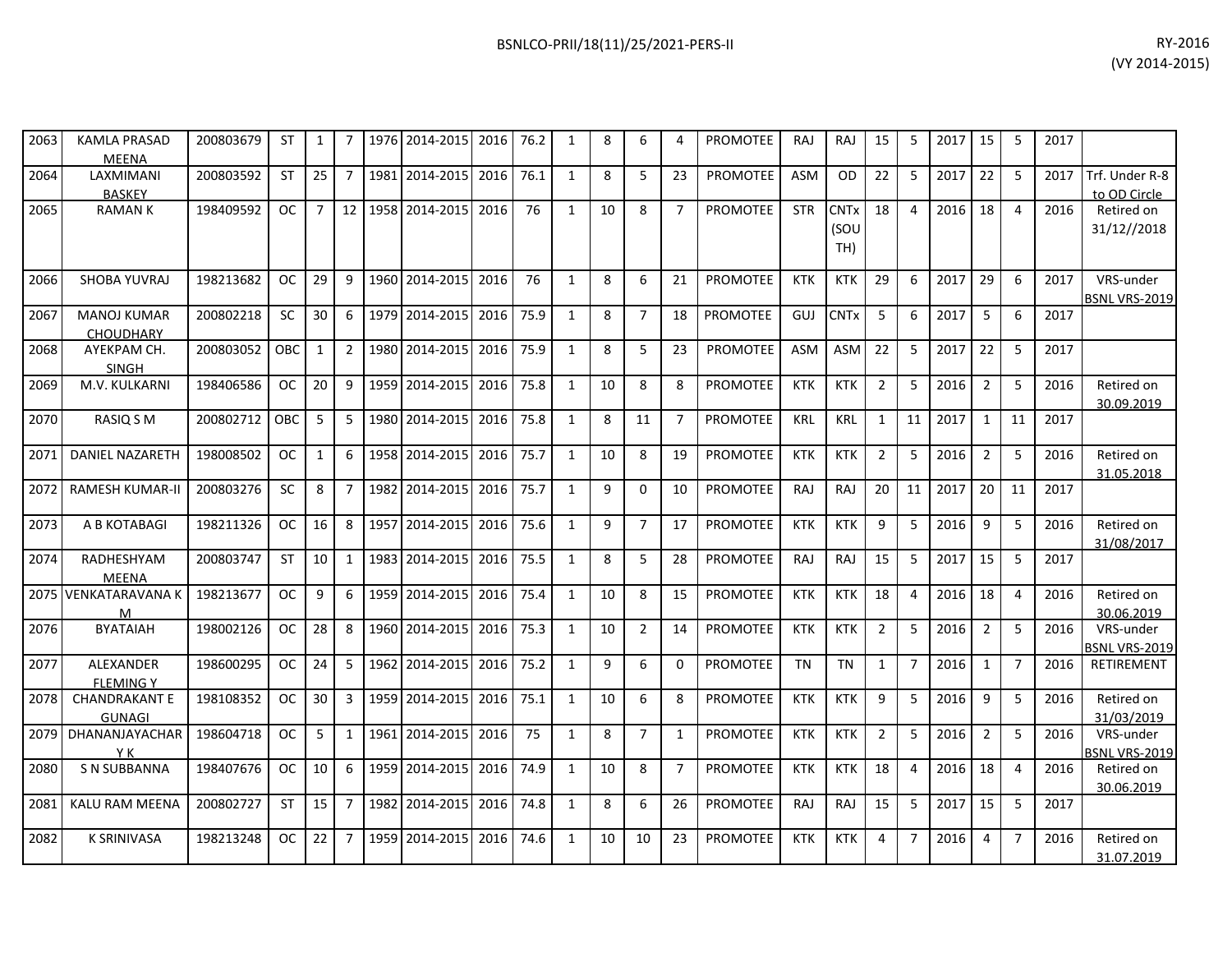| 2083 | <b>KARUPPUCHAMY C</b>                  | 198200611 | <b>SC</b>  | 28           | 7              |      | 1960 2014-2015 | 2016 | 74.6 | 1            | 9              | 4              | 8  | <b>PROMOTEE</b> | <b>TN</b>  | <b>TN</b>  | 9  | 5                     | 2016 | 9              | -5             | 2016 | <b>DEMISE</b>                     |
|------|----------------------------------------|-----------|------------|--------------|----------------|------|----------------|------|------|--------------|----------------|----------------|----|-----------------|------------|------------|----|-----------------------|------|----------------|----------------|------|-----------------------------------|
| 2084 | <b>DUDH NATH</b>                       | 200803029 | <b>OBC</b> | $\mathbf{1}$ | $\mathbf{1}$   |      | 1965 2014-2015 | 2016 | 74.6 | $\mathbf{1}$ | 8              | 5              | 18 | <b>PROMOTEE</b> | <b>RAJ</b> | <b>RAJ</b> | 17 | -5                    | 2017 | 17             | -5             | 2017 |                                   |
| 2085 | RAJNIKANT<br>MANABHAI VANIYA           | 200900941 | <b>SC</b>  | 29           | 11             |      | 1979 2014-2015 | 2016 | 74.5 | 1            | $\overline{7}$ | 11             | -1 | <b>PROMOTEE</b> | GUJ        | GUJ        | 5  | 6                     | 2017 | 5              | 6              | 2017 |                                   |
| 2086 | <b>MANOHARAN B S</b>                   | 198601081 | <b>OC</b>  | 20           | 5              |      | 1960 2014-2015 | 2016 | 74.4 | $\mathbf{1}$ | 9              | 3              | 17 | PROMOTEE        | <b>TN</b>  | <b>TN</b>  | 18 | $\Delta$              | 2016 | 18             | $\overline{4}$ | 2016 | VRS-under<br><b>BSNL VRS-2019</b> |
| 2087 | <b>KAMAL KANT JATAV</b>                | 200803630 | <b>SC</b>  | 12           |                |      | 1982 2014-2015 | 2016 | 74.4 | $\mathbf{1}$ | 8              | 5              | 14 | <b>PROMOTEE</b> | RAJ        | <b>RAJ</b> | 15 | 5                     | 2017 | 15             | 5              | 2017 |                                   |
| 2088 | <b>HP LINGARAJU</b>                    | 198204457 | <b>OC</b>  | 22           | $\overline{7}$ |      | 1962 2014-2015 | 2016 | 74.2 | 1            | 10             | 6              | 18 | <b>PROMOTEE</b> | <b>KTK</b> | <b>KTK</b> | 9  | -5                    | 2016 | 9              | -5             | 2016 | VRS-under<br><b>BSNL VRS-2019</b> |
| 2089 | A.C. PUTTI                             | 198406604 | <b>OC</b>  | $\mathbf{1}$ | 6              |      | 1958 2014-2015 | 2016 | 74.1 | $\mathbf{1}$ | 10             | 5              | 21 | <b>PROMOTEE</b> | <b>KTK</b> | <b>KTK</b> | 9  | 5                     | 2016 | 9              | 5              | 2016 | Retired on<br>31.05.2018          |
| 2090 | ATHIMOOLAM M                           | 198400679 | <b>SC</b>  | 15           | 3              |      | 1957 2014-2015 | 2016 | 74.1 | 1            | 9              | 3              | 17 | <b>PROMOTEE</b> | <b>TN</b>  | <b>TN</b>  | 18 | 4                     | 2016 | 18             | $\overline{4}$ | 2016 | RETIREMENT                        |
| 2091 | <b>SANJAY CHAVDA</b>                   | 200800670 | <b>SC</b>  | 15           | 5              |      | 1983 2014-2015 | 2016 | 74.1 | 1            | 8              | 9              | 20 | <b>PROMOTEE</b> | GUJ        | GUJ        | 5  | 6                     | 2017 | 5              | 6              | 2017 |                                   |
| 2092 | <b>KRISHAN KANT</b><br><b>AULANIA</b>  | 200802741 | <b>SC</b>  | 10           | 4              |      | 1981 2014-2015 | 2016 | 74.1 | 1            | 8              | 5              | 30 | <b>PROMOTEE</b> | <b>RAJ</b> | RAJ        | 16 | 5                     | 2017 | 16             | -5             | 2017 |                                   |
| 2093 | <b>MOHANCV</b>                         | 198504764 | <b>OC</b>  | 29           | 5              |      | 1959 2014-2015 | 2016 | 74   | $\mathbf{1}$ | 9              | 6              | 3  | <b>PROMOTEE</b> | <b>KRL</b> | <b>KRL</b> | 4  | 7                     | 2016 | $\overline{4}$ | $\overline{7}$ | 2016 | superanuation                     |
| 2094 | D.C. ELIGAR                            | 198111609 | <b>OC</b>  | $\mathbf{1}$ | 5              |      | 1959 2014-2015 | 2016 | 73.6 | 1            | 10             | $\overline{7}$ | 3  | PROMOTEE        | <b>KTK</b> | <b>KTK</b> | 23 | -5                    | 2016 | 23             | 5              | 2016 | VRS wef.<br>01/02/2017            |
| 2095 | SHUNMUGAM M                            | 198100299 | <b>SC</b>  | 5            | 5              |      | 1956 2014-2015 | 2016 | 73.6 | 1            | 9              | 3              | 23 | <b>PROMOTEE</b> | <b>TN</b>  | <b>TN</b>  | 24 | $\boldsymbol{\Delta}$ | 2016 | 24             | $\overline{4}$ | 2016 | superanuation                     |
| 2096 | <b>SUMAN KUMAR</b><br><b>JHA</b>       | 200802657 | <b>OC</b>  | 20           | 6              | 1979 | 2014-2015      | 2016 | 73.6 | 1            | 8              | 6              | 21 | <b>PROMOTEE</b> | <b>ASM</b> | <b>ASM</b> | 22 | -5                    | 2017 | 22             | 5              | 2017 |                                   |
| 2097 | <b>CHETANA DINESH</b><br><b>BHASME</b> | 200801618 | OBC.       | 11           | 5              |      | 1980 2014-2015 | 2016 | 73.4 | 1            | 8              | 9              | 5  | <b>PROMOTEE</b> | MH         | MH         | 5  | 6                     | 2017 | 5              | 6              | 2017 |                                   |
| 2098 | <b>RAKESH S</b>                        | 198213235 | <b>OC</b>  | $\mathbf{1}$ | 8              | 1959 | 2014-2015      | 2016 | 73.2 | $\mathbf{1}$ | 10             | 6              | 12 | <b>PROMOTEE</b> | <b>KTK</b> | <b>KTK</b> | 9  | 5                     | 2016 | 9              | 5              | 2016 | Retired on<br>31.07.2019          |
| 2099 | <b>BHAGWAN SINGH</b>                   | 200801662 | <b>OBC</b> | 15           | $\mathbf{1}$   | 1987 | 2014-2015      | 2016 | 73.2 | $\mathbf{1}$ | 8              | $\overline{7}$ | 24 | <b>PROMOTEE</b> | <b>RAJ</b> | <b>RAJ</b> | 15 | 5                     | 2017 | 15             | 5              | 2017 |                                   |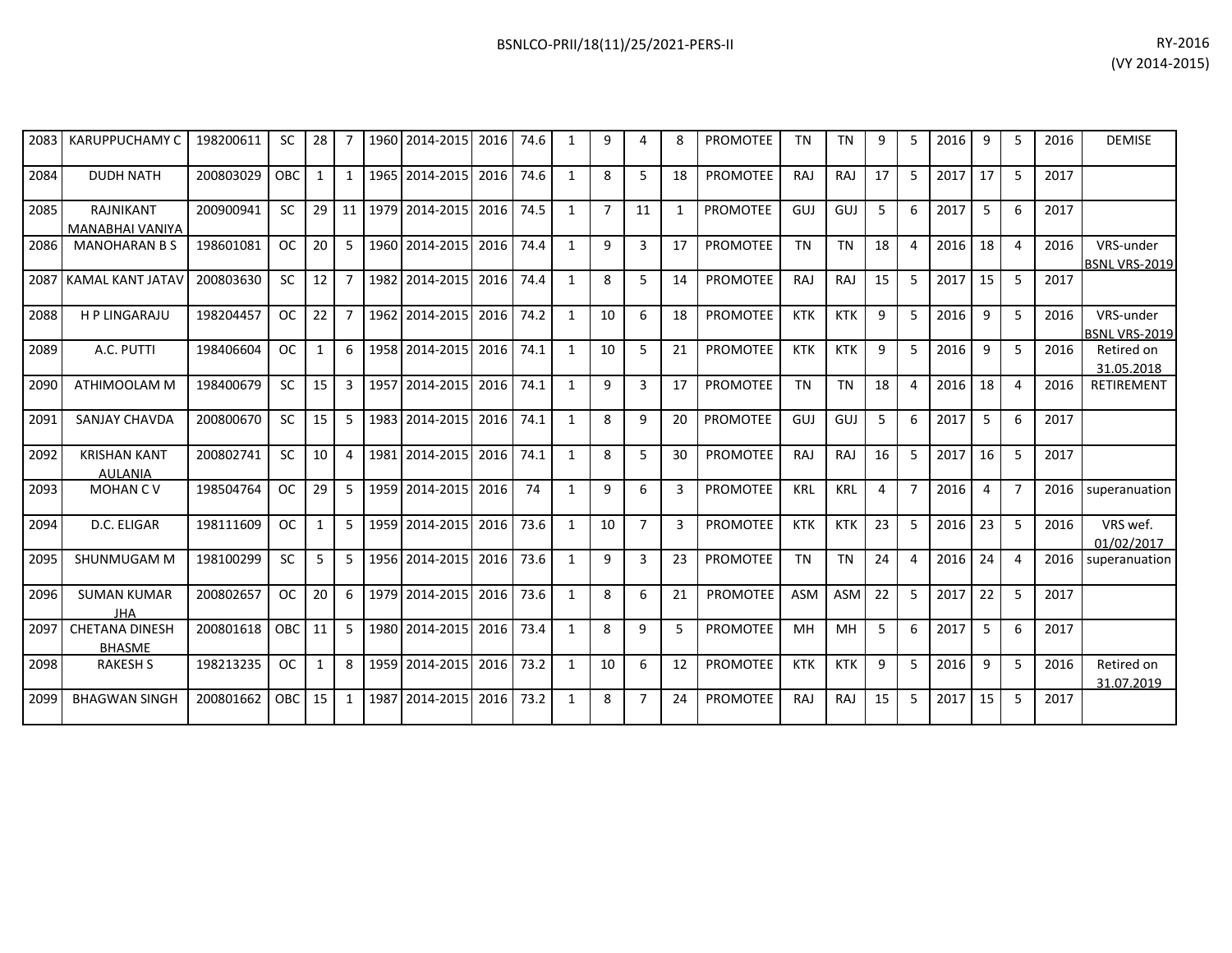| 2100 | <b>BHIMAPPAR</b><br><b>ARAKERI</b>  | 198504587 | <b>OC</b> | 1  | 3              |      | 1964 2014-2015      | 2016 | 73.1 | $\mathbf{1}$ | 11 | 5              | 18           | <b>PROMOTEE</b> | MH         | KTK                       | 23             | $\mathbf{1}$   | 2017 | 23             | 1              | 2017 | VRS-under<br><b>BSNL VRS-</b><br>2019. Circle is<br>again<br>requested to<br>verify the<br>Combined<br>Residency |
|------|-------------------------------------|-----------|-----------|----|----------------|------|---------------------|------|------|--------------|----|----------------|--------------|-----------------|------------|---------------------------|----------------|----------------|------|----------------|----------------|------|------------------------------------------------------------------------------------------------------------------|
| 2101 | <b>DINESHBHAI TARAL</b>             | 200802239 | <b>ST</b> | 20 | $\overline{7}$ | 1981 | 2014-2015           | 2016 | 73.1 | $\mathbf{1}$ | 8  | $\overline{7}$ | 11           | <b>PROMOTEE</b> | GUJ        | GUJ                       | 5              | 6              | 2017 | 5              | 6              | 2017 |                                                                                                                  |
| 2102 | <b>G S MAHALANKA</b>                | 198007368 | <b>OC</b> | 11 | $\overline{4}$ | 1957 | 2014-2015           | 2016 | 73   | $\mathbf{1}$ | 9  | 6              | 27           | <b>PROMOTEE</b> | <b>KTK</b> | KTK                       | 18             | 4              | 2016 | 18             | $\overline{4}$ | 2016 | Retired on<br>30/04/2017                                                                                         |
| 2103 | PARAMASHIVAM P                      | 198312195 | <b>OC</b> | 11 | $\overline{4}$ | 1957 | 2014-2015           | 2016 | 73   | $\mathbf{1}$ | 8  | 6              | 22           | PROMOTEE        | <b>KTK</b> | <b>KTK</b>                | 18             | 4              | 2016 | 18             | $\overline{4}$ | 2016 | Retired on<br>30/04/2017                                                                                         |
| 2104 | <b>JOYPRAKASH</b><br><b>POKHREL</b> | 200900091 | OBC       | 15 | $\overline{2}$ |      | 1980 2014-2015      | 2016 | 73   | $\mathbf{1}$ | 8  | 4              | 10           | PROMOTEE        | ASM        | ASM                       | 22             | 5              | 2017 | 22             | -5             | 2017 |                                                                                                                  |
| 2105 | H S SATISHA                         | 197907475 | <b>OC</b> | 9  | 6              |      | 1960 2014-2015 2016 |      | 72.9 | $\mathbf{1}$ | 8  | $\mathbf{0}$   | 18           | PROMOTEE        | <b>KTK</b> | <b>KTK</b>                | 18             | 4              | 2016 | 18             | $\overline{4}$ | 2016 | Superannuatio<br>n wef<br>30.06.2020                                                                             |
| 2106 | RAKESHKUMAR<br>PATEL                | 200802851 | <b>ST</b> | 21 | 3              | 1982 | 2014-2015           | 2016 | 72.8 | 1            | 8  | $\overline{7}$ | 11           | PROMOTEE        | GUJ        | <b>CNTx</b><br>(WES<br>T) | 5              | 6              | 2017 | 5              | 6              | 2017 |                                                                                                                  |
| 2107 | <b>NAVEEN KUMAR</b><br><b>MEENA</b> | 200803017 | <b>ST</b> | 4  | 10             | 1982 | 2014-2015           | 2016 | 72.8 | 1            | 8  | 6              | 5            | PROMOTEE        | RAJ        | RAJ                       | 15             | 5              | 2017 | 15             | 5              | 2017 |                                                                                                                  |
| 2108 | PAWAN VERMA                         | 200802745 | SC        | 19 | $\overline{2}$ |      | 1983 2014-2015      | 2016 | 72.8 | $\mathbf{1}$ | 8  | 5              | 28           | PROMOTEE        | RAJ        | RAJ                       | 15             | 5              | 2017 | 15             | 5              | 2017 |                                                                                                                  |
| 2109 | <b>RAMASAMY A</b>                   | 198300915 | <b>SC</b> | 16 | $\overline{7}$ | 1957 | 2014-2015           | 2016 | 72.4 | $\mathbf{1}$ | 9  | 3              | 10           | <b>PROMOTEE</b> | <b>TN</b>  | <b>TN</b>                 | 11             | 4              | 2016 | 11             | 4              | 2016 | <b>RETIREMENT</b>                                                                                                |
|      | 2110 RAMACHANDRAN P<br>G            | 198010082 | <b>OC</b> | 17 | 6              |      | 1958 2014-2015      | 2016 | 72.2 | $\mathbf{1}$ | 9  | $\overline{7}$ | 10           | <b>PROMOTEE</b> | <b>KTK</b> | <b>KTK</b>                | $\overline{2}$ | 5              | 2016 | $\overline{2}$ | 5              | 2016 | Retired on<br>30/06/2018                                                                                         |
| 2111 | JITENDRAKUMAR<br><b>DAMOR</b>       | 200802333 | <b>ST</b> | 4  | $\overline{7}$ | 1985 | 2014-2015           | 2016 | 72.2 | 1            | 8  | $\overline{7}$ | 11           | PROMOTEE        | GUJ        | GUJ                       | 5              | 6              | 2017 | 5              | 6              | 2017 |                                                                                                                  |
| 2112 | JOHN C I                            | 198506427 | OC.       | 26 | $\overline{7}$ | 1962 | 2014-2015           | 2016 | 72.1 | $\mathbf{1}$ | 9  | 6              | 3            | PROMOTEE        | <b>KRL</b> | <b>KRL</b>                | 4              | $\overline{7}$ | 2016 | 4              | $\overline{7}$ | 2016 | <b>BSNLVR</b><br>Scheme-2019                                                                                     |
| 2113 | PRASANNA M H                        | 198407851 | <b>OC</b> | 21 | 10             |      | 1958 2014-2015      | 2016 | 72   | 1            | 10 | $\overline{7}$ | 26           | PROMOTEE        | <b>KTK</b> | <b>KTK</b>                | $\overline{2}$ | 5              | 2016 | 2              | 5              | 2016 | Retired on<br>31.10.2018                                                                                         |
| 2114 | <b>AVINASH KUMAR</b>                | 200803255 | <b>SC</b> | 10 | $\overline{2}$ | 1981 | 2014-2015           | 2016 | 71.9 | 1            | 9  | $\mathbf 0$    | 10           | PROMOTEE        | <b>BH</b>  | BH                        | 27             | 11             | 2017 | 27             | 11             | 2017 |                                                                                                                  |
| 2115 | G.N.RAGHUVEER                       | 198406942 | <b>OC</b> | 22 | 5              | 1960 | 2014-2015           | 2016 | 71.9 | $\mathbf{1}$ | 8  | $\overline{7}$ | $\mathbf{1}$ | <b>PROMOTEE</b> | <b>KTK</b> | <b>KTK</b>                | $\overline{2}$ | 5              | 2016 | $\overline{2}$ | 5              | 2016 | VRS-under<br>BSNL VRS-2019                                                                                       |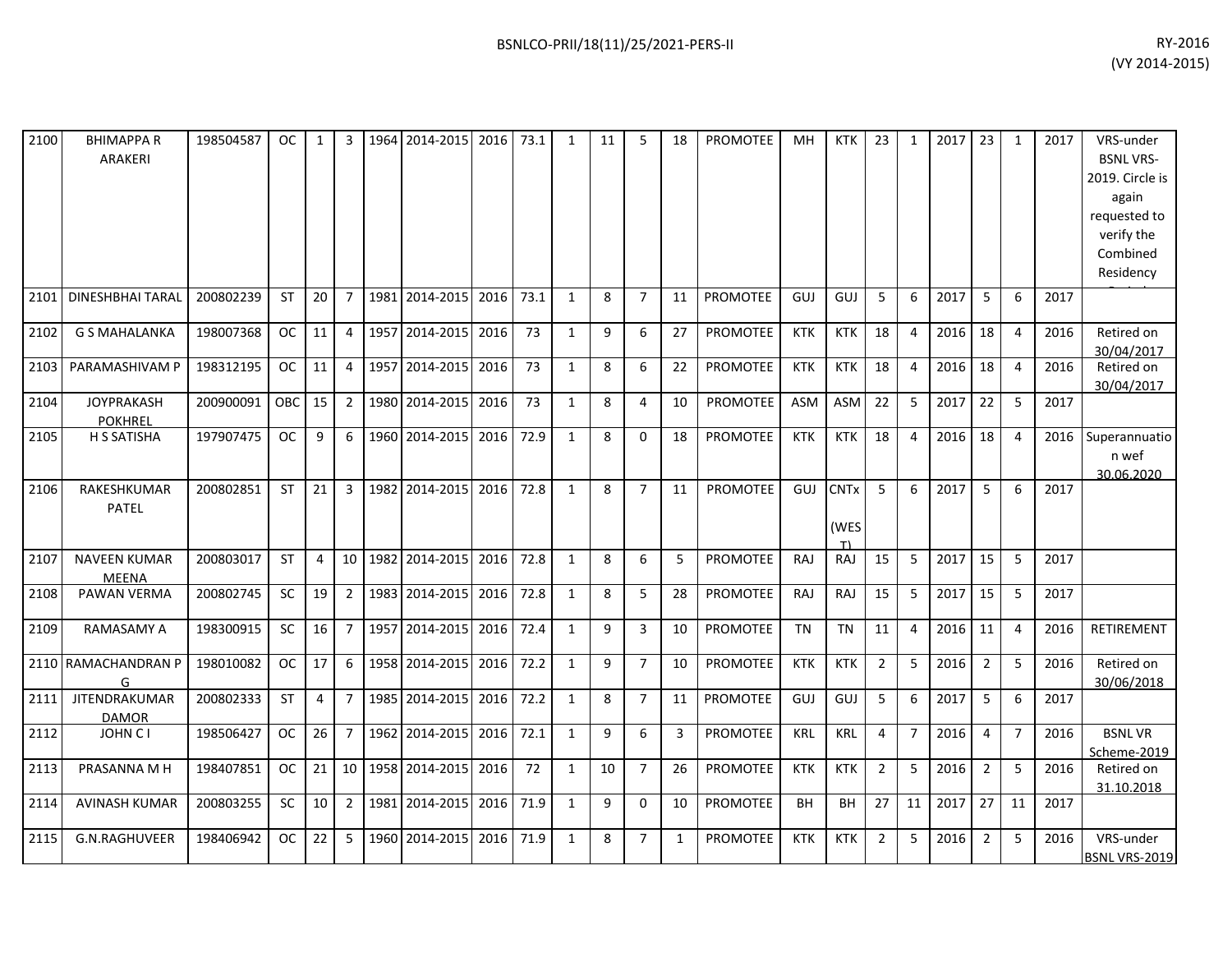| 2116 | PARAMESHA RAJE<br>URS A. N.              | 198212307 | OC.           | 28              | 8               |      | 1957 2014-2015 2016 71.8 |           |      | 1              | 10             | 10             | 22             | <b>PROMOTEE</b> | <b>KTK</b> | KTK        | 4              |                | 2016 | 4              |                | 2016 | Retired on<br>31/08/2017          |
|------|------------------------------------------|-----------|---------------|-----------------|-----------------|------|--------------------------|-----------|------|----------------|----------------|----------------|----------------|-----------------|------------|------------|----------------|----------------|------|----------------|----------------|------|-----------------------------------|
| 2117 | <b>DHRUVA Y DESAI</b>                    | 197906455 | OC.           | $\mathbf{1}$    | 8               | 1957 | 2014-2015 2016           |           | 71.5 | $\mathbf{1}$   | 10             | 8              | 6              | <b>PROMOTEE</b> | <b>KTK</b> | <b>KTK</b> | 18             | $\overline{a}$ | 2016 | 18             | $\overline{4}$ | 2016 | Retired on<br>31/07/2017.         |
| 2118 | CHENNAKESHAVA<br>K.A                     | 198313146 | OC.           | 6               | $\overline{7}$  | 1957 | 2014-2015 2016           |           | 71.5 | $\mathbf{1}$   | 8              | 6              | 28             | PROMOTEE        | <b>KTK</b> | <b>KTK</b> | $\overline{2}$ | 5              | 2016 | $\overline{2}$ | 5              | 2016 | Retired on<br>31/07/2017.         |
| 2119 | SAFIYA A                                 | 198212784 | <b>OC</b>     | 14              | 11              | 1959 | 2014-2015                | 2016 71.3 |      | $\mathbf{1}$   | 9              | 6              | 3              | <b>PROMOTEE</b> | <b>KRL</b> | <b>KRL</b> | 4              | $\overline{7}$ | 2016 | 4              | $\overline{7}$ | 2016 | Superannuatio                     |
| 2120 | MURALIDHARAN A                           | 199209534 | <b>OC</b>     | 30              | 5               | 1969 | 2014-2015                | 2016      | 71.3 | $\mathbf{1}$   | q              | 5              | 5              | <b>PROMOTEE</b> | <b>KRL</b> | <b>KRL</b> | 6              | 6              | 2016 | 6              | 6              | 2016 | <b>BSNLVR</b><br>Scheme-2019      |
| 2121 | <b>SONAR DIGAMBAR</b><br><b>BHANUDAS</b> | 200802585 | <b>OBC</b>    | $\overline{2}$  | 6               | 1985 | 2014-2015                | 2016      | 71.1 | $\mathbf{1}$   | 8              | 6              | 19             | <b>PROMOTEE</b> | MH         | MH         | 5              | 6              | 2017 | 5              | 6              | 2017 |                                   |
| 2122 | <b>SUBRAMANI M</b>                       | 198401099 | <b>SC</b>     | 30 <sup>°</sup> | 4               | 1957 | 2014-2015 2016           |           | 71   | $\mathbf{1}$   | 9              | 3              | 17             | <b>PROMOTEE</b> | <b>TN</b>  | <b>TN</b>  | 18             | 4              | 2016 | 18             | $\overline{4}$ | 2016 | RETIREMENT                        |
|      | 2123 NARENDRAKUMAR<br><b>NINAMA</b>      | 200800505 | <b>ST</b>     | 16              | 9               |      | 1980 2014-2015 2016      |           | 70.9 | $\mathbf{1}$   | 8              | 9              | 20             | <b>PROMOTEE</b> | GUJ        | GUJ        | 5              | 6              | 2017 | 5              | 6              | 2017 |                                   |
| 2124 | S.R. BELAVIGI                            | 198406608 | OC.           | 11              | 6               | 1959 | 2014-2015                | 2016      | 70.8 | $\mathbf{1}$   | 10             | 10             | 17             | <b>PROMOTEE</b> | <b>KTK</b> | <b>KTK</b> | 9              | 5              | 2016 | 9              | 5              | 2016 | Retired on<br>30.06.2019          |
| 2125 | S K MANJUREKHAR                          | 198207327 | OC.           | 23              | 1               |      | 1958 2014-2015           | 2016      | 70.8 | $\mathbf{1}$   | 10             | 3              | 12             | <b>PROMOTEE</b> | <b>KTK</b> | <b>KTK</b> | 30             | 5              | 2016 | 30             | 5              | 2016 | VRS wef.<br>01/07/2017            |
| 2126 | <b>HARI OM MEENA</b>                     | 200803053 | <b>ST</b>     | 12 <sup>1</sup> | 10 <sup>1</sup> | 1982 | 2014-2015                | 2016      | 70.6 | $\mathbf{1}$   | 8              | $\overline{7}$ | $\overline{4}$ | <b>PROMOTEE</b> | RAJ        | RAJ        | 23             | 6              | 2017 | 23             | 6              | 2017 |                                   |
| 2127 | <b>NALINI G SHETTI</b>                   | 198114633 | OC.           | 11              | 3               |      | 1958 2014-2015 2016      |           | 70.4 | $\mathbf{1}$   | 9              | $\mathbf{1}$   | 11             | PROMOTEE        | <b>KTK</b> | <b>KTK</b> | $\overline{2}$ | -5             | 2016 | $\overline{2}$ | 5              | 2016 | Retired on<br>31/03/2018.         |
| 2128 | <b>D SUNDARA</b>                         | 197909399 | OC.           | 14 <sup>1</sup> |                 |      | 10 1958 2014-2015        | 2016      | 70.3 | $\mathbf{1}$   | 10             | 8              | 21             | PROMOTEE        | <b>KTK</b> | <b>KTK</b> | 2              | 5              | 2016 | $\overline{2}$ | 5              | 2016 | Retired on<br>31.10.2018          |
| 2129 | H N MANJUNATH                            | 198408068 | OC.           | 21              | 6               |      | 1961 2014-2015           | 2016      | 70.1 | $\mathbf{1}$   | $\overline{7}$ | $\Omega$       | 23             | PROMOTEE        | <b>KTK</b> | <b>KTK</b> | $\overline{2}$ | 5              | 2016 | $\overline{2}$ | -5             | 2016 | VRS-under<br><b>BSNL VRS-2019</b> |
| 2130 | <b>H K LAKSHMANA</b>                     | 198205593 | OC.           | 10 <sup>1</sup> | 12              |      | 1958 2014-2015           | 2016      | 69.7 | $\mathbf{1}$   | 10             | 8              | 15             | <b>PROMOTEE</b> | <b>KTK</b> | <b>KTK</b> | 18             | 4              | 2016 | 18             | $\overline{4}$ | 2016 | Retired on<br>31/12/2018          |
| 2131 | M S VINOD KUMAR                          | 198312747 | <b>OC</b>     | 25              | 5               | 1959 | 2014-2015                | 2016      | 69.1 | $\mathbf{1}$   | 9              | 6              | 3              | <b>PROMOTEE</b> | <b>KRL</b> | <b>KRL</b> | 4              | $\overline{7}$ | 2016 | $\overline{4}$ | $\overline{7}$ | 2016 | superanuation                     |
| 2132 | <b>RAJ KUMAR</b><br><b>RATHORE</b>       | 200802066 | <b>SC</b>     | $\overline{3}$  | 5               |      | 1978 2014-2015           | 2016      | 68.9 | $\mathbf{1}$   | 8              | $\overline{7}$ | 27             | <b>PROMOTEE</b> | RAJ        | RAJ        | 26             | 5              | 2017 | 26             | 5              | 2017 |                                   |
|      | 2133   MOHANDAS M NAIK                   | 198400072 | OC.           | 23              | 8               |      | 1960 2014-2015           | 2016      | 68.8 | $\mathbf{1}$   | 10             | 8              | 8              | <b>PROMOTEE</b> | <b>KTK</b> | <b>KTK</b> | 18             | 4              | 2016 | 18             | $\overline{4}$ | 2016 | VRS-under<br><b>BSNL VRS-2019</b> |
| 2134 | <b>BHARATHI H.D</b>                      | 198209017 | <sub>OC</sub> | 23 <sup>1</sup> | 11              |      | 1958 2014-2015           | 2016      | 68.8 | $\mathbf{1}$   | 10             | $\overline{7}$ | 5              | PROMOTEE        | <b>KTK</b> | <b>KTK</b> | $\overline{2}$ | 6              | 2016 | $\overline{2}$ | 6              | 2016 | Retired on<br>30.11.2018          |
| 2135 | RAGHUVEER<br><b>KUMAR M R</b>            | 198114135 | OC.           | 9               | 6               |      | 1956 2014-2015           | 2016      | 68.2 | $\mathbf{1}$   | 10             | 8              | 14             | <b>PROMOTEE</b> | <b>KTK</b> | <b>KTK</b> | 18             | $\overline{4}$ | 2016 | 18             | $\overline{4}$ | 2016 | Retired on<br>30/06/2016.         |
| 2136 | <b>SANJAR IMAM</b>                       | 200900340 | OBC I         | 27 <sup>1</sup> | 11              | 1982 | 2014-2015                | 2016      | 97.4 | $\overline{2}$ | 8              | 3              | 8              | PROMOTEE KOLKAT |            | <b>JKD</b> | 15             | 5              | 2017 | 15             | -5             | 2017 | Rule 8 joined<br>on 15.02.2021    |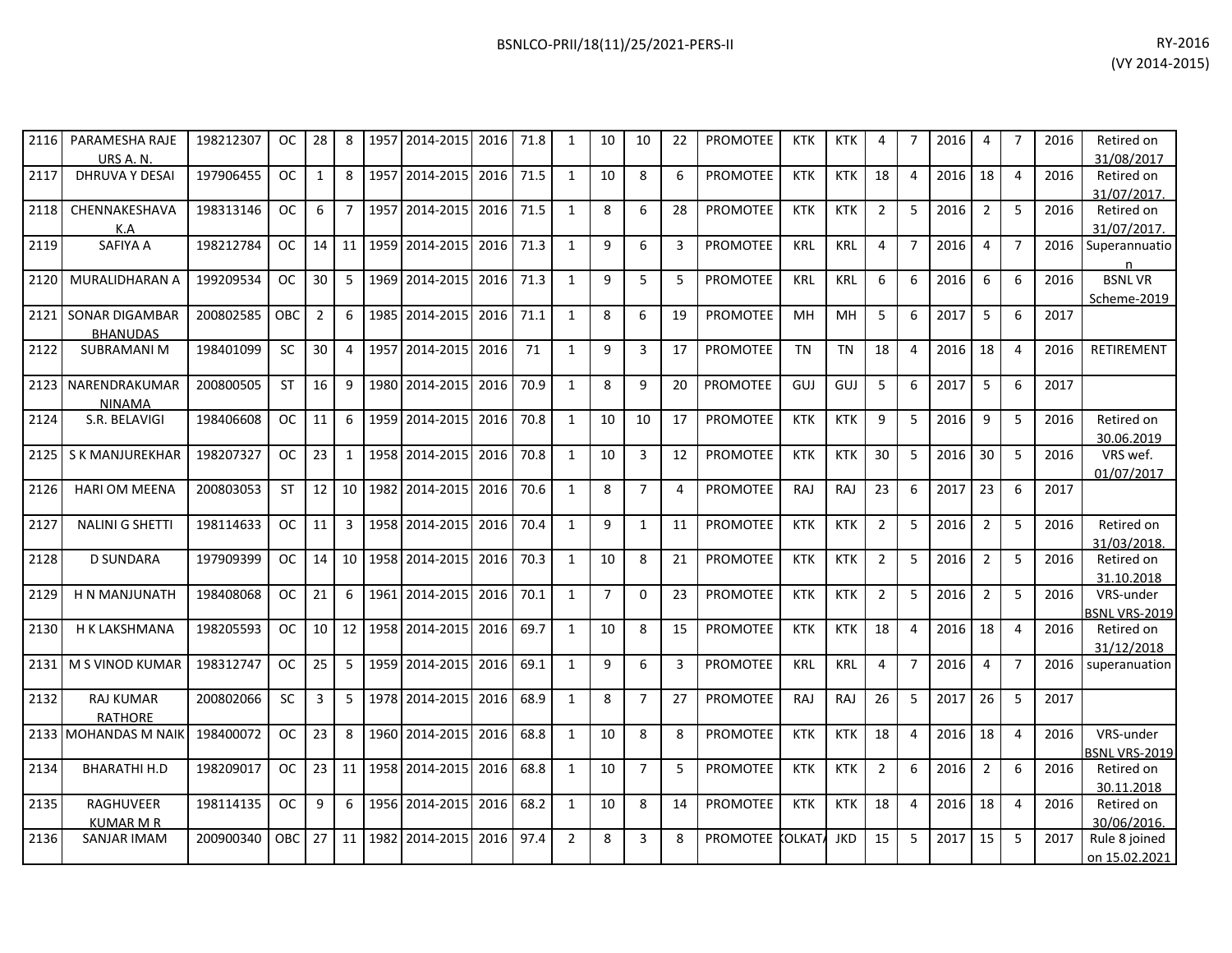| 2137 | <b>VIJAY SUNDAR A</b>                | 200802602 | <b>SC</b> | 21           | 4               |      | 1982 2014-2015 | 2016 | 83.3 | 2              | 8  | 6              | 12             | <b>PROMOTEE</b> | TN         | TN                                    | 22 | 5              | 2017 | 22             | -5             | 2017 |                          |
|------|--------------------------------------|-----------|-----------|--------------|-----------------|------|----------------|------|------|----------------|----|----------------|----------------|-----------------|------------|---------------------------------------|----|----------------|------|----------------|----------------|------|--------------------------|
| 2138 | SIVAKUMAR C                          | 200802243 | OBC       | 15           | $\mathbf{3}$    | 1984 | 2014-2015      | 2016 | 82.1 | $\overline{2}$ | 8  | 6              | 28             | <b>PROMOTEE</b> | <b>TN</b>  | <b>TN</b>                             | 22 | 5              | 2017 | 22             | 5              | 2017 |                          |
| 2139 | <b>VANITHAN R</b>                    | 200802625 | SC        | 14           | 5               |      | 1985 2014-2015 | 2016 | 81.4 | $\overline{2}$ | 8  | $\overline{7}$ | $\overline{2}$ | PROMOTEE        | <b>TN</b>  | <b>TN</b>                             | 22 | 5              | 2017 | 22             | 5              | 2017 |                          |
| 2140 | <b>RAMAKRISHNAN S</b>                | 199800311 | <b>OC</b> | 16           | 5 <sup>1</sup>  |      | 1976 2014-2015 | 2016 | 80.4 | $\overline{2}$ | 10 | 5              | 29             | <b>PROMOTEE</b> | <b>TN</b>  | <b>CNTx</b><br>(SOU<br>TH)            | 30 | 6              | 2017 | 30             | 6              | 2017 |                          |
| 2141 | <b>JEYAKUMAR V</b>                   | 200801716 | <b>OC</b> | 1            | $\overline{a}$  |      | 1979 2014-2015 | 2016 | 78.9 | $\overline{2}$ | 8  | 9              | 13             | <b>PROMOTEE</b> | <b>TN</b>  | <b>CNT<sub>x</sub></b><br>(SOU<br>TH) | 23 | 5              | 2017 | 23             | 5              | 2017 |                          |
| 2142 | <b>DHIKALE ARUN</b><br><b>MADHAV</b> | 200801935 | OC.       | 22           | 9               |      | 1981 2014-2015 | 2016 | 78.6 | $\overline{2}$ | 8  | $\overline{7}$ | 17             | <b>PROMOTEE</b> | <b>MH</b>  | <b>MH</b>                             | 3  | 6              | 2017 | 5              | 6              | 2017 |                          |
| 2143 | <b>NANDAKUMAR R</b>                  | 198405646 | <b>SC</b> | 24           | $\overline{7}$  |      | 1960 2014-2015 | 2016 | 78   | 2              | 9  | 3              | 10             | <b>PROMOTEE</b> | <b>TN</b>  | <b>TN</b>                             | 11 | 4              | 2016 | 11             | $\overline{4}$ | 2016 | <b>VRS</b>               |
| 2144 | PIYUSH KHANDVI                       | 200802626 | <b>ST</b> | 15           | $\mathbf{1}$    |      | 1983 2014-2015 | 2016 | 77.6 | $\overline{2}$ | 8  | $\overline{7}$ | 11             | <b>PROMOTEE</b> | GUJ        | GUJ                                   | 5  | 6              | 2017 | 5              | 6              | 2017 |                          |
| 2145 | SANKARANARAYAN<br>AN S               | 200802212 | <b>OC</b> | 28           | 5               |      | 1978 2014-2015 | 2016 | 77.6 | 2              | 8  | $\overline{7}$ | 4              | PROMOTEE        | <b>TN</b>  | <b>TN</b>                             | 22 | 5              | 2017 | 22             | 5              | 2017 |                          |
| 2146 | SATHEESHKUMAR                        | 200802579 | <b>SC</b> | 25           | $\mathbf{3}$    | 1982 | 2014-2015      | 2016 | 76.7 | 2              | 8  | 6              | 12             | <b>PROMOTEE</b> | <b>TN</b>  | <b>TN</b>                             | 22 | 5              | 2017 | 22             | 5              | 2017 |                          |
| 2147 | <b>UMRESH MEENA</b>                  | 200802139 | <b>ST</b> | 31           | 5               |      | 1981 2014-2015 | 2016 | 74.8 | $\overline{2}$ | 8  | $\overline{7}$ | 11             | <b>PROMOTEE</b> | GUJ        | GUJ                                   | 5  | 6              | 2017 | 5              | 6              | 2017 |                          |
| 2148 | <b>REMYAR</b>                        | 200803408 | OBC       | 18           | 5 <sup>1</sup>  | 1984 | 2014-2015      | 2016 | 74.5 | $\overline{2}$ | 8  | 10             | 1              | <b>PROMOTEE</b> | <b>KRL</b> | <b>KRL</b>                            | 3  | 10             | 2017 | $\overline{3}$ | 10             | 2017 |                          |
| 2149 | <b>VAIBOGAM R</b>                    | 198409674 | <b>SC</b> | 4            | 5 <sup>1</sup>  |      | 1963 2014-2015 | 2016 | 72.6 | $\overline{2}$ | 9  | $\overline{3}$ | 10             | <b>PROMOTEE</b> | <b>TN</b>  | TN                                    | 11 | $\overline{a}$ | 2016 | 11             | $\overline{4}$ | 2016 | <b>VRS</b>               |
| 2150 | <b>KATARPAWAR</b><br>SATYAPAL RAMAJI | 199703113 | <b>ST</b> | 26           | 6               |      | 1973 2014-2015 | 2016 | 72.5 | 2              | 10 | 11             | 3              | <b>PROMOTEE</b> | MН         | <b>MH</b>                             | 4  | 12             | 2017 | $\overline{4}$ | 12             | 2017 |                          |
|      | 2151 ASHUTOSH THAKUR                 | 200803511 | OBC       | $\mathbf{1}$ | $\mathbf{3}$    |      | 1982 2014-2015 | 2016 | 72.3 | $\overline{2}$ | 8  | 6              | 28             | PROMOTEE        | <b>KTK</b> | <b>KTK</b>                            | 12 | 6              | 2017 | 12             | 6              | 2017 |                          |
| 2152 | <b>MANOJ V</b>                       | 200801949 | <b>SC</b> | 30           | 5 <sup>1</sup>  | 1977 | 2014-2015      | 2016 | 72.1 | 2              | 8  | 8              | 12             | <b>PROMOTEE</b> | <b>KRL</b> | <b>KRL</b>                            | 12 | 6              | 2017 | 12             | -6             | 2017 |                          |
| 2153 | <b>VIJAYSINH GOHIL</b>               | 200800864 | <b>ST</b> | 1            | 6               |      | 1980 2014-2015 | 2016 | 70.8 | $\overline{2}$ | 8  | 9              | 4              | <b>PROMOTEE</b> | GUJ        | GUJ                                   | 5  | 6              | 2017 | 5              | 6              | 2017 |                          |
| 2154 | <b>GANESH M</b>                      | 200800711 | OBC       | 12           | 10 <sup>1</sup> |      | 1983 2014-2015 | 2016 | 70.3 | 2              | 8  | 9              | 11             | PROMOTEE        | <b>TN</b>  | <b>TN</b>                             | 22 | 5              | 2017 | 22             | 5              | 2017 |                          |
| 2155 | SIDDRAMESWARAP<br><b>PASV</b>        | 198605795 | OC.       | 16           | $\overline{7}$  |      | 1959 2014-2015 | 2016 | 68.7 | 2              | 10 | 10             | 8              | <b>PROMOTEE</b> | MН         | KTK                                   | 4  | 4              | 2016 | $\overline{4}$ | $\overline{4}$ | 2016 | Retired on<br>31.07.2019 |